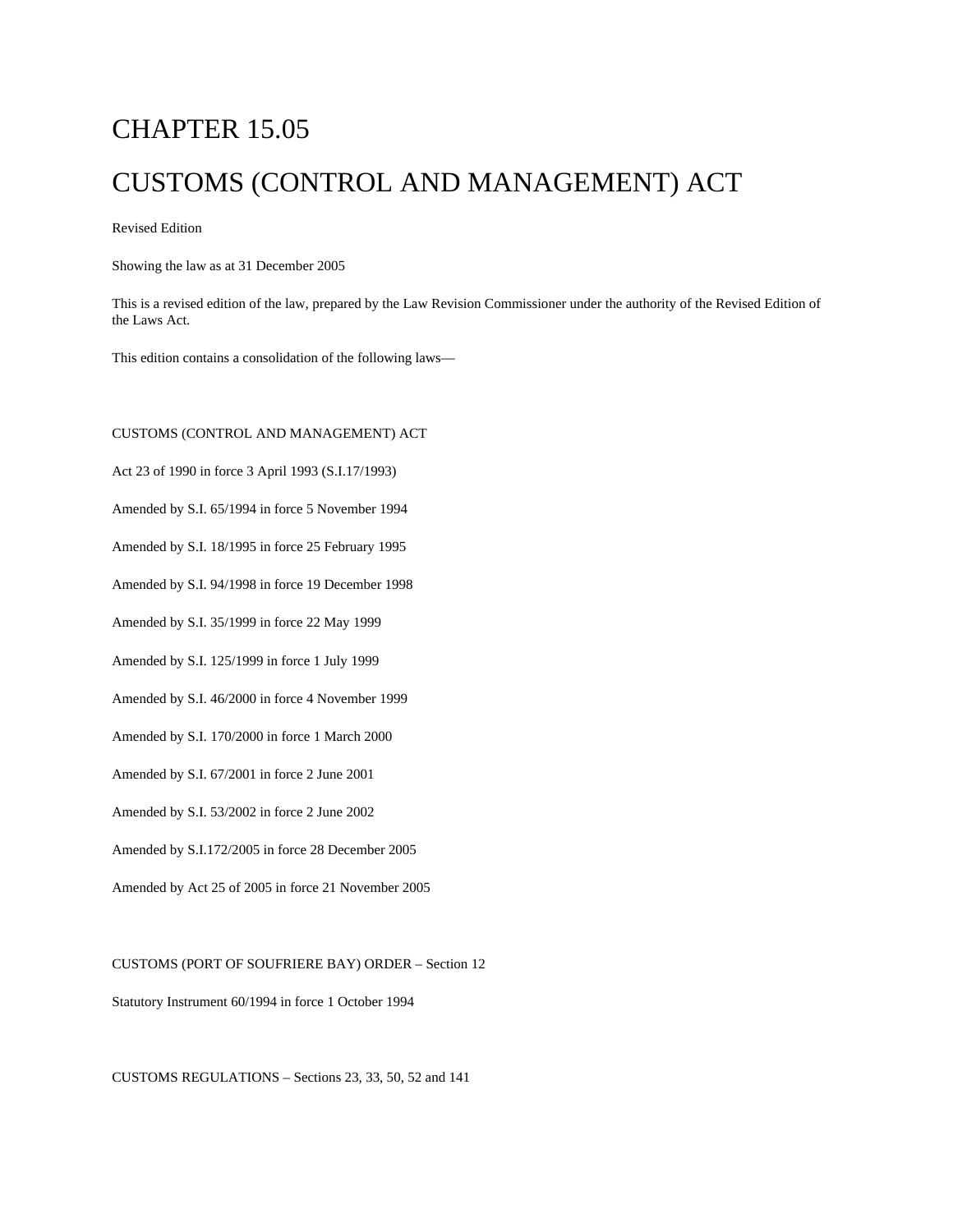Statutory Instrument 36/1968 in force 1 January 1969

- Amended by S.I. 22/1969 in force 26 July 1969
- Amended by S.I. 36/1969 in force 29 November 1969
- Amended by S.I. 11/1970 in force 25 April 1970
- Amended by S.I. 26/1981 in force 4 July 1981
- Amended by S.I. 77/1983 in force 17 December 1983
- Amended by S.I. 19/1984 in force 21 April 1984
- Amended by S.I. 51/1992 in force 1 October 1992
- Amended by S.I. 25/1993 in force 22 May 1993
- Amended by S.I. 30/1995 in force 6 May 1995
- Amended by S.I. 75/1995 in force 2 December 1995
- Amended by S.I. 29/1998 in force 18 April 1998
- Amended by S.I. 77/1999 in force 1 July 1999
- Amended by S.I. 98/2000 in force 15 April 2000
- Amended by S.I. 241/2000 in force 16 December 2000

#### CUSTOMS (RAW & SEMI MANUFACTURED GOODS IMPORT) REGULATIONS – Section 141

Statutory Instrument 26/1970 in force 31 October 1970

CUSTOMS AIRPORT (BONDED SHOPS) REGULATIONS – Section 141 Statutory Instrument 2/1976 in force 24 January 1976 Amended by S.I. 55/1981 in force 5 December 1981 Amended by S.I. 37/1993 in force 3 July 1993

#### CUSTOMS (MOORINGS OF YACHTS) REGULATIONS – Section 141

Statutory Instrument 17/1985 in force 6 April 1985

Amended by S.I. 78/1985 in force 2 November 1985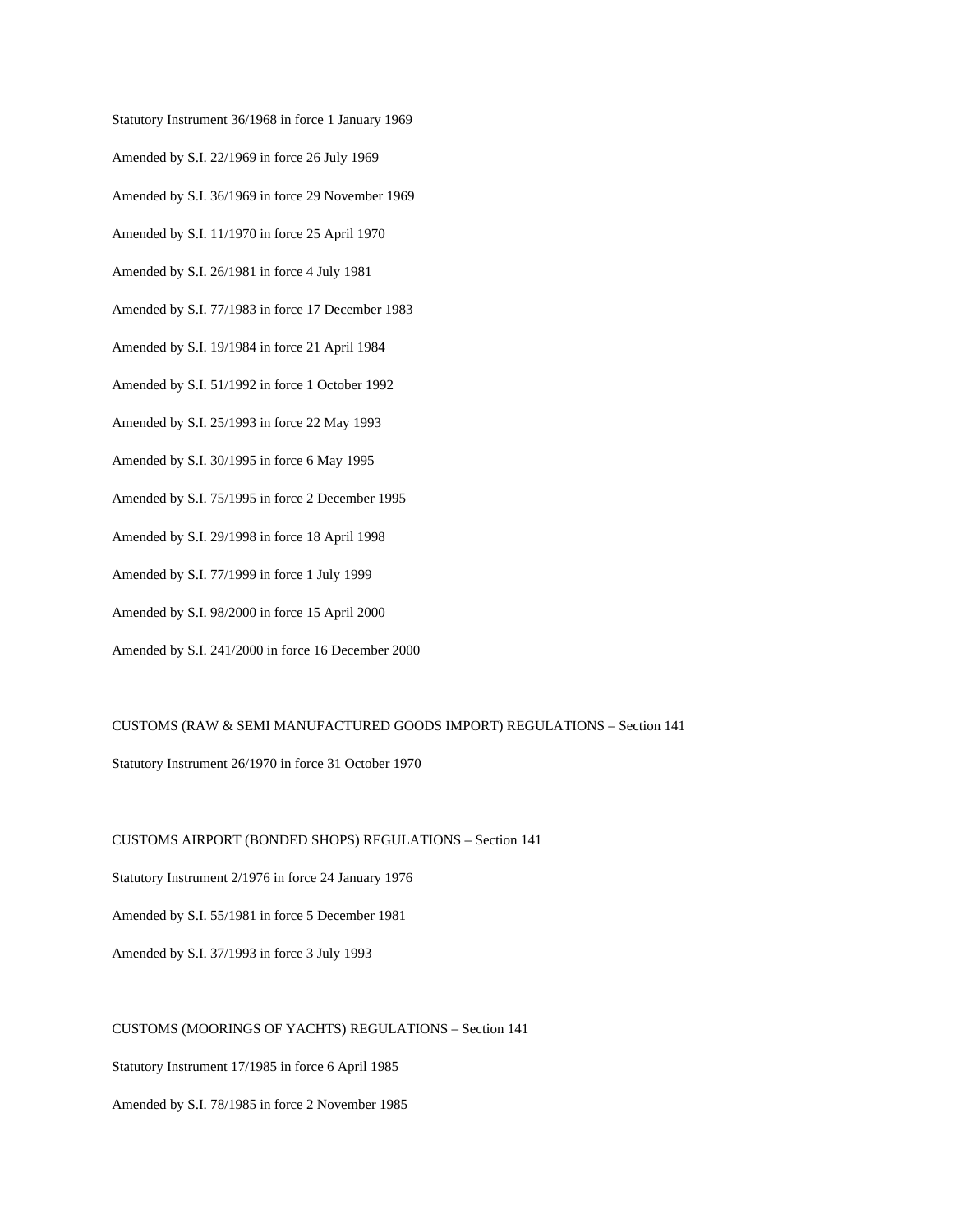## CHAPTER 15.05

## CUSTOMS (CONTROL AND MANAGEMENT) ACT

## ARRANGEMENT OF SECTIONS

**Section** 

PART 1

### CHAPTER 15.05

## CUSTOMS (CONTROL AND MANAGEMENT) ACT

(Acts 23 of 1990 and 25 of 2005, S.I. 65/1994, 18/1995, 94/1998, 35/1999, 125/1999, 46/2000, 170/2000, 67/2001, 53/2002 and 172/2005)

AN ACT to revise and consolidate the law relating to customs.

Commencement [3 April 1993]

PART 1

Preliminary

1. Short title

This Act may be cited as the Customs (Control and Management) Act.

2. Interpretation

In this Act, unless the context otherwise requires—

"**agent**" means any person appointed as an agent under section 18;

"**aircraft**" includes any balloon (whether captive or free), kite, glider, airship, helicopter or other flying machine;

"**airport**" means any area of land or water designed, equipped, set apart or commonly used for affording facilities for the landing and departure of aircraft;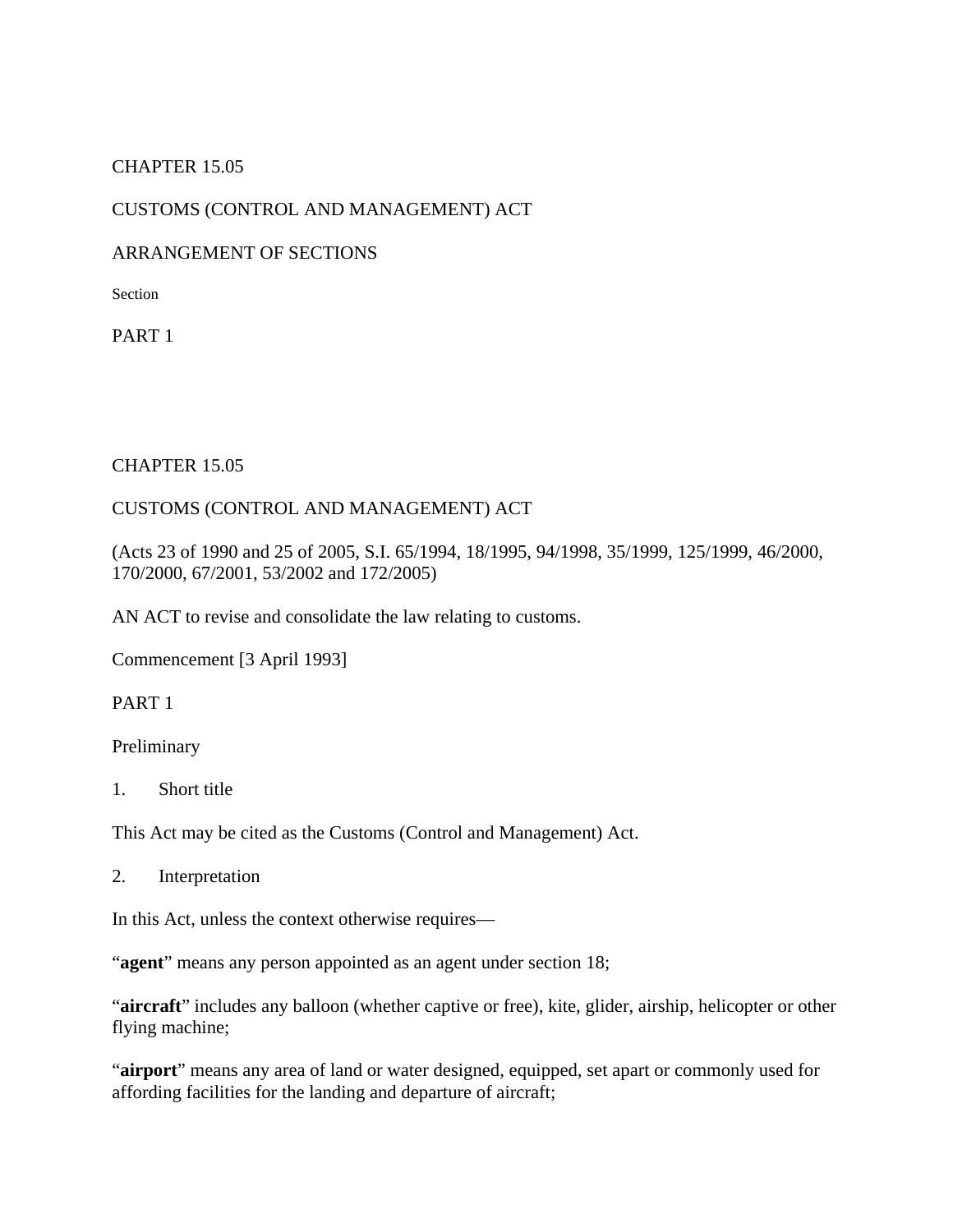"**approved wharf**" means any place approved under section 13(1);

"**assigned matter**" means any matter in relation to which the Comptroller is required under any enactment to perform any duty;

"**beer**" includes any description of beer and any liquid which on an analysis of a sample at any time is found to be of a strength exceeding 1.2% but not more than 10% of pure ethyl alcohol by volume.

However, the Minister has the power to modify this definition or permit such exceptions as may be found desirable;

"**boarding station**" means any place directed to be a boarding station under section 12(2);

"**burden**", in relation to the weight of a vessel means the net registered tonnage calculated in the manner prescribed by law for ascertaining net registered tonnage;

"**cargo**" means any goods, other than mail, stores, crew member's effects and passenger's accompanied baggage, carried on board a vessel or aircraft;

"**claimant"**, in relation to proceedings for the condemnation of any thing as being liable to forfeiture, means any person claiming that that thing is not liable to forfeiture;

**"coasting aircraft**" and "**coasting vessel**" have the meaning given to them by section 43(1);

"**commander**", in relation to an aircraft, includes any person having or taking charge or command of that aircraft;

"**Common Market**" means the Caribbean Common Market;

"**Comptroller**" means the Comptroller of Customs;

"**container**" includes any bundle or package and any box, cask or other receptacle whatsoever;

"**crew**" means any person employed in duties on board any vessel or aircraft during a voyage or flight, whether or not such a person is on any crew list;

"**customs airport**" means any place prescribed as such or appointed under section 14;

"**Customs Appeal Commissioners**" means those persons appointed to be Customs Appeal Commissioners under section 137;

"**customs area**" means any place approved under section 15(1);

"**customs enactment**" includes the provisions of this Act, any subsidiary legislation made under it, and any other enactment which relates to an assigned matter;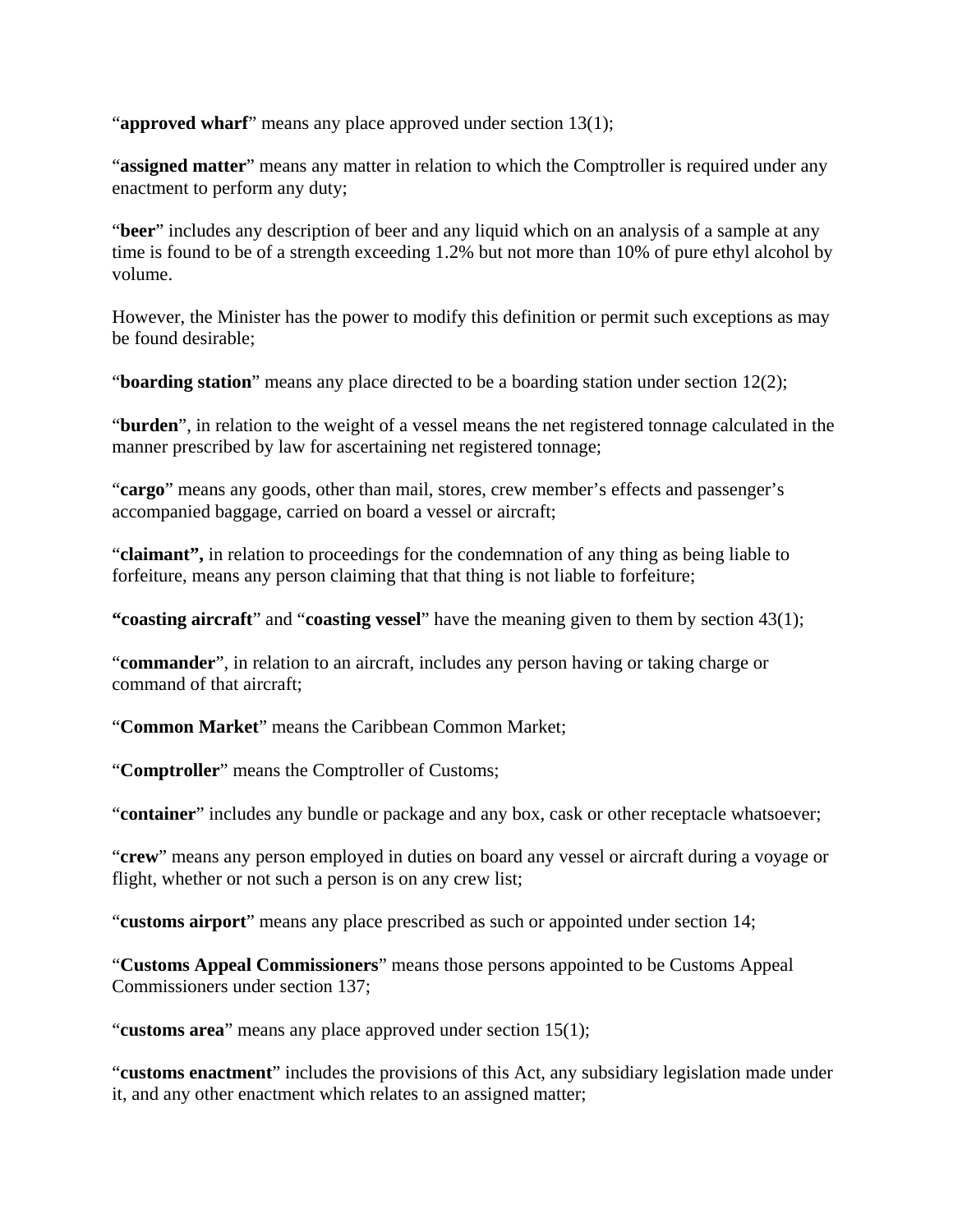"**customs port**" means any place prescribed as such or appointed under section 12;

"**customs warehouse**" means any place appointed as such under section 63;

"**declaration**" means the provision of any information to customs whether verbally, in a document or in electronic form by a person or their agent relating to particular importations or exportations or intransit;

"**document**" includes—

(a) a map, plan, drawing or photograph;

(b) any information in writing relating directly or indirectly to goods which are imported, exported or in transit;

(c) any declaration in writing required by the Comptroller;

(d) any information recorded or stored by means of any tape recorder, computer hardware or software and any material subsequently derived from the information recorded or stored;

(e) anything from which sounds or visual images are capable, with or without the aid of a device of being reproduced;

(f) a copy, reproduction or duplicate of a document or part of such copy, reproduction or duplicate; or

(g) anything on which there is writing;

"**dollar**" means East Caribbean Dollar;

"**drawback**" means a refund of all or part of any duty of customs authorised by any enactment in respect of goods exported or used in any particular manner.

"**drawback goods**" means goods in the case of which a claim for drawback has been or is to be made;

"**dutiable goods**" means goods of a class or description subject to any duty of customs whether or not these goods are in fact chargeable with that duty, and whether or not that duty has been paid;

"**duty**" means a duty of customs chargeable under any law on goods on importation or exportation;

"**entered**"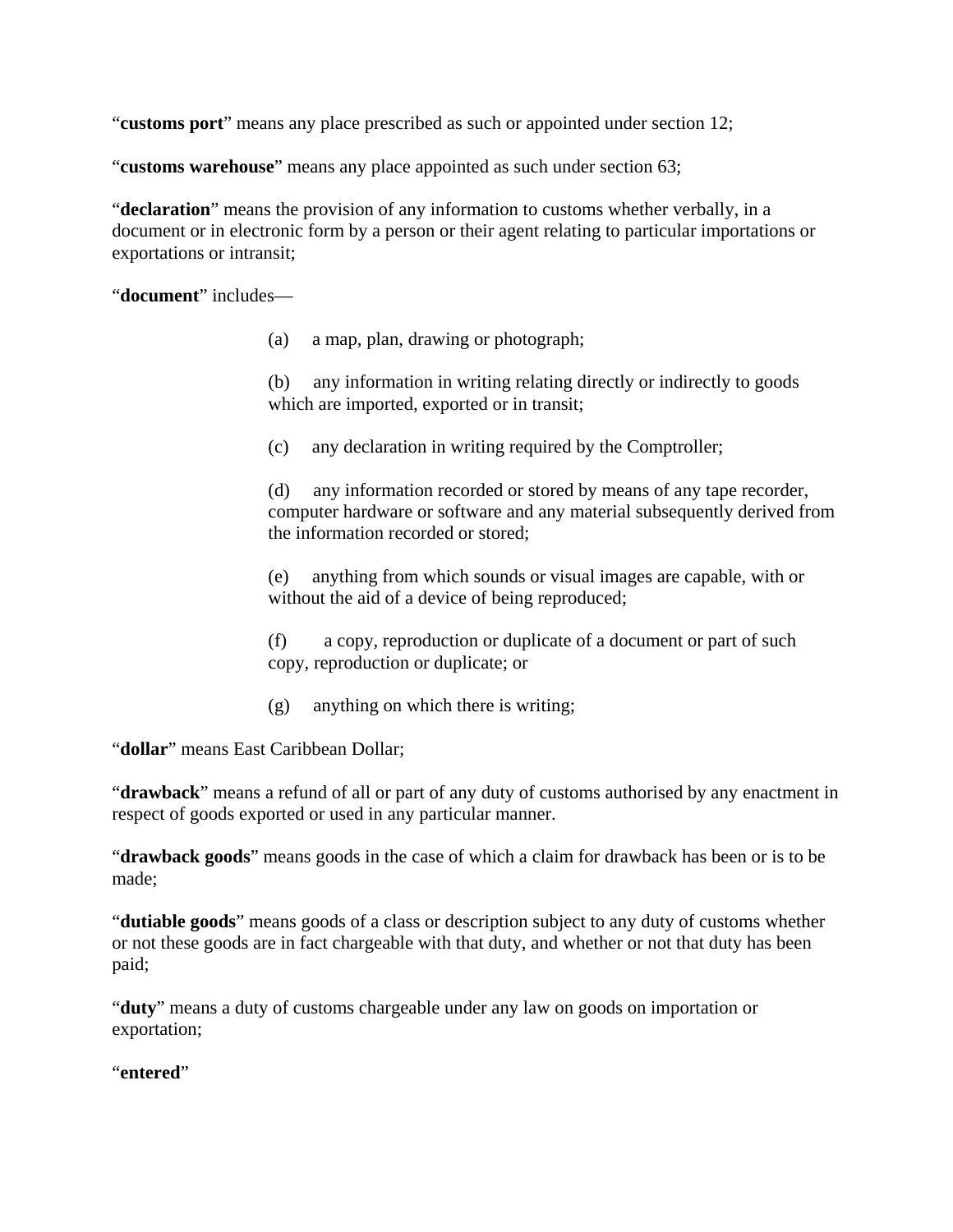(a) in relation to goods imported, warehoused, put on board an aircraft or ship as stores or exported means the acceptance and signature by the proper officer of an entry, specification or shipping bill and declaration signed by the importer or exporter on the prescribed form in the prescribed manner, together with the payment to the proper officer by the importer or exporter of all rents and charges due to the Government in respect of the goods; and

(b) in the case of dutiable goods (except on the entry for warehousing of imported goods) means the payment by the importer or exporter to the proper officer of the full duties thereon, or else, where permitted, the deposit of a sum of money or giving of security for the duties, as provided by law; or

(c) in the case of goods for which security by bond is required on the exportation, putting on board an aircraft or ship as stores or removal of such goods means the giving of such security; and entry shall be construed accordingly;

"**entry by bill of sight**" means an entry made in accordance with section 27(3);

"**examination station**" means any place approved under section 16(1);

"**export**" means to take or cause to be taken out of Saint Lucia or the territorial sea;

"**exporter**" in relation to goods for exportation or for use as stores, includes the shipper of the goods and any person performing in relation to any aircraft functions corresponding with those of a shipper;

"**goods**" includes stores, baggage and livestock;

"**import**" means to bring or cause to be brought into Saint Lucia or the territorial sea;

"**importer**" in relation to any goods at any time between their importation and the time when they are delivered out of customs charge, includes any owner or other person possessed of or beneficially interested in the goods;

"**land**" and "**landing**" in relation to the landing of aircraft, includes alighting on water;

"**master**" in relation to a vessel, includes any person having or taking charge or command of the vessel;

"**Minister**" means the Minister charged with the responsibility of customs;

"**occupier**" in relation to any warehouse, means the person who has given security to the Comptroller in respect of those premises;

"**officer**" means, subject to section 5(2), any person employed in the Customs Division of the Ministry of Finance, and includes the Comptroller and the Deputy Comptroller;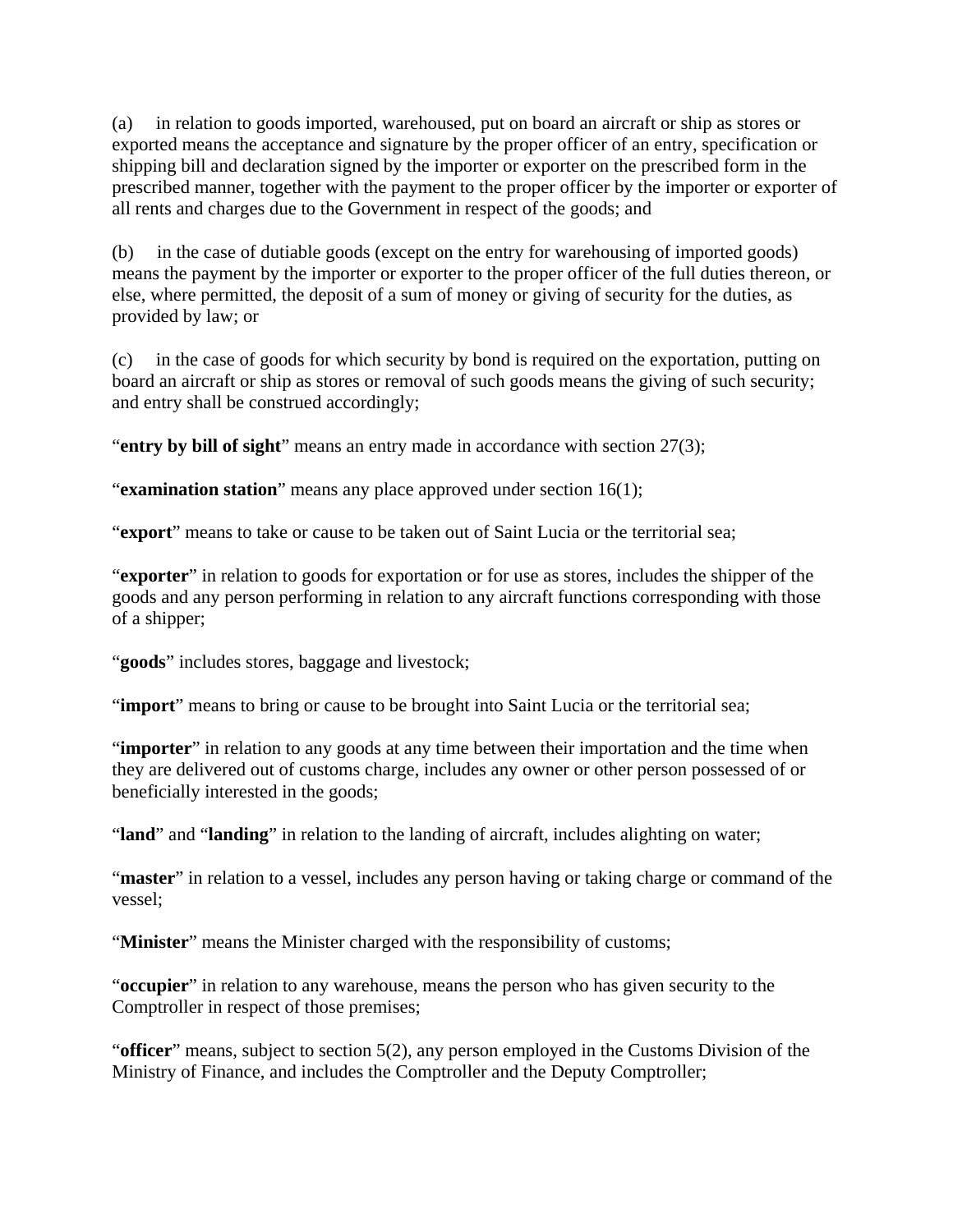"**owner**" in relation to a vessel or an aircraft, includes the operator of that vessel or aircraft;

"**passenger**" means any person other than a crew member travelling on or arriving from any vessel or aircraft;

"**passenger's accompanied baggage**" means the personal and household effects of a passenger including currency carried on a vessel or aircraft whether in the personal possession of the passenger or not so long as it is not carried under a contract of carriage or other similar agreement and does not include any article intended for sale or exchange;

"**perfect entry**" means any entry made in accordance with section 26 or the warehousing regulations, as the case may be;

"**police officer**" means any member of the Royal Saint Lucia Police Force;

"**port**" means a port appointed by the Minister under section 12;

"**prohibited or restricted goods**" means goods of a class or description of which the importation, exportation or carriage coastwise is prohibited or restricted under or by virtue of any enactment;

"**proper**" in relation to the person by, with or to whom or the place at which any thing is to be done, means the person or place appointed or authorised by the Comptroller in that behalf;

"**proprietor**" in relation to any goods, includes any owner, importer, exporter, shipper or other person possessed of or beneficially interested in those goods;

"**shipment**" includes loading into an aircraft, and "shipped" and cognate expressions shall be construed accordingly;

"**signature**" includes—

(a) an electronic signature which is—

(i) incorporated into, or otherwise logically associated with, any electronic communication or other electronic data,

(ii) generated by the signatory or other source of the communication or data,

(iii) used for the purpose of facilitating, by means of a link between the signatory or other source and the communication or data, the establishment of the authenticity of the communication or data, the establishment of its integrity or both;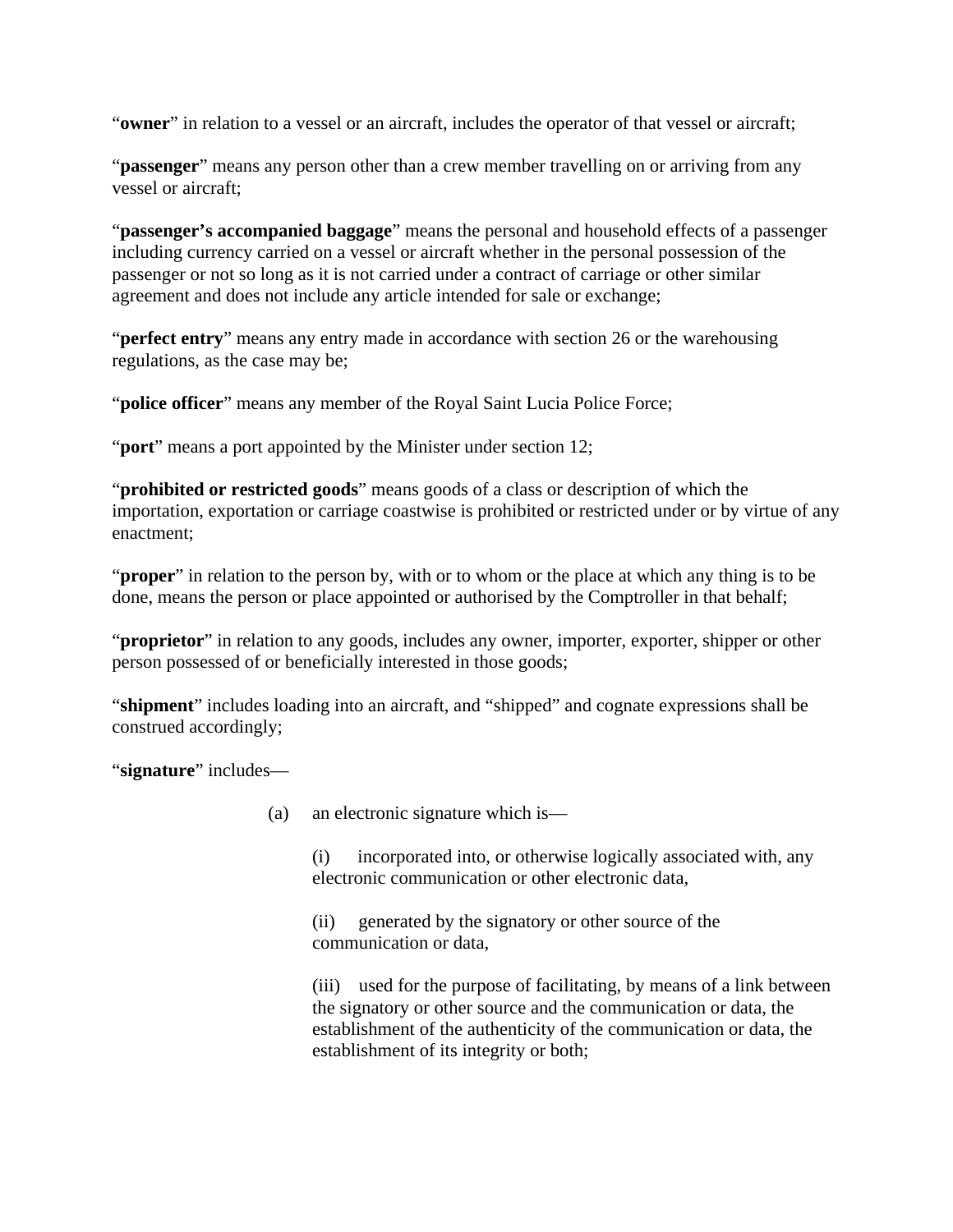(b) a key, in relation to any electronic data, used by means of a code, password, algorithm or other data the use of which, with or without keys—

- (i) allow access to the data, or
- (ii) facilitates the putting of the data into an intelligible form;

 "**spirits**" means any spirits of any description and includes all liquors mixed with spirits and all mixtures, compounds or preparations made with spirits but does not include methylated spirits or medicated spirits;

"**stores**" means goods for use in a vessel or aircraft and includes fuel and spare parts and other articles or equipment, whether or not for immediate fitting;

"**territorial sea**" has the same meaning as in section 3 of the Maritime Areas Act;

"**tobacco**" includes manufactured and un-manufactured tobacco of every description, tobacco stalks and tobacco refill;

"**transit**" or "**transhipment**" in relation to the entry of goods, means transit through Saint Lucia or transhipment with a view to the re-exportation of goods in question;

"transit shed" means any place approved under section 17(1);

"**vehicle**" means any method of carriage or conveyance and includes any cart and wagon and any trailer attached to any vehicle;

"**vessel**" includes any ship, hovercraft or boat;

"**warehouse**" except in the expression "customs warehouse", means any place of security approved by the Comptroller under section 51(1);

"**warehousing regulations**" means any regulations made under section 52;

"**writing**" includes electronically generated information which is accessible and capable of retention for subsequent reference.

*(Amended by Act 25 of 2005)*

3. Time of importation and exportation

(1) The provisions of this section have effect for the purposes of this Act and of any other enactment relating to customs.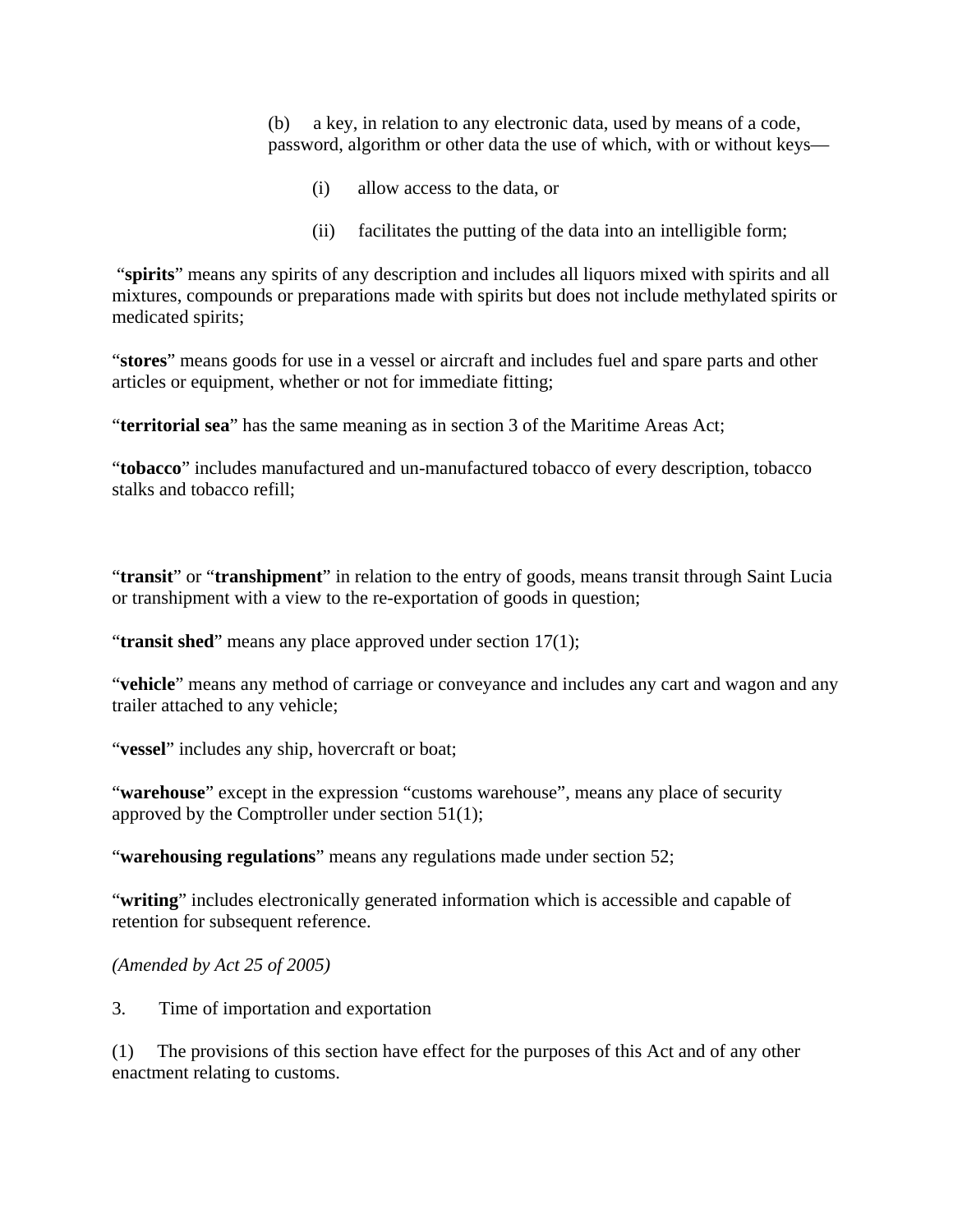(2) The time of importation of any goods is considered to be—

(a) where the goods are brought by sea, the time when the vessel carrying them comes within the limits of the port;

(b) when the goods are brought by air the time when the aircraft carrying them lands in Saint Lucia or the time when the goods are unloaded in Saint Lucia whichever is the earlier.

However, in the case of goods brought by sea of which entry is not required under section 26, the time of importation is considered to be the time when the vessel carrying them came within the limits of the port at which the goods are discharged.

(3) The time of exportation of any goods from Saint Lucia is considered to be where the goods are exported by sea or air, the time when the goods are shipped for exportation.

Except that, in the case of prohibited or restricted goods which are exported by sea or by air, the time of exportation is considered to be the time when the exporting vessel or aircraft departs from the last port or customs airport at which it is cleared before departing for a destination outside Saint Lucia.

(4) A vessel is considered to have arrived at or departed from a port at the time when the ship comes within or, as the case may be, leaves the limits of that port.

Part 2

Administration

4. Comptroller of Customs

(1) There is hereby created the office of Comptroller which is a public office. The Comptroller, subject to the general control of the Minister, is charged with the duty of collecting and accounting for, and otherwise managing, the revenue of customs.

(2) The Comptroller is responsible for the administration of this Act and for any other enactment relating to any assigned matter.

(3) All sums collected under the customs enactment shall, as soon as practicable, be paid by the Comptroller to the Accountant General for the benefit of the general revenue of Saint Lucia.

5. Delegation and appointment by the Comptroller

(1) Any act or thing required or authorised by any customs enactment to be done by the Comptroller may be done by any officer authorised generally or specifically in that behalf, in writing or otherwise, by the Comptroller, except that where, for any reason, the post of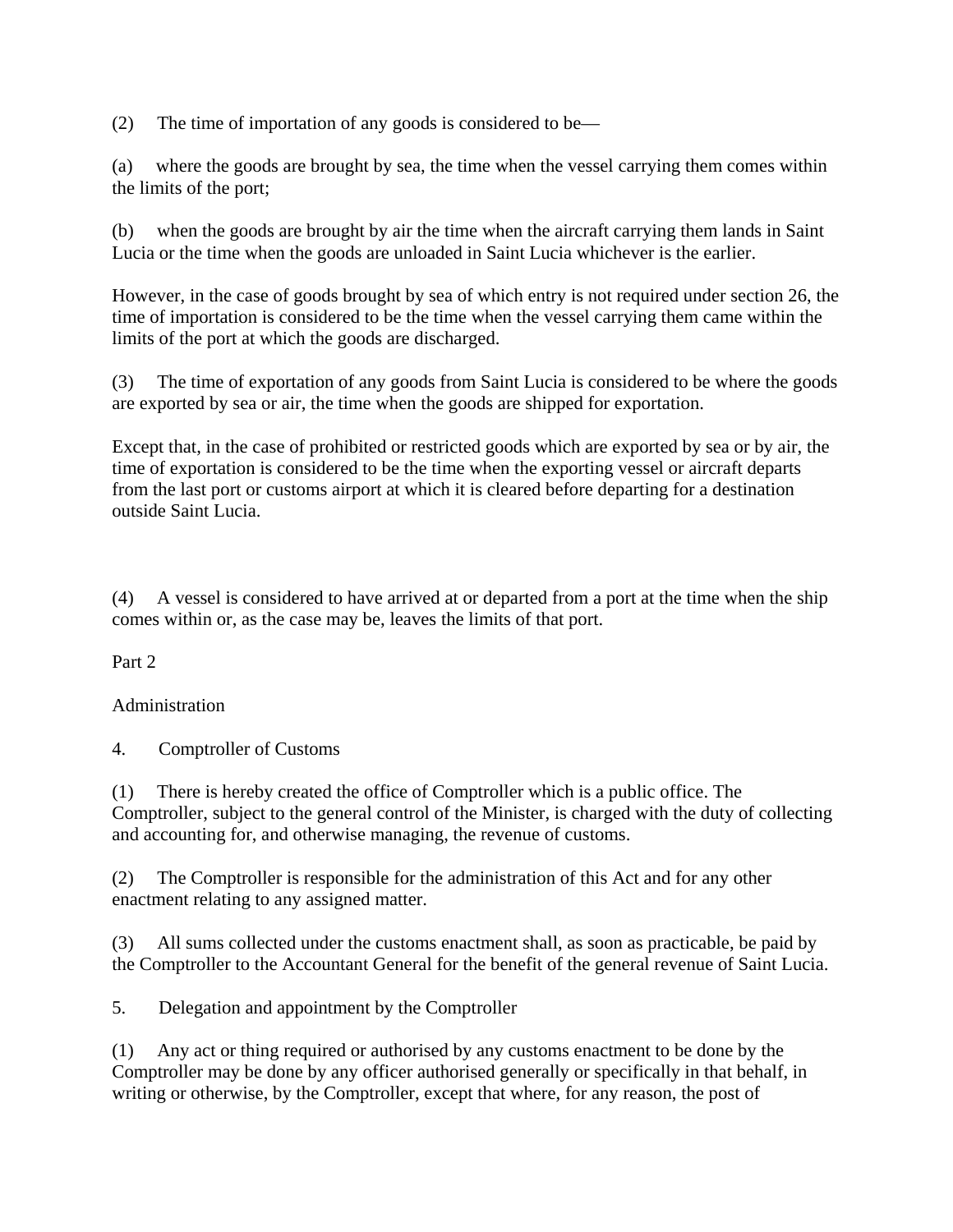Comptroller for any time is unfilled, any authorisation given by a previous Comptroller which has not been revoked shall continue in force until revoked by any person subsequently appointed as Comptroller.

(2) Any person appointed by the authority or with the concurrence of the Comptroller (whether previously or subsequently expressed) to perform any act or duty relating to an assigned matter which by law may or is required to be performed by an officer, is considered to be an officer.

(3) Any person considered by virtue of subsection (2) to be an officer has the powers of an officer in relation to the act or duty to be performed by him or her.

(4) If any officer or other person who has been authorised in writing by the Comptroller to do any thing fails when required to do so by the Comptroller to return to him or her that written authority, he or she commits an offence and is liable to a fine of \$5,000 and if the failure continues after he or she is convicted therefor he or she commits a further offence and be liable to a penalty not exceeding \$100 for every day on which the offence is so continued.

(5) Where any act is required by an enactment to be done in any particular place it is considered to be done in such place if done in any other place authorised by the Comptroller for that purpose.

(6) The Comptroller may make directions specifying the forms in relation to any assigned matter as he or she thinks fit.

6. Obligation of secrecy

(1) Subject to subsection (2), any person appointed or employed in carrying out any requirement of or any duty imposed or any power granted by any customs enactment, who—

(a) discloses to an unauthorised person any document, information or confidential instruction which has come into his or her possession or to his or her knowledge in the course of his or her duties; or

(b) permits any unauthorised person to have access to any records in his or her possession or custody,

commits an offence and is liable to a fine of \$5,000, or to imprisonment for 12 months, or to both.

(2) Subsection (1) does not prevent the disclosure by any person of any document, information or confidential instruction where that disclosure is authorised by or under any Act or by the Comptroller.

7. Times of attendance of officers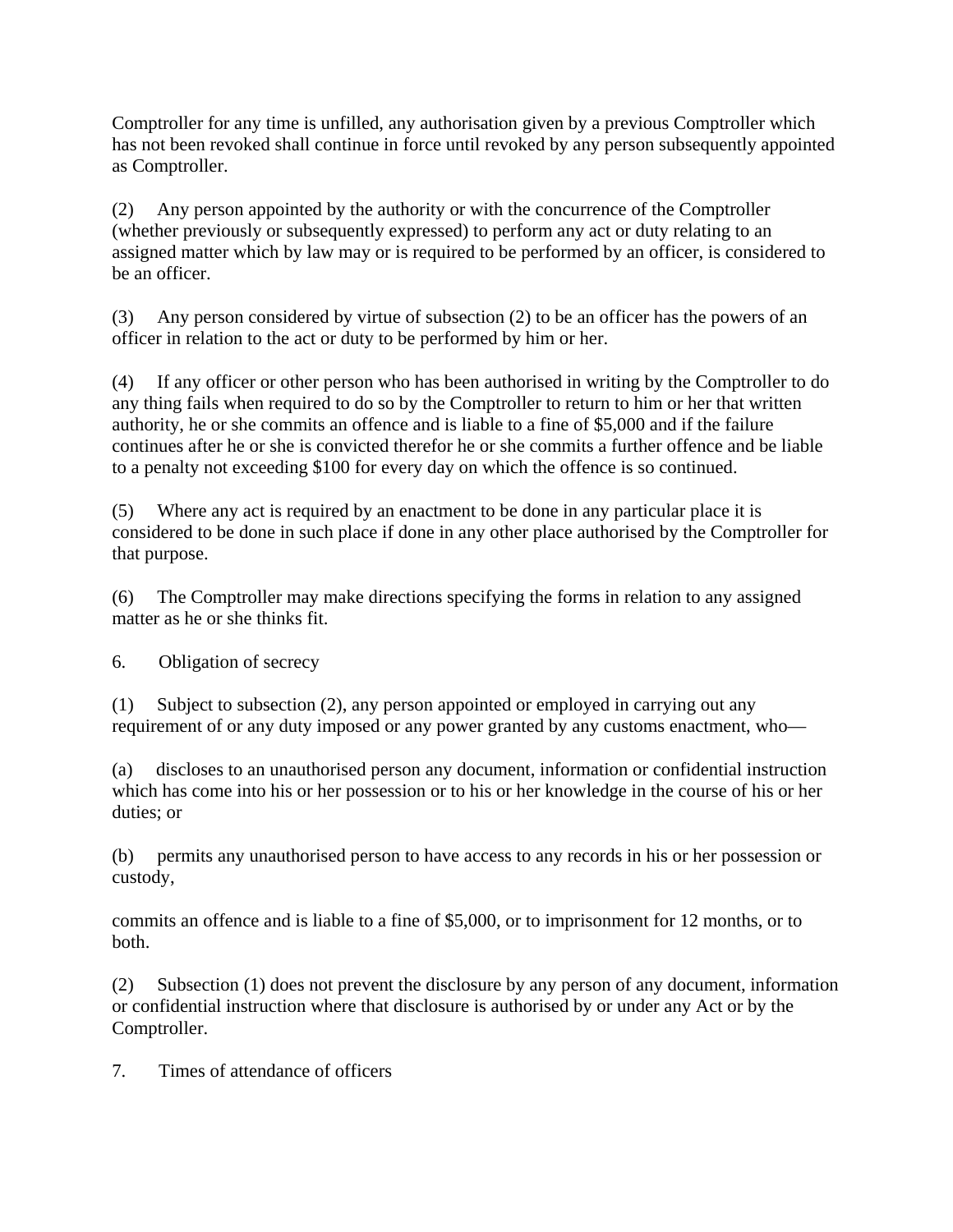(1) The days on which and the hours between which offices of customs are to be open or officers are to be available for the performance of particular duties are such as the Minister may by order made by statutory instrument prescribe.

(2) Any request for an officer to perform any duty outside the normal hours of attendance of officers shall be made in writing to the Comptroller who may grant such request if he or she thinks fit.

(3) The fees payable for the performance of duties outside the hours directed by the Comptroller are such as the Minister may by order made by statutory instrument prescribe.

8. Assistance to be rendered by the police

(1) It is the duty of every police officer to assist in the enforcement of the law relating to any assigned matter.

(2) In relation to any assigned matter every officer shall have the same powers, authorities and privileges as are given by law to police officers.

9. Officers not to be interested in certain vessels, aircraft or merchandise

Any officer authorised by the Comptroller by virtue of section 5(1) who—

(a) owns either in whole or in part any vessel or aircraft engaged in trade;

(b) acts on behalf of the owner of any vessel or aircraft engaged in trade; or

(c) imports or is concerned in the importation of any merchandise for sale,

commits an offence and is liable on summary conviction to a fine of \$5,000 or to imprisonment for a term not exceeding 6 months.

10. Directions

Any direction given under any provision of this Act or any subsidiary legislation made under it—

- (a) shall be published in the Gazette;
- (b) may make different provisions for different circumstances;
- (c) may be varied or revoked by a subsequent direction; and

(d) unless varied or revoked by a subsequent direction, shall continue to apply although the person who gave the direction is no longer the Comptroller or an officer or, for any other reason, no longer has the authority to give such a direction.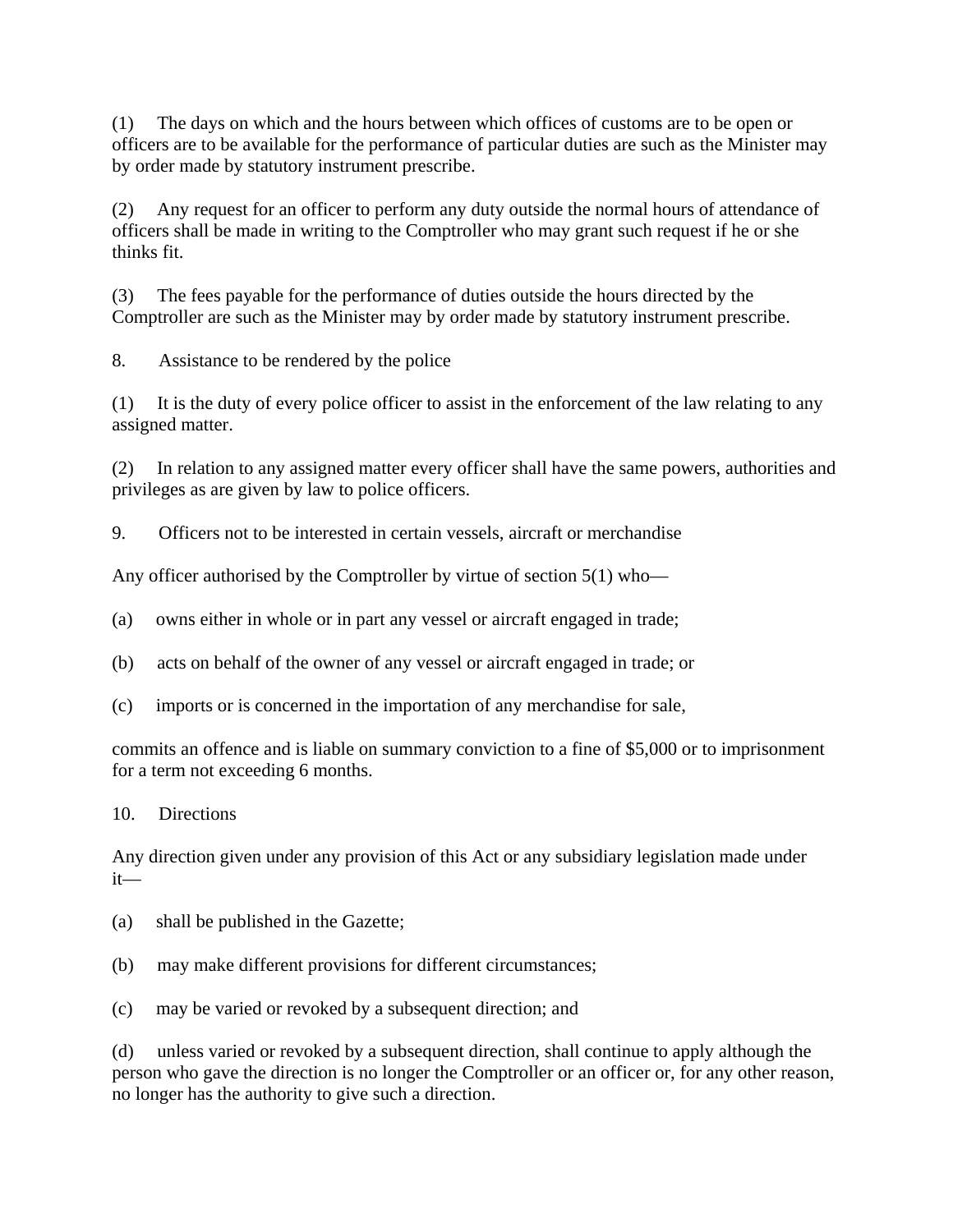11. Application to Government vessels and aircraft

The requirements imposed in respect of importation, exportation and coastal trading under this Act shall not apply—

(a) to any vessel or aircraft owned by or in the service of the Government when being used for the purpose of customs, police or coastguard; and

(b) where the Comptroller so directs, and for such periods and subject to such conditions and restrictions as the Comptroller may see fit to impose, to any vessel or aircraft owned by or in the service of the Government of any other country.

Part 3

Customs Controlled Areas

12. Appointment of customs ports

- (1) The Minister may by order made by statutory instrument—
- (a) appoint and name any area in Saint Lucia as a customs port;
- (b) alter the name or limits of any customs port;
- (c) revoke the appointment of any customs port; and

(d) impose any condition or restriction, vary or revoke any condition or restriction imposed, on the use of an area in Saint Lucia as a customs port.

(2) The Comptroller may direct that any place in a customs port be a boarding station for the purpose of the boarding of or disembarkation from vessels by officers.

(3) Any person who contravenes or fails to comply with any condition or restriction imposed by the Minister under subsection (1) commits an offence and is liable to a fine of \$5,000.

13. Approved wharves

(1) The Comptroller may approve, for such periods and subject to such conditions and restrictions, as he or she may see fit to impose any place in Saint Lucia for the embarkation and disembarkation of passengers onto and from vessels and for the loading and the unloading of goods or any class or description of goods onto or from vessels, and any place so approved shall be referred to in this Act as an "approved wharf".

(2) The Comptroller may at any time for reasonable cause revoke or vary the terms of any approval given under subsection (1).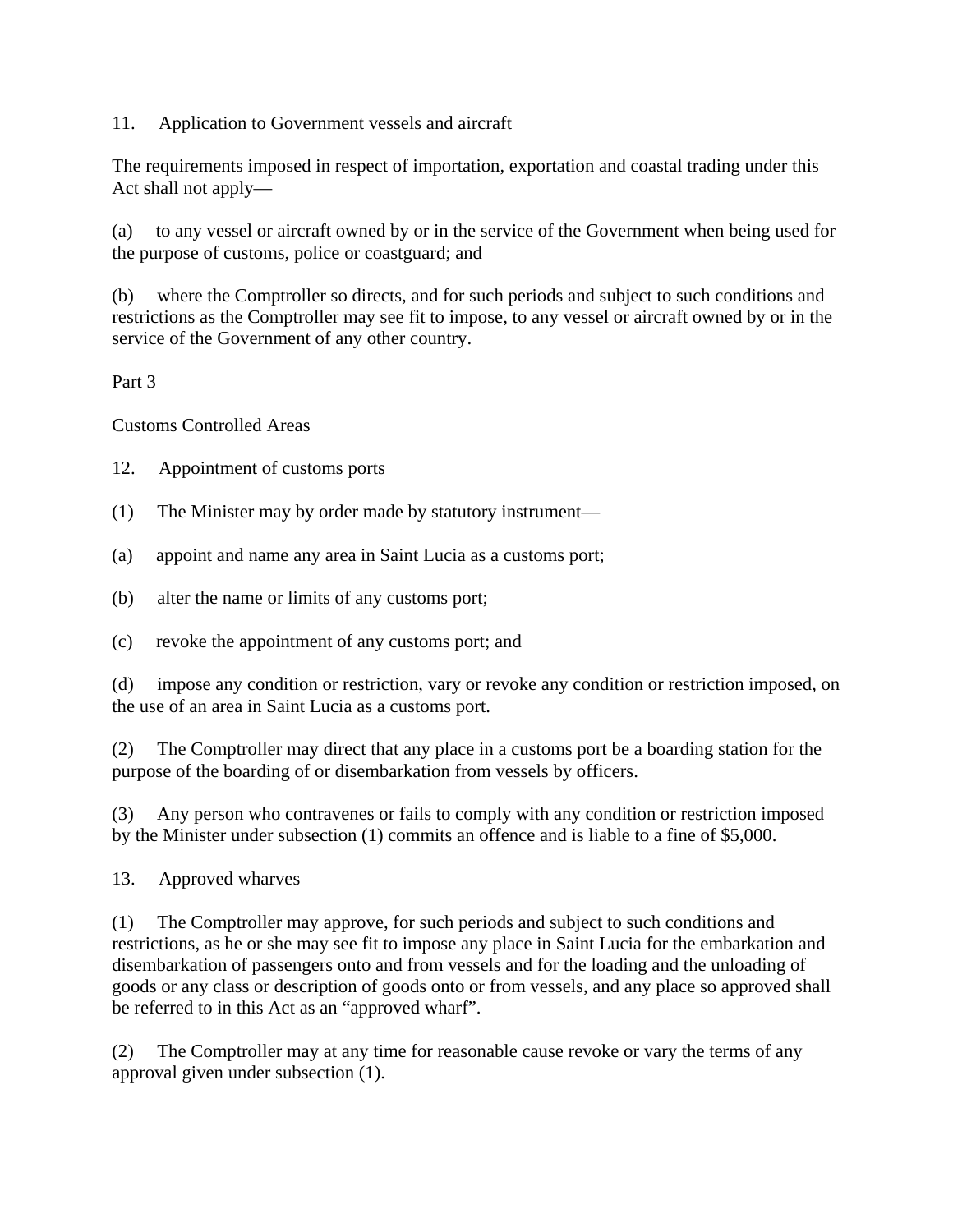(3) An officer may at any time enter an approved wharf and inspect it and any goods at the wharf.

(4) Any person who contravenes or fails to comply with any condition or restriction imposed by the Comptroller under subsection (1) commits an offence and is liable to a fine of \$5,000.

14. Customs airports

(1) The Minister may by order made by statutory instrument—

(a) appoint and name any area in Saint Lucia as a customs airport;

(b) alter the name or limits of any customs airport;

(c) revoke the appointment of any customs airport; and

(d) impose any condition or restriction, or vary or revoke any condition or restriction imposed, on the use of any area in Saint Lucia as a customs airport.

(2) Any person in control of any airport shall—

(a) permit an officer at any time to enter upon and inspect that airport and all buildings and goods on that airport; and

(b) if so required by the Comptroller—

(i) keep a record, in such form, and manner and containing such particulars as the Comptroller may direct, of all aircraft arriving at or departing from that airport,

(ii) keep the record referred to in subparagraph (i) available and produce that record on demand to any officer, together with all other documents kept at the airport which relate to the movement of aircraft, and

(iii) permit any officer to make copies of, take extracts from or remove for a reasonable period any such record or document referred to in subparagraphs (i) and (ii).

(3) Any person who contravenes or fails to comply with—

(a) any condition or restriction imposed by the Minister under subsection (1); or

(b) any requirement imposed under subsection (2),

commits an offence and is liable to a fine of \$5,000.

15. Customs areas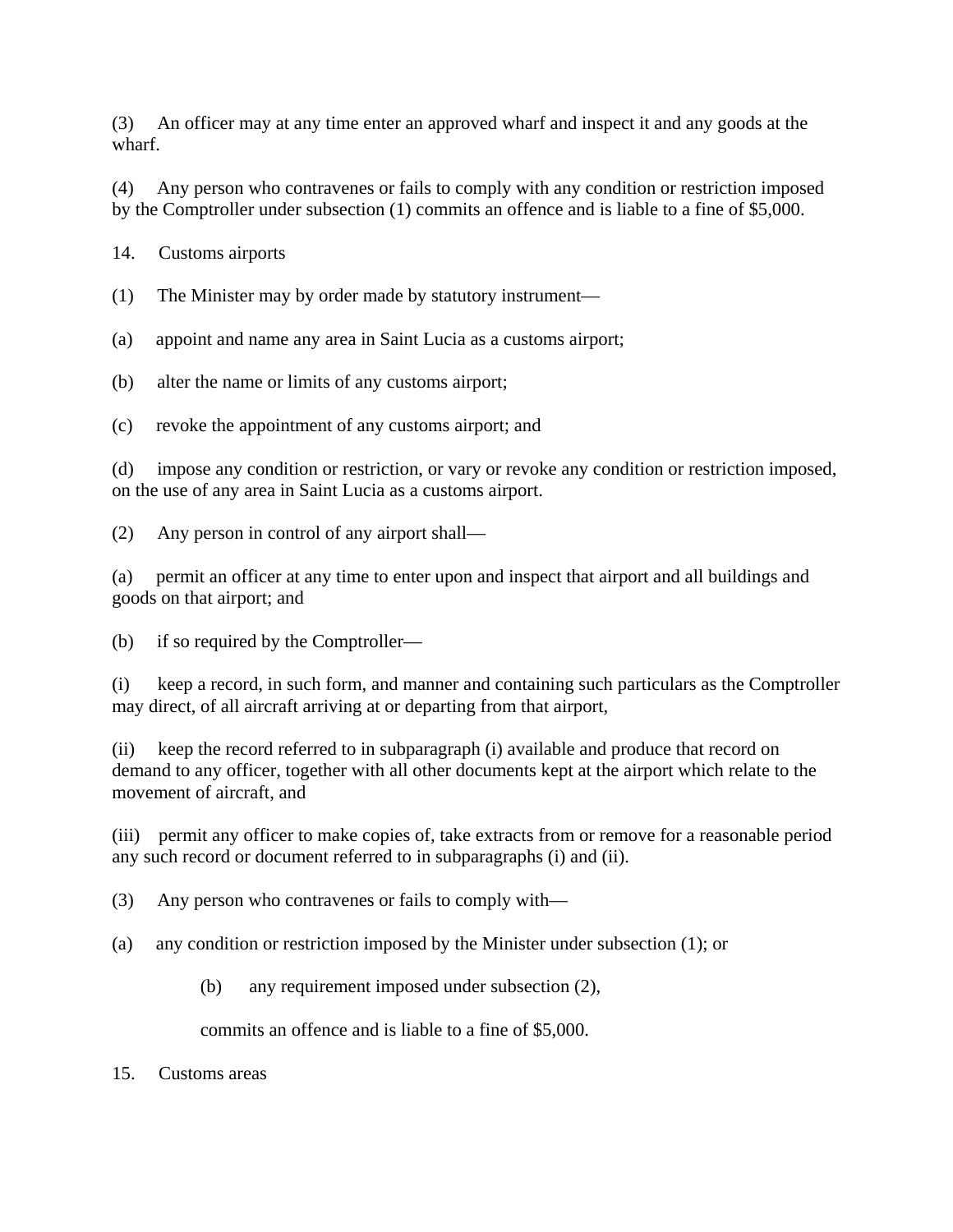(1) The Comptroller may approve, for such periods and subject to such conditions and restrictions as he or she may see fit to impose, any place in Saint Lucia not being a customs port, approved wharf or customs airport, as a "customs area".

(2) The Comptroller may at any time for reasonable cause revoke or vary the terms of any approval given under subsection (1).

(3) Any person who contravenes or fails to comply with any condition or restriction imposed by the Comptroller under subsection (1) commits an offence and is liable to a fine of \$5,000.

16. Examination stations

(1) The Comptroller may approve, for such periods and subject to such conditions and restrictions as he or she thinks fit to impose any place at a customs port, customs airport or other customs area for the loading and unloading of goods and the embarkation and disembarkation of passengers; and any such place so approved is referred to in this Act as an "examination station".

(2) The Comptroller may at any time for reasonable cause revoke or vary the terms of any approval given under this section.

(3) Any person who contravenes or fails to comply with any condition or restriction imposed by the Comptroller commits an offence and is liable to a fine of \$1,000.

(4) Save as authorised by or under any provision of this Act any person who without the consent of the Comptroller enters or remains upon any customs port, approved wharf, customs airport, customs area or examination station commits an offence and is liable to a fine of \$5,000 and may be arrested.

17. Transit sheds

(1) The Comptroller may approve for such periods and subject to such conditions and restrictions as he or she sees fit, places for the deposit of goods imported and not yet cleared from customs charge, including goods not yet reported and entered under this Act, and any place so approved is in this Act referred to as a "transit shed".

(2) An officer may at any time enter a transit shed and inspect it and any goods in the transit shed.

(3) The Comptroller may at any time for reasonable cause revoke or vary the terms of any approval given under subsection (1).

(4) Any person who contravenes or fails to comply with any condition or restriction imposed by the Comptroller under subsection (1) commits an offence and is liable to a fine of \$5,000.

18. Agents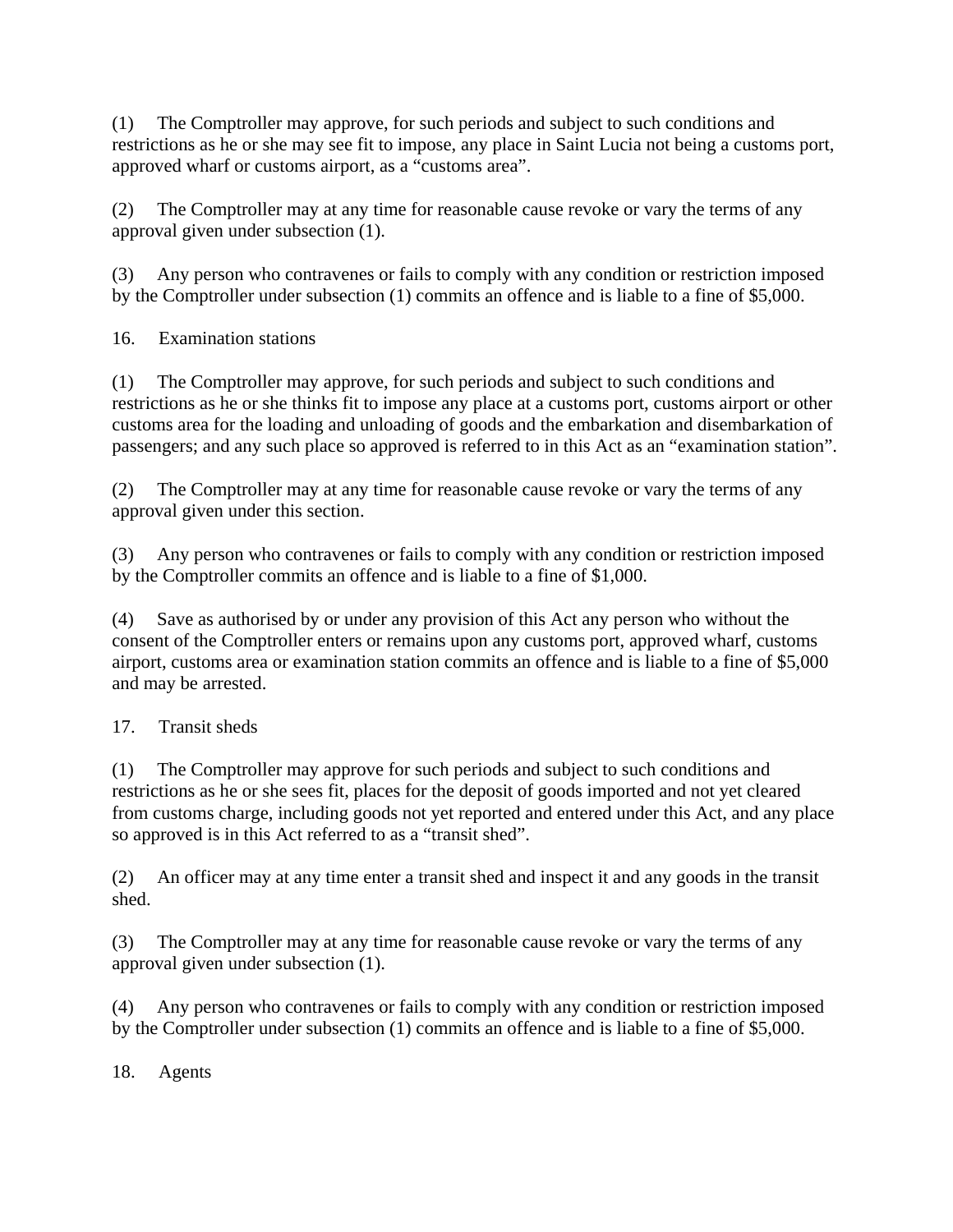(1) The master of any vessel or the commander of any aircraft may appoint as his or her agent any person duly authorised to perform any act required by any customs enactment to be performed by a master or a commander, and, if he or she does so, he or she shall notify the Comptroller of the name and address of that person and if the Comptroller is satisfied that the person appointed is a fit and proper person to be such an agent, the Comptroller may, subject to such terms and conditions as he or she sees fit to impose accept that person as the agent of that vessel or aircraft; However, if no such agent is appointed, the owner of the vessel or aircraft, if resident or represented in the country, is considered to be the agent of the master or commander for all purpose of any assigned matter.

(2) If any agent appointed under subsection (1) wilfully or persistently neglects or refuses to comply with any requirement imposed by any customs enactment on a master of a vessel or a commander of an aircraft, the Comptroller may, by notice in writing, advise any master of that vessel or any commander of that aircraft that he or she no longer accepts the person appointed as the agent of that vessel or that aircraft, and that person shall upon such notification then cease to be the agent of the master of that vessel or the commander of that aircraft.

(3) Where any person other than the master of a vessel or the commander of an aircraft is required by any customs enactment to perform any act or duty, he or she may appoint as his or her agent any other person to perform that act or duty.

(4) Before accepting any request by an agent to act on behalf of a person in relation to an assigned matter, an officer may require that agent to produce to him or her written authority from the person whose agent he or she is, certifying that he or she is so authorised to act.

(5) The Comptroller may if he or she sees fit require any person appointed to act as an agent under subsection (1) to give security by bond or otherwise in such form and manner as the Comptroller may direct and such bond—

- (a) shall be taken on behalf of the Government of Saint Lucia;
- (b) shall be valid although it is entered into by a person under full age; and
- (c) may be cancelled at any time by or by the order of the Comptroller.
- 19. Control of movement of uncleared goods

(1) The Comptroller may give general or specific directions as to the manner in which, and the conditions and restrictions under which, goods to which this section apply may be moved within the limits of any customs port, approved wharf, customs airport or other customs area, between any of them or between any of them and any other place.

- (2) This section applies to—
- (a) all goods chargeable with any duty which has not been paid;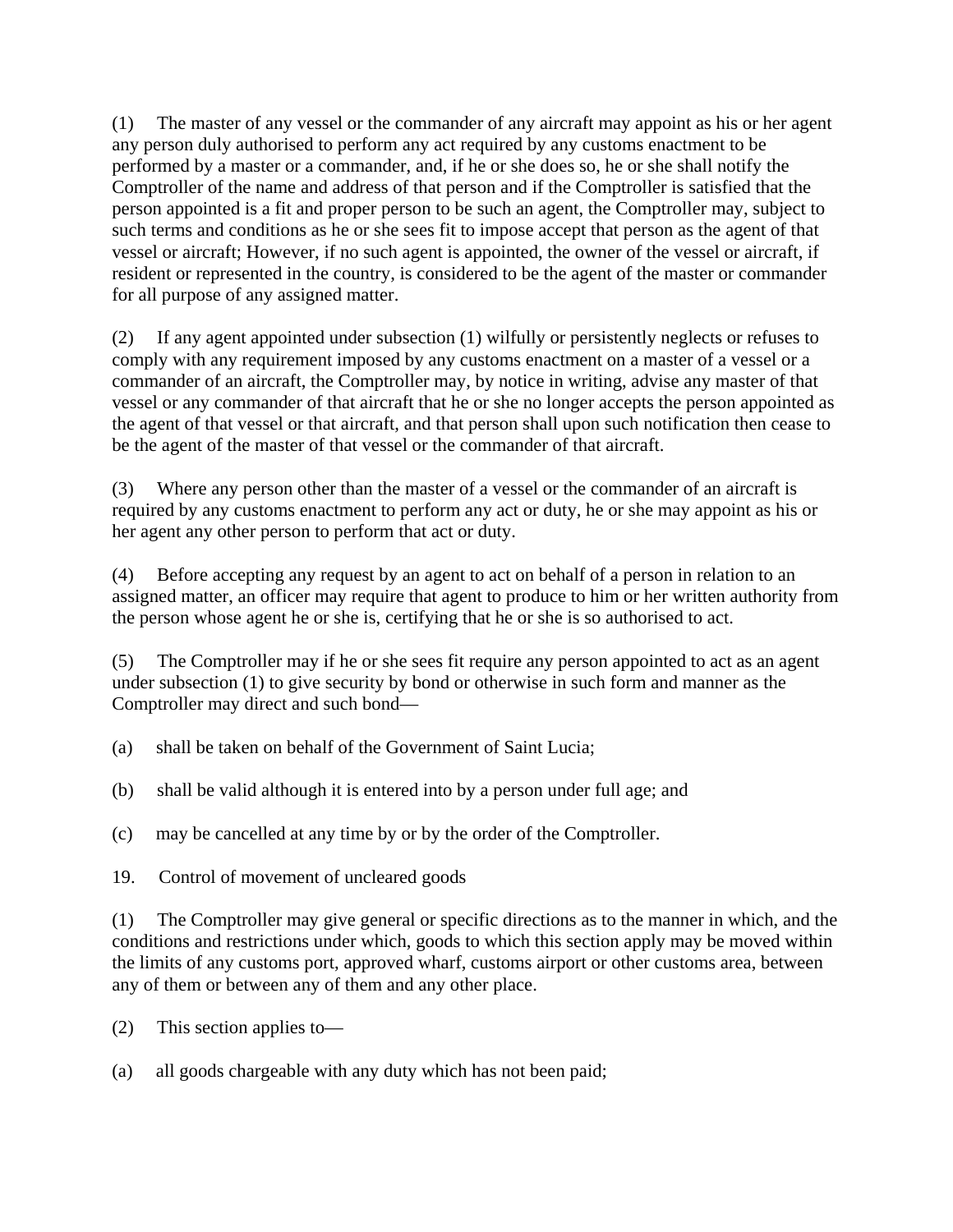(b) any goods on which any drawback has been paid; and

(c) any other goods which have not yet been cleared out of customs charge.

(3) Any direction under subsection (1) may require that goods to which this section applies shall only be moved—

(a) by persons licensed by the Comptroller for that purpose; or

(b) in such vessels, aircraft or vehicles or by such other means, as may be approved by the Comptroller for that purpose;

and any such licence or approval may be granted for such periods and be subject to such conditions and restrictions as the Comptroller may see fit to impose and may be revoked at any time by the Comptroller.

(4) Any person who contravenes or fails to comply with any direction given, or any condition or restriction imposed, or the terms of any licence or approval granted by the Comptroller under subsection (1) commits an offence and is liable to a fine of \$5,000.

20. Control of pleasure craft

(1) The Minister may make regulations by statutory instrument with respect to the arrival report and departure of pleasure craft.

(2) In this section, "**pleasure craft**" means—

(a) any vessel which, at the time of its arrival at a place in Saint Lucia from abroad, is being used for private recreational purposes only; or

(b) any vessel which the proper officer, after application is made to him or her in writing, permits to be treated as a pleasure craft.

(3) Regulations under subsection (1) may allow the Comptroller to give such directions as he or she thinks fit and may provide for the imposition of a fine of an amount not exceeding \$5,000 for any contravention of or failure to comply with any such regulation or any direction given under such regulation and for the forfeiture of any vessel or goods involved in any such offence.

# PART 4

# IMPORTATION

21. Procedure on arrival of vessels

(1) Subject to the provisions of this section and save as the Comptroller may otherwise permit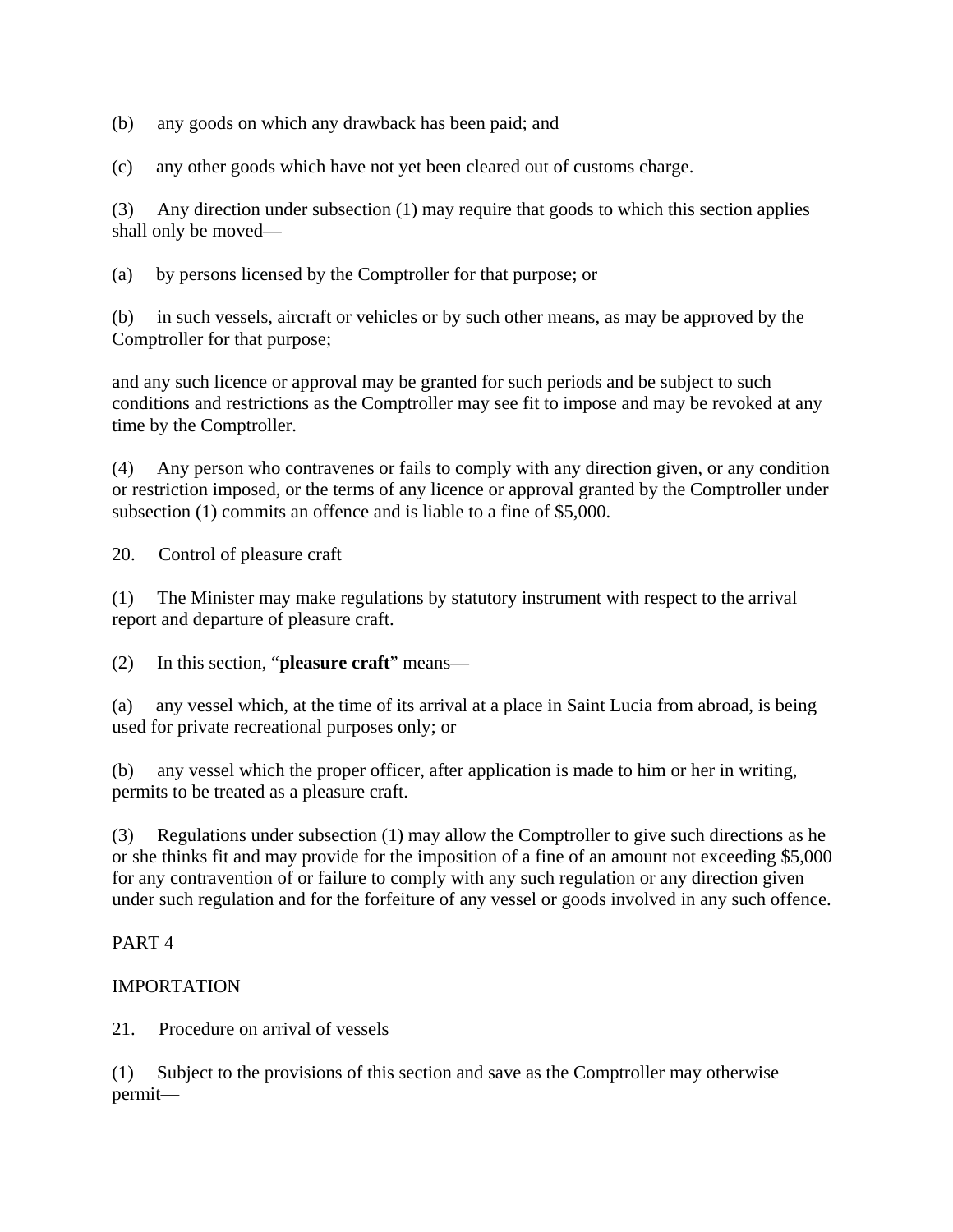(a) the master of any vessel arriving in the territorial sea of Saint Lucia from a place outside of Saint Lucia shall not cause or permit that vessel to arrive at any time at any place other than a customs port; and

(b) a person importing or concerned in importing any goods in any vessel shall not bring those goods into Saint Lucia at any place other than a customs port.

(2) A master or other person who contravenes or fails to comply with any requirement of subsection (1) commits an offence and is liable to a fine of \$5,000, or 3 times the value of the goods whichever is the greater, and any goods imported in contravention of that subsection are liable to forfeiture.

(3) Subsection (1) shall not apply in relation to any vessel which is compelled by accident, stress of weather or other unavoidable cause to arrive at a place other than a customs port, but subject to subsection (5)—

(a) the master of any such vessel—

(i) shall immediately report the arrival of the vessel to an officer or police officer,

(ii) shall not, without the consent of an officer, permit any goods carried on the vessel to be unloaded from, or any passenger or member of the crew to depart from the vicinity of the vessel, and

(iii) shall comply with any direction given by an officer in respect of such goods;

(b) a passenger or member of the crew shall not, without the consent of an officer or a police officer leave the immediate vicinity of any such vessel.

(4) A master or other person who contravenes or fails to comply with any requirement of subsection (3) commits an offence and is liable to a fine of \$5,000 and any goods imported in contravention of that subsection are liable to forfeiture.

(5) Subsection (3) does not prohibit—

(a) the departure of any passenger or member of the crew from the vicinity of a vessel; or

(b) the removal of goods from a vessel,

where that departure or removal is necessary for reasons of health, safety or the preservation of life or property.

22. Procedure on arrival of aircraft

(1) Subject to the provisions of this section and save as the Comptroller may otherwise permit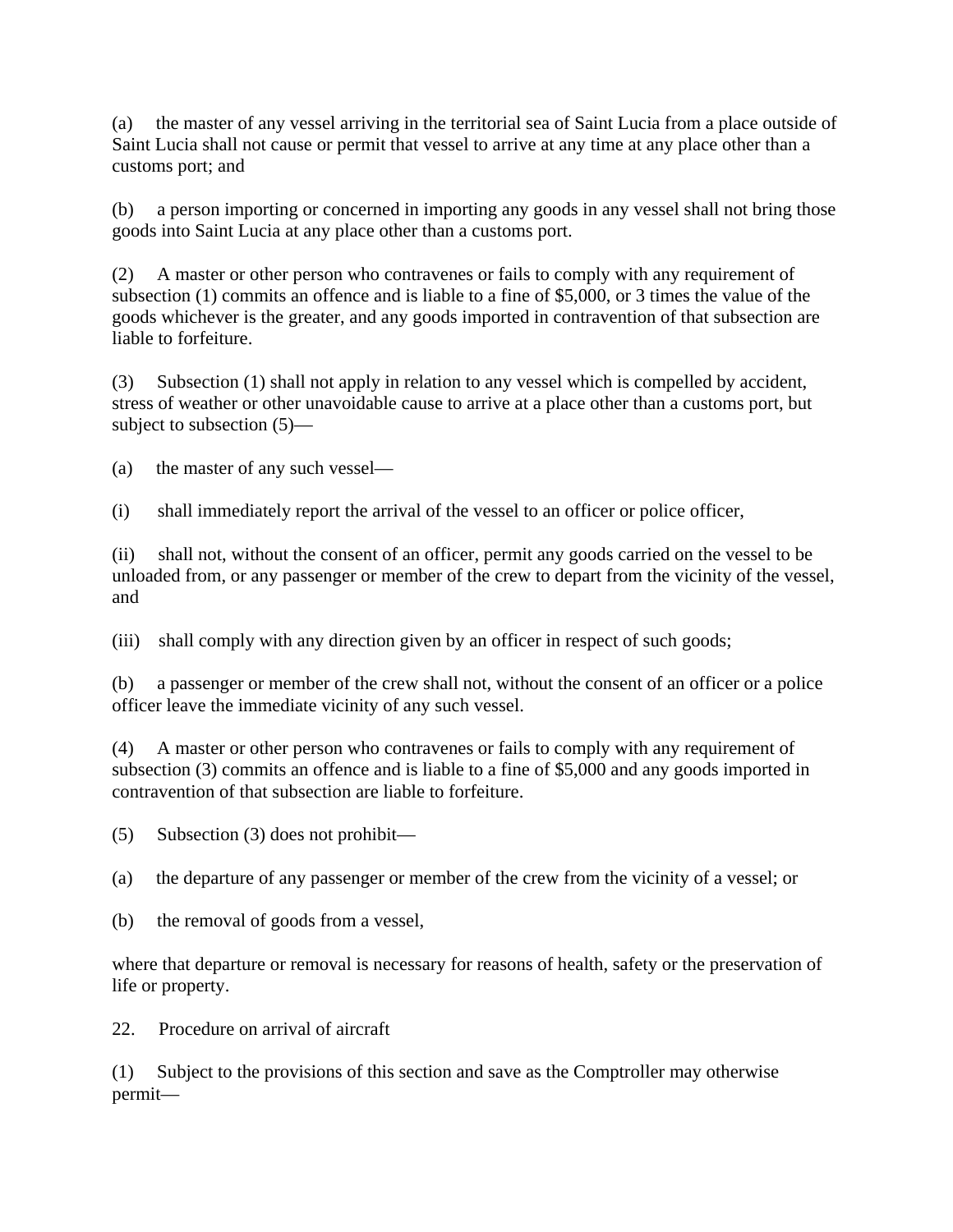(a) the commander of any aircraft arriving in Saint Lucia from a place outside Saint Lucia shall not cause or permit that aircraft to land—

(i) for the first time on its arrival in Saint Lucia, or

(ii) at any time while it is carrying passengers or goods brought in that aircraft from a place outside Saint Lucia and not yet cleared,

at any place other than a customs airport; and

(b) a person importing or concerned in importing any goods in any aircraft shall not bring those goods into Saint Lucia at any place other than a customs airport.

(2) A commander or other person who contravenes or fails to comply with any requirement of subsection (1) commits an offence and is liable to a fine of \$5,000, or 3 times the value of the goods whichever is the greater and any goods imported in contravention of that subsection are liable to forfeiture.

(3) Subsection (1) does not apply in relation to any aircraft which is required by or under any enactment relating to air navigation, or is compelled by accident, stress of weather or other unavoidable cause, to land at a place other than a customs airport, but subject to subsection (5)—

(a) the commander of any such aircraft—

(i) shall immediately report the landing to an officer or a police officer and shall on demand produce to him or her the journey log belonging to the aircraft,

(ii) shall not without the consent of an officer permit any goods carried on the aircraft to be unloaded from, or any passenger or member of the crew to depart from the vicinity of, the aircraft, and

(iii) shall comply with any direction given by an officer with respect to such goods; and

(b) a passenger or member of the crew shall not without the consent of an officer leave the immediate vicinity of any such aircraft.

(4) A commander or other person who contravenes or fails to comply with any requirement of subsection (3) commits an offence and is liable to a fine of \$5,000 and any goods imported in contravention of this subsection are liable to forfeiture.

(5) Subsection (3) does not prohibit—

(a) the departure of any passenger or member of the crew from the vicinity of an aircraft; or

(b) the removal of goods from an aircraft,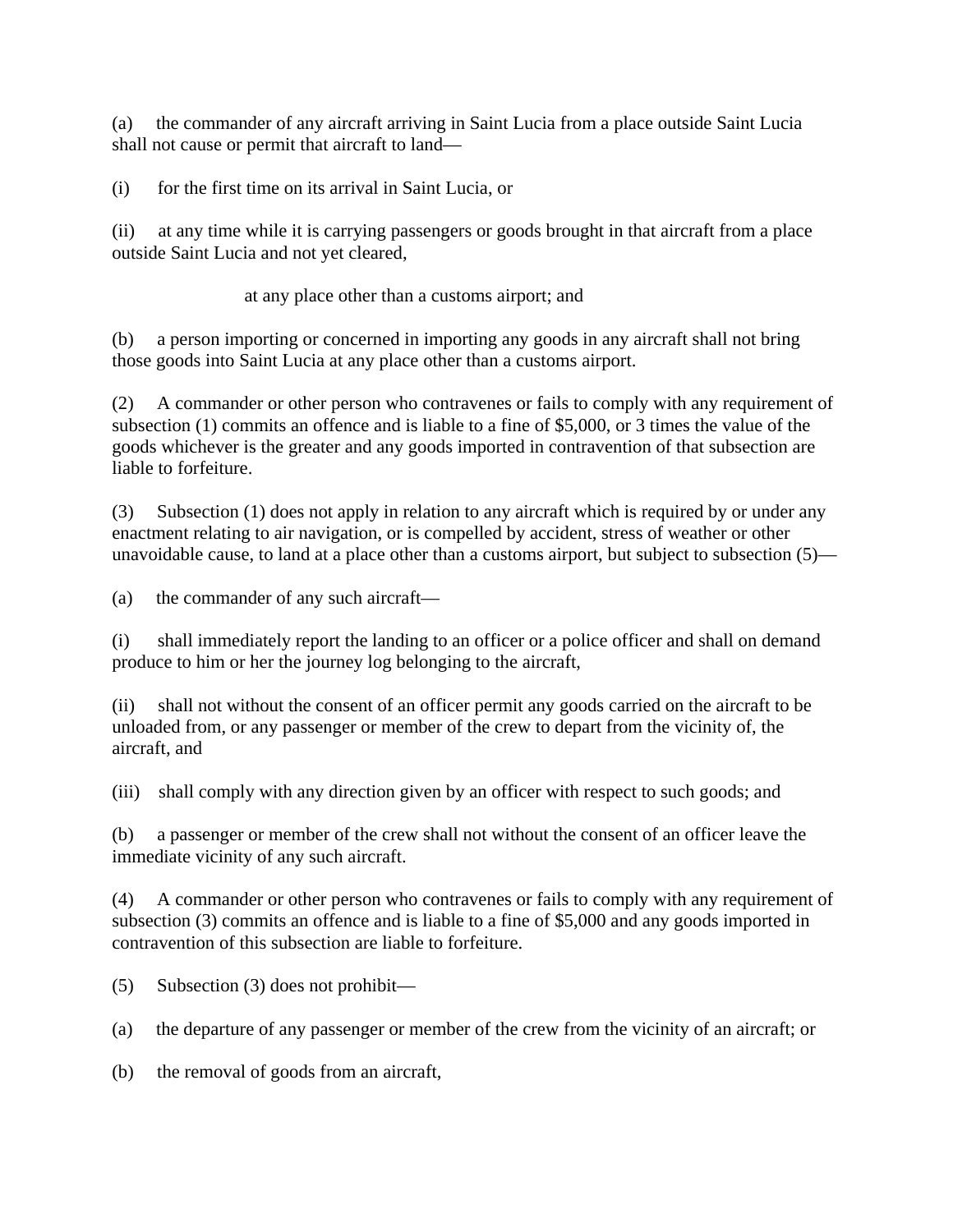where that departure or removal is necessary for reasons of health, safety or the preservation of life or property.

23. Power to make regulations for arriving vessels and aircraft and the unloading of imported goods

(1) The Minister may make regulations—

(a) prescribing the procedure to be followed by a vessel arriving at a customs port and an aircraft arriving at a customs airport;

(b) regulating the unloading, landing, movement and removal of goods on their importation; and

(c) permitting the Comptroller to give directions.

Different regulations may be made with respect to vessels and aircraft.

(2) Without prejudice to the generality of subsection (1), regulations made under that subsection may provide for the imposition of a fine of an amount not exceeding \$5,000 for any contravention of or failure to comply with any such regulation, or any direction given under any such regulation, and for the forfeiture of any goods involved in any such offence.

24. Notification of arrival of vessels

Save as the Comptroller may otherwise permit, the master of every vessel intending to come to Saint Lucia shall notify the Comptroller of the expected arrival of that vessel not less than one working day, before the arrival of that vessel and if the master fails to do so he or she commits an offence and is liable to a fine of \$5,000.

25. Report inwards

(1) The master of every vessel arriving at a customs port—

(a) from any place outside Saint Lucia; or

(b) carrying goods brought in that vessel from a place outside Saint Lucia and not yet cleared on importation,

shall, 24 hours before arrival, deliver to the Comptroller a report in such form and manner and containing such particulars as the Comptroller may direct. *(Amended by Act 25 of 2005)*

(2) The commander of every aircraft arriving at a customs airport—

(a) from any place outside Saint Lucia; or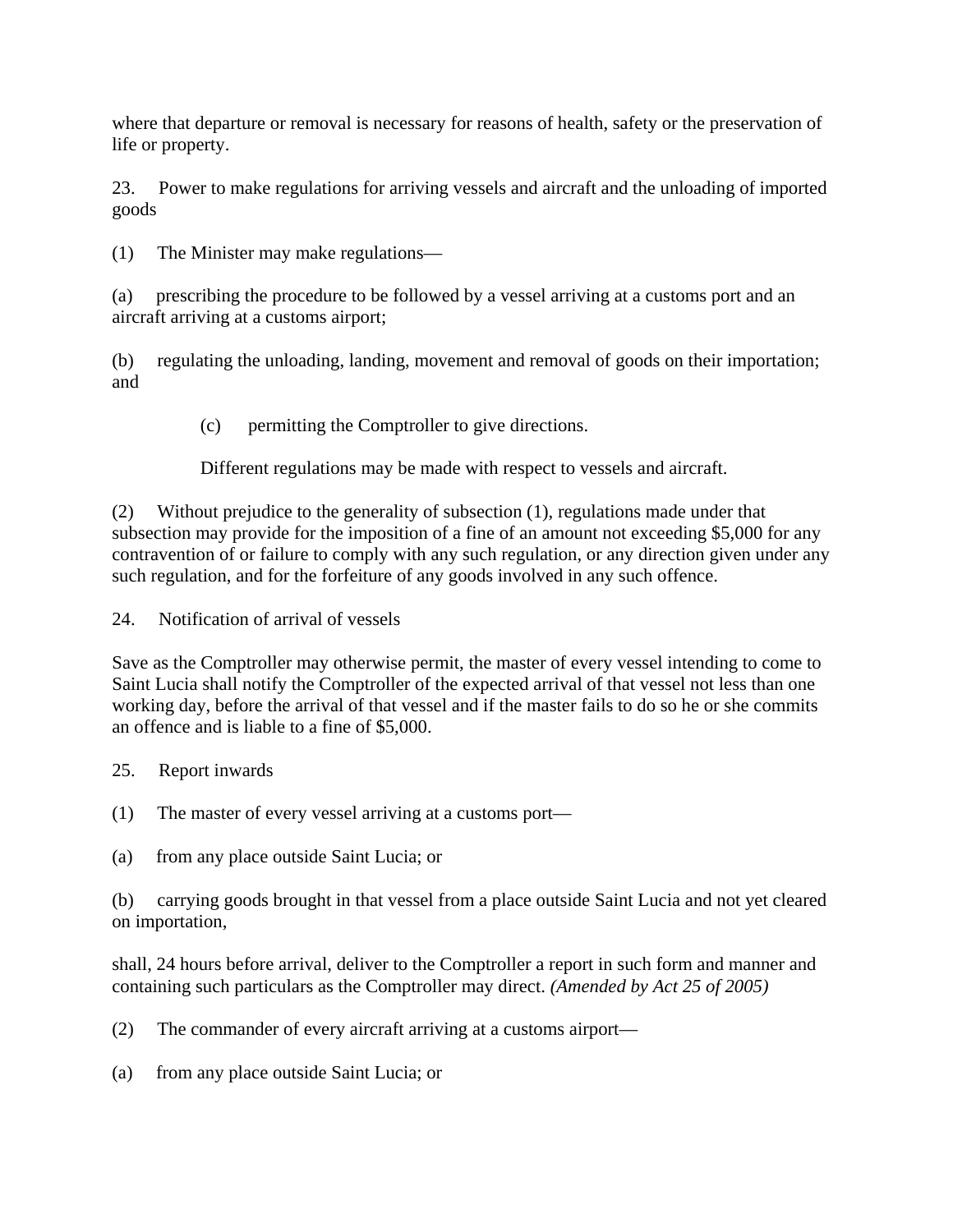(b) carrying goods or passengers taken on board that aircraft at a place outside Saint Lucia, being goods or passengers either—

(i) bound for a destination in Saint Lucia and not yet cleared at a customs airport, or

(ii) bound for a destination outside Saint Lucia,

shall, before arrival, deliver to the Comptroller a report in such form and manner and containing such particulars as the Comptroller may direct. *(Amended by Act 25 of 2005)*

(3) Where any report made under this section is incorrect, the person who made it shall, within 24 hours of the making of it or such longer period as the Comptroller may in any case permit, be allowed to amend it, and if the Comptroller is satisfied that the error was not made knowingly or recklessly, then despite any other provision of any customs enactment that person does not commit any offence and where the error consisted of the omission or incorrect reporting of any goods, those goods are not liable to forfeiture. *(Amended by Act 25 of 2005)*

(4) Where—

(a) a person by whom a report is required to be made by this section fails to make a report as required, he or she commits an offence and is liable to a fine of \$5,000; and

(b) any goods which appear on any clearance required to be produced by this section do not appear on the report, then, unless the report is amended under subsection (3), the master or commander—

(i) shall pay to the Comptroller the duty on such goods, and

(ii) commits an offence and is liable to a fine of \$5,000, or 3 times the value of the goods, whichever is the greater.

(5) Any person making a report under this section shall, at the time of making it—

(a) answer all such questions relating to the vessel or aircraft, its cargo, stores, baggage, crew, passengers, voyage or flight as may be put to him or her by the proper officer; and

(b) produce all books and documents in his or her custody or control relating to the vessel or aircraft, its cargo, stores, baggage, crew, passengers, voyage or flight as the proper officer may require.

If the person fails to do so he or she commits an offence and is liable to a fine of \$5,000.

(6) If, at any time after a vessel or aircraft carrying goods brought in that vessel or aircraft from a place outside of Saint Lucia arrives within the territorial sea of Saint Lucia or lands and before a report has been made in accordance with this section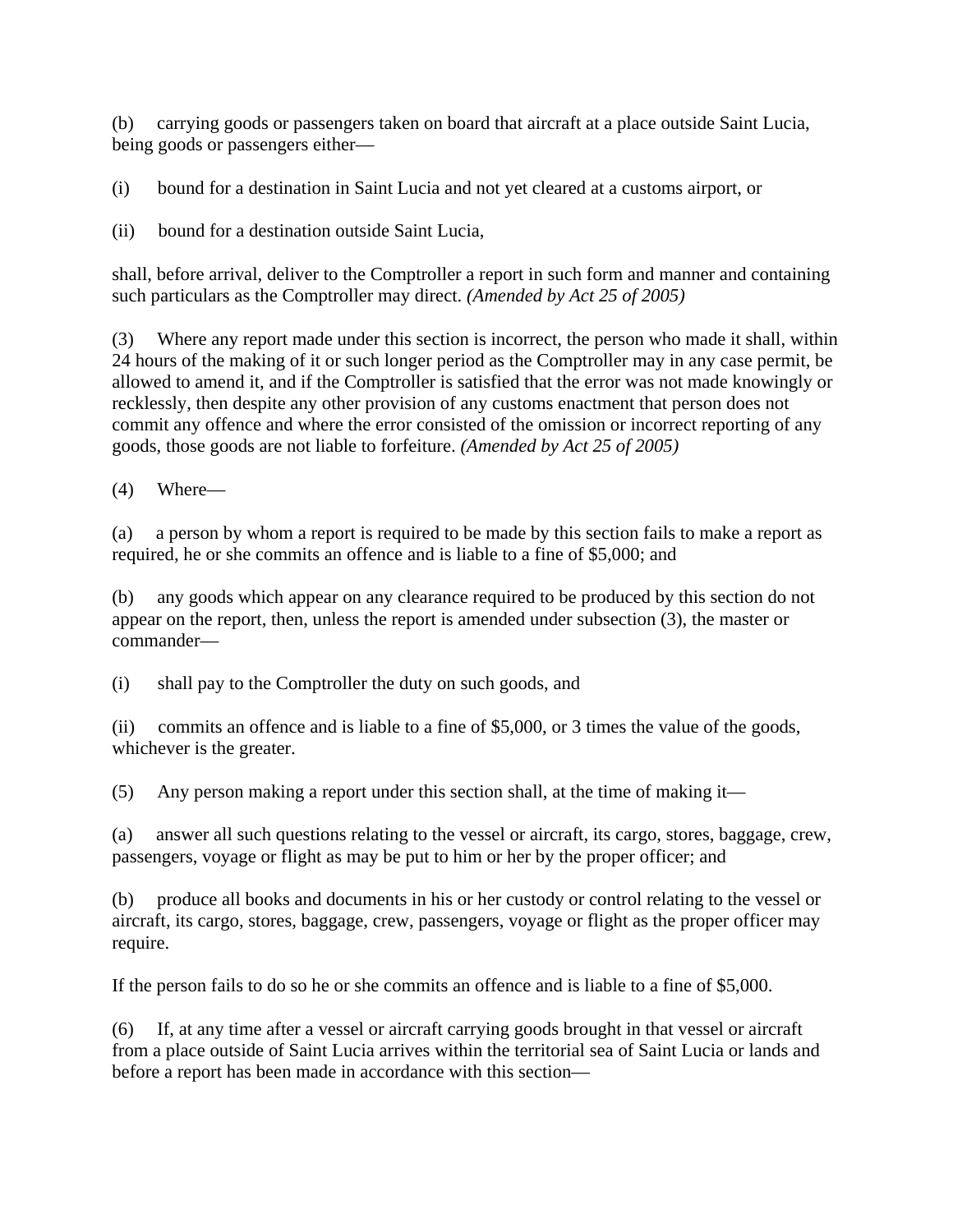(a) bulk is broken;

- (b) goods are unloaded from or taken on board that vessel or aircraft;
- (c) any alteration is made in the storage of any goods carried; or
- (d) any goods are stoved, destroyed or thrown overboard, or any container is opened,

then unless the matter is explained to the satisfaction of the Comptroller, the master or commander commits an offence and is liable to a fine of \$5,000 or 3 times the value of the goods whichever is the greater and any goods in respect of which the offence was committed are liable to forfeiture.

(7) The Comptroller may require any goods reported as stores on board any vessel or aircraft, or any portion of them, to be entered for warehousing under section 26 and for the purposes of this subsection the master or commander is considered to be the importer of those goods.

26. Entry of goods on importation

(1) The importer of any goods, other than goods which are exempt from the requirements of this section, and whether imported by air or sea, shall before entry of those goods transmit to the proper officer an entry of those goods, in such form and manner and containing such particulars as the Comptroller may direct. *(Substituted by Act 25 of 2005)*

(2) The following goods are exempt from the requirements of this section—

(a) fresh fish (including shell fish) taken by Saint Lucia fishermen and imported by them in their vessels; and

- (b) passenger's accompanied baggage.
- (3) Subject to subsection (4), goods may be entered under subsection (1)—
- (a) for warehousing, if so eligible;
- (b) for home use, if so eligible;
- (c) for transhipment; or

(d) in such cases as the Comptroller may permit, for temporary retention with a view to subsequent re-exportation.

(4) The Comptroller may refuse to accept any entry of goods if he or she is not satisfied that those goods were imported at the time of the delivery of the entry.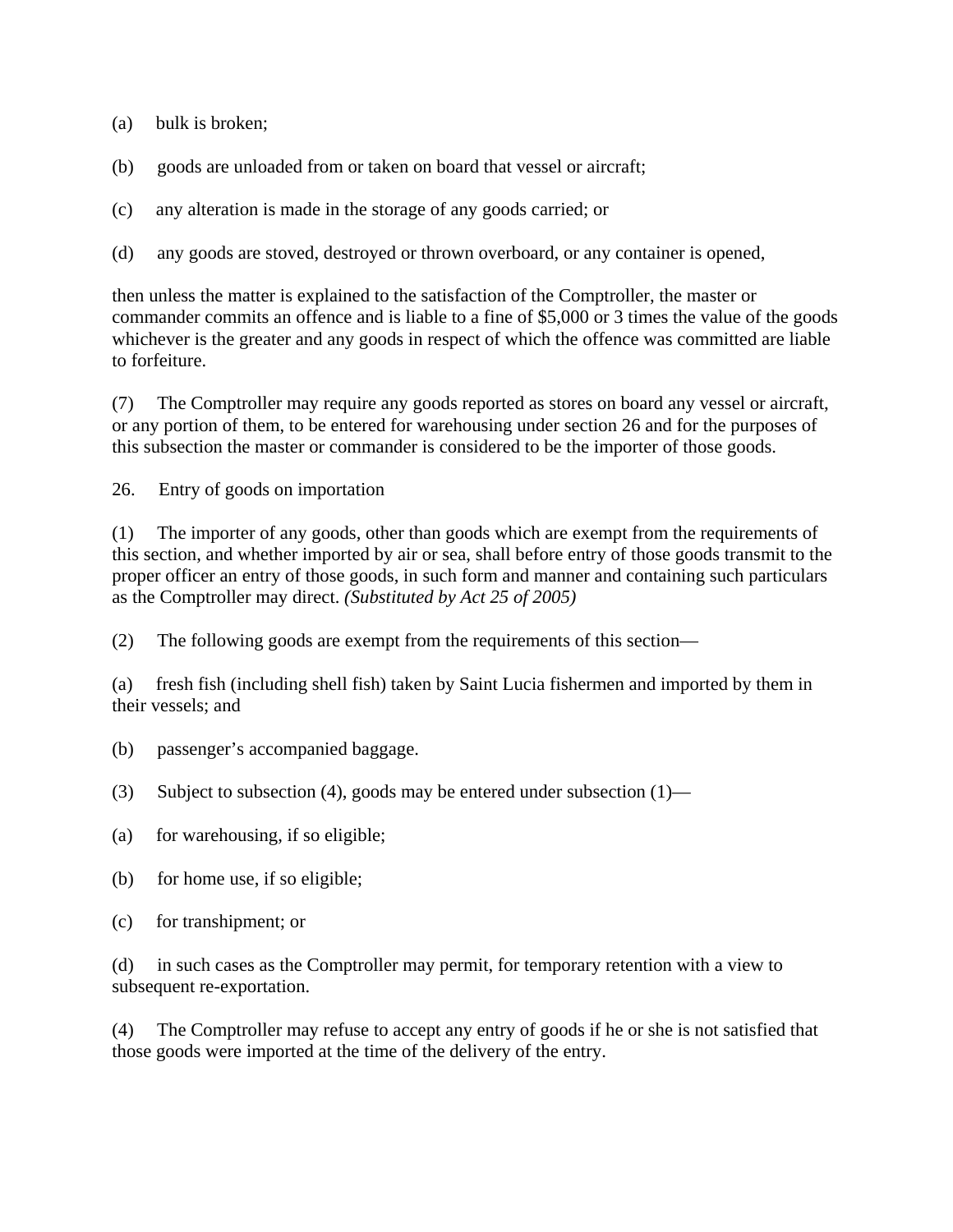(5) Where, in the case of any goods which are not chargeable with any duty, any entry made under subsection (1) is incorrect, the importer shall, within 10 days after the delivery of the entry or such longer period as the Comptroller may in any case permit, be allowed to deliver to the Comptroller a full and accurate account of the goods and if the Comptroller is satisfied that the error was not made knowingly or recklessly, then despite any other provision of any customs enactment, the person making the entry does not commit an offence and the goods which were the subject of the error are not liable to forfeiture.

(6) The Comptroller may, although no entry has been made under subsection (1) permit the delivery to an importer of any bullion, currency notes or coins imported into Saint Lucia.

27. Entry by bill of sight

(1) Without prejudice to section 26, where on the importation of any goods the importer is unable for want of any document or information to make perfect entry of those goods, he or she shall make a signed declaration to that effect to the proper officer.

(2) Where a declaration under subsection (1) is made to the proper officer, he or she shall permit the importer to examine the goods imported.

(3) Where an importer has made a declaration under subsection (1), and submits to the proper officer an entry, not being a perfect entry, in such form and manner and containing such particulars as the Comptroller may direct, and the proper officer is satisfied that the description of the goods for tariff and statistical purposes is correct, and in the case of goods liable to duty according to number, weight, measurement or strength such number, weight, measurement or strength is correct, the proper officer shall, on payment to him or her of the specified sum, accept that entry as an entry by bill of sight and allow the goods to be delivered for home use.

(4) For the purposes of subsection (3) the specified sum shall be an amount estimated by the proper officer to be the duty payable on such goods, together with such further sum as the proper officer may require, that further sum being not less than  $\frac{1}{2}$  of the estimated duty.

(5) If, within 3 months from the date of making an entry by bill of sight under subsection (3), or such longer time as the Comptroller may in any case permit, the importer shall make a perfect entry, and that perfect entry shall show the amount of duty—

(a) to be less than the specified sum, the Comptroller shall pay the difference to the importer; or

(b) to be more than the specified sum, the importer shall pay the difference to the Comptroller.

(6) Where no perfect entry is made within the time limit laid down by subsection (5), the specified sum paid is considered to be the amount of duty payable on the importation of the goods.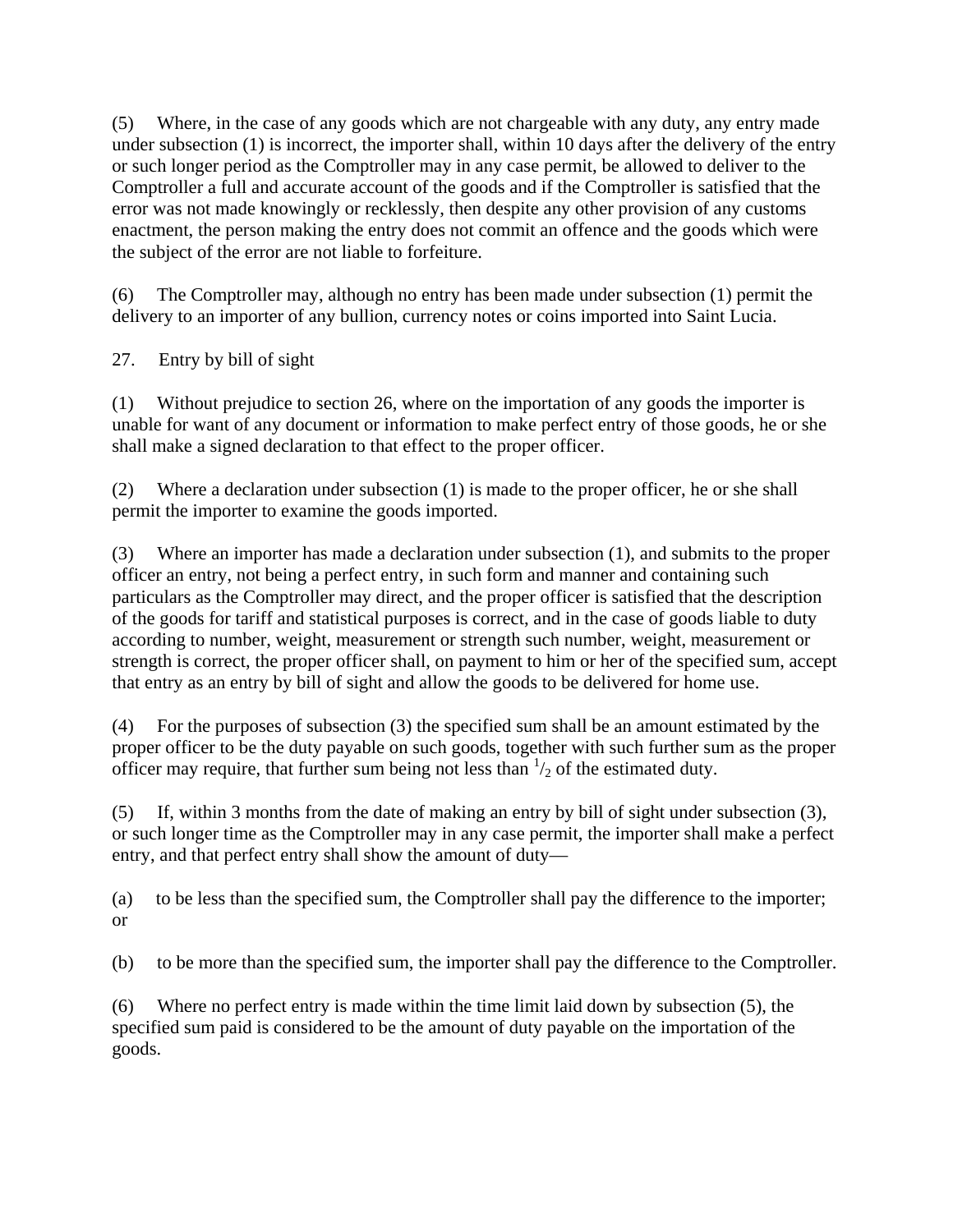(7) Despite any other provision of this section, where, at any time after the importation of goods the Comptroller is satisfied that in respect of such goods it is impossible for the importer to make perfect entry in respect of those goods, the Comptroller may, subject to such conditions and restrictions as he or she may see fit to impose, permit the goods to be entered at a value which, is, in his or her opinion, the correct value of the goods, and such entry is considered to be perfect entry.

Except that where any condition or restriction imposed under this subsection is contravened or not complied with, the goods are liable to forfeiture.

28. Removal of uncleared goods to a Customs warehouse

(1) Where in the case of any imported goods for which an entry is required—

(a) entry has not been made by the expiration of the relevant period;

(b) at the expiration of 21 clear days from the relevant date, entry having been made of the goods they have not been unloaded from the importing vessel or aircraft, or in the case of goods which have been unloaded, they have not been produced for examination and clearance; or

(c) the goods are contained in a small package or consignment,

then at any time after the relevant date, the proper officer may, subject to subsection (2), cause the goods to be deposited in a Customs warehouse.

(2) Goods shall not be deposited in a customs warehouse if they are—

- (a) of a type prescribed in Schedule 1; or
- (b) in the opinion of the Comptroller, of a perishable nature,

in which case they may be sold.

(3) Subject to subsection (4), in this section—

"**the relevant period**" means a period of, in the case of goods imported by air, 7 days, and in the case of goods imported by sea, 14 days from the relevant date; and

"**the relevant date**" means the date when report was made of the importing vessel or aircraft under section 25 or of the goods under section 26 or, where no such report was made, the date when it should properly have been made.

(4) Where any restriction is placed upon the unloading of goods from any vessel or aircraft by virtue of any enactment relating to the prevention of epidemic or infectious diseases, then in relation to those goods, "the relevant date" means the date of the removal of the restriction.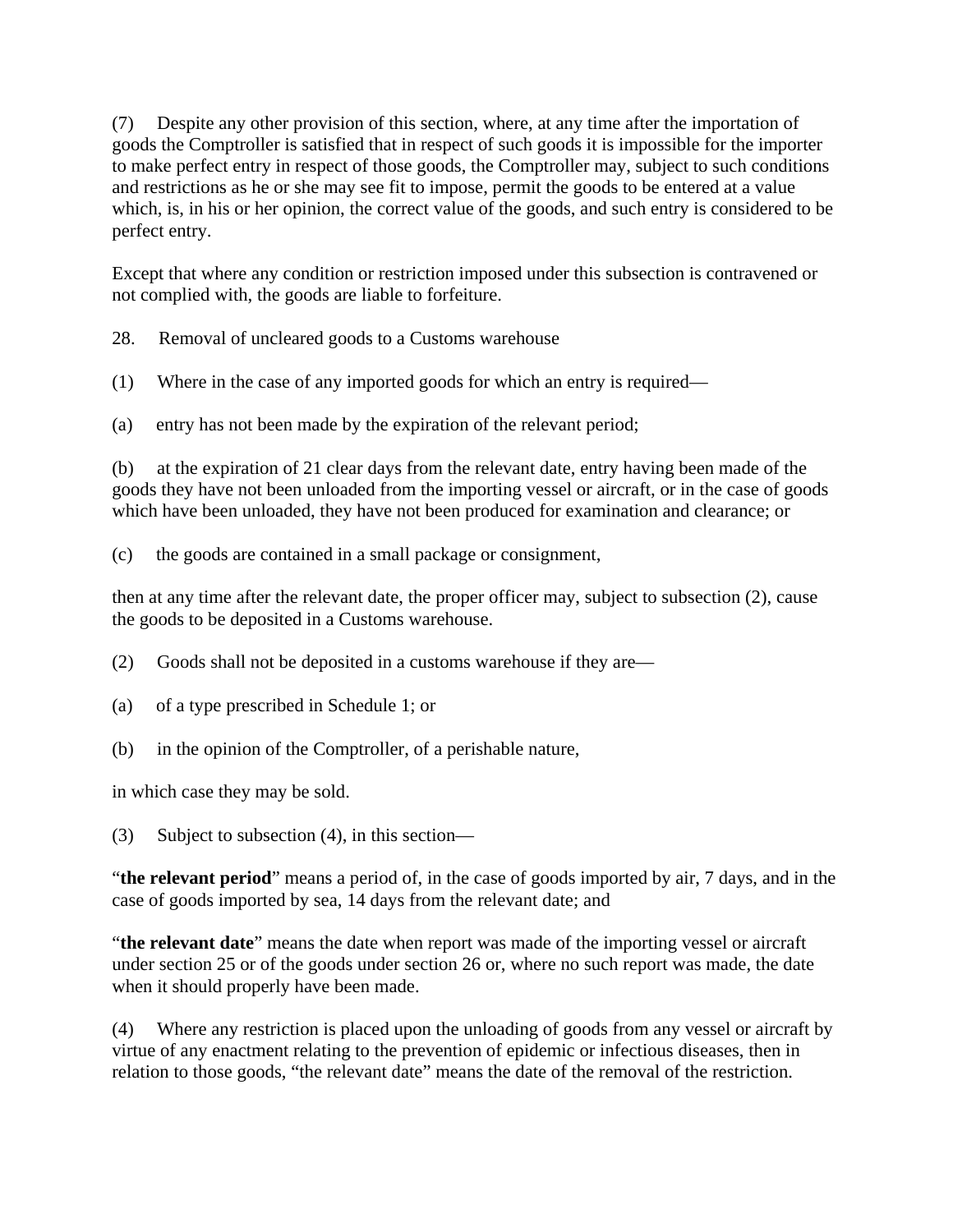29. Importation of goods by post

(1) Without prejudice to any other provision of this Act—

(a) all letters arriving in Saint Lucia from abroad which, in the opinion of the proper officer, could contain other than written or printed material, may be required to be opened in the presence of the Postmaster General or any person

authorised by him or her, in the presence of an officer; and

(b) all postal packages consigned to a place in Saint Lucia from abroad may be required to be opened in the presence of the Postmaster General or any person authorised by him or her in the presence of an officer, and where any goods contained in such a package do not correspond with any declaration of contents made in respect of them, those goods are liable to forfeiture.

(2) Goods imported into Saint Lucia by post shall not be allowed to be removed from customs charge until all duty chargeable on them has been paid.

(3) The Minister may make regulations by statutory instrument prescribing, the procedure on the importation and exportation of postal packets and may exempt such importation or exportation from such requirements of such sections of the Act as he or she thinks fit.

30. Control of movement of uncleared goods within or between port or airport and other places

(1) The Minister may make regulations by statutory instrument as to the manner in which, and the conditions under which, goods to which this section applies, or any class or description of such goods, may be moved within the limits of any port or customs airport or between any port or customs airport and any other place.

(2) This section applies to goods chargeable with any duty which has not been paid, to drawback goods, and to any other goods which have not been cleared out of charge.

(3) Any regulations under subsection (1) may require that any goods to which this section applies be moved only—

(a) by persons licensed by the Comptroller for that purpose;

 (b) in such ships, aircraft or vehicles or by such other means as may be approved by the Comptroller for that purpose,

and any such licence or approval may be granted for such period and subject to such conditions and restrictions as the Comptroller thinks fit and may be revoked at any time by the Comptroller.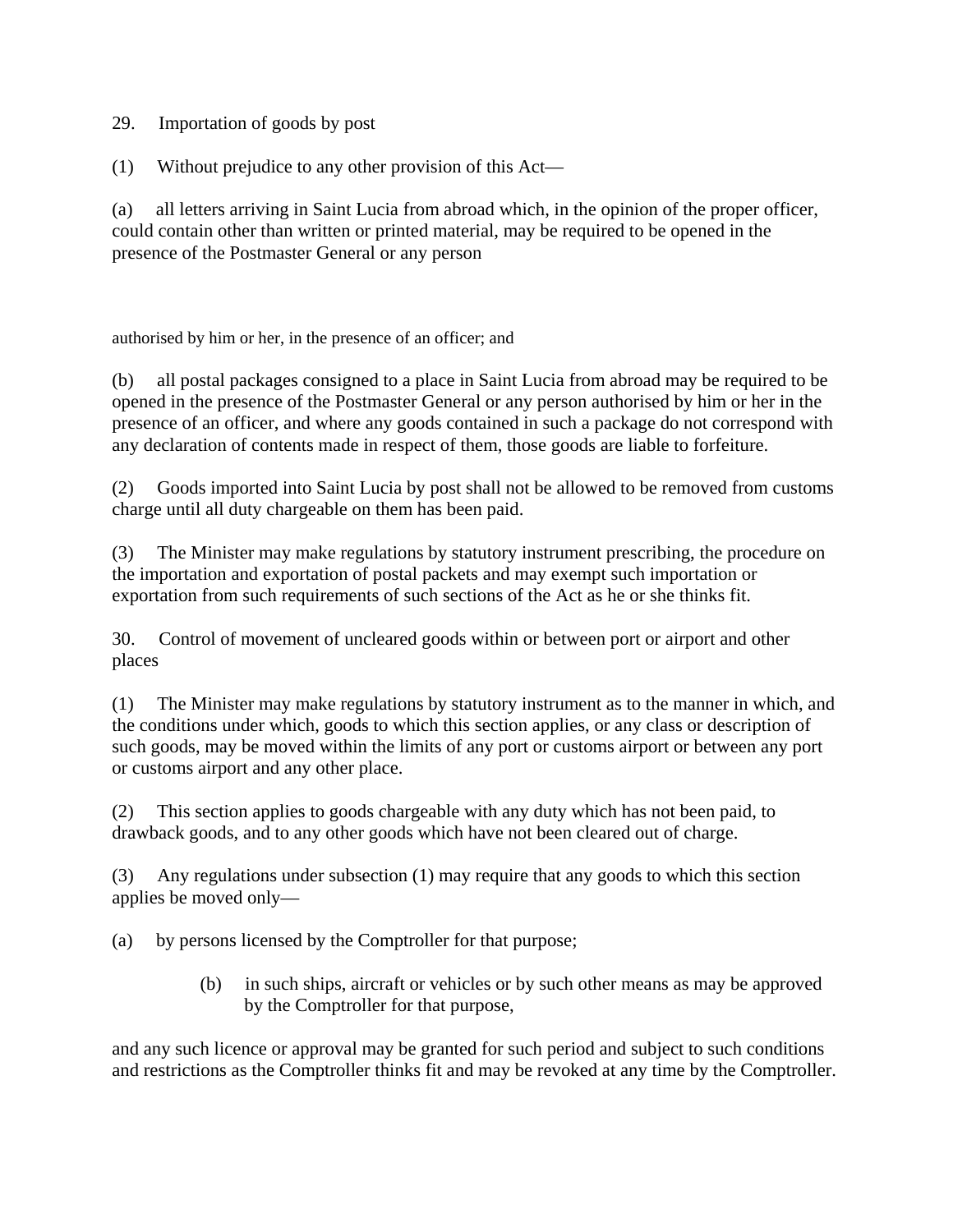(4) Any person who contravenes or fails to comply with any regulation made under subsection (1) or condition or restriction imposed, or the terms of any licence granted, by the Comptroller under this section commits an offence and is liable to a fine of \$5,000.

31. Control of movement of goods to and from inland clearance depot

(1) The Comptroller may by direction impose conditions and restrictions as respects—

(a) the movement of imported goods between the place of importation and a place approved by the Comptroller for the clearance out of charge of such goods, or the place of exportation of such goods; and

(b) the movement of goods intended for export between a place approved by the Comptroller for the examination of such goods or a place designated by the proper officer and the place of exportation.

(2) Any direction under subsection (1) may in particular—

(a) require the goods to be moved within such period and by such route as may be specified by or under the regulations;

(b) require the goods to be carried in a vehicle or container complying with such requirements and secured in such manner as may be so specified;

(c) prohibit, except in such circumstances as may be so specified, any unloading or loading of the vehicle or container or any interference with its security.

(3) Any documents required to be made or produced as a result of directions made under subsection (1) shall be made or produced in such form and manner and contain such particulars as the Comptroller may direct; but the Comptroller may relax any requirement that any specific document be made or produced and if he or she does so may impose substituted requirements.

(4) Any person who contravenes or fails to comply with any direction under subsection (1) or any requirement imposed by or under such direction that person and the person then in charge of the goods each commit an offence and is liable to a fine of \$5,000 and any goods in respect of which the offence was committed are liable to forfeiture.

32. Goods improperly imported

(1) Without prejudice to any other provision of any customs enactment, where—

(a) except as expressly provided by such an enactment, any imported goods, being goods chargeable on their importation with any duty are, without payment of that duty—

(i) unloaded at any port,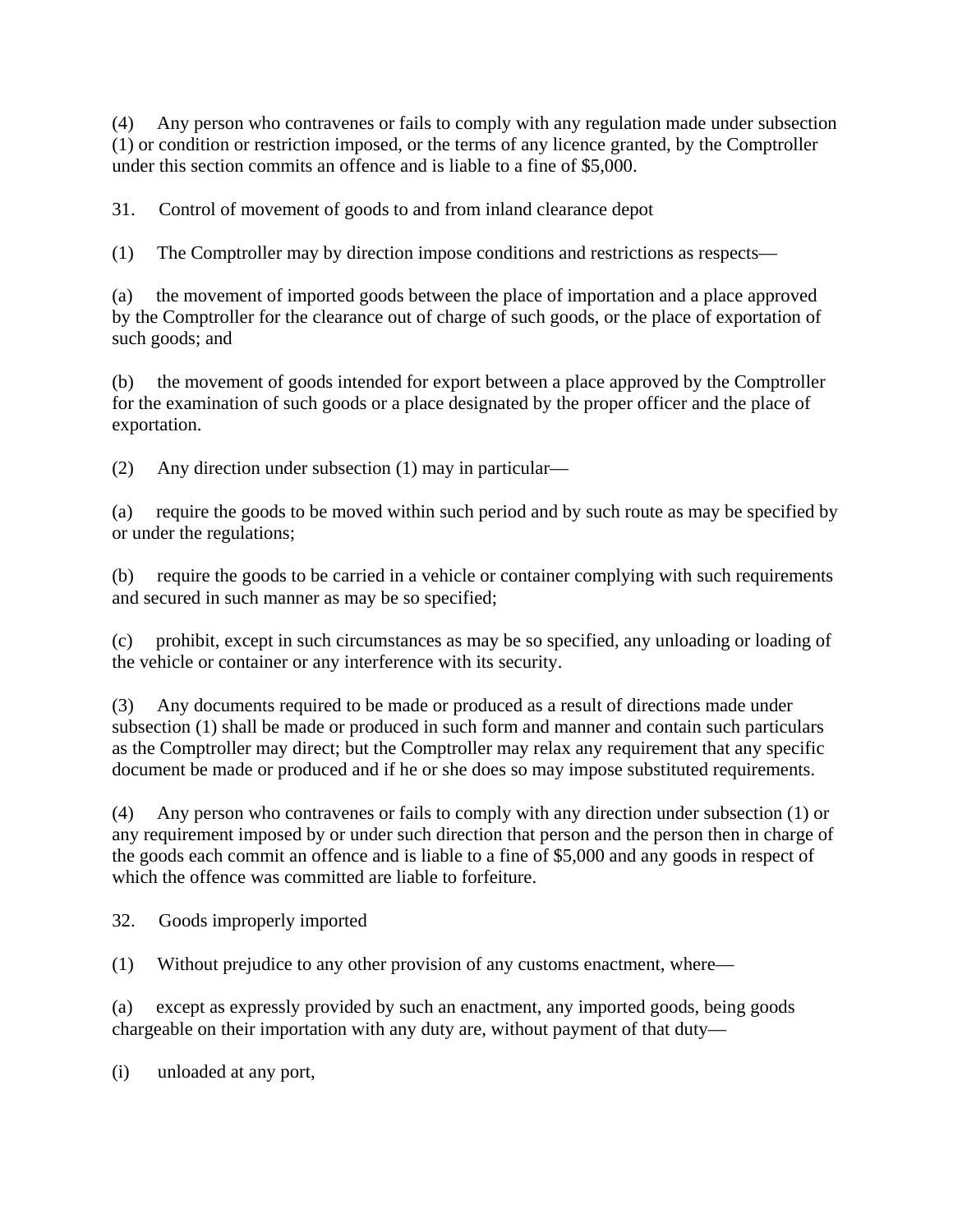(ii) unloaded from any aircraft, or

(iii) removed from their place of importation or from any approved wharf, examination station, transit shed or other customs area; or

(b) any goods are imported, landed or unloaded contrary to any prohibition or restriction in force with respect to them under or by virtue of any enactment;

(c) any goods, being goods chargeable with any duty or goods the importation of which is prohibited or restricted by or under any enactment, are found, whether before or after the unloading thereof to have been concealed in any manner on board any vessel or aircraft;

(d) any goods are imported concealed in a container holding goods of a different description;

(e) any imported goods are found, whether before or after delivery, not to correspond with any entry made in respect of them; or

(f) any imported goods are concealed or packed in any manner appearing to be intended to deceive an officer,

these goods, subject to subsection (2), are liable to forfeiture.

(2) Where any goods, the importation of which is prohibited or restricted under or by virtue of any enactment, are on their importation either—

(a) reported as intended for exportation in the same vessel or aircraft;

- (b) entered for transhipment; or
- (c) entered to be warehoused for exportation or to use as stores,

the Comptroller may, if he or she sees fit, permit those goods to be dealt with accordingly.

- (3) If any person—
- (a) imports or causes to be imported any goods—
- (i) concealed in a container holding goods of a different description, or
- (ii) packed in a manner appearing to be intended to deceive an officer; or

(b) directly or indirectly imports or causes to be imported or entered any goods found, whether before or after delivery, not to correspond with any entry made in respect of them,

he or she commits an offence and is liable to a fine of \$5,000, or 3 times the value of the goods, whichever is the greater.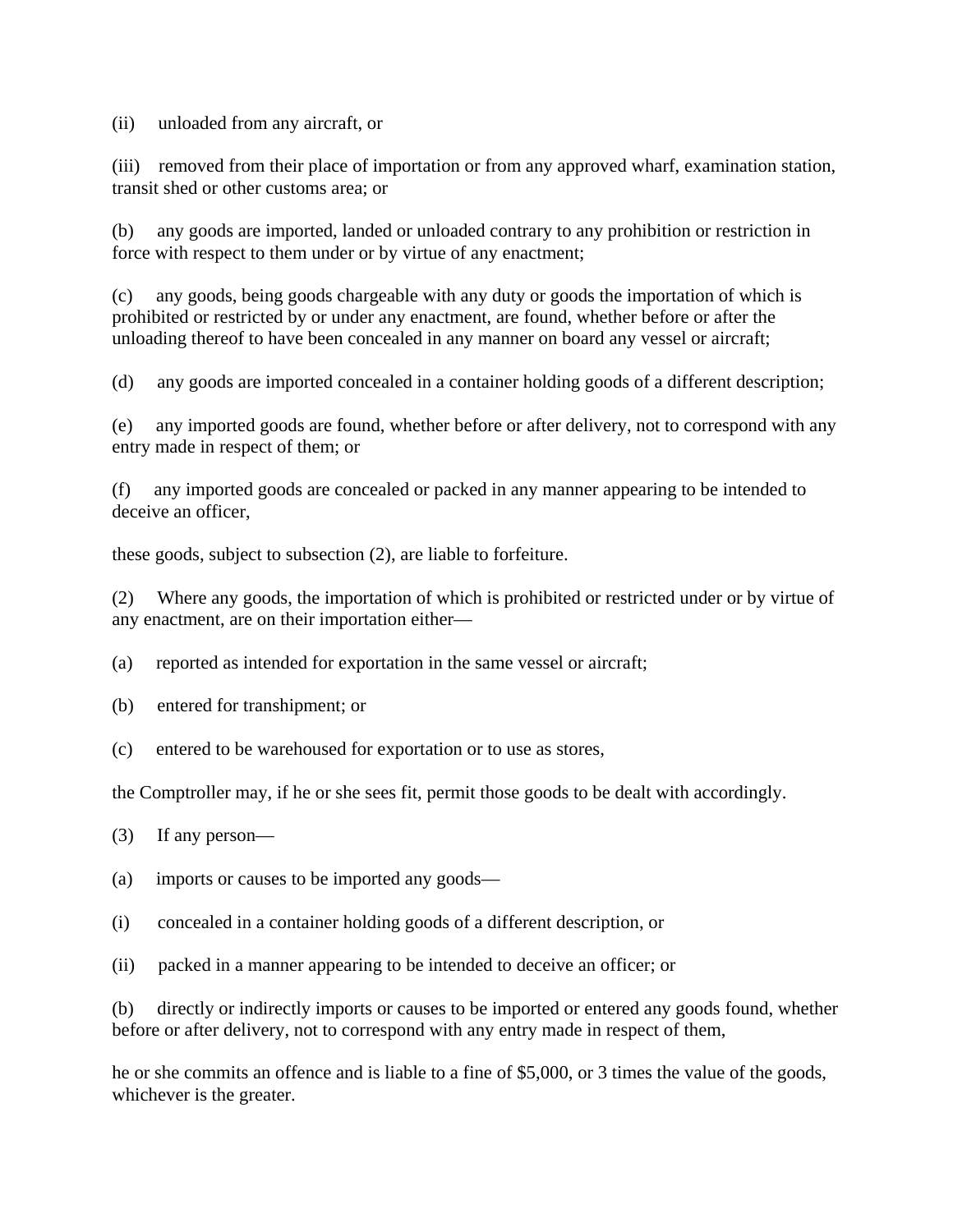# Part 5

# Exportation

33. Power to make regulations as to the loading of goods and departing vessels and aircraft

(1) The Minister may make regulations by statutory instrument—

(a) regulating the storage, putting alongside, making waterborne and loading of goods intended for export or for use as stores;

(b) prescribing the procedure to be followed by vessels intending to leave ports and aircraft intending to leave airport for destinations outside Saint Lucia;

(c) permitting the Comptroller to give directions, and different regulations may be made with respect to vessels and aircraft.

(2) Without prejudice to the generality of subsection (1), regulations made under that subsection may provide for the imposition of a fine of an amount not exceeding \$5,000 for any contravention of or failure to comply with any such regulations, or any direction given under any such regulations, and for the forfeiture of any goods involved in any such offence.

34. Entry of goods for exportation

(1) Subject to subsection (2), the exporter of any goods, other than passenger's accompanied baggage, shall deliver to the proper officer an entry of those goods in such form and manner and containing such particulars as the Comptroller may direct.

(2) The Comptroller may relax, subject to such conditions and restrictions as he or she may see fit to impose, all or any of the requirements imposed under subsection (1) in relation to any goods, class or description of goods.

(3) Where, in the case of any goods which are not chargeable with any duty, any entry made under subsection (1) is incorrect, the exporter shall, within 10 days after the delivery of the entry or such longer period as the Comptroller may in any case permit, be allowed to deliver to the Comptroller a full and accurate account of the goods and, if the Comptroller is satisfied that the error was not made knowingly or recklessly, then despite any other provision of any customs enactment, the person making the entry does not commit any offence and the goods which were the subject of the error are not liable to forfeiture.

(4) Where any goods which have been entered for exportation or for use as stores are not duly loaded on the vessel or aircraft for which they are entered, then, unless within 24 hours of the departure of that vessel or aircraft the person who entered them notifies the proper officer of that short loading, those goods are liable to forfeiture.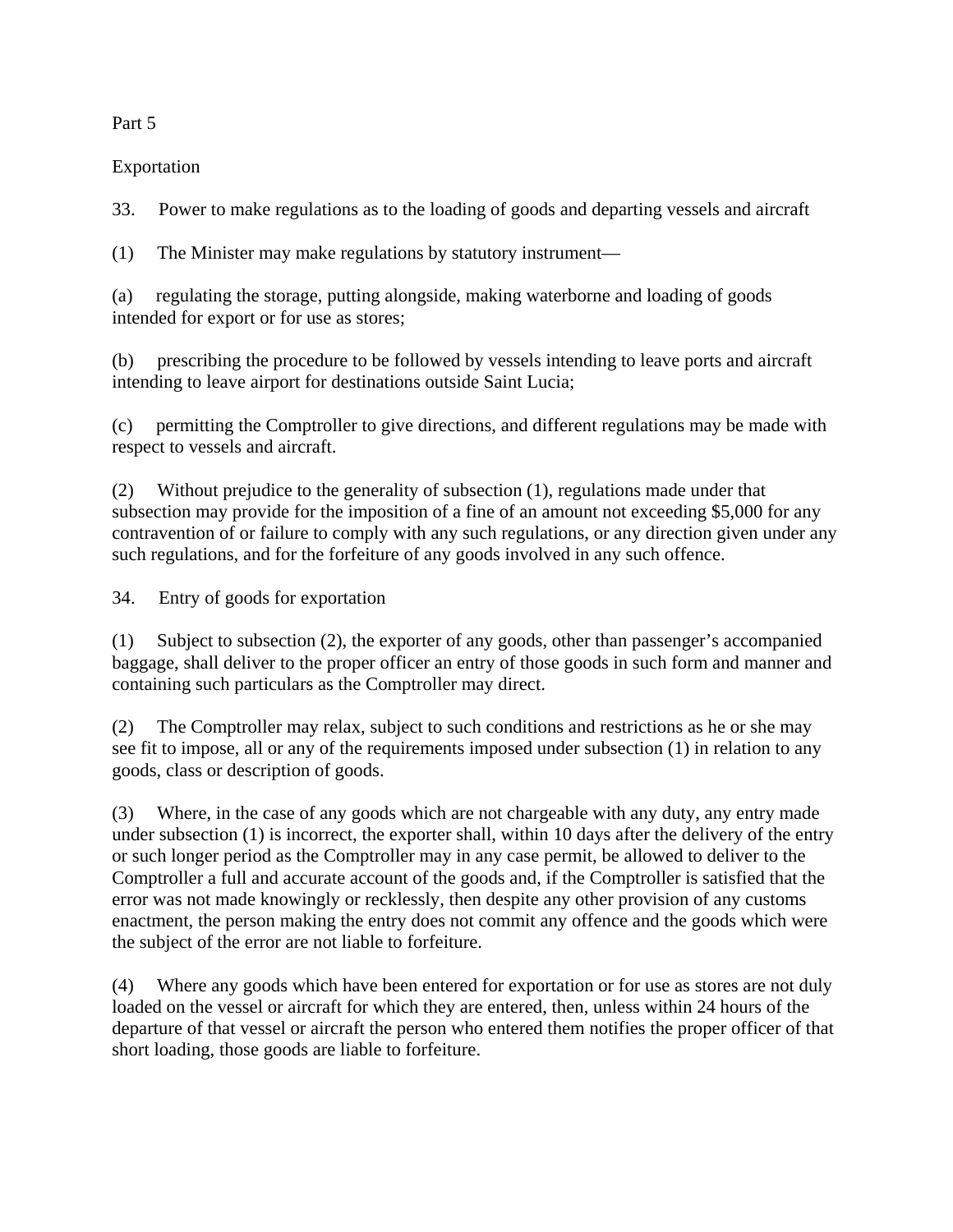(5) If any goods for which entry is required under subsection (1) are put on board any vessel or aircraft for exportation or for use as stores or are waterborne for such purpose before entry in respect of them has been made, those goods are liable to forfeiture and, where the placing on board or making waterborne was done with fraudulent intent, any person concerned in that act with knowledge of that intent commits an offence and is liable to a fine of \$5,000, or 3 times the value of the goods, whichever is the greater, or to imprisonment for 2 years, or to both, and may be arrested.

35. Entry outwards of vessels

(1) Save as the Comptroller may otherwise permit—

(a) before any goods for exportation or for use as stores are loaded on to any vessel; or

(b) where a vessel carrying goods arrives at a port with the intention of proceeding to a destination outside Saint Lucia,

the master of that vessel shall deliver to the proper officer an entry outwards of that vessel, in such form and containing such particulars as the Comptroller may direct.

(2) Where any entry made under subsection (1) is incorrect, the person who made it shall, within 48 hours of the making of it or such longer period as the Comptroller may in any case permit, be allowed to amend it, and if the Comptroller is satisfied that the error was not made knowingly or recklessly, then despite any other provision of any customs enactment, that person does not commit an offence and any goods which were the subject of the error are not liable to forfeiture.

(3) Where—

(a) a person by whom an entry is required to be made by subsection (1) fails to make an entry as required, he or she commits an offence and is liable to a fine of \$5,000; or

(b) goods are loaded on board any vessel in contravention of subsection (1) those goods are liable to forfeiture and the master commits an offence and is liable to a fine of \$5,000 and, where the loading was done with fraudulent intent, any person concerned in that loading with that intent commits an offence and is liable to a fine of \$5,000, or 3 times the value of the goods, whichever is the greater, or to imprisonment for 2 years, or to both, and may be arrested.

36. Stores

(1) Upon an application made in such form and manner and containing such particulars as the Comptroller may direct—

- (a) subject to subsection (2), the master of any vessel over 30 tons burden; or
	- (b) the commander of any aircraft,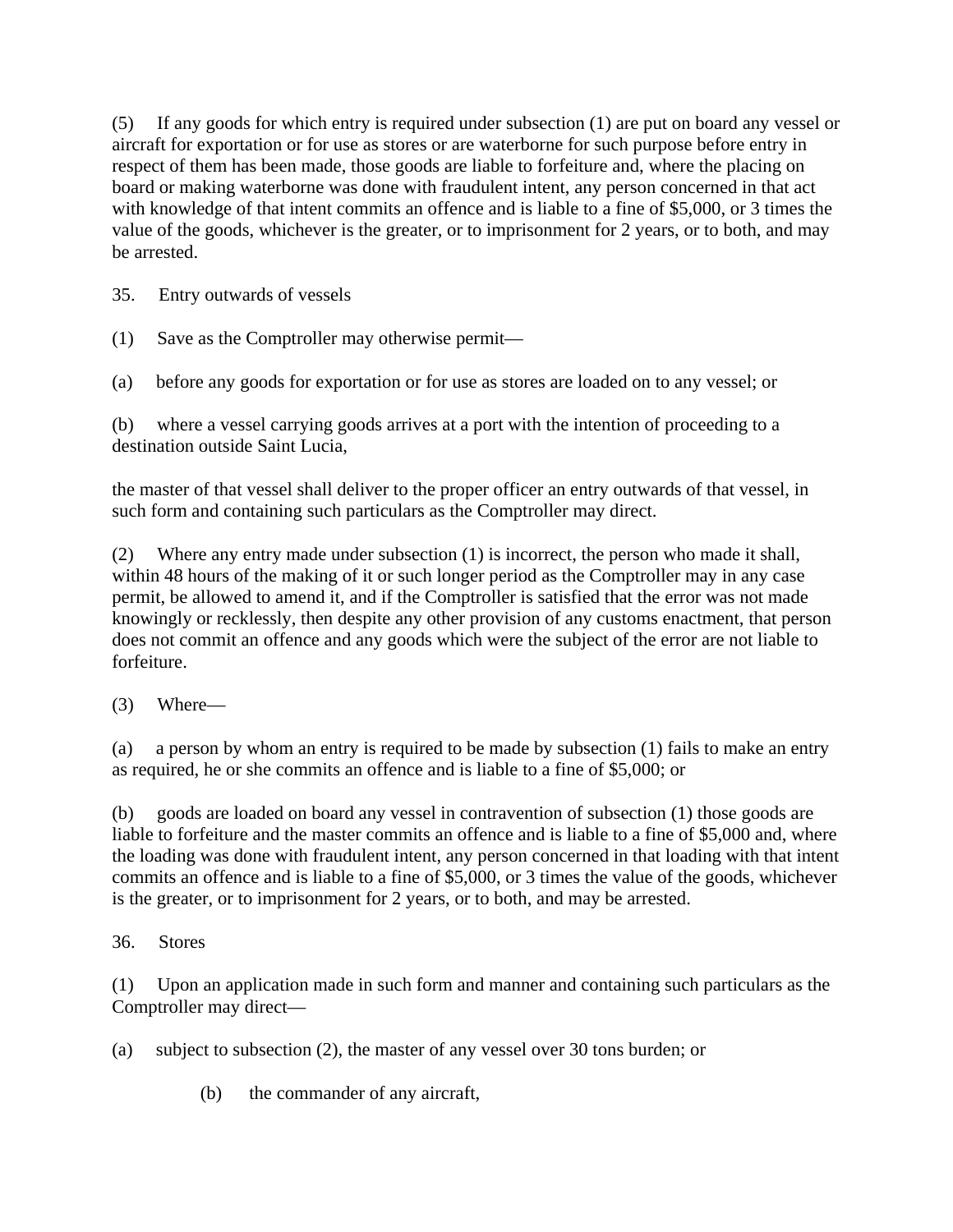which is about to leave Saint Lucia for a destination outside Saint Lucia, the Comptroller may permit, subject to such conditions and restrictions as he or she may see fit to impose and having regard to the number of persons on board that vessel or aircraft, the likely destination of the voyage or flight, and the stores, if any, remaining on board that vessel or aircraft, such quantity of goods as he or she considers reasonable to be removed without payment of duty from any warehouse or on drawback, and loaded on to that vessel or aircraft for use as stores during that voyage or flight.

(2) Where the application under subsection (1) is in respect of fuel and lubricants only, that application may be made by the master of any vessel, regardless of its burden.

(3) If any vessel or aircraft, having left Saint Lucia for a destination outside Saint Lucia fails to reach that or any other destination outside Saint Lucia, and returns to Saint Lucia, and in the opinion of the proper officer the deficiency in the stores of that vessel or aircraft is in excess of the quantity that might reasonably have been consumed having regard to the period between the departure and the discovery of the deficiency, the master or commander—

(a) shall pay to the Comptroller the duty on that excess, and

(b) commits an offence and is liable to a fine of \$5,000, or 3 times the value of that deficiency whichever is the greater.

37. Clearance

(1) Save as the Comptroller may otherwise permit—

(a) the master of any vessel intending to depart from any port or other place in Saint Lucia; and

(b) the commander of any aircraft intending to depart from any airport or other place in Saint Lucia,

to a destination outside Saint Lucia, shall obtain clearance from the proper officer.

(2) Any person applying for clearance under subsection (1) shall—

(a) deliver to the proper officer an account of all cargo and stores taken on or remaining on board the vessel or aircraft in Saint Lucia;

(b) produce all such books and documents in his or her custody or control relating to the vessel or aircraft, its cargo, stores, baggage, crew, passengers, voyage or flight as the proper officer may require; and

(c) answer all such questions relating to the vessel or aircraft, its cargo, stores, baggage, crew, passengers, voyage or flight, as may be put to him or her by the proper officer.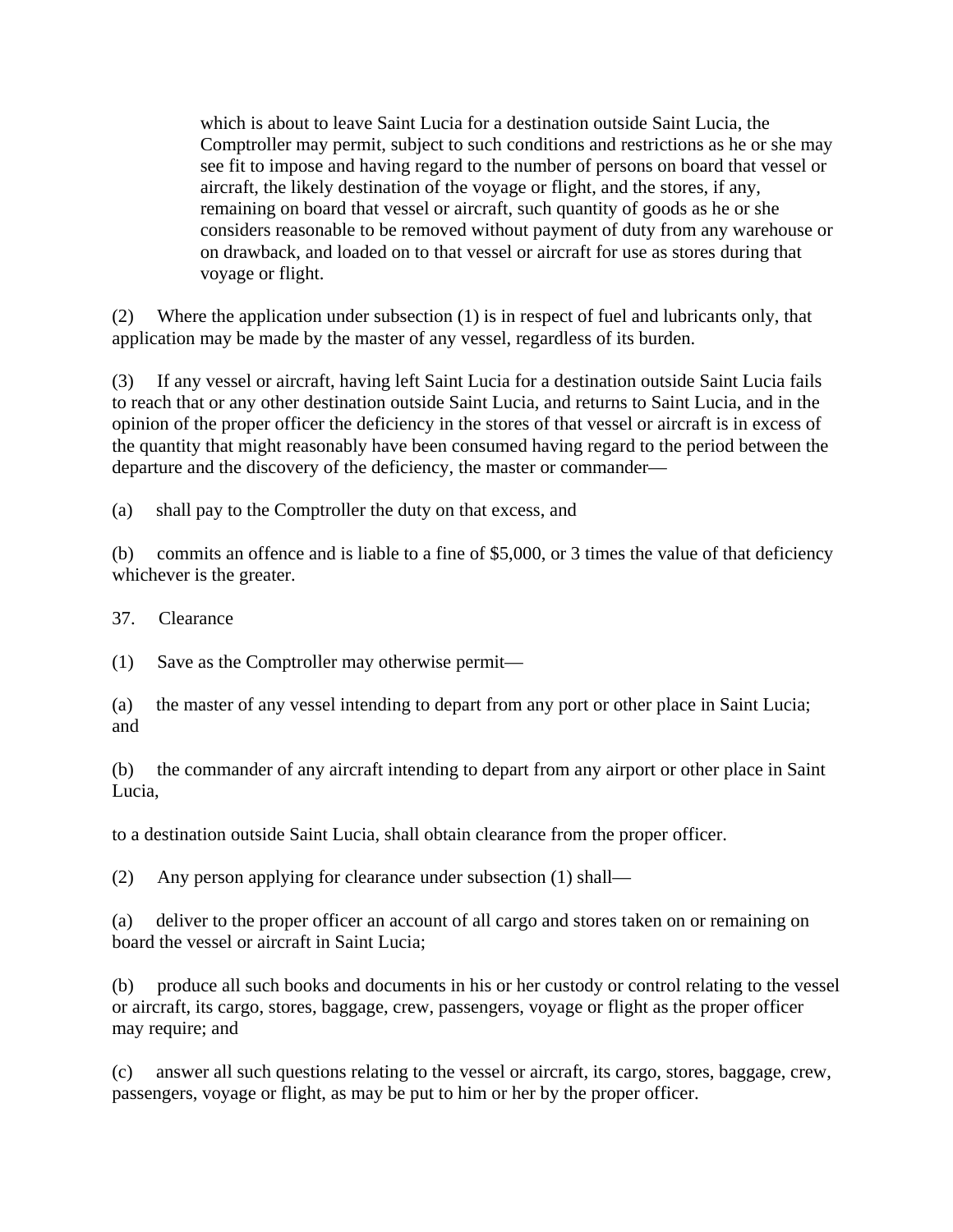(3) Where clearance is sought under subsection (1) for any vessel or aircraft which is in ballast, or has on board no goods other than stores, passenger's accompanied baggage or empty containers upon which no freight or profit is earned, the proper officer granting clearance of that vessel or aircraft shall, on the application of the master or commander, clear that vessel or aircraft as in ballast.

(4) Where it appears to any officer that a vessel or aircraft intends or is likely to depart for a destination outside Saint Lucia without clearance, he or she may give such instructions and take such steps by way of the detention of that vessel or aircraft as appear to him or her necessary to prevent that departure.

(5) If any vessel or aircraft required to be cleared under this section departs from any port, airport or other place in Saint Lucia for a destination outside Saint Lucia without a valid clearance, or after clearance calls at any port, airport or other place in Saint Lucia without the permission of the proper officer, the master or commander, except where the departure or call was caused by accident, stress of weather or other unavoidable cause, commits an offence and is liable to a fine of \$5,000.

(6) If, 24 hours after the granting of a clearance under subsection (1), the vessel cleared has not left the limits of any port of Saint Lucia, or the aircraft cleared has not taken off for a destination outside Saint Lucia, that clearance becomes void.

(7) If, where any aircraft is required to obtain clearance from any customs airport under this section, any goods are loaded, or are waterborne for loading, into that aircraft at that airport before application for clearance has been made, the goods are liable to forfeiture and where the loading or making waterborne is done with fraudulent intent, any person concerned therein with knowledge of that intent commits an offence and is liable to a fine of \$5,000 or to 3 times the value of the goods whichever is the greater or to imprisonment for 2 years or to both and may be arrested.

38. Power to refuse or demand return of clearance

(1) For the purpose of securing the detention of any vessel or aircraft under any power or duty conferred or imposed by any customs enactment, or for the purpose of securing compliance with any provision of any such enactment—

(a) the proper officer may at any time refuse clearance of any vessel or aircraft; and

(b) where clearance has been granted to a vessel or aircraft, any officer may at any time while the vessel is within the territorial sea of Saint Lucia, or the aircraft is at a customs airport, demand that any clearance granted be returned to him or her.

(2) Any demand for the return of a clearance may be made either orally or in writing to the master of the vessel or the commander of the aircraft, and if made in writing may be served—

(a) by delivering it to him or her personally;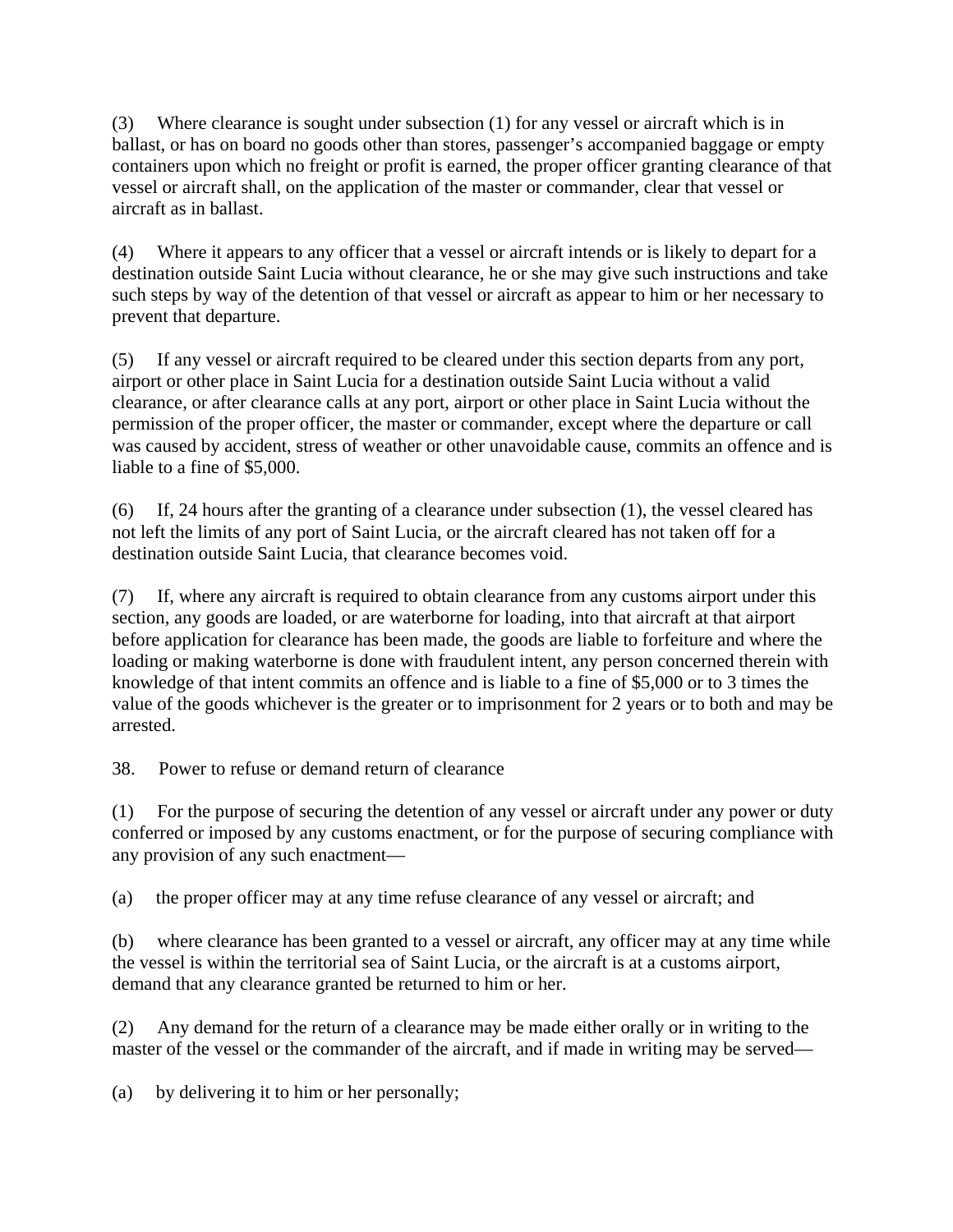(b) by leaving it at his or her last known place of abode or business in Saint Lucia; or

(c) by leaving it on board the vessel or aircraft with the person appearing to be in charge or command of the vessel or aircraft.

(3) Where a demand for the return of a clearance is made under subsection (2)—

(a) the clearance becomes void; and

(b) if the demand is not complied with, the master or commander commits an offence and is liable to a fine of \$5,000.

- 39. Security for exportation of goods
- (1) Where—
- (a) warehoused goods; or
- (b) goods on drawback,

are to be exported, the Comptroller may require the exporter to give security in the amount of treble the duty which would have been chargeable on those goods if they had been imported into Saint Lucia for home use.

(2) If, within one month of the exportation of the goods referred to in subsection (1) or such longer period as the Comptroller may in any case permit, the exporter does not produce to the Comptroller a certificate, signed by a customs officer in the country to which the goods were exported certifying that the goods have been imported into that country, or otherwise account for those goods to the satisfaction of the Comptroller, the security referred to in subsection (1) is forfeited.

40. Offences in relation to exportation

(1) If any goods which have been loaded or retained on board any vessel or aircraft for use as stores are not exported and discharged at a place outside Saint Lucia or used as stores but are unloaded in Saint Lucia then unless—

(a) the unloading was authorised by the proper officer; and

(b) except where that officer otherwise permits, any duty chargeable and unpaid on those goods is paid and any drawback or other allowance made in respect of those goods is repaid,

the master of the vessel or the commander of the aircraft and any person concerned in the unshipping, re-landing, landing, unloading or carrying of the goods from the vessel or aircraft without such authority, payment or repayment, commits an offence under this section.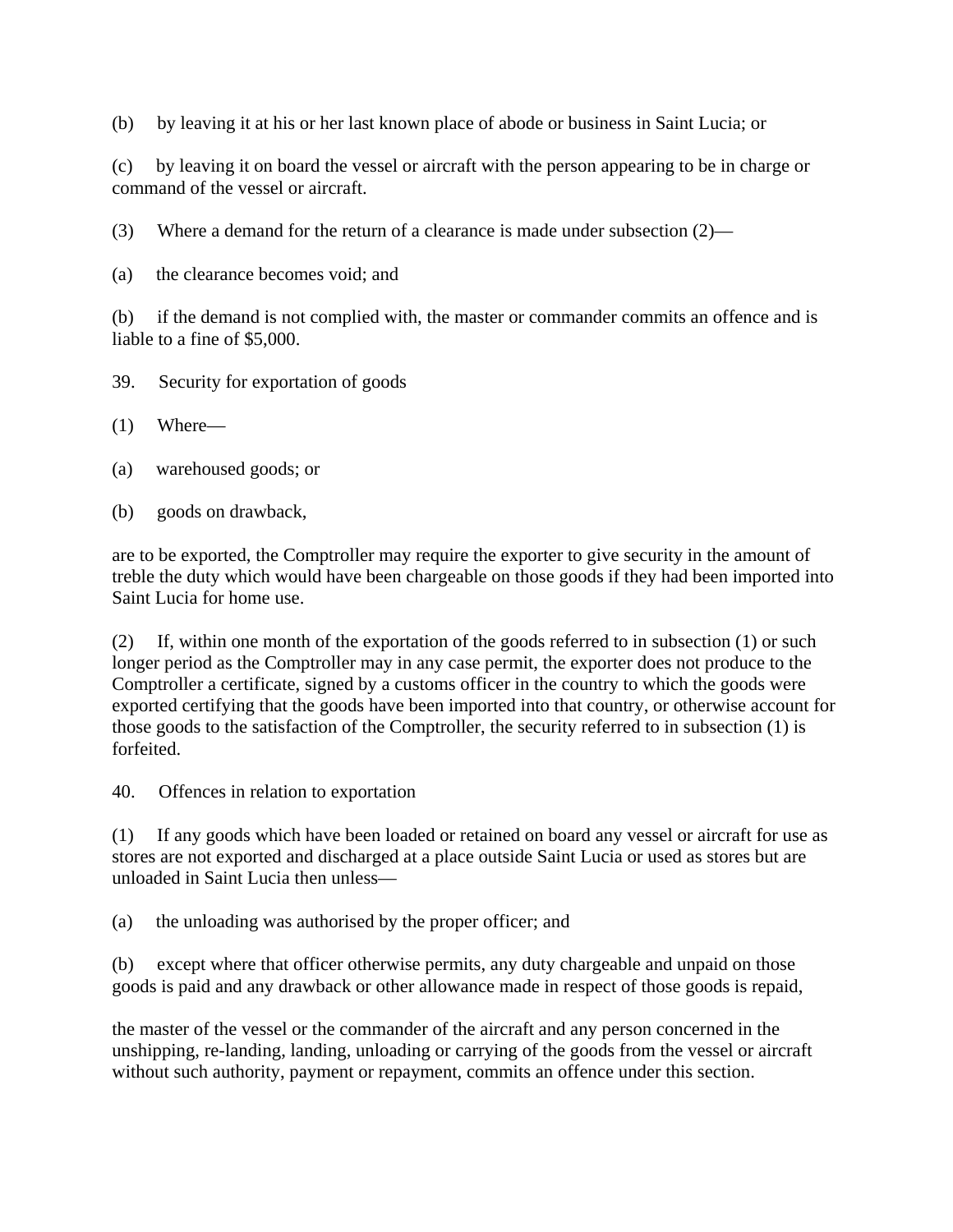(2) The Comptroller may impose such conditions and restrictions as he or she may see fit with respect to any goods loaded or retained as mentioned in subsection (1) which are permitted to be unloaded in Saint Lucia and if any person contravenes or fails to comply with, or is concerned in any contravention or failure to comply with any condition or restriction imposed under this subsection, he or she commits an offence under this section.

(3) If, after a vessel or aircraft has obtained clearance but before it has left Saint Lucia, it is discovered that any goods cleared for exportation or for use as stores are no longer on board, then, unless those goods have been unloaded with the permission of the proper officer, or are stores which could reasonably have been consumed since the granting of the clearance, the master or the commander—

- (a) shall pay to the Comptroller the duty on that deficiency; and
- (b) commits an offence.
- (4) If any person—
- (a) exports, causes to be exported or attempts to export any goods—
- (i) concealed in a container holding goods of a different description, or
- (ii) packed in a manner appearing to be intended to deceive an officer; or

(b) directly or indirectly exports or causes to be exported or entered any goods found not to correspond with the entry made in respect of them; or

(c) exports or attempts to export any—

(i) warehoused goods,

(ii) goods chargeable with any duty which has not been paid and which have been transferred from an importing vessel or aircraft, or

(iii) goods entitled to drawback on exportation,

he or she commits an offence.

(5) Where any person commits an offence under this section, he or she is liable to a fine of \$5,000, or 3 times the value of the goods, whichever is the greater, and the goods are liable to forfeiture.

41. Exportation of prohibited or restricted goods

(1) If any goods are—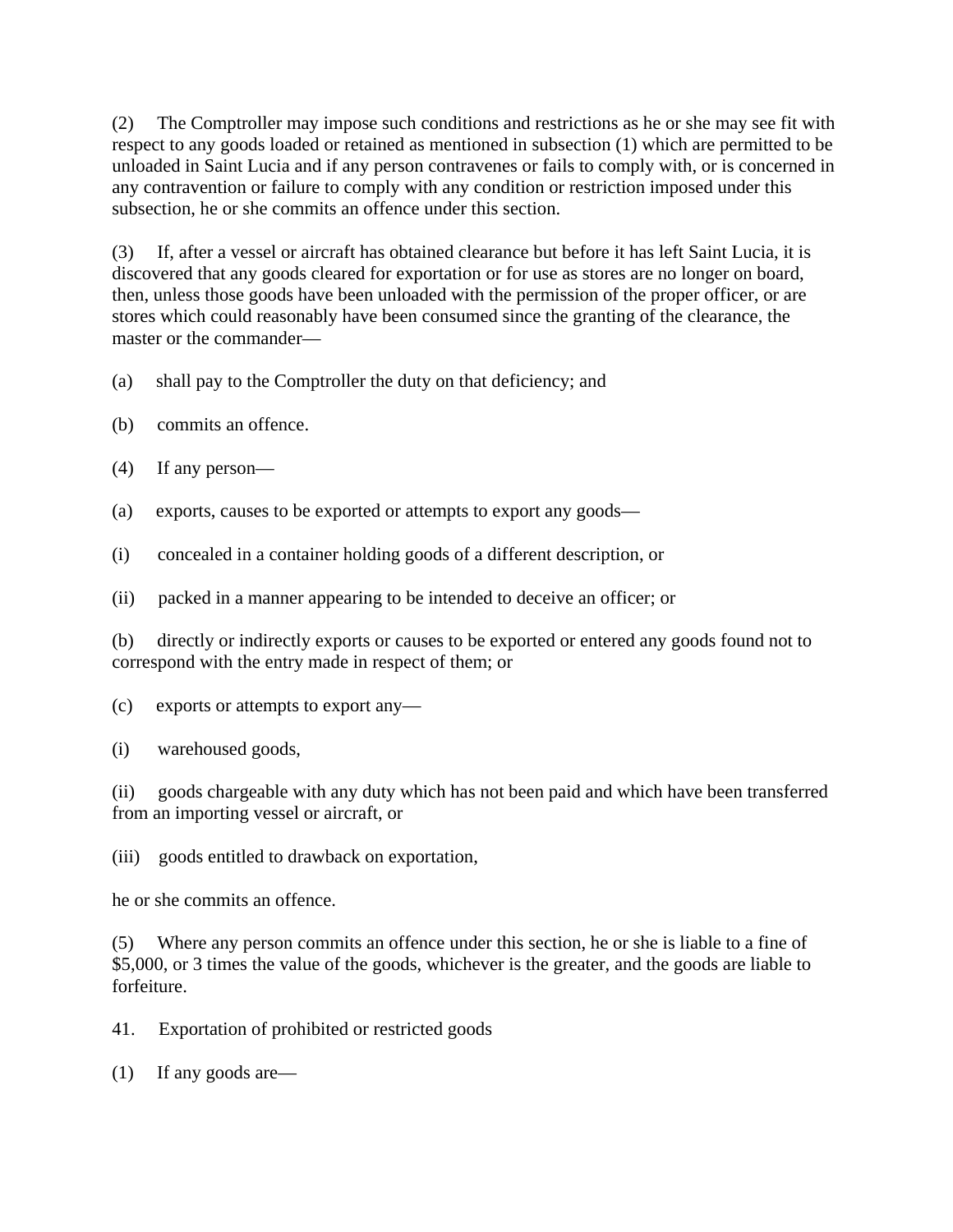(a) exported or shipped as stores; or

(b) brought to any place in Saint Lucia for the purpose of being exported or shipped as stores,

and the exportation or shipment is or would be contrary to any prohibition or restriction in force with respect to those goods under or by virtue of any enactment, the goods are liable to forfeiture and the exporter or intending exporter of the goods and any agent of his or her concerned in the exportation or shipment or intended exportation or shipment commits an offence and are each liable to a fine of \$5,000 or 3 times the value of the goods, whichever is the greater.

(2) Any person knowingly concerned in the exportation or shipment as stores, or in the attempted exportation or shipment as stores, of any goods with intent to evade any such prohibition or restriction as aforesaid commits an offence and is liable to a fine of \$5,000 or 3 times the value of goods whichever is the greater, or to imprisonment for a term not exceeding 2 years, or to both, and may be arrested.

42. Power to require information regarding goods of community origin

(1) Where on the exportation of any goods from Saint Lucia there has been furnished for the purpose of any Common Market requirement or practice any certificate or other evidence as to the origin of those goods, or as to payments made or relief from duty allowed in any country or territory, then, for the purpose of verifying or investigating that certificate for evidence, the Comptroller or an officer may require the exporter, or any other person appearing to the Comptroller or officer to have been concerned in any way with the goods, or with any goods from which, directly or indirectly, they have been produced or manufactured, or to have been concerned with the obtaining or furnishing of the certificate or evidence.

(a) to furnish such information, in such form and within such time, as the Comptroller or officer may specify in the requirement; or

(b) to produce for inspection, and to allow the taking of copies or extracts from, such invoices, bills of lading, books or documents as may be so specified.

(2) Any person who, without reasonable cause, fails to comply with a requirement imposed on him or her under subsection (1) commits an offence and is liable to a fine of \$5,000 or to imprisonment for a period of 6 months or to both such fine and imprisonment.

# PART 6

# COASTING TRADE

43. Definition of coasting trade

(1) Subject to the provisions of this Part, the carriage of goods by sea or air from one part of Saint Lucia to another is considered to be coasting trade, and any vessel or aircraft whilst so employed is considered to be a coasting vessel or coasting aircraft.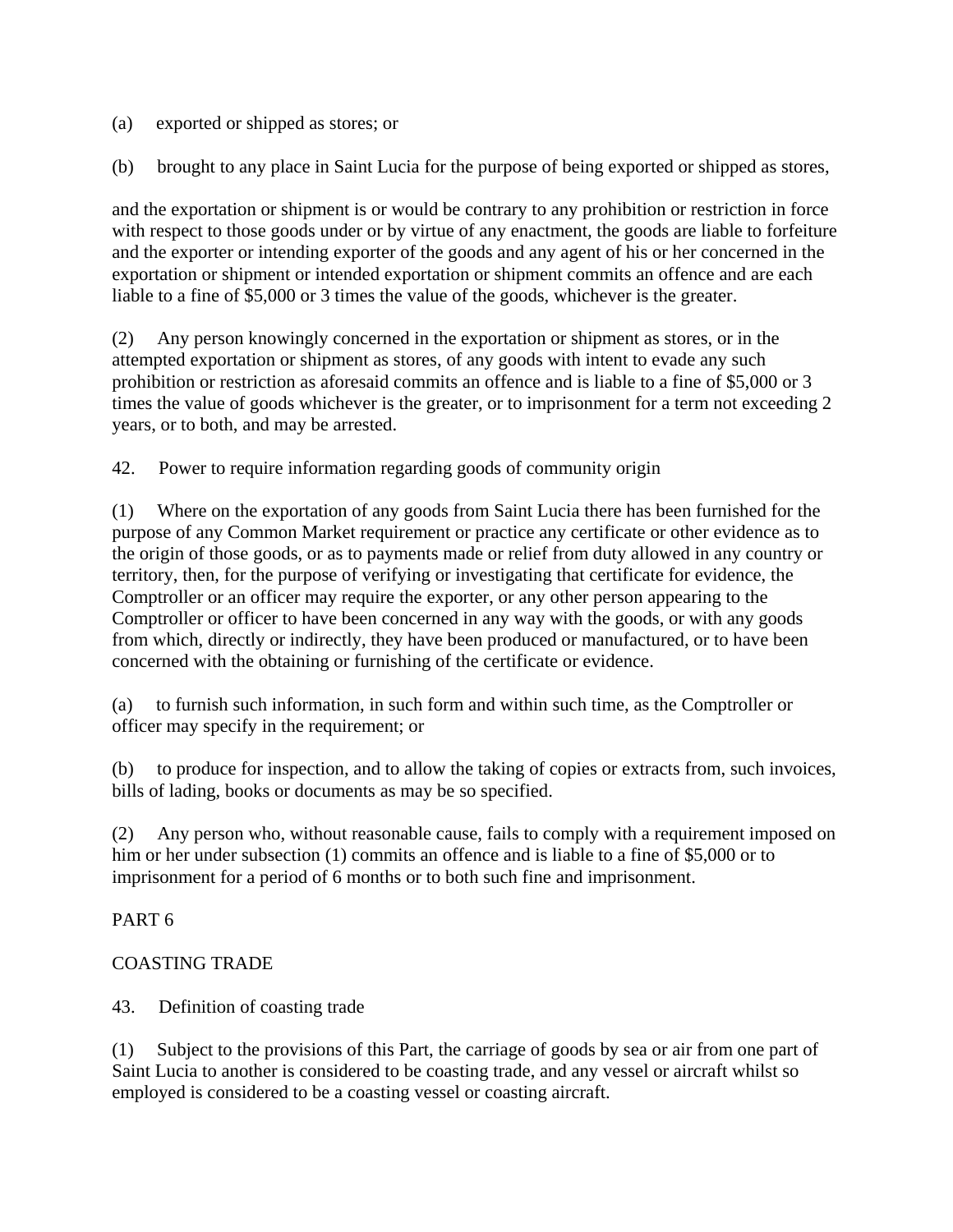(2) The Minister may by order made by statutory instrument consider the carriage of any goods or any class or description of goods from any specified place in Saint Lucia to another specified place within or outside Saint Lucia not to be coasting trade.

44. Power to make Regulations as to coasting trade

(1) The Minister may make regulations—

(a) regulating the loading, unloading or making waterborne for loading of goods carried, or to be carried, by way of coasting trade; and

(b) prescribing the procedure to be followed by—

(i) coasting vessels on their arrival at or departure from any port, and

(ii) coasting aircraft on their arrival at or departure from any airport;

(c) permitting the Comptroller to make directions, and different regulations may be made in respect of coasting vessels and coasting aircraft.

(2) Without prejudice to the generality of subsection (1), regulations made under that subsection may provide for the imposition of a fine of an amount not exceeding \$5,000 for any contravention of or failure to comply with any such regulation or any direction given under any such regulation, and for the forfeiture of any goods involved in any such offence.

45. Limits on coasting trade

(1) Subject to subsection (2), goods not yet entered on importation and goods for exportation shall not be carried by way of coasting trade in any vessel or aircraft used for that purpose.

(2) The Comptroller may permit, subject to such conditions and restrictions as he or she may see fit to impose—

(a) any vessel or aircraft to carry goods by way of coasting trade although that vessel or aircraft is carrying goods brought therein from a place outside Saint Lucia and not yet entered on their importation. However, any vessel or aircraft so permitted to carry such unentered goods by way of coasting trade shall not for the purposes of this Part of this Act be a coasting vessel or a coasting aircraft;

(b) goods brought by another vessel or aircraft to a place in Saint Lucia from a place outside Saint Lucia which are consigned to and intended to be delivered to another place in Saint Lucia to be transferred before due entry of the goods has been made to a coasting vessel or a coasting aircraft for carriage by way of coasting trade to that other place; and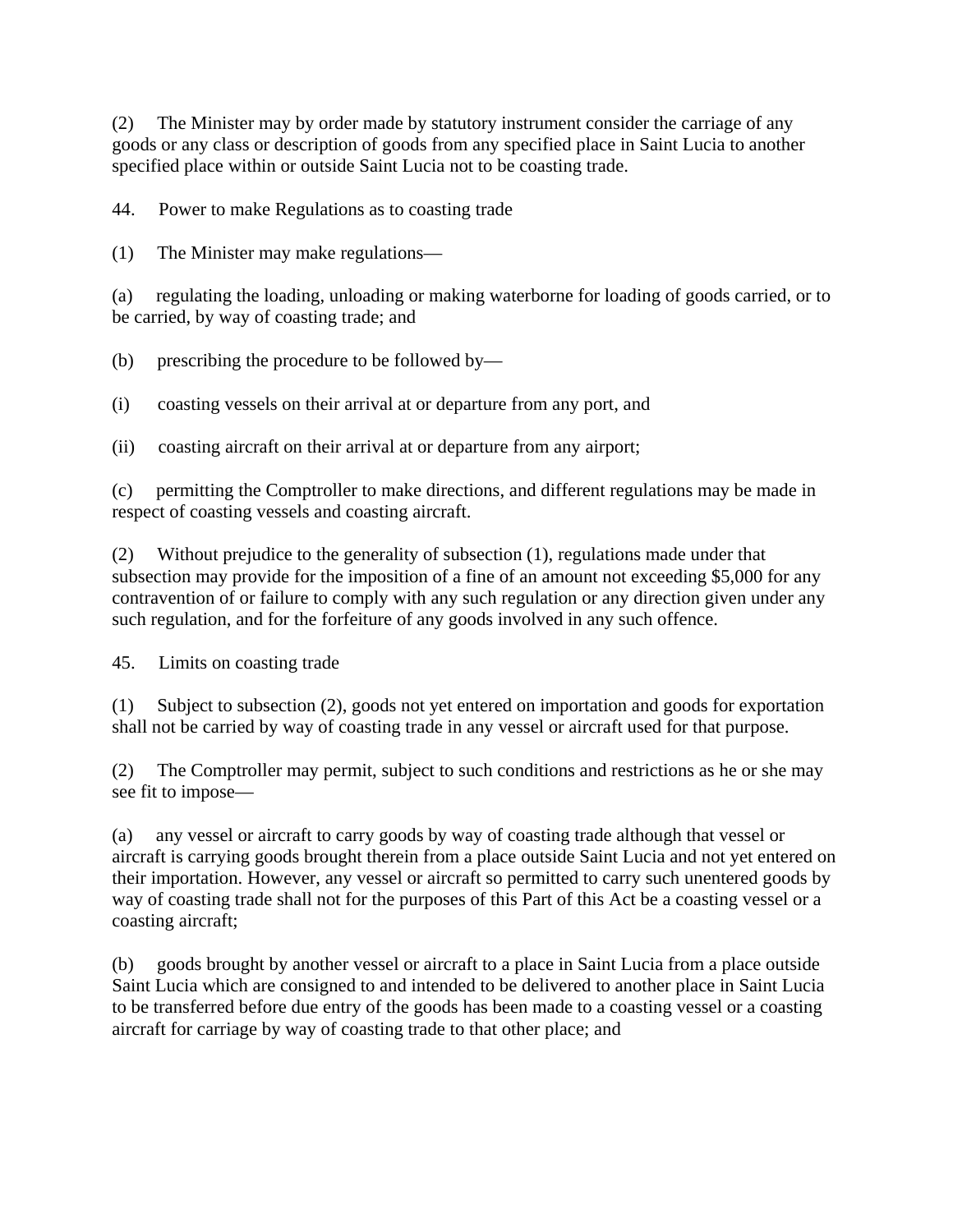(c) any vessel or aircraft which has begun to load goods for exportation or for use as stores on a voyage to a destination outside Saint Lucia to carry goods by way of coasting trade until that loading has been completed.

(3) If any goods are carried by way of coasting trade in contravention of subsection (1) or any goods are loaded, unloaded, carried or otherwise dealt with contrary to any condition or restriction imposed by the Comptroller under subsection (2), those goods are liable to forfeiture and the master of the vessel or the commander of the aircraft commits an offence and is liable to a fine of \$5,000 or 3 times the value of the goods whichever is the greater.

46. Clearance of coasting vessels and aircraft

(1) Subject to the provisions of this subsection and save as the Comptroller may otherwise permit, no coasting vessel or coasting aircraft shall depart from any port or airport in Saint Lucia before its master or commander has produced to the proper officer an account of the goods carried in that vessel or aircraft, in such form and manner and containing such particulars as the Comptroller may direct, and such account, when signed by the proper officer, shall be the clearance of that vessel or aircraft.

(2) Where an officer is stationed at the place where an account is required to be produced under subsection (1), the vessel or aircraft shall not depart from that place whereupon the account shall be produced to an officer at the first place the vessel or aircraft arrives at where an officer is stationed.

(3) On the application of the master of any coasting vessel or the commander of any coasting aircraft, the Comptroller may grant, subject to such conditions and restrictions as he or she may see fit to impose, a general clearance for that vessel or aircraft, and any goods, class or description of goods to be carried in it.

(4) Any general clearance granted under subsection (3), may be revoked at any time by the proper officer by notice in writing delivered to the master or owner of the vessel or the commander or owner of the aircraft or to any member of the crew on board that vessel or aircraft.

(5) Except as provided by this section, if any coasting vessel or coasting aircraft carrying goods departs from any place in Saint Lucia without clearance, whether obtained before or after that departure, or in contravention of any condition or restriction imposed by the Comptroller upon a general clearance of that vessel or aircraft under subsection (3), the master of that vessel or the commander of that aircraft commits an offence and is liable to a fine of \$5,000, or 3 times the value of the goods whichever is the greater and any goods in respect of which the offence was committed are liable to forfeiture.

47. Cargo book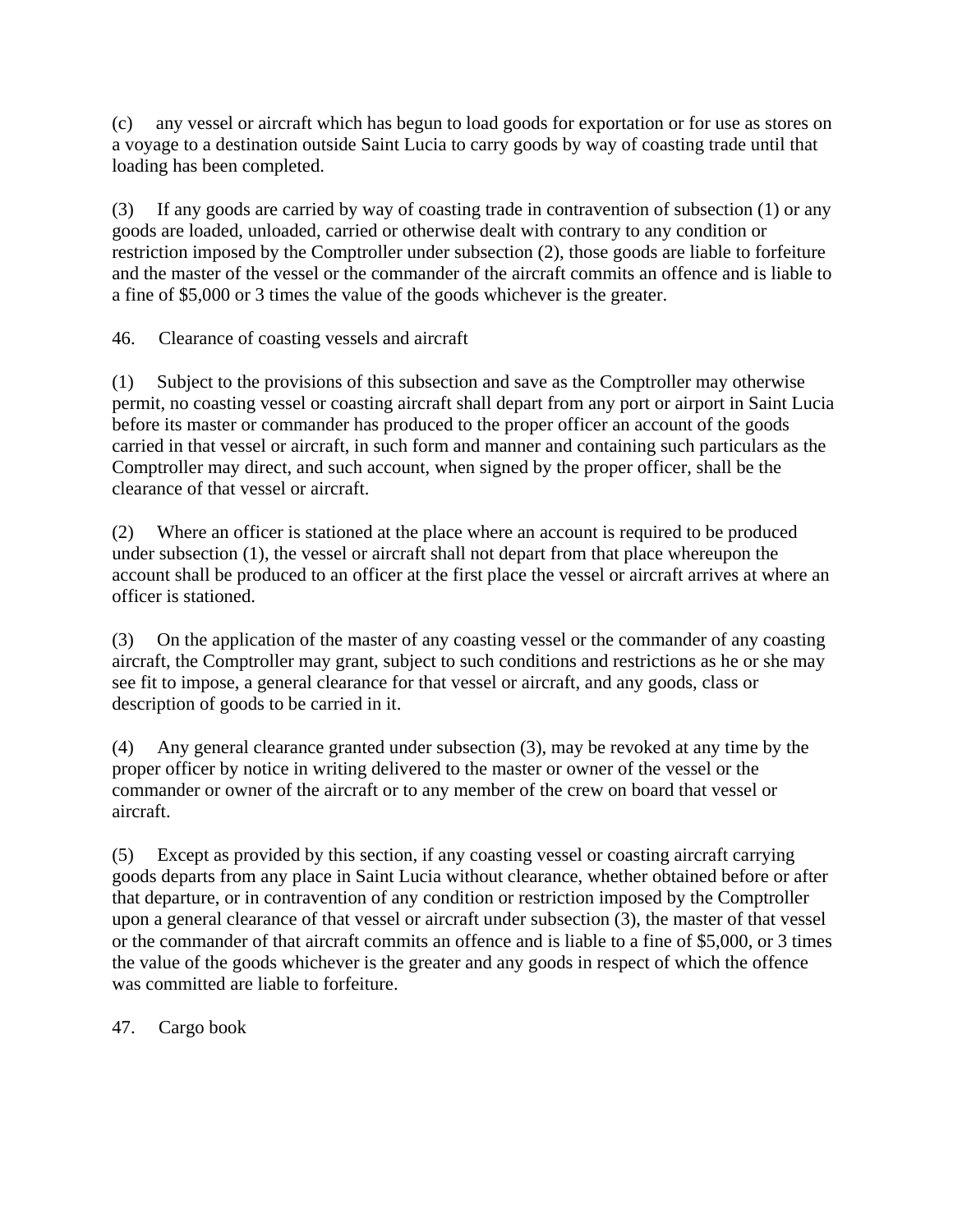(1) The master of every coasting vessel and the commander of every coasting aircraft shall keep a cargo book in such form and manner and containing such particulars as the Comptroller may direct.

(2) The master of a coasting vessel or the commander of a coasting aircraft shall, upon a demand made by the proper officer, produce for inspection the cargo book of that vessel or aircraft.

(3) Subject to subsection (4), where—

(a) goods have been loaded on to or unloaded from a coasting vessel or a coasting aircraft at a place in Saint Lucia, then before that vessel or aircraft departs from that place; or

(b) a coasting vessel or a coasting aircraft arrives at a place in Saint Lucia where goods are to be unloaded, then before any goods are unloaded,

the master of that vessel or the commander of that aircraft shall produce to the proper officer the cargo book of that vessel or aircraft.

(4) Where an officer is stationed at the place where a cargo book is required to be produced under subsection (3), the vessel or aircraft shall not depart from that place, or unload, whereupon the cargo book shall be produced to an officer at the first place the vessel or aircraft arrives at where an officer is stationed.

(5) Where the master of a coasting vessel or the commander of a coasting aircraft fails to keep or produce a cargo book as required by this section, he or she commits an offence and is liable to a fine of \$5,000, or 3 times the value of the goods whichever is the greater and any goods unloaded in contravention of subsection (3) are liable to forfeiture.

48. Examination of goods in coasting vessels

- (1) The proper officer may examine any goods carried or to be carried in a coasting vessel—
- (a) at any time while they are on board the vessel; or

(b) at any place in Saint Lucia to which the goods have been brought for shipment in, or at which they have been unloaded from the vessel,

and for that purpose may require any container to be opened or unpacked; and any such opening or unpacking and any repacking shall be done by or at the expense of the proprietor of the goods.

(2) The proper officer—

(a) may board and search a coasting vessel at any time during its voyage; or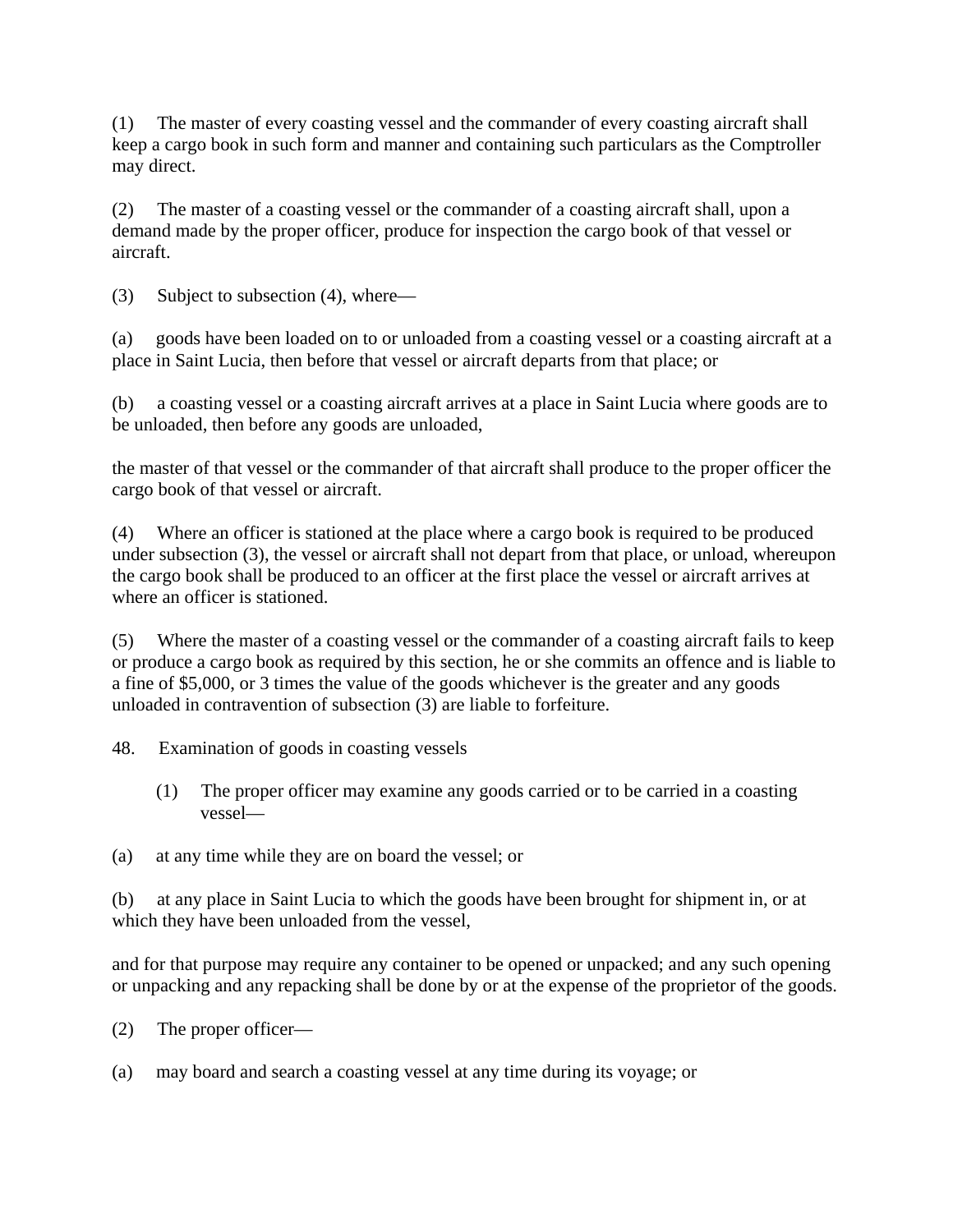(b) may at any time require any document which should properly be on board a coasting vessel to be produced or brought to him or her for examination,

and if the master of the vessel fails to produce or bring any such document to the proper officer when required, he or she commits an offence and is liable to a fine of \$5,000.

49. Offences in relation to carriage of goods coastwise

(1) If in the case of any coasting vessel or coasting aircraft—

(a) goods are taken on board or unloaded at a place outside Saint Lucia; or

(b) the vessel or aircraft touches at some place outside Saint Lucia, or deviates from its voyage or flight, and the master of the vessel or the commander of the aircraft does not report that fact in writing to the proper officer at the first place in Saint Lucia which the vessel or aircraft arrives at where an officer is stationed.

then those goods are liable to forfeiture and the master or commander commits an offence and is liable to a fine of \$5,000 or 3 times the value of the goods whichever is the greater.

(2) If any goods—

(a) are carried by way of a coasting vessel or a coasting aircraft contrary to any prohibition or restriction with respect to those goods under or by virtue of any enactment; or

(b) are brought to any place in Saint Lucia for the purpose of being so carried or shipped,

then those goods are liable to forfeiture and the shipper or intending shipper of the goods commits an offence and is liable to a fine of \$5,000 or 3 times the value of the goods whichever is the greater.

50. Power to make regulations relating to small craft

(1) The Minister may make general regulations by statutory instrument with respect to vessels not exceeding 50 tons burden and any such regulations may in particular make provision as to the purposes for which and the limits within which such vessels may be used; and different provision may be made by such regulations for different classes or descriptions of such vessels.

(2) Any vessel which is used contrary to any regulation made under this section is liable to forfeiture.

PART 7

Warehousing

51. Approval of warehouses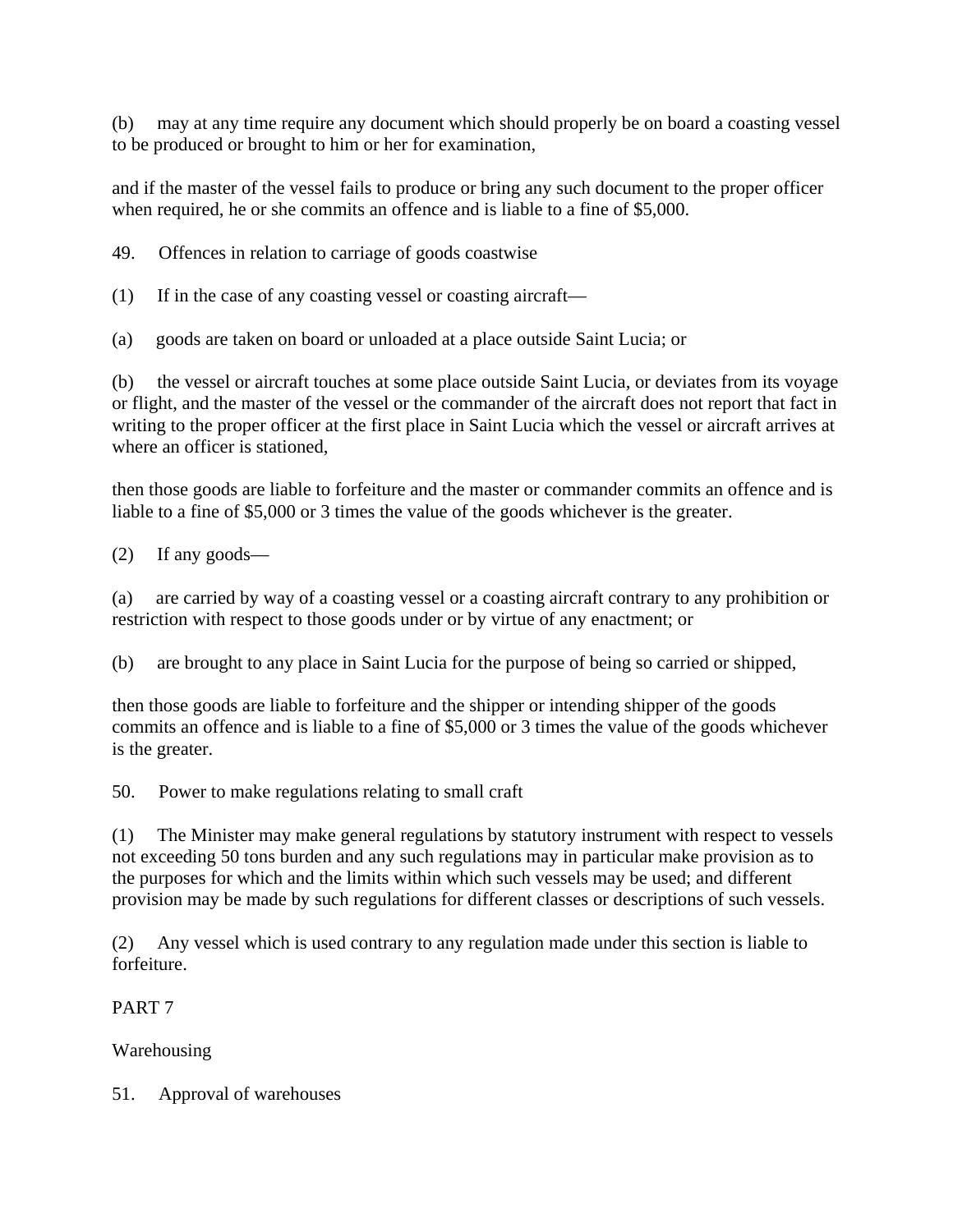(1) The Comptroller may approve, for such periods and subject to such conditions and restrictions as he or she may see fit to impose, places of security for the deposit, keeping and securing of—

(a) any goods chargeable with a duty of customs without payment of that duty;

(b) subject to such conditions and restrictions as aforesaid, goods for exportation or use as stores, being goods not eligible for home use;

(c) any goods permitted by or under this Act to be warehoused on drawback,

and any place so approved shall be referred to in this Act as a "warehouse".

(2) Without prejudice to the generality of subsection (1), the Comptroller may—

(a) restrict the goods which may be permitted to be warehoused in a particular warehouse to those goods owned by the occupier of that warehouse; or

(b) make the approval of any warehouse conditional upon the warehousing of a minimum amount of goods during a specified period, and different amounts may be required in respect of warehouses restricted under paragraph (a) and warehouses not so restricted.

(3) If, after the approval of a place of security as a warehouse under subsection (1), the occupier of that warehouse contravenes or fails to comply with any condition or restriction imposed by the Comptroller under that subsection, he or she commits an offence and is liable to a fine of \$5,000.

(4) Subject to subsection (5), the Comptroller may at any time for reasonable cause revoke or vary the terms of any approval given under subsection (1).

(5) Where the Comptroller intends to revoke or not to renew any approval of a warehouse given under subsection (1), he or she shall, not later than 3 months before the date when the revocation is due to take effect or the approval is due to expire, hereinafter in this section referred to as "the date of cessation", give notice of his or her intention in writing, and such notice is considered to have been served on all persons interested in any goods then deposited in that warehouse, or permitted by or under this Act to be so deposited between the date of the giving of the notice and the date of cessation, if addressed to the occupier of, and left at, the warehouse.

(6) If, after the date of cessation or such later date as the Comptroller may in any case permit, uncleared goods remain in a place no longer approved under subsection (1), they may be taken by an officer to a Customs warehouse and, without prejudice to any other power of earlier sale provided by this Act, if they are not cleared within one month, may be sold.

52. Power to make Regulations as to warehouses and warehoused goods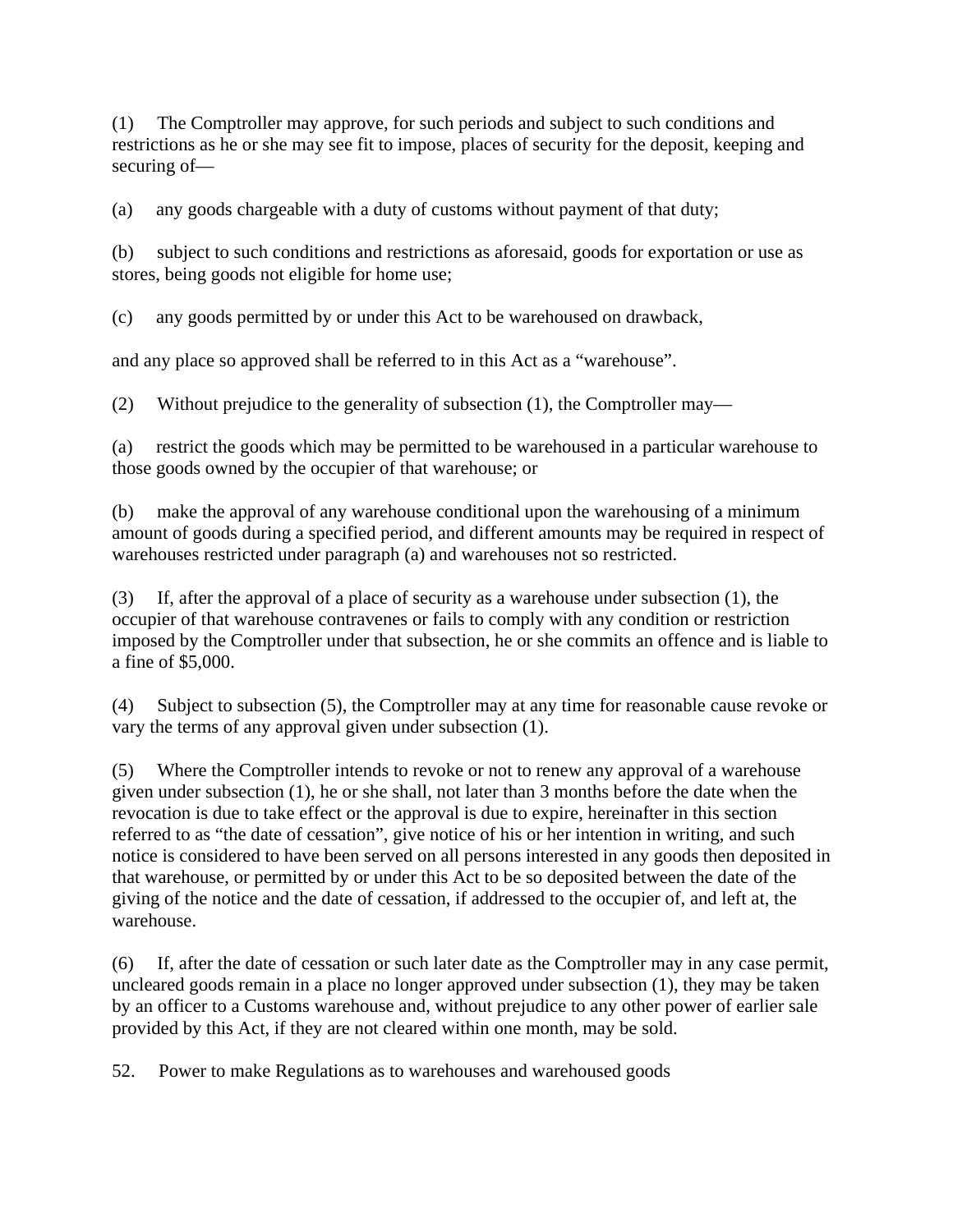(1) The Minister may make regulations by statutory instrument for the control of the depositing, marking, keeping, securing and treatment of goods in, and the removal of goods from, warehouses.

(2) Without prejudice to the generality of subsection (1), regulations made under that subsection may provide for—

(a) the registration and maintenance of warehouses;

(b) the payment of licence fees;

(c) the entering into and maintaining of bonds for the security of duty chargeable on warehoused goods;

(d) the entering into and maintaining of contracts of insurance for warehoused goods;

(e) the proper conduct and management of warehouses, including the imposition of conditions and restrictions subject to which goods may be carried to or from, deposited in, kept in or removed from warehouses, or made available to their owners for prescribed purposes;

(f) the attendance of officers at warehouses;

(g) the production to and making available for inspection by officers of warehoused goods;

(h) the provision of facilities to officers;

(i) the records to be kept by occupiers of warehouses, and powers of officers to inspect and remove documents;

(j) the minimum quantities of descriptions of goods which may be deposited in or removed from a warehouse at any one time;

(k) operations to be carried out on warehoused goods, including the taking of samples;

(l) goods to be removed from warehouses without payment of duty, subject to such conditions and restrictions as may be determined by or under the regulations;

(m) goods to be destroyed or abandoned to the Comptroller without payment of duty, in such circumstances and subject to such conditions and restrictions as may be determined by the regulations;

(n) directions to be given by the Comptroller;

(o) the imposition of fines in amounts not exceeding \$5,000 for any contravention of or failure to comply with any regulation, or any direction given or requirement made under any regulation, and for the forfeiture of any goods involved in any such offence,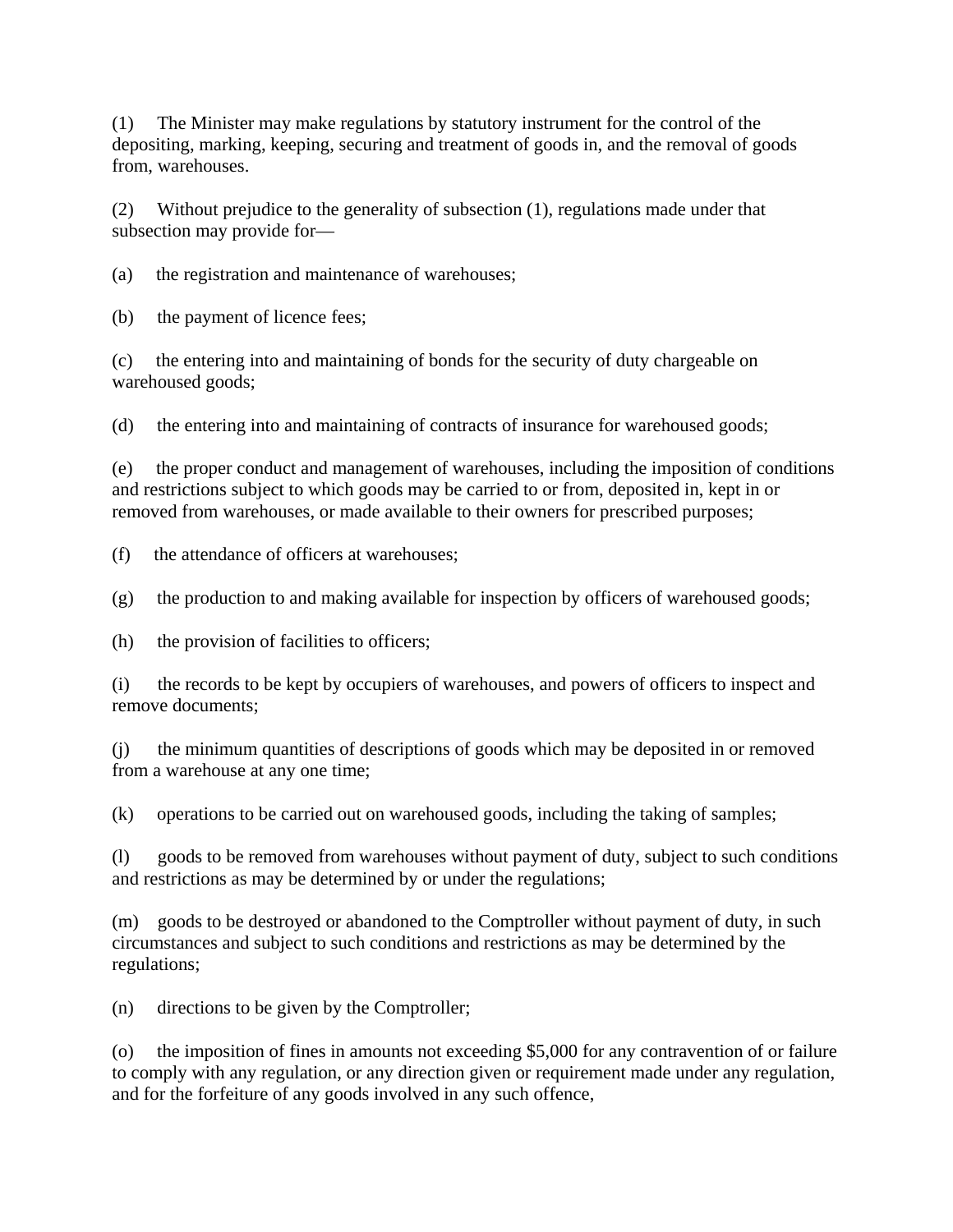and may make different provisions for different types of warehouses or parts of warehouses, or for goods of different classes or descriptions, or goods of the same class or description in different circumstances.

53. Goods not to be warehoused on importation

(1) The goods, class or description of goods specified in Schedule 1 shall not be warehoused.

(2) The Minister may, by order made by statutory instrument, delete from, vary or add to the goods, class or description of goods specified in Schedule 1.

(3) Damaged goods or goods enclosed in any insecure or otherwise defective container, or in a container from which any portion of the contents have been removed, shall not be warehoused.

(4) Save as the Comptroller may otherwise permit, and subject to such conditions and restrictions as he or she may see fit to impose warehoused goods shall not remain warehoused for longer than 2 years, and any warehoused goods which remain warehoused after such time, may be sold.

(5) The Minister may, by order, made by statutory instrument, prescribe goods, class or description of goods which may not remain warehoused for a period longer than 6 months and may by order, delete, vary or add to such goods, class or description of goods.

(6) The Minister may, by order made by statutory instrument, specify any goods, class or description of goods which are required to be warehoused upon their importation.

(7) If any goods are warehoused or fail to be warehoused contrary to the provisions of this section, they are liable to forfeiture.

54. Production of goods in warehouse

(1) The occupier of a warehouse shall produce to any officer on request any goods deposited therein which have not been lawfully authorised to be removed therefrom; and if he or she fails so to produce any goods he or she commits an offence and is liable to a fine of \$500 or 3 times the value of the goods whichever is the greater.

(2) The occupier of a warehouse shall so stow every container or lot of goods warehoused therein that easy access may be had thereto, and for every container or lot not so stowed he or she commits an offence and is liable to a fine of \$500.

55. Occupier to inspect and show goods for sale

(1) Without prejudice to any restrictions or conditions imposed by the occupier of the warehouse, the proprietor of any warehoused goods may with the authority of the proper officer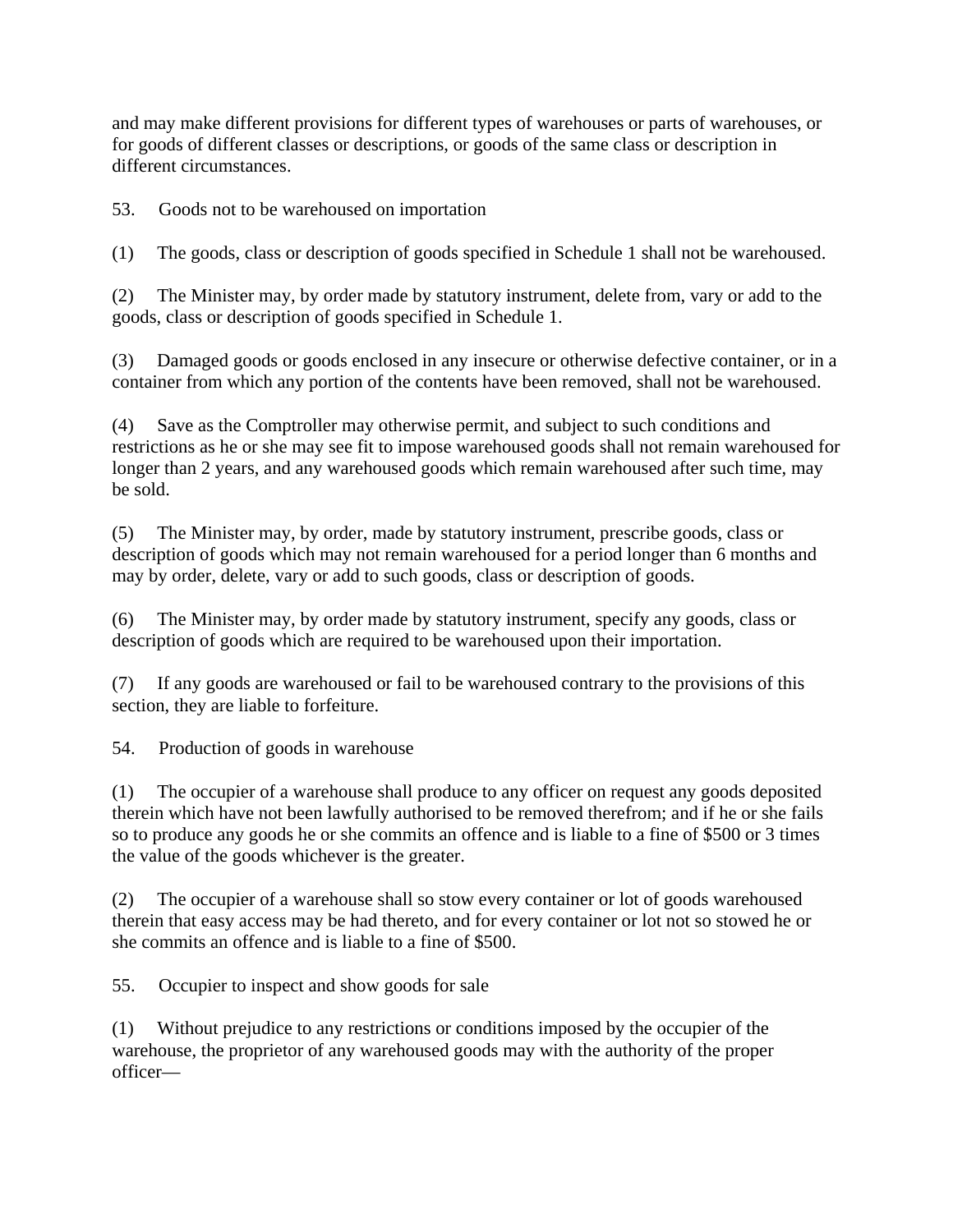(a) inspect the goods and their container and prevent any loss therefrom; and

(b) show the goods for sale.

(2) Where the proper officer requires that he or she shall be present at any such inspection or showing of goods, he or she shall so far as is practicable attend at any reasonable time requested, but shall not be obliged to attend for the purposes of this section more than once in any period of 24 hours at the request of the same person or in respect of the same goods.

(3) The Comptroller may allow the proprietor of any warehoused goods to take such samples thereof subject to such conditions, and with or without entry or payment of duty, as he or she thinks fit.

56. Entry, marking, etc. of goods for warehousing

(1) Imported goods which are on importation entered for warehousing shall be deemed to be duly warehoused as from the time when the proper officer certifies that the entry and warehousing of those goods are complete.

(2) Before any other goods are warehoused, the proprietor of the goods shall deliver to the proper officer an entry thereof in such form and manner and containing such particulars as the Comptroller may direct.

(3) Any goods brought to a warehouse for re-warehousing after removal for that purpose from another warehouse shall be dealt with in like manner as if they were goods being warehoused for the first time, except that the subsections (1) and (2) shall not apply.

(4) Save as permitted by or under this Act, goods shall be warehoused in the containers or lots in which they were first entered for warehousing.

(5) The proprietor of any warehoused goods shall mark the containers or lots thereof in such manner as the proper officer may direct and shall, subject to any further such direction, keep them so marked while they are warehoused, and if any person fails to comply with the provisions of this subsection he or she commits an offence and is liable to a fine of \$5,000.

(6) Where without the authority of the proper officer and save as permitted by or under this Act—

(a) any goods are warehoused in containers or lots other than those in which they were entered for warehousing; or

(b) any alteration is made in any goods in warehouse, or in the packing or marking of the containers or lots of any such goods, after the goods have been duly warehoused,

those goods are liable to forfeiture.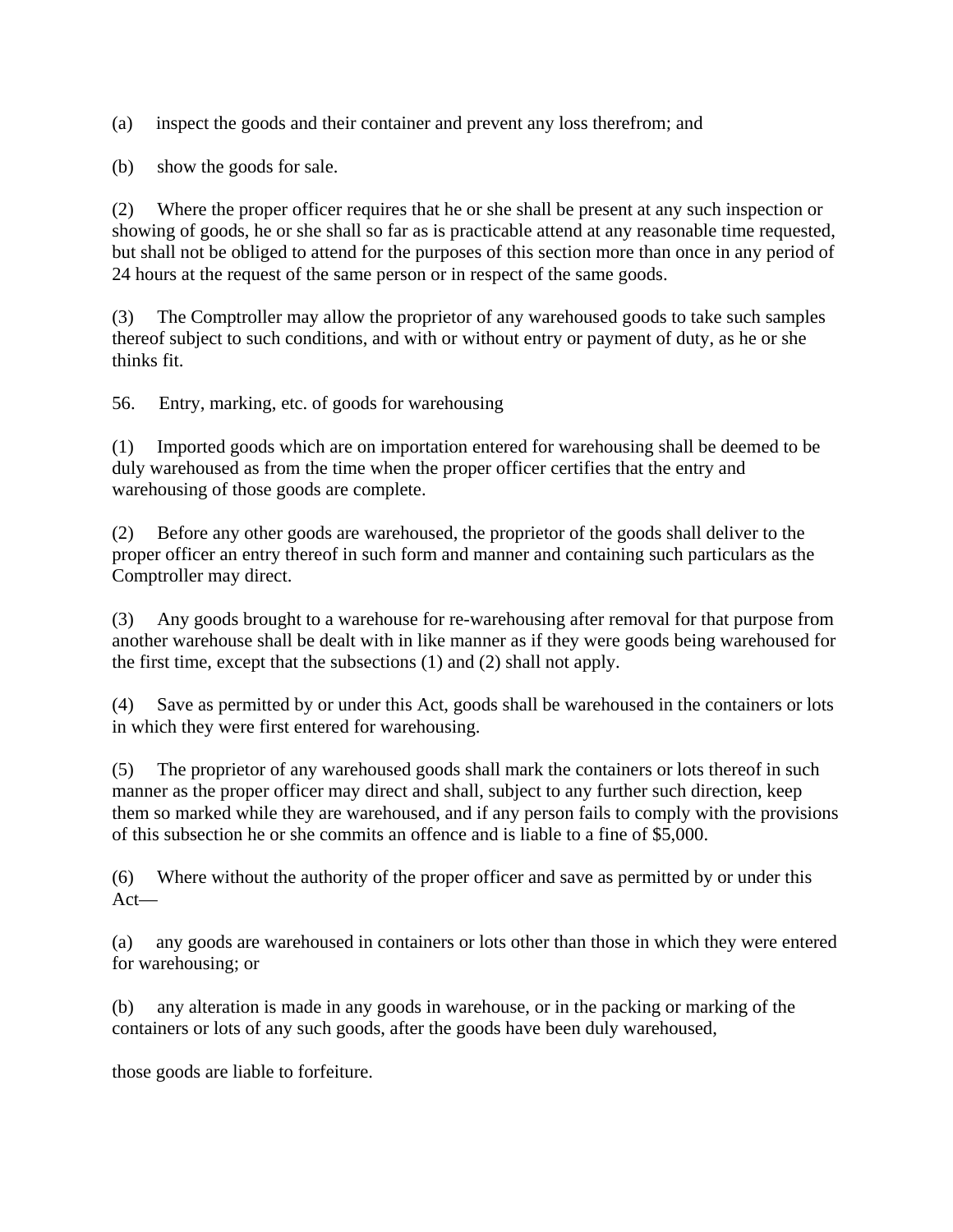57. Re-entry of goods entered for warehousing

(1) Subject to subsection (2), any goods which have been entered for warehousing or which have been permitted to be removed from a warehouse for transport to another warehouse may, at any time before they have been warehoused or re-warehoused—

(a) be further entered by their proprietor for home use if so eligible, for exportation or for use as stores, and shall then be dealt with as if they had been so entered from warehouse; or

(b) be removed for transport to another warehouse approved for the warehousing of such goods, and shall then be dealt with as if they had been duly warehoused.

(2) Where goods are held in containers, parts of those goods shall not be further entered or removed under subsection (1) unless that part consists of one or more complete containers.

58. Operations on warehoused goods

(1) Without prejudice to any other provision of this or any other Act by or under which an operation on warehoused goods is or may be permitted, the Comptroller may, in the case of such goods and subject to such conditions and restrictions as he or she may think fit, permit the sorting, separating, packing or repacking of goods in warehouse and the carrying out on warehoused goods of such other operations necessary for the preservation, sale, shipment or disposal of the goods as he or she sees fit, and may give directions as to the warehouses or the part of any warehouse in which any such operation on goods may be carried out.

(2) Any person who immediately before the commencement of this Act was permitted to carry out an operation of any kind on goods of any class or description in warehouse, not being such an operation as is or may be permitted by or under any such other provision as aforesaid, are considered to have been granted similar permission by the Comptroller under subsection (1).

(3) The Comptroller may at any time revoke or vary any permission granted or considered to have been granted under this section.

(4) If any person carries out any operation on goods in a warehouse otherwise than in accordance with permission granted or considered to have been granted under this section or otherwise than as permitted by or under such other provision as aforesaid, he or she commits an offence and is liable to a fine of \$5,000 and the goods are liable to forfeiture.

59. Deficiency in warehoused goods

(1) If, at any time after goods have been warehoused and before they have been lawfully removed, all or part of those goods are found to be missing then, without prejudice to any other fine or liability to forfeiture incurred by or under this Act, the occupier of the warehouse—

(a) shall pay to the Comptroller—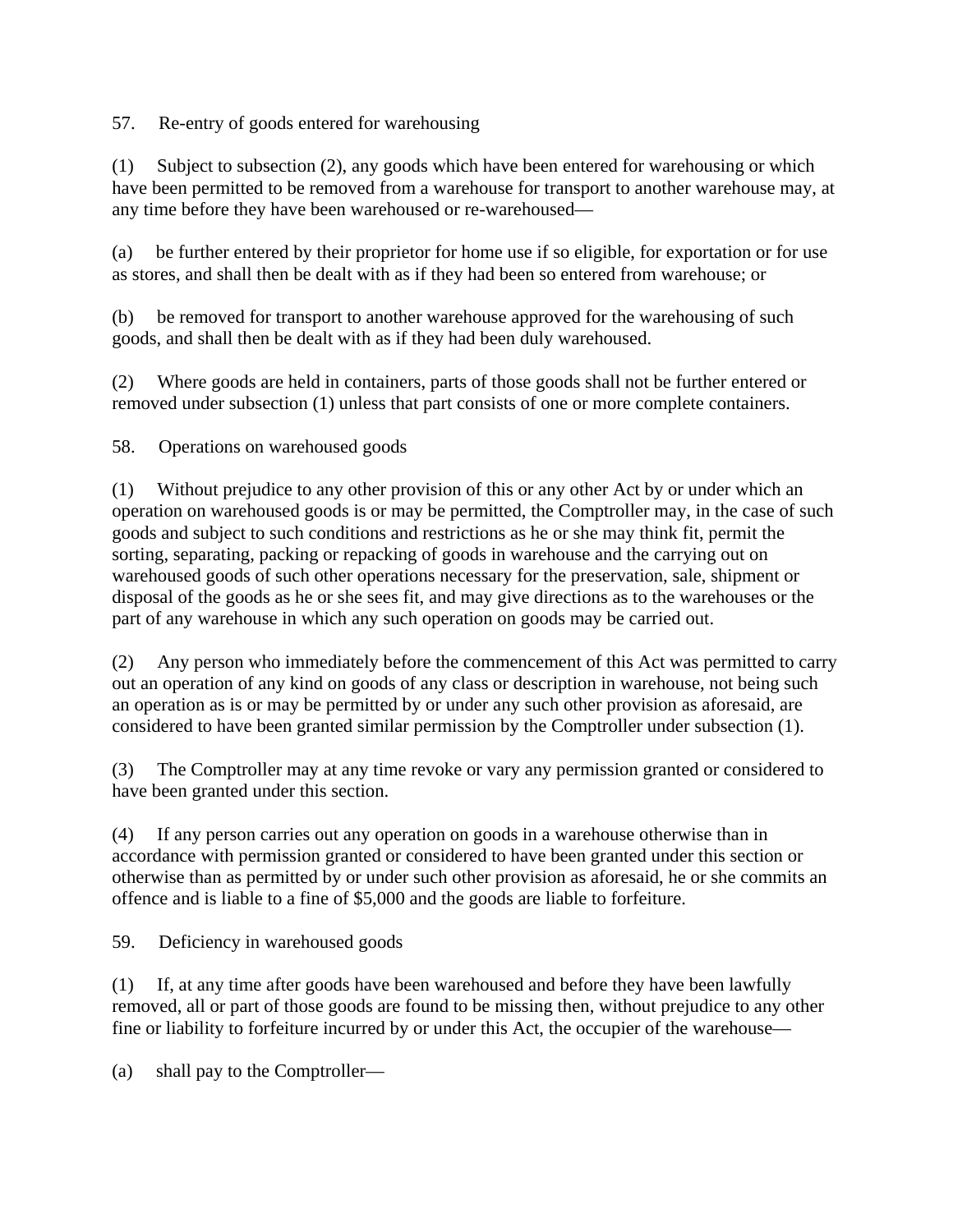(i) the duty that such goods would have borne if they had been entered for home use on the date of the discovery of the deficiency, or

(ii) in the case of goods not eligible for home use, an amount which in the opinion of the proper officer was the value of the goods, at the date of the deficiency; and

(b) commits an offence and is liable to a fine of \$5,000, or 3 times the value of the goods, whichever is the greater.

(2) Where any goods have, without payment of duty, been lawfully removed from a warehouse for transport to some other warehouse or to some other place, and all or part of such goods fail to reach that other warehouse or place then, without prejudice to any other fine or liability to forfeiture incurred by or under this Act, the proprietor of the goods—

(a) shall pay to the Comptroller—

(i) the duty that such goods would have borne if they had been entered for home use on the date of the discovery of the deficiency, or

(ii) in the case of goods not eligible for home use, an amount which in the opinion of the proper officer was the value of the goods, at the date of the discovery of the deficiency; and

(b) commits an offence and is liable to a fine of \$5,000, or 3 times the value of the goods, whichever is the greater.

(3) Subject to subsection (4), compensation shall not be payable by, and no action shall lie against the Comptroller, for any loss or damage caused to any goods while in a warehouse or for any unlawful removal of goods from a warehouse.

(4) Where warehoused goods are damaged, destroyed or unlawfully removed by or with the assistance or connivance of an officer, and that officer is convicted of an offence in relation to that damage, destruction or removal then, except where the occupier of the warehouse or the proprietor of the goods was a party to the offence, the Comptroller shall pay compensation for any loss caused by such damage, destruction or removal, and despite any other provision of any customs enactment, duty shall not be payable on the goods by the occupier or the proprietor and any sum paid by way of duty by him or her before the conviction shall be repaid.

60. Removal of warehoused goods

(1) Before any goods are removed from warehouse the proprietor of the goods shall deliver to the proper officer an entry thereof in such form and manner and containing such particulars as the Comptroller may direct.

(2) Subject to any provision of this or any other Act or of any instrument made thereunder as to the purposes for which any goods may be warehoused, goods may be entered under this section for any of the following purposes, that is to say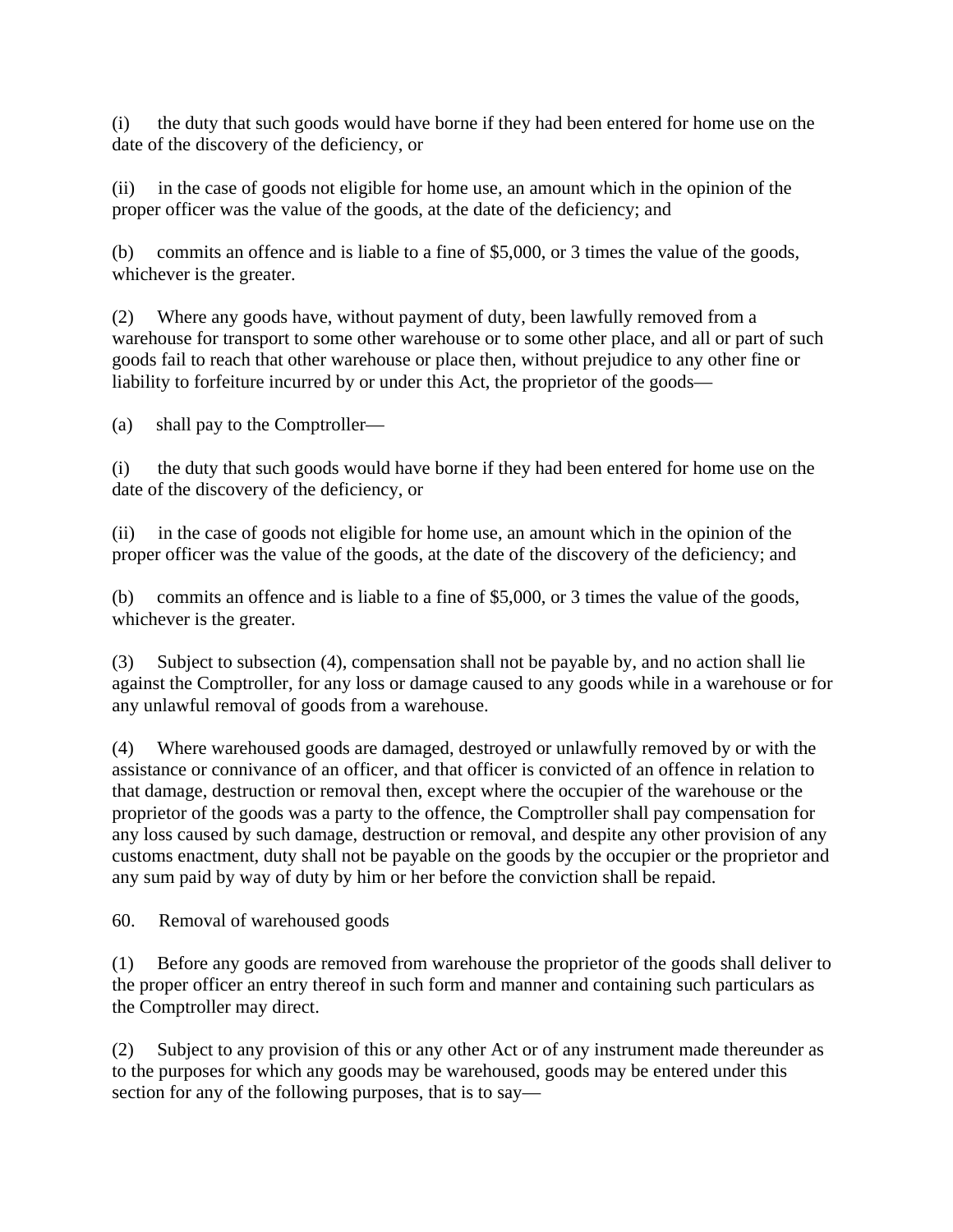(a) for home use;

- (b) for exportation;
- (c) for use as stores;

(d) subject to such conditions and restrictions as the Comptroller sees fit to impose, for removal to another warehouse approved for the warehousing of such goods;

(e) subject to such conditions and restrictions as aforesaid, for removal for such other purposes, to such places and for such periods as the Comptroller may allow.

61. Duty chargeable on warehoused goods

(1) Save as permitted by or under this Act, goods shall not be removed from a warehouse until all duty chargeable on those goods has been paid.

(2) Except as provided by section 65(2) the duties and rates chargeable on warehoused goods are those in force with respect to the goods of that class or description at the time of the removal of the goods from the warehouse.

(3) Subject to subsection (4), the amount payable in respect of any duty chargeable on goods shall be calculated in accordance with the account taken of those goods upon their first being warehoused, except that where the goods are—

(a) spirits;

- (b) wine; or
- (c) tobacco,

the calculation shall be in accordance with the quantity of such goods ascertained by weight, measure or strength at the time of actual delivery of the goods, unless the Comptroller considers that the difference between the first account and the amount delivered is not explained by natural evaporation or other legitimate cause, in which case the calculation shall be in accordance with that first account.

(4) Where warehoused goods have deteriorated or have been damaged to such a degree that the Comptroller is satisfied that they have become unsaleable, he or she shall allow such abatement of the duty chargeable on them as, in his or her opinion, the amount of the deterioration or damage bears to the original value of the goods.

62. Removal of warehoused goods without payment of duty

(1) Without prejudice to any other provision of this Act authorising the removal of goods from warehouse without payment of duty, the Comptroller may permit warehoused goods entered for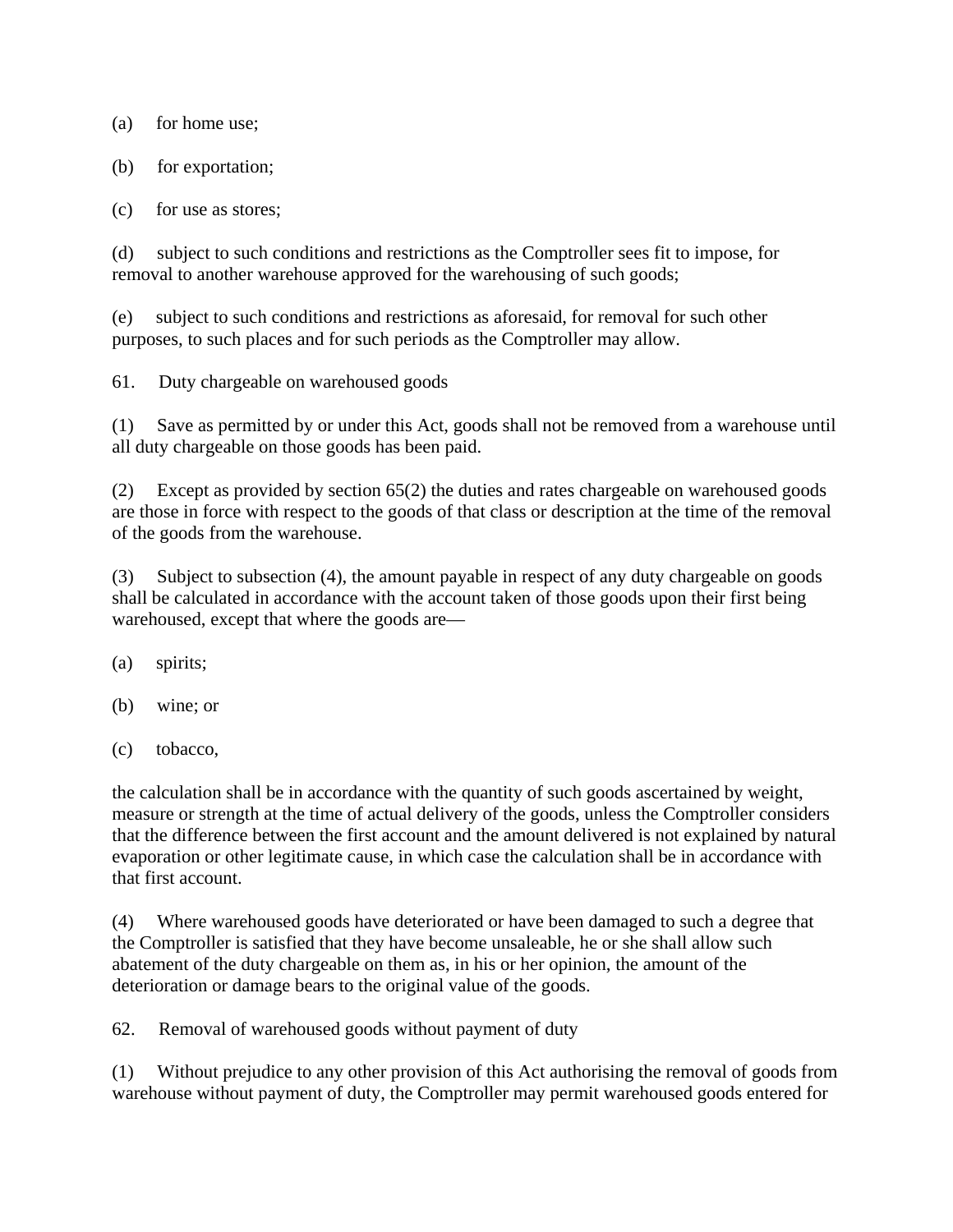removal for any purpose other than home use to be removed for that purpose, subject to such conditions and restrictions as the Comptroller may see fit to impose, without payment of duty.

(2) Where any condition or restriction imposed under subsection (1) is contravened or not complied with, the goods are liable to forfeiture.

63. Provisions as to goods to be deposited in a Customs warehouse

(1) The following provisions of this section shall have effect in relation to any goods which are deposited in a customs warehouse under this Act.

(2) The Comptroller may appoint any place for the deposit of goods, for the security of those goods and of any duty chargeable on them, and any place so appointed shall be referred to in this Act as a customs warehouse.

(3) Where, in respect of any goods which may or are required to be warehoused, the Comptroller is of the opinion that it would be undesirable or inconvenient to deposit such goods in a customs warehouse, he or she may consider those goods to be deposited in a customs warehouse, and the provisions of this section shall then apply to those goods as if they were deposited in such a warehouse.

(4) Rent is payable in respect of any goods deposited in a customs warehouse as the Minister may by order made by statutory instrument prescribe.

(5) Cabinet may remit or authorise the refund of any rent payable or paid in respect of any goods deposited in a customs warehouse.

(6) The Comptroller may, in respect of any goods deposited in a customs warehouse, do all such acts as appear to him or her necessary for the custody and preservation of such goods, and the expenses of so doing in addition to any other charges payable in respect of those goods shall be paid by the importer or owner of such goods.

(7) If any goods deposited in a customs warehouse are in the opinion of the Comptroller of such a nature as to require special care or treatment, then—

(a) the goods shall, in addition to any other charges payable on them, be chargeable with such expenses for the securing, watching and guarding of the goods as the Comptroller may consider necessary;

(b) the Comptroller is not liable to make good any damage which the goods may sustain; and

(c) unless the goods were deposited under section  $28(1)(c)$ , if the proprietor of the goods does not within 14 days from the date of their deposit clear the goods, the Comptroller may sell the goods.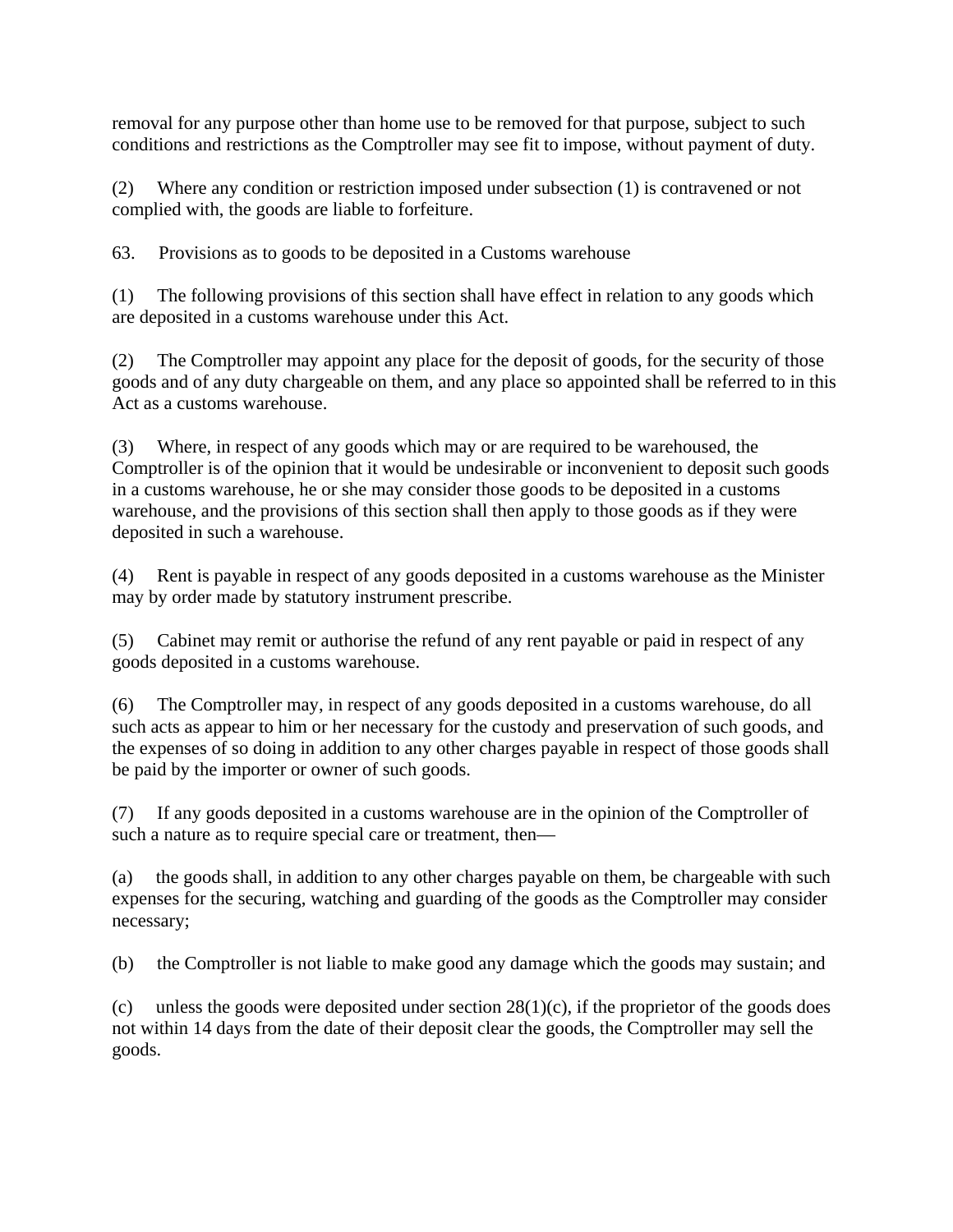(8) Save as the Comptroller may otherwise permit, all goods deposited in a customs warehouse shall be removed from that warehouse within 2 months from the date of their deposit, and any goods not so removed may be sold.

(9) Save as permitted by or under this Act, no goods shall be removed from a customs warehouse until all duty chargeable on those goods, and any charges—

(a) in respect of the removal of the goods to the customs warehouse; and

(b) arising by virtue of subsections  $(3)$ ,  $(4)$  and  $(6)$ ,

have been paid and in the case of goods requiring entry and not yet entered, until entry of those goods has been made.

(10) Any officer having custody of goods in a customs warehouse may refuse to permit the goods to be removed until it is shown to his or her satisfaction that all freight charges due on those goods have been paid.

64. Offences in relation to warehouses and warehoused goods

(1) If any person, except with the authority of the proper officer or for just and sufficient cause, opens any door or lock of a warehouse or a customs warehouse or makes or obtains access to any such warehouse or to any goods in such a warehouse, he or she commits an offence and is liable to a fine of \$10,000, or to imprisonment for 2 years, or to both, and may be arrested.

(2) Where—

(a) any goods which have been entered for warehousing are taken into a warehouse without the authority of, or otherwise than in accordance with any direction given by, the proper officer;

(b) save as permitted by or under this Act, any goods which have been entered for warehousing are removed without being duly warehoused or are otherwise not duly warehoused;

(c) any goods which have been deposited in a warehouse or a customs warehouse are unlawfully removed or are unlawfully loaded into any vessel, aircraft or vehicle for removal or for exportation or for use as stores;

(d) any goods entered for warehousing are concealed, either before or after they have been warehoused; or

(e) any goods which have been lawfully permitted to be removed from a warehouse or a customs warehouse without payment of duty for any purpose are not duly delivered at the destination to which they should have been taken in accordance with that permission,

those goods are liable to forfeiture.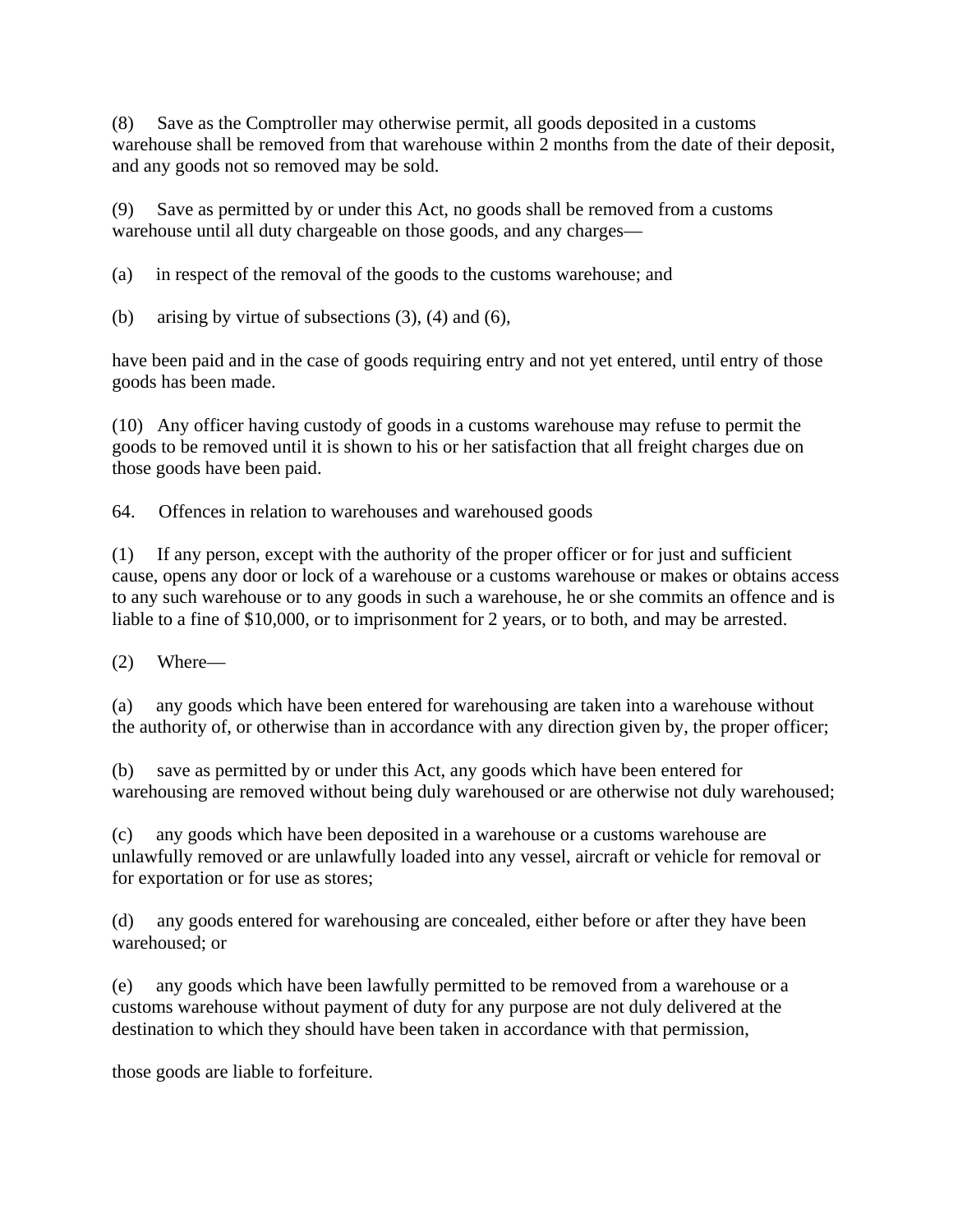(3) Where any person is in any way concerned with the taking, removal, loading, concealing or non-delivery of goods, as described in subsection (2), he or she commits an offence and is liable to a fine of \$5,000.

(4) Where any person is in any way concerned with the taking, removal, loading, concealing or non-delivery of goods as described in subsection (2), with intent to defraud the Government of any duty chargeable on those goods or to evade any prohibition or restriction with respect to those goods under or by virtue of any enactment, he or she commits an offence and is liable to a fine of \$10,000, or to 3 times the value of the goods, whichever is the greater, or to imprisonment for 2 years, or to both, and may be arrested.

Part 8

Duties, Drawback, Prohibitions And Restrictions

# Duty on Imported Goods

65. Time at which duty chargeable and payable

(1) Save as permitted by or under this Act or any other enactment relating to customs, no imported goods shall be delivered or removed on importation until the importer has paid to the proper officer any duty chargeable thereon, and that duty shall, in the case of goods of which entry is made, be paid on making the entry.

(2) Save as otherwise provided by or under this Act, duty is chargeable on goods at the rate in force on the date of initial registration of declaration with respect to goods of that class or description—

(a) where an entry for home use is delivered in respect of goods imported into Saint Lucia or an entry is delivered in respect of goods to be exported out of Saint Lucia, on the date of initial registration of declaration in respect of those goods to the proper officer;

(b) where an entry is required in respect of the importation of goods into, or the exportation of goods out of Saint Lucia, but no entry is delivered to any officer, at the time of the importation or exportation of the goods;

(c) where goods are removed from any vessel, aircraft or transit shed under any bond or other security, on the date of initial registration of declaration of the goods;

(d) where goods are removed from a warehouse for home or other use, then, subject to subsection (3), at the time of the removal of those goods from warehouse; and

(e) in any other case, at the time of the importation or exportation of the goods.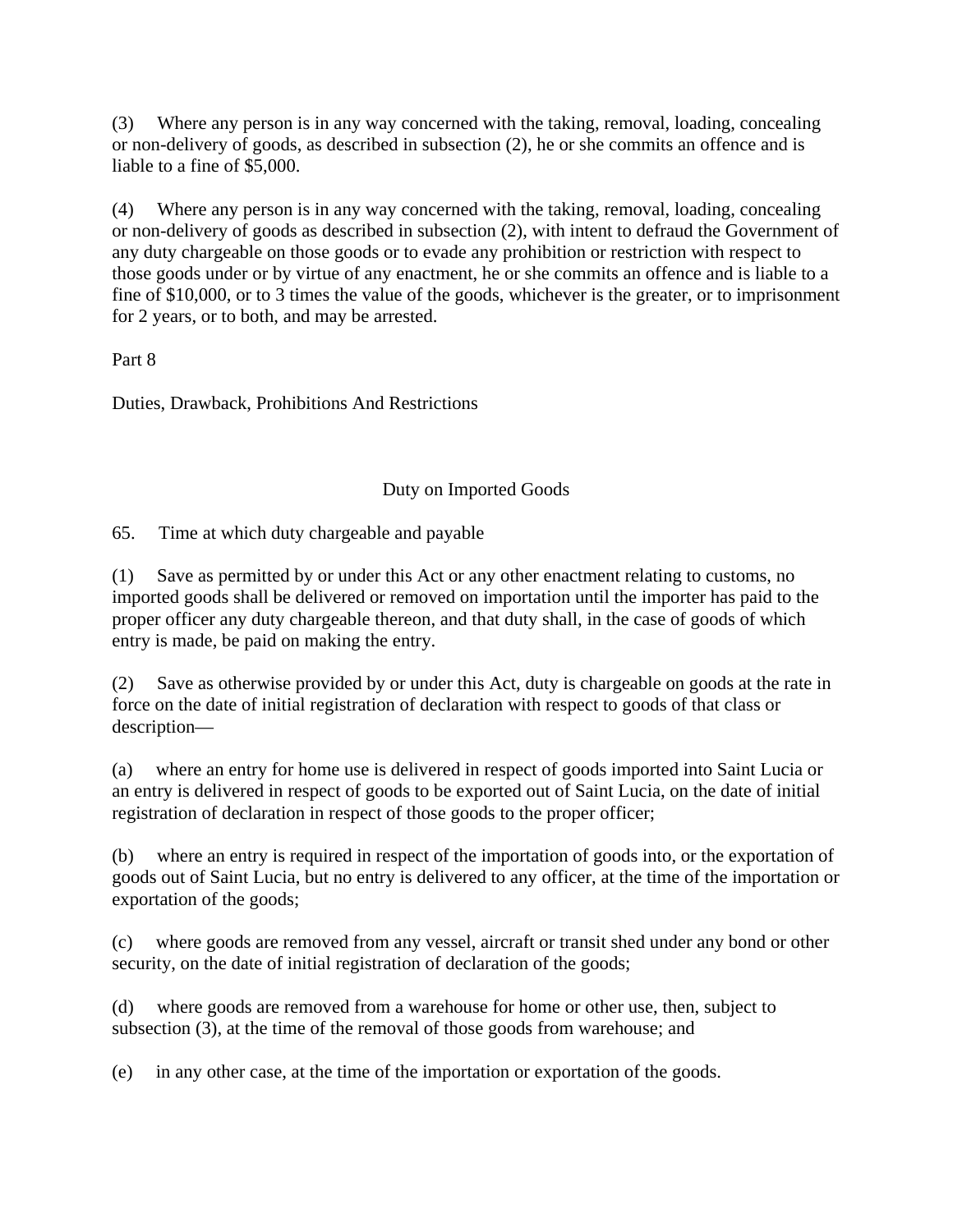*(Amended by Act 25 of 2005)*

(3) Where goods are warehoused by virtue of any requirement of section  $28(1)(c)$  or any order made under section 53(6) then if an entry in respect of those goods is delivered to the proper officer within 7 working days of those goods being imported into Saint Lucia, duty shall be chargeable on those goods at the rate in force at the time of the delivery of the entry in respect of those goods to the proper officer.

66. Goods to be warehoused without payment of duty

Any goods which are on their importation permitted to be entered for warehousing shall be allowed to be warehoused without payment of duty.

67. Relief from duty of goods entered for transit or transhipment

Where goods are entered for transit or transhipment, the Comptroller may allow the goods to be removed for that purpose, subject to such conditions and restrictions as he or she sees fit, without payment of duty.

68. Calculation of duty chargeable

(1) Without prejudice to any other provision of this Act, any amount due by way of customs duty shall be recoverable as a debt due to the Government.

(2) Any duty, drawback, allowance or rebate the rate of which is expressed by reference to a specified quantity or weight of any goods shall be chargeable or allowable on any fraction of that quantity or weight of the goods, and the amount payable or allowable on any such fraction shall be calculated proportionately.

However, the Comptroller may determine the fractions to be taken into account in the case of any weight or quantity.

(3) For the purpose of calculating any amount due from or to any person under any customs enactment by way of duty, drawback, allowance, repayment or rebate, any fraction of a cent in that amount shall be disregarded.

69. Special provisions

(1) If any goods, being goods chargeable with any duty on their importation into or exportation out of Saint Lucia—

(a) are imported or exported in any package intended for sale, or of a kind normally sold with those goods, and the package is marked or labelled or commonly sold as, or reputed as containing a specified quantity of those goods, then the package is considered to contain not less than that specified quantity of those goods;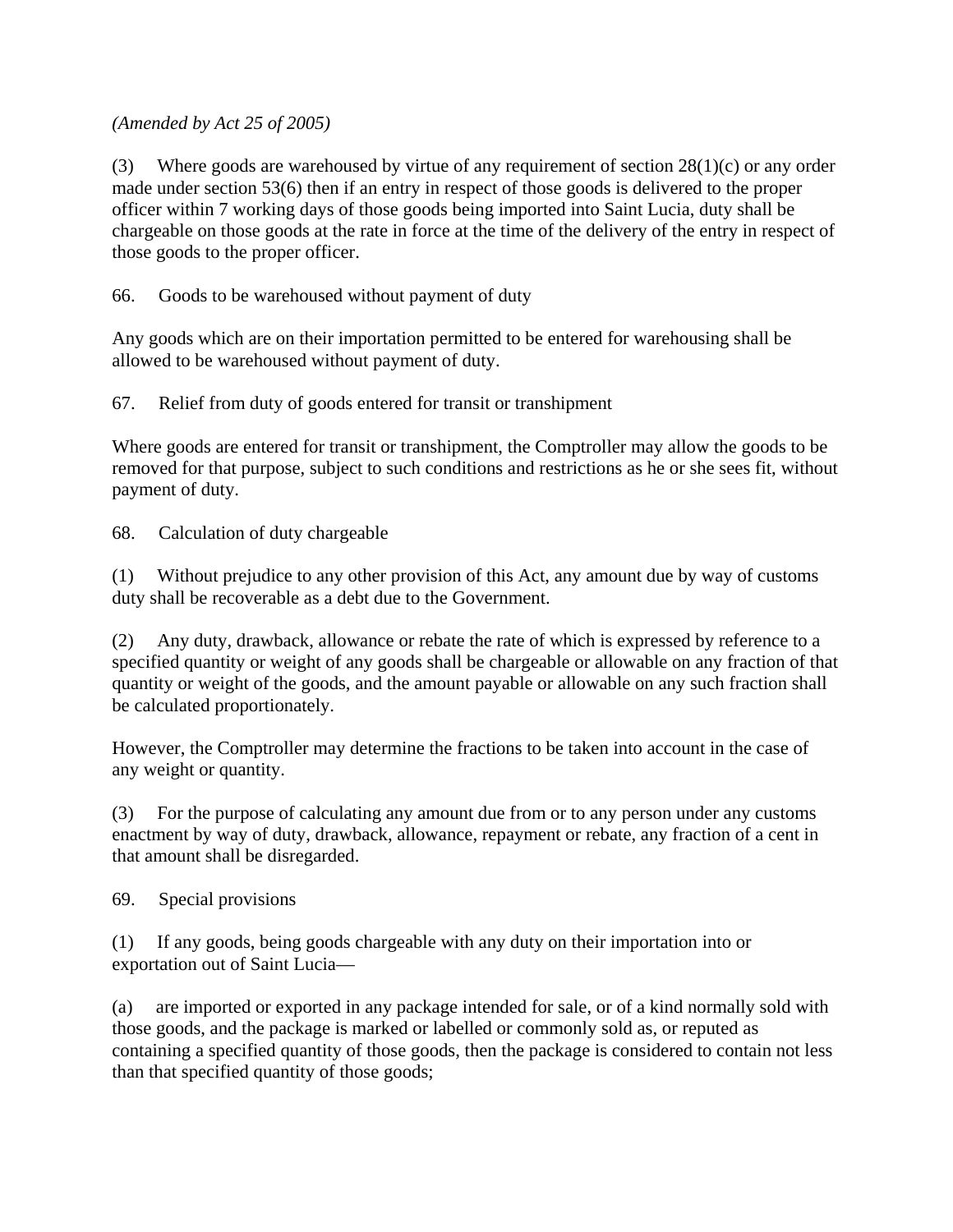(b) are imported or exported in any package intended for sale, or of a kind normally sold with those goods, but the package is not marked or labelled, or commonly sold as, or reputed as containing a specified quantity of those goods, then, unless the importer or exporter is able to satisfy the Comptroller as to the net weight of the goods, the duty shall be calculated on the gross weight of the package and the goods;

(c) are imported or exported in any package or covering which, in the opinion of the Comptroller—

(i) is not the usual or proper package or covering for such goods, or

(ii) is designed for separate use, other than as a package or covering for the same or similar goods, subsequent to the importation or exportation,

that package or covering is considered to be a separate article; and

(d) are brought or come into Saint Lucia as derelict jetsam, flotsam or as a, or part of a wreck, or as *droits* of Admiralty and are sold in Saint Lucia, they shall be chargeable with the same duty as goods of that class or description would be subject to at the time of their discovery or sale.

(2) The Minister may by order made by statutory instrument specify standard capacities for containers of liquid goods, and where goods liable to duty by liquid volume are, or are reputed to be, sold in containers of the size specified in the order, the quantity of goods in that container is considered to be the specified quantity.

70. Reliefs from duty on re-imported goods

(1) Where any goods, being goods previously entered for home use in Saint Lucia, are imported into Saint Lucia after exportation from Saint Lucia, and it is shown to the satisfaction of the Comptroller that—

(a) no duty was chargeable on those goods on any previous importation into Saint Lucia, or that if any duty was so chargeable, it has been paid;

(b) that no drawback has been paid or duty refunded on their exportation or that any drawback so paid or duty so refunded has been repaid; and

> (c) that the goods have not undergone any process outside Saint Lucia since their exportation,

those goods may be permitted to be imported, subject to such conditions and restrictions as the Comptroller may see fit to impose, without payment of duty.

(2) Where, under any provision of any customs enactment, any goods are, subject to any condition or restriction, relieved from any duty chargeable on them, and that condition or restriction is contravened or not complied with, the duty relieved shall become payable by the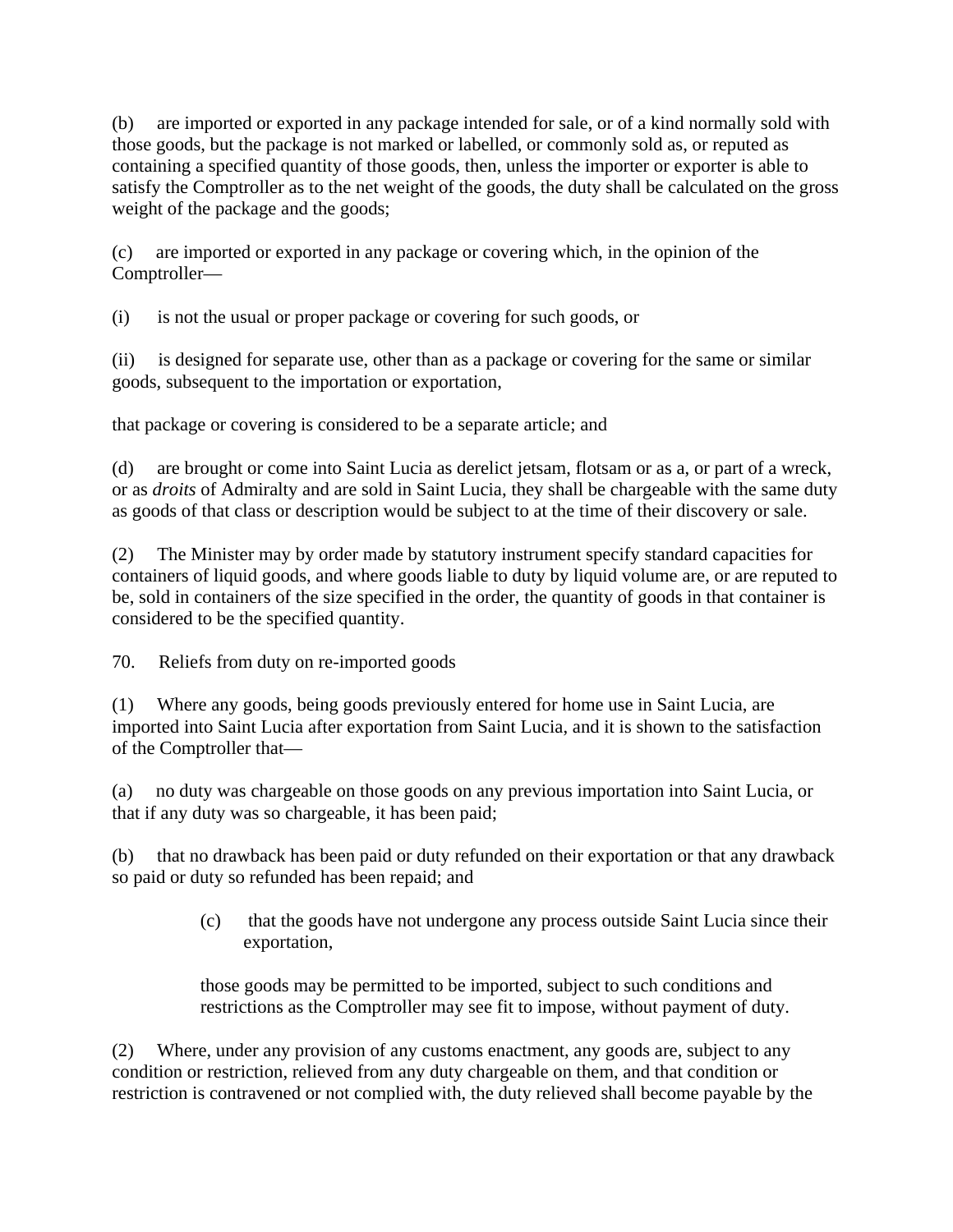person who, but for that relief, would have had to pay that duty, and the goods in respect of which the relief was granted are liable to forfeiture.

(3) Any goods relieved from duty by virtue of any provision of any customs enactment shall, upon a demand made by an officer, be produced or otherwise accounted for to him or her, and if any person fails to produce or account for such goods he or she commits an offence and is liable on summary conviction to a fine of \$5,000, or 3 times the value of the goods, whichever is the greater, and if any goods not produced or accounted for are subsequently found, they are liable to forfeiture.

71. Abatement of duty

(1) Subject to subsection (2), where the Comptroller is satisfied in respect of any imported goods that—

(a) before or upon their importation they have deteriorated or have been damaged, or that they or some of them have been lost or, destroyed, and, in the case of lost goods that they have not entered or will not enter into home use in Saint Lucia; and

(b) the carrier or insurer has made an allowance to the importer in respect of the deterioration, damage, loss or destruction,

the Comptroller shall allow such abatement of the duty chargeable on those goods as, in his or her opinion, the amount of the deterioration, damage, loss or destruction bears to the original value of the goods.

(2) Where duty has already been paid on goods in respect of which an abatement would be allowable under subsection (1), no repayment of the amount of the abatement shall be made unless the claim is made to the Comptroller within 6 months of the date of the payment of the duty.

72. Goods imported only temporarily for re-exportation

(1) Where the Minister is satisfied that goods are imported only temporarily with a view to subsequent re-exportation, the Minister may by statutory instrument prescribe that the goods shall be delivered on importation, subject to such conditions and to the payment of such proportion of the duty thereon as he or she shall specify in the regulations and the Minister may impose different conditions for different classes of goods.

(2) Regulations under subsection (1) may provide for the imposition of a fine of an amount not exceeding \$10,000 for any contravention of or failure to comply with any such regulation and for the forfeiture of any goods.

73. Goods imported other than as cargo, stores, or baggage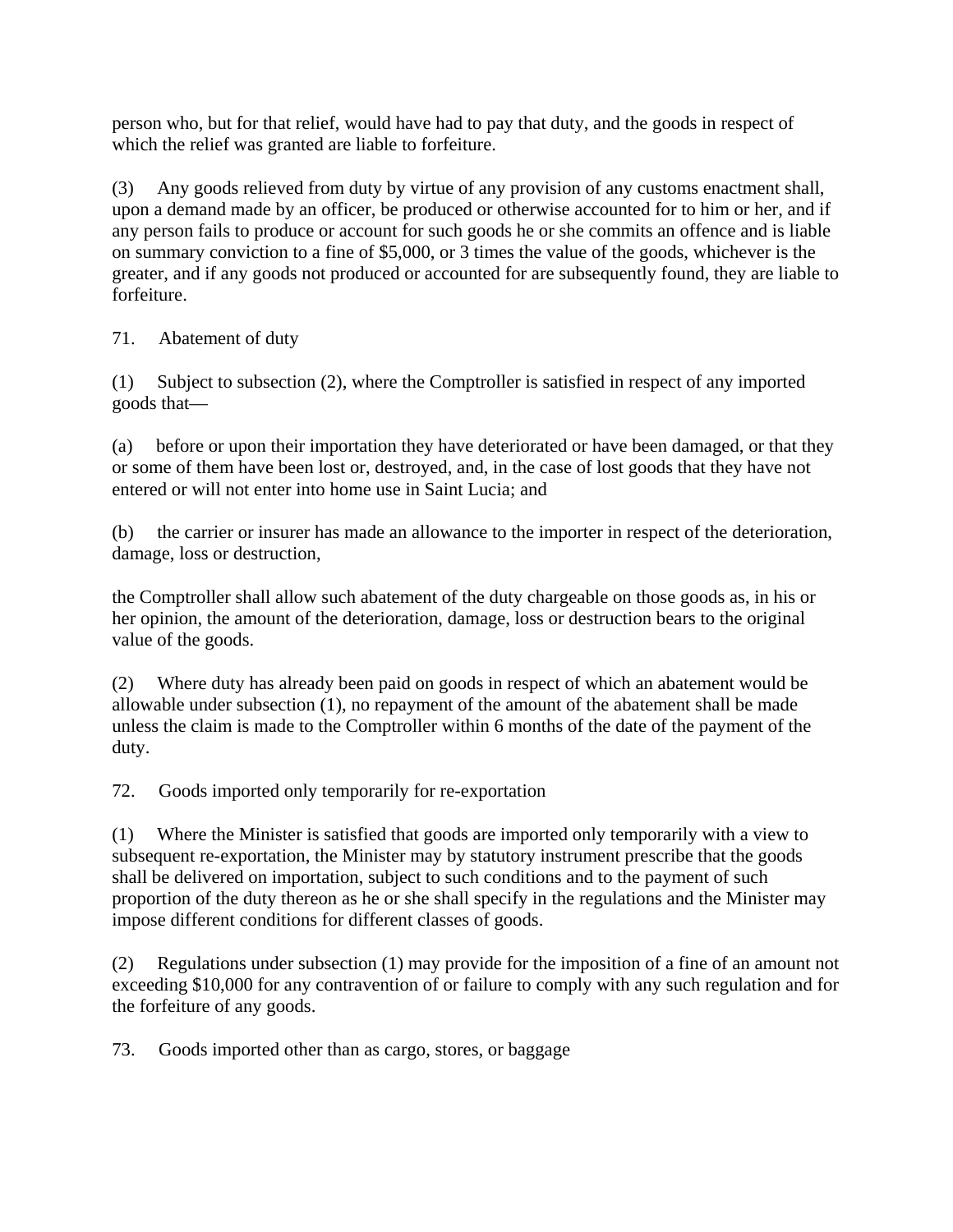Any goods brought or coming into Saint Lucia by sea otherwise than as cargo, stores or baggage carried in a vessel shall be chargeable with the like duty, if any, as would be applicable to those goods if they had been imported as merchandise; and if any question arises as to the origin of the goods they are considered to be the produce of such country as the Comptroller may on investigation determine.

74. Personal reliefs and power to make Regulations

(1) The Minister may by order made by statutory instrument make provision for conferring on persons entering Saint Lucia relief from customs duties on goods or classes or descriptions of goods specified in the order.

(2) Any relief granted under subsection (1) may be either—

(a) an exemption from duty; or

(b) a sum payable by way of duty less than the full amount due.

(3) Any order made under subsection (1) may—

(a) make any relief for which it provides subject to such conditions as the Minister thinks fit including conditions to be complied with after the importation of goods to which the relief applies;

(b) make different provision for different cases.

(4) Without prejudice to the generality of subsection (1) an order made under that subsection may provide for the imposition of a fine of an amount not exceeding \$5,000 for any contravention of or failure to comply with any provision of the order or any direction given under such order, and for the forfeiture of any goods involved in any such offence.

75. Relief from duty on re-imported goods locally produced

Without prejudice to any other enactment relating to customs, and despite the provisions of section 70, if it is shown to the satisfaction of the Comptroller that any goods manufactured or produced in Saint Lucia are re-imported into Saint Lucia after exportation from Saint Lucia, have not undergone any process outside Saint Lucia since their exportation, the goods may on their reimportation be delivered for home use without payment of duty.

76. Power of Cabinet to refund duty

(1) Cabinet may remit or authorise the refund of the whole or part of any duty paid or payable to any person in respect of any goods.

(2) Any remission or refund made or authorised to be made under subsection (1) may apply either to specific instances or generally or in respect of specified persons or to persons of a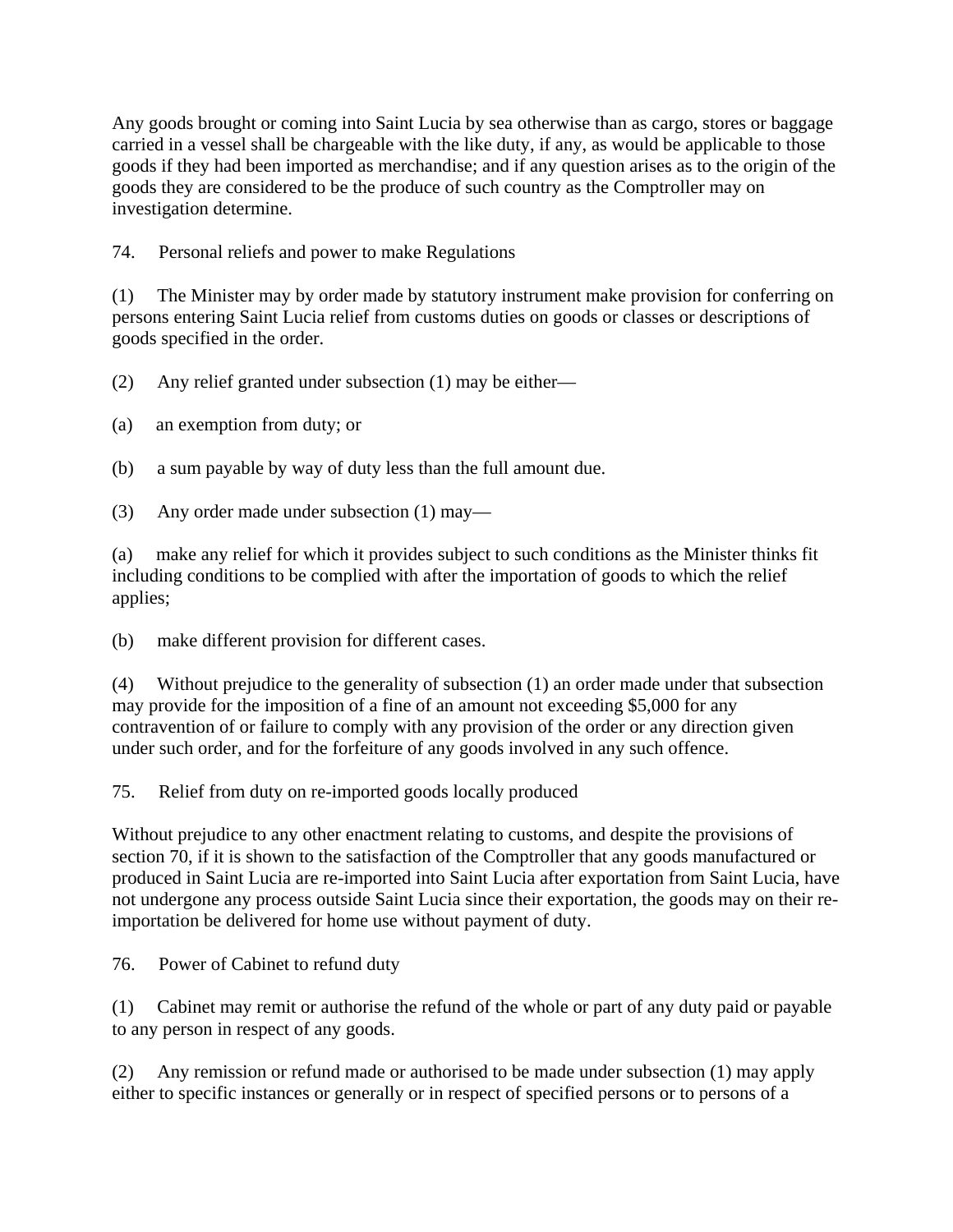specific class, and may be subject to such conditions and restrictions as Cabinet may see it fit to impose.

(3) Despite the provisions of subsections (1) and (2) if any amount is paid as duty and such amount is in excess of the duty due and payable the Comptroller may refund the excess.

77. Recovery of amounts due

(1) Any amount due and payable to the Comptroller under any customs enactment may be recovered by him or her in any court of competent jurisdiction.

(2) In any proceedings by the Comptroller for the recovery of any amount due by way of duty, it shall not be competent for the defendant to enter a defence that the amount of duty claimed to be due by the Comptroller, or decided to be due by the Customs Appeal Commissioners, or any court on appeal from those Commissioners, is incorrect.

78. Valuation

(1) Where under any enactment relating to an assigned matter duty is chargeable on goods by reference to their value, that value shall in the case of imported goods be determined in accordance with the provisions of Schedule 2.

(2) When it is necessary, in determining the value referred to in subsection (1) to establish the equivalent in Eastern Caribbean currency, the rate of exchange to be used shall in any period be that provided for this purpose by the Comptroller and published by him or her in the manner he or she considers appropriate.

## Drawback

- 79. Extent of drawback
- (1) Subject to the provisions of this section, where goods are entered—
- (a) for exportation;
- (b) for shipment for use as stores; or
- (c) for warehousing for subsequent exportation or shipment for use as stores,

drawback may be claimed in respect of such proportion of any duty paid on their importation into Saint Lucia as the Minister may by order made by statutory instrument specify.

(2) Drawback shall not be claimed in respect of—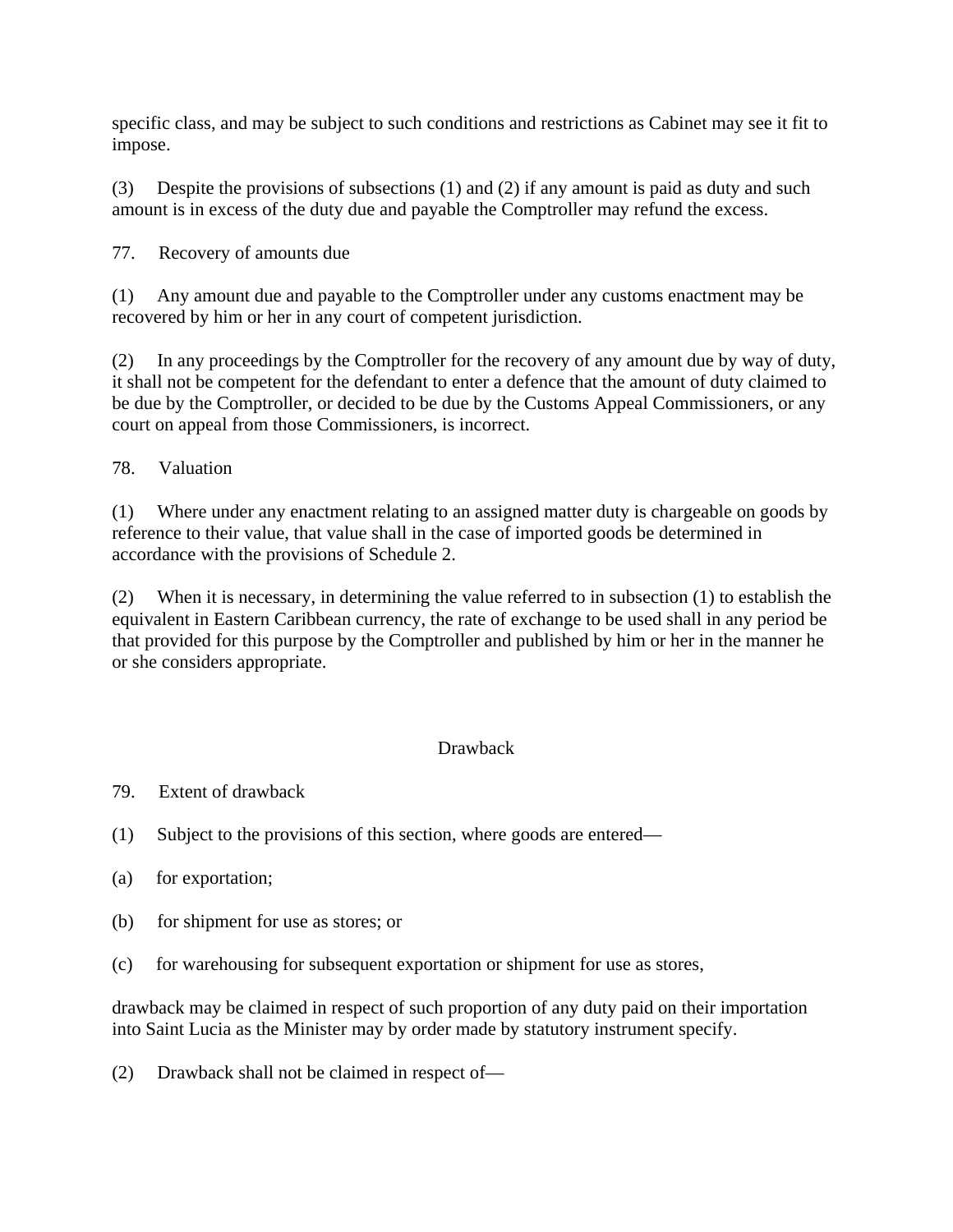(a) any goods of a value of less than \$270, such value being that at which the goods were originally imported;

(b) goods which were imported into Saint Lucia more than 12 months before the date of the claim for drawback; and

(c) goods not in the packages in which they were originally imported into Saint Lucia, or in the case of bulk goods, where that bulk has been broken,

except that where imported goods are re-exported within 6 months of their importation by their importer to the same country and to the same person or firm from which they were imported or are entered for shipment for use as stores, the provisions of this subsection shall not apply.

(3) The Minister may, by order made by statutory instrument prescribe any goods, class or description of goods in respect of which drawback is not claimable.

80. Claims for drawback

(1) Any claim for drawback shall be made in such form and manner and contain such particulars as the Comptroller may direct.

(2) Drawback is not payable—

(a) unless it is shown to the satisfaction of the Comptroller that all duty due on the goods in respect of which the claim is made has been paid and not otherwise drawn back;

(b) until the person making the claim has furnished the Comptroller with such information and produced to him or her such books of account or other documents relating to the goods as the Comptroller may demand; and

(c) subject to section 70, until all the goods which are the subject of the claim have been exported.

81. Drawback on goods destroyed or damaged after shipment

(1) Where it is proved to the satisfaction of the Comptroller that after being duly shipped for exportation or for use as stores, goods have been destroyed by accident on board the exporting vessel or aircraft, any amount payable by way of drawback on those goods shall be payable as if they had been exported to their destination.

(2) Where it is proved to the satisfaction of the Comptroller that after being duly shipped for exportation or for use as stores, goods have been materially damaged by accident on board the exporting vessel or aircraft, those goods may, with the consent of and in accordance with any conditions and restrictions as may be imposed by the Comptroller, be re-landed or unloaded again or brought back into Saint Lucia, and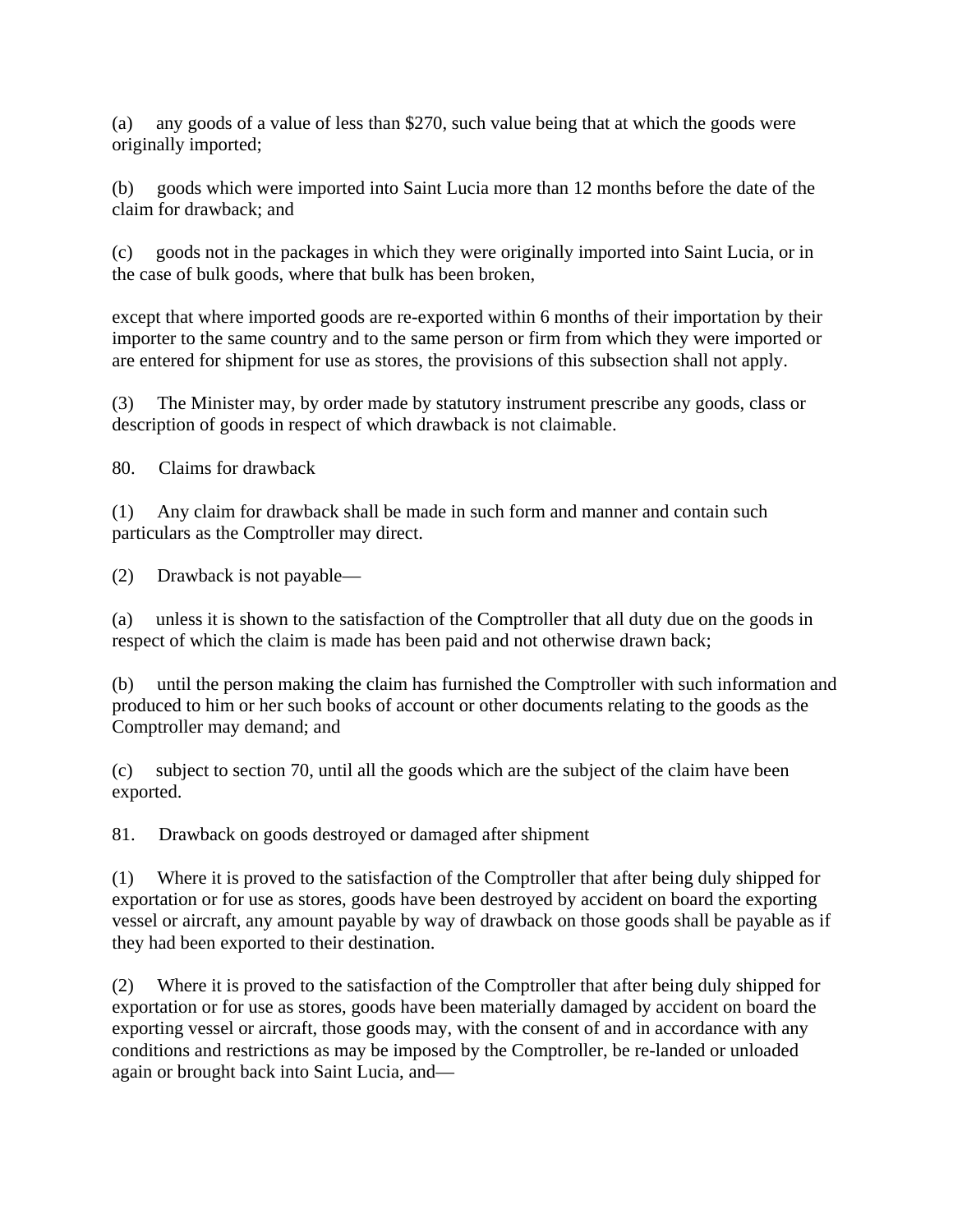(a) if re-entered for home use is chargeable with the duty chargeable on the importation of such damaged goods; or

(b) if abandoned to the Comptroller or destroyed, the importer is entitled to such drawback payable on those goods as if they had been duly exported to their destination, and despite any other provision of any customs enactment, duty is not payable on the importation or unloading of those goods.

(3) Any goods in respect of which an offence under subsection (1) is committed are liable to forfeiture; but in the case of a claim for drawback, the Comptroller may, if he or she sees fit, instead of seizing the goods either refuse to allow any drawback thereon or allow only such drawback as he or she considers proper.

(4) Without prejudice to the foregoing provisions of this section, if, in the case of any goods upon which a claim for drawback, allowance, remission or repayment of duty has been made, it is found that those goods do not correspond with any entry made thereof in connection with that claim, the goods are liable to forfeiture and any person by whom any such entry or claim was made commits an offence and is liable to a fine of \$5,000.

82. Offences in relation to drawback

(1) If any person obtains or attempts to obtain or does anything whereby there might be obtained by any person any amount by way of drawback in respect of goods for which there is no entitlement, he or she commits an offence and is liable to a fine of \$5,000, or 3 times the amount obtained, attempted to be or which might have been obtained, whichever is the greater.

(2) If any person, with intent to defraud, obtains or attempts to obtain or does anything whereby there might be obtained by any person any amount by way of drawback in respect of goods for which there is no lawful entitlement, he or she commits an offence and is liable to a fine of \$5,000, or 3 times the amount obtained, attempted to be or might have been obtained, whichever is the greater, or to imprisonment for 2 years, or to both, and may be arrested.

(3) Any goods in respect of which an offence under the foregoing subsections is committed are liable to forfeiture.

83. Refund where duty paid on goods imported which are exported after undergoing a process of manufacture

(1) If it is shown to the satisfaction of the Comptroller that duty has been paid on goods on importation and that such goods have—

- (a) undergone a process of manufacture; and
- (b) have been exported,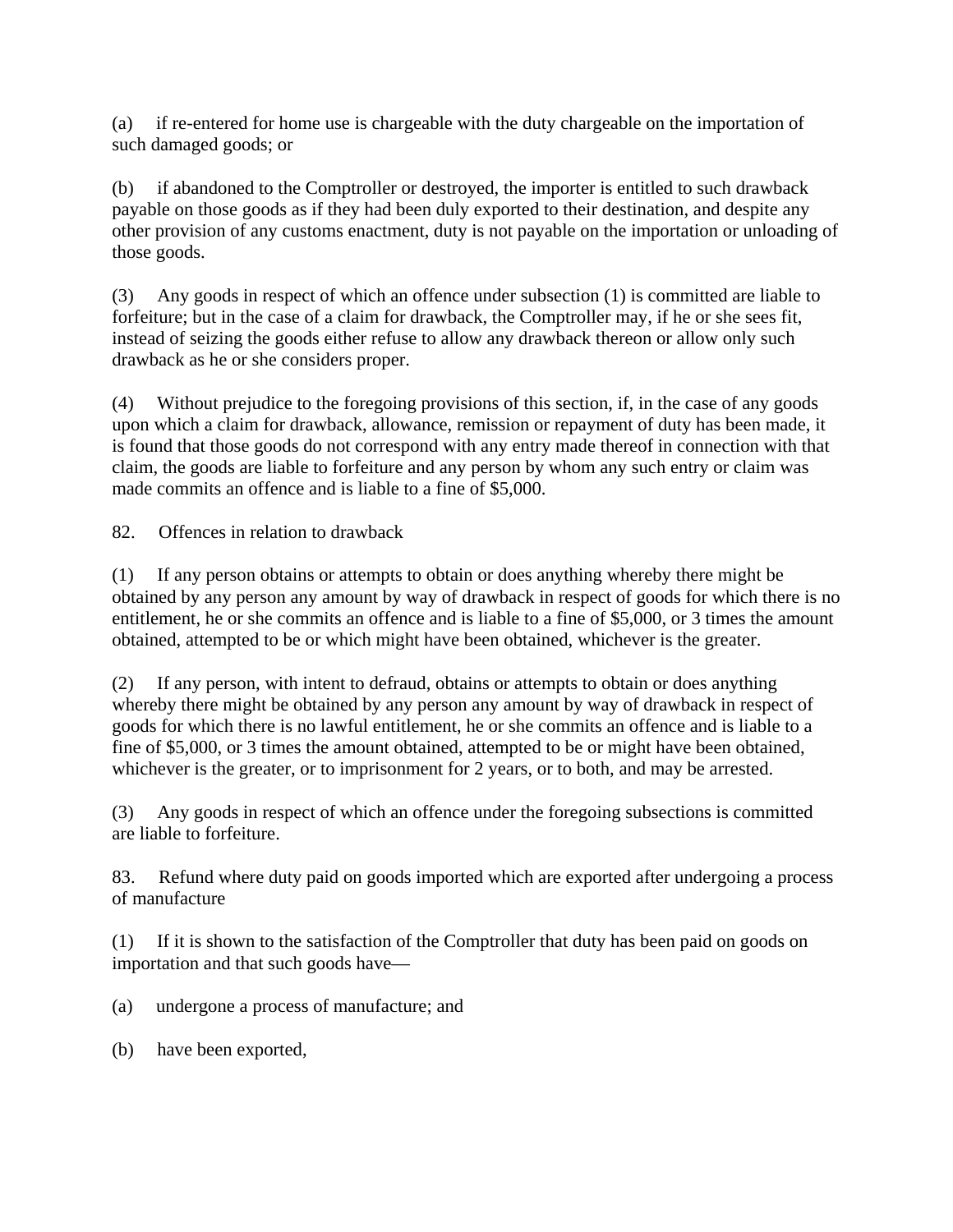the Comptroller shall, subject to such conditions and restrictions as he or she sees fit to impose, repay to the importer upon a claim being made an amount equivalent to the duty paid on the importation of the goods.

(2) Any such claim shall be made in such form and manner and contain such particulars as the Comptroller may direct.

84. General provisions

(1) The goods, class or description of goods, prescribed in Part 1 of Schedule 3 shall not be imported into Saint Lucia.

(2) The goods, class or description of goods, prescribed in Part 2 of Schedule 3 shall not be imported into Saint Lucia except in accordance with the conditions and restrictions prescribed by that Part.

(3) The Minister may, by order made by statutory instrument—

(a) delete from, vary or add to the goods, classes or descriptions of goods prescribed in Part 1 or vary the conditions or restrictions in Part 2 of Schedule 3;

(b) prohibit or restrict, subject to such conditions and restrictions as the order may impose, the exportation of carriage coastwise of any goods, class or description of goods; and

(c) prohibit or restrict, subject to such conditions and restrictions as the order may impose, the importation, exportation or carriage coastwise of any goods, class or description of goods specified in the order to or from any place in Saint Lucia so specified.

85. Prohibition on carriage of spirits, tobacco

(1) Save where the Comptroller—

(a) may otherwise permit and subject to such conditions and restrictions as he or she may see fit to impose; or

(b) is satisfied that to do so was caused by accident, stress of weather or other unavoidable cause,

spirits, wines, beer, tobacco, cigars, cigarillos, cigarettes, goods from warehouse and customs warehouse, drawback goods, ship stores or transhipment goods, shall not be imported into or exported out of Saint Lucia in any vessel of less than 30 tons burden.

(2) Where any goods specified in subsection (1) are imported into or exported out of Saint Lucia in contravention of subsection (1), the goods are liable to forfeiture and any person concerned in that importation or exportation commits an offence and is liable to a fine of \$5,000 and any vessel carrying such goods in contravention of subsection (1) is liable to forfeiture.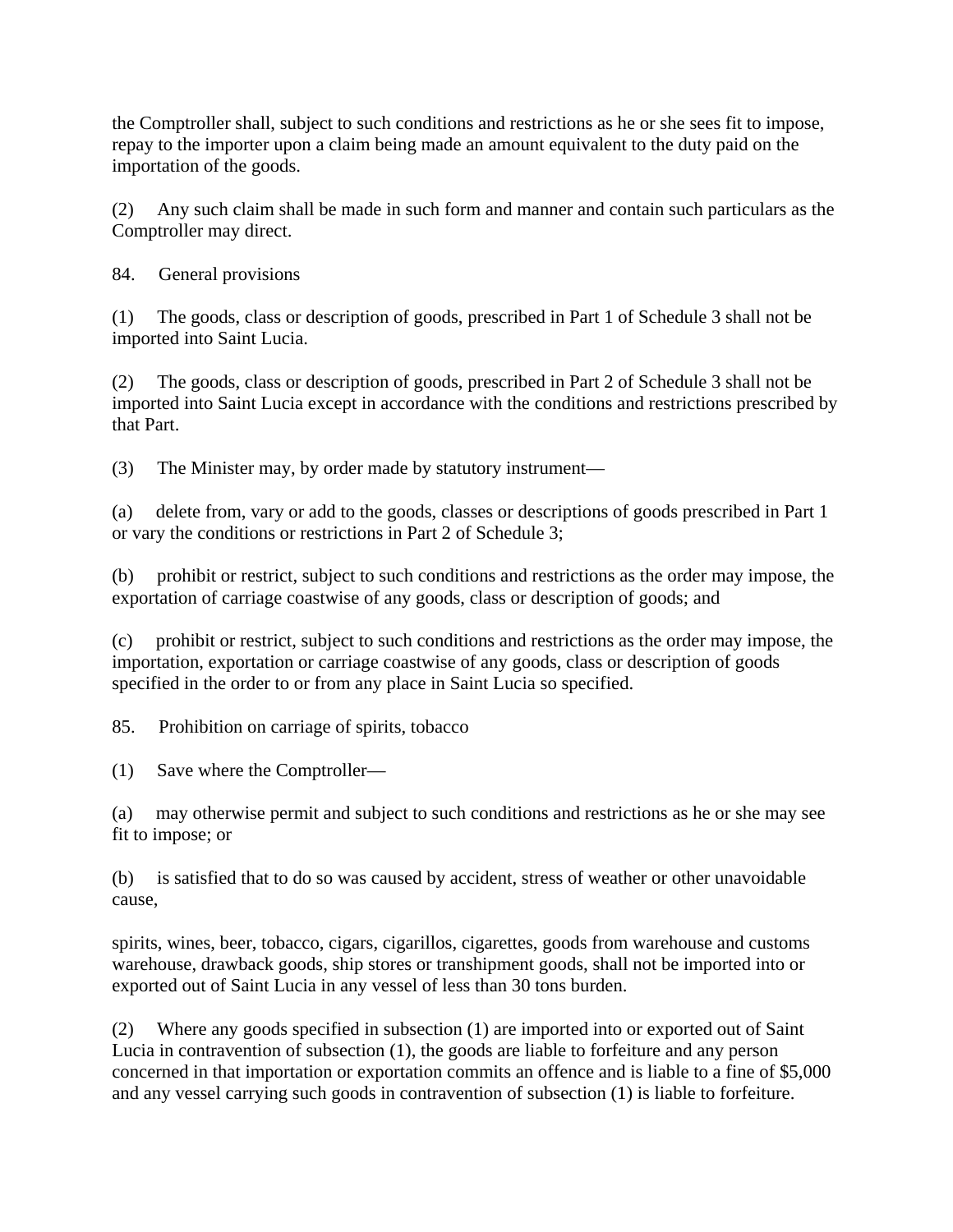### Part 9

Powers

86. Customs control of persons entering or leaving Saint Lucia

(1) Any person entering Saint Lucia shall at such place and in such manner as the Comptroller may direct declare anything contained in his or her baggage or carried with him or her which—

(a) he or she has obtained outside Saint Lucia; or

(b) being dutiable goods he or she has obtained in Saint Lucia without payment of duty.

(2) Any person entering or leaving Saint Lucia shall answer such questions as the proper officer may put to him or her with respect to his or her baggage and anything contained therein or carried with him or her, and shall, if required by the proper officer produce that baggage and any such thing for examination at such place as the Comptroller may direct.

(3) Any person failing to declare any baggage or thing as required by this section commits an offence and is liable to a fine of \$5,000 or 3 times the value of the thing not declared or the baggage or thing not produced as the case may be whichever is the greater.

(4) Any thing chargeable with any duty which is found concealed or is not declared, and any thing which is being taken into or out of Saint Lucia contrary to any prohibition or restriction for the time being in force with respect thereto under or by virtue of any enactment, is liable for forfeiture.

87. Right to access

(1) Without prejudice to any other power contained in this Act, any officer shall have a right of access to, and a power of search to, any part of a customs port, approved wharf, customs airport or other customs area, and any vehicle or goods found at such a place.

(2) The power of search provided by subsection (1) shall include the power to break into or open any building or container which is locked and to which there is no access.

(3) Any goods found concealed at a customs port, approved wharf, customs airport or other customs area, or in any vehicle found at such a place, are liable to forfeiture.

88. Power of boarding

(1) At any time while a vessel is in the territorial sea or an aircraft is at any customs airport, any officer may require that vessel or aircraft to stop and then may board it, and may remain on board it, and may rummage and search any part of it.

(2) Any officer on board any vessel or aircraft under subsection (1) may—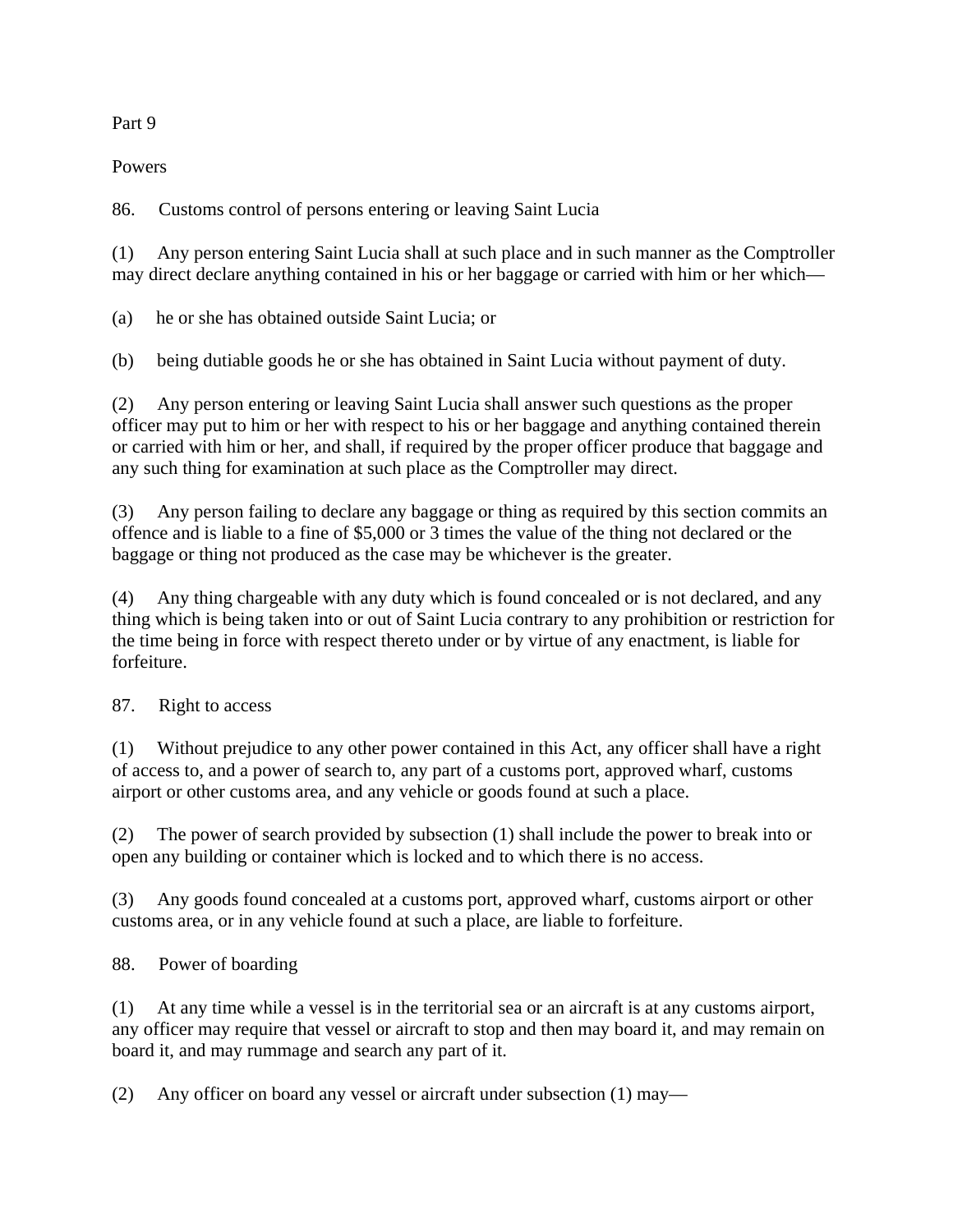(a) cause any goods to be marked before they are unloaded from that vessel or aircraft;

(b) examine any goods in the course of their being unloaded;

(c) lock up, seal, mark or otherwise secure any goods carried in that vessel or aircraft or any place or container in which they are so carried;

(d) break open any place or container which is locked and to which there is no access;

(e) require any document or book which should be on board that vessel or aircraft to be produced to him or her for examination; and

(f) require answers to all such questions relating to the vessel or aircraft, its cargo, stores, baggage, crew, passengers, voyage or flight as may be put by him or her,

and if any person on board prevents him or her from so doing, or refuses to produce any such document or book, or answer any such question, he or she commits an offence and is liable to a fine of \$5,000.

(3) Any goods found concealed on board a vessel within the limits of the port or an aircraft at any customs airport, are liable to forfeiture.

(4) Where any vessel or aircraft refuses to stop or permit an officer to board when required to do so under subsection (1), the master of that vessel or the commander of that aircraft commits an offence and is liable to a fine of \$5,000 or to imprisonment for 2 years or to both and the vessel or aircraft is liable to forfeiture.

89. Power to station officer on vessel

The Comptroller may station an officer on board any vessel at any time while it is within the territorial sea and if the master of any vessel on which an officer is stationed by virtue of this section neglects or refuses to provide—

(a) proper and sufficient food and water, together with reasonable accommodation for such an officer; and

(b) means of safe access to and egress from that vessel as required by the officer,

he or she commits an offence and is liable to a fine of \$5,000.

90. Power to patrol and moor

(1) In relation to any assigned matter, any officer may patrol upon and pass freely either on foot or otherwise along and over and enter any part of Saint Lucia other than a dwelling house whether or not that place is private property and any such officer so proceeding is not liable to any prosecution or any other action for so doing.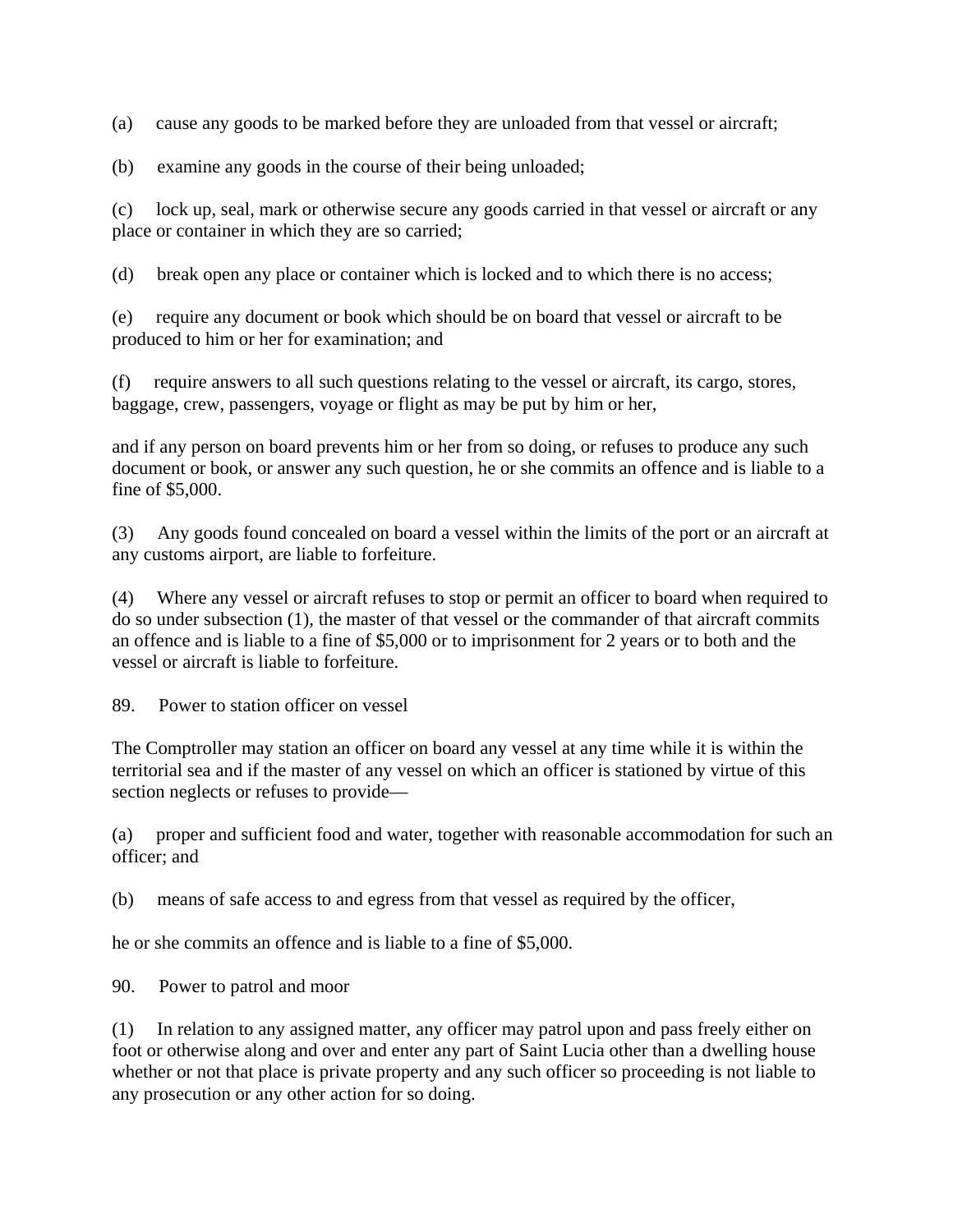(2) Subject to subsection (3) any officer, in command or in charge of any vessel or aircraft engaged in the prevention of smuggling may haul up and moor that vessel, or land that aircraft, at any place in Saint Lucia.

(3) This section does not authorise the entry into or use of a private dwelling house.

91. Power to examine and take account of goods

(1) Without prejudice to any other power conferred by any customs enactment, an officer may examine and take account of any goods—

(a) which have been imported;

(b) which are in a warehouse or a Customs warehouse;

(c) which have been loaded into or unloaded from any vessel or aircraft at any place in Saint Lucia;

(d) which have been entered for exportation or for use as stores;

(e) which have been brought to any place in Saint Lucia for exportation or for use as stores, or for shipment for exportation or for use as stores; or

(f) in respect of which any claim for drawback, allowance, rebate, remission or repayment of duty has been made,

and may for that purpose require any container to be opened or unpacked.

(2) Any examination of goods by an officer under subsection (1) shall be made at such time and place as the officer may direct.

(3) Any bringing of goods to a place directed under subsection (2), and their unloading, opening, unpacking, weighing, repacking, bulking, sorting, lotting, marking, numbering, loading, carrying or landing, and any such treatment to the containers in which the goods are kept, for the purpose of and incidental to the examination or for use as stores, or warehousing shall be done, and any facilities or assistance required for such examination shall be provided by or at the expense of the owner of the goods.

 $(4)$  If any-

(a) imported goods which an officer has the power under this Act to examine; and

(b) goods, other than imported goods, which an officer has directed to be brought to a place for the purposes of examination,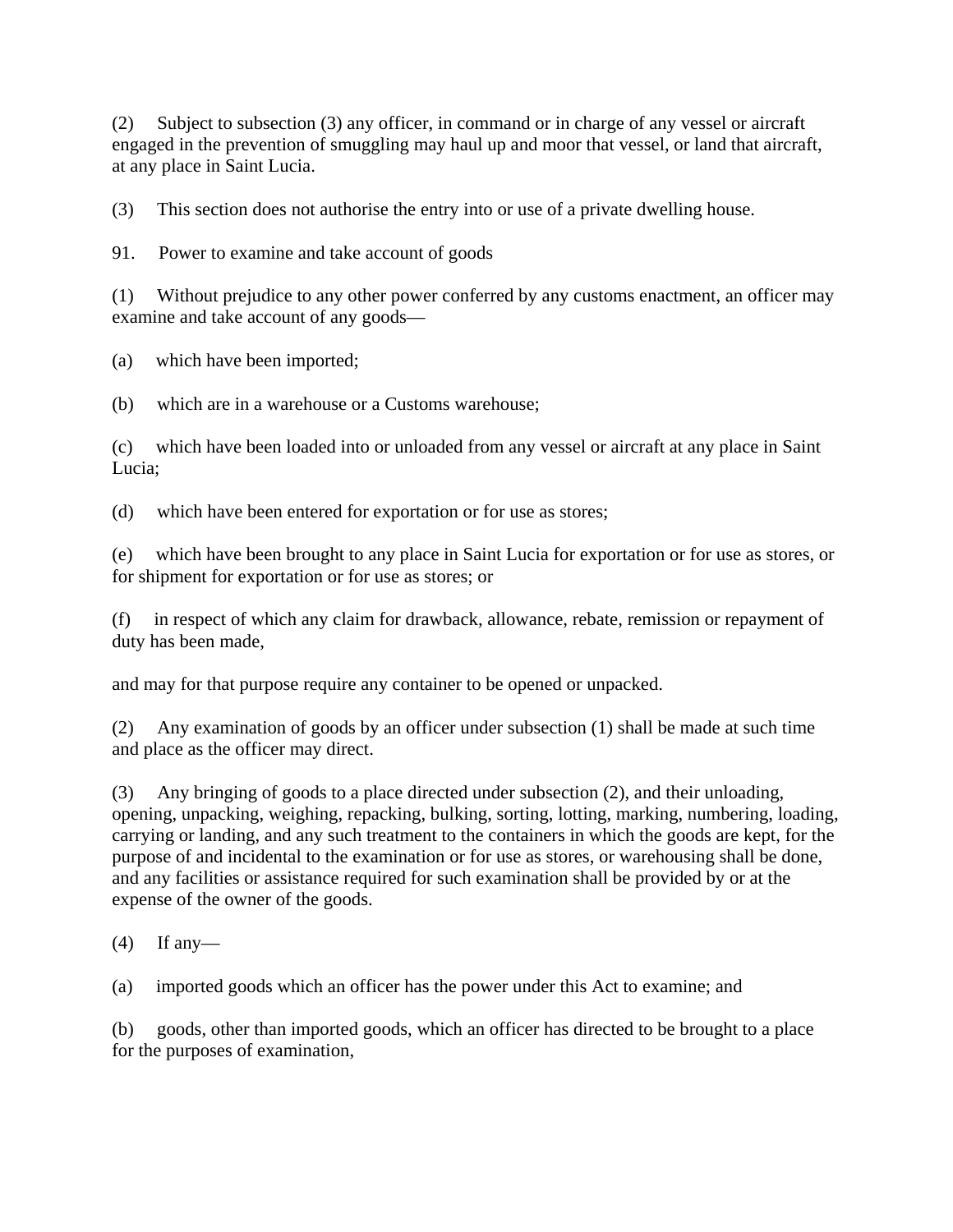are without the authority of the proper officer, removed from the customs charge before they have been examined, those goods are liable to forfeiture.

92. Power to require provision of facilities

(1) Any person required by the Comptroller under this Act to give security in respect of any premises shall—

(a) provide and maintain such appliances and afford such other facilities reasonably necessary to enable an officer to take any account or make any examination or search or to perform any other of his or her duties on the premises of that trader or at the bonded premises or place as the Comptroller may direct;

(b) keep any appliances so provided in a convenient place approved by the proper officer for that purpose; and

(c) allow the proper officer at any time to use anything so provided and give him or her any assistance necessary for the performance of his or her duties,

and any person who contravenes or fails to comply with any provision of this subsection commits an offence and is liable to a fine of \$5,000.

(2) Any such person as aforesaid shall provide and maintain any fittings required for the purpose of affixing any lock which the proper officer may require to affix to the premises of that trader or person or any part thereof or to any vessel, utensil or other apparatus whatsoever kept thereon, and in default—

(a) the fittings may be provided or any work necessary for its maintenance may be carried out by the proper officer, and any expenses so incurred shall be paid on demand by the trader or person aforesaid; and

(b) if the trader or person aforesaid fails to pay those expenses on demand, he or she in addition commits an offence and is liable to a fine of \$5,000.

(3) If any person aforesaid or any servant of his or her—

(a) wilfully destroys or damages any such fittings or any lock or key provided for use with it, or any label or seal placed on any such lock;

(b) improperly obtains access to any place or article secured by any such lock; or

(c) has any such fittings or any article intended to be secured by means thereof so constructed that that intention is defeated,

he or she commits an offence and is liable to a fine of \$5,000 and may be arrested.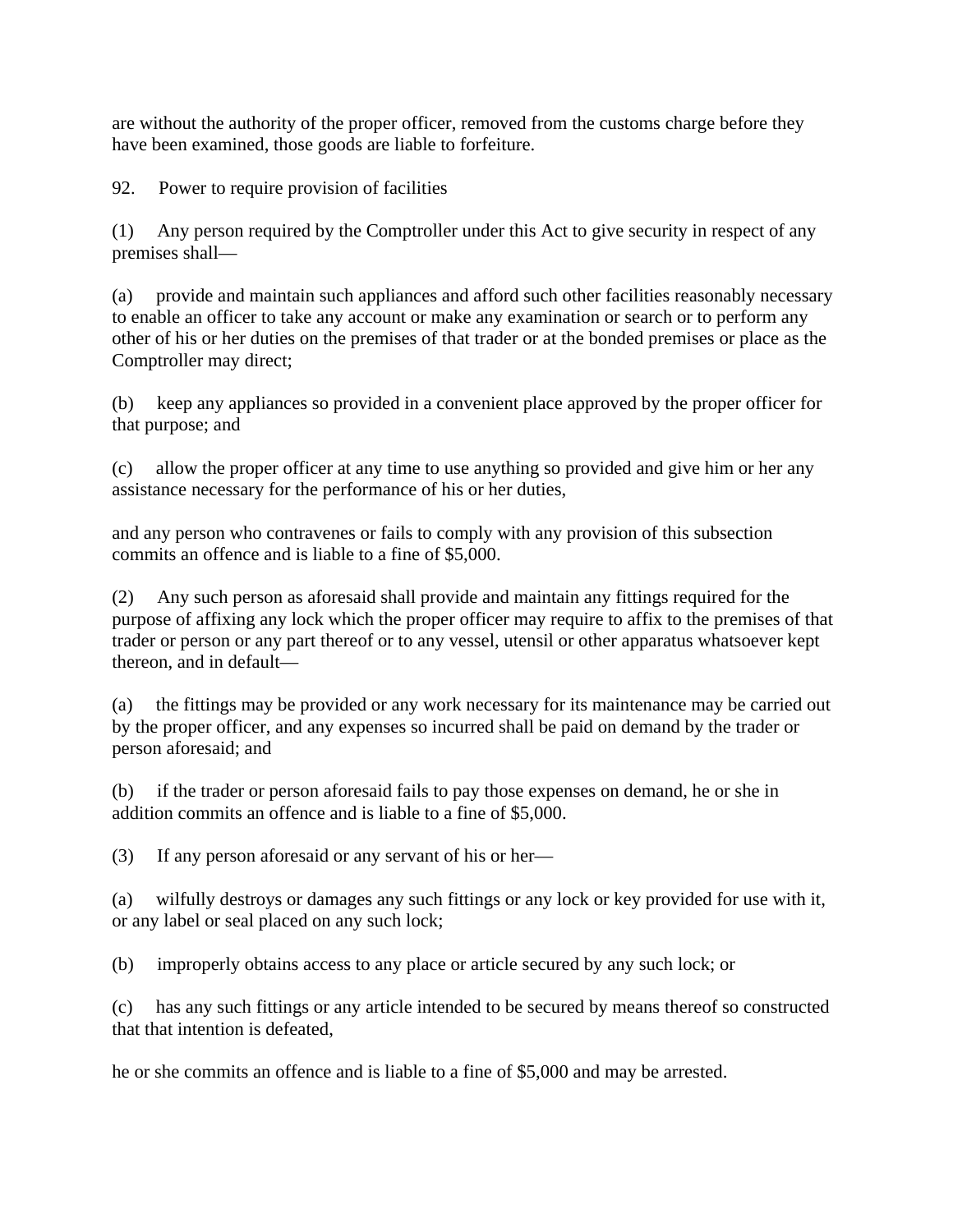### 93. Power to take samples

(1) An officer may at any time take a sample of any goods which he or she is empowered by any provision of any customs enactment to examine.

(2) Any sample taken by an officer under subsection (1) shall be disposed of and accounted for in such manner as the Comptroller may direct.

94. Power to search premises

(1) Where an officer has reasonable grounds to believe that anything which is liable to forfeiture by virtue of any customs enactment is kept at or concealed in any building or other place or any offence has been committed under or by virtue of any customs enactment he or she may after being authorised by the Comptroller in writing so to do—

(a) enter any building or place at any time, and search for, seize, detain or remove anything which appears to him or her may be liable to forfeiture; and

(b) so far as is reasonably necessary for the purpose of such entry, search, detention or removal, break open any door, window or container and force and remove any other impediment or obstruction; and

(c) search for and remove any invoice, bill of lading or any other document or book relating to any assigned matter.

(2) Without prejudice to the power conferred by subsection (1) or to any other power conferred by this Act, if a magistrate is satisfied by information upon oath given by an officer that there are reasonable grounds to suspect as aforesaid, he or she may by warrant under his or her hand given on any day authorise that officer or any other person named in the warrant to enter and search any building or place so named.

(3) Where in the case of any entry, search, seizure, detention or removal, damage to property is caused and no goods which are liable to forfeiture are found, the owner of the building, place or goods damaged shall be entitled to recover from the Comptroller the costs of making good that damage to the property.

95. Power to search vehicles

(1) Without prejudice to any other power contained in or under this Act, where an officer has reasonable grounds to believe that any vehicle is carrying anything which is liable to forfeiture, he or she may stop and search that vehicle.

(2) If, when so required under subsection (1) the person in charge of a vehicle fails to stop or refuses to permit the vehicle to be searched, he or she commits an offence and is liable to a fine of \$5,000.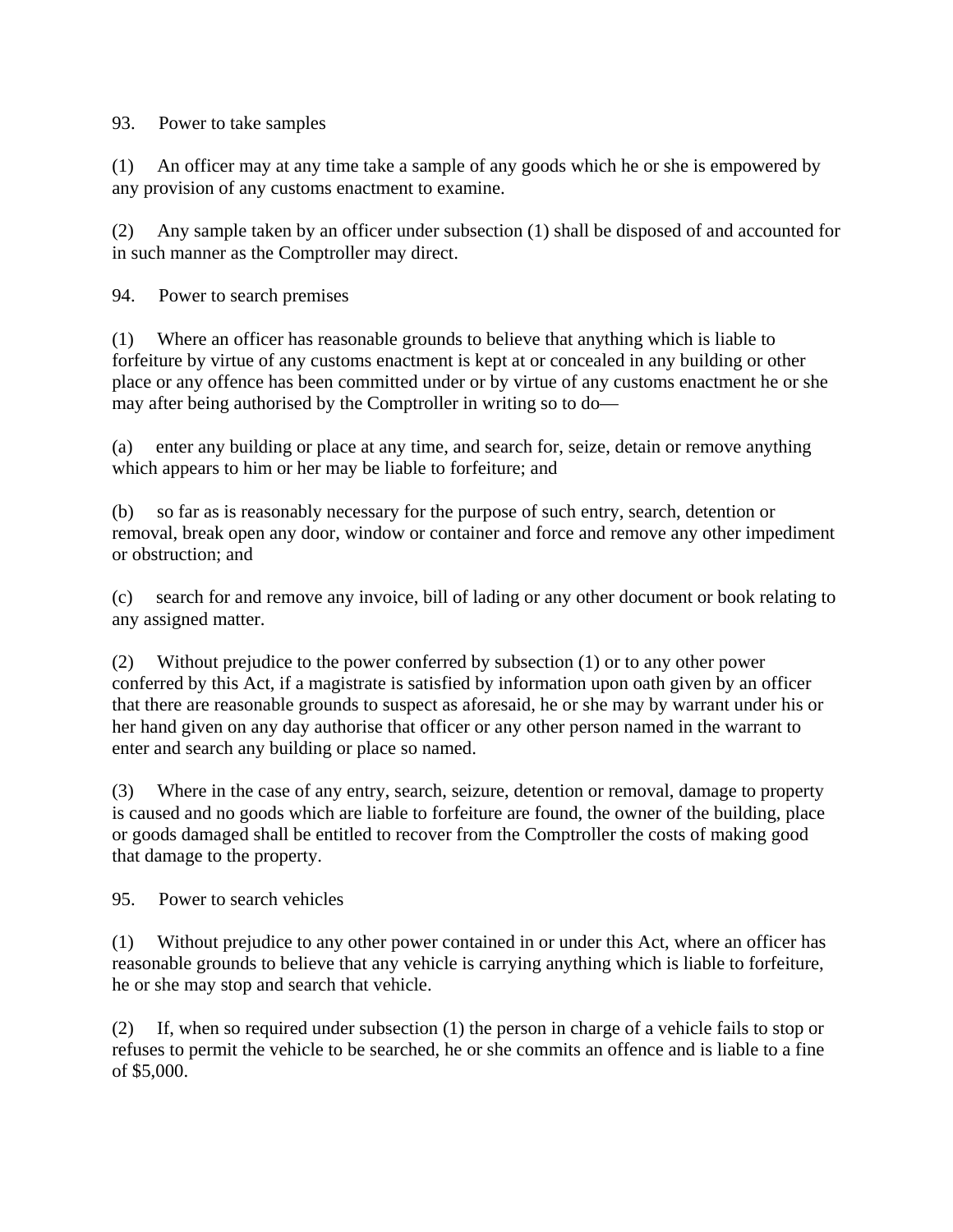#### 96. Power to search persons

(1) Where an officer has reasonable grounds to believe that any person has in his or her possession anything which is liable to forfeiture, he or she may stop and search that person and any article which that person has with him or her.

(2) A female shall not be searched under subsection (1) except by a female.

(3) A person to be searched under subsection (1) may require to be taken before a magistrate or a senior of the officer or other person concerned who shall consider the grounds for suspicion and direct whether or not the search is to take place.

## 97. Power to arrest

(1) Subject to subsection (2) any officer or a police officer may arrest any person who has committed, or whom there are reasonable grounds to suspect of having committed, any offence for which he or she is liable to be arrested under any customs enactment.

(2) A person shall not be arrested for an offence by virtue of subsection (1) more than 5 years after the commission of that offence, except that where, for any reason, it was not practicable to arrest that person at the time of the commission of the offence, he or she may be arrested and proceeded against as if the offence had been committed at the time when he or she was arrested.

(3) Where by virtue of subsection (1) any person is arrested by a police officer, that police officer shall give notice of that arrest to the Comptroller.

98. Power to carry and use firearms

(1) Where the Comptroller is satisfied that it is necessary for the protection of any officer duly engaged in the performance of any duty, he or she may authorise that officer to carry a firearm.

(2) Any officer may use any firearm authorised to be carried by subsection (1) where such use is necessary—

- (a) for the preservation of life;
- (b) for the summoning to of a vessel in accordance with the provisions of subsection 88(4); or
- (c) to fire upon a vessel which has failed to bring to when summoned.
- 99. Power to summon vessels

(1) If any part of the cargo of a vessel is thrown overboard or is stoved or destroyed to prevent seizure—

(a) while the vessel is within the territorial sea; or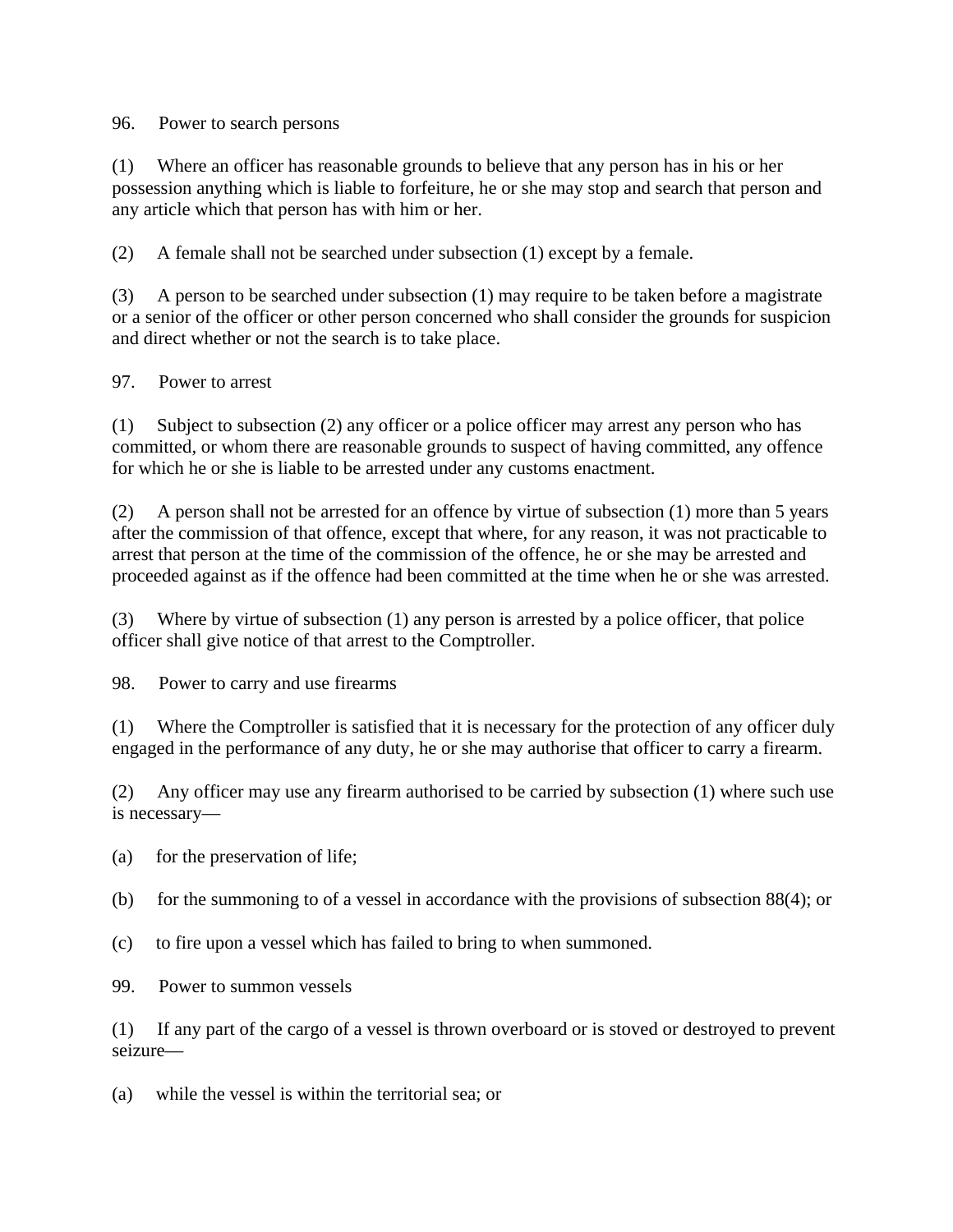(b) where the vessel, having been properly summoned to bring to by any vessel in the service of the Government, fails so to do and chase is given, at any time during the chase,

the vessel is liable to forfeiture.

(2) If, save for just and sufficient cause, any vessel which is liable to forfeiture or examination under or by virtue of any provision of this Act does not bring to when summoned to do so the master of the vessel commits an offence and is liable to a fine of \$5,000.

(3) Where any vessel liable to forfeiture or examination as aforesaid fails to bring to when summoned to do so and chase is given thereto by any vessel in the service of the Government, and after the commander of that vessel has caused a gun to be fired as a signal, the vessel still fails to bring to, the vessel may be fired upon.

(4) For the purpose of this section a vessel is considered to have been properly summoned to bring to—

(a) if the vessel making the summons did so by means of an international signal code or 2 shots are fired in the air or any other recognised means and while flying her proper ensign; and

(b) if at the time the summons was made the vessel was within the territorial sea.

100. Power to pay rewards

The Comptroller may, with the approval of the Minister if the sum exceeds \$500, reward any person, including an officer, for any service in relation to an assigned matter including any information relating to any offence against the customs enactment or for assisting in the recovery of any fine or penalty, which appears to him or her to merit reward.

101. Power to require attendance

(1) Where under any provision of any customs enactment the master of any vessel or the commander of any aircraft is required to answer any question put to him or her by the Comptroller or an officer, the Comptroller or the officer may, at any time while the vessel is at any port or the aircraft is at any customs airport, require the master or commander or, with the consent of the Comptroller or the officer, a senior officer of that vessel or aircraft, to attend before him or her at his or her office.

(2) Any master or commander who fails to comply with any requirement of subsection (1) commits an offence and is liable to a fine of \$5,000.

102. Power to require information and the production of evidence

(1) Importers and exporters shall keep all commercial documentation relating to importation or exportation for a period of 5 years from the date of importation, exportation or carriage coastwise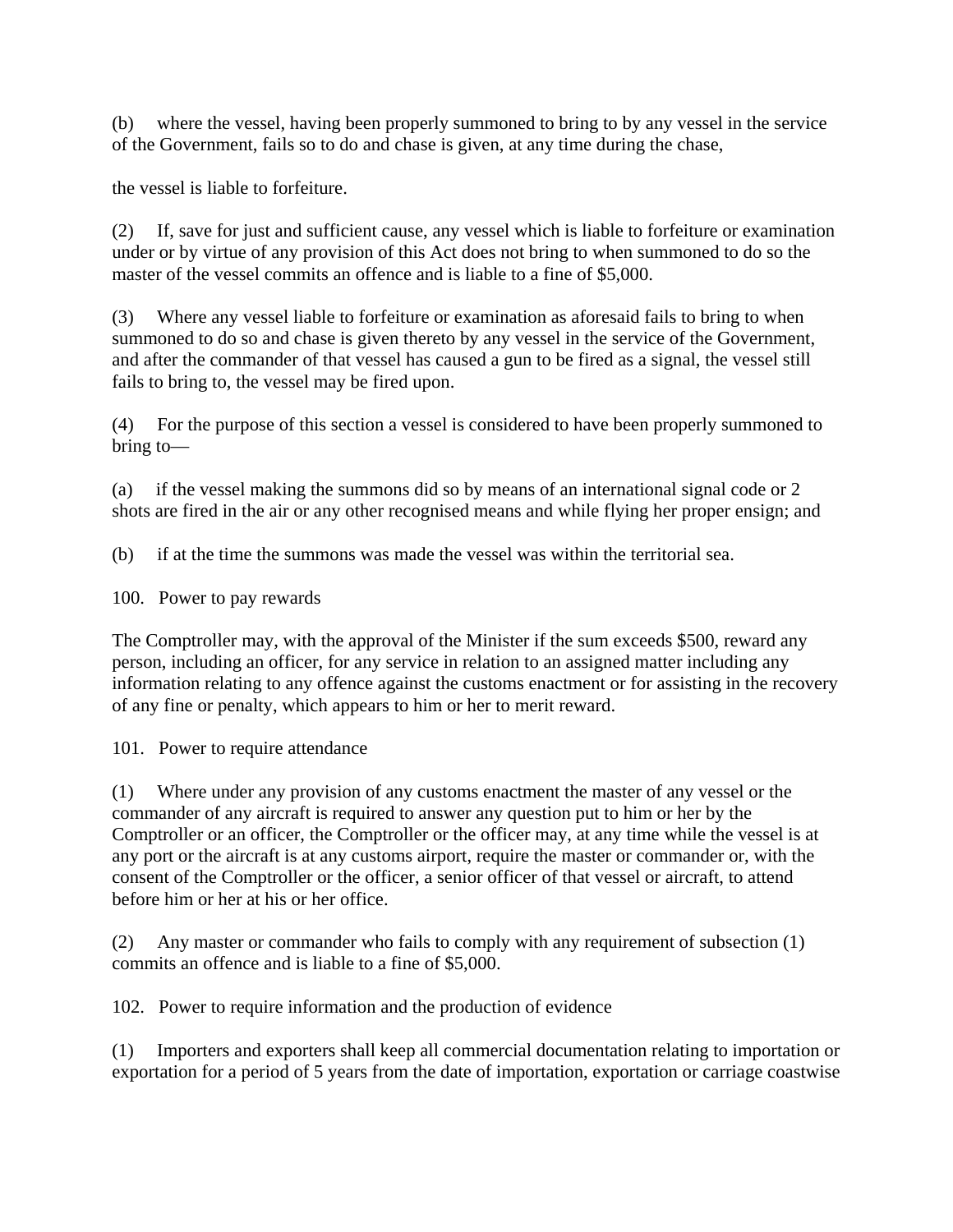of any goods and any person concerned in that importation, exportation or carriage coastwise, or in the carriage, unloading, landing or loading of such goods shall—

(a) furnish to any officer in such form and manner as he or she may require, any information relating to the goods;

(b) give access to any computer for the purposes of verification and audit;

(c) produce and permit the officer to inspect, take extracts from, make copies of or remove for a reasonable period, any invoice, bill of lading or other book or documents relating to the goods; and

(d) not tamper with any information or documents given under paragraphs  $(a) - (c)$  prior to its production, access or inspection.

## (*Substituted by Act 25 of 2005*)

(2) The Comptroller may require evidence to be produced to his or her satisfaction in support of any information provided by virtue of subsection (1) or Parts 3 to 6 and 8, in respect of any goods imported, exported or carried coastwise, or in respect of which any repayment of duty is claimed.

(3) Any person who without reasonable cause, fails to comply with any requirement imposed on him or her under subsection (1) or (2) commits an offence and is liable on conviction to a fine of \$5,000.

103. Power to require security

(1) Without prejudice to any express requirement as to security provided for by any other customs enactment, the Comptroller may, if he or she sees fit, require any person to give security by bond or otherwise in such form and manner as the Comptroller may direct, for the observance of any condition or restriction in connection with any assigned matter.

(2) Any bond taken for the purpose of any assigned matter—

- (a) shall be taken on behalf of the Government;
- (b) shall be valid although it is entered into by a person under full age; and
- (c) may be cancelled at any time by or by the order of the Comptroller.

## PART 10

## **Offences**

104. Unlawful assumption of character of Comptroller or officer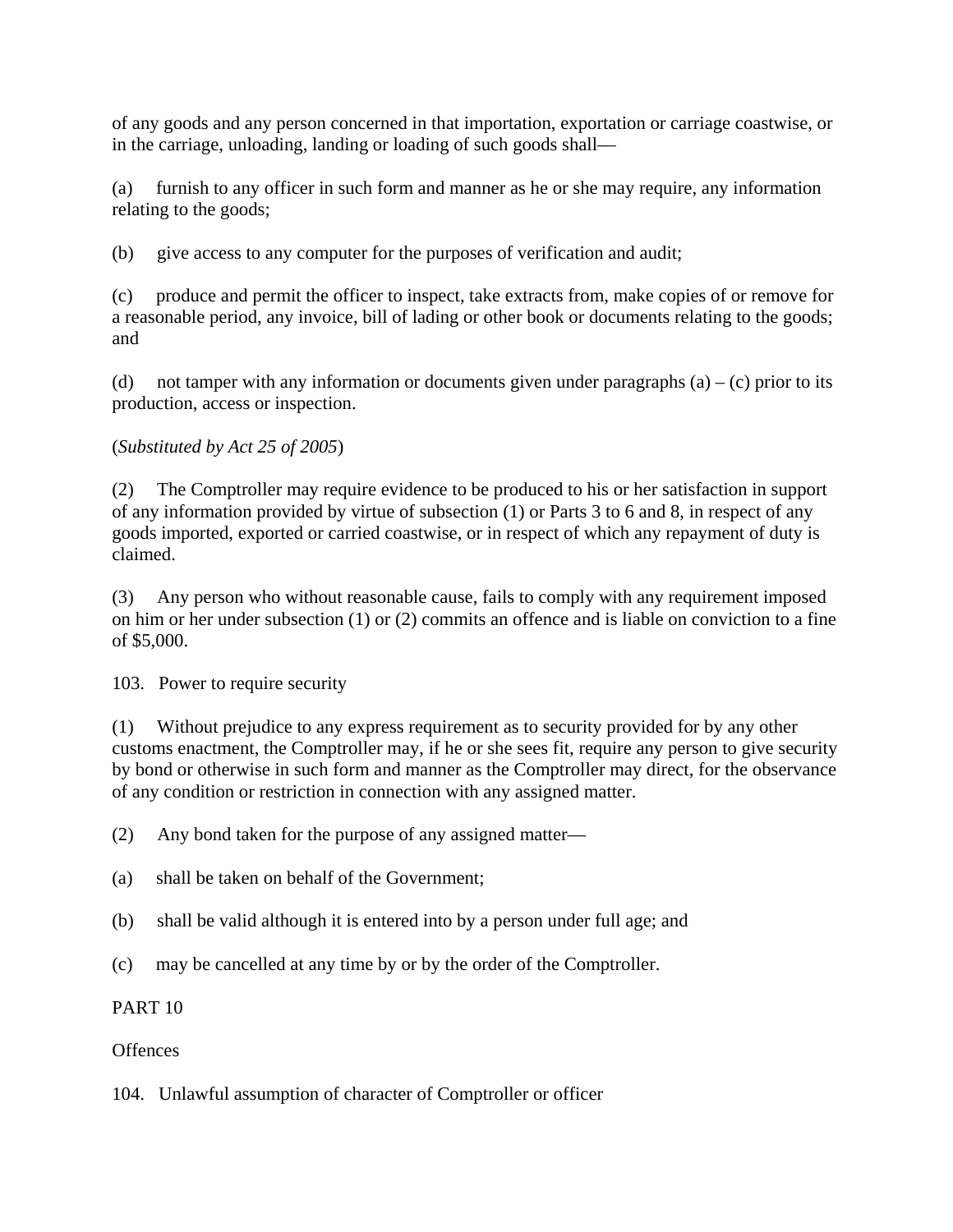(1) If, for the purpose of obtaining admission to any aircraft, vessel, building or other place, or of doing or procuring to be done any act which he or she would not be entitled to do or procure to be done of his or her own authority, or for any other unlawful purpose, any person falsely assumes the name, designation or character of the Comptroller, or an officer or of any other person appointed by the Comptroller to discharge any duty relating to an assigned matter, he or she may be arrested and, in addition to any other proceedings which may be taken against him or her, he or she commits an offence and is liable to a fine of \$10,000, or to imprisonment for 2 years, or to both.

105. Bribery and collusion

(1) If the Comptroller, an officer or any other person appointed by the Comptroller to discharge any duty relating to an assigned matter—

(a) directly or indirectly asks for or takes in connection with any of his or her duties any payment or other reward whatsoever, whether pecuniary or other, or any promise or security for any such payment or reward, not being a payment or reward which he or she is lawfully entitled to claim or receive; or

(b) enters into or acquiesces in any agreement to do, abstain from doing, permit, conceal or connive at any act or thing whereby the Government is or may be defrauded or which is otherwise unlawful, being an act or thing relating to an assigned matter,

he or she commits an offence and is liable to a fine of \$10,000 or to imprisonment for 2 years, or to both.

(2) If any person—

(a) directly or indirectly offers or gives to the Comptroller, to an officer or to any other person appointed by the Comptroller to discharge any duty relating to an assigned matter any payment or other reward whatsoever, whether pecuniary or other, or any promise or security for any such payment or reward; or

(b) proposes or enters into any agreement with the Comptroller, officer or other person so appointed,

in order to induce him or her to do, abstain from doing, permit, conceal or connive at any act or thing whereby the Government is or may be defrauded or which is otherwise unlawful, being an act or thing relating to an assigned matter, or otherwise to take any course contrary to his or her duty, he or she commits an offence and is liable to a fine of \$10,000, or to imprisonment for 2 years, or to both, and may be arrested.

106. Offences against officers

(1) Any person who—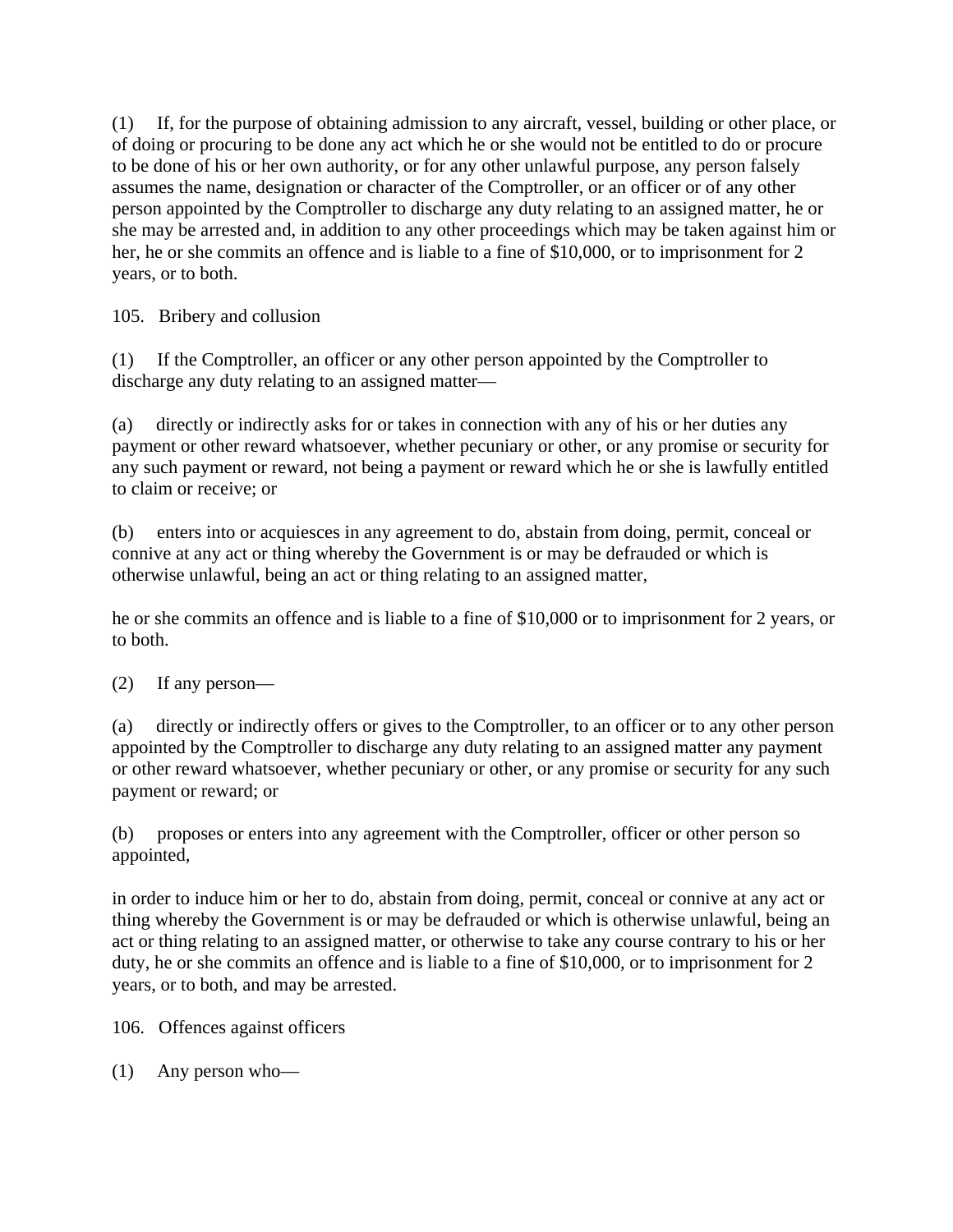(a) obstructs, hinders, molests or assaults any officer engaged in the performance of any duty or the exercise of any power, imposed or conferred on him or her by any customs enactment, or any person acting in his or her aid;

(b) does anything which impedes or is calculated to impede the carrying out of any search for anything which is liable to forfeiture or the detention, seizure or removal of any such thing;

(c) rescues, damages or destroys anything which is liable to forfeiture or does anything calculated to prevent the procuring or giving of evidence as to whether or not anything is liable to forfeiture;

(d) prevents the arrest of any person under any customs enactment or rescues any person so arrested; or

(e) attempts to do any such act, specified in subsections (a), (b), (c) and (d) or aids and abets any person doing such an act,

commits an offence and is liable to a fine of \$10,000, or to imprisonment for 2 years, or to both.

(2) Any person who fires upon, maims or wounds any officer in the performance of his or her duty commits an offence and is liable to a fine of \$10,000 or to imprisonment for 10 years or to both.

(3) If any person uses abusive, offensive or threatening language to any officer engaged in the performance of any duty or the exercise of any power imposed or conferred on him or her by any customs enactment, he or she commits an offence and is liable to a fine of \$5,000.

107. Carrying away officers

(1) If any vessel or aircraft departs from Saint Lucia carrying on board without his or her consent any officer, the master of that vessel or the commander of that aircraft commits an offence and is liable to a fine of \$10,000.

(2) Without prejudice to the liability of any person under subsection (1), the amount of any expenses incurred by the Comptroller or the Government by reason of the carrying away of any officer may be recovered from that person or from the owner of the vessel or aircraft.

108. Interfering with customs vessels

(1) If any person, save for just and sufficient cause, interferes in any way with any vessel, aircraft, vehicle, buoy, anchor, chain, rope or mark or anything which is being used by an officer in the performance of his or her duty, he or she commits an offence and is liable to a fine of \$5,000 or to imprisonment for 2 years or to both.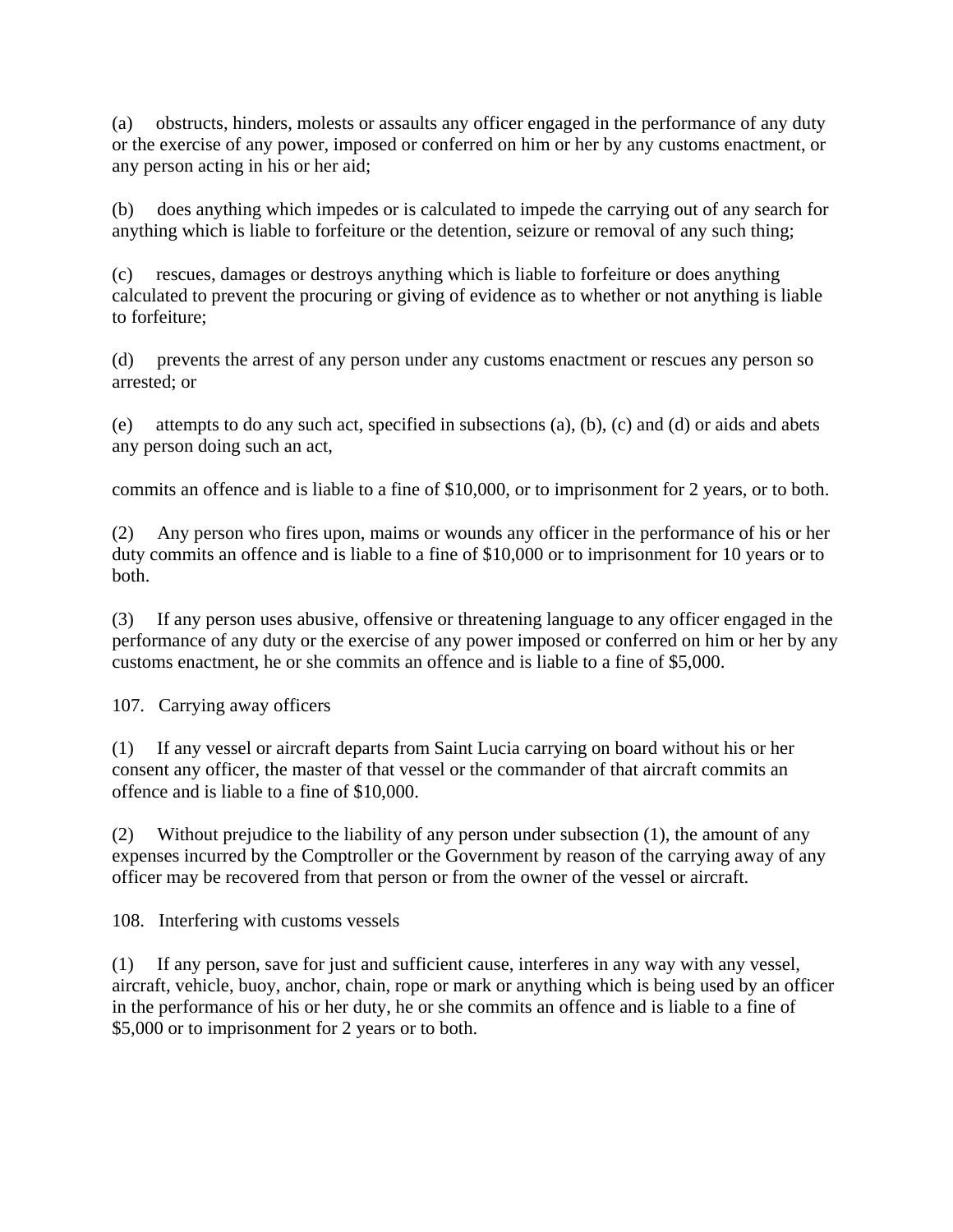(2) If any person fires upon any vessel, aircraft or vehicle being used by an officer in the performance of his or her duty, he or she commits an offence and is liable to imprisonment for 10 years and may be arrested.

109. Signalling to smugglers

(1) In this section reference to a "prohibited signal" or a "prohibited message" are references to a signal or message connected with the smuggling or intended smuggling of goods into or out of Saint Lucia.

(2) If any person by any means sends any prohibited signal or transmits any prohibited message from any place in Saint Lucia or from any vessel or aircraft, for the information of any person in any vessel or aircraft, he or she commits an offence and is liable to a fine of \$5,000, or to imprisonment for 12 months, or to both, and may be arrested, and any equipment or apparatus used for the sending of the signal or message is liable to forfeiture.

(3) Subsection (2) applies whether or not the person for whom the signal or message is intended is in a position to receive it or is actually engaged at that time in smuggling.

(4) If, in any proceedings against a person under subsection (2), any question arises as to whether any signal or message was a prohibited signal or a prohibited message, the burden of proof lies on the defendant.

(5) If any officer or police officer has reasonable grounds to believe that a prohibited signal or a prohibited message is being or is about to be made or transmitted from any vessel, aircraft, vehicle, building or other place in Saint Lucia he or she may board or enter that vessel, aircraft, vehicle, building or other place in Saint Lucia, and take such steps as are reasonably necessary to stop or prevent the sending of that signal or message.

110. Communicating with arriving vessels

Save as the Comptroller may otherwise permit, if any person on board any vessel, communicates in any way with any vessel arriving from a place outside Saint Lucia before that arriving vessel has been cleared by an officer, he or she commits an offence and is liable to a fine of \$5,000 or to imprisonment for 2 years or to both.

111. Offering goods for sale as smuggled goods

If any person offers for sale any goods as having been imported without payment of duty, or as having been otherwise unlawfully imported, then, whether or not those goods were in fact chargeable with duty or were so imported, the goods are liable to forfeiture and the person so offering them for sale commits an offence and is liable to a fine of \$5,000, or 3 times the value of the goods, whichever is the greater, or to imprisonment for 2 years or to both.

112. Special penalty where offender armed or disguised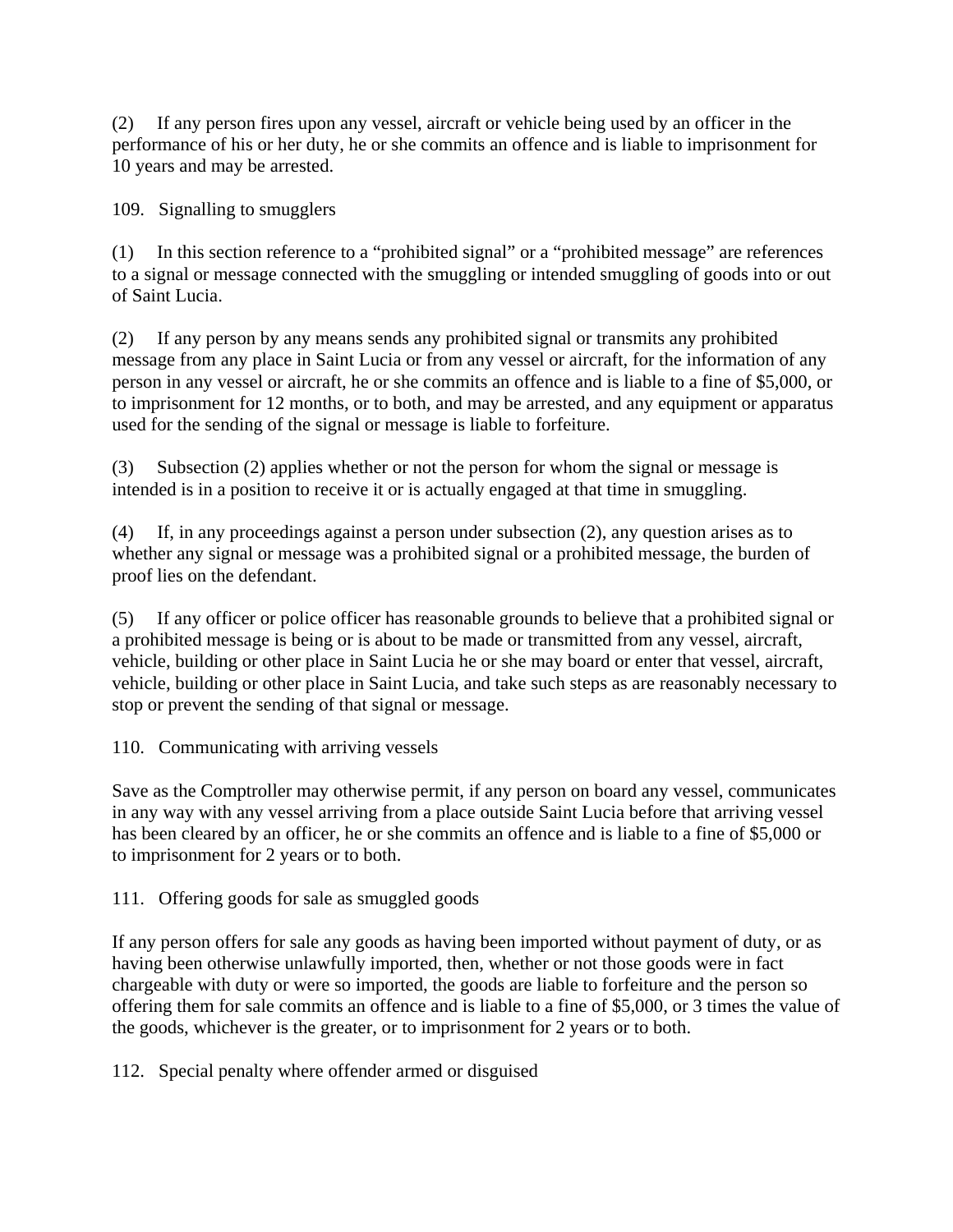If any person concerned in the movement, carrying or concealment of goods—

(a) contrary to or for the purpose of contravening any prohibition or restriction under any enactment with respect to the importation, exportation or carriage coastwise of those goods; or

(b) without payment having been made of or security given for any duty payable on those goods,

and, while so concerned, is armed with any offensive weapon or disguised in any way, and if any person so armed or disguised is found in Saint Lucia in possession of anything which is liable to forfeiture under any customs enactment, he or she commits an offence and is liable to imprisonment for 5 years.

113. Untrue declarations

(1) If any person—

(a) makes or signs, or causes to be made or signed, or delivers or causes to be delivered to the Comptroller or an officer, any declaration, notice, certificate or other document; or

(b) makes any statement in answer to any question put to him or her by an officer which he or she is required by or under any enactment to answer,

being a document or statement produced or made for any purpose of any assigned matter, which is untrue in a material particular, he or she commits an offence and is liable to a fine of \$5,000, and any goods in relation to which the document or statement was made are liable to forfeiture.

(2) If any person knowingly or recklessly—

(a) makes or signs, or causes to be made or signed or delivers or causes to be delivered to the Comptroller or an officer, any declaration, notice, certificate or other document; or

(b) makes any statement in answer to any question put to him or her by an officer which he or she is required by or under any enactment to answer,

being a document or statement produced or made for any purpose of an assigned matter, which is untrue in a material particular, he or she commits an offence and is liable to a fine of \$10,000, or to imprisonment for 2 years, or to both, and may be arrested, and any goods in relation to which the document or statement was made are liable to forfeiture.

(3) Where by reason of any such document or statement as is mentioned in subsection (1) or (2), the full amount of any duty payable is not paid or any overpayment is made in respect of any drawback, allowance, rebate or repayment of duty, the amount of duty unpaid or of the overpayment shall be payable immediately to the Comptroller, and may be recovered accordingly.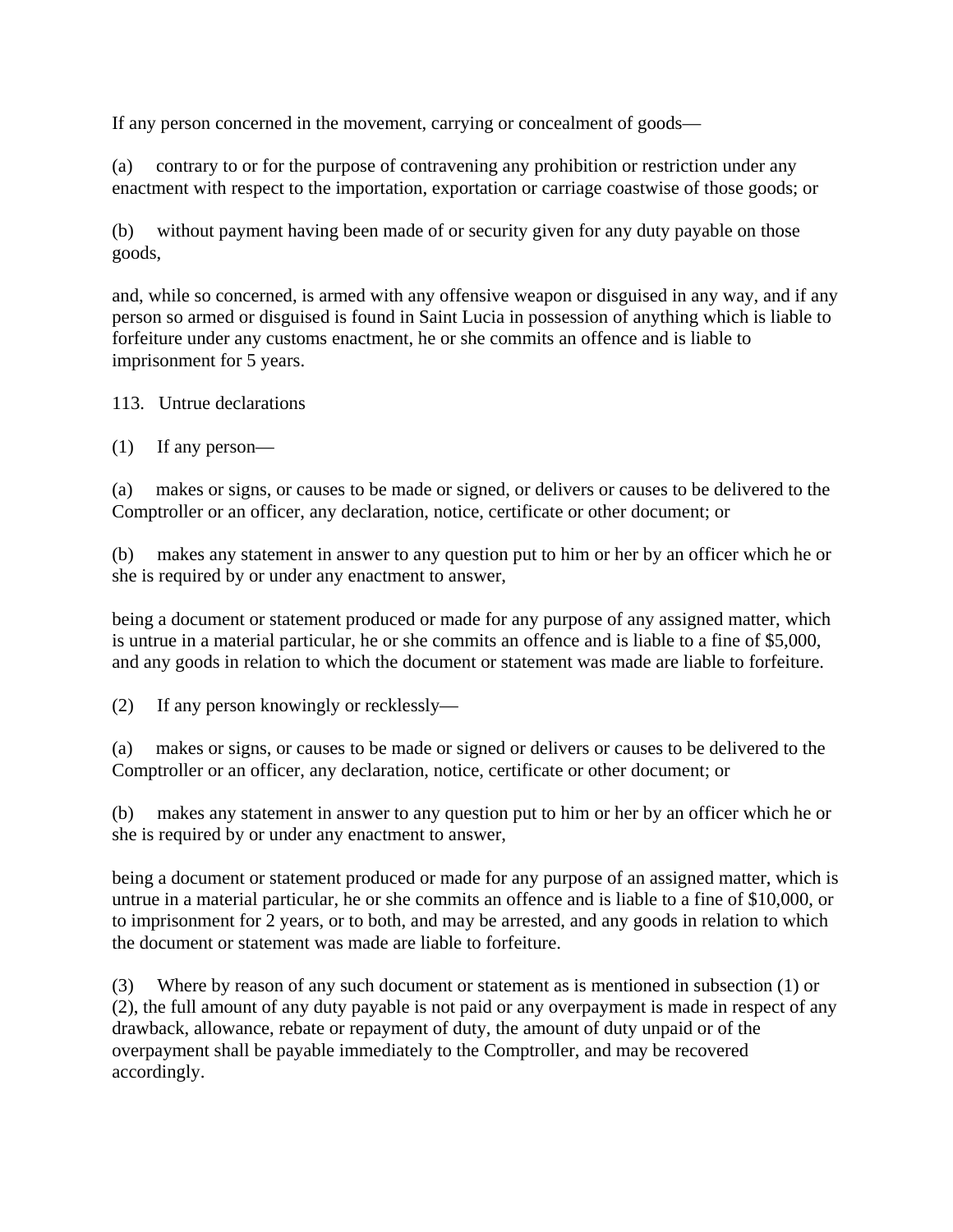### 114. Counterfeiting documents

If any person—

(a) counterfeits or falsifies any document which is required by any enactment relating to an assigned matter or which is used in the transaction of any business relating to an assigned matter;

(b) knowingly accepts, receives or uses any such document so counterfeited or falsified;

(c) alters any such document after it has been officially issued; or

(d) counterfeits any seal, signature, initials or other mark of, or used by, any officer for the verification of such a document or for any other purpose relating to an assigned matter,

he or she commits an offence and is liable to a fine of \$10,000, or to imprisonment for 2 years, or to both.

115. False scales

(1) If any person required by any customs enactment to provide scales, provides, uses or permits to be used any scales which do not give true reading, he or she commits an offence and is liable to a fine of \$5,000.

(2) Where any article is or is to be weighed, counted, gauged or measured for the purpose of the taking of an account or the making of an examination by an officer, then if—

(a) any such person as is mentioned in subsection (1); or

(b) any person by whom or on whose behalf the article is or is to be weighed, counted, gauged or measured,

does anything whereby the officer is or might be prevented from, or hindered or deceived in, taking a true account or making a due examination, he or she commits an offence and is liable to a fine of \$5,000.

(3) In this section, "scales" includes weights, measures and weighing or measuring machines or instruments.

116. Fraudulent evasion

(1) Without prejudice to any other provision of any customs enactment, if any person—

(a) knowingly acquires possession of any of the following goods, that is to say—

(i) goods which have been unlawfully removed from a warehouse or a customs warehouse, or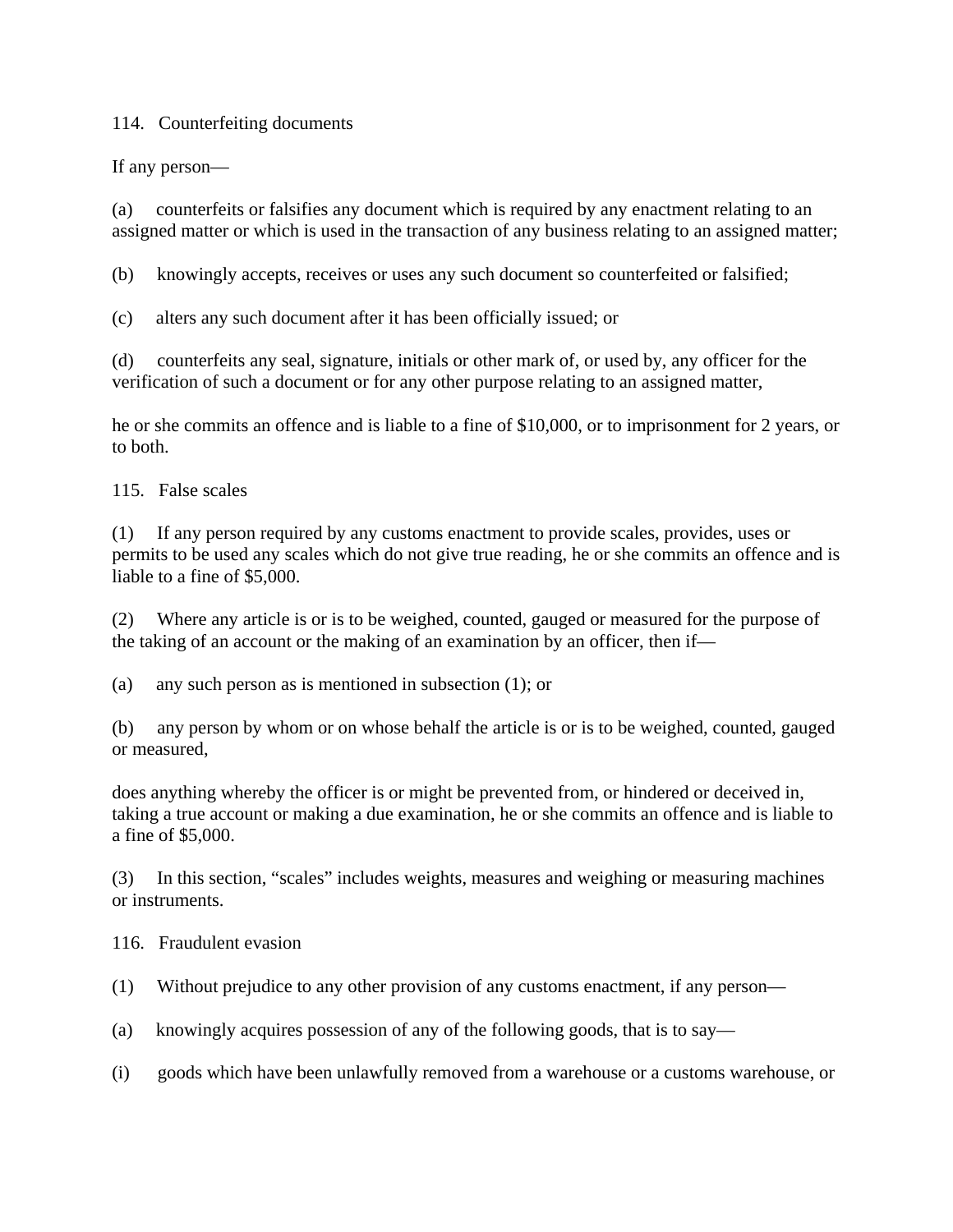(ii) goods which are chargeable with a duty which has not been paid, or

(iii) goods with respect to the importation, exportation or carriage coastwise of which there is any prohibition or restriction in force; or

(b) is in any way knowingly concerned in carrying, removing, depositing, landing, harbouring, keeping or concealing or in any manner dealing with any such goods,

and does so with fraudulent intent, he or she commits an offence and is liable to a fine of \$10,000, or 3 times the value of the goods, whichever is the greater, or to imprisonment for 5 years, or to both, and may be arrested, and the goods in respect of which the offence was committed are liable to forfeiture.

(2) Without prejudice to any other provision of any customs enactment, if any person is, in relation to any goods, in any way concerned in a fraudulent evasion or attempt at evasion—

(a) of any duty chargeable on those goods; or

(b) of any prohibition or restriction with respect to the importation, exportation or carriage coastwise of those goods under or by virtue of any enactment,

and is so concerned with fraudulent intent, he or she commits an offence and is liable to a fine of \$10,000, or to 3 times the value of the goods, whichever is the greater, or to imprisonment for 5 years, or to both, and may be arrested, and the goods in respect of which the offence was committed are liable to forfeiture.

117. Removing locks, seals or marks

(1) Where under any power conferred by any customs enactment, any lock, seal or mark is used to secure or identify any goods, or place or container in which goods are kept then if, without the authority of the proper officer—

(a) that lock, seal or mark is unlawfully and prematurely removed or tampered with by any person; or

(b) at any time before the lock, seal or mark is lawfully removed, any of the goods are wilfully removed by any person,

that person and the person then in charge of the goods commits an offence and is liable to a fine of \$5,000 or 3 times the value of the goods removed whichever is the greater and the goods are liable to forfeiture.

(2) For the purposes of subsection (1), goods in a vessel or aircraft are considered to be in the charge of the master of that vessel or the commander of that aircraft.

118. Penalty for violation of customs law not expressly provided for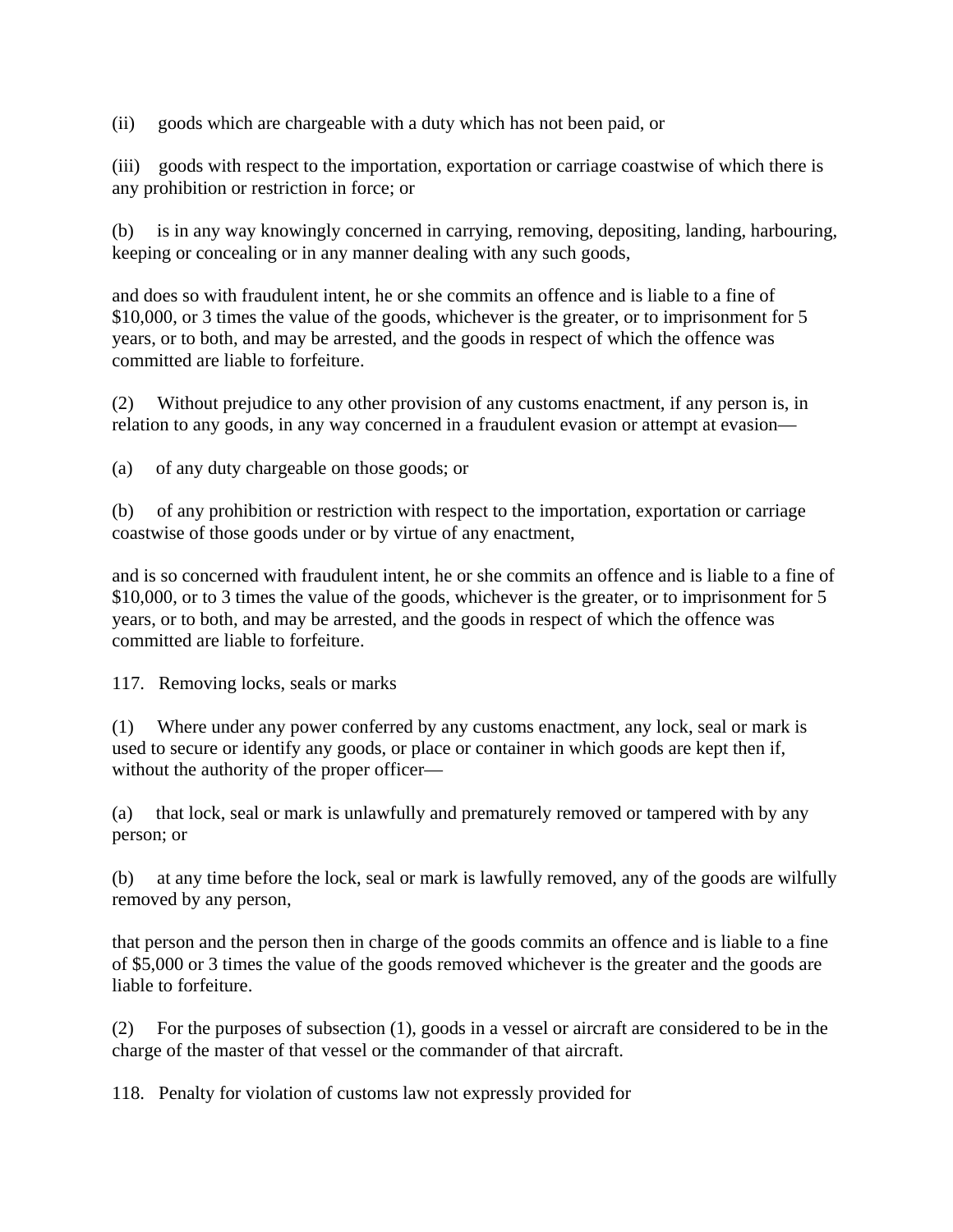If a person violates the provisions of any customs law or of any regulation, rule, proclamation, order, notice or directive in the Gazette

relating to customs, for which violation no specific penalty is enacted the person is liable to a fine of \$5,000.

118A. Computer fraud and related offences

(1) A person shall not knowingly or with intent to defraud the Government—

(a) access a computer without authorization;

(b) without authorization access any computer of the Customs Division that is exclusively for the use of the Customs Division, or in the case of a computer not exclusively for such use is used by or for the Customs Division;

(c) access a computer without authorization and by means of such conduct—

(i) obtains any document, information or confidential instruction,

(ii) alters any document, information or confidential instruction,

(iii) introduces any information on the computer which is for the sole purpose of creating a computer virus or otherwise corrupts the computer;

(d) use authorised access to—

(i) obtain or alter information on the computer that the person is not entitled to obtain or alter, or

(ii) introduce any information on the computer for the sole purpose of creating a computer virus or otherwise corrupt the computer.

(2) A person who contravenes subsection (1) commits an offence and is liable on summary conviction to a fine not exceeding \$50,000, or to imprisonment for a term not exceeding 6 years, or to both.

(3) For the purposes of this section—

"**computer**" means an electronic, magnetic, optical, electrochemical, or other high speed data processing device performing logical, arithmetic, or storage functions and includes any data storage facility or communications facility directly related to or operating in conjunction with such device, but does not include an automated typewriter or typesetter, a portable hand held calculator, or other similar device;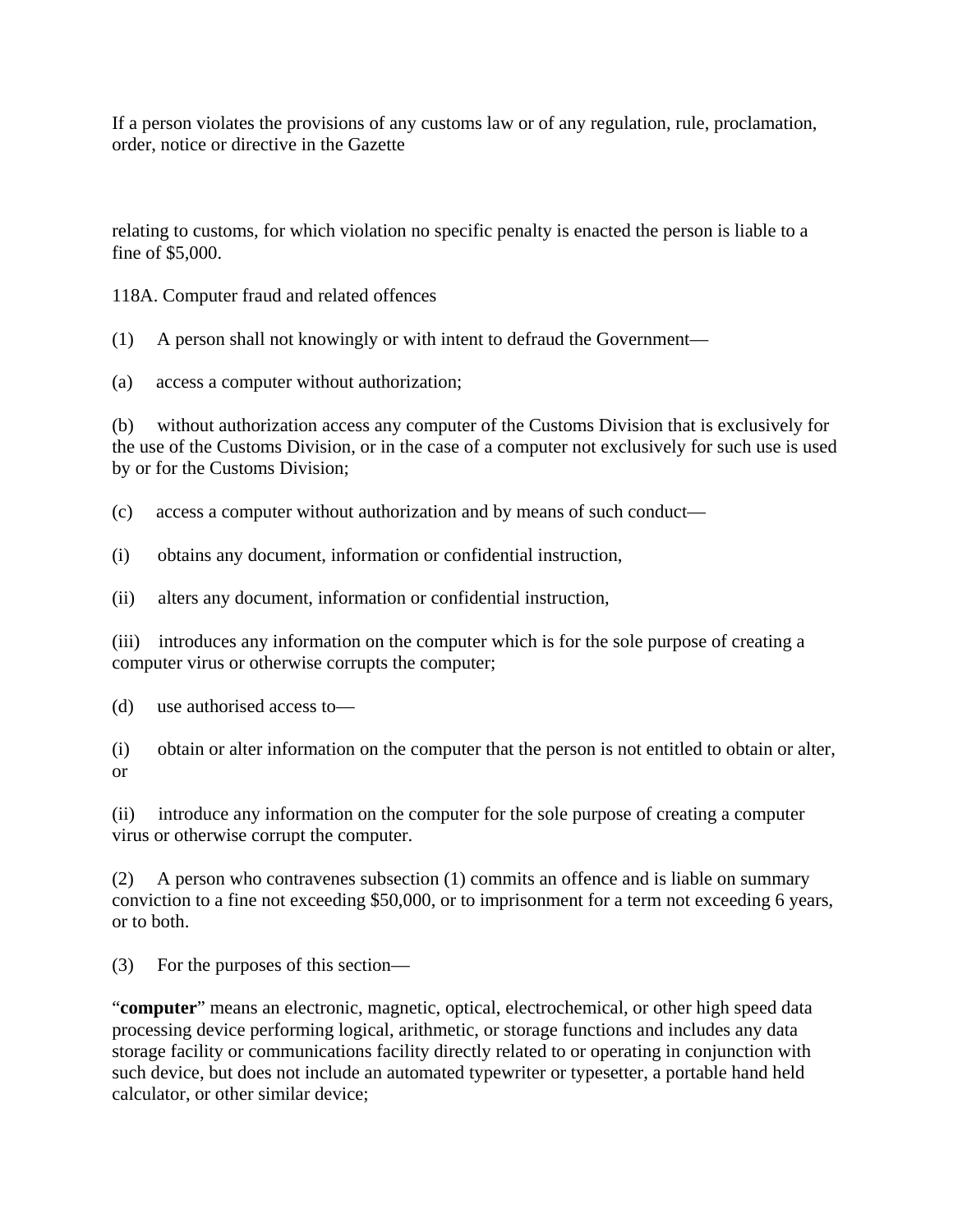"**Customs Division**" means the Customs Division of the Ministry of Finance.

*(Inserted by Act 25 of 2005)*

## PART 11

Legal Proceedings, Forfeiture and Sale of Goods

### General Provisions as to Legal Proceedings

119. Institution of proceedings

(1) Subject to the provisions of subsection (3), and to the powers of the Director of Public Prosecutions under section 73 of the Constitution, proceedings for an offence under any customs enactment, or for condemnation under Schedule 4, shall not be commenced except—

(a) by order of the Comptroller in writing; and

(b) in the name of an officer.

(2) In the case of the death, removal, discharge or absence of the officer in whose name any proceedings were commenced by virtue of subsection (1)(b) those proceedings may be continued by any officer authorised in that behalf by the Comptroller.

(3) Despite anything in the foregoing provisions of this section, where any person is arrested for any offence for which he or she is liable to be arrested under any customs enactment any court before which he or she is brought may proceed to deal with the case although the proceedings have not been instituted by order of the Comptroller or have not been commenced in the name of an officer.

120. Time limit on proceedings

Save as otherwise expressly provided for in this Act and despite any other provision of any other enactment, proceedings for an offence under any customs enactment may be commenced at any time within, but shall not commence later than, 5 years from the date of the commission of the offence.

121. Place of trial

(1) Except as otherwise expressly provided all offences under this Act shall be prosecuted in a district court.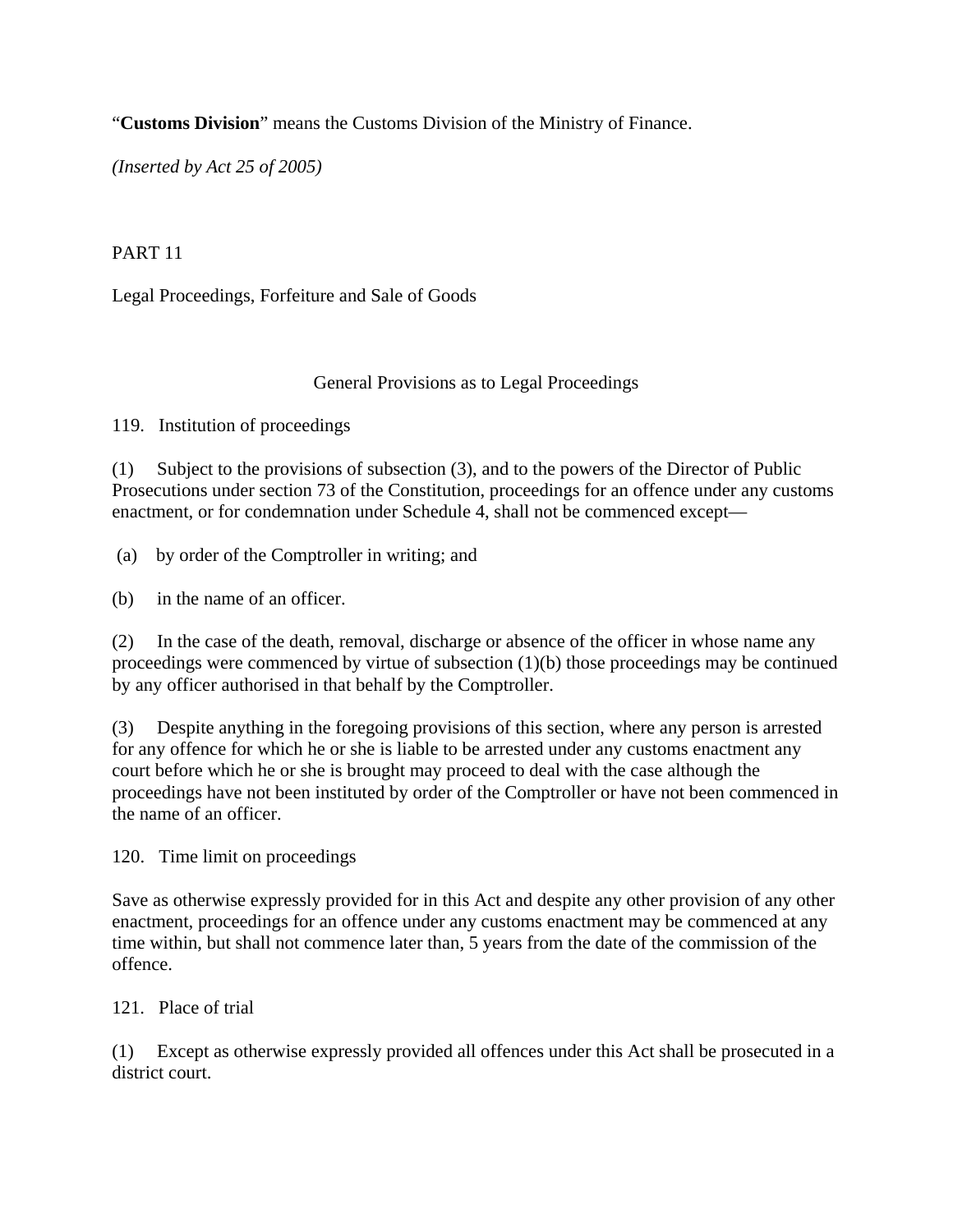(2) Proceedings for an offence under any customs enactment may be commenced—

- (a) in any court having jurisdiction in the place—
- (i) where the offence was committed, or

(ii) where the person charged with the offence resides or is found, or

(iii) in the case of a body corporate charged with the offence, where that body corporate has its registered or principal office; and

(b) if anything was detained or seized in connection with the offence, in any court having jurisdiction in the place where that thing was so detained or seized or was found or condemned as forfeited.

122. Persons who may conduct proceedings

Any proceedings before a magistrate's court in relation to an assigned matter may be conducted by an officer or any other person authorised in that behalf by the Comptroller.

123. Service of process

(1) Any summons or other process issued for the purpose of any customs enactment is considered to be duly served on a person—

(a) if delivered to him or her personally;

(b) if left at his or her last known place of abode or business or, in the case of a body corporate, at its registered or principal office; or

(c) if left on board any vessel or aircraft of which he or she is the owner.

(2) Any summons, notice, order or other document issued for the purposes of any proceedings under any customs enactment, or of an appeal from a decision of any court in any such proceedings, may be served by an officer.

124. Incidental provisions

(1) Where liability for an offence under any customs enactment is incurred by 2 or more persons jointly, those persons shall each be liable for the full amount of any fine and may be proceeded against either jointly or severally as the Comptroller may think fit.

(2) Where an offence under a customs enactment, which has been committed by a body corporate, is proved to have been committed with the consent or connivance of, or to be attributable to any neglect on the part of, any director, manager, secretary or other similar officer of that body corporate, or any person purporting to act in such capacity, he or she as well as the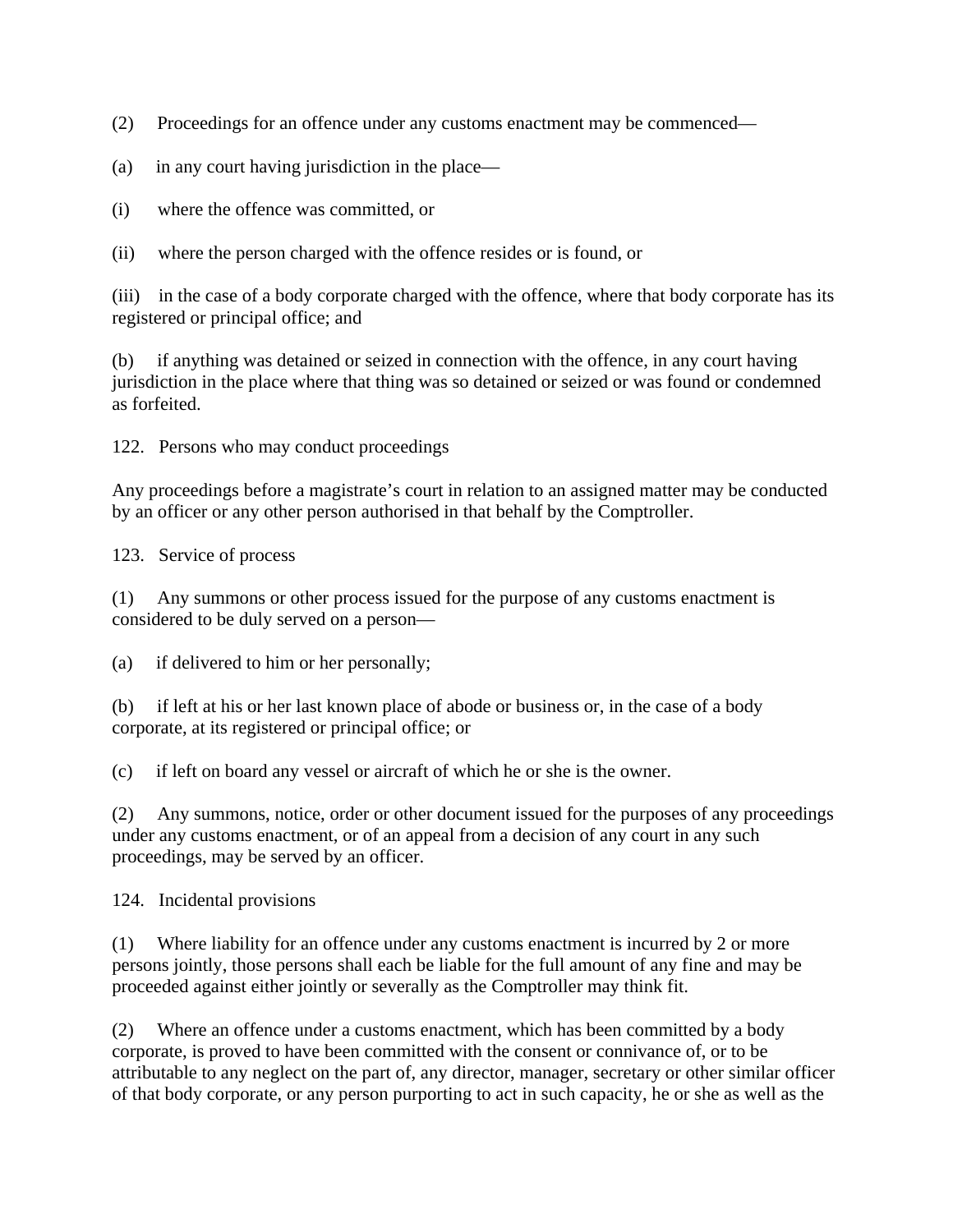body corporate commit the offence and are liable to be proceeded against and punished accordingly.

(3) Where a penalty for an offence under a customs enactment is required to be fixed by reference to the value of any goods, that value shall be taken as the price those goods might reasonably be expected to have fetched, after payment of any duty chargeable on them, if they had been sold in the open market at or about the date of the commission of the offence for which the penalty is imposed.

(4) Where, in any proceedings for an offence under a customs enactment, any question arises as to the duty or rate chargeable on any imported or exported goods, or goods which were intended to be exported, and it is not possible to ascertain the relevant time specified in section 65 the duty or rate shall be determined as if the goods had been imported, exported or brought to a place for exportation at the time when the proceedings were commenced.

 (5) In any proceedings for an offence under a customs enactment, or for condemnation under Schedule 4, the fact that security has been given for payment of any duty or compliance with any condition in respect of the non-payment of which or non-compliance with which the proceedings are instituted, shall not be a defence.

125. Power to compound offences and mitigate penalties

(1) Subject to the powers of the Director of Public Prosecutions under section 73 of the Constitution the Comptroller may, as he or she thinks fit—

(a) compound any offence;

(b) stay the proceedings for condemnation of anything as being forfeited under this Act; or

(c) restore subject to such conditions, if any, anything seized under this Act.

(2) In any proceedings for an offence under this Act any court by whom the matter is considered may mitigate any pecuniary fines as it sees fit.

126. Proof of certain documents

(1) Any document purporting to be signed by the Secretary to the Cabinet, the Minister, the Comptroller, or by their order, or by any person with their authority, until the contrary is proved, is considered to be so signed, and the matter contained in that document may, in any proceedings under any customs enactment, be proved by the production of that document or any document purporting to be a copy of that document.

(2) Where any book or other document is required to be kept by virtue of a customs enactment, the production of that book or other document, or a copy of it certified as a true copy by an officer, shall in any proceedings under such an enactment be sufficient evidence of the matters contained therein unless the contrary is proved.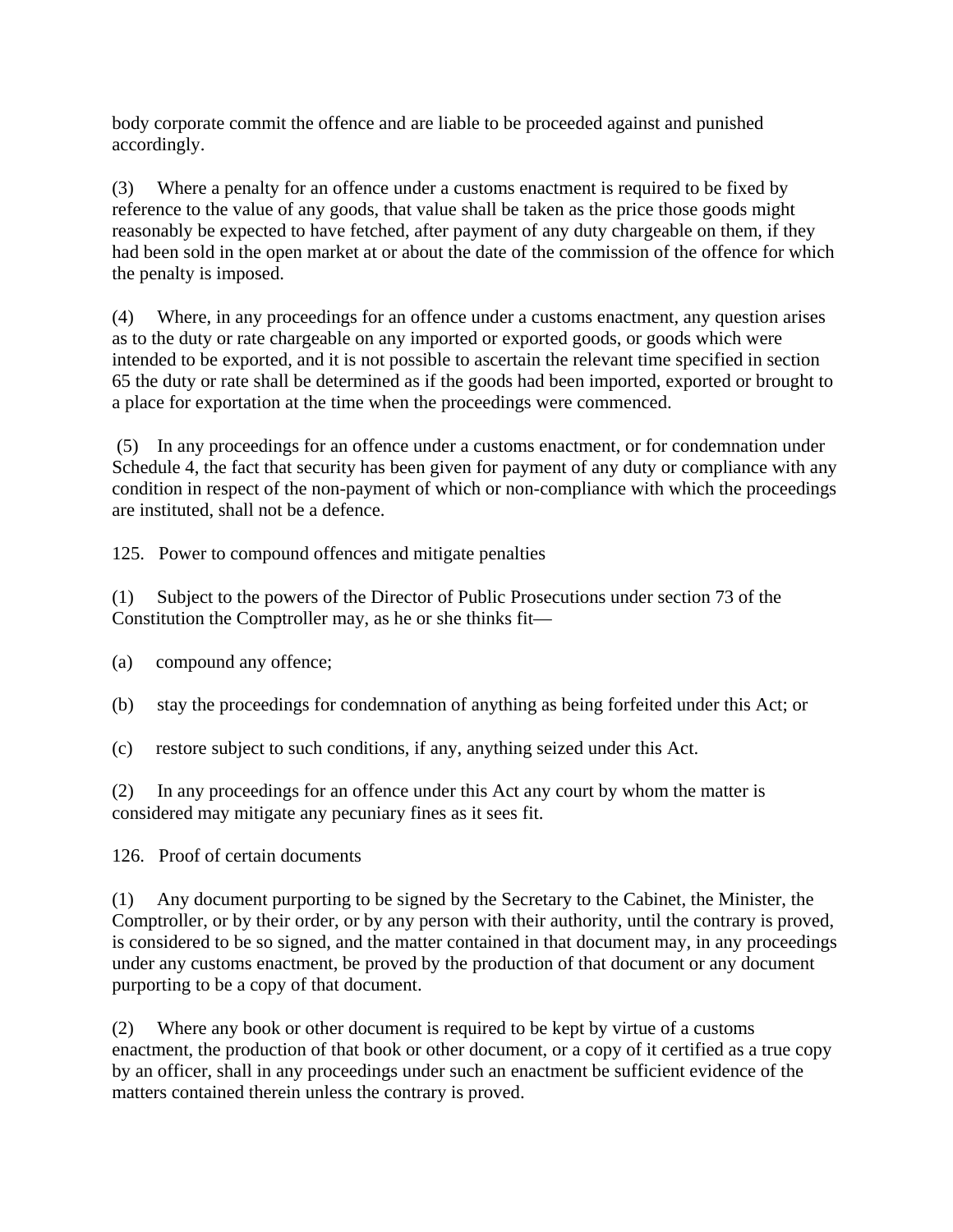127. Proof of certain matters other than documents

(1) An averment in any process in proceedings under a customs enactment—

(a) that those proceedings were instituted by order of the Comptroller;

(b) that any person is or was the Minister, the Comptroller, an officer or a police officer;

(c) that any person is or was appointed or authorised by the Comptroller to discharge, or was engaged by the order or with the concurrence of the Comptroller in the discharge of, any duty;

(d) that the Comptroller is or is not satisfied as to any matter as to which he or she is required by any customs enactment to be satisfied;

(e) that any place is within the limits of a customs port, approved wharf, customs airport or other customs area, or within the territorial sea;

(f) that any goods thrown overboard, stoved or destroyed were so dealt with in order to prevent or avoid their seizure; or

(g) that a ship is a Saint Lucian ship,

until the contrary is proved, is sufficient evidence of the matter in question.

(2) Where in any proceedings relating to an assigned matter instituted by the Comptroller, an officer or a police officer or against the Comptroller, any question arises as to the place from which goods have been brought or as to whether or not—

(a) any duty has been paid or secured in respect of any goods;

(b) any goods or other thing are of the description or nature alleged in the information, writ or other process;

(c) any goods have been lawfully imported or lawfully unloaded from any vessel or aircraft;

(d) any goods have been lawfully loaded into any vessel or aircraft or lawfully exported or were lawfully waterborne;

(e) any goods were lawfully brought to any place for the purpose of being loaded into any vessel or aircraft, or exported; or

(f) any goods are or were subject to any prohibition or restriction on their importation, exportation or carriage coastwise,

the burden of proof shall be upon the other party to the proceedings.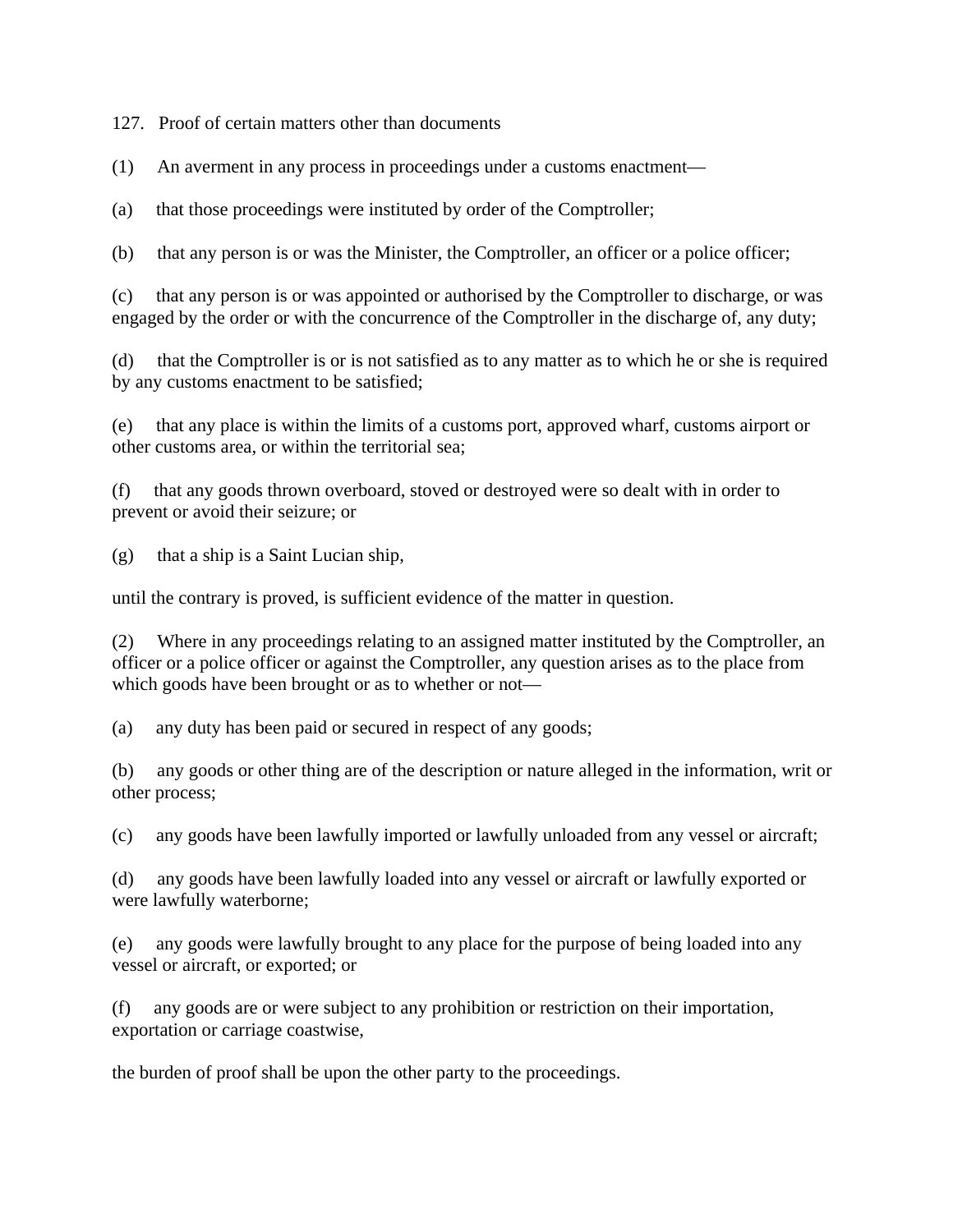### 128. Detention of persons about to leave Saint Lucia

Where any person has by any action rendered himself or herself liable to be prosecuted for any offence under any customs enactment, and the Comptroller is of the opinion that that person is about to leave Saint Lucia without that matter being dealt with, the Comptroller may apply to a magistrate for a warrant for the arrest of that person.

### 129. Actions against officers

An action, suit or other proceedings shall not be brought or instituted personally against any officer in respect of any act done by him or her under any power granted to or duty imposed on him or her by a customs enactment.

### Forfeiture

130. Detention, seizure and condemnation of goods

(1) Anything which is liable to forfeiture is seized or detained by any officer or police officer.

(2) Where anything which is liable to forfeiture is seized or detained by a police officer, that thing shall be delivered to the Comptroller within 7 days unless—

(a) such delivery is not practicable; or

(b) that thing is or may be required for use in connection with any proceedings to be brought otherwise than under a customs enactment.

(3) Where, by virtue of subsection (2), anything seized or detained by a police officer is not delivered up to the Comptroller within 7 days, notice in writing of the seizure or detention, containing full details of the thing seized or detained, shall be given to the Comptroller, and any officer shall be permitted to examine and take account of that thing at any time while it remains in the custody of the police.

 (4) Schedule 4 has effect in relation to appeals against the seizure of anything seized as liable to forfeiture under any customs enactment, and for proceedings for the condemnation as forfeited of that thing.

(5) Although something seized as liable to forfeiture has not been condemned as forfeited, or considered to have been condemned as forfeited, the Comptroller may at any time if he or she sees fit—

(a) deliver it up to any claimant upon the claimant paying to the Comptroller such sum as the Comptroller thinks proper, being a sum not exceeding that which in the Comptroller's opinion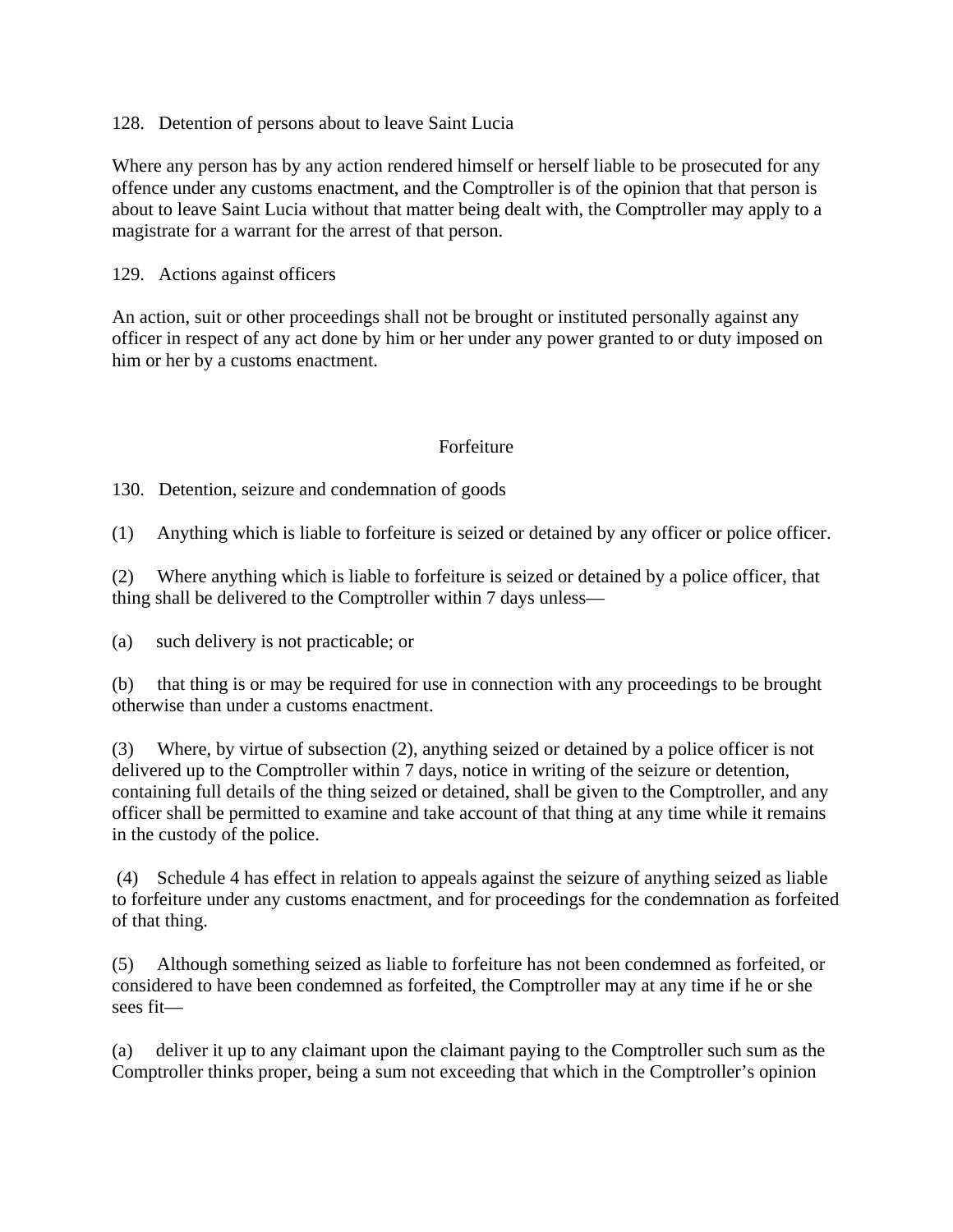represents the value of the thing, including any duty chargeable thereon which has not been paid; or

(b) if the thing seized is a living creature or is in the Comptroller's opinion of a perishable nature, sell or destroy it.

(6) The restoration, sale or destruction under subsection (5) of anything seized as liable to forfeiture is without prejudice to any right of appeal against its seizure.

131. Forfeiture of vessels etc., used in connection with goods liable to forfeiture

- (1) Where anything becomes liable to forfeiture under any customs enactment—
	- (a) any vessel, aircraft, vehicle, animal, container (including baggage) or any other thing which has been used for the carriage, handling, deposit or concealment of the thing so liable to forfeiture, either at the time when it was so liable or for the purposes of the commission of the offence for which it later became so liable; and
	- (b) any other thing mixed, packed or found with the thing so liable,

is also liable to forfeiture.

(2) Where—

(a) any vessel is or has been within the territorial sea;

(b) any aircraft is or has been at any place whether on land or water in Saint Lucia; or

(c) any vehicle is or has been within the limits of any customs port, approved wharf, customs airport or other customs area,

while constructed, adapted, altered or fitted in any manner for the purpose of concealing goods, that vessel, aircraft or vehicle is liable to forfeiture.

(3) If, at any time while a vessel is within the territorial sea, any part of its cargo is thrown overboard or is stoved or destroyed to prevent seizure, that vessel is liable to forfeiture.

(4) Where any cargo, has been imported into Saint Lucia upon any vessel or aircraft and any part of that cargo is afterwards found to be missing then, if the master of the vessel or the commander of the aircraft is unable to account for that missing cargo to the satisfaction of the Comptroller, that vessel or aircraft is liable to forfeiture.

(5) Where any vessel, aircraft, vehicle or animal has become liable to forfeiture, all tackle, apparel or furniture belonging to it is also liable to forfeiture.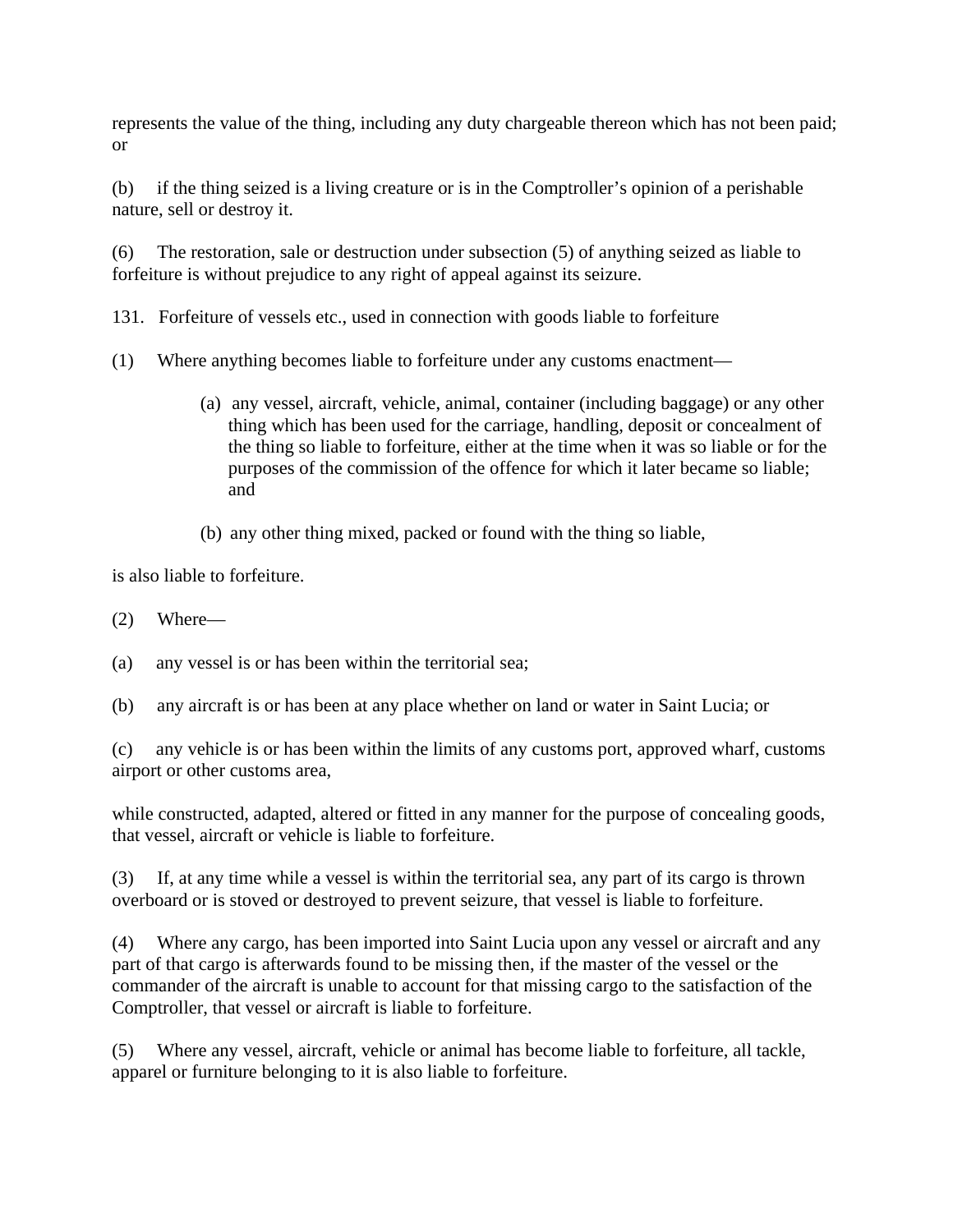132. Special provisions as to forfeiture of larger vessels

(1) Despite any other provision of any customs enactment, a vessel of 250 or more tons burden is not liable to forfeiture unless—

(a) the offence in respect of or in connection, with which the forfeiture is claimed—

(i) was substantially the object of the voyage during which the offence was committed, or

(ii) was committed while the vessel was under chase after refusing to stop when required to do so;

(b) the vessel was constructed, adapted, altered or fitted in any manner solely for the purpose of concealing goods; or

(c) subsection (3) applies.

(2) Where any vessel of 250 or more tons burden would, but for subsection (1), be liable to forfeiture for or in connection with an offence under any customs enactment and, in the opinion of the Comptroller, a responsible officer of the vessel is implicated by his or her own act or by neglect in that offence, the Comptroller has the power to impose a penalty on that vessel in any sum not exceeding \$5,000 or treble the value of the goods liable to forfeiture and until that penalty is paid, he or she may withhold clearance of that vessel.

(3) Where any vessel is liable to a penalty under subsection (2), but the Comptroller is not satisfied that such a penalty is adequate in relation to the offence committed, the Comptroller may take proceedings under Schedule 4 for the condemnation as forfeited of that vessel in any sum not exceeding \$10,000 or treble the value of the goods liable to be condemned, as the court may think fit.

(4) Where condemnation proceedings are taken under subsection (3), the Comptroller may require such sum as he or she sees fit, not exceeding \$10,000 or treble the value of the goods condemned to be deposited with him or her to await his or her final decision or, as the case may be, the decision of the court, and until that sum is deposited, he or she may withhold clearance of that vessel.

(5) A claim shall not lie against the Comptroller for damages in respect of the payment of any deposit or the detention of any vessel under this section.

(6) The exemption from forfeiture of any vessel under this section does not affect the liability to forfeiture of any goods carried on board.

(7) For the purposes of this section—

(a) "**responsible officer**", in relation to any vessel, means the master, mate or engineer of the vessel, and in the case of a vessel carrying a passenger certificate, the purser or chief steward,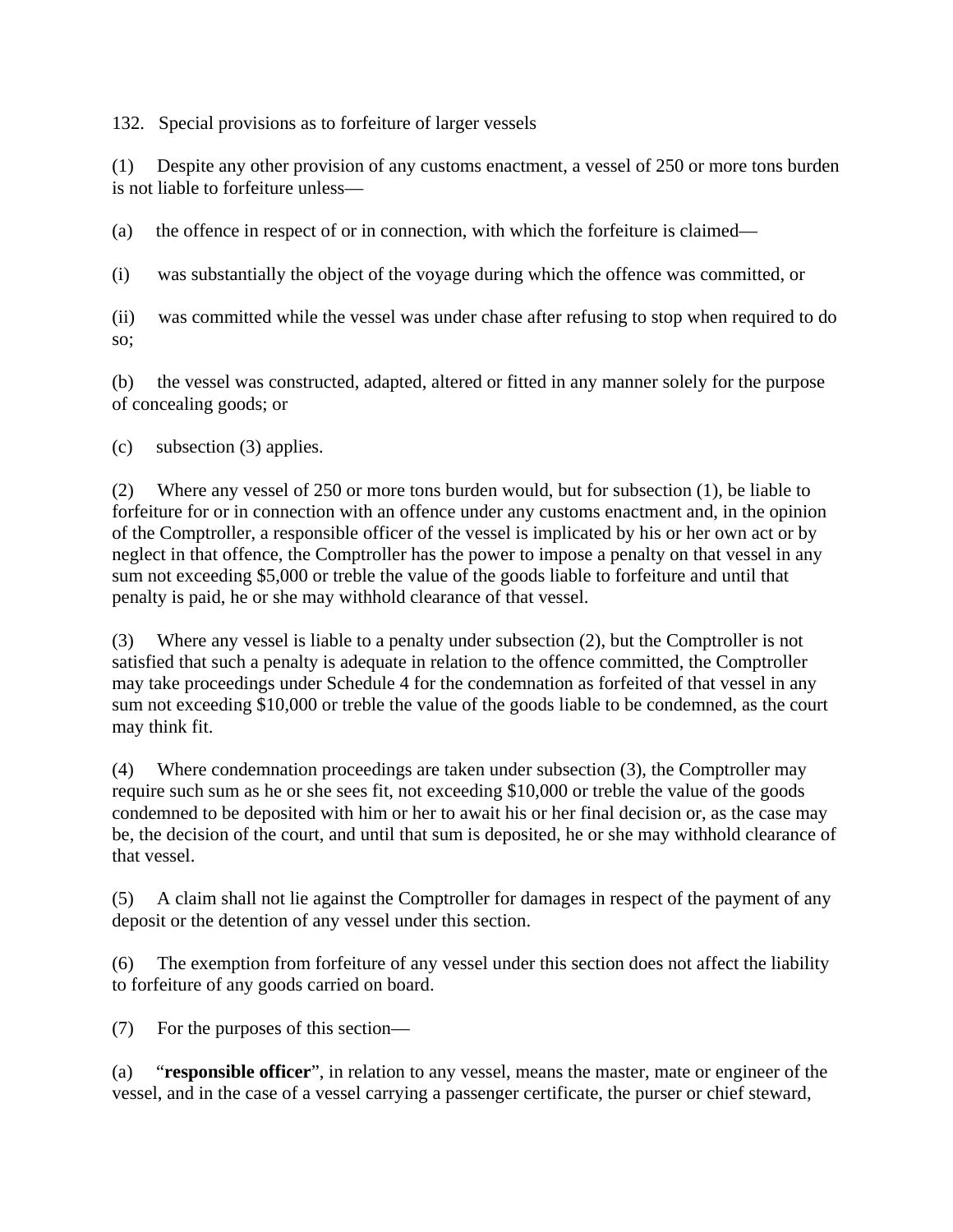and, in the case of a vessel manned wholly or partly by Asiatic seamen, the serang or other leading Asiatic officer of the vessel; and

(b) without prejudice to any other grounds upon which a responsible officer of any vessel may be held to be implicated by neglect, he or she may be so liable if goods not owned by any member of the crew are discovered in any place under that officer's supervision in which they could not reasonably have been put if he or she had exercised proper care at the time of the loading of the vessel or subsequently.

133. Protection of officers seizing or detaining goods

(1) Where, in any proceedings for the condemnation of anything seized as liable to forfeiture under any customs enactment, judgment is given for the claimant, the court may, if it sees fit, certify that there were reasonable grounds for the seizure.

(2) Where any proceedings are brought against the Government or the Comptroller on account of the seizure or detention of anything as liable to forfeiture, and judgment is given for the plaintiff or prosecutor, then if either—

(a) a certificate relating to the seizure has been granted under subsection (1); or

(b) the court is satisfied that there were reasonable grounds for seizing or detaining that thing,

the plaintiff or prosecutor shall not be entitled to recover any damages or costs.

(3) Subsection (2) shall not affect any right of any person for the return of the thing seized or detained or to compensation in respect of any damage to the thing or in respect of the destruction of it.

(4) Any certificate under subsection (1) may be proved by the production of either the original certificate or a certified copy of it, purporting to be signed by an officer of the court by which it was granted.

134. Sale of goods condemned as forfeited

(1) Anything condemned as forfeited by virtue of Schedule 4, or considered to have been condemned as forfeited by that Schedule, shall, unless a prohibited or restricted article be sold by public auction.

(2) Any auction under this section shall be advertised in the Gazette and in a newspaper in circulation in Saint Lucia, not less than 7 days before it is due to take place.

(3) The Comptroller shall appoint a person, who may be an officer, to act as auctioneer at an auction under this section.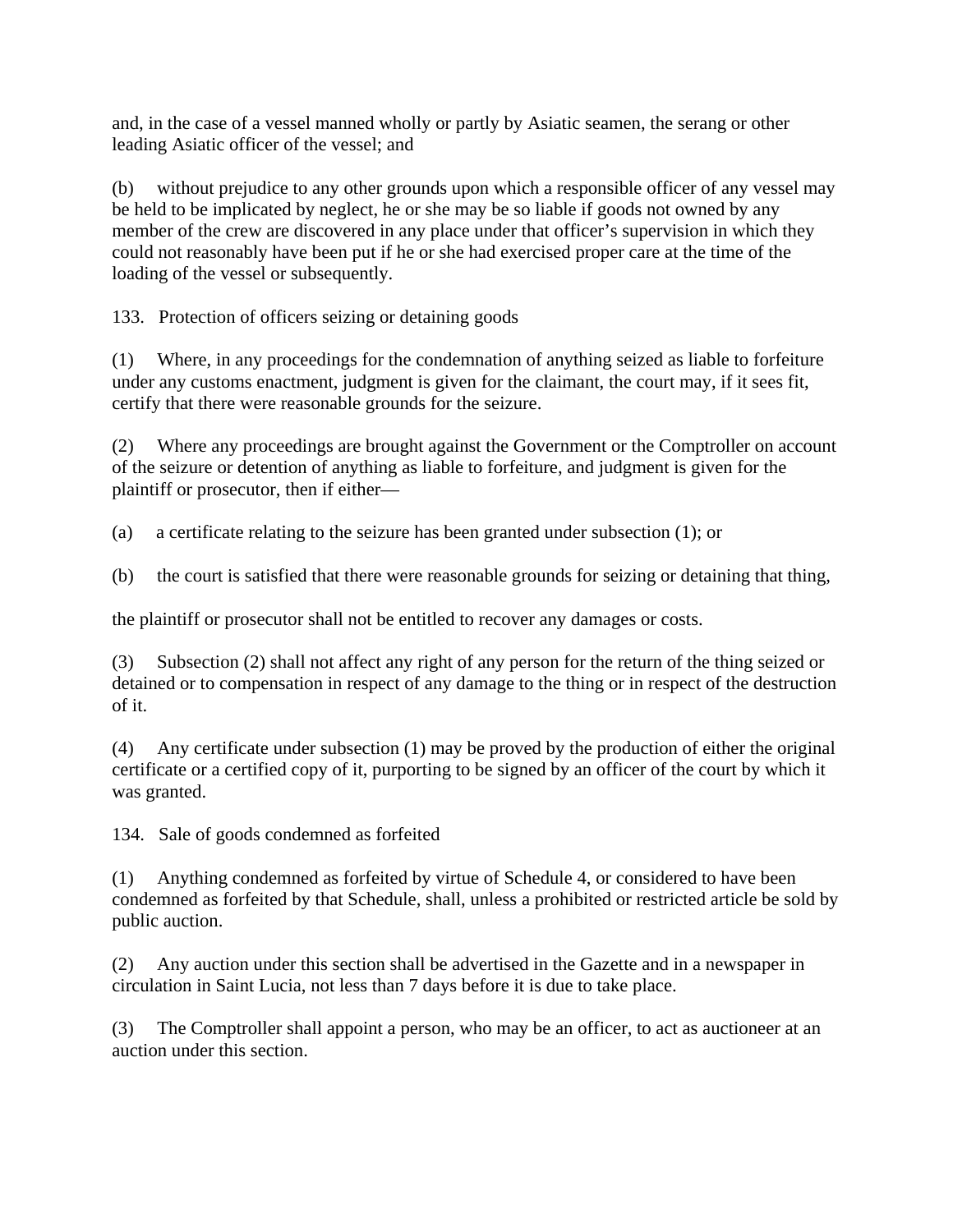(4) The following persons shall not be permitted to bid for anything at an auction under this section—

(a) an officer;

(b) any person having or having had any interest in the thing being auctioned,

and any person who makes a bid in contravention of this subsection commits an offence and is liable on summary conviction to a fine of \$5,000.

(5) All monies arising from the sale of any thing at auction under this section shall be used to pay—

(a) firstly, any duty payable on that thing;

(b) secondly, all the charges of and incidental to the sale, warehousing and carriage of that thing; and

> (c) lastly, all the charges of and incidental to the seizure of that thing and any proceedings for the condemnation of the thing,

and any residue shall be paid by the Comptroller into the Consolidated Fund, subject to such disposition to or among the person making or aiding in, or in any manner contributing towards the seizure as the Comptroller may direct.

(6) Any thing not sold at an auction under this section, and all prohibited or restricted goods condemned or deemed to be condemned as forfeited, shall be destroyed or otherwise disposed of as the Comptroller may direct.

(7) This section does not prevent the Comptroller from authorising the withholding from sale of any thing condemned or deemed to be condemned as forfeited, and its use by an officer, where such retention and use would assist that officer in the performance of his or her duty.

135. Sale of goods not condemned as forfeited

(1) Where any thing, not being a thing condemned or deemed to be condemned as forfeited, may by virtue of any customs enactment be sold, it shall, unless it is of a perishable nature, be offered for sale at a public auction.

(2) Any auction under this section shall be advertised in the Gazette and in a newspaper circulated in Saint Lucia, not less than 7 days before it is due to take place.

(3) The Comptroller shall appoint a person, who may be an officer, to act as auctioneer at any auction under this section.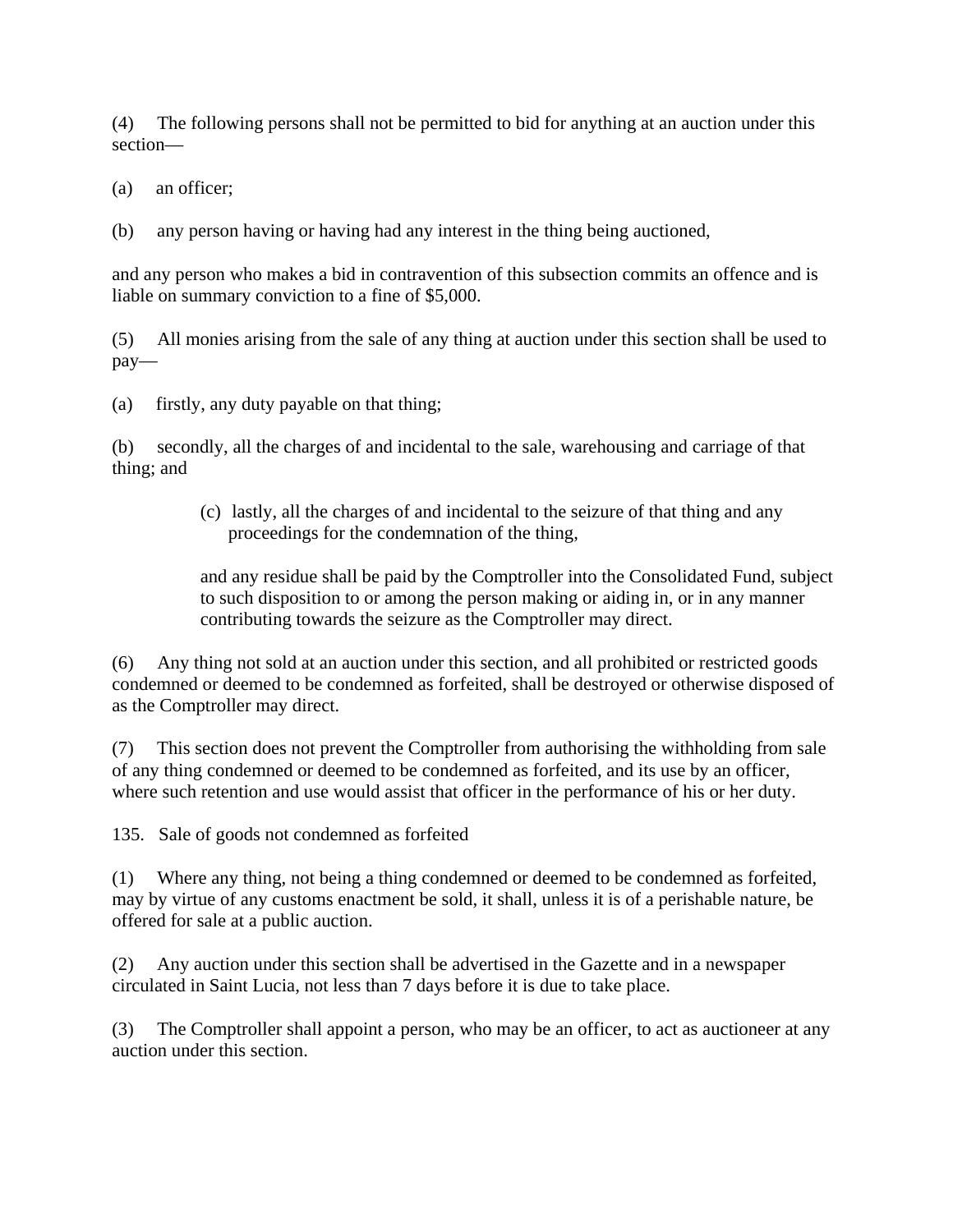(4) All monies arising from the sale of any thing at an auction under this section shall be used to pay—

(a) firstly, any duty payable on that thing; and

(b) secondly, all the charges of and incidental to the sale, warehousing and carriage of that thing,

and any residue shall, if application is made within 6 months of the sale, be paid over to any person who satisfies the Comptroller that he or she was the owner of that thing at the time of its sale.

(5) The Comptroller shall offer for sale anything which is of a perishable nature in the manner which appears to him or her, bearing in mind its nature, most likely to realise the largest sum.

(6) Anything which cannot be sold at any auction under this section or by the Comptroller under subsection (5) shall be destroyed or otherwise disposed of as the Comptroller may direct.

(7) The provisions of this section apply to the sale of any vessel or aircraft which may be sold by virtue of section 134 except that the sum ordered to be paid by that section is satisfied out of the monies arising from the sale before any amount is repaid to the person who was the owner of the vessel or aircraft.

(8) Any sale by auction under this section may take place at the same time and place as a sale under section 134.

Part 12

Determination of Disputes

136. Appeal to the Comptroller

(1) Where any amount of duty demanded by an officer is disputed by the person required to pay that amount, that person shall pay that amount but then may, at any time before the expiration of 3 months from the date of payment, require the Comptroller, by a notice in writing under this subsection, to reconsider the amount of duty demanded.

(2) A notice under subsection (1) shall state the grounds for disputing the amount of duty demanded.

(3) The Comptroller, after reconsidering the amount demanded and taking into account the grounds contained in the notice, may increase, decrease or confirm that amount, and shall notify the person who paid the amount demanded of his or her decision.

137. Customs Appeal Commissioners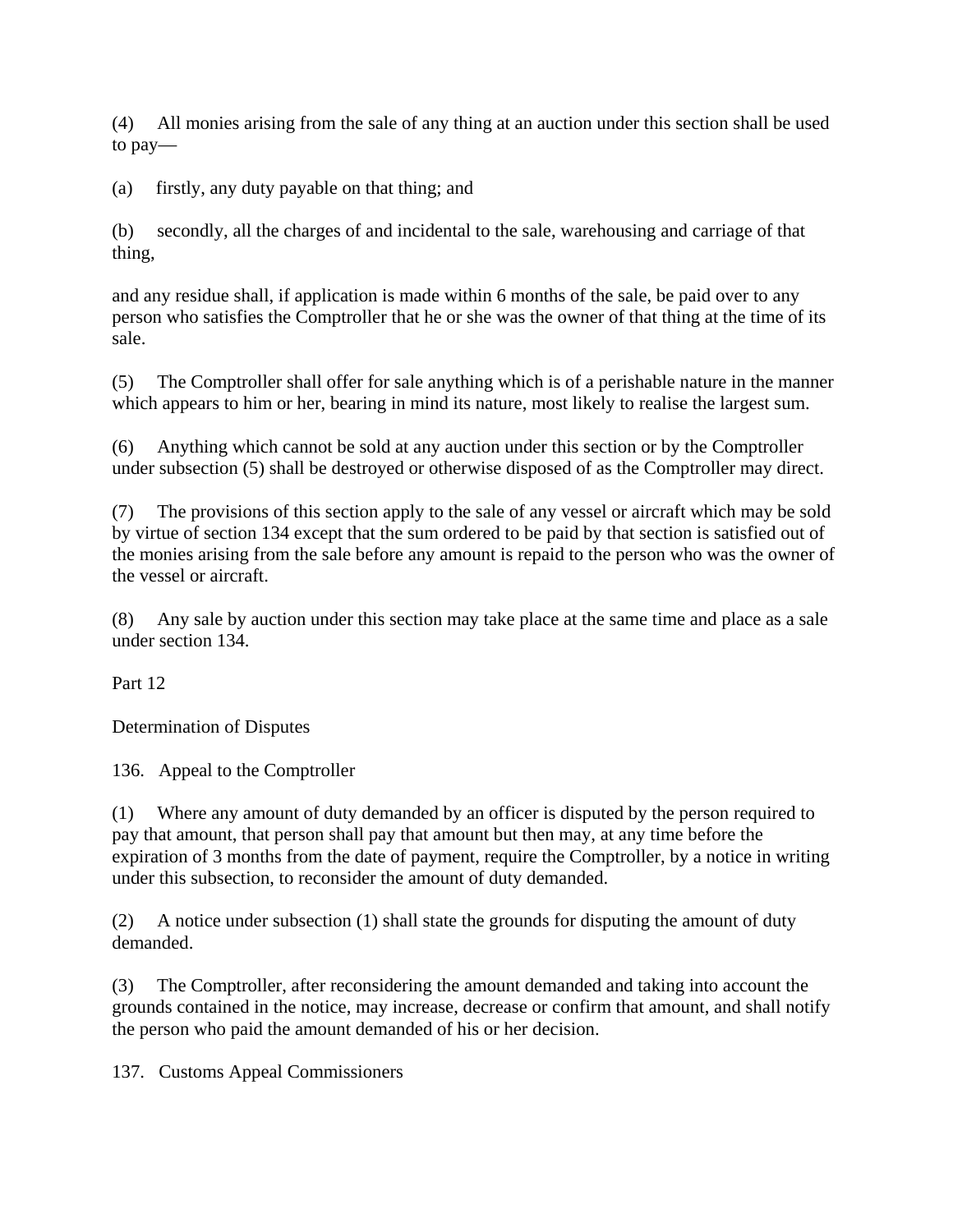(1) The Minister shall appoint by notice in the Gazette such persons as he or she thinks fit to be Customs Appeal Commissioners (in this Part referred to as "Commissioners").

(2) The Minister shall appoint one of the Commissioners to be chairperson and another to be deputy chairperson, and any hearing of the Commissioners shall be before either the chairperson or the deputy chairperson and 2 other Commissioners.

(3) The Minister shall appoint a Secretary to the Commissioners and any notice or correspondence, other than decisions of the Commissioners themselves, may be issued and signed by or on behalf of the Secretary.

(4) Every decision of the Commissioners shall be given under the signature of the chairperson presiding at that hearing.

(5) At any hearing of the Commissioners, in the event of a division of opinion, the decision of the majority shall prevail.

(6) At any hearing of the Commissioners, they shall have—

(a) power to summon to attend that hearing any person who in their opinion is or might be able to give evidence relevant to the matter before that hearing;

(b) power, where any person is summoned to attend a hearing or is voluntarily at that hearing, to examine that person on oath or otherwise;

(c) power to require any person to produce any books or other documents which are in his or her custody or under his or her control and which they consider may contain evidence relevant to the matter before the hearing;

(d) all powers of a magistrate's court with respect to the enforcement of attendance of witnesses, the hearing of evidence on oath and punishment for contempt;

(e) power to admit or reject any evidence adduced, although that evidence would or would not be admissible in any court;

(f) power to postpone or adjourn that hearing; and

(g) a duty to determine the procedure to be followed at that hearing.

138. Appeal to the Customs Appeal Commissioners

(1) Any person notified of a decision under section 136 (hereinafter in this Part referred to as "the appellant") may, subject to subsection (2), appeal against that decision to the Commissioners by serving a notice of appeal on the Secretary to the Commissioners and the Comptroller within 30 days of the notification or such longer period as the Commissioners may permit.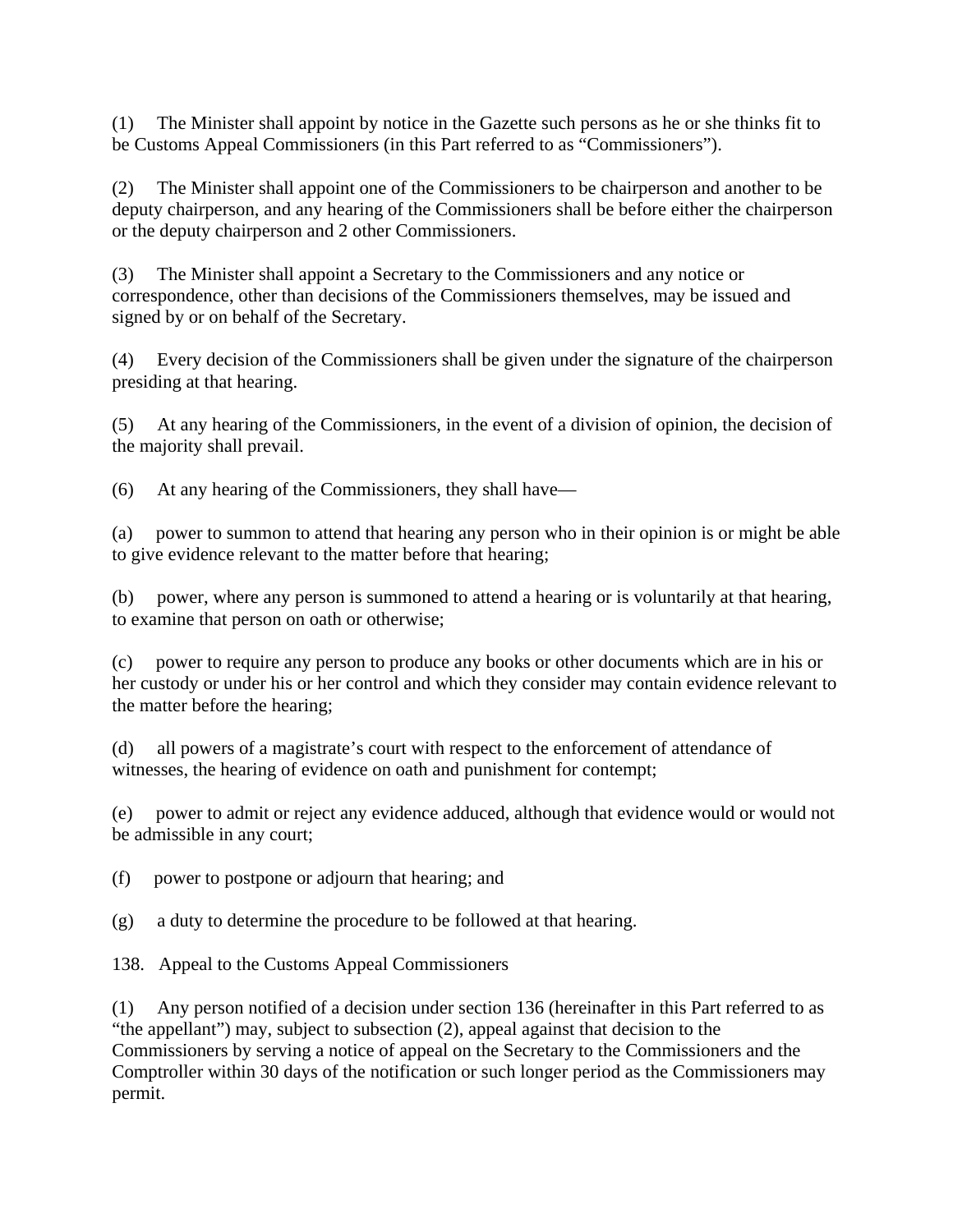(2) An appeal shall not be made under subsection (1), unless the amount notified as the duty due by the decision of the Comptroller is paid.

(3) A notice of appeal under subsection (1) shall be in writing and must state—

- (a) the date of the decision of the Comptroller which is appealed against;
- (b) the name and address of the person to whom the decision appealed against was sent;
- (c) the amount of duty in dispute; and
- (d) the grounds for claiming that the amount of duty in dispute is not due and payable.

(4) At least 30 days or such shorter time as the parties may agree before the date fixed for the hearing of an appeal, the Secretary to the Commissioners shall, by notice in writing, advise the Comptroller and the appellant of the time at which, the date on which, and the place where the appeal is set down for hearing.

(5) The hearing of any appeal under subsection (1) shall be in public unless the chairperson presiding at that hearing shall otherwise direct.

(6) At any hearing of appeal under subsection  $(1)$ —

(a) the Comptroller and the appellant are entitled to appear in person or by a representative;

(b) the burden of proof on any matter shall lie with the appellant; and

(c) the Comptroller and the appellant shall bear their own costs unless the Commissioners, for special cause, otherwise direct.

(7) On the hearing of an appeal, the Commissioners may increase, decrease or confirm the amount of duty due and shall notify the Comptroller and the appellant of their decision.

(8) Any decision of the Commissioners under this section shall be published, except that where a direction has been given under subsection (5) that the hearing of the appeal shall be in private, such details of the decision shall be omitted as the chairperson considers necessary to preserve the privacy that the private hearing was considered necessary to protect.

139. Right of further appeal

(1) The Comptroller or the appellant may appeal to the High Court against any decision of the Commissioners which involves a question of law, including a question of mixed fact and law.

(2) The Comptroller or the appellant may appeal to the Court of Appeal against any decision of the High Court, being a decision on an appeal from the Commissioners, which involves a question of law, including a question of mixed fact and law.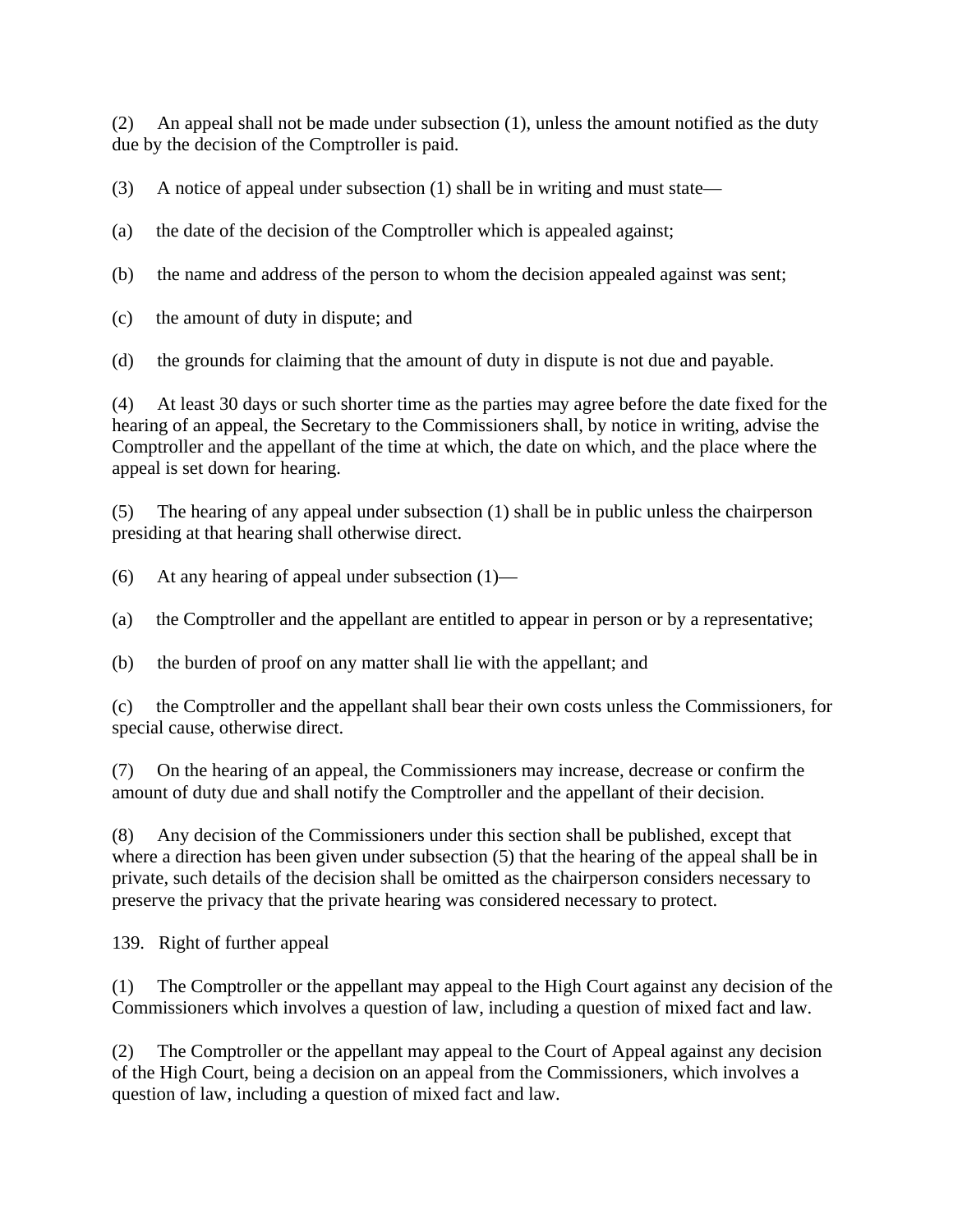(3) On an appeal to the High Court or the Court of Appeal under this section, that court shall have the power to—

(a) increase, decrease or confirm the amount of duty due;

(b) make any such other order as it thinks fit; and

(c) make such order as to costs as it thinks fit.

140. Payment of duty after appeal

(1) Subject to subsection (2), where a decision of the Commissioners, the High Court or the Court of Appeal on an appeal under this Part is—

(a) that the amount of duty due should be increased, the appellant shall pay the amount of the increase to the Comptroller; and

(b) that the amount of duty should be decreased, the Comptroller shall pay the amount of the decrease to the appellant,

within 30 days of the decision.

(2) Where the decision referred to in subsection (1) is that of the Commissioners or the High Court, no amount is payable if, within the 30 day time limit provided by that subsection, an appeal against that decision is lodged with the High Court or the Court of Appeal, as the case may be.

PART 13

**Miscellaneous** 

141. Power to make regulations

Without prejudice to any other power enabling the Minister to make regulations the Minister may make such regulations as he or she considers necessary in relation to any assigned matter and such regulations may provide for the Comptroller to give directions, the imposition of a fine or penalty not exceeding \$5,000 and for the forfeiture of any goods, vessel or aircraft.

142. Amendment of Schedules

The Minister may by order made by statutory instrument amend the Schedules.

143. Savings of regulations

The Customs Regulations and Orders made under the Customs Act, 1967 are considered to be made under this Act and are to be construed with the necessary modifications for the purpose of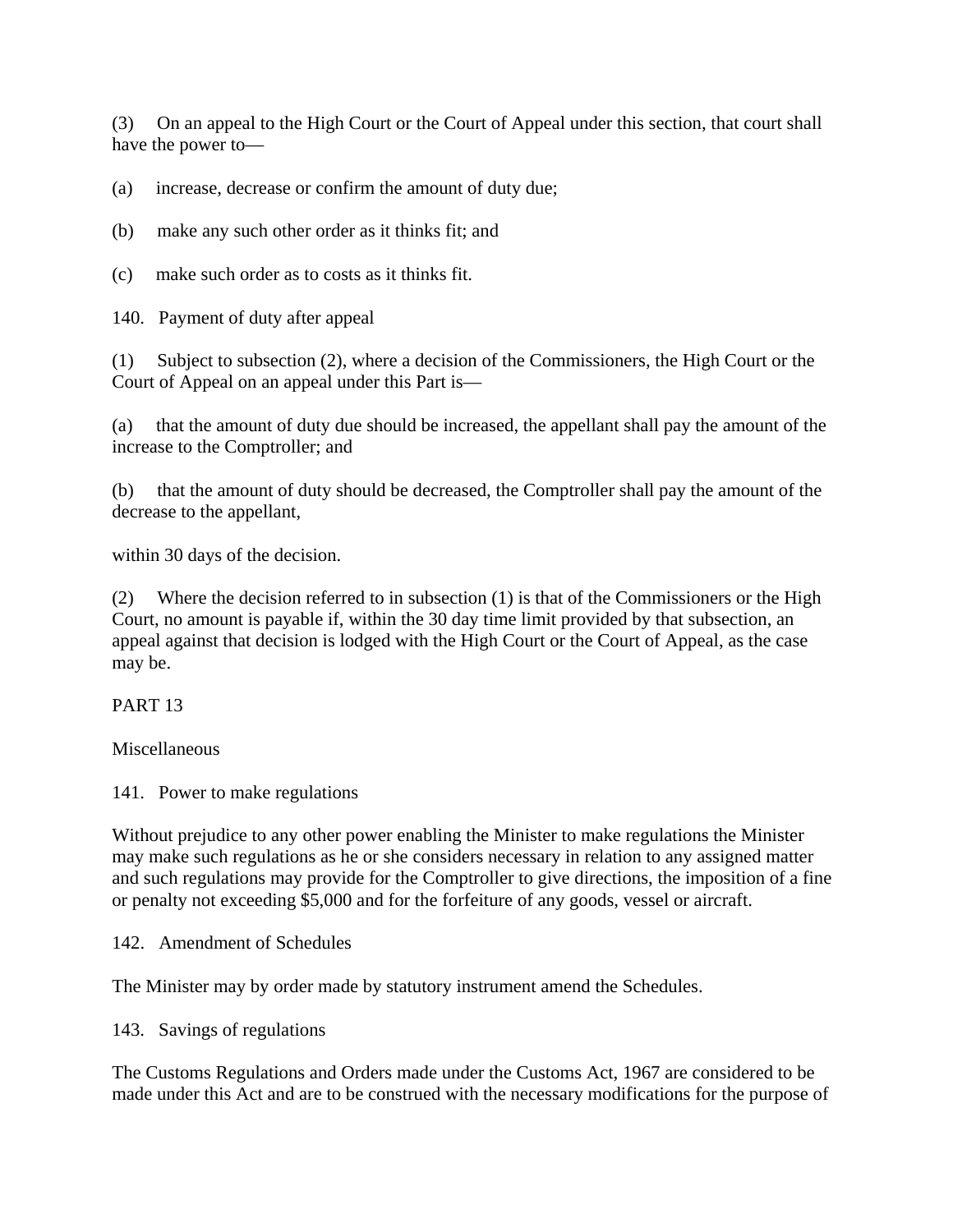giving necessary effect thereto until they are varied or revoked by regulations and orders made under this Act.

#### SCHEDULE 1

(Sections 28(2) and 53)

#### GOODS NOT PERMITTED TO BE WAREHOUSED ON IMPORTATION

Aircraft Animals, living Arms, Ammunition and Explosives Asphalt, all kinds including pitch and tar Bottles, empty in bags Bricks and tiles Cattle and other animal foods (other than in tins packed in cases) Cement and cement products Cheese Chemicals Film, cinematographic Fireworks Fish (other than in tins packed in cases) Fruit and nuts (other than in cases) Grain, flour, pulse and preparations thereof (other than in tins packed in cases) Hay and chaff **Manures** Matches Meats (other than in tins packed in cases) Metals Molasses Nuts and kernels, other than food Oil edible fuel other kinds, including essential, medicinal and perfumed oils Salt Seeds for expressing oil therefrom Ships, boats, and launches Starch Stones and slates Sugar, (unless packed in tins or cases) Vegetables (other than in tins packed in cases) Wood and timber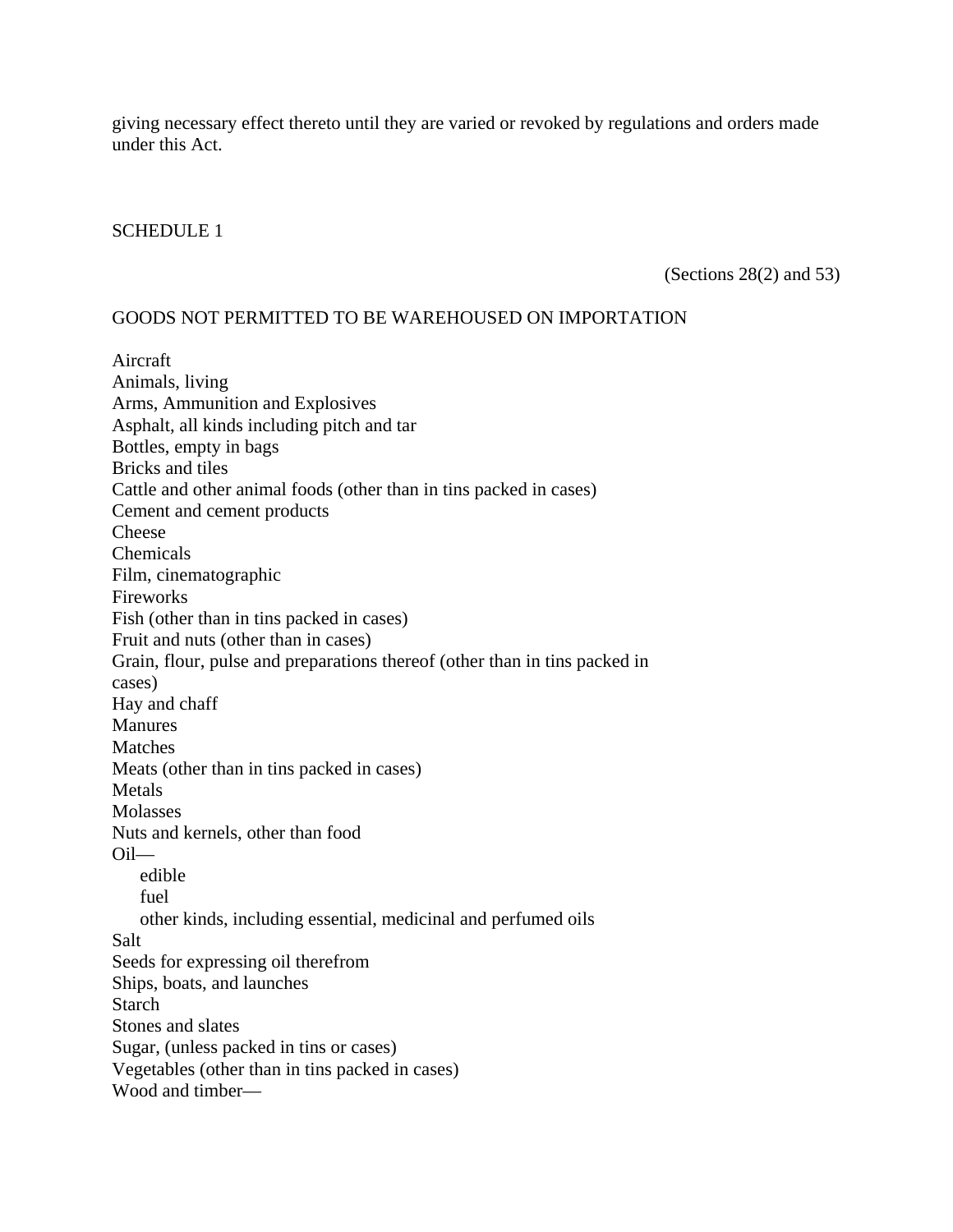lumber shingles shooks, staves and headings.

Any goods which in the opinion of the Comptroller are likely to cause damage to other goods shall not be stored in the same warehouse.

SCHEDULE 2

(Section  $78(1)$ )

### VALUE OF IMPORTED GOODS

1.

(1) In this Schedule—

(a) customs value of imported goods means the value of goods for the purposes of levying *ad valorem* duties of customs on imported goods;

(b) goods of the same class or kind means goods which fall within a group or range of goods produced by a particular industry or industry sector, and includes identical or similar goods;

(c) identical goods means goods produced in the same country which are the same in all respects, including physical characteristics, quality and reputation. Minor differences in appearance shall not preclude goods otherwise conforming to the definition from being regarded as identical;

(d) identical goods and similar goods, as the case may be, do not include goods which incorporate or reflect engineering, development, artwork, design work, and plans and sketches for which no adjustment has been made under paragraph  $8(1)(b)(iv)$  because such elements were undertaken in Saint Lucia;

(e) produced includes grown, manufactured and mined;

(f) similar goods means goods produced in the same country which, although not alike in all respects, have like characteristics and like component materials which enable them to perform the same functions and to be commercially interchangeable. The quality of the goods, their reputation and the existence of a trademark are among the factors to be considered in determining whether goods are similar.

(2) For the purpose of this Schedule—

(a) persons are considered to be related only if—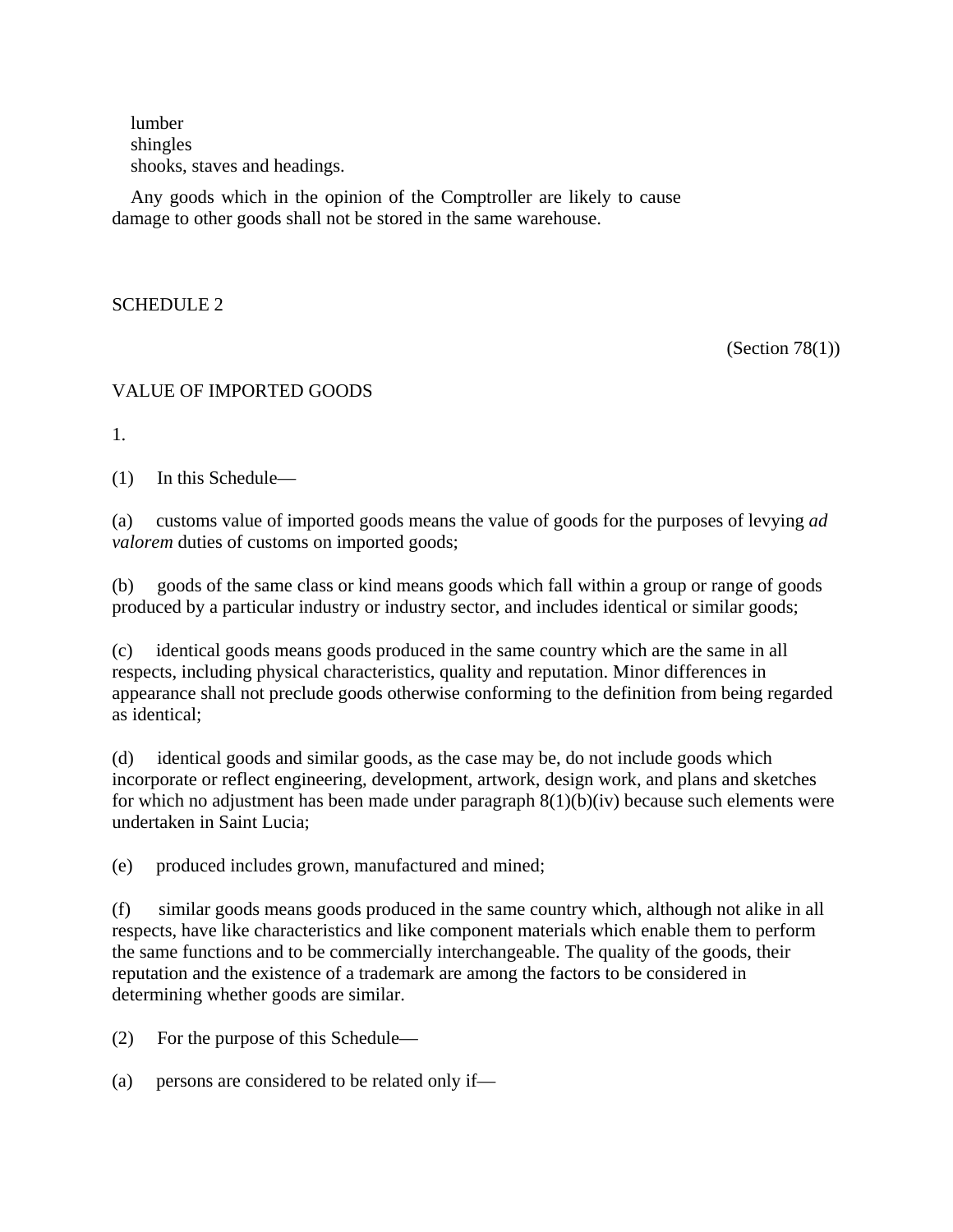- (i) they are officers or directors of one another's business,
- (ii) they are legally recognised partners in business,
- (iii) they are employer and employee,

(iv) any person directly or indirectly owns, controls or holds 5% or more of the outstanding voting stock or shares of both of them,

(v) one of them directly or indirectly controls the other,

(vi) both of them are directly or indirectly controlled by a third person,

(vii) together they directly or indirectly control a third person, or

(viii) they are members of the same family;

(b) one person is considered to control another when the former is legally or operationally in a position to exercise restraint or direction over the latter;

(c) persons who are associated in business with one another in that one is the sole agent, sole distributor or sole concessionaire, however described, of the other shall be deemed to be related only if they fall within the criteria of subparagraph 2(a);

(d) the term person means a natural or legal person;

(e) an event is considered to occur about the same time as another event if the first event occurs on the same day as the other event or within the 45 days immediately before or the 45 days immediately after, the day on which the other event occurs.

2.

(1) The customs value of imported goods shall be determined under paragraph 3 whenever the conditions prescribed therein are fulfilled.

(2) Where such value cannot be determined under paragraph 3, it shall be determined by proceeding sequentially through paragraphs 4 to 7, inclusive, to the first such paragraph under which it can be determined, subject to the provision that, where the importer requests it and the Comptroller agrees, the order of application of paragraphs 6 and 7 shall be reversed.

(3) Except as provided for in subparagraph (2), it is only when the customs value of imported goods cannot be determined under a particular paragraph that the provisions of the next paragraph in the sequence established by subparagraph (2) can be applied.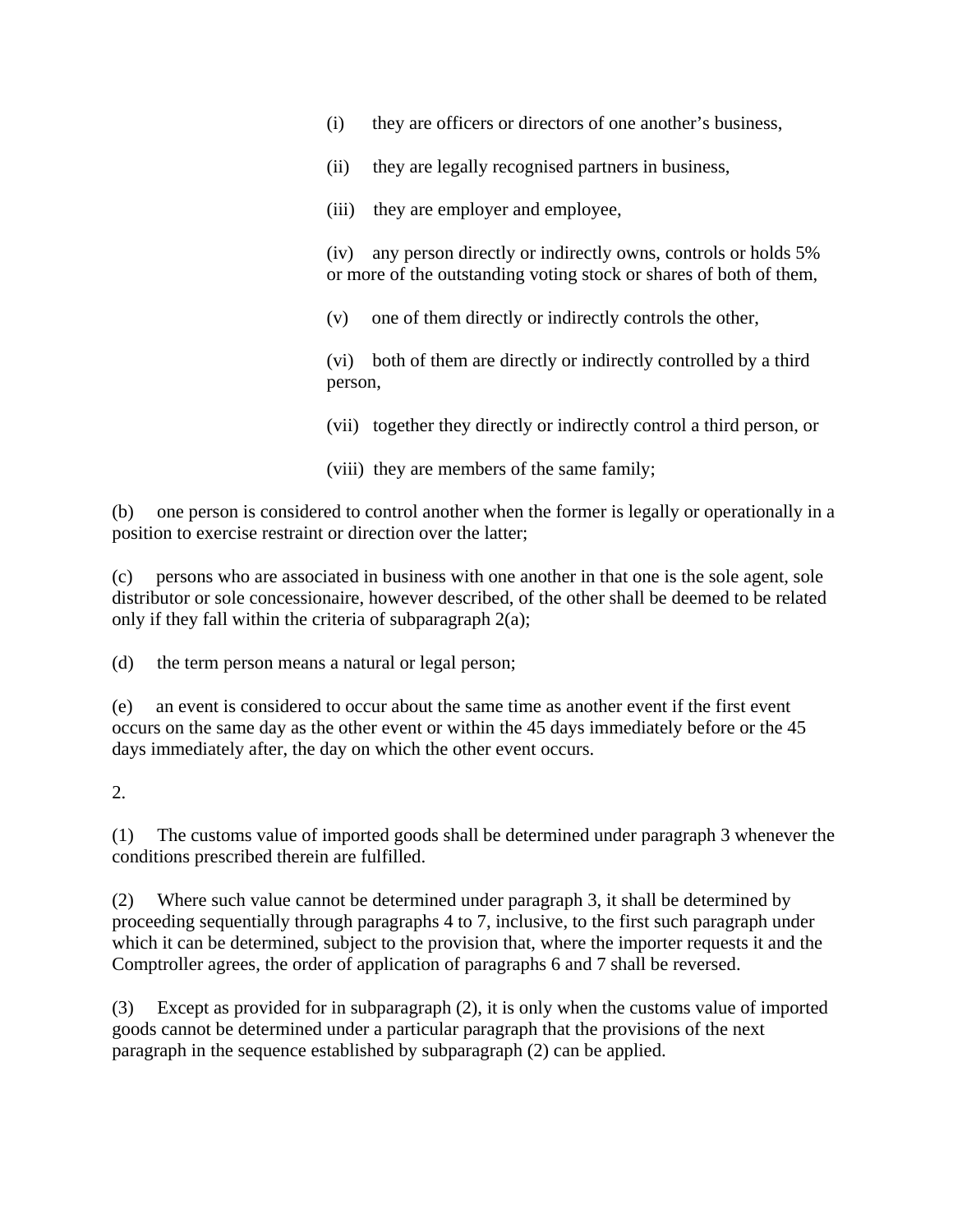(4) Where the customs value of imported goods cannot be determined under paragraphs 3 to 7, inclusive, it shall—

(a) be determined using reasonable means consistent with the principles and general provisions of this Schedule;

(b) to the greatest extent possible, be based on previously determined customs values; and

(c) make use of the methods of valuation laid down in paragraphs 3 to 7, inclusive, using, where necessary, reasonable flexibility in their application.

(5) Customs value shall not be determined under subparagraph (4) on the basis of—

(a) the selling price in Saint Lucia of goods produced in Saint Lucia;

(b) a system which provides for the acceptance for customs purposes of the higher of 2 alternative values;

(c) the price of goods on the domestic market of the country of exportation;

(d) the cost of production, other than computed values which have been determined for identical or similar goods in accordance with paragraph 7;

(e) the price of the goods for export to a country other than Saint Lucia;

(f) minimum customs values; or

(g) arbitrary or fictitious values.

3.

(1) The customs value of imported goods determined under this paragraph shall be the transaction value, that is, the price actually paid or payable for the goods when sold for export to Saint Lucia, adjusted in accordance with paragraph 8, and in appropriate cases paragraph 9, provided—

(a) that there are no restrictions as to the disposition or use of the goods by the buyer, other than restrictions which—

> (i) are imposed or required by law or by the public authorities in Saint Lucia,

> (ii) limit the geographical area in which the goods may be resold, or

(iii) do not substantially affect the value of the goods;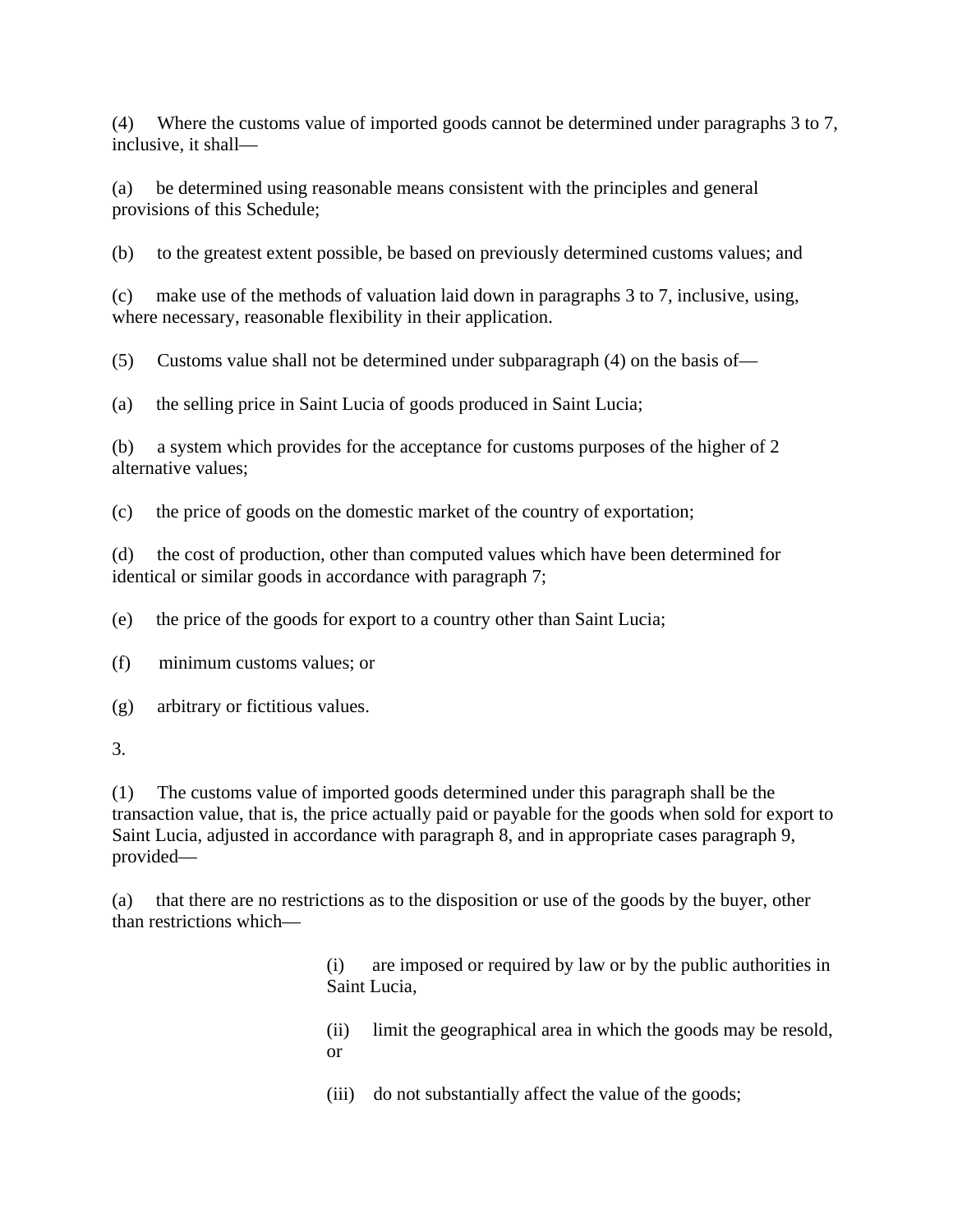(b) that the sale or price is not subject to some condition or consideration for which a value cannot be determined with respect to the goods being valued;

(c) that no part of the proceeds of any subsequent resale, disposal or use of the goods by the buyer will accrue directly or indirectly to the seller, unless an appropriate adjustment can be made in accordance with paragraph 8; and

(d) that the buyer and seller are not related, or, where the buyer and seller are related, that the transaction value is acceptable for customs purposes under subparagraph (2).

(2)

(a) In determining whether the transaction value is acceptable for the purposes of subparagraph (1), the fact that the buyer and the seller are related within the meaning of paragraph 1 shall not in itself be grounds for regarding the transaction value as unacceptable. Where necessary, the circumstances surrounding the sale shall be examined and the transaction value shall be accepted if the relationship did not influence the price. If, in the light of information provided by the importer or otherwise the Comptroller has grounds for considering that the relationship influenced the price, he or she shall communicate the grounds to the importer who shall be given a reasonable opportunity to respond;

(b) In a sale between related persons, the transaction value shall be accepted and the goods valued in accordance with subparagraph (1) whenever the importer demonstrates that such value closely approximates to one of the following occurring at or about the same time—

> (i) the transaction value in sales, between buyers and sellers who are not related in any particular case, of identical or similar goods for export to Saint Lucia,

> (ii) the customs value of identical or similar goods, as determined under paragraph 6,

> (iii) the customs value of identical or similar goods, as determined under paragraph 7;

In applying the foregoing texts, due account shall be taken of demonstrated differences in commercial levels, quantity levels, the elements enumerated in paragraph 8 and costs incurred by the seller in sales in which he or she and the buyer are not related that are not incurred by the seller in sales in which he or she and the buyer are related;

(c) The tests set out in subparagraph 2(b) shall be used at the initiative of the importer and only for comparison purposes. Substitute values may not be established under that subparagraph.

(3)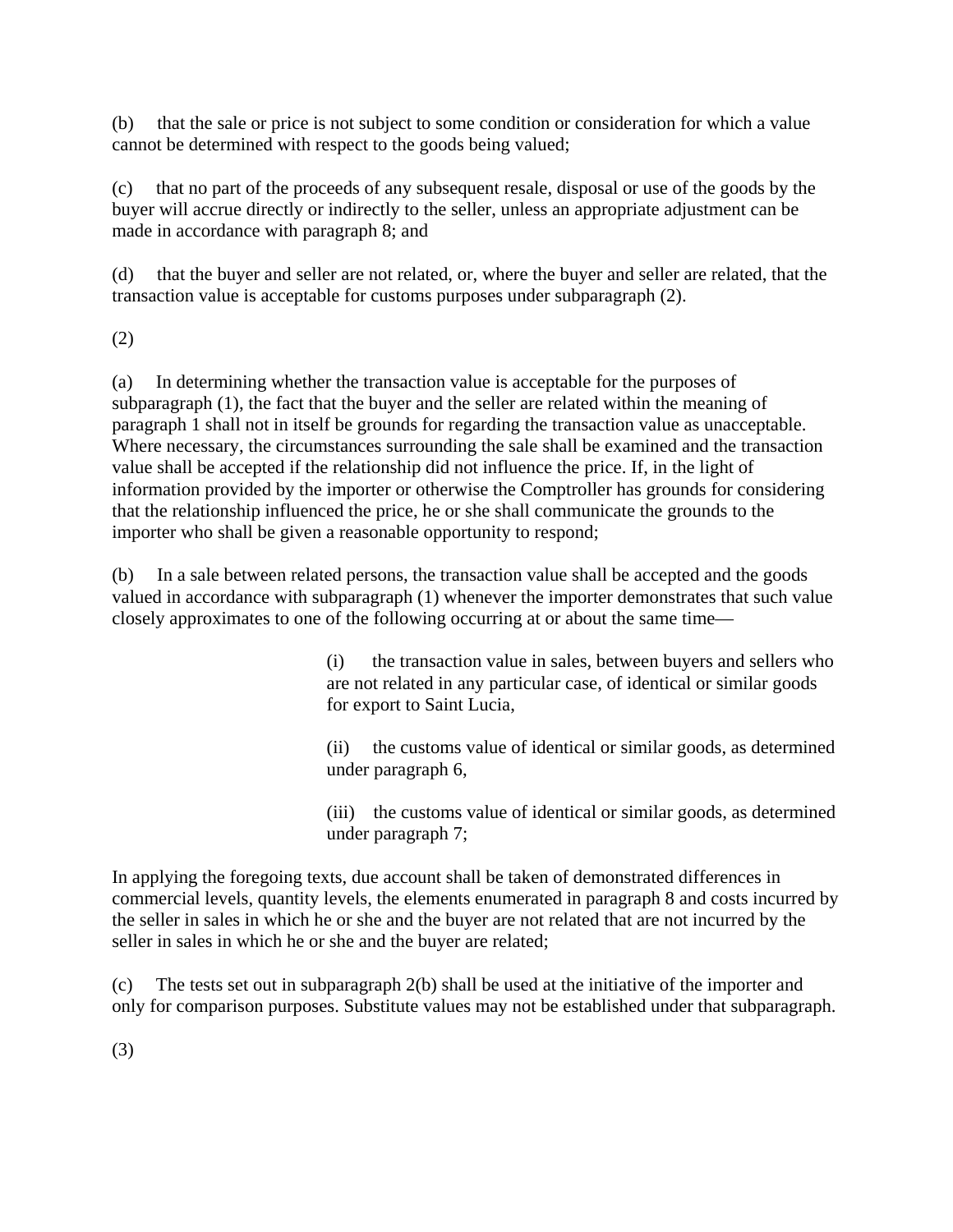(a) The price actually paid or payable is the total payment made or to be made by the buyer to or for the benefit of the seller for the imported goods.

Payments may be made directly or indirectly, need not necessarily take the form of a transfer of money, and shall include—

> (i) all payments made or to be made as a condition of sale of the imported goods by the buyer to the seller or by the buyer to a third party to satisfy an obligation of the seller, and

(ii) any settlement by the buyer, whether in whole or in part, of a debt owed by the seller;

(b) Activities, including marketing activities, undertaken by the buyer on his or her own account, other than those for which an adjustment is provided in paragraph 8, are not considered to be an indirect payment to the seller, even though they might be regarded as of benefit to the seller or have been undertaken by agreement with the seller, and their cost shall not be added to the price actually paid or payable in determining the customs value of imported goods.

(4) The customs value of imported goods shall not include the following charges or costs, if they are distinguished from the price actually paid or payable for the imported goods—

(a) charges for construction, erection, assembly, maintenance or technical assistance, undertaken after importation on imported goods such as industrial plant, machinery or equipment;

(b) customs duties and other taxes payable in Saint Lucia by reason of the importation or sale of the goods;

(c) the cost of transport after importation.

(5) The fact that goods which are the subject of sale are entered for home use within Saint Lucia shall be regarded as adequate indication that they were sold for export to Saint Lucia. This indication shall also apply where successive sales of goods have taken place before valuation. Where such successive sales have taken place each price resulting from them may be used as a basis for valuation.

4.

(1)

(a) The customs value of imported goods determined under this paragraph shall be the transaction value of identical goods sold for export to Saint Lucia and exported at or about the same time as the goods being valued;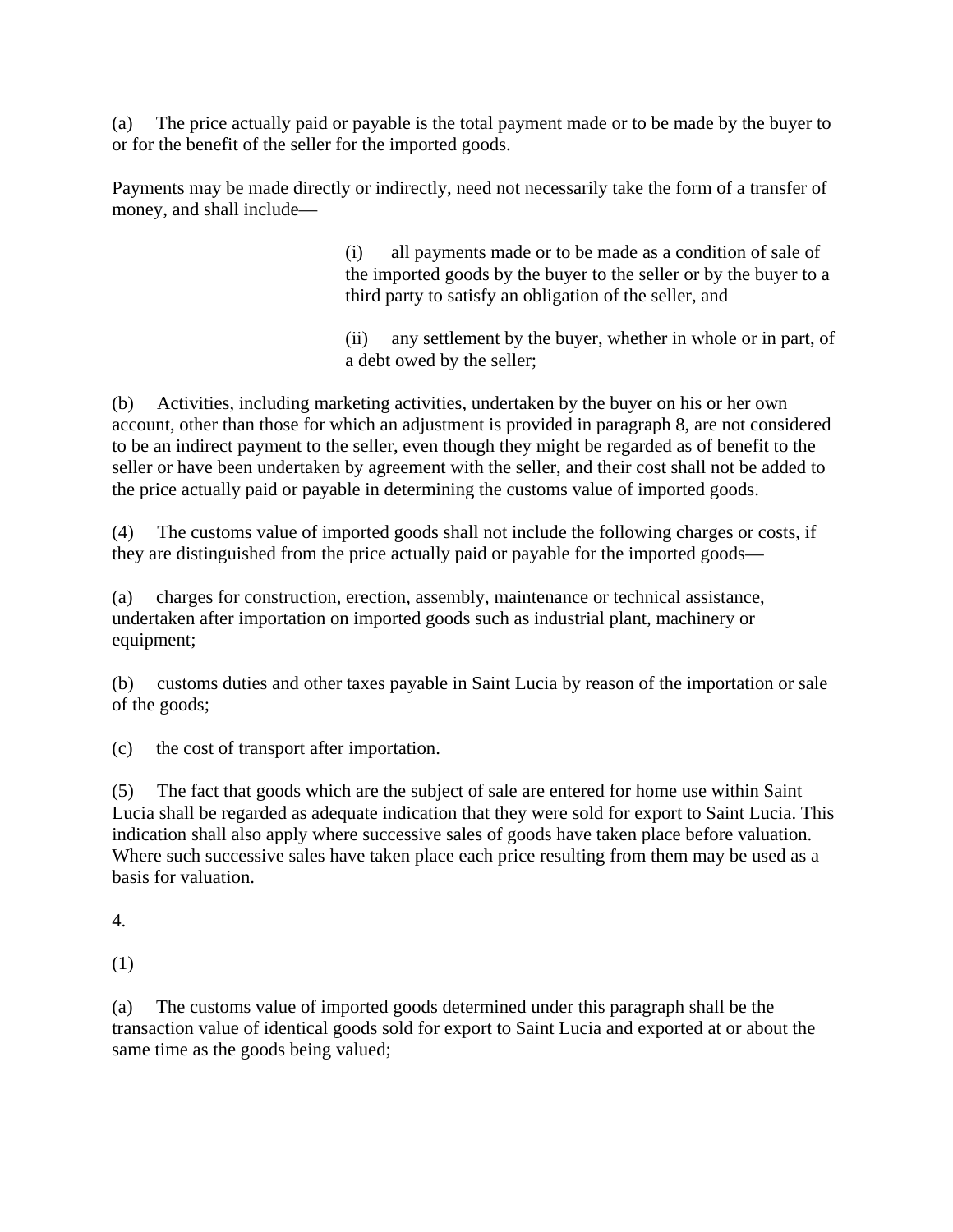(b) In applying this paragraph, the transaction value of identical goods in a sale at the same commercial level and in substantially the same quantity as the goods being valued shall be used to determine the customs value. Where no such sale is found, the transaction value of identical goods sold at a different commercial level or in different quantities, adjusted to take account of differences attributable to commercial level or to quantity, shall be used, if such adjustments can be made on the basis of demonstrated evidence which clearly establishes the reasonableness and accuracy of the adjustment, whether the adjustment leads to an increase or a decrease in value.

(2) Where the costs and charges referred to in paragraph  $8(1)(e)$  are included in the transaction value, an adjustment shall be made to take account of significant differences in such costs and charges between the imported goods and the identical goods in question arising from differences in distances and modes of transport.

(3) In applying this paragraph—

(a) if more than one transaction value of identical goods is found, the lowest such value shall be used to determine the customs value of the imported goods;

(b) a transaction value for goods produced by a different person shall be taken into account only when no transaction value can be found under subparagraph (1) for identical goods produced by the same person as the goods being valued; and

(c) a condition for adjustment because of different commercial levels or different quantities shall be that such adjustment shall be made only on the basis of demonstrated evidence that clearly establishes the reasonableness and accuracy of the adjustment.

(4) For the purposes of this paragraph, the transaction value of identical imported goods means a customs value previously determined under paragraph 3, adjusted as provided for in subparagraphs  $(1)(b)$  and  $(2)$  of this paragraph.

5.

(1)

(a) The customs value of imported goods determined under this paragraph shall be the transaction value of similar goods sold for export to Saint Lucia and exported at or about the same time as the goods being valued.

(b) In applying this paragraph, the transaction value of similar goods in a sale at the same commercial level and in substantially the same quantity as the goods being valued shall be used to determine the customs value. Where no such sale is found, the transaction value of similar goods sold at a different commercial level or in different quantities, adjusted to take account of differences attributable to commercial level or to quantity, shall be used, if such adjustments can be made on the basis of demonstrated evidence which clearly establishes the reasonableness and accuracy of the adjustment, whether the adjustments lead to an increase or a decrease in value.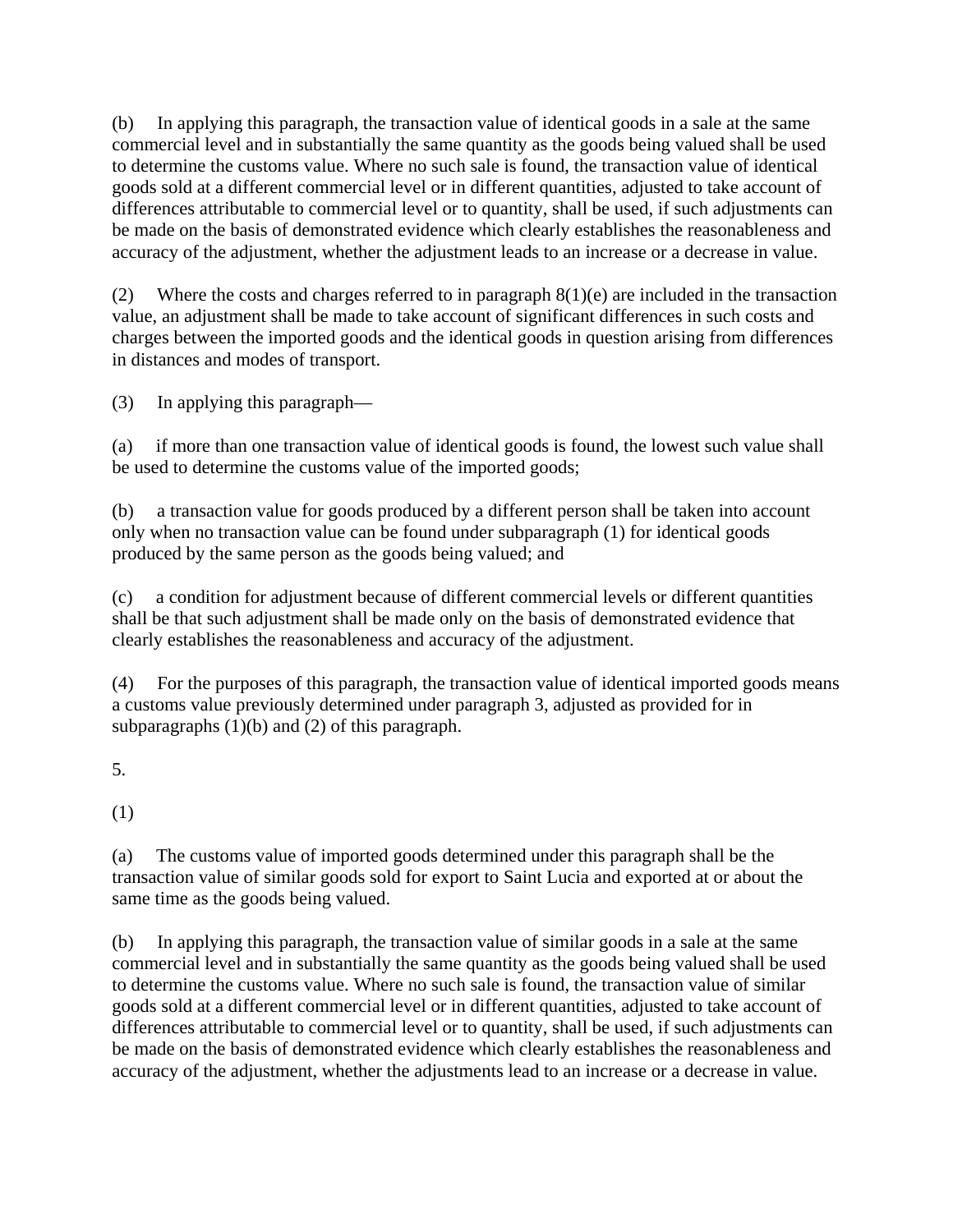(2) Where the costs and charges referred to in paragraph  $8(1)(e)$  are included in the transaction value, an adjustment shall be made to take account of significant differences in such costs and charges between the imported goods and the similar goods in question arising from differences in distances and modes of transport.

(3) In applying this paragraph—

(a) if more than one transaction value of similar goods is found, the lowest such value shall be used to determine the customs value of the imported goods;

(b) a transaction value for goods produced by a different person shall be taken into account only when no transaction value can be found under subparagraph (1) for similar goods produced by the same person as the goods being valued;

(c) a condition for adjustment because of different commercial levels or different quantities shall be that such adjustment shall be made only on the basis of demonstrated evidence that clearly establishes the reasonableness and accuracy of the adjustment.

(4) For the purposes of this paragraph, the transaction value of similar imported goods means a customs value previously determined under paragraph 3, adjusted as provided for in subparagraphs (1)(b) and 2 of this paragraph.

6.

(1)

(a) If the imported goods or identical or similar imported goods are sold in Saint Lucia in the condition as imported, the customs value of the imported goods, determined under this paragraph, shall be based on the unit price at which the imported goods or identical or similar imported goods are sold in the greatest aggregate quantity, at or about the time of the importation of the goods being valued, to persons who are not related to the persons from whom they buy such goods, subject to deductions for the following—

> (i) either the commissions usually paid or agreed to be paid or the additions usually made for profit and general expenses (including the direct and indirect costs of marketing the goods in question) in connection with sales in Saint Lucia of imported goods of the same class or kind,

(ii) the usual costs of transport and insurance and associated costs incurred within Saint Lucia, and

(iii) the customs duties and other taxes payable in Saint Lucia by reason of the importation or sale of the goods;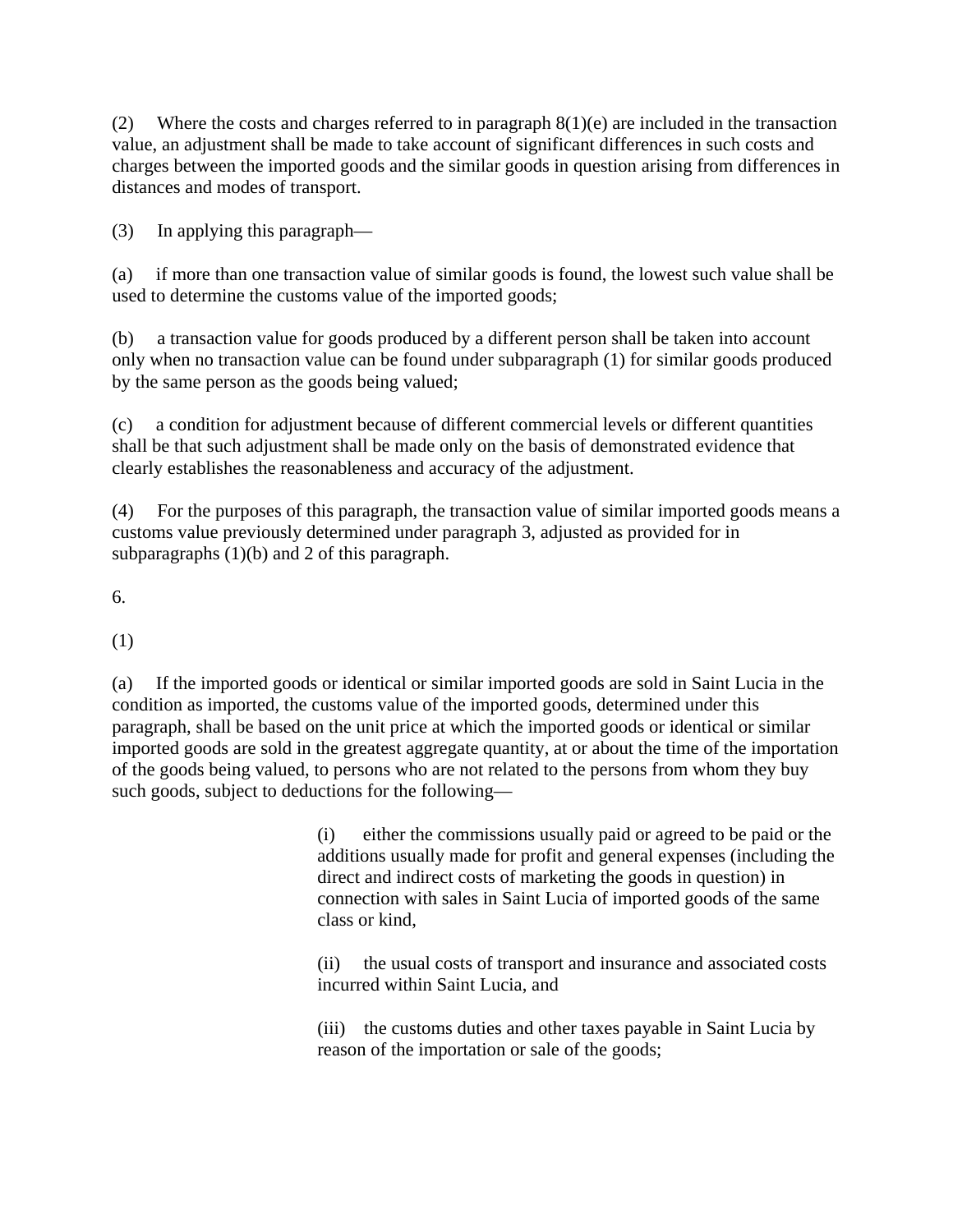(b) if neither the imported goods nor identical nor similar imported goods are sold or about the time of importation of the goods being valued, the customs value of imported goods determined under this paragraph shall, subject otherwise to the provisions of subparagraph (1)(a), be based on the unit price at which the imported goods or identical or similar imported goods are sold in Saint Lucia in the condition as imported at the earliest date after the importation of goods being valued but before the expiration of 90 days after such importation.

(2) If neither the imported goods nor identical nor similar imported goods are sold in Saint Lucia in the condition as imported, then, if the Comptroller so decides, the customs value shall be based on the unit price at which the imported goods, after further processing, are sold in the greatest aggregate quantity to persons in Saint Lucia who are not related to the persons from whom they buy such goods, due allowance being made for the value added by such processing and the deductions provided for in subparagraph (1)(a). Where this method of valuation is used, deductions made for the value added by further processing shall be based on objective and quantifiable data relating to the cost of such work. Accepted industry formulas, recipes, methods of construction and other industry practices shall form the basis of the calculations.

(3) In this paragraph, the unit price at which imported goods or identical or similar imported goods are sold in the greatest aggregate quantity is the price at which the greatest number of units is sold in sales to persons who are not related to the persons from whom they buy such goods at the first commercial level after importation at which such sales take place.

(4) Any sale in Saint Lucia to a person who supplies directly or indirectly free of charge or at reduced cost for use in connection with the production and sale for export of the imported goods any of the elements specified in paragraph 8(1)(b), shall not be taken into account in establishing the unit price for the purposes of this paragraph.

(5) For the purposes of subparagraph  $(1)(a)(i)$ —

(a) profit and general expenses shall be taken as a whole. The figure for the purposes of this deduction shall be determined on the basis of information supplied by or on behalf of the importer unless his or her figures are inconsistent with those obtaining in sales of imported goods of the same class or kind. Where the importer's figures are inconsistent with such figures, the amount for profit and general expenses may be based upon relevant information other than that supplied by or on behalf of the importer;

(b) in determining either the commission or the additions usually made for profit and general expenses, the question whether certain goods are of the same class or kind as other goods shall be determined on a case-by-case basis by reference to the circumstances involved. In doing this, sales for which the necessary information can be provided of the narrowest group or range of imported goods of the same class or kind as the goods being valued should be examined; and

(c) goods of the same class or kind includes goods imported from the same country as the goods being valued as well as goods imported from other countries.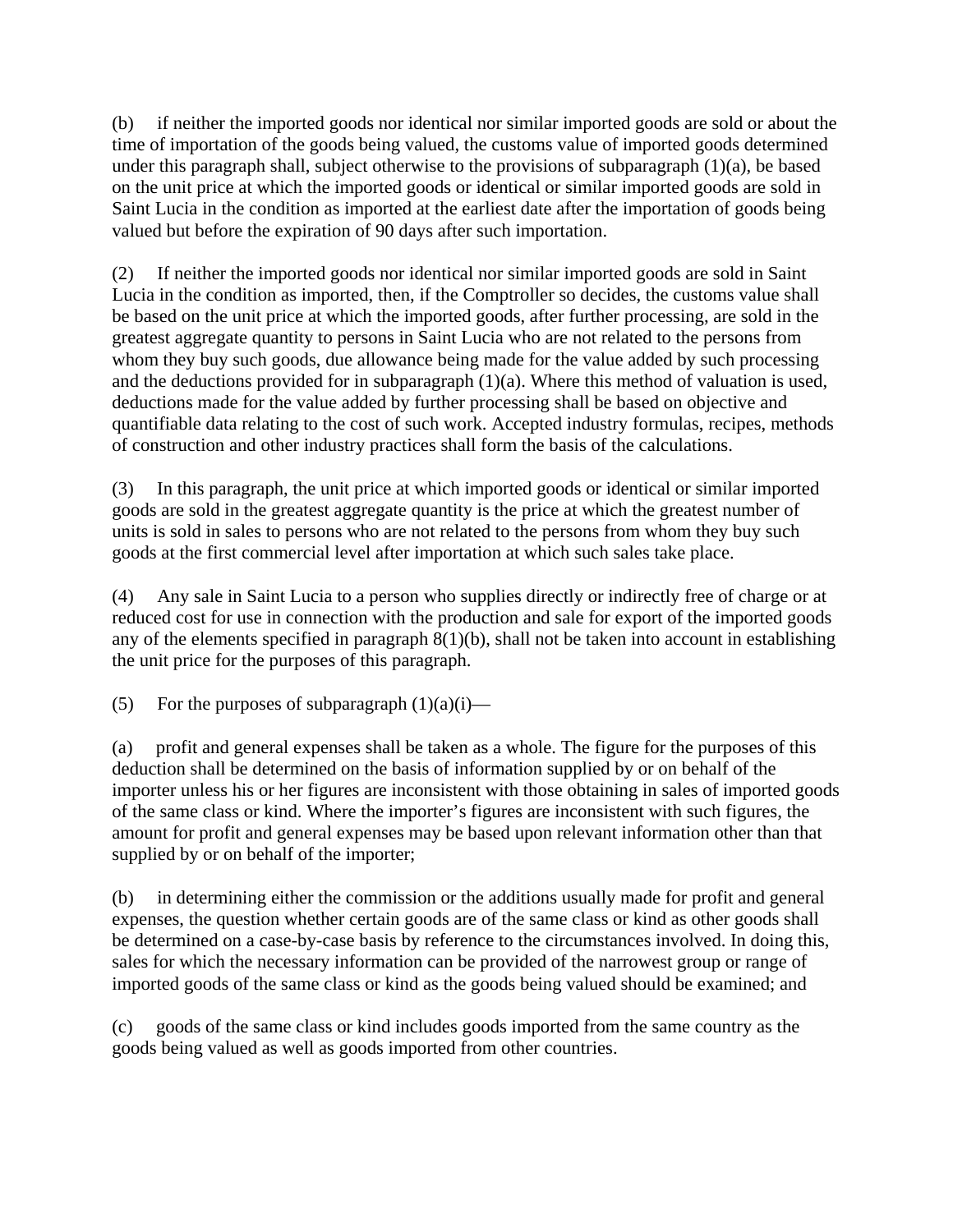(6) For the purposes of subparagraph  $(1)(b)$ , the earliest date shall be the date by which sales of the imported goods or of identical or similar imported goods are made in sufficient quantity to establish the unit price.

7.

(1) The customs value of imported goods determined under this paragraph shall be based on a computed value which shall consist of the sum of—

(a) the cost or value of materials and fabrication or other processing employed in producing the imported goods;

(b) an amount for profit and general expenses equal to that usually reflected in sales of goods of the same class or kind as the goods being valued which are made by producers in the country of exportation for export to Saint Lucia; and

(c) the cost or value of the items referred to in paragraph  $8(1)(e)$ .

(2) The cost or value of materials and fabrication referred to in subparagraph (1)(a) above shall include the cost of elements specified in paragraph  $8(1)(a)(ii)$  and  $8(1)(a)(iii)$ . It shall also include the value, duly apportioned, of any element specified in paragraph 8(1)(b) which has been supplied directly or indirectly by the buyer for use in connection with the production of the imported goods. The value of the elements specified in paragraph  $8(1)(b)(iv)$  which are undertaken in Saint Lucia shall be included only to the extent that such elements are charged to the producer. No cost or value of an element referred to in this subparagraph shall be countered more than once in determining the computed value.

(3) The cost or value referred to in subparagraph (1)(a) shall be determined on the basis of information relating to the production of the goods being valued supplied by or on behalf of the producer. It shall be based upon the commercial accounts of the producer, if these accounts are consistent with the generally accepted accounting principle applied in the country where the goods are produced.

(4) For the purpose of subparagraph  $(1)(b)$ —

(a) the amount for profit and general expenses shall be taken as a whole and shall be determined on the basis of information supplied by or on behalf of the producer unless his or her figures are inconsistent with those usually reflected in sales of goods of the same class or kind as the goods being valued which are made by producers in the country of exportation for export to Saint Lucia;

(b) if the producer's own figures for profit and general expenses are not consistent with those usually reflected in sales of the goods of the same class or kind referred to in subparagraph (4)(a) the amount for profit and general expenses may be based upon relevant information other than that supplied by or on behalf of the producer of the goods;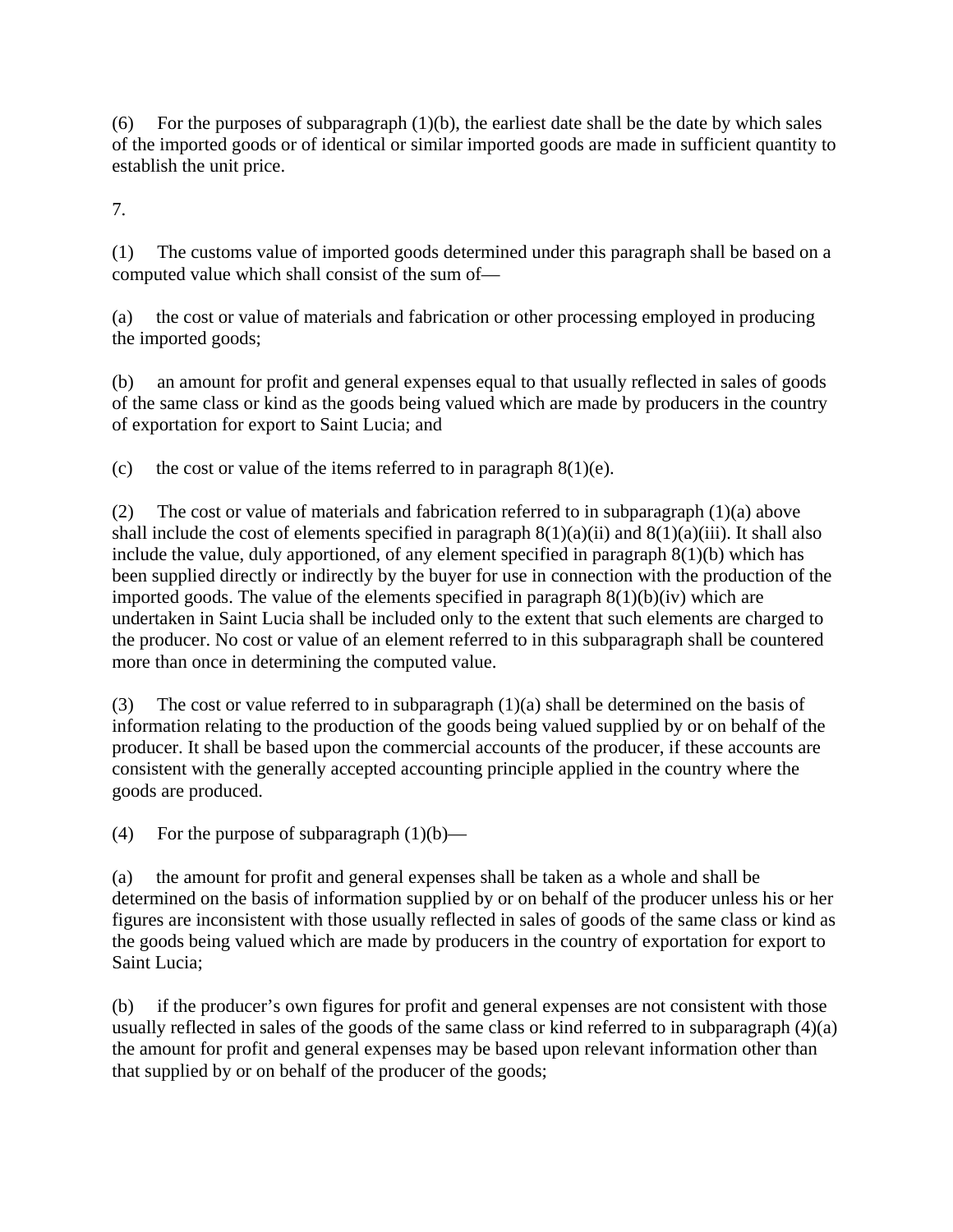(c) goods of the same class or kind means goods imported from the same country as the goods being valued;

(d) whether goods are of the same class or kind as other goods shall be determined on a caseby-case basis with reference to the circumstances involved. In doing this, sales for export to Saint Lucia of the narrowest group or range of goods of the same class or kind as the goods being valued for which the necessary information can be provided should be examined;

(e) the general expenses referred to cover the direct and indirect cost of producing and selling the goods for export which are not included under subparagraph  $(1)(a)$ .

8.

(1) In determining the customs value under paragraph 3, there shall be added to the price actually paid or payable for the imported goods—

(a) the following, to the extent that they are incurred by the buyer but are not included in the price actually paid or payable for the goods—

(i) commission and brokerage, except buying commissions,

(ii) the cost of containers which are treated as being one for customs purposes with the goods in question,

(iii) the cost of packing, whether for labour or materials;

(b) the value, apportioned as appropriate, of the following goods and services where supplied directly or indirectly by the buyer free of charge or at reduced cost for use in connection with the production and sale for export of the imported goods, to the extent that such value has not been included in the price actually paid or payable—

> (i) materials, components, parts and similar items incorporated in the imported goods,

(ii) tools, dyes, moulds and similar items used in the production of the imported goods,

(iii) materials consumed in the production of the imported goods,

(iv) engineering, development, artwork, design work, and plans and sketches undertaken elsewhere than in Saint Lucia and necessary for the production of the imported goods;

(c) royalties and licence fees, which among other things, may include payments in respect of patents, trademarks and copyrights, related to the goods being valued that the buyer must pay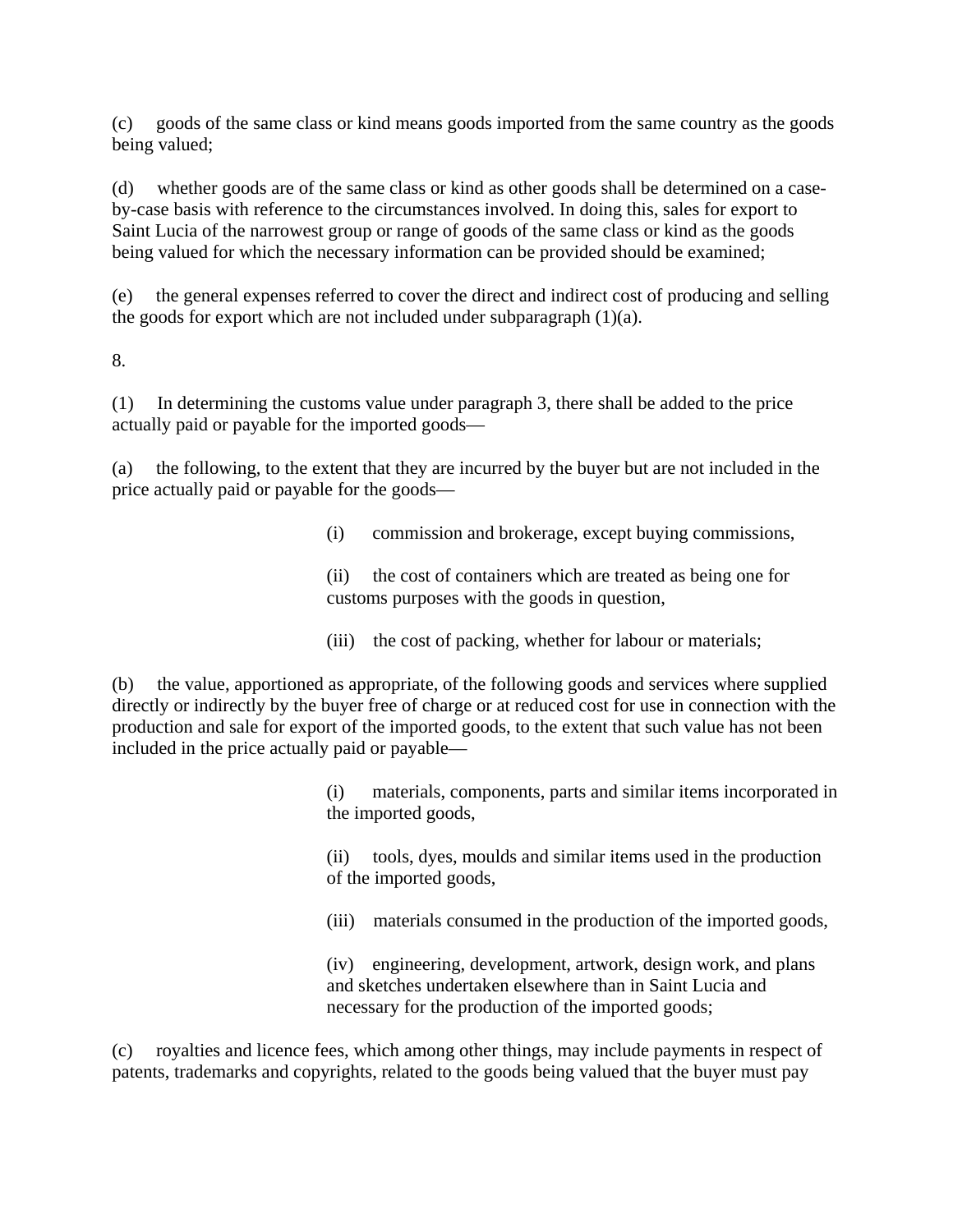either directly or indirectly, as a condition of sale of the goods being valued, to the extent that such royalties and fees are not included in the price actually paid or payable;

(d) the value of any part of the proceeds of any subsequent resale, disposal or use of the imported goods that accrues directly or indirectly to the seller;

(e)

(i) the cost of transport of the imported goods to the port or place of importation,

(ii) loading and handling charges associated with the transport of the imported goods to the port or place of importation, and

(iii) the cost of insurance.

(2) Additions shall not be made to the price actually paid or payable in determining the customs value except as provided in this paragraph.

(3) Additions to the price actually paid or payable shall be made under this paragraph only on the basis of objective and quantifiable data; and if such do not exist a transaction value shall not be determined under the provisions of paragraph 3.

(4) In this paragraph, the term buying commissions means fees paid by an importer to his or her agent for the service of representing him or her abroad in the purchase of the goods being valued.

(5) Despite subparagraph  $(1)(c)$  of this paragraph—

(a) charges for the right to reproduce the imported goods in Saint Lucia shall not be added to the price actually paid or payable for the imported goods in determining the customs value; and

(b) payments made by the buyer for the right to distribute or re-sell the imported goods shall not be added to the price actually paid or payable for the imported goods if such payments are not a condition of the sale for export to Saint Lucia of the goods.

9.

(1) Charges for interest under a financing arrangement entered into by the buyer and related to the purchase of imported goods shall not be included in the customs value determined under paragraph 3 if—

(a) the charges are distinguished from the price actually paid or payable for the goods;

(b) the financing arrangement has been made in writing;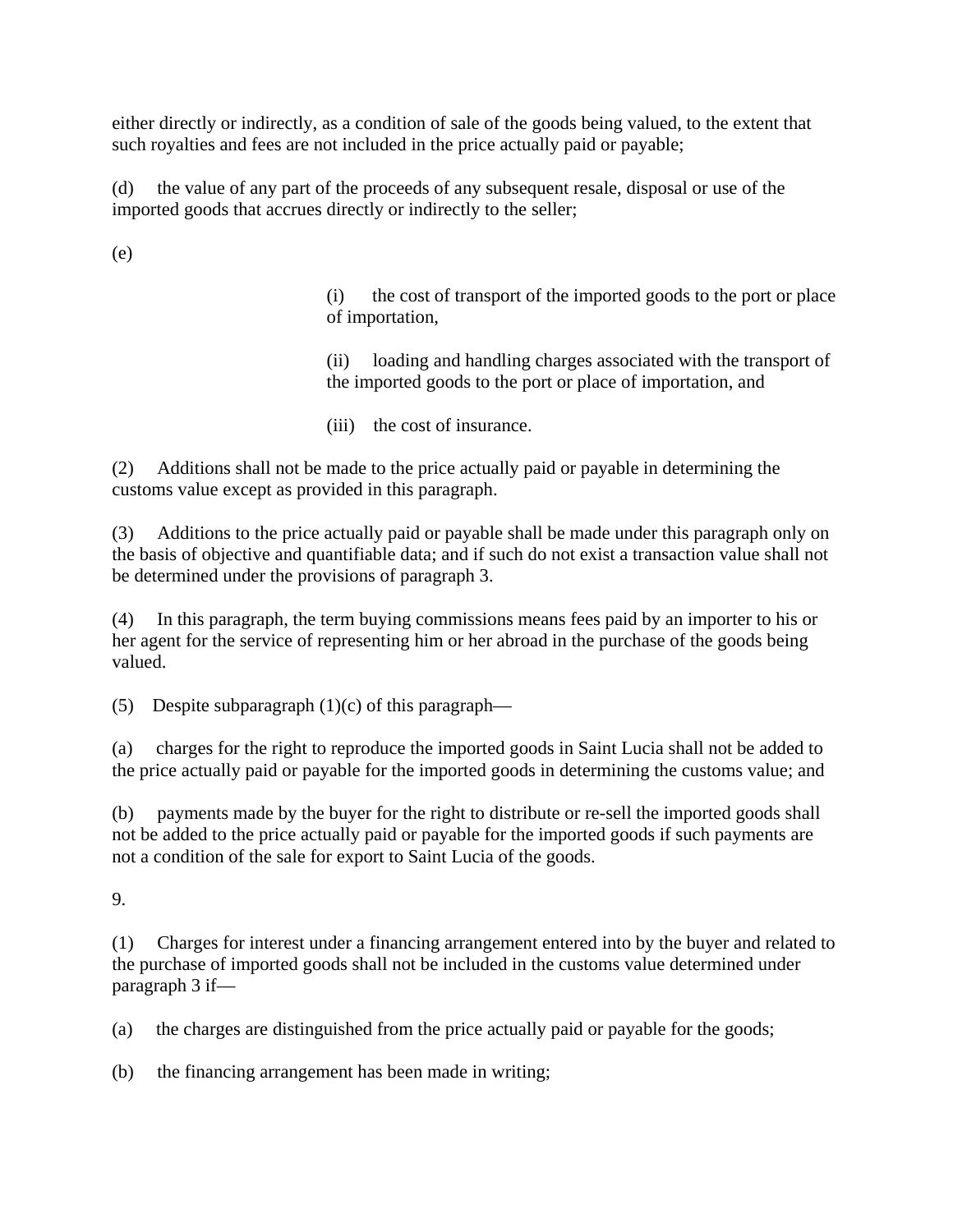(c) where required by the Comptroller, the buyer can demonstrate that—

(i) such goods are actually sold at the price declared as the price actually paid or payable, and

(ii) the claimed rate of interest does not exceed the level for such transactions prevailing in the country where, and at the time when, the finance was provided.

(2) The provisions of subparagraph (1) shall apply regardless of whether the finance is provided by the seller, a bank or another person; and it shall also apply, with the necessary modifications, where customs value is determined under a method other than the transaction value.

SCHEDULE 3

(Section  $84(1)$ )

### PROHIBITIONS AND RESTRICTIONS

Part 1

### Prohibited Imports

1. Base or counterfeit coin of any country.

2. Coin legally current in the State or any money purporting to be such, not being of the established standard in weight and fineness.

3. Articles of food intended for human consumption declared by the competent public health authority to be unfit for such purpose.

4. Indecent or obscene prints, paintings, photographs, books, cards, lithographic or other engravings, phonograph records, videos or any other indecent articles or matter.

5. Matches which contain white or yellow phosphorus.

6. Prepared opium and pipes or other utensils for use in connection with the smoking of opium or other narcotic drugs.

7. Preparations of opium or other narcotic drugs for smoking.

8. Any pistol or other apparatus in the form of a stylographic pen or pencil capable of firing any kind of shot or cartridge whatsoever therefrom; and any cartridges containing tear gas.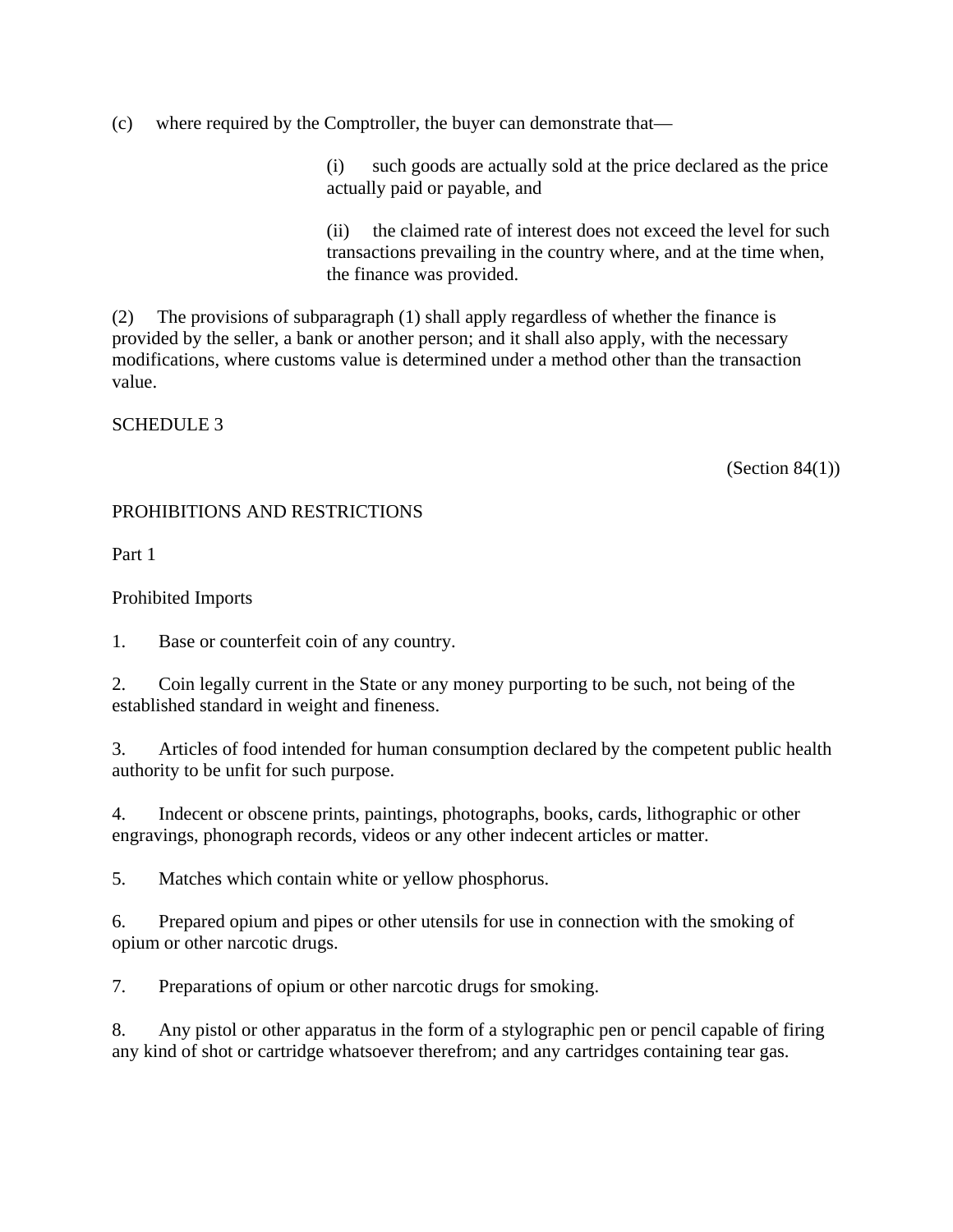9. Fictitious stamps and any die, plate, instrument or materials capable of making any such stamps.

10. Condoms manufactured by MONKOK LATIX of South Korea.

11. Flick knives, switch knives and blades, night sticks, ratchet knives and other similar knives with flying blades.

12. Shaving brushes made in or exported from Japan.

13. All publications, articles or other matter associated with black magic, secret magic obeah, witchcraft or other magical arts and occultism.

14. Goods the importation of which is prohibited by any other enactment.

(*Amended by S.I. 18/1995, 94/1998, 35/1999, 46/2000, 170/2000*)

Part 2

# Restricted Imports

1. Arms and ammunition except with the written permission of the Commissioner of Police.

2. Explosives, except with the written permission of the Commissioner of Police.

3. Handcuffs of any type except with the written permission of the Commissioner of Police.

4. Radio and television transmitting equipment, including walkie talkies except under licence of the Minister of Communications.

5. *Cannabis sativa*, including parts of the plant, *cannabis indica*, choras, ganja or any preparation or mixture thereof, except under licence of the Chief Medical Officer.

6. Other narcotic drugs and psychotropic substances including controlled drugs except under licence of the Chief Medical Officer.

7. Any goods whatsoever which bear a design in imitation of any currency or bank notes or coin in common, use in the State or elsewhere unless with the approval of the Comptroller.

8. Motor vehicles fitted with left hand driving control, that is to say, having the steering wheel placed so as to be controlled from the left hand side of the motor vehicle except under special permit issued by Cabinet.

9. Tear gas and any ingredient which may produce what is commonly known as tear gas or tear smoke except with the written authority of the Minister.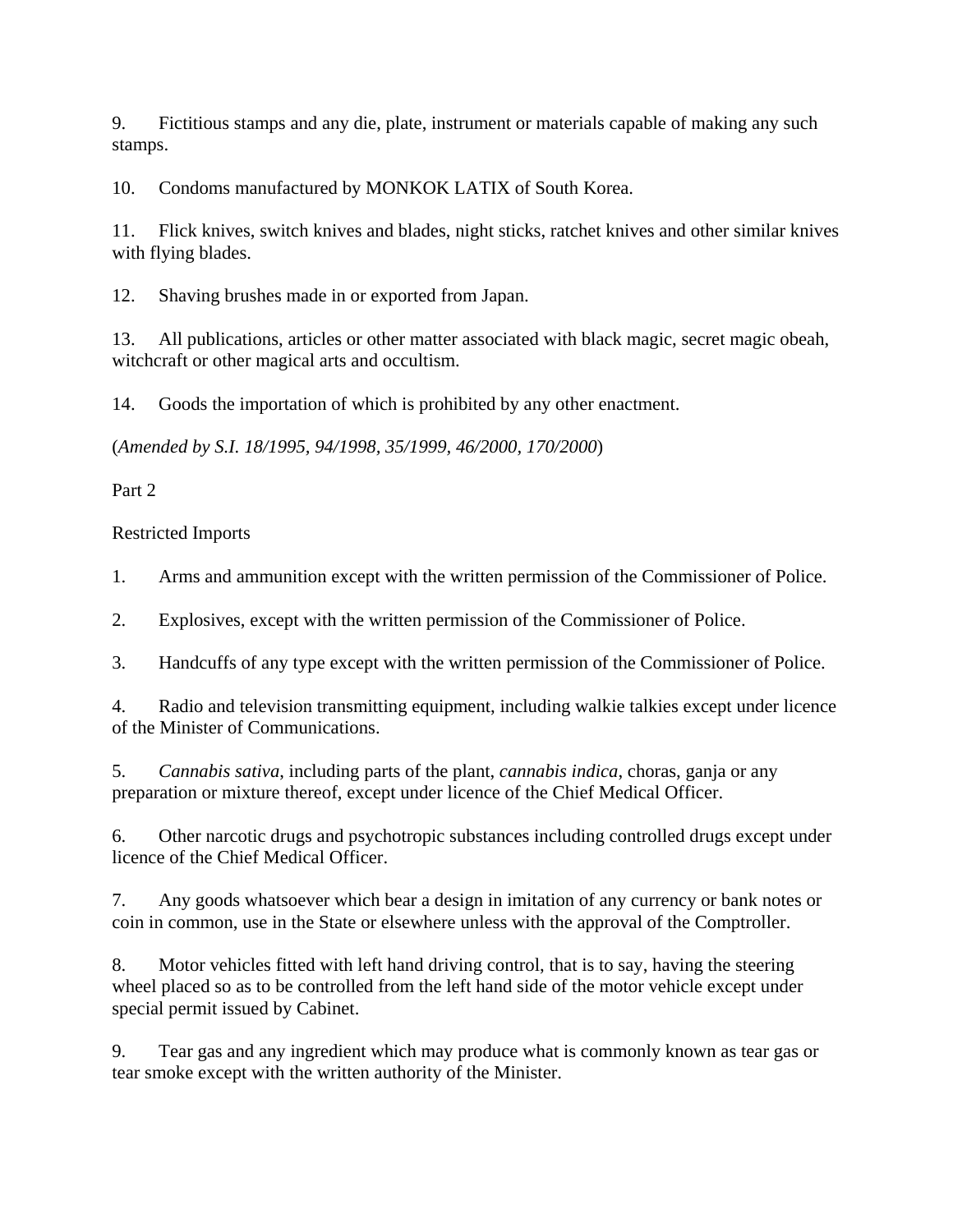10. Solid rubber tyres for attachment to any mechanically propelled vehicles except on production of a certificate granted by the Chief Engineer of the Ministry of Transport.

11. Spirits (not being liquors, cordials or perfumed spirits), beer and wine unless specifically reported as such and unless imported in glass or stone bottles properly packed in cases or in demijohns each case or demijohn containing not less than one gallon or if imported in casks or other vessels, such casks or other vessels must be at least 9 gallons.

12. Tobacco, cigars, cigarillos and cigarettes, unless specifically reported as such, and unless in whole and complete packages each containing not less than 20 pounds net weight of tobacco, cigars, cigarillos or cigarettes. However, less than 20 pounds may be imported by parcel post.

13. (*Deleted by S.I. 125/1999*)

14. Extracts, essences, or other concentrations of tobacco or any mixture of the same, tobacco stalk stripped from the leaf whether manufactured or not, and tobacco stalks, flour, unless such articles are mixed with ingredients which render them in the opinion of the Comptroller unfit for industrial or horticultural purposes.

15. Any goods whatsoever which bear the Coat of Arms or the Flag of Saint Lucia or any facsimile, imitation or representation thereof, except with the approval of the Minister.

16. All goods which if sold would be liable to forfeiture under the Trademarks Act, 2001 and also all goods of foreign manufacture bearing any name or trade mark or purporting to be the name or trade mark of any manufacturer, dealer or trader in the State, unless such trade name or trade mark is accompanied by a definite indication of the country in which the goods were made or produced.

17. Rare or threatened species of animals or plants, their products and derivatives, whose international trade is regulated by the Convention on International Trade in Endangered Species (CITES) unless such goods are accompanied by the appropriate permits signed by the CITES authorities in the country of exportation or importation.

> Such species include whales, elephants, flamingos, parrots, turtles, tortoises, black coral, tree ferns and orchids.

Parts and derivatives include ivory necklaces, carvings and rings, fur coats of protected species, turtle shell combs, necklaces, bracelets and black coral jewellery.

18. Chain saws, except under licence from the Ministry of Agriculture.

19. All goods imported for commercial purposes as distinct from those meant for personal consumption unless the importer produces to the Comptroller the exchange control permission for the importation of the said goods.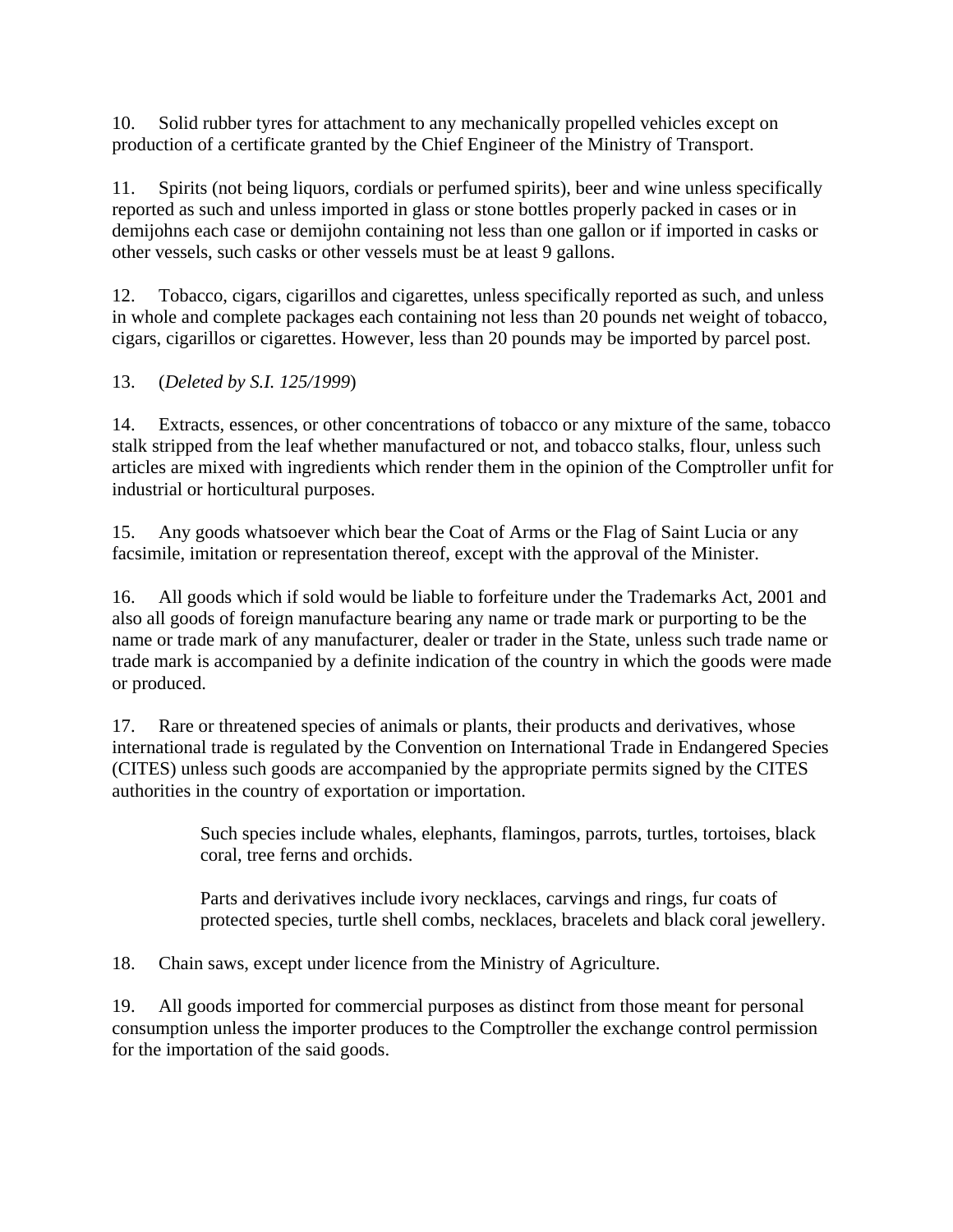20. Foreign currency exceeding the prescribed amount unaccompanied by exchange control permission from the country where the importer originated.

21. Goods the importation of which is regulated by any other enactment except in accordance with such enactment.

22. Nightscope binoculars and similar night vision instruments or apparatus of a kind generally used by the armed forces, para military and other law enforcement agencies, except with the written permission of the Comptroller of Customs.

23.

(1) A used motor vehicle—

(a) not exceeding 2 tonnes in gross weight and which is more than 5 years old;

(b) exceeding 2 tonnes but not exceeding 3 tones in gross weight and which is more than 8 years old, or

(c) exceeding 3 tonnes in gross weight and which is more than 10 years old,

unless imported with the approval of Cabinet, or it is the only motor vehicle imported by an approved person within 3 months before or after taking up permanent residence in Saint Lucia.

(2) For the purposes of subparagraph (1) an approved person is—

(a) a non-national taking up lengthy employment exceeding one year in Saint Lucia;

(b) a citizen of Saint Lucia by birth or decent, who—

(i) is 18 years old or more, and

(ii) has lived abroad continuously for a period exceeding 2 years and is now taking up permanent residence in Saint Lucia.

# (c) a non-national who is—

(i) 18 years old or more, and

(ii) who was previously resident in Saint Lucia but has lived abroad for a continuous period exceeding 2 years and is returning to Saint Lucia to take up permanent residence; or

(d) an alien spouse of a citizen of Saint Lucia if that spouse has been living abroad and is taking up permanent residence in Saint Lucia.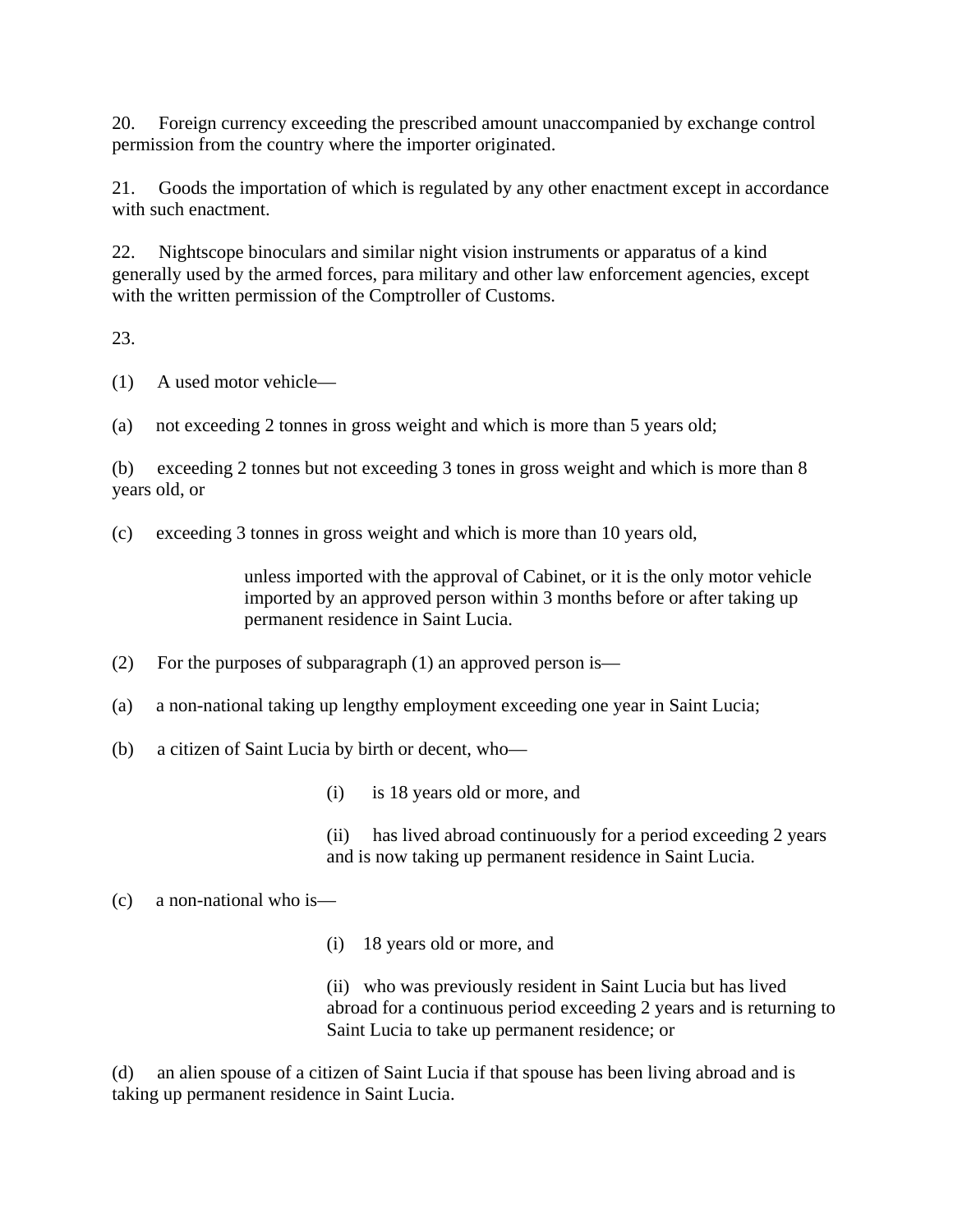24. Except with the written permission of the Commissioner of Police—

(a) articles of clothing made from any disruptive pattern material used for the military uniform commonly called the "camouflage uniform" or any clothing resembling such uniform; or

(b) a uniform or part of a uniform worn by any police, military or paramilitary organisation of Saint Lucia or any country, whether disbanded or not

(*Amended by S.I. 65/1994,125/1999, 170/2000, 67/2001 and 172/2005*)

Part 3

Prohibited Exports

1. Goods the exportation of which is prohibited by any other enactment.

# RESTRICTED EXPORTS

1. Narcotic drugs and psychotropic substances except under licence of the Chief Medical Officer.

2. Ginger and dry coconuts except under licence from the Minister of Agriculture.

3. Any goods whatsoever which bear the Coat of Arms or the Flag of Saint Lucia or any facsimile, imitation, or representation thereof, except with the approval of the Minister.

4. Rare or threatened species of animals or plants, their products and derivatives except such goods are accompanied by the appropriate permits issued by the CITES authorities.

5. Foreign currency exceeding the prescribed amount unaccompanied by exchange control permission.

6. Goods the exportation of which is regulated by any other enactment except in accordance with such enactment.

(*Amended by S.I. 18/1995)*

SCHEDULE 4

(Section 130(4))

#### FORFEITURE

1.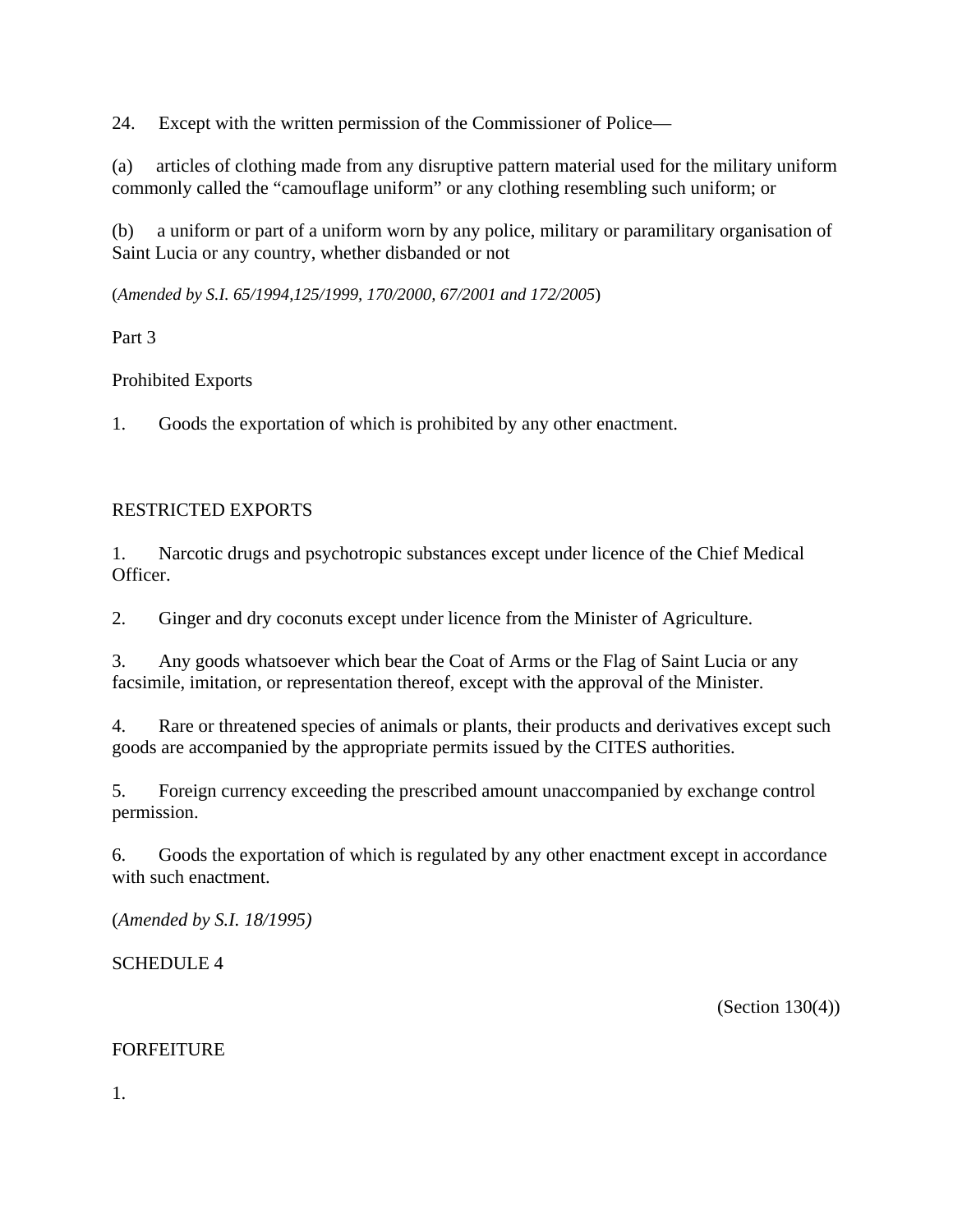(1) The Comptroller shall, except as provided by sub-paragraph (2), give notice of the seizure of anything seized as liable to forfeiture and of the grounds of that seizure to any person who to his or her knowledge was the owner of, or one of the owners of, that thing at the time of its seizure.

(2) Notice shall not be required to be given under sub-paragraph (1) if the seizure was made in the presence of—

(a) the person whose offence or suspected offence occasioned the seizure;

(b) the owner or any of the owners of the thing seized or any servant or agent of his or her; or

(c) in the case of anything seized in a vessel or aircraft, the master or commander of that vessel or aircraft.

2. Notice under paragraph (1) shall be given in writing and is considered to have been duly served on the person concerned—

(a) if delivered to him or her personally;

(b) if addressed to him or her and left or forwarded by post to him or her at his or her usual or last known place of abode or business, or in the case of a body corporate at its registered or principal office; or

(c) where he or she has no address in Saint Lucia, or his or her address is unknown, by publication of the notice of seizure in the Gazette and in a newspaper circulated in Saint Lucia.

3. Where any person, who was at the time of the seizure of anything the owner or one of the owners of it, claims that it was not liable to forfeiture, he or she shall, within one month of the date of service of the notice of seizure or, where no such notice was served, within one month of the date of seizure, give notice of his or her claim in writing to the Comptroller at any customs office.

4. Any notice under paragraph 3 shall specify the name and address of the claimant and, in the case of a claimant who is outside Saint Lucia, shall specify the name and address of a solicitor in Saint Lucia who is authorised to accept service and act on behalf of the claimant, and service upon a solicitor so specified is considered to be proper service upon the claimant.

5. If, on the expiration of the relevant period under paragraph 3 for the giving of a notice of claim, no such notice has been given to the Comptroller, or where such notice is given, that notice does not comply with any requirement of paragraph 4, the thing seized shall be deemed to have been duly condemned as forfeited.

6. Where notice of claim in respect of anything seized is duly given in accordance with paragraphs 3 and 4, the Comptroller shall take proceedings for the condemnation of that thing by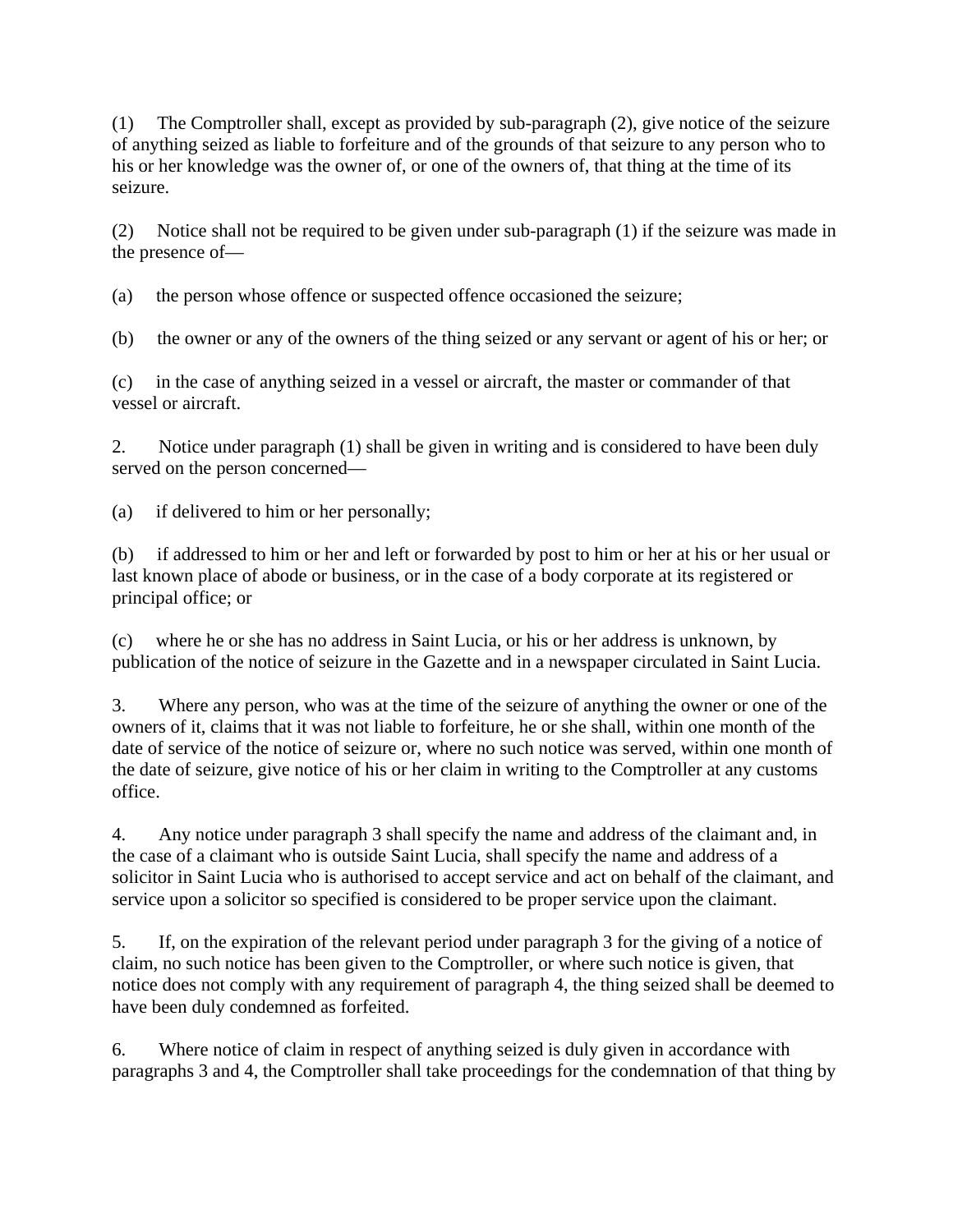the court, and if the court finds that the thing was at the time of its seizure liable to forfeiture, that court shall condemn that thing as forfeited.

7. Where anything is in accordance with either paragraphs 5 or 6 deemed to have been condemned or condemned as forfeited, then without prejudice to any restoration or sale, the forfeiture is considered to have had effect from the date when the liability to forfeiture arose.

8. Proceedings for the condemnation of anything shall be civil proceedings and may be instituted—

(a) in any magistrates court having jurisdiction in the place—

(i) where any offence in connection with that thing was committed or where any proceedings for such an offence have been instituted,

(ii) where the claimant resides or, if the claimant has specified a solicitor under paragraph 4, where that solicitor has his or her office, or

(iii) where that thing was found, detained or seized or to where the thing was first brought after being found, detained or seized; or

(b) in the High Court.

9.

(1) In any proceedings for condemnation, the claimant or his or her solicitor shall make oath that the thing was, or was to the best of his or her knowledge and belief, the property of the claimant at the time of the seizure.

(2) In any proceedings for condemnation before the High Court, the claimant shall give such security for the costs of the proceedings as may be determined by the court.

(3) If any requirement of this paragraph is not complied with, the court shall give judgement for the Comptroller.

10.

(1) Any party to condemnation proceedings in a magistrate's court may appeal to the High Court against the decision of that magistrate's court in those proceedings.

(2) Where any appeal is made against the decision of any court in condemnation proceedings, the thing seized shall remain in the possession of, or be returned to the possession of the Comptroller until the final determination of the matter.

11. In any proceedings arising out of the seizure of anything, the fact, form and manner of the seizure shall be taken to have been as set out in the process unless the contrary is proved.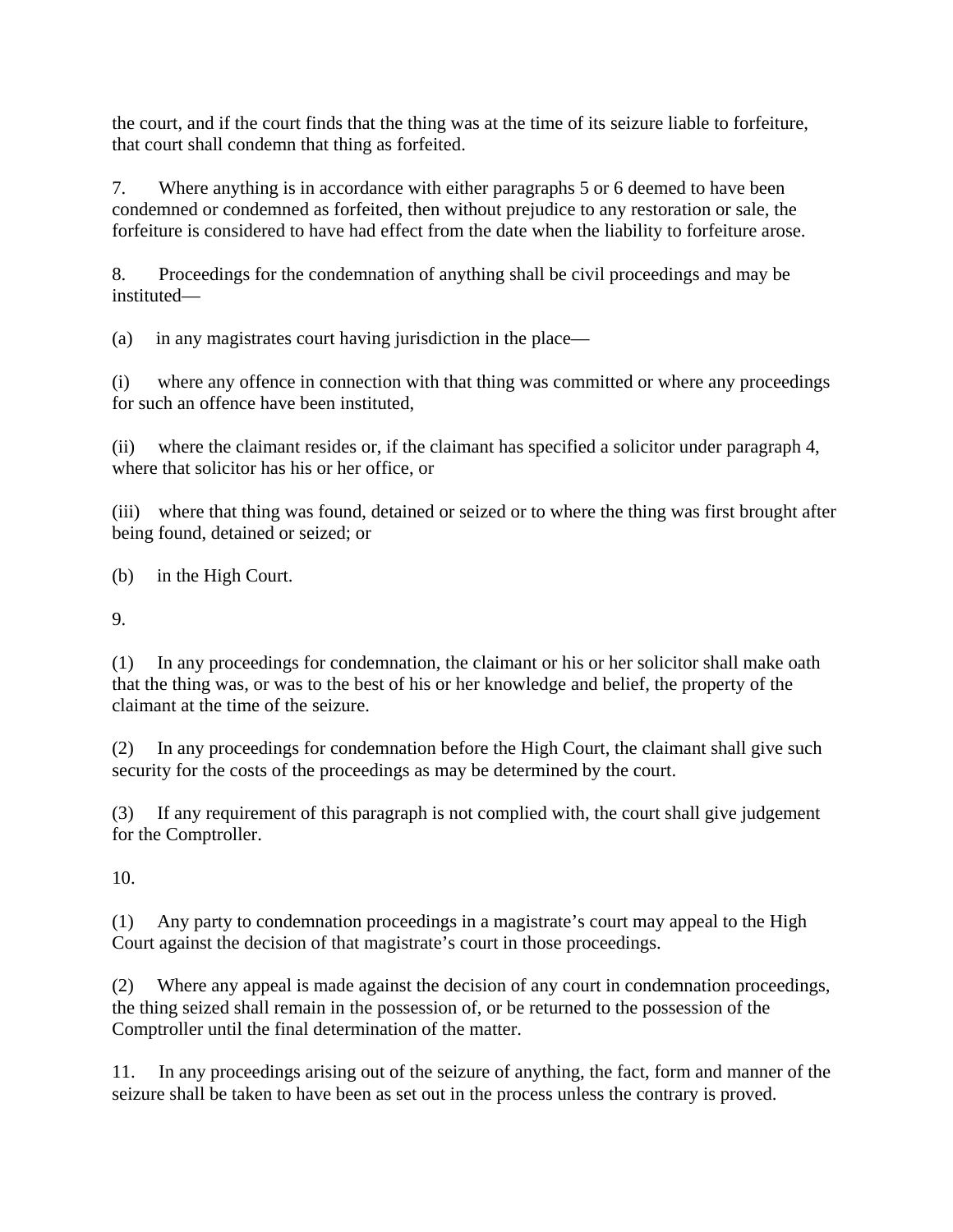12. Where anything is at the time of its seizure the property of a body corporate, of 2 or more partners or of any number of persons exceeding 5 not being in partnership, the oath required to be taken by paragraph 9, and any other thing required by this Schedule or the rules of court to be done by, or by any person authorised by the claimant or owner may be taken or done by the following persons respectively, that is to say—

(a) where the owner is a body corporate, the secretary or some other authorised officer of that body;

(b) where the owners are in partnership, any of those owners; or

(c) where the owners are any number of people exceeding 5 not being in partnership, any 2 of those persons on behalf of themselves and their co-owners.

13.

(1) Where, under section 130(5), anything is restored, sold or destroyed, and it is held in proceedings taken under this Schedule that the thing was not liable to forfeiture at the time of its seizure, the Comptroller shall on demand by the claimant tender to him or her—

(a) where the thing was restored, an amount equal to any amount paid as a condition of that restoration;

(b) where the thing was sold, an amount equal to the proceeds of sale; or

(c) where the thing was destroyed, an amount equal to its market value at the time of its seizure.

(2) Where an amount tendered under subparagraph (1) includes a sum on account of the duty chargeable on the thing which has not been paid, the Comptroller may deduct so much of that amount as represents the duty.

(3) If the claimant accepts an amount tendered to him or her under subparagraph (1), he or she shall not be entitled to maintain any further action on account of the seizure, detention, restoration, sale or destruction of the thing seized.

(4) Where the claimant and the Comptroller are unable to agree upon the market value of anything destroyed under section 130(5), that value shall be determined by the Customs Appeal Commissioners.

# CUSTOMS (PORT OF SOUFRIERE BAY) ORDER-SECTION 12

(Statutory Instrument 60/1994)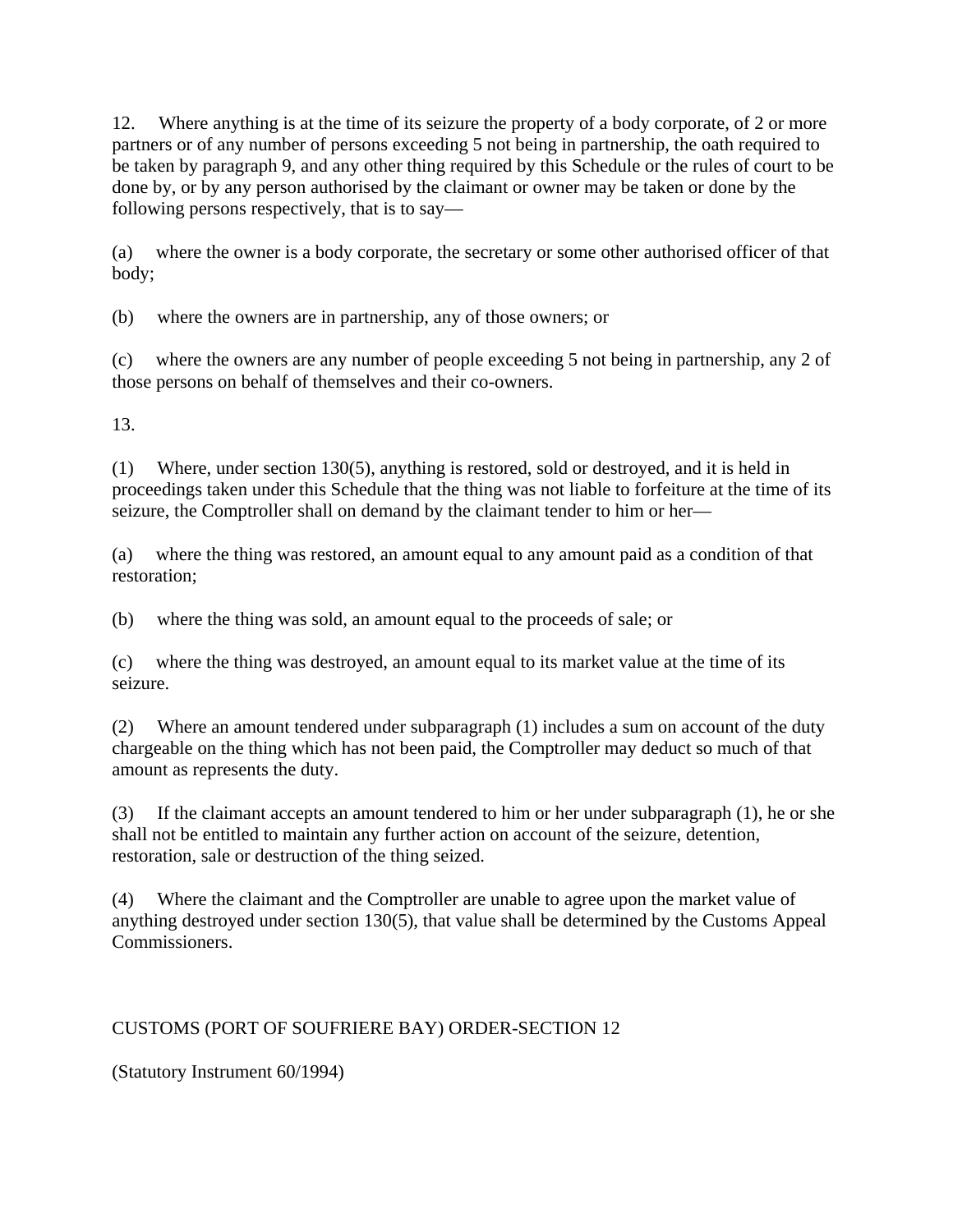Commencement [1 October 1994]

1. Short title

This Order may be cited as the Customs (Port of Soufrière Bay) Order.

2. Interpretation

In this Order—

"**approaches**" in relation to a dock or harbour means all waters leading to the dock or harbour from areas specified in this Order.

3. Appointment and limits of Port of Soufriere Bay

The internal and territorial seas of Saint Lucia within—

(a) the area of the sea enclosed within the foreshores and an imaginary line drawn from Grand Caille Pointe, latitude 13° 52' 05" N, Longitude 61° 05 20" to Petit Piton Pointe, latitude 13° 50' 12" N, longitude 61° 04' 40" N;

(b) docks and harbours and their approaches; and

(c) all rivers, canals, bays, creeks, streams, channels, waters and water sources in the area specified under this section,

are hereby appointed as a customs port called Port of Soufrière Bay.

4. Port, for pleasure craft only

The Port of Soufrière Bay shall be used solely by pleasure craft as defined under section 20 of the Customs (Control and Management) Act.

#### CUSTOMS REGULATIONS

ARRANGEMENT OF REGULATIONS

Regulation

| Part 1      | 143 |
|-------------|-----|
| Preliminary | 143 |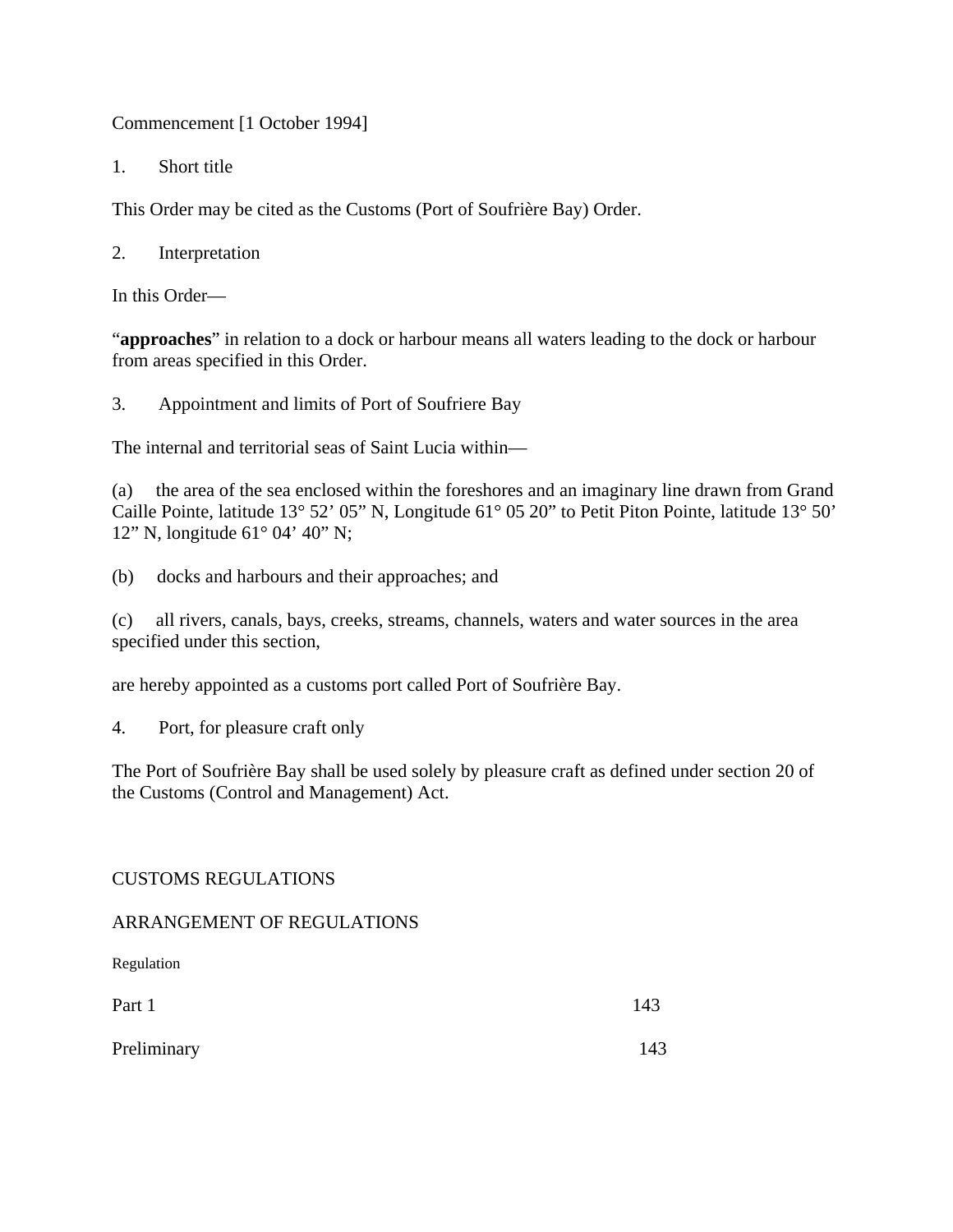| 1.<br>143         |                                                                                 |  |
|-------------------|---------------------------------------------------------------------------------|--|
| 2.                |                                                                                 |  |
| Part 2            | 143                                                                             |  |
| Forms             | 143                                                                             |  |
| 3.                |                                                                                 |  |
| 4.                |                                                                                 |  |
| 5.                |                                                                                 |  |
| 6.                |                                                                                 |  |
| 7.                |                                                                                 |  |
| 8.                |                                                                                 |  |
| PART <sub>3</sub> | 145                                                                             |  |
|                   | Arrival of Aircraft and Ships<br>145                                            |  |
| 9.                |                                                                                 |  |
| 10.               |                                                                                 |  |
| 11.               | List of high duty, prohibited and restricted goods to be supplied by master 146 |  |
| 12.               |                                                                                 |  |
| 13.               |                                                                                 |  |
| 14.               |                                                                                 |  |
| 15.               |                                                                                 |  |
| 16.               |                                                                                 |  |
| 17.               |                                                                                 |  |
| 18.               |                                                                                 |  |
| 19.               |                                                                                 |  |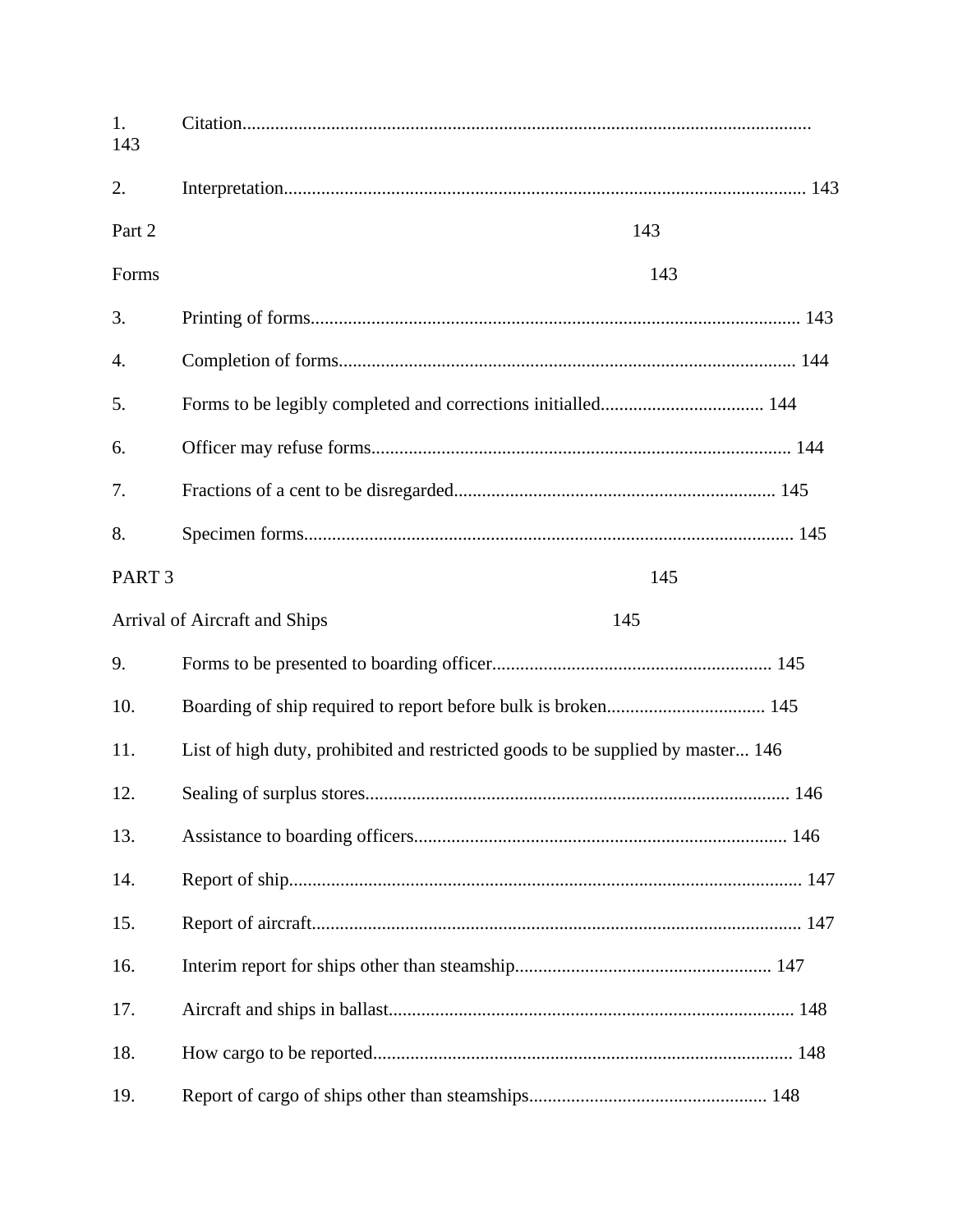| 20.               |                                                                                     |  |
|-------------------|-------------------------------------------------------------------------------------|--|
| 21.               |                                                                                     |  |
| 22.               |                                                                                     |  |
| 23.               |                                                                                     |  |
| 24.               |                                                                                     |  |
| 25.               |                                                                                     |  |
| 26.               |                                                                                     |  |
| 27.<br>150        | Copy of report of cargo to be discharged coastwise to be submitted with application |  |
| 28.               |                                                                                     |  |
| 29.               |                                                                                     |  |
| 30.               |                                                                                     |  |
| PART <sub>4</sub> | 151                                                                                 |  |
|                   | Entry, Unloading and Delivery of Cargo<br>151                                       |  |
| 31.               |                                                                                     |  |
| 32.               |                                                                                     |  |
| 33.               |                                                                                     |  |
| 34.               |                                                                                     |  |
| 35.               |                                                                                     |  |
| 36.               |                                                                                     |  |
| 37.               |                                                                                     |  |
| 38.               |                                                                                     |  |
| 39.               |                                                                                     |  |
| 40.               |                                                                                     |  |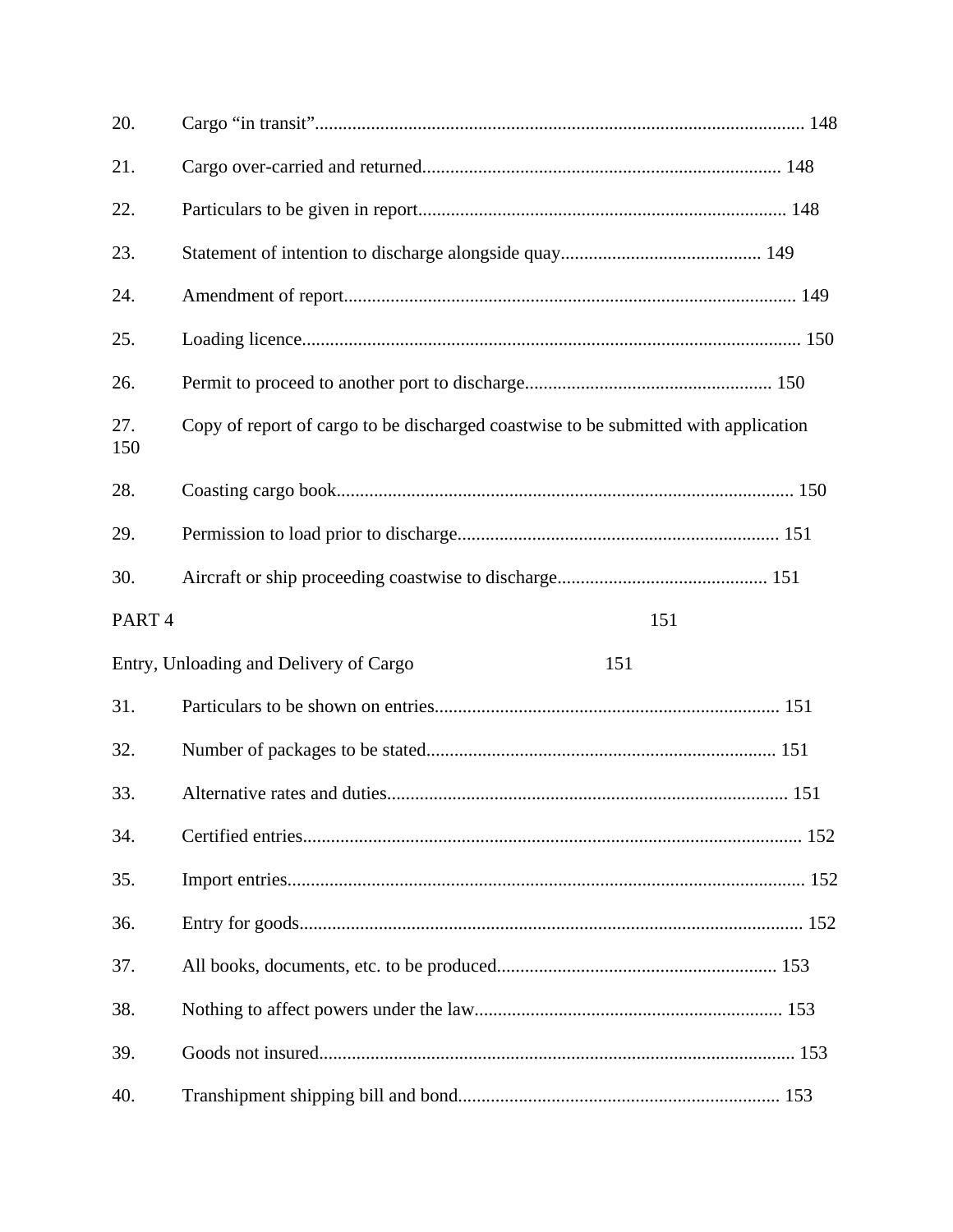| 41.<br>153 |                                                                     |  |
|------------|---------------------------------------------------------------------|--|
| 42.        | Goods delivered before payment of duty in special circumstances 154 |  |
| 43.        |                                                                     |  |
| 44.        |                                                                     |  |
| 45.        |                                                                     |  |
| 46.        |                                                                     |  |
| 47.        |                                                                     |  |
| 48.        |                                                                     |  |
| 49.        |                                                                     |  |
| 50.        |                                                                     |  |
| 51.        |                                                                     |  |
| 52.        | Permit to discharge into a small craft for landing coastwise 156    |  |
| 53.        |                                                                     |  |
| 54.        |                                                                     |  |
| 55.        |                                                                     |  |
| 56.        |                                                                     |  |
| 57.        |                                                                     |  |
| 58.        |                                                                     |  |
| 59.        |                                                                     |  |
| 60.        | Dangerous goods to be immediately secured after examination 158     |  |
| 61.        |                                                                     |  |
| 62.        |                                                                     |  |
| 63.        |                                                                     |  |
|            |                                                                     |  |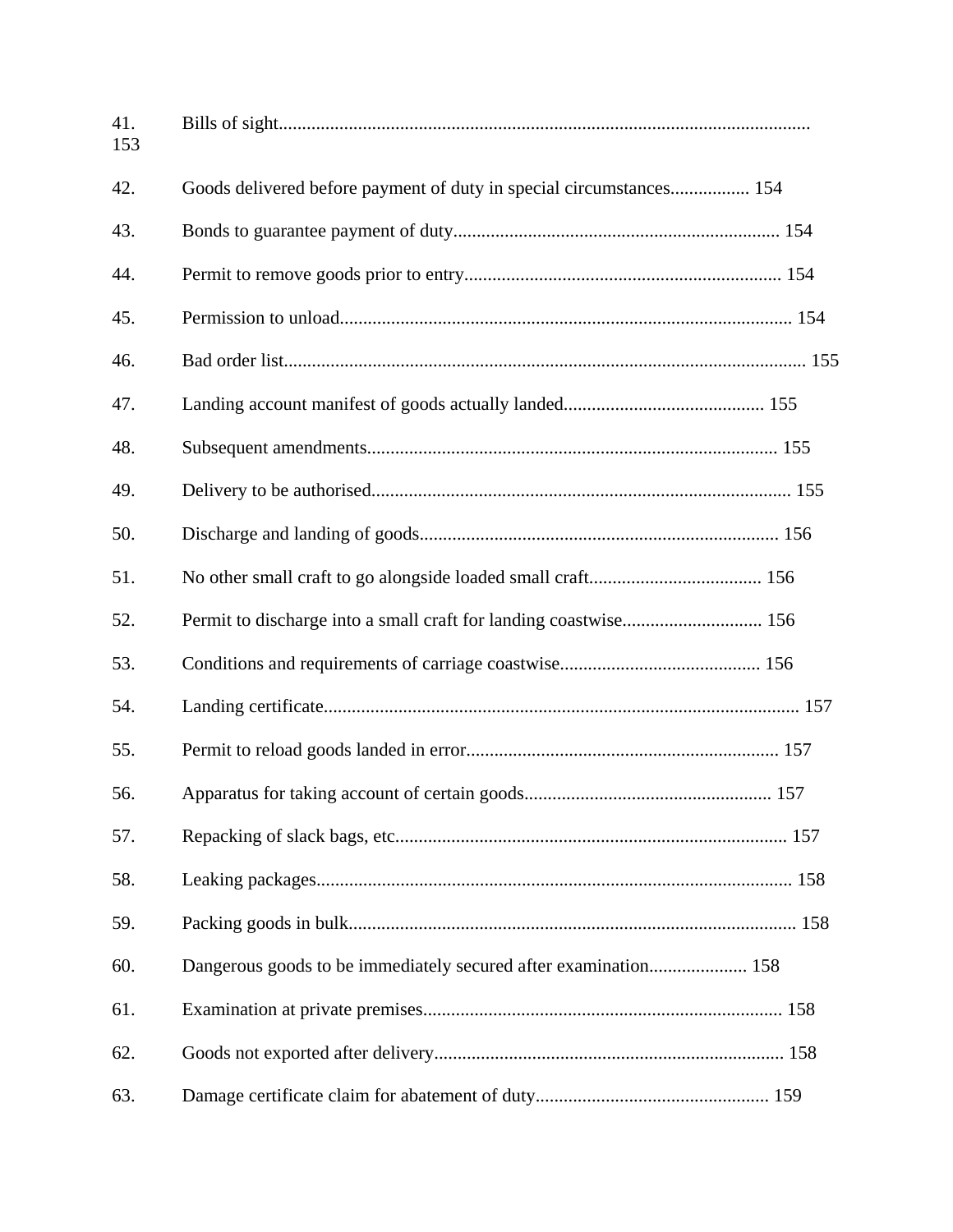| 64.    |                                                                               |  |
|--------|-------------------------------------------------------------------------------|--|
| 65.    |                                                                               |  |
| Part 5 | 160                                                                           |  |
|        | <b>Commercial Travellers Samples</b><br>160                                   |  |
| 66.    |                                                                               |  |
| Part 6 | 161                                                                           |  |
|        | Passengers, Passengers' Accompanied Baggage and Stores 161                    |  |
| 67.    | Permission to discharge passengers' accompanied baggage 161                   |  |
| 68.    |                                                                               |  |
| 69.    |                                                                               |  |
| 70.    |                                                                               |  |
| 71.    |                                                                               |  |
| 72.    |                                                                               |  |
| 73.    |                                                                               |  |
| 74.    |                                                                               |  |
| 75.    |                                                                               |  |
| 76.    | Quantities of spirits, wines and tobacco passengers may import in baggage 163 |  |
| 77.    |                                                                               |  |
| 78.    |                                                                               |  |
| 79.    |                                                                               |  |
| 80.    |                                                                               |  |
| 81.    |                                                                               |  |
| 82.    |                                                                               |  |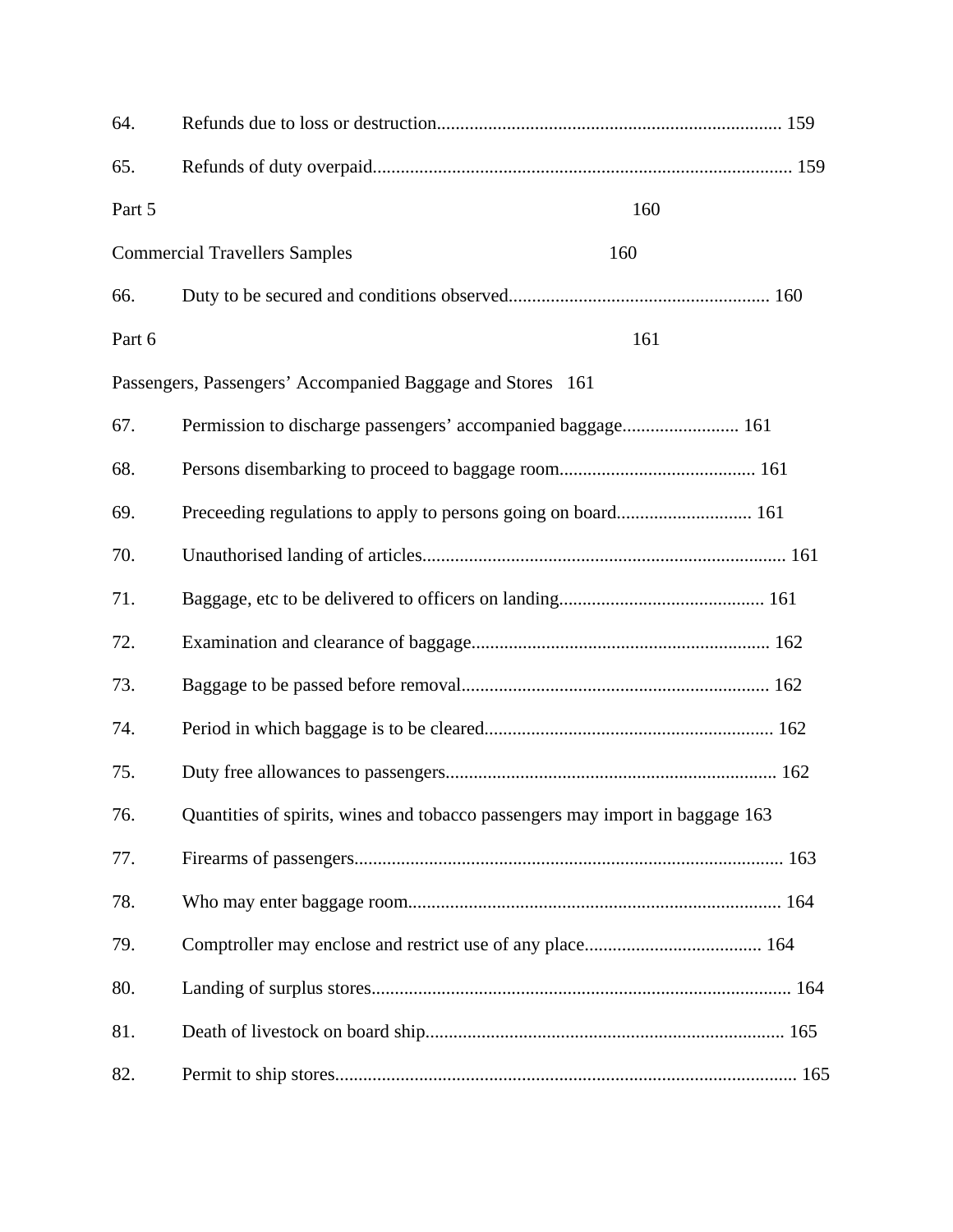| 83.                                                                                                                          |                                                                               |     |     |
|------------------------------------------------------------------------------------------------------------------------------|-------------------------------------------------------------------------------|-----|-----|
| PART <sub>7</sub>                                                                                                            |                                                                               | 166 |     |
|                                                                                                                              | Loading, Entry Outwards, Loading Licence and Clearance of Ships and Aircraft. |     | 166 |
| 84.                                                                                                                          |                                                                               |     |     |
| 85.                                                                                                                          |                                                                               |     |     |
| 86.                                                                                                                          |                                                                               |     |     |
| 87.                                                                                                                          |                                                                               |     |     |
| 88.                                                                                                                          |                                                                               |     |     |
| 89.                                                                                                                          |                                                                               |     |     |
| 90.                                                                                                                          |                                                                               |     |     |
| PART <sub>8</sub><br>167                                                                                                     |                                                                               |     |     |
|                                                                                                                              | <b>Exportation of Goods</b><br>167                                            |     |     |
| 91.                                                                                                                          |                                                                               |     |     |
| 92.<br>168                                                                                                                   |                                                                               |     |     |
| 93.                                                                                                                          |                                                                               |     |     |
| 94.                                                                                                                          | Permit to re-land goods shipped for exportation or use as stores 168          |     |     |
| 95.                                                                                                                          |                                                                               |     |     |
| PART <sub>9</sub><br>169                                                                                                     |                                                                               |     |     |
|                                                                                                                              | WAREHOUSING                                                                   | 169 |     |
| 96.                                                                                                                          |                                                                               |     |     |
| Charges for part time officer in a private warehouse, charges for whole-time officer in a<br>97.<br>private warehouse<br>171 |                                                                               |     |     |
| 98.                                                                                                                          |                                                                               |     |     |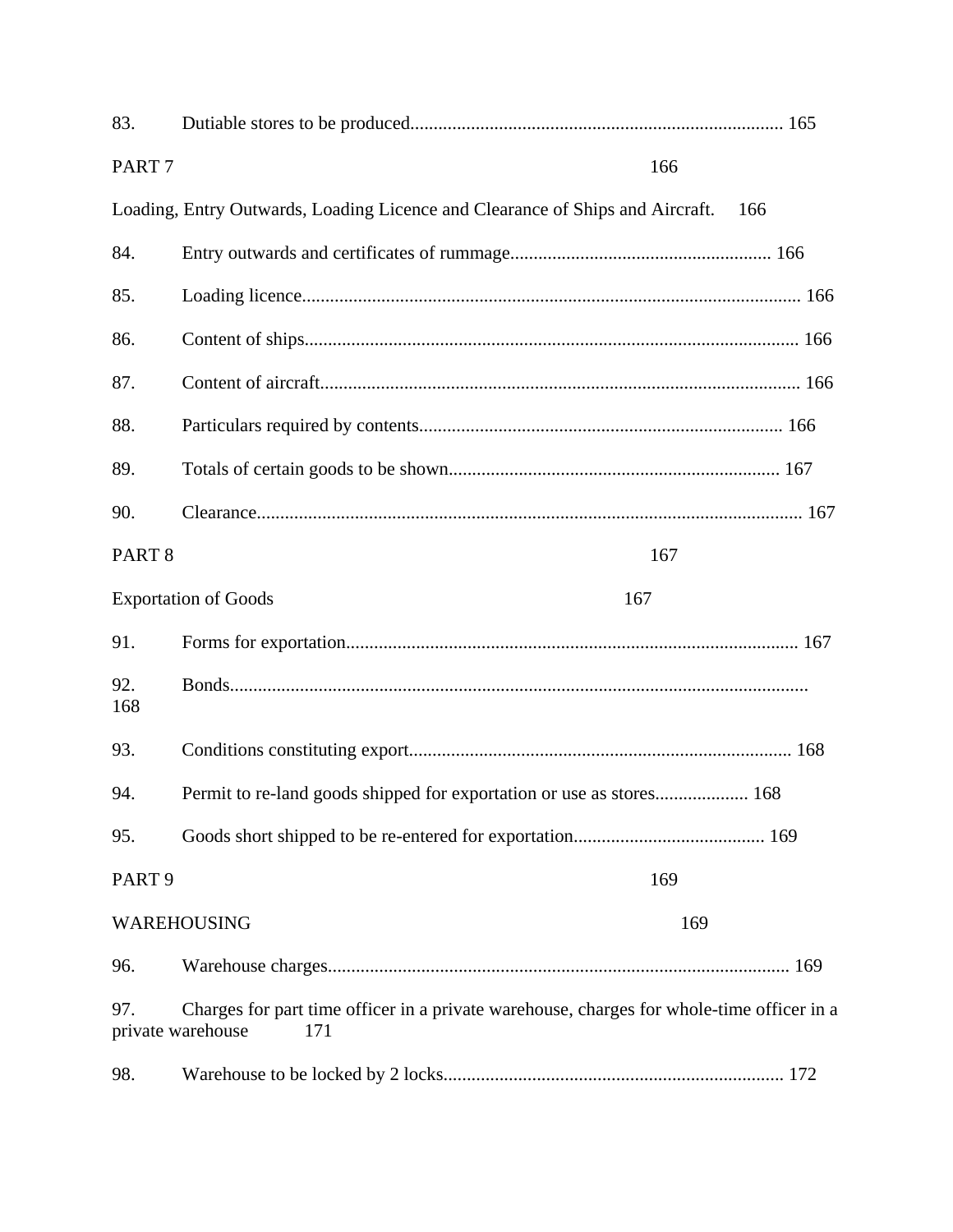| 99.         |                                                                                  |
|-------------|----------------------------------------------------------------------------------|
| 100.        |                                                                                  |
| 101.        |                                                                                  |
| 102.        | Goods other than warehoused goods not to be deposited in warehouse 173           |
| 103.        |                                                                                  |
| 104.        |                                                                                  |
| 105.<br>174 | Removal of goods for warehousing, examination of goods on receipt into warehouse |
| 106.        |                                                                                  |
| 107.        |                                                                                  |
| 108.        | Payment of duty on imported liquids used for blending with local spirits 175     |
| 109.        |                                                                                  |
| 110.        |                                                                                  |
| 111.        |                                                                                  |
| 112.        |                                                                                  |
| 113.        |                                                                                  |
| 114.        |                                                                                  |
| 115.        |                                                                                  |
| 116.<br>177 | Bond to secure duty on goods warehoused in a private warehouse or customs area   |
| 117.        |                                                                                  |
| 118.        | Comptroller may refuse or impose conditions for warehouse operations 177         |
| 119.        |                                                                                  |
| 120.        |                                                                                  |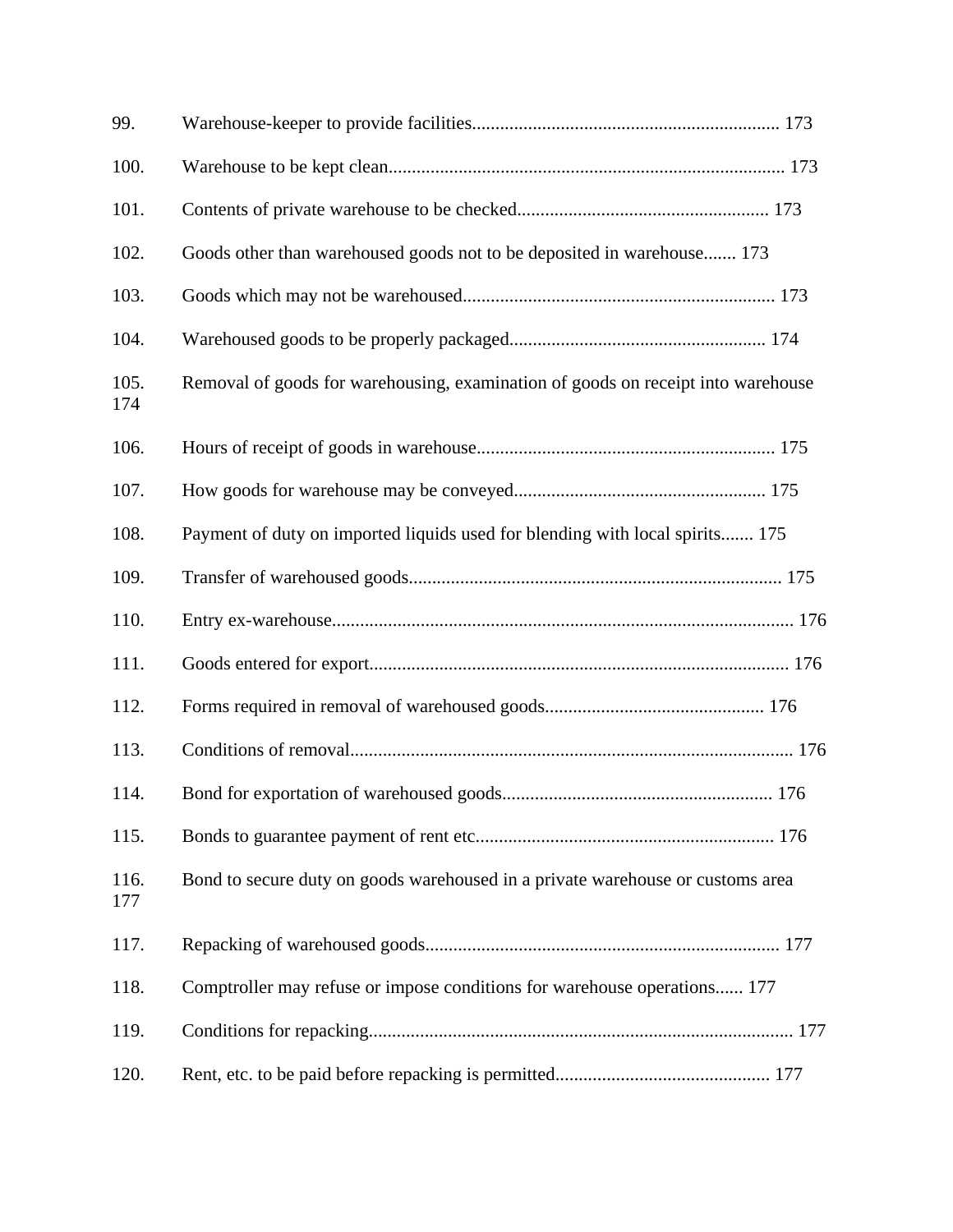| 121.                 | Account of goods on repacking, breakage and shortage allowance 178 |     |
|----------------------|--------------------------------------------------------------------|-----|
| Part 10              |                                                                    | 178 |
| <b>Auction Sales</b> |                                                                    | 178 |
| 122.                 |                                                                    |     |
| 123.                 |                                                                    |     |
| 124.                 |                                                                    |     |
| 125.                 |                                                                    |     |
| 126.                 |                                                                    |     |
| 127.                 |                                                                    |     |
| Part 11              |                                                                    | 179 |
| Drawback<br>179      |                                                                    |     |
| 128.                 |                                                                    |     |
| 129.                 |                                                                    |     |
| 130.                 |                                                                    |     |
| 131.                 |                                                                    |     |
| 132.                 | No drawback payable on goods of which value has depreciated 180    |     |
| 133.                 |                                                                    |     |
| 134.                 |                                                                    |     |
| 135.                 |                                                                    |     |
| Part 12              |                                                                    | 182 |
|                      | <b>Working Days and Hours</b>                                      | 182 |
| 136.                 |                                                                    |     |
| 137.                 |                                                                    |     |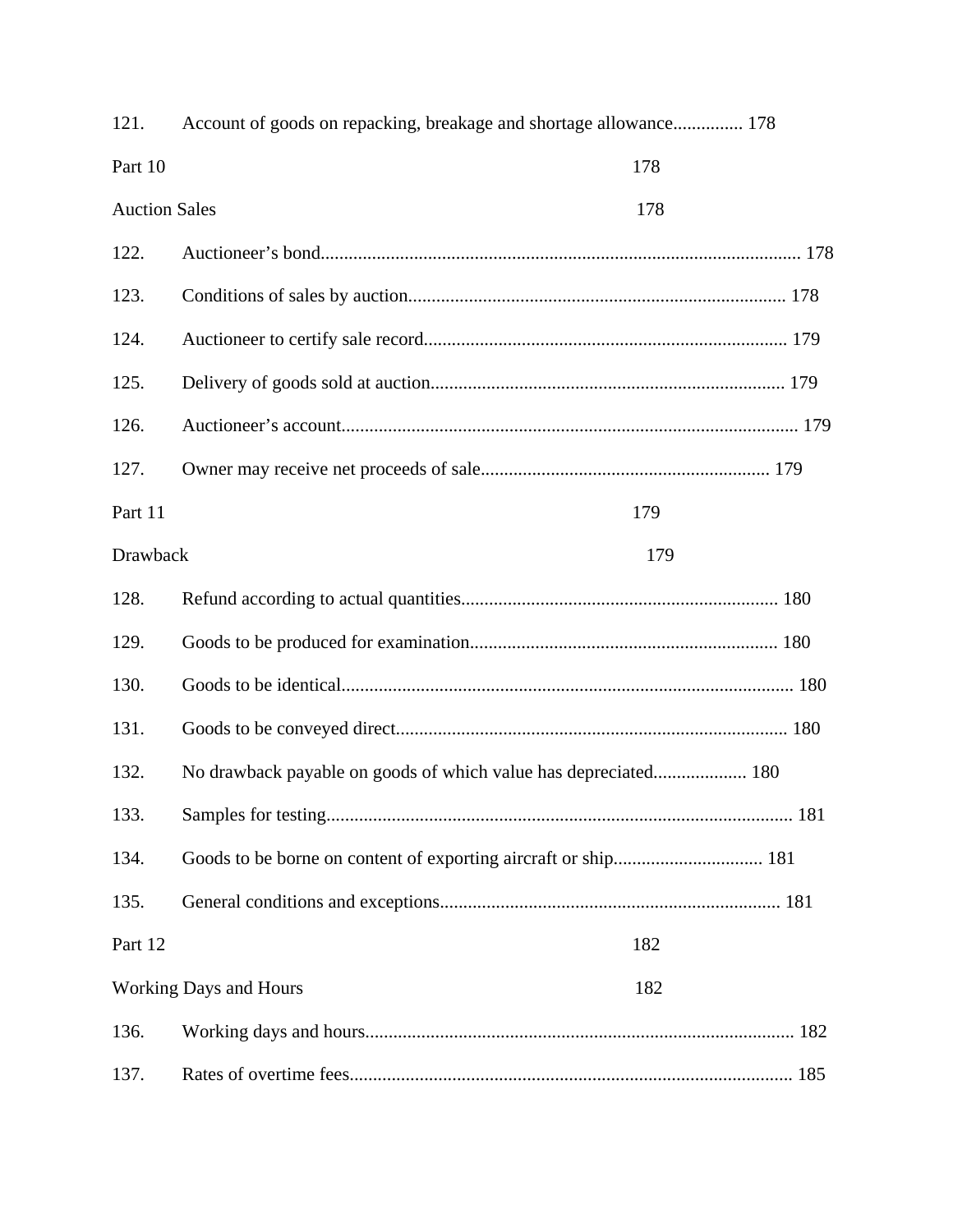| 138.                      |                                                                                   |
|---------------------------|-----------------------------------------------------------------------------------|
| 139.                      |                                                                                   |
| 140.                      |                                                                                   |
| Part 13                   | 188                                                                               |
|                           | Importation and exportation by post<br>188                                        |
| 141.                      |                                                                                   |
| 142.                      |                                                                                   |
| 143.                      |                                                                                   |
| 144.                      | Postal packets to be produced to Customs officer for examination 190              |
| 145.                      | Officer of the Post Office deemed to be the agent of the importer or exporter 190 |
| 146.                      |                                                                                   |
| 147.                      | When postal packets deemed to be dealt with contrary to the customs laws. 190     |
| 148.                      |                                                                                   |
| Part 14                   | 191                                                                               |
| Miscellaneous             | 191                                                                               |
| 149.<br>191               |                                                                                   |
| 150.                      |                                                                                   |
| 151.                      |                                                                                   |
| PART <sub>15</sub><br>192 |                                                                                   |
| Miscellaneous             | 192                                                                               |
| 152.                      |                                                                                   |
| 153.                      |                                                                                   |
| 154.                      |                                                                                   |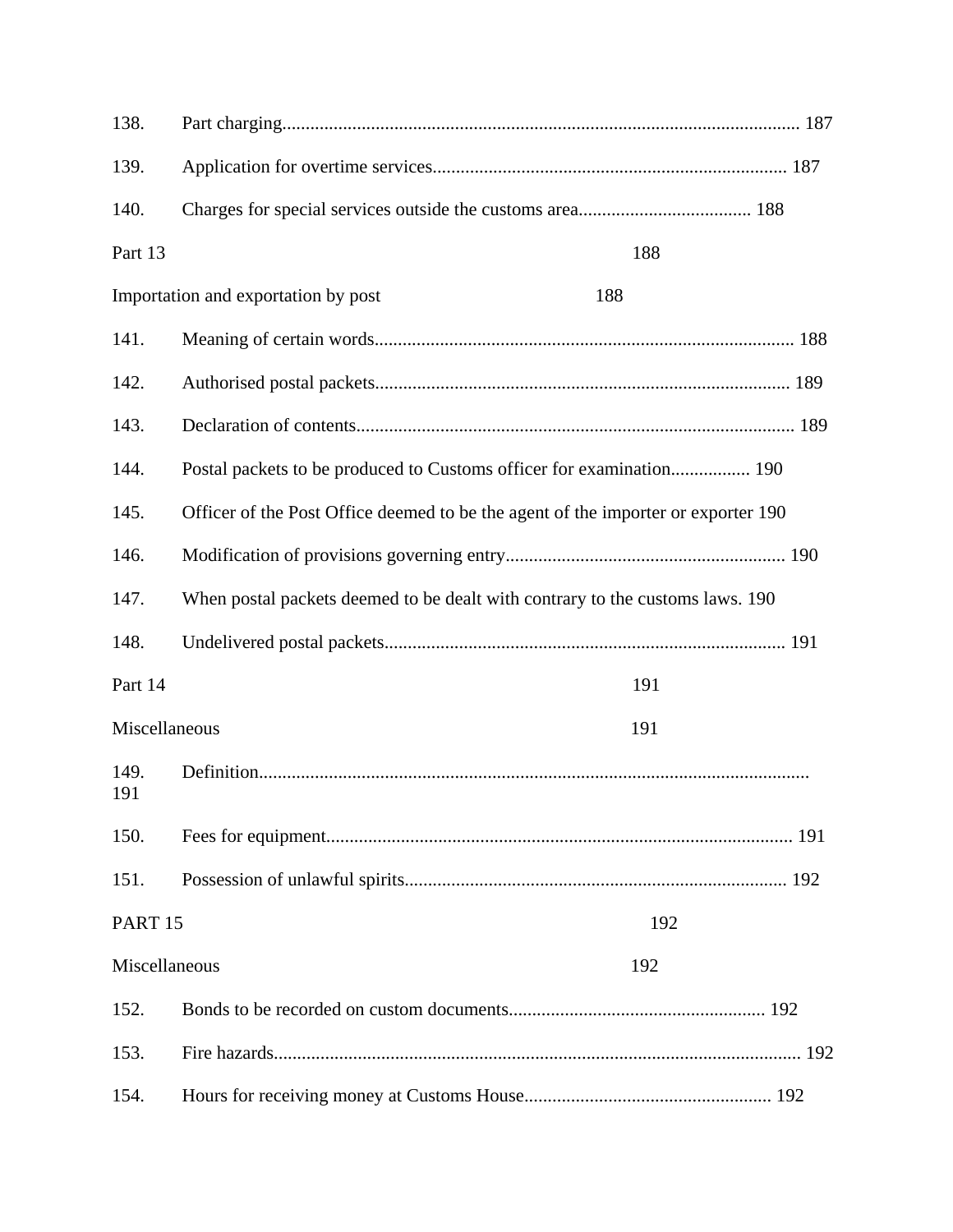| 155.              |                              |  |
|-------------------|------------------------------|--|
| 156.              |                              |  |
| 157.              |                              |  |
| <b>SCHEDULE 1</b> | 193                          |  |
| <b>SCHEDULE 2</b> | 207                          |  |
| <b>SCHEDULE 3</b> | Error! Bookmark not defined. |  |

Customs Regulations – SectionS 23, 33, 50, 52 and 141

(Statutory Instrument 36/1968)

Commencement [1 January 1969]

Part 1

Preliminary

1. Citation

These Regulations may be cited as the Customs Regulations.

2. Interpretation

In these Regulations—

"Act" means the Customs Act, 1967<sub>[1]</sub>;

"**customs laws**" means the Act and any regulations made under it and any Acts or regulations amending or replacing the same;

 "**small craft**" means any tug, launch, barge, lighter, drogher, rowing boat, sailing boat or similar craft.

Part 2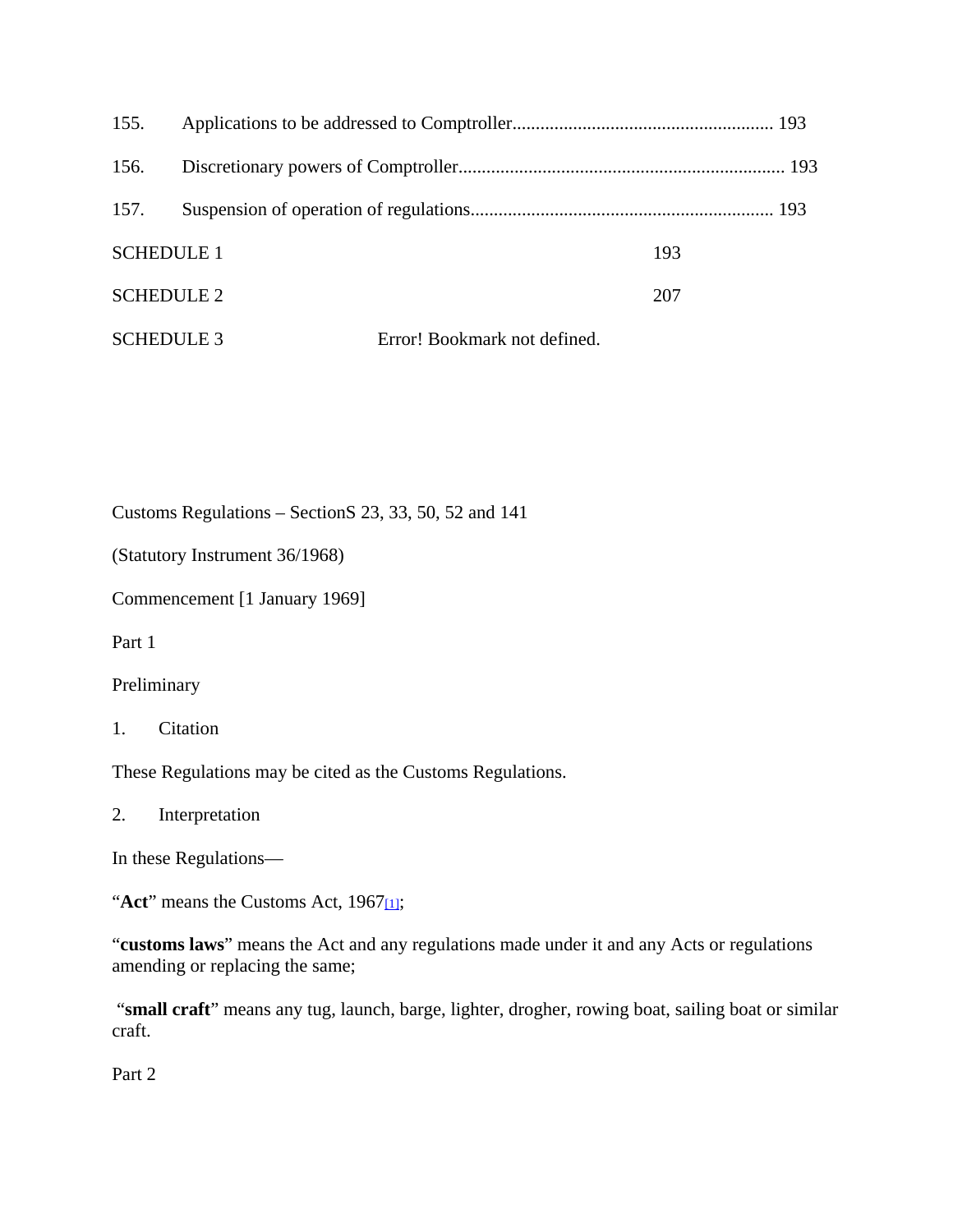## Forms

## 3. Printing of forms

All forms shall be printed by and obtainable from the Government Printer or from such person or persons as the Comptroller may approve.

However, such privately printed forms must correspond in all respects (colour, shape, size, layout and quality of paper) with the current editions of the officially printed forms.

4. Completion of forms

(1) Every person required or permitted by the customs laws to submit any of the said forms to the Comptroller or proper officer shall first complete the same by writing thereon in the prescribed manner all the particulars indicated in the form or required thereby including his or her signature in the place reserved for his or her signature, or otherwise as the Comptroller or proper officer shall direct, as well as all other particulars specifically required by the customs laws or by the Comptroller or proper officer. Every such person shall make and subscribe on the form such declarations in regard to the goods or matters therein referred to as the Comptroller or proper officer shall require.

(2) All codes required to be used when completing customs forms shall be according to those in Schedule 1 to the Regulations.

(*Amended by S.I. 25/1993*)

5. Forms to be legibly completed and corrections initialled

The particulars contained in every form or document, submitted by any person doing business with the Customs shall be printed, typed or written thereon legibly in ink or other indelible material, and every alteration that has been made in any such form or document prior to its submission to the Comptroller or proper officer shall be made in such manner as to leave the error as well as the correction legible. Every such correction shall be initialled and, if required by the Comptroller or proper officer dated by the person making the correction.

6. Officer may refuse forms

Any proper officer may refuse to accept or to act upon any form or other document submitted to him or her unless the requirements of the customs laws in relation thereto have been duly observed.

7. Fractions of a cent to be disregarded

In all totals of values, duties, rates and other charges contained in customs forms and other documents, fractions of a cent shall be disregarded for purposes of payment.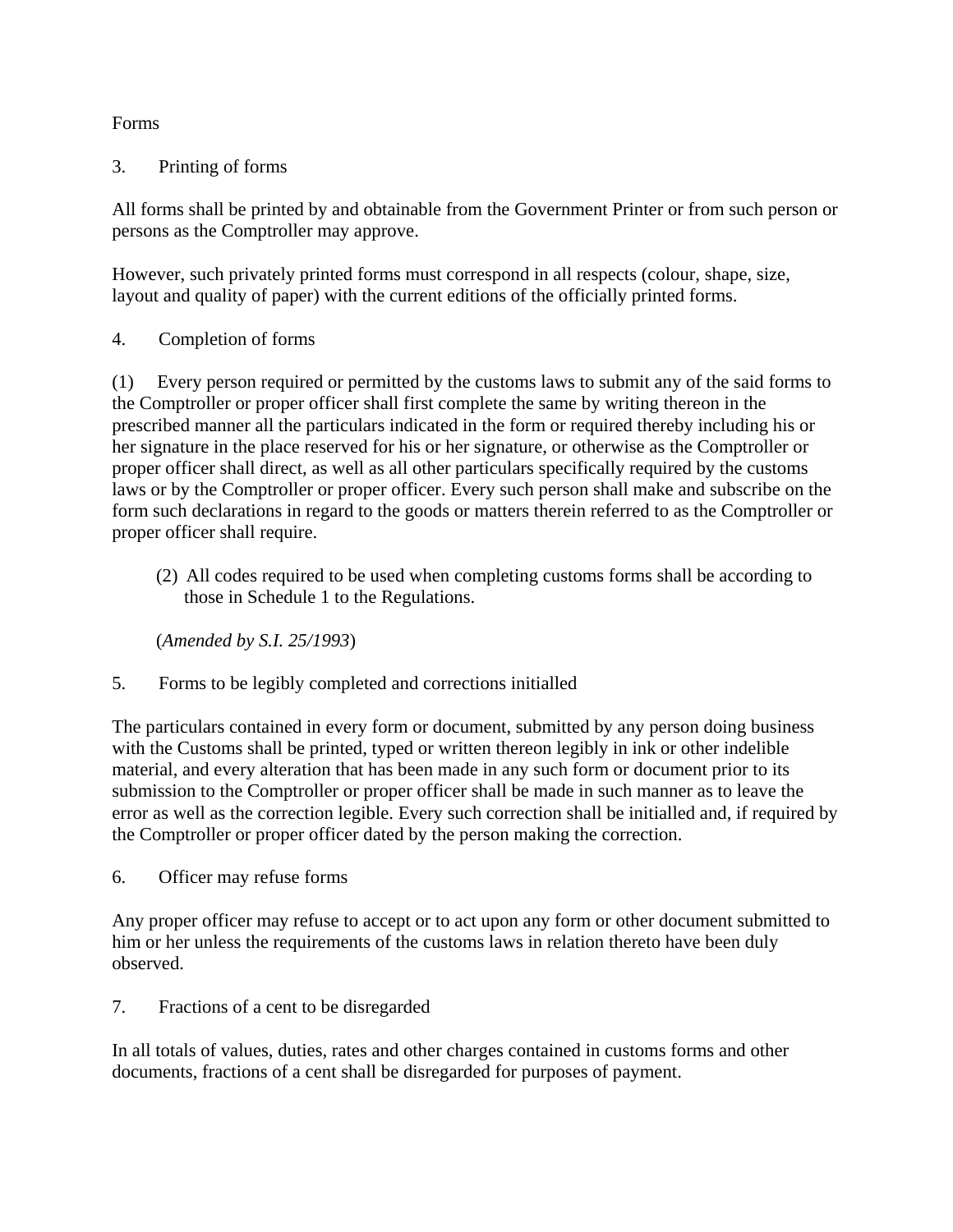#### 8. Specimen forms

Specimens of the customs forms referred to in these Regulations by a number are contained in Schedule 2 to these Regulations.

(*Amended by S.I. 25/1993*)

# PART 3

Arrival of Aircraft and Ships

9. forms to be presented to boarding officer

The Master of every steamship (or of any other ship specially allowed to report after bulk is broken) arriving in the waters of Saint Lucia shall, unless the Comptroller shall otherwise direct—

(a) present to the proper officer, immediately such officer boards the ship, the ship's stores declaration, crew's effects declaration, crew list, passenger list and the list of any packages or parcels for which no bill of lading has been issued in Forms 1, 2, 2A, 2B and 3 respectively;

(b) point out to such officer the location of all such stores;

(c) produce to such officer all such packages and parcels; and

(d) comply with any instructions which such officer may give regarding the landing, entry and delivery of any such packages and parcels.

(*Substituted by S.I. 26/1981*)

10. boarding of ship required to report before bulk is broken

The master of a ship required to report before bulk is broken shall report the stores and the packages or parcels for which no bill of lading has been issued in the manner set out in the preceding regulation. The master shall produce to the proper officer all such stores, packages and parcels and shall comply with any instructions which the proper officer may give regarding the landing, entry and delivery of any such packages and parcels. (*Substituted by S.I. 26/1981*)

11. List of high duty, prohibited and restricted goods to be supplied by master

The master of every ship as aforesaid shall, in addition to complying with regulation 10, deliver to the proper officer on request a list of all spirits, wines, tobacco, cigars, cigarettes, firearms, ammunition, animals, plant material, and of all goods the importation of which is prohibited or restricted as well as of any other goods required by the proper officer to be listed, being part of the stores of such ship, and shall sign every such list.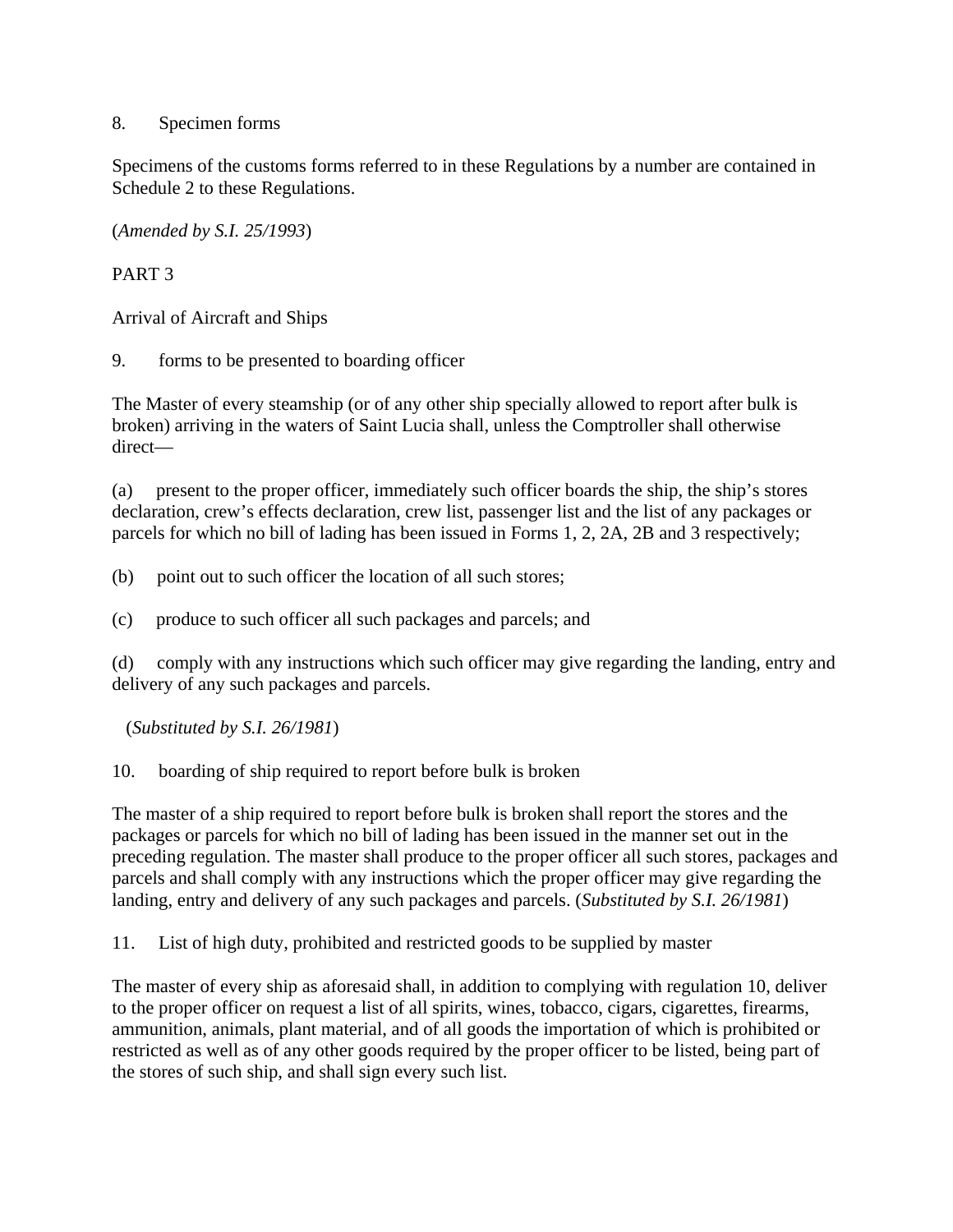#### 12. Sealing of surplus stores

All stores which are required for the use of the commander, master, crew members and passengers while an aircraft or ship is in port shall be separately produced to the customs boarding officer or other proper officer, who may either approve of the quantity produced, or require a portion or the whole of such stores to be placed under seal. All other stores shall be sealed by such officer. Should the quantity of stores unsealed prove insufficient, application for the unsealing of further stores shall be made to the Chief Preventive Officer, boarding officer or other proper officer, who shall release such quantity as he or she shall in his or her discretion consider necessary, and reseal the remainder.

However, the customs boarding officer or other proper officer may permit any stores to remain unsealed where he or she is satisfied that due precautions will be taken against the smuggling of the stores so left unsealed.

#### 13. Assistance to boarding officers

The commander, master and crew members shall give all possible assistance to officers and guards engaged in rummaging an aircraft or ship.

- 14. Report of ship
	- (1) The report of every ship shall be in Form 4 and shall be presented in duplicate to the proper officer at the port where such ship shall first arrive in the Island or elsewhere as the Comptroller may in any special circumstances allow.

(2) The list of all manifested cargo carried on board a ship and required to be presented to the proper officer shall be in Form 4A.

(3) The proper officer may require any of the following documents to be attached to the ship's report as a part of the report—

| Form 1   | Ships stores declaration                  |  |
|----------|-------------------------------------------|--|
| Form 2   | Crew's effects declaration                |  |
| Form 2A  | Crew List                                 |  |
| Form 2B  | Passenger List                            |  |
| Form 3   | Unmanifested cargo list                   |  |
| Form 4A  | Cargo declaration                         |  |
| Maritime | Declaration of Health and<br><b>Ships</b> |  |
|          | clearance from its last port of call.     |  |

(*Amended by S.I. 26/1981*)

15. Report of aircraft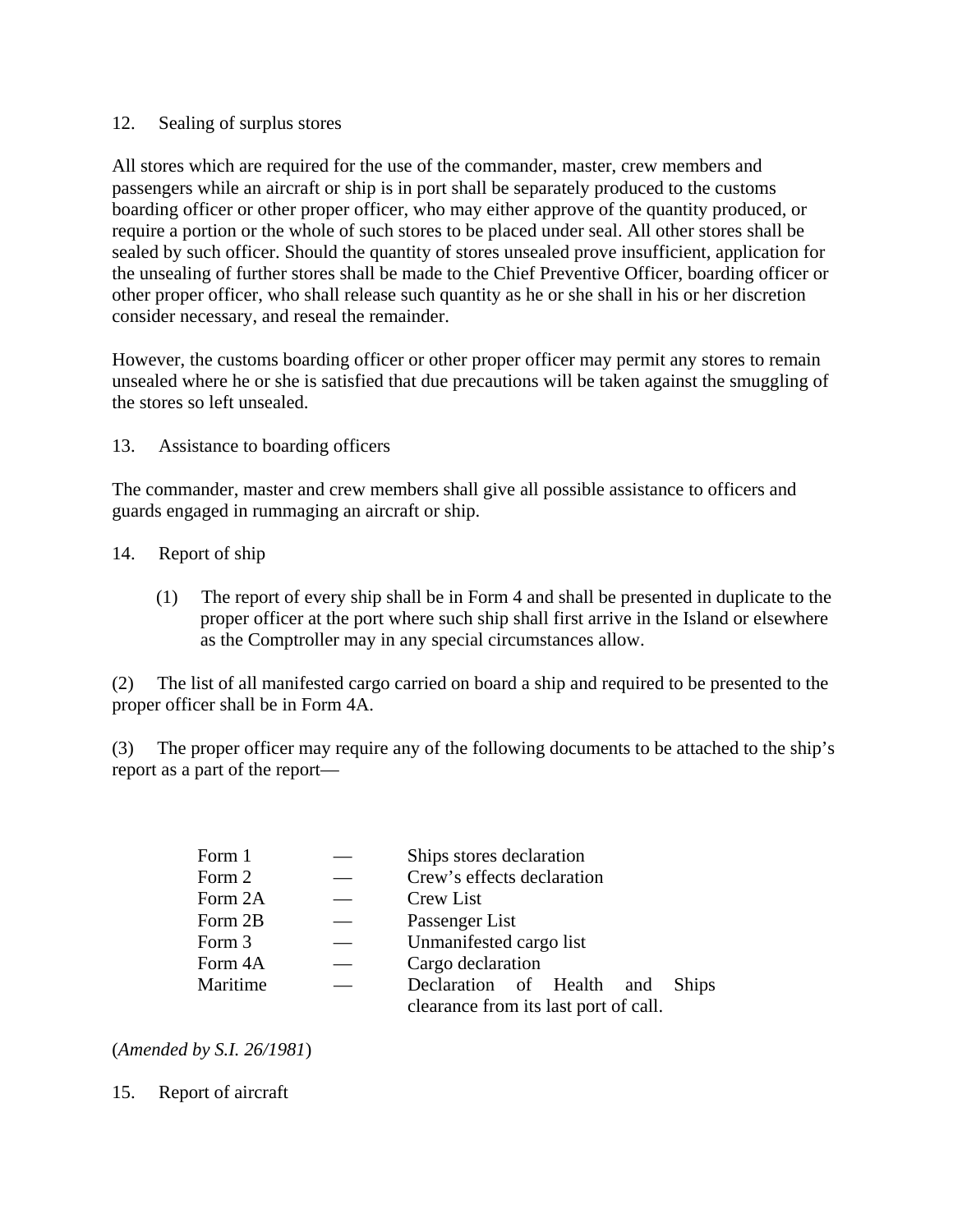The report of every aircraft shall be in Form 5 or in such other form as may be required by the International Civil Aviation Organisation, and shall be presented in duplicate to the proper officer at the customs airport at which such aircraft shall first arrive or elsewhere as the Comptroller may in any special circumstances allow. A written stores list shall be attached to the original report.

## 16. Interim report for ships other than steamship

If the proper officer so permits, the master of any ship other than a steamship in order to facilitate the discharge of cargo or for other sufficient reason may make an interim report under such conditions as may be stipulated by the Comptroller and with proper security for the payment of all charges; but such interim report shall not be considered to be the report of the ship until all the particulars as are required in making report are furnished at the Custom House.

## 17. Aircraft and ships in ballast

Aircraft and ships having on board no goods other than stores and passengers' accompanied baggage shall be reported "in ballast".

### 18. How cargo to be reported

The contents of every package and of all cargo in bulk intended for discharge in the Island, including packages and cargo for transhipment, shall be reported in accordance with the description thereof contained on the relevant bill of lading.

However, the contents of all packages containing spirits, wines, tobacco, cigars and cigarettes shall be specifically reported as such.

In addition all goods the importation of which is prohibited or restricted shall be reported with sufficient clearness to indicate the precise description of the goods.

19. Report of cargo of ships other than steamships

In the case of ships other than steamships, all cargo, whether consigned to the Island or not shall be reported in the manner described in regulation 18.

20. Cargo "in transit"

In the case of aircraft and steamships, cargo remaining on board for exportation in the same aircraft or steamship shall be reported as "General cargo remaining on board for exportation".

21. Cargo over-carried and returned

Where the report contains particulars of cargo which has been previously reported in the Island by the same aircraft or ship, and over-carried and returned on such aircraft or ship, such cargo may be separately reported under the heading "cargo reported on (date) and over-carried".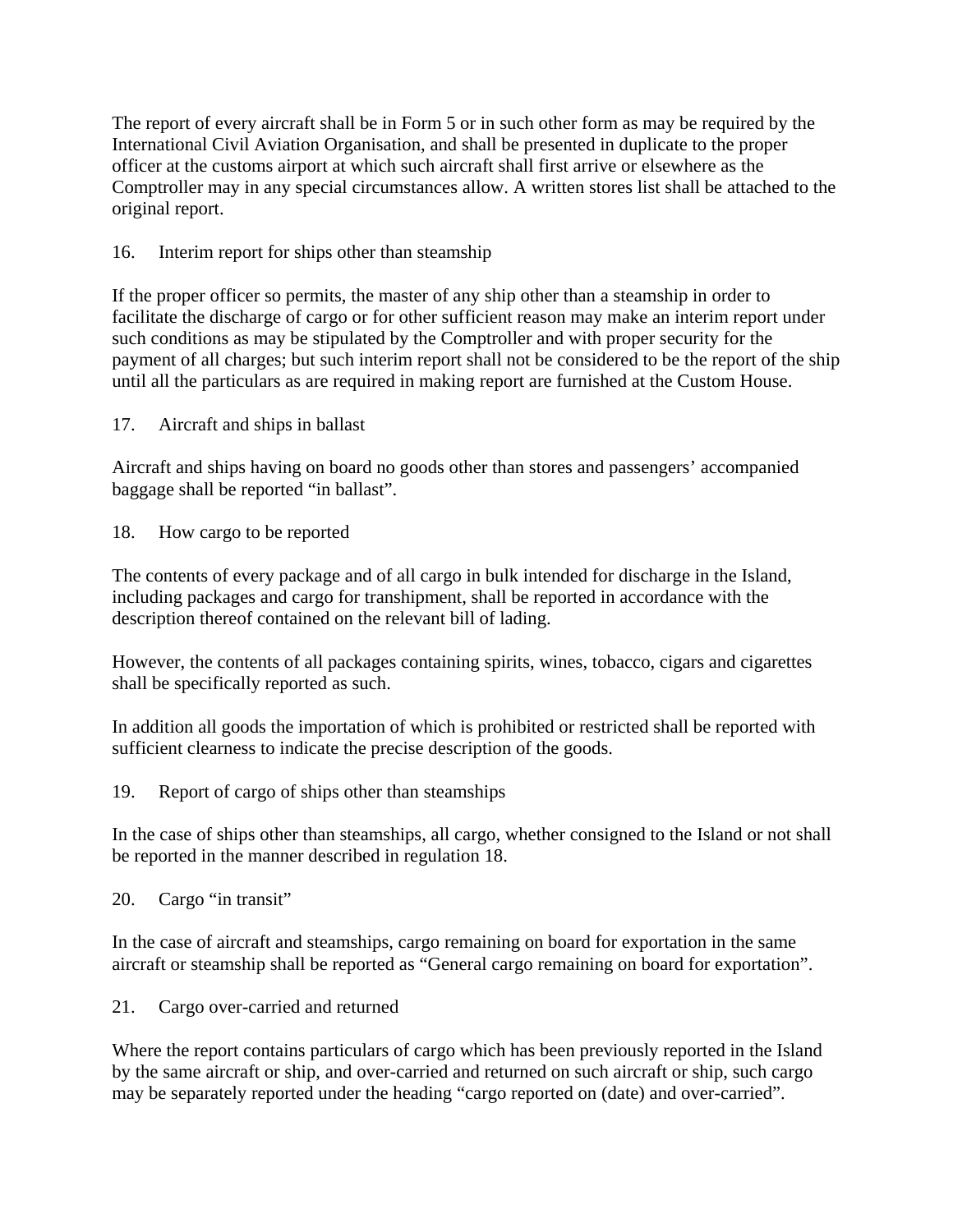#### 22. Particulars to be given in report

The report of every ship of 100 tons burden and over shall show the weight or cubic measurement of the cargo reported according to each bill of lading, and shall contain a declaration that such weight or measurement is the weight or measurement according to which freight has been charged or, if no freight has been charged, then the quantity or measurement of freight charged or chargeable for the like kind of goods. The totals of such weights and measurements shall be shown at the bottom of each page of the report, and a summary of the totals of each page shall be shown on the last page of the report, on which the total tonnage shall be stated in words at length.

### 23. Statement of intention to discharge alongside quay

If the master of a ship intends to discharge cargo or passengers alongside any quay, jetty or wharf, a statement to that effect shall be contained in the report.

24. Amendment of report

Where goods are found to be discharged in excess of or short of the report, the commander of the aircraft, the master of the ship or the agent of either shall make written application to the Comptroller for permission to amend the report. Such application shall be in Form 7 or 8 as the case may require.

However, if after having reported cargo to be landed, it is desired to clear an aircraft or ship without landing a part of such cargo, the application to amend the report shall in respect of such part state only that it is desired to retain the same on board for exportation. Before the Comptroller shall give permission for the report to be amended, such commander, master or agent may be required to satisfy him or her in the case of goods found to be short either—

- (a) that the goods were not loaded;
- (b) that they have been discharged and landed at some previous port;
- (c) that they have been over-carried and landed at a subsequent port; or

(d) that having been over-carried, they have been returned and landed in the Island on the return flight or voyage or by some other aircraft or ship which shall have loaded them at the port to which they have been over carried.

### 25. Loading licence

Where a loading licence in Form 14 is granted to the commander of an aircraft or master of a ship proceeding to a port or place in the Island other than the port or place where the report of such aircraft or ship is or ought to be made, and having no cargo to discharge at such other port or place no further permission to depart to the ports or places for which a licence has been issued shall be required.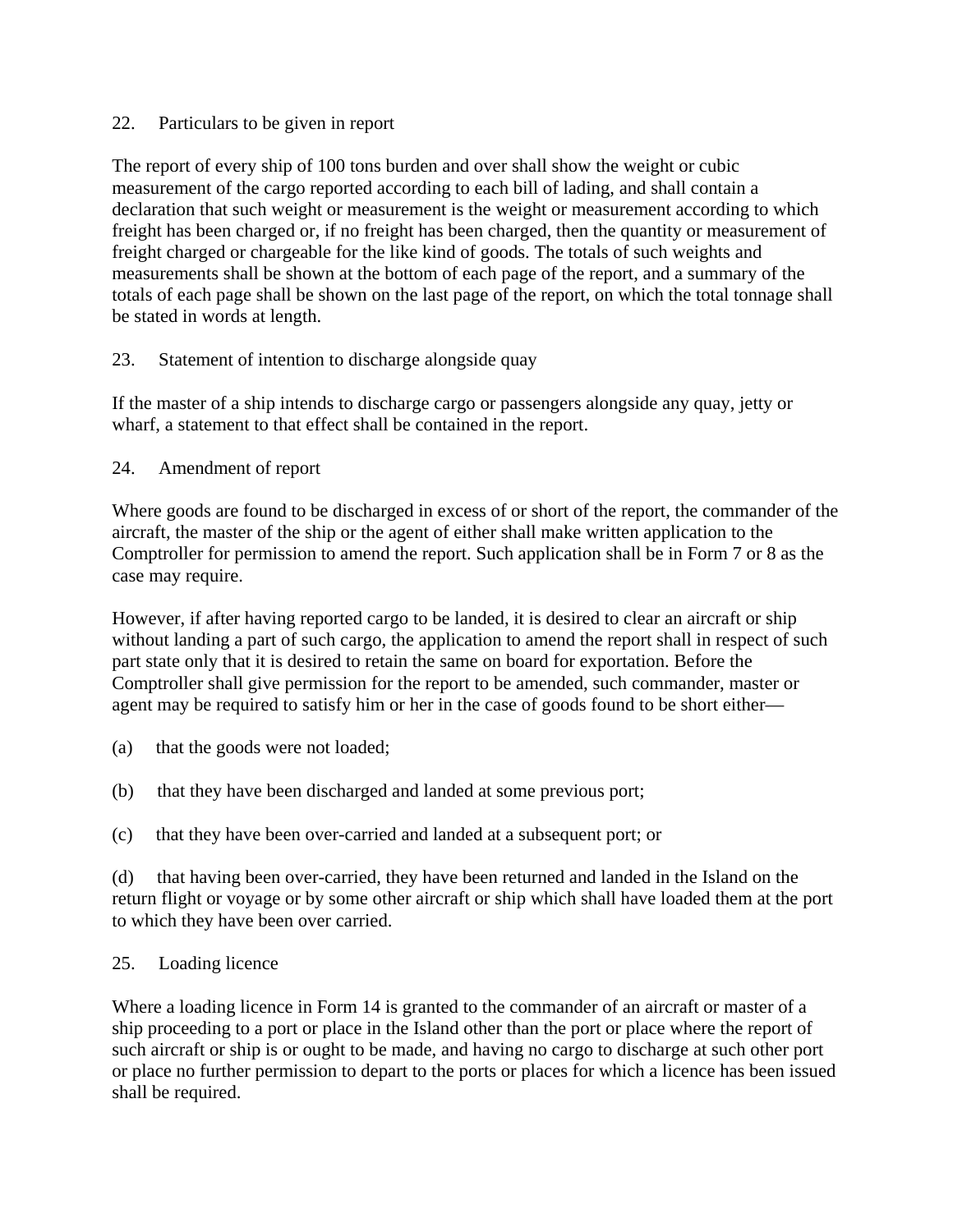26. Permit to proceed to another port to discharge

Save as provided in regulation 25, the commander of every aircraft or the master of every ship or the agent of either intending to proceed to a port or place in the Island other than the port or place where the report of, such aircraft or ship is or ought to be made, or to any subsequent port or place in the Island, shall, before proceeding thither, submit to the proper officer an application in Form 12, and, upon being granted permission in writing under the hand of the proper officer thereon, may proceed, subject, to the directions and conditions therein expressed. The application shall contain particulars of any cargo remaining on board for exportation as described in regulations 19 and 20.

27. Copy of report of cargo to be discharged coastwise to be submitted with application

Where it is desired to discharge any cargo remaining on board any aircraft or ship from the inward voyage at a port or place other than the port or place where the report of such aircraft or ship is or ought to be made, the commander, the master or agent of either shall also submit to the proper officer together with the application (unless such officer shall otherwise allow) a copy of that part of the report relating to the cargo to be discharged at each such other port or place.

28. Coasting cargo book

Where it is desired to load coastwise cargo to be discharged at any such other port or place, the commander, the master or the agent of either shall also submit a cargo book in the Form 60 containing particulars of the goods to be carried coastwise, and shall keep such cargo book and account for the goods entered therein and produce it to the proper officer as if such aircraft or ship were a coasting ship subject to the requirements of Part 6 of the Act.

29. Permission to load prior to discharge

In the case of ships other than steamships the specific permission of the proper officer shall be obtained before any cargo is loaded for carriage coastwise or for exportation before the whole of the cargo imported in such ship has been discharged.

### 30. Aircraft or ship proceeding coastwise to discharge

Where the commander of an aircraft or the master of a ship or the agent of either desires to discharge cargo at a place other than an approved place of unloading the application in Form 12 shall be submitted to the proper officer in time to permit the necessary arrangements to be made. Before any such application is granted, all the goods intended to be unloaded shall be entered by the importer.

### PART 4

Entry, Unloading and Delivery of Cargo

31. Particulars to be shown on entries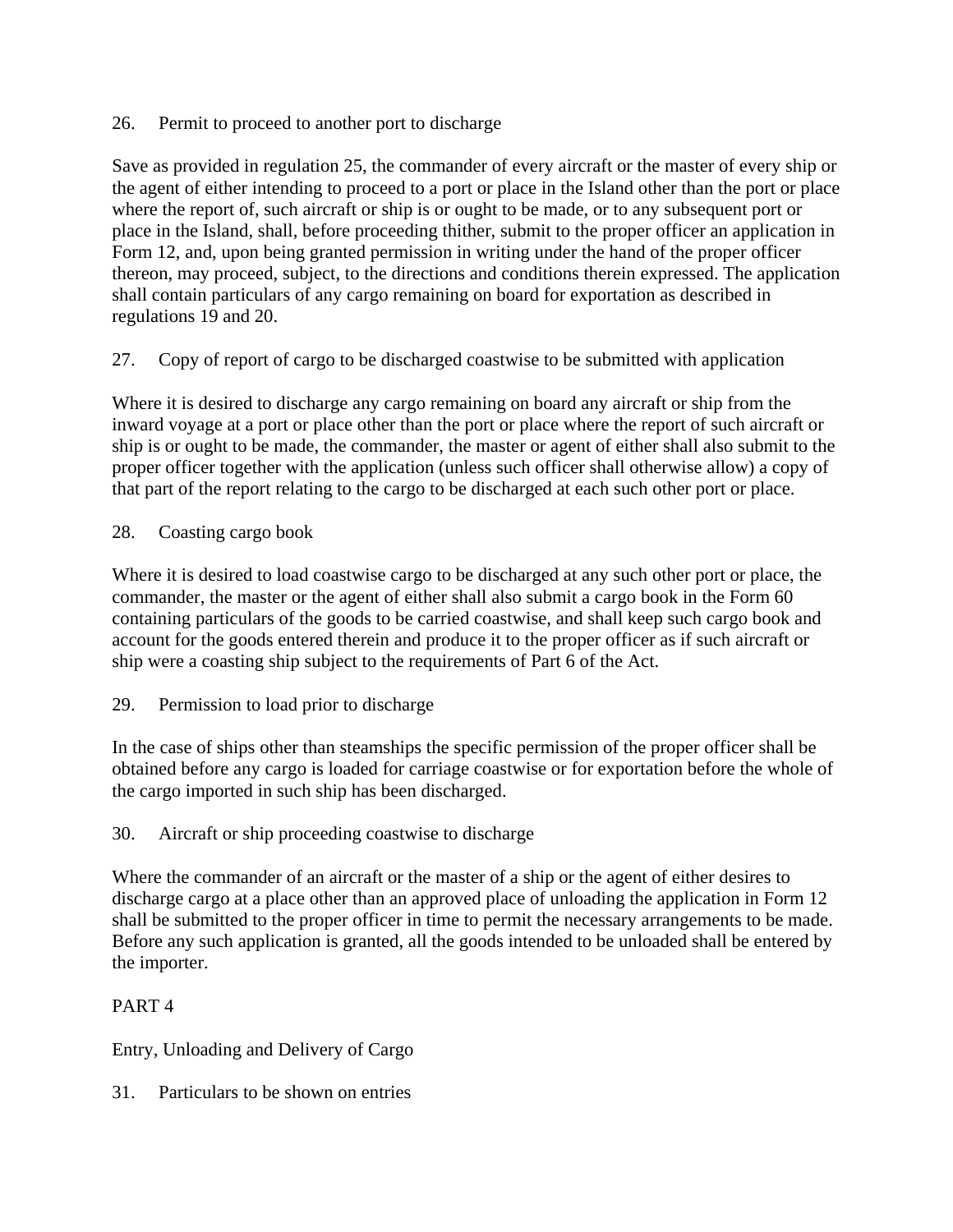All entries and shipping bills shall show the particulars of all goods according to the Customs Tariff and Trade Classification List issued by the Comptroller, the item numbers being quoted in each case.

32. Number of packages to be stated

The total number of packages on every entry and shipping bill shall be stated in words at length.

33. Alternative rates and duties

Where the tariff provides alternative rates of duty for any article, the entry or shipping bill relating thereto shall show on its face the amount of the duty chargeable at the rate to which such goods are liable, and on the reverse side thereof the amount of duty chargeable at the ineffective alternative rate under the heading "Alternative, calculation (no charge)".

#### 34. Certified entries

Where an importer or exporter has entered and paid duty on any goods and has not received or shipped the goods, as the case may be, under the relevant entry or shipping bill, he or she may in any case where for the purpose of the customs laws the goods are required again to be entered, obtain from the proper officer a certificate on the appropriate entry or shipping bill that duty has been paid on a previous entry or shipping bill. In every such case he or she shall make on the entry or shipping bill which is to be certified a declaration as follows—

"I declare that duty amounting to (in figures and words) has been paid as per duty entry (shipping bill) No. dated per and that no refund of duty has been claimed by or paid to me in respect of the same".

### 35. Import entries

The entries required to be made for imported goods other than transhipment goods shall be in one of Forms 19, 21, or 23 as follows—

- 19—Carisad
- 21—Bill of Sight
- 23—Deposit Entry

(*Amended by S.I. 25/1993*)

36. Entry for goods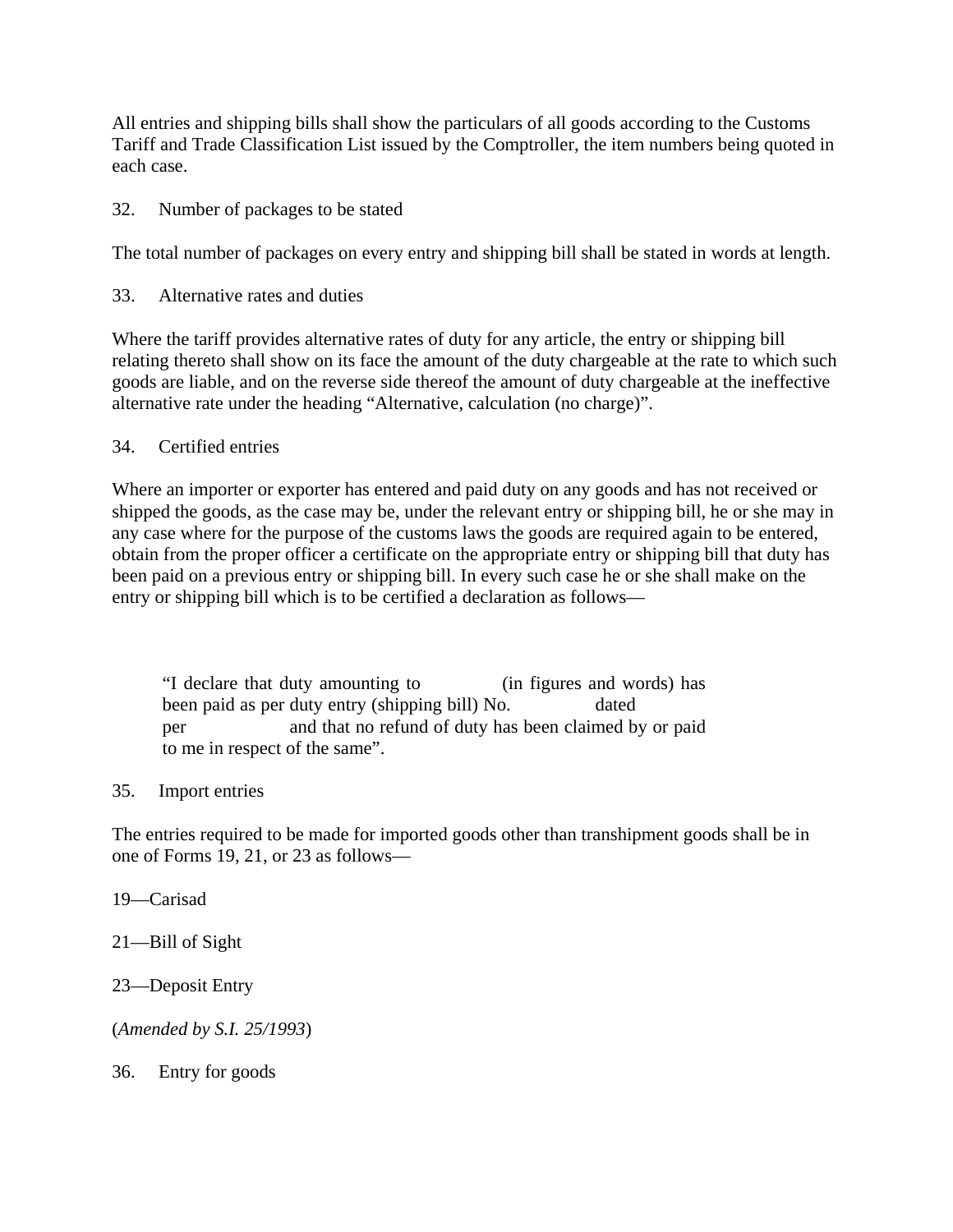(1) The importer of any goods shall at the time of making entry, or within such period thereafter as the Comptroller may in special cases allow, produce a declaration in respect of the goods duly completed in Form 61 or 62 or in such other form as the Comptroller may require, and shall give such further particulars as the Comptroller may think necessary for a proper valuation and account of the goods.

(2) The importer of any such goods shall at the time of making entry deliver to the proper officer a commercial invoice in the form set out in Schedule 3 of these Regulations.

37. All books, documents, etc. to be produced

The importer shall produce at his or her premises or elsewhere, as the Comptroller may appoint, to the proper officer upon demand any books of account or other documents of whatever nature relating to the purchase, importation or sale of the goods.

38. Nothing to affect powers under the law

The 2 preceding regulations do not affect the powers of the Comptroller or of his or her officers under any law relating to the customs.

## 39. Goods not insured

Where the supplier of any imported goods liable to duty *ad valorem* does not insure the same against loss or damage there shall be added to the value of the goods for the purposes of calculating the duty, such amount not being less than ½% of the value for duty as the Comptroller may in his or her discretion determine to be equivalent to the cost of insurance had such goods been fully insured.

# 40. Transhipment shipping bill and bond

In the case of goods intended for transfer from an importing to an exporting aircraft or ship the importer shall submit a carisad to the proper officer at the custom house at the port of discharge together with a bond in Form 53 or 54.

# 41. Bills of sight

The declaration required in cases where the importer is unable for want of full information to make perfect entry of any goods shall be in Form 21.

42. Goods delivered before payment of duty in special circumstances

The proper officer may allow perishable goods and such other goods as the special circumstances of a particular case may require to be released before entry on the importer giving such security for any duty that may be payable as the proper officer may require and an undertaking to make entry of such goods within 72 hours after delivery thereof or such further period as the proper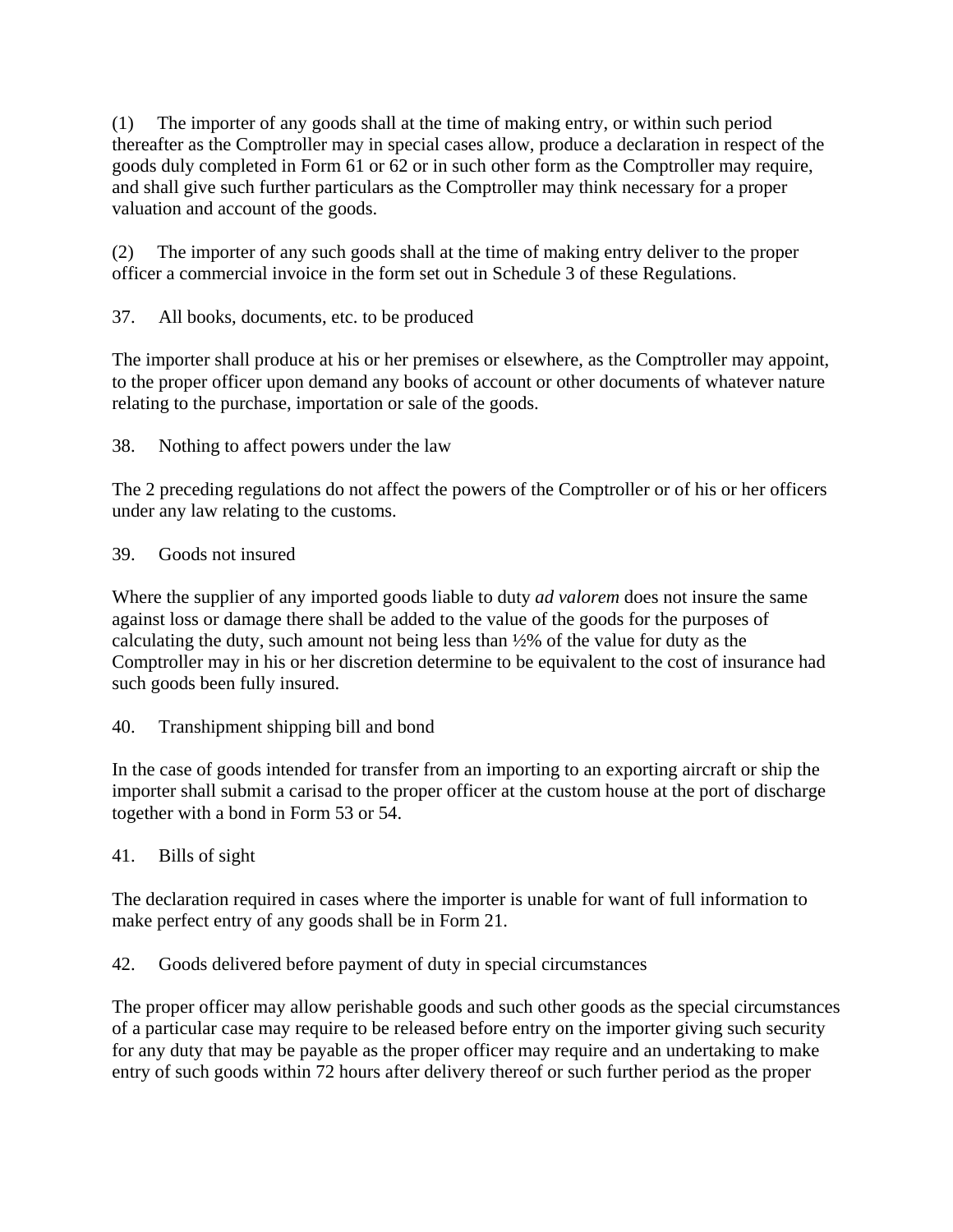officer in any special circumstances may allow. This regulation does not relieve any such goods from liability to customs examination before delivery.

43. Bonds to guarantee payment of duty

The bonds to be used as a guarantee of payment of duty—

(a) on goods imported for temporary use;

(b) on perishable and other goods delivered in special circumstances with the permission of the Comptroller prior to payment of duty;

(c) on goods landed at any port and removed prior to entry, to another port or place, there to be entered; and

(d) at the difference between the preferential and general rates of duty,

shall be in Forms 45 to 48 respectively.

44. Permit to remove goods prior to entry

Before any goods are removed under bond in Form 47, the importer shall present together with the bond an application in triplicate in Form 25 and receive thereon the written permission of the proper officer. Every such application shall include such particulars as the proper officer shall require. Such goods shall not be removed except in accordance with the direction of the proper officer at the port or place at which the goods are discharged.

45. Permission to unload

The permission required for the unloading of any goods not required to be entered before unloading unless previously given by the proper officer may be given by the officer who first boards the ship or aircraft on arrival or by the officer in charge of the station where the ship or aircraft lies.

46. Bad order list

The Commander of every aircraft or master of every ship or the agent of either in which goods discharged in damaged condition are imported into the Island shall in respect of each aircraft or ship submit to the Comptroller a bad order list in Form 6, which shall contain particulars of all packages which have been discharged from the aircraft or ship in bad order.

47. Landing account Manifest of goods actually landed

(1) In all cases where goods are permitted to be discharged from any steamship prior to entry, the master or his or her agent shall, within 4 days after the arrival of such steamship at any port,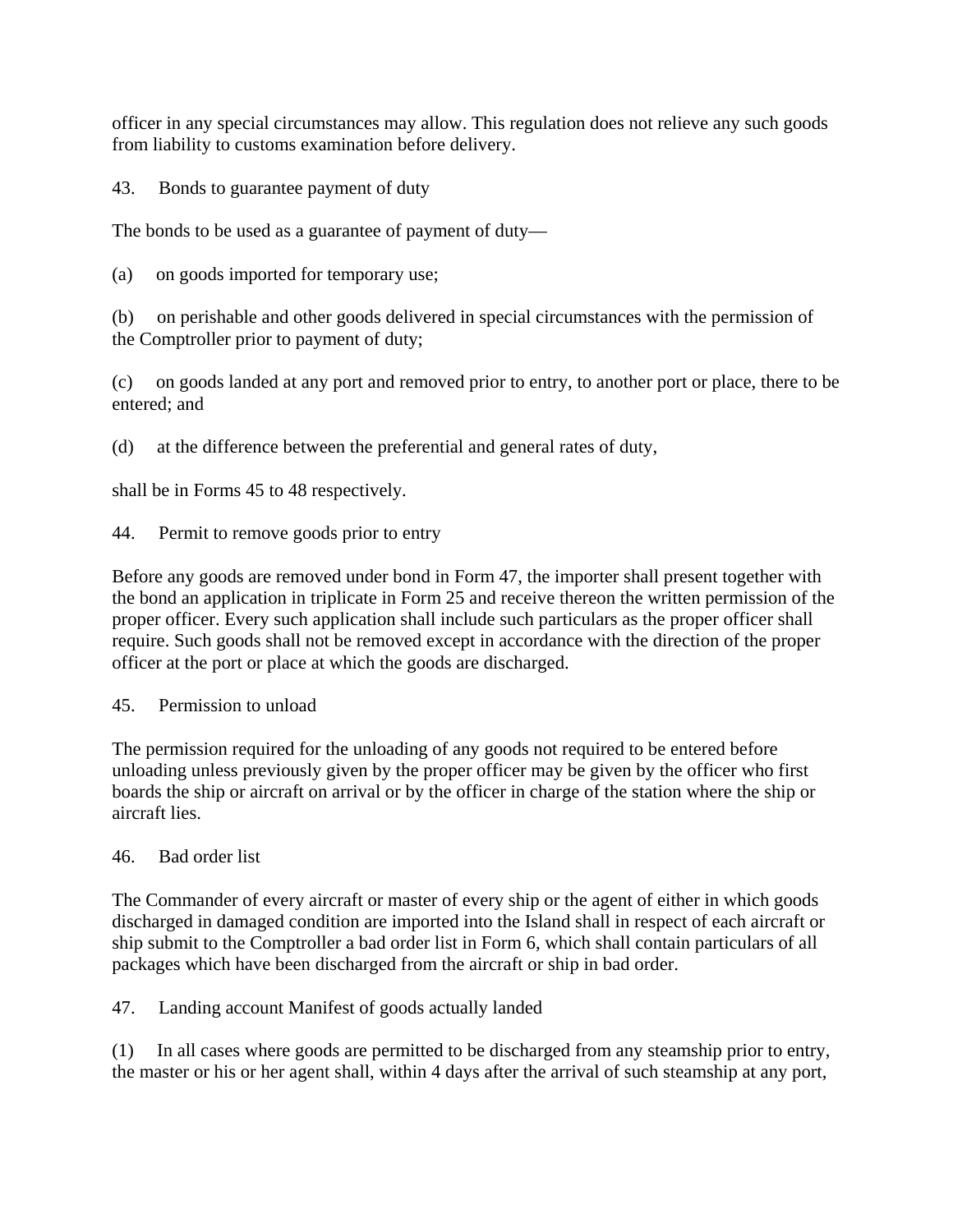submit a landing account showing the goods actually landed to the proper officer at the place of landing.

 (2) If there are any discrepancies between the report and the landing account the master or his or her agent shall submit with the landing account an application to amend the report.

48. Subsequent amendments

Subsequent amendments to the report or landing account may be entertained by the Comptroller subject to such conditions, including the imposition of any penalties that he or she may consider fit.

49. Delivery to be authorised

Goods shall not be discharged from an aircraft or from any ship other than a steamship without the permission of the proper officer, and no goods deposited on importation in a customs area shall be removed therefrom, until the proper officer has authorised delivery in writing on the delivery order or bill of lading.

50. Discharge and landing of goods

Where cargo is discharged into any small craft to be conveyed ashore and landed prior to entry and examination by the proper officer, the master or his or her agent shall sign and transmit with every shipment an account of the cargo in Form 11. Before any cargo shall be discharged from any small craft into which they have been put to be landed the account shall be delivered to the proper officer at the place at which the cargo is to be landed. No small craft as aforesaid having gone alongside an approved wharf shall depart therefrom with any cargo not discharged except with the permission of the proper officer. Where any cargo remains on board any such craft permitted to depart as aforesaid the master thereof shall observe such directions as the proper officer granting the permission shall give.

51. No other small craft to go alongside loaded small craft

No other small craft shall go alongside any small craft containing goods which have been put into it to be landed save with the permission of the proper officer nor shall any person save with such permission enter such small craft.

52. Permit to discharge into a small craft for landing coastwise

Before any goods shall be discharged from an importing ship into a small craft to be landed at another port or place, the master or his or her agent shall submit to the proper officer an application in Form 13, and obtain the permission of the proper officer in writing thereon. All such goods shall be reported for discharge at the port at or nearest to which they are intended to be landed.

53. Conditions and requirements of carriage coastwise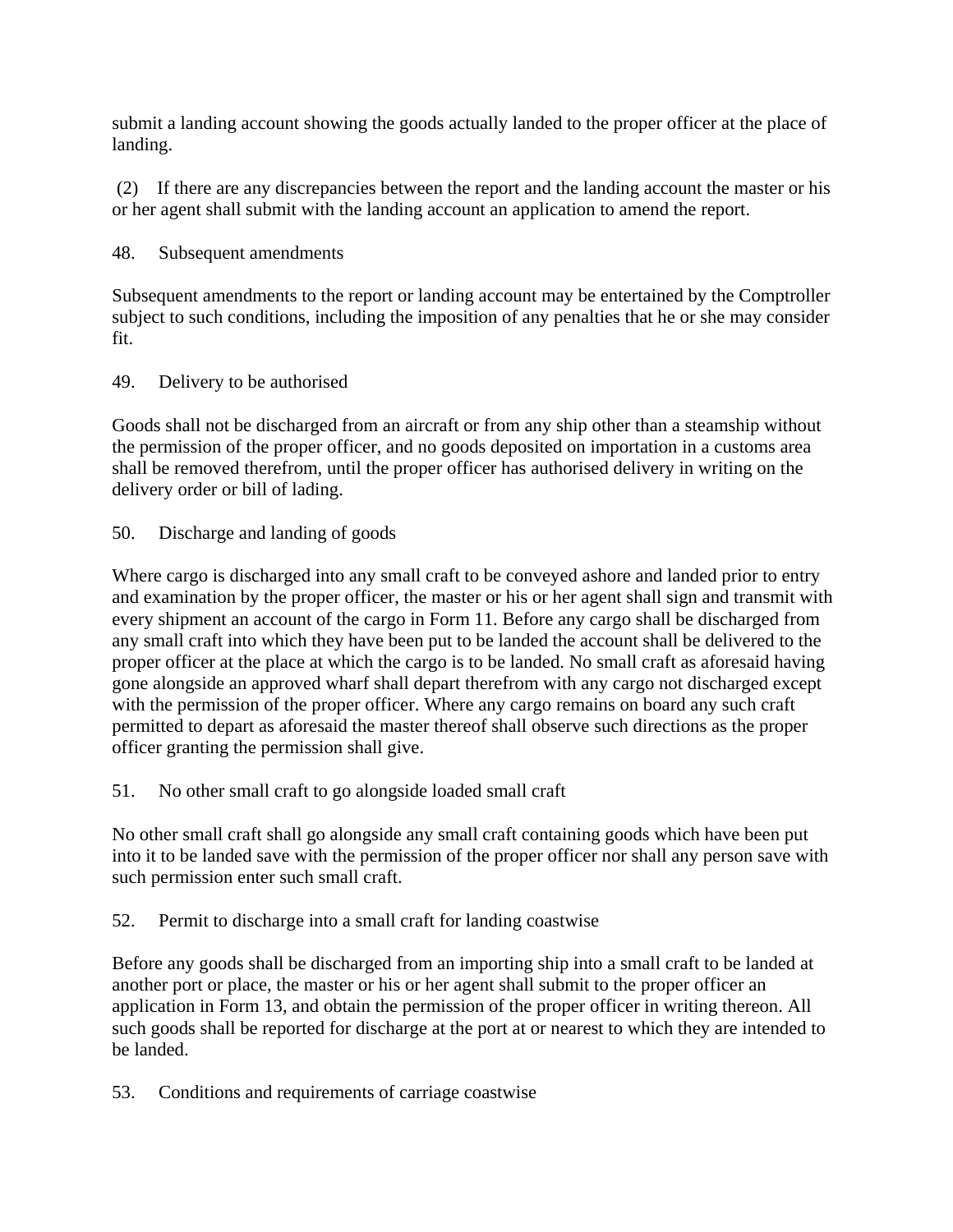The conveyance of such goods shall be subject to any conditions which the proper officer may impose and to the requirements of Part 6 of the Act relating to the coasting trade, as well as to all other provisions of the customs laws relating to the entry, landing, examination and delivery thereof.

However, where the goods have been entered prior to discharge from the importing ship, and the permission of the proper officer has been obtained, they may, with the permission of the proper officer at the port of landing, and on production to such officer of the cargo book duly completed in accordance with Part 6 of the Act, be delivered on landing, without further formality.

### 54. Landing certificate

Any person desiring to obtain a certificate of landing for any goods shall submit an application therefor in writing accompanied by Form 44 or by the form required by the authorities in the country desiring the certificate of landing.

## 55. Permit to reload goods landed in error

Where any goods have been unloaded in error, the master of the ship or the Commander of the aircraft or the agent of either shall apply in writing to the proper officer at the place of unloading for permission to reload the goods, and obtain such permission in writing before removing the same from the place of unloading. He or she shall observe all such conditions in regard to the removal and reloading of such goods as the proper officer shall impose.

# 56. Apparatus for taking account of certain goods

The importer of any cinematograph films or other goods of the quantity of which the examining officer desires to take an account, and the quantity of which cannot conveniently be ascertained by the usual implements employed for ascertaining the quantity of goods, shall provide apparatus for the use of such officer to enable him or her to take an account of the same.

### 57. Repacking of slack bags, etc

The importer of any goods contained in bags or other packages which on being landed are found to be slack or partly empty who desires to fill the same from other bags or packages entered on the same entry, shall make application on the form of entry to the proper officer for permission to do so, and shall carry out all the instructions of such officer in regard to the filling of such packages and to the disposal of any resultant residue or empty packages.

### 58. Leaking packages

The importer of any goods contained in packages found leaking in any customs area, if the same have not been entered, shall at the request of the proper officer deposit with the proper officer, a sum sufficient to cover the duty thereon, and remove the goods from the customs area where they are deposited.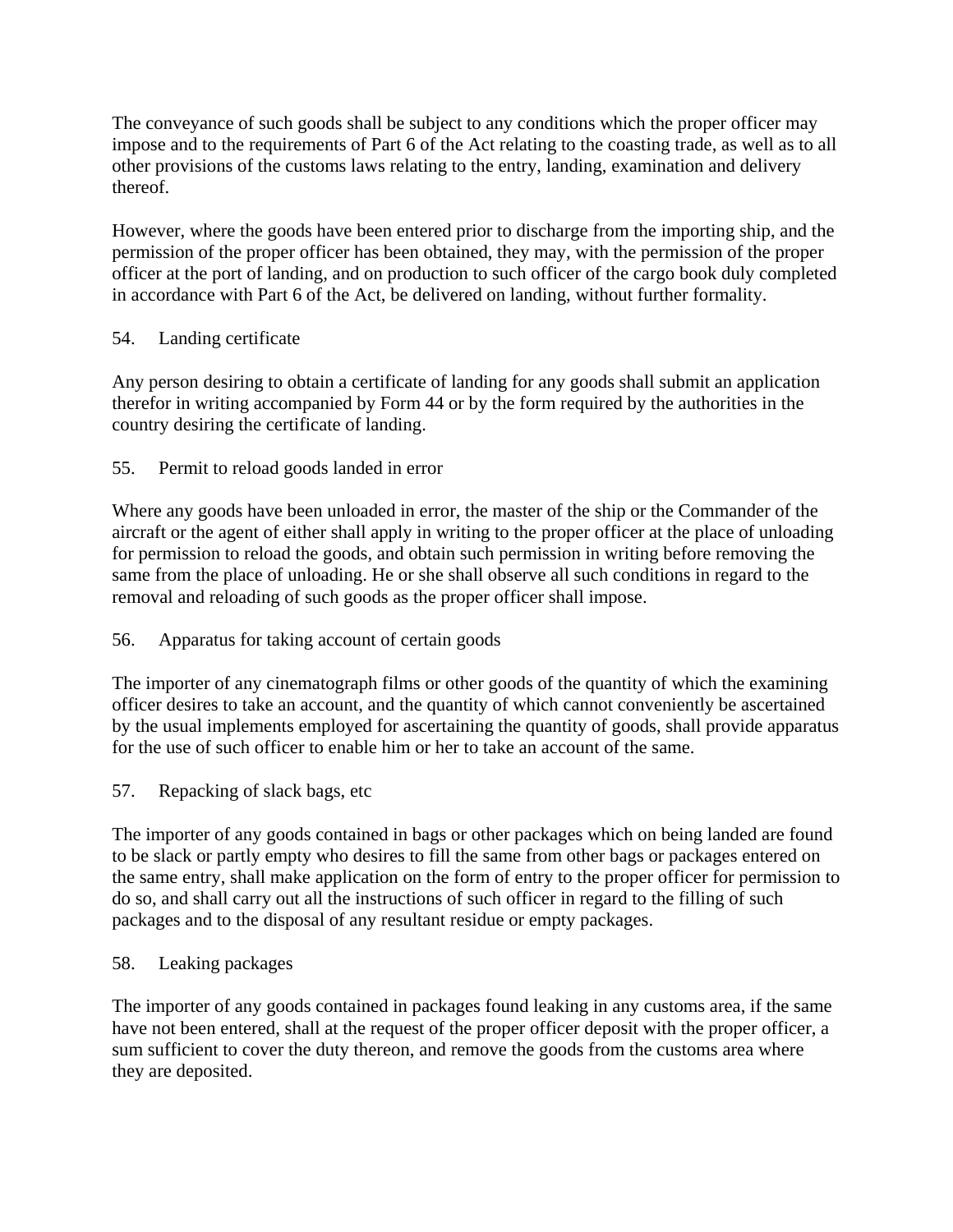#### 59. Packing goods in bulk

The importer of any coarse salt or other goods imported in bulk if required by the proper officer shall pack the goods into bags or other packages of even net weights to the satisfaction of such officer before the same are delivered from the customs area.

#### 60. Dangerous goods to be immediately secured after examination

The importer of any calcium carbide or any other dangerous goods which are not subject to any other special regulations shall secure every package which has been opened or spitted for examination to the satisfaction of the proper officer immediately upon the completion of the examination thereof.

#### 61. Examination at private premises

Where in exceptional circumstances the importer of any goods desires that the same shall be examined at his or her private premises, he or she shall apply to the Comptroller in writing. Where in his or her discretion the Comptroller grants any such concession, the importer shall observe such conditions as the Comptroller shall impose.

#### 62. Goods not exported after delivery

Where any goods are delivered from any aircraft, ship or customs area to be transferred to an exporting aircraft or ship, and are not duly transferred and exported in the exporting aircraft or ship, the person entering the same shall cause them to be removed directly into the care of the proper officer in charge of the importing aircraft or ship.

However, where the goods have been removed into and remain in the care of the officer at the export station, the person entering the goods shall obtain from such officer directions as to the manner and time of their removal and shall comply with any such directions as may be given.

In addition where the goods have been put afloat the provisions of regulation 95 shall be observed.

### 63. Damage certificate claim for abatement of duty

Any person desiring to obtain a refund of the duty paid on any imported goods found at the time of examination by an officer and before clearance to be damaged shall submit to the Comptroller an application therefor in Form 26 containing the particulars required thereby or indicated therein, together with such evidence as he or she shall require that the carrier or insurer of the goods has made an allowance to him or her in respect of the damage and of the amount of the allowance. Where any goods are found to be damaged prior to the payment of the duty thereon, the full duty shall be paid unless the importer, on application in writing, shall establish his or her right to an abatement in accordance with the provisions of the Act.

#### 64. Refunds due to loss or destruction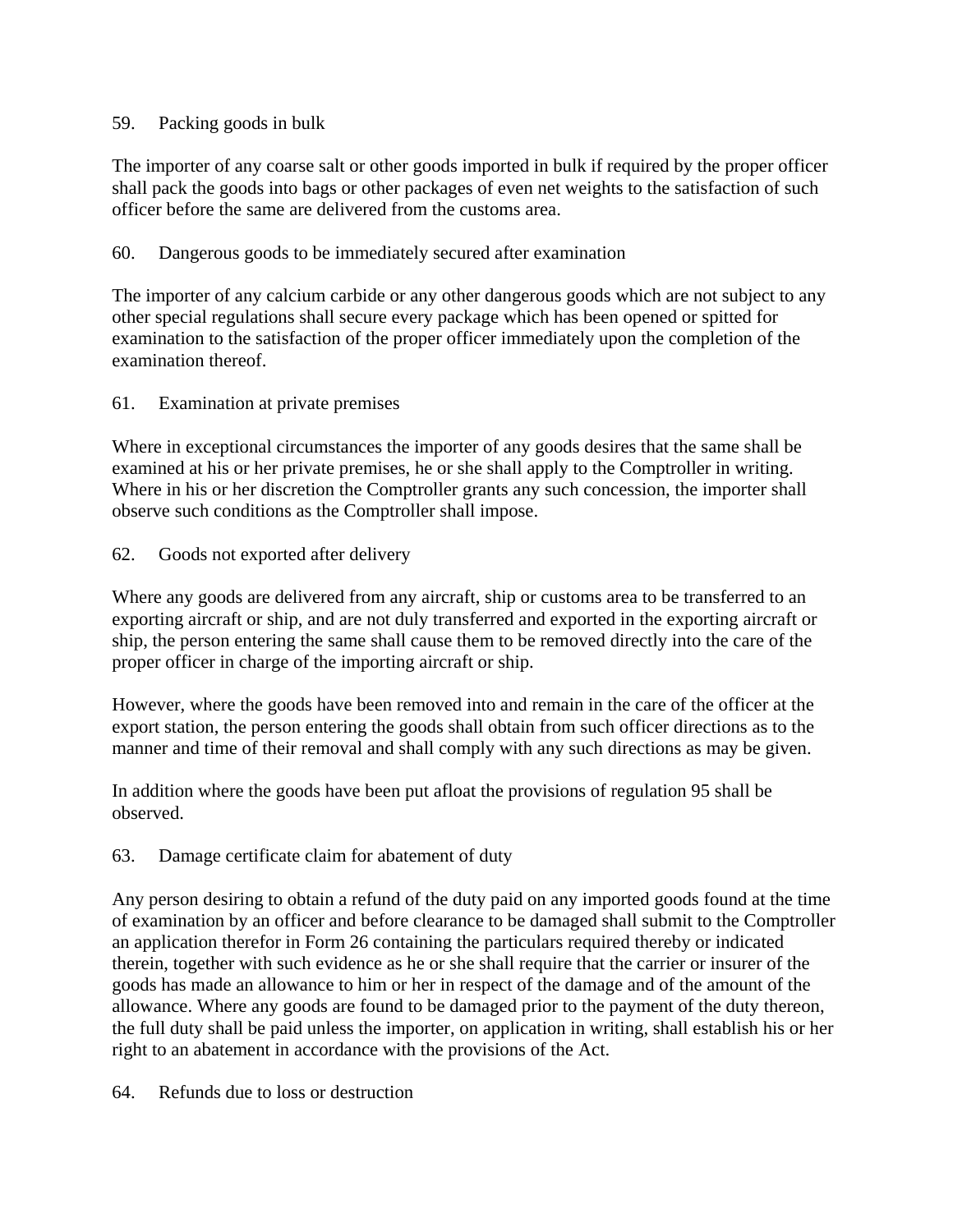Any person desiring to obtain remission or refund of any duties payable or paid on goods lost or destroyed in accordance with the provisions of section 41 of the Act shall apply in writing to the Comptroller therefor and submit with such application proof of the loss or destruction in such form as the Comptroller shall require.

65. Refunds of duty overpaid

(1) Every person desiring to obtain a refund of any amount overpaid as duties of customs shall submit to the proper officer an application in Form 27 together with such evidence of overpayment as such officer shall require. In the case of an application for a refund of duty in respect of imported goods found short in any container a refund of duty paid shall not be granted unless the importer satisfies the Comptroller that the deficiency occurred before the ship or aircraft arrived in the Island. When a shortage is discovered before payment of duty the full duty shall be paid on the goods found short unless the importer, upon application in writing, shall satisfy the Comptroller as aforesaid.

(2) No over-entry certificate shall be issued or any refund of duty made if the amount claimed is less than \$1.

Part 5

Commercial Travellers Samples

66. Duty to be secured and conditions observed

Commercial travellers who import samples of dutiable goods and who desire to exhibit the same in the Island without payment of duty shall produce to the proper officer duly authenticated invoices in duplicate, and may either deposit a sum equal to the duty on the samples or, if the Comptroller so permits, may enter into a bond in Form 45 for the payment of the duty. Subject to the observance of these conditions and the re-exportation of the samples under customs supervision after due notice given to the proper officer at the export station within 3 months or such further period as the Comptroller may in any special circumstances allow, duty shall not be charged on the samples, and the bond shall be cancelled, or the amount deposited refunded, as the case may be, on the certificate of the proper officer that the goods have been exported. No samples imported under this regulation may be sold within the Island except with the prior written consent of the Comptroller and subject to the payment of duty and the observance of such conditions as he or she shall see fit to impose.

Part 6

Passengers, Passengers' Accompanied Baggage and Stores

67. Permission to discharge passengers' accompanied baggage

Passengers' accompanied baggage shall not be discharged from any aircraft or ship or landed except with the permission of the proper officer or by general permission of the Comptroller.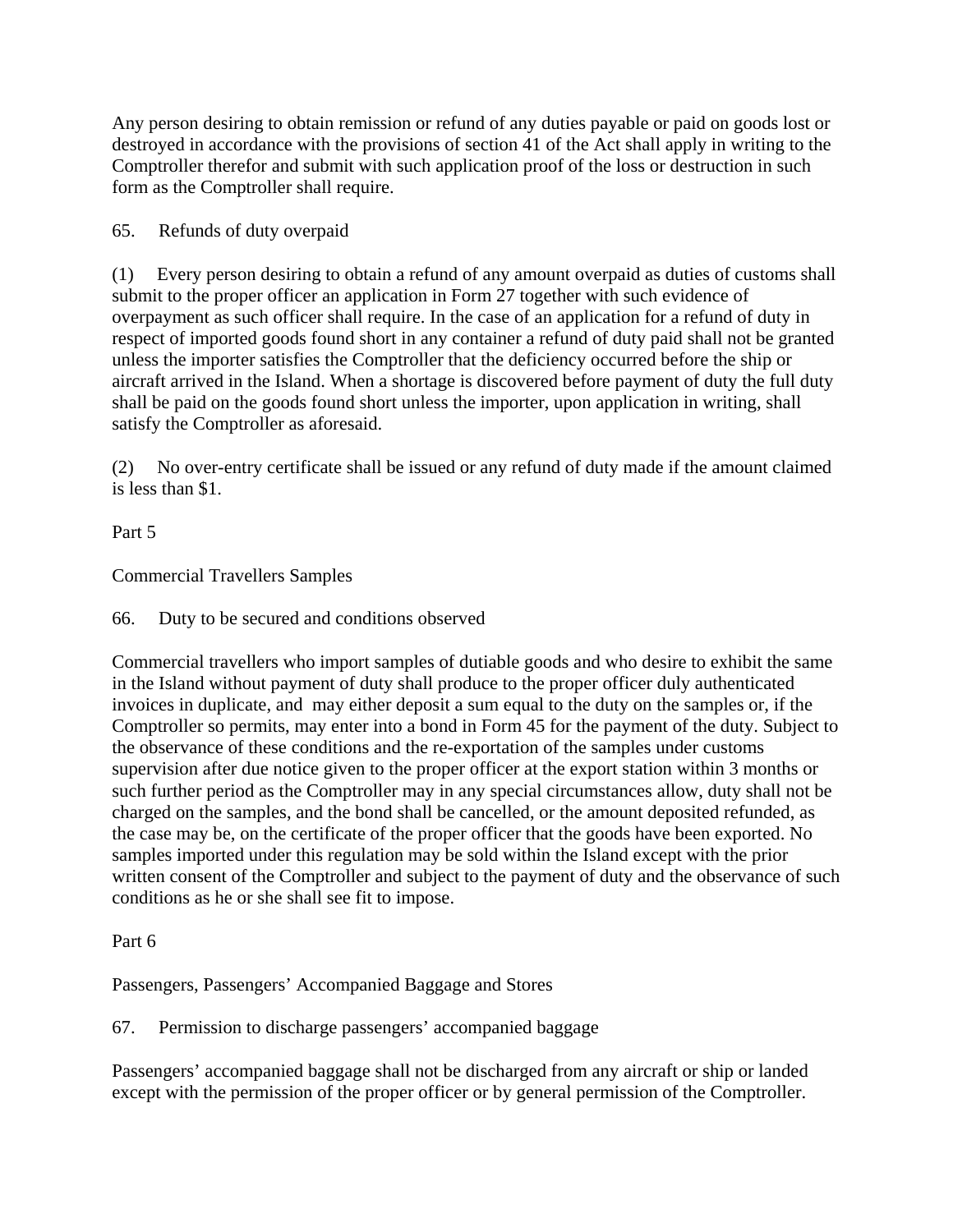68. Persons disembarking to proceed to baggage room

Every person disembarking from an aircraft or ship, which has arrived within the Island or the waters thereof shall proceed to the place appointed for the examination of baggage or to such other place as the proper officer may direct and there remain until he or she receives the permission of the proper officer to leave the customs area.

#### 69. Preceeding regulations to apply to persons going on board

The provisions of the preceding regulation apply to any person who has gone on board or alongside any aircraft or ship which has arrived within the Island or its waters and who returns on shore.

#### 70. Unauthorised landing of articles

A person shall not bring any article on shore from any aircraft or ship which has arrived within the Island or the waters thereof except such articles as he or she is expressly authorised to bring ashore by the customs laws.

71. Baggage, etc to be delivered to officers on landing

All passengers' accompanied baggage and stores on being landed shall be taken direct and delivered without delay into the charge of the proper officer at the place appointed for the examination of baggage and shall not be removed therefrom until they have been examined and passed and any duty payable, paid to the proper officer.

72. Examination and clearance of baggage

The owner of any baggage brought into a customs area shall immediately attend upon the proper officer, answer all such questions as such officer may put to him or her or make such declarations in writing (including a declaration in Form 15) relating to such baggage as such officer shall require, thereupon pay to the proper officer any duty that may be payable thereon, and remove such baggage from the baggage room. The proper officer may refuse to attend to any passenger until the whole of such passenger's accompanied baggage is presented to him or her in one place, or, where any baggage belongs to more than one person unless all the owners thereof attend upon him or her together. Neither the Comptroller nor any officers is liable for any loss or damage whatsoever to any baggage which is not cleared as aforesaid.

### 73. Baggage to be passed before removal

A person shall not remove any baggage out of the charge of the proper officer until such officer has initialled or otherwise marked each package of such baggage, nor until, in the case of articles liable to duty, such person has signed the copy of the receipt for the duty which is required to be retained in the possession of the proper officer.

74. Period in which baggage is to be cleared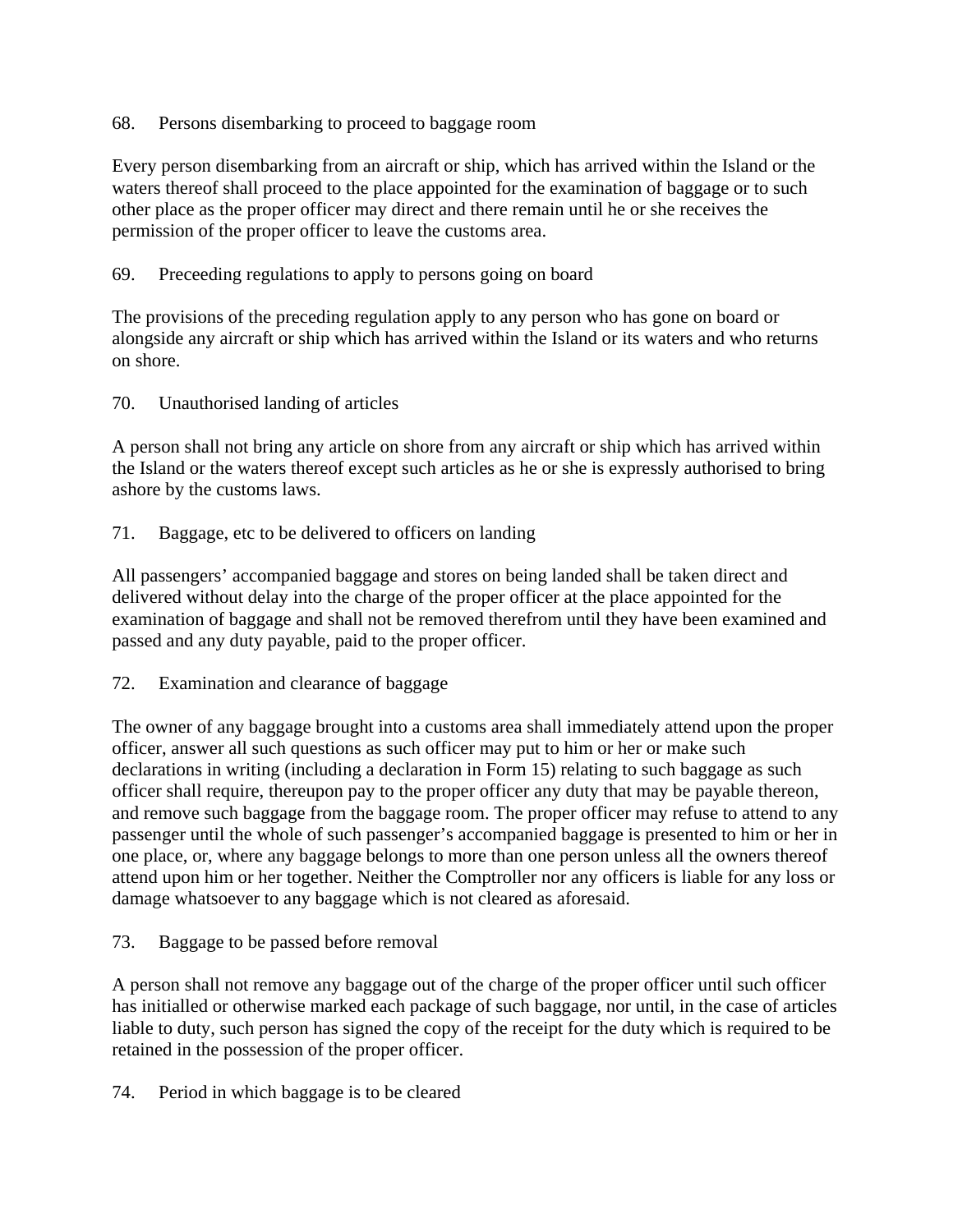Passengers' accompanied baggage may not remain in a customs area for more than 7 days without the written sanction of the Comptroller. At the expiration of 7 days or such longer period as the Comptroller may allow all such baggage is considered cargo and shall be dealt with in like manner as cargo remaining in a customs area for a period of 7 days.

75. Duty free allowances to passengers

The following articles if duly declared by an adult passenger shall be admitted free of duty, namely—

- (a) wine or spirits not exceeding 40 fluid ounces in all; and
- (b) tobacco, not exceeding  $\frac{1}{2}$  pound; or
- (c) cigars not exceeding 50 in number; or
- (d) cigarettes not exceeding 200 in number.

However, if any passenger imports in his or her baggage any of the aforesaid articles in any quantity exceeding those specified duty shall be paid on the excess.

76. Quantities of spirits, wines and tobacco passengers may import in baggage

Tobacco, cigars, cigarettes, spirits and wines may be imported by passengers in their baggage and cleared on payment of the duty payable and on their satisfying the proper officer that the same are for their personal use and not for sale or exchange, if not exceeding the following quantities—

Tobacco, cigars or cigarettes, 5 lbs, weight in all,

Spirits, 4 gallons in all; and

Wines, 10 gallons in all.

and such articles so imported by passengers in their baggage are not considered to be goods prohibited to be imported. Any greater quantity of any such articles are considered to be cargo and the whole shall be reported and entered as such.

77. Firearms of passengers

Every passenger importing firearms or ammunition in his or her baggage shall write on an approved label in block characters his or her name and his or her address while in the Island, the name of the importing aircraft or ship and the date, and shall deliver the same with the label securely attached thereto to the proper officer to be retained until a licence or permit in respect thereof has been issued by the Commissioner of Police and customs duty in respect thereof has been paid or until application for permission to export the same has been made. Every such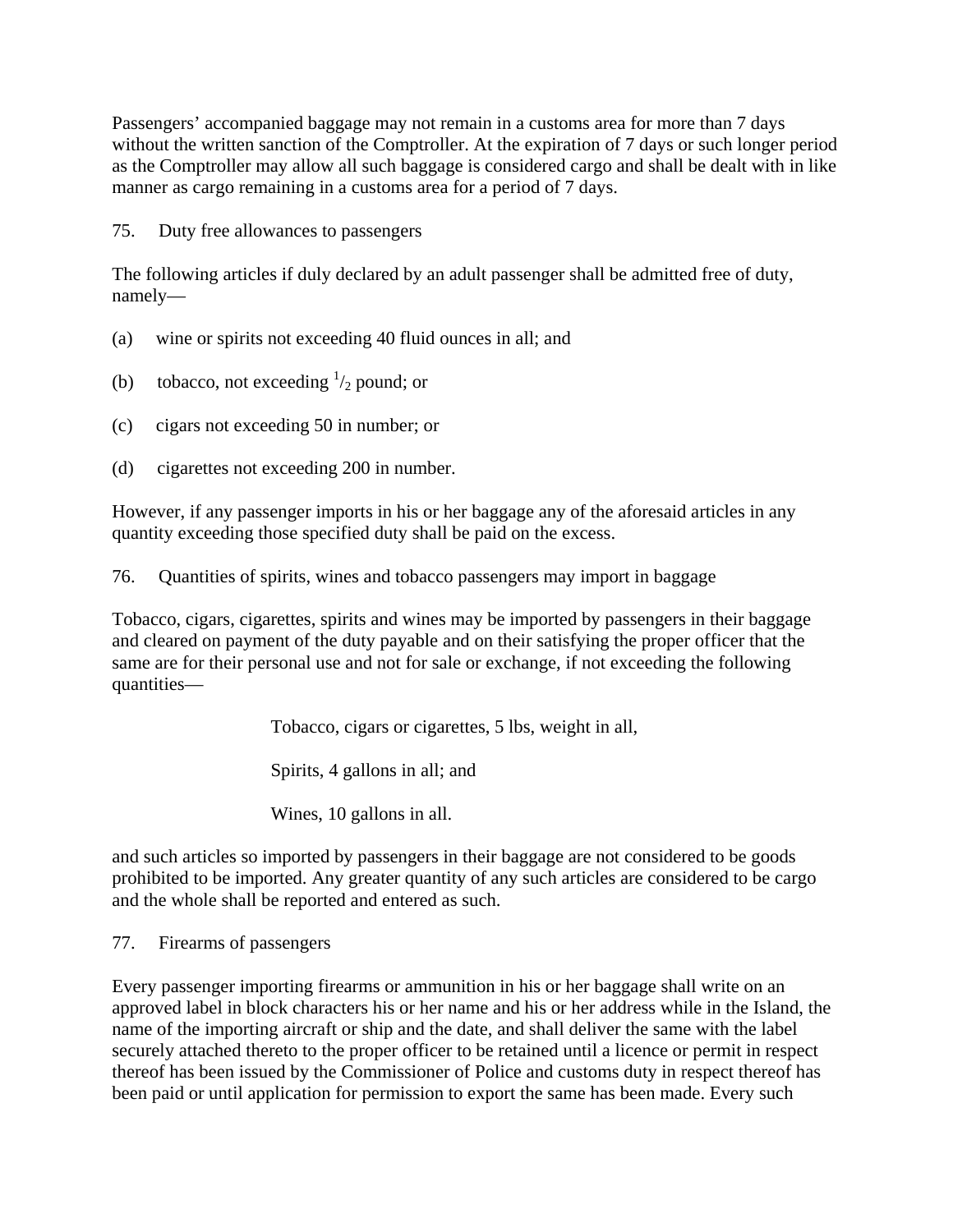passenger shall be given by the proper officer a receipt for the firearms or ammunition left in his or her charge.

78. Who may enter baggage room

A person shall not enter the baggage room or other place reserved for the examination of baggage except the proper officers and the passengers to whom the baggage belongs and such other persons as may be specially permitted by the Comptroller to enter the baggage room or other place.

# 79. Comptroller may enclose and restrict use of any place

The Comptroller may cause to be enclosed or set apart by barricades or in any other manner whatsoever any part of a customs area or any other place at which persons shall be authorised to land from or go on board any aircraft or ship arriving within the Island or the waters thereof and may cause to be posted notices at or in such enclosure or place so set apart indicating that only passengers and authorised persons are permitted to enter therein, and no person other than a passenger or person duly authorised by the proper officer shall enter any place so enclosed or set apart.

### 80. Landing of surplus stores

If the commander of any aircraft or master of any ship desires to land any surplus stores he or she shall apply for the purpose in writing to the Comptroller giving a full description and specifying the number of packages and the quantity of each article, and the Comptroller may either permit the same to be entered for use within the Island and landed in like manner as if the same were cargo, or he or she may permit the same to be landed and duty collected in like manner as if such surplus stores were passengers' accompanied baggage.

However, any crew member of a ship who is severing his or her connection with the ship at a port in the Island may be given the same duty free privileges in regard to his or her baggage as are given to passengers.

In addition, crew members of a ship going ashore for a short period may be permitted to take ashore without payment of duty, tobacco, cigars, or cigarettes, if duly declared to be for their own immediate consumption and not exceeding in quantity one ounce in total per man, but no spirits or other dutiable goods shall be taken ashore without prior application and payment of duty.

### 81. Death of livestock on board ship

The master of any ship shall, while in port, report to the proper officer the death of any livestock forming part of the ship's stores and obtain the permission of such officer before disposing of the carcass.

### 82. Permit to ship stores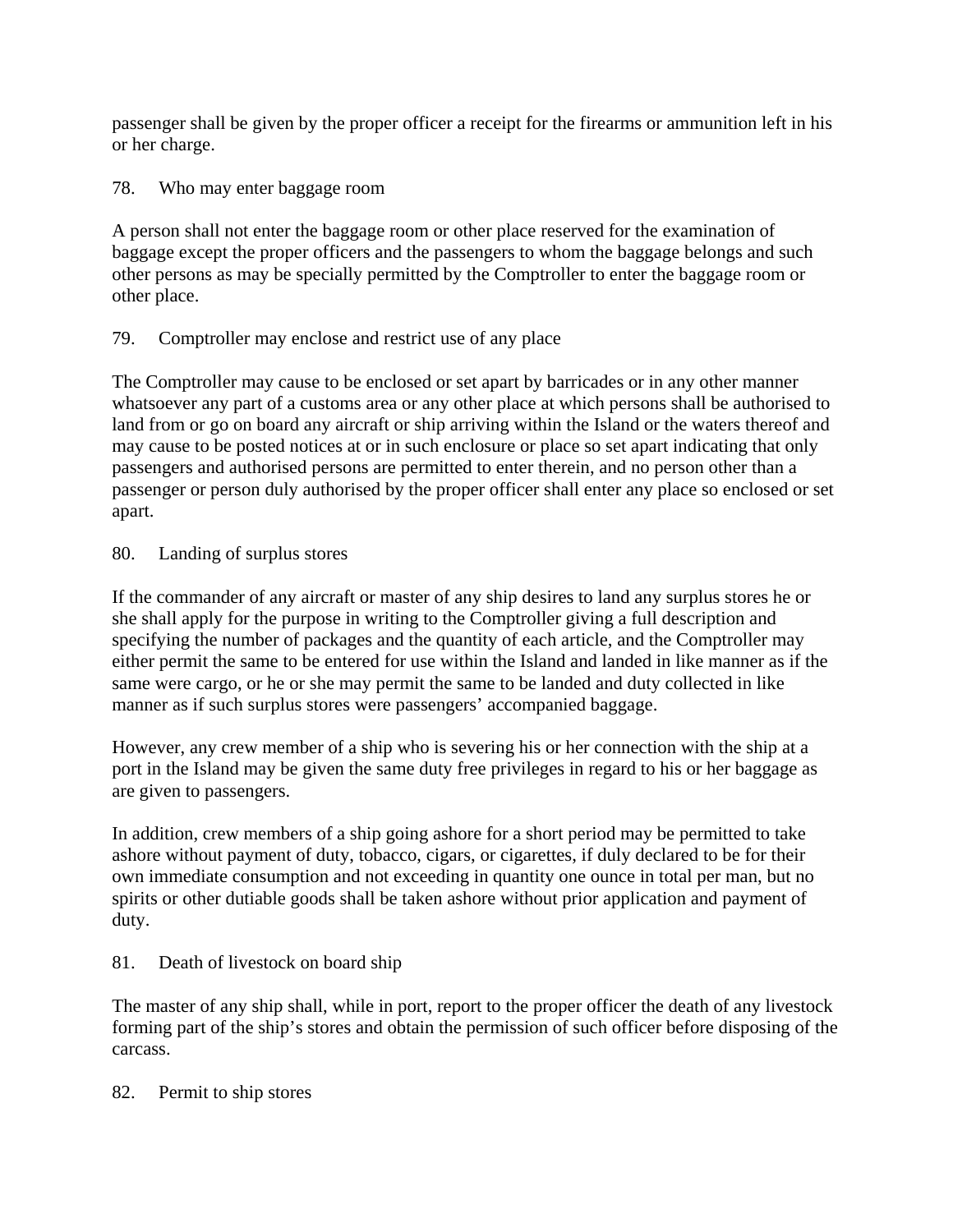The commander of any aircraft or master of any ship whatsoever desiring to take on board duty paid stores otherwise than on drawback or stores not subject to duty, and the master of any ship of not less than 30 tons burden or of any aircraft desiring to take on board duty paid stores on drawback or duty free stores from warehouse or to tranship stores from one aircraft or ship to another shall present an application to the boarding officer or other proper officer in Form 28. The loading or transfer of all stores shall be subject to the observance by the commander or master or agent of either of any conditions imposed by the proper officer, and shall not commence until the application is granted.

However, in the case of yachts under 30 tons the Comptroller may in his or her discretion permit the shipment in limited quantities of duty paid stores on drawback or duty free stores exwarehouse.

83. Dutiable stores to be produced

All stores put on board on drawback or from a warehouse or transferred from one aircraft or ship to another or otherwise shall be produced to the proper officer before being put on board, and upon being put on board (except in the case of ships of war) shall not be taken into use until the aircraft or ship has left the Island or the waters thereof; however, duty paid stores on which no drawback is claimed may be taken into immediate use.

## PART 7

Loading, Entry Outwards, Loading Licence and Clearance of Ships and Aircraft.

84. Entry outwards and certificates of rummage

The entry outwards required by ships, other than steamships, shall be in Form 9 and shall be issued by the proper officer on production of a certificate of rummage in Form 10.

85. Loading licence

Loading licences shall be in Form 14. Such licences shall be issued in duplicate by the proper officer on written application for the same by the master of the ship or his or her agent.

86. Content of ships

(1) The content of a ship shall be in Form 4 and, if the Comptroller shall so require, shall first be presented for verification and signature to the officer in charge of the place where the ship has loaded.

(2) The officer in charge may require any document relevant to the ship's content to be attached to the content as a part of it.

(*Amended by S.I. 26/1981*)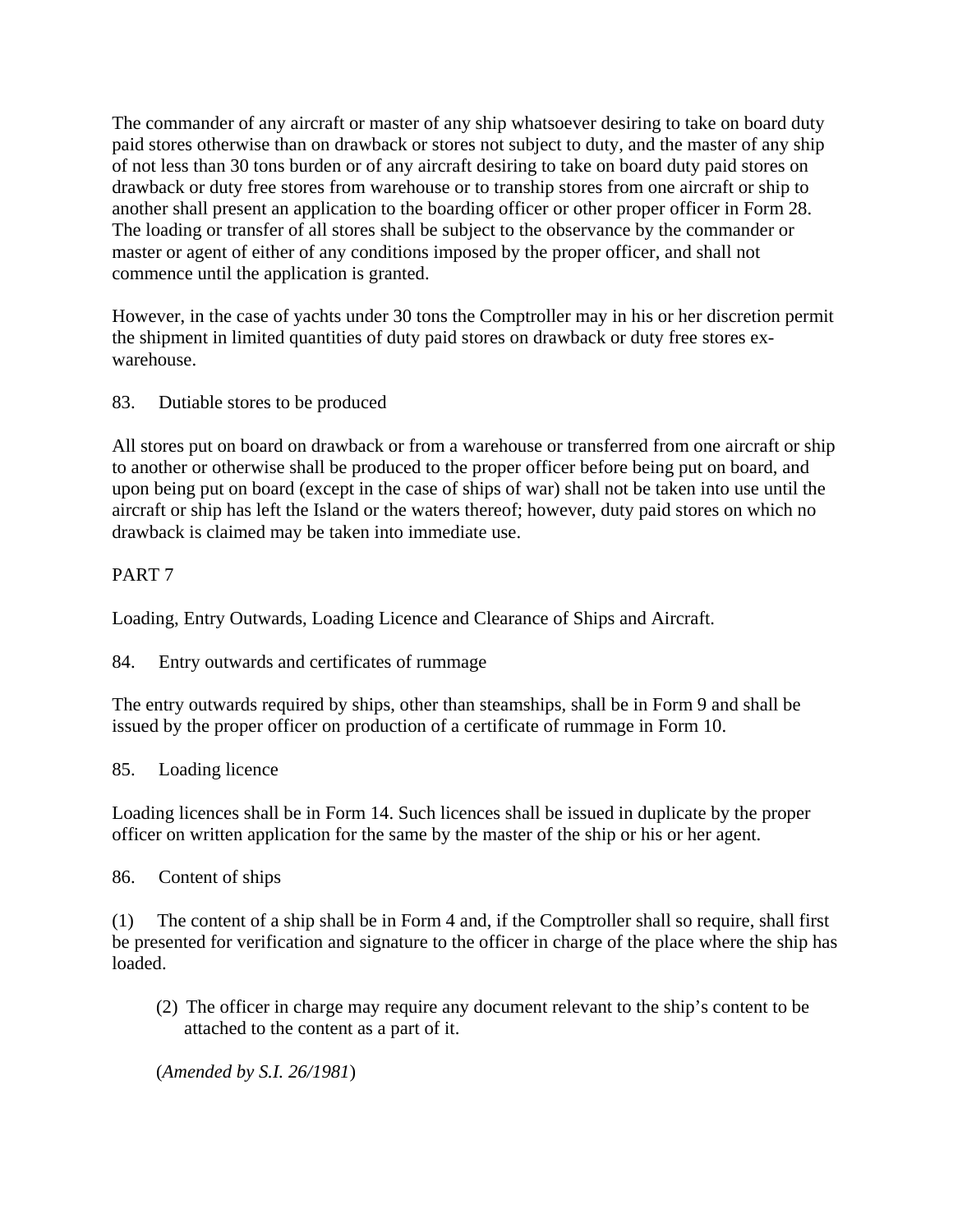#### 87. Content of aircraft

The content of an aircraft shall be in Form 5 or in such other form as may be required by the International Civil Aviation Organisation.

88. Particulars required by contents

(1) The content shall—

(a) contain particulars of all goods put on board an aircraft or ship in accordance with the particulars shown on the relative bill of lading or other equivalent document; and

- (b) state the destination of the goods; and
- (c) show under separate heads whether the goods are—
- (i) warehoused, drawback, transhipment or other goods,
- (ii) liable, or not liable to export duty, and
- (iii) produce of Saint Lucia or re-exports.

(2) In the case of ships other than steamships the particulars of stores shall include all stores remaining on board from the inward voyage. *(Substituted by S.I. 26/1981)*

89. Totals of certain goods to be shown

The particulars of all drawback, ex-warehouse or transhipment goods put on board a ship or aircraft as cargo or as stores and shown in the content shall include a statement of the number of containers under each head in words at length.

90. Clearance

(1) The clearance for ships, other than steamships, shall be in Form 17.

(2) The clearance for steamships shall be in Form 18.

(3) The clearance for aircraft shall be a copy of the content outward prepared by the commander or his or her agent and signed by the proper officer.

(4) Before any ship shall be cleared the master or agent shall, if so required, produce to the proper officer a certificate in writing signed by the competent authority that the provisions of any other law relating to the departure of the ship have been complied with.

PART 8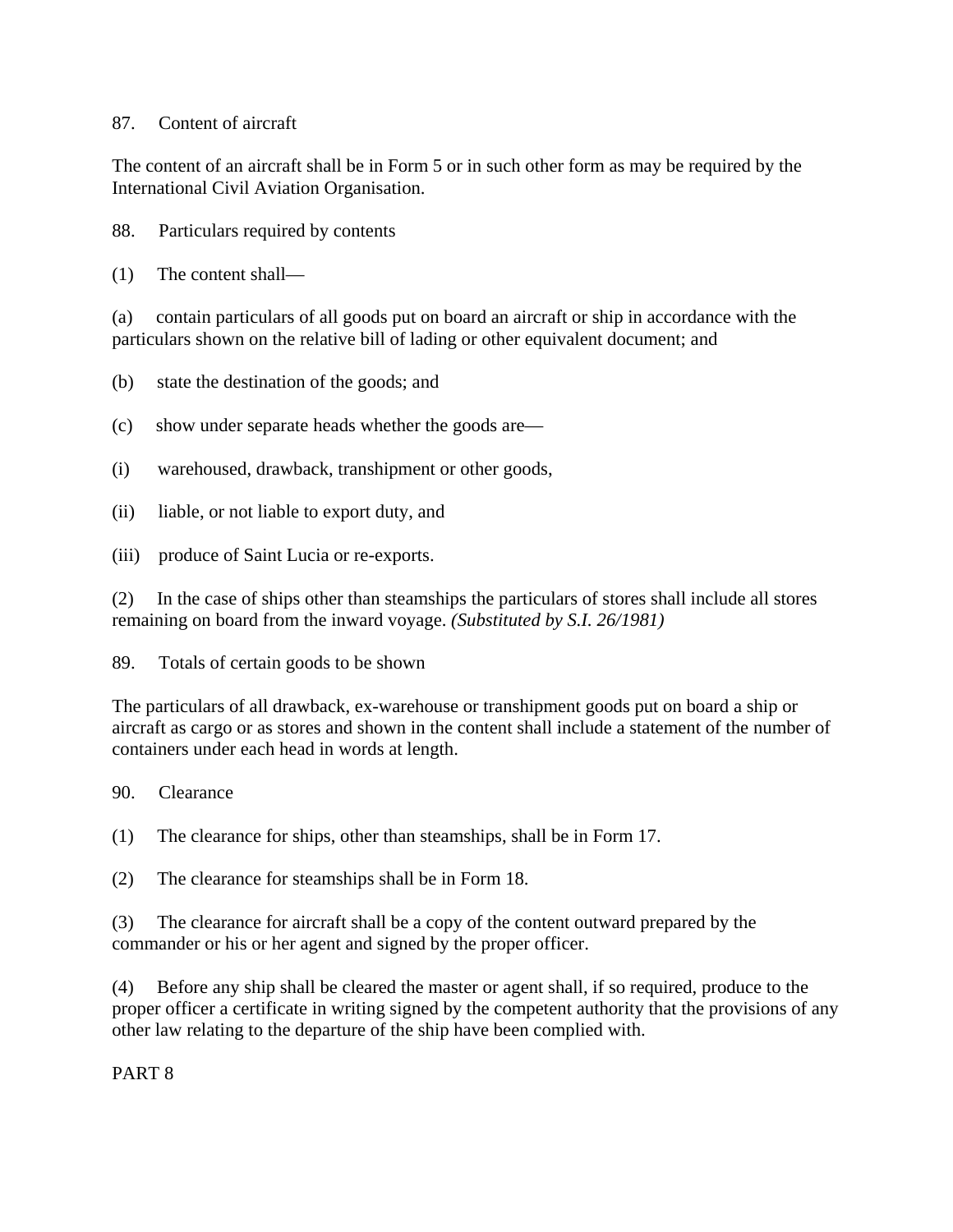Exportation of Goods

91. Forms for exportation

The forms to be used when goods are entered for exportation are numbered and entitled respectively—

19—Carisad

49—Bond for exportation

50—General Bond for exportation

51—Bond for shipment of stores

52—General Bond for shipment of stores

*(Amended by S.I. 25/1993)*

92. bonds

All bonds shall be executed before the proper officer at the Custom House who may require that they be certified by the Attorney General before accepting them. Before any bond shall be acted upon, it shall be stamped with a stamp to the value of the appropriate stamp duty.

93. Conditions constituting export

No goods entered under bond whether transhipment warehoused, drawback or other goods, and no goods in respect of which duty has been deposited pending exportation or payment of duty guaranteed in the event of non-exportation shall, except the Comptroller shall otherwise direct, or except expressly provided for in relation to stores, be deemed to have been put on board an aircraft or ship or exported unless the same shall first have been entered on the appropriate shipping bill or other form, nor unless they shall have been produced thereafter and immediately prior to loading to the proper officer for examination, nor unless upon examination the goods shall forthwith have been conveyed to and put on board the exporting aircraft or ship and there produced upon demand to the proper officer, nor unless the commander or master or other responsible officer of the exporting aircraft or ship shall have certified on the shipping bill or other form that the goods have been received on board, nor unless particulars thereof shall be included in the content of the exporting aircraft or ship.

94. Permit to re-land goods shipped for exportation or use as stores

Before the owner of any goods or the commander of any aircraft or the master of any ship or the agent of either shall unload any goods which have been put into any aircraft or ship or into any small craft to be waterborne and subsequently loaded for exportation or use as stores or shall remove the same from the aircraft or ship or discharge them from the small craft into which they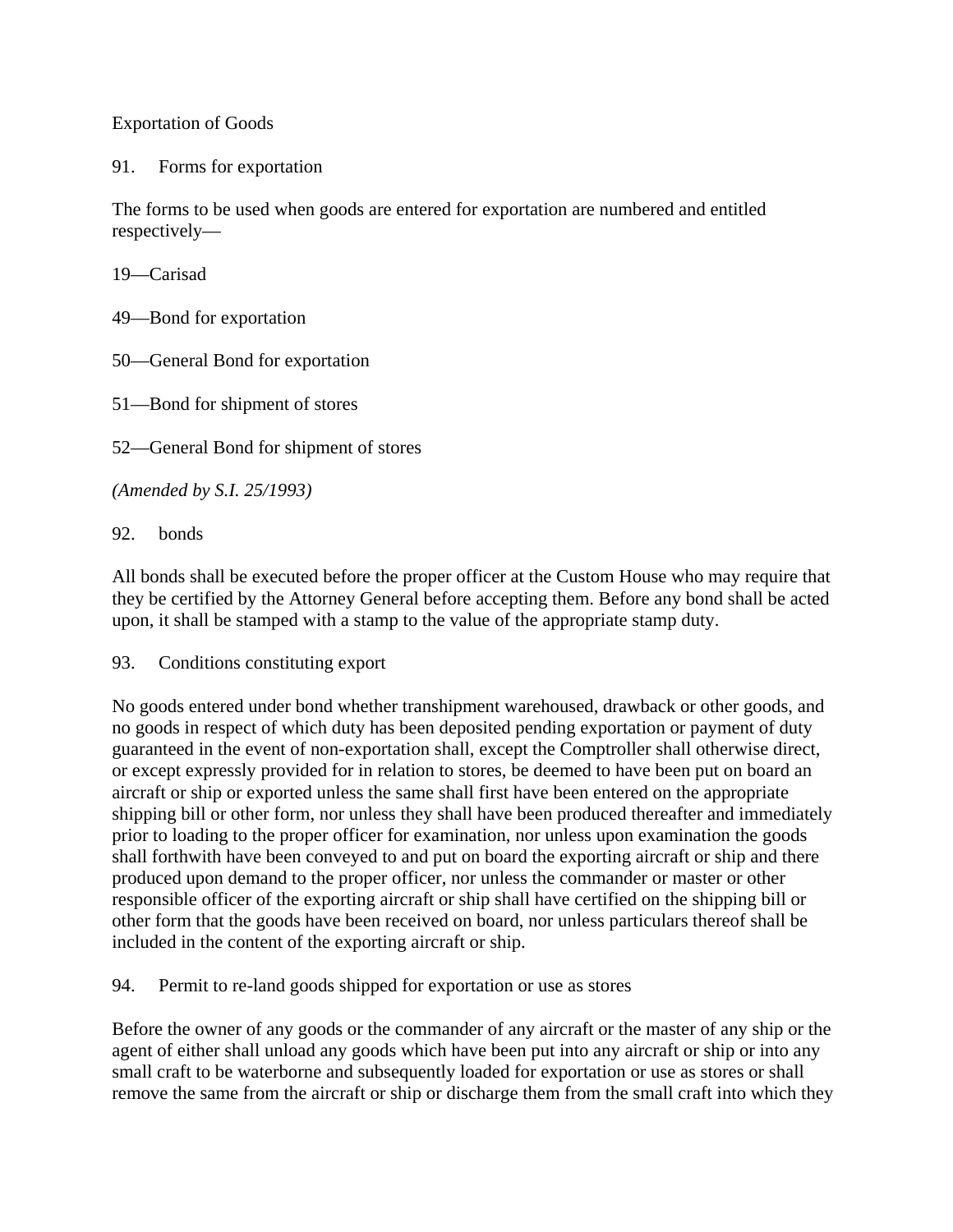have been put, save and except into the aircraft or ship for which they have been or are intended to be entered, he or she shall make application to the Comptroller in Form 37 and obtain the Comptroller's permission to unload the goods as aforesaid, and shall thereupon discharge or reland such goods in accordance with the directions of the proper officer. All goods loaded under bond from warehouse shall on being unloaded be conveyed immediately into the care of the officer in charge of the warehouse from which they have been removed, unless the proper officer shall otherwise direct.

#### 95. Goods short shipped to be re-entered for exportation

When under the Act goods are required to be re-entered for exportation such goods shall be deemed to be re-entered for exportation if the exporter shall in the presence of the proper officer make a written request on the shipping bill on which the goods were originally entered that the goods may be shipped by some other named aircraft or ship which has arrived or been entered outwards.

However, where a part only of the goods originally entered is shipped in accordance with a shipping bill, a fresh shipping bill shall be passed for the remainder of such goods.

#### PART 9

#### WAREHOUSING

#### 96. warehouse charges

(1) The following charges shall be paid upon goods stored in a Queen's warehouse (including the Spirits warehouse)—

|                                      | \$                          | c. |
|--------------------------------------|-----------------------------|----|
| Liquids per puncheon, pipe or        | 16                          |    |
| butt                                 |                             |    |
| Liquids per barrel, cask or drum not |                             |    |
| exceeding 65                         | 8                           |    |
|                                      |                             |    |
| Liquids per barrel, cask or drum not |                             |    |
| exceeding 40                         | 4                           |    |
|                                      |                             |    |
| Liquids per barrel, cask or drum not |                             |    |
| exceeding 20                         | $\mathcal{D}_{\mathcal{A}}$ |    |
|                                      |                             |    |
| Liquids per barrel, cask or drum     |                             |    |
| under 15                             | 1                           |    |
|                                      |                             |    |
| Liquids per demijohn or other        |                             |    |
|                                      |                             |    |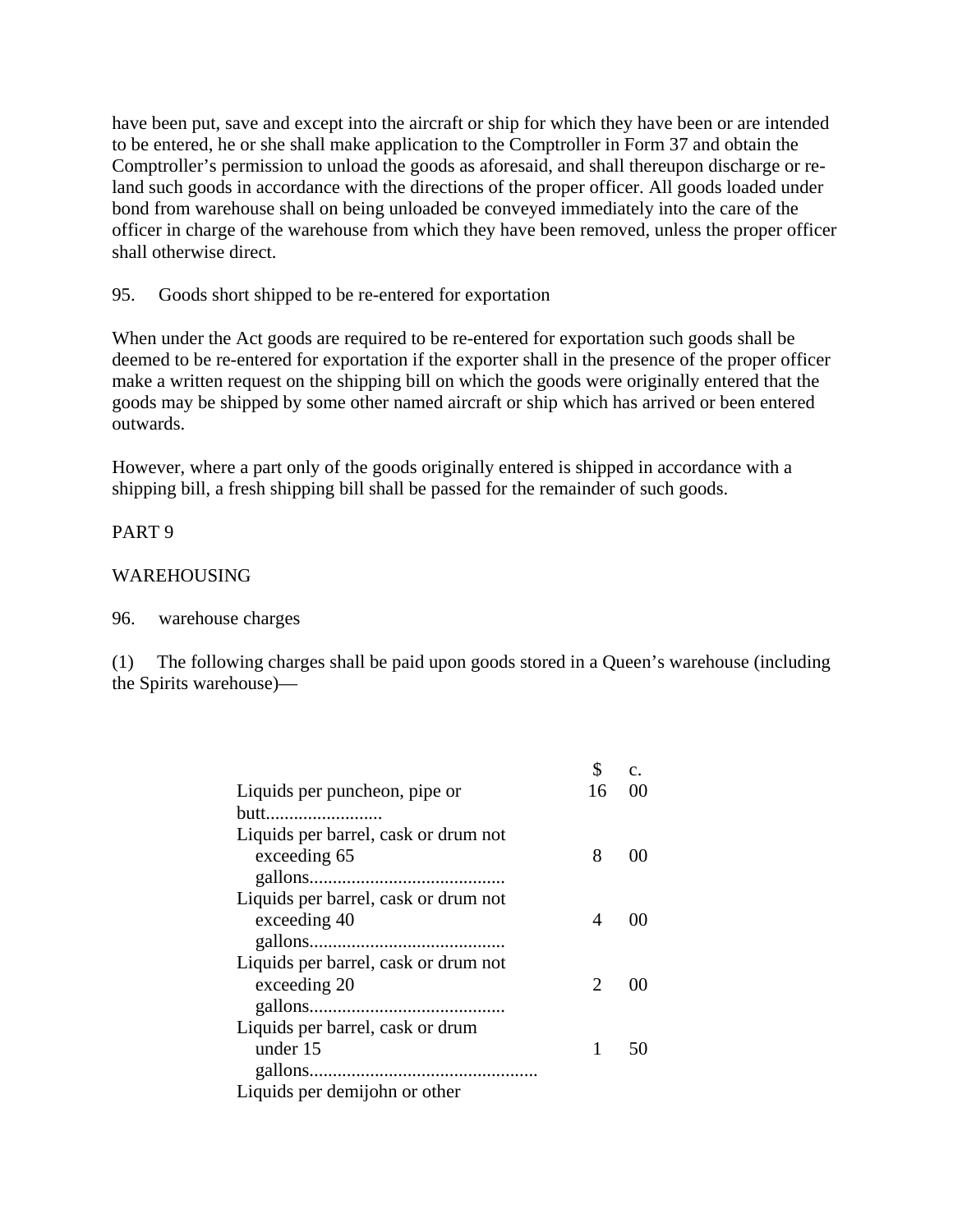| similar                         |  |
|---------------------------------|--|
|                                 |  |
| Liquids per case or basket of   |  |
| 2 gallons or                    |  |
|                                 |  |
| Tobacco, cigarettes, cigars and |  |
| other tobacco goods per         |  |
| cubic                           |  |
| $\mathsf{foot}$                 |  |
| Other goods not enumerated per  |  |
| cubic                           |  |
| foot.                           |  |

(2) To ascertain the cubic contents of packages of irregular shapes for the purpose of determining the amount of rent to be paid, their greatest length, breadth, and depth are to be taken. Packages under 1 cubic foot are to be charged as if of the contents of 1 cubic foot.

(3) The above rates are chargeable per calendar month or any part of a month.

(4) No rent shall be charged on goods removed from a Queen's warehouse on the day of deposit.

(5) Goods landed from any ship of at least 100 tons burden shall be deposited in a transit shed and may be allowed to remain in such transit shed free of charge for 7 days after the day on which the manifest of the ship in which such goods arrived in the Island has been lodged in the Long Room.

However, in calculating the period of free storage, Sundays and bank holidays, during which delivery from the transit shed is suspended, shall not be reckoned in such period.

(6) All goods other than goods awaiting transhipment, not entered for payment of duty or on bond within the period specified in the preceding paragraph shall be chargeable for storage, subject as hereinafter provided, at the rates applicable to a Queen's warehouse.

(7) Goods other than goods awaiting transhipment allowed to remain in a transit shed for a longer period than 7 days after the day on which the goods were imported shall be subject to a charge for storage as follows—

|                                 | per cubic foot<br>or part thereof |  |
|---------------------------------|-----------------------------------|--|
|                                 | $\mathbf{c}$ .                    |  |
| For first 144 hour period after | 25                                |  |
| For next 144 hour period after  |                                   |  |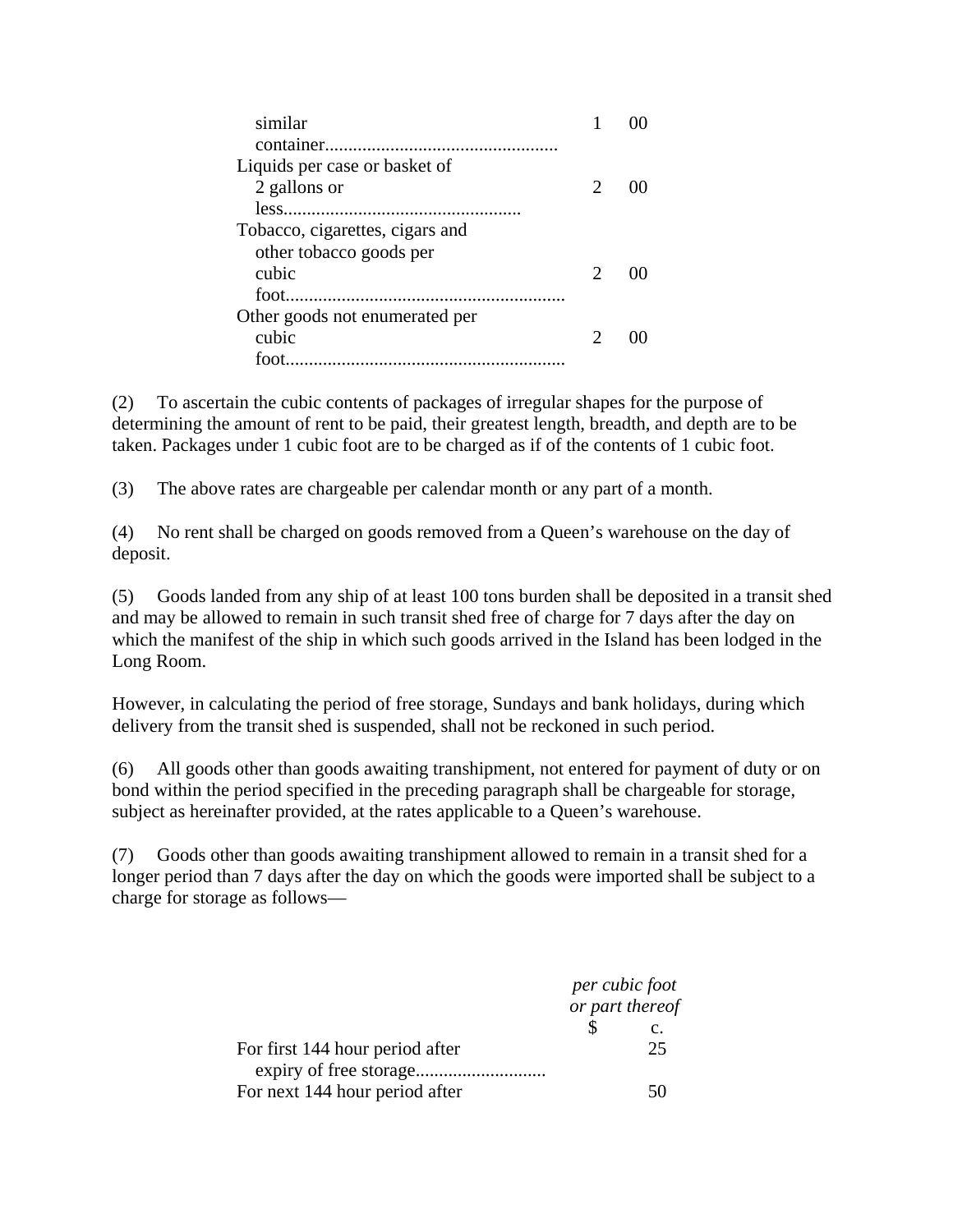expiry of free storage............................ Thereafter until removed, for each 72 hour period............................... 75

However, the Comptroller may allow an importer to remove his or her goods after the period specified on payment of a lower rate but not less than the rate applicable to a Queen's warehouse.

(8) Goods stored in any warehouse awaiting transhipment beyond the Island shall be chargeable at the basic rate to be paid upon goods stored in a Queen's warehouse.

(9) All goods bonded from a transit shed shall pay full rent calculated from the day such goods were first deposited in such transit shed. All goods bonded, except goods bonded from a transit shed, shall be allowed to remain free of rent for 4 days after the day of bonding, after which the full rent shall be charged calculated from the day such goods were first placed in the warehouse.

However, in calculating the period for free storage, Sundays and bank holidays, during which delivery from the warehouse is suspended, shall not be reckoned in such period.

*(Amended by S.I. 19/1984)*

97. Charges for part time officer in a private warehouse, Charges for whole-time officer in a private warehouse

(1) In the case of a private warehouse the Comptroller may arrange for supervision to be exercised by officers appointed by him or her and paid by the day. In any such case the warehouse-keeper shall pay to the Comptroller for the use of the Island a sum of \$16.80 for each hour or part of an hour during which the warehouse is kept open on any day and shall also pay any reasonable charge claimed by the Comptroller in respect of transportation expenses or subsistence allowance to any such officer when the private warehouse is at a distance of more than one mile from the Custom House.

(2) The Comptroller may where application is made by 2 or more warehouse-keepers whose warehouses do not open every day, make arrangements for appointing one or more officers to be in charge of and supervise such warehouses and for apportioning between such warehousekeepers the sums payable under the preceding sub-regulation.

(3) In any case where the Comptroller deems it necessary to provide one or more whole-time officers to have the charge and supervision of any private warehouse, the warehouse-keeper shall pay to the Comptroller for the use of the Island a sum not less than 140 per cent of the salary or salaries of the officer or officers so employed as shall be determined by the Comptroller.

(4)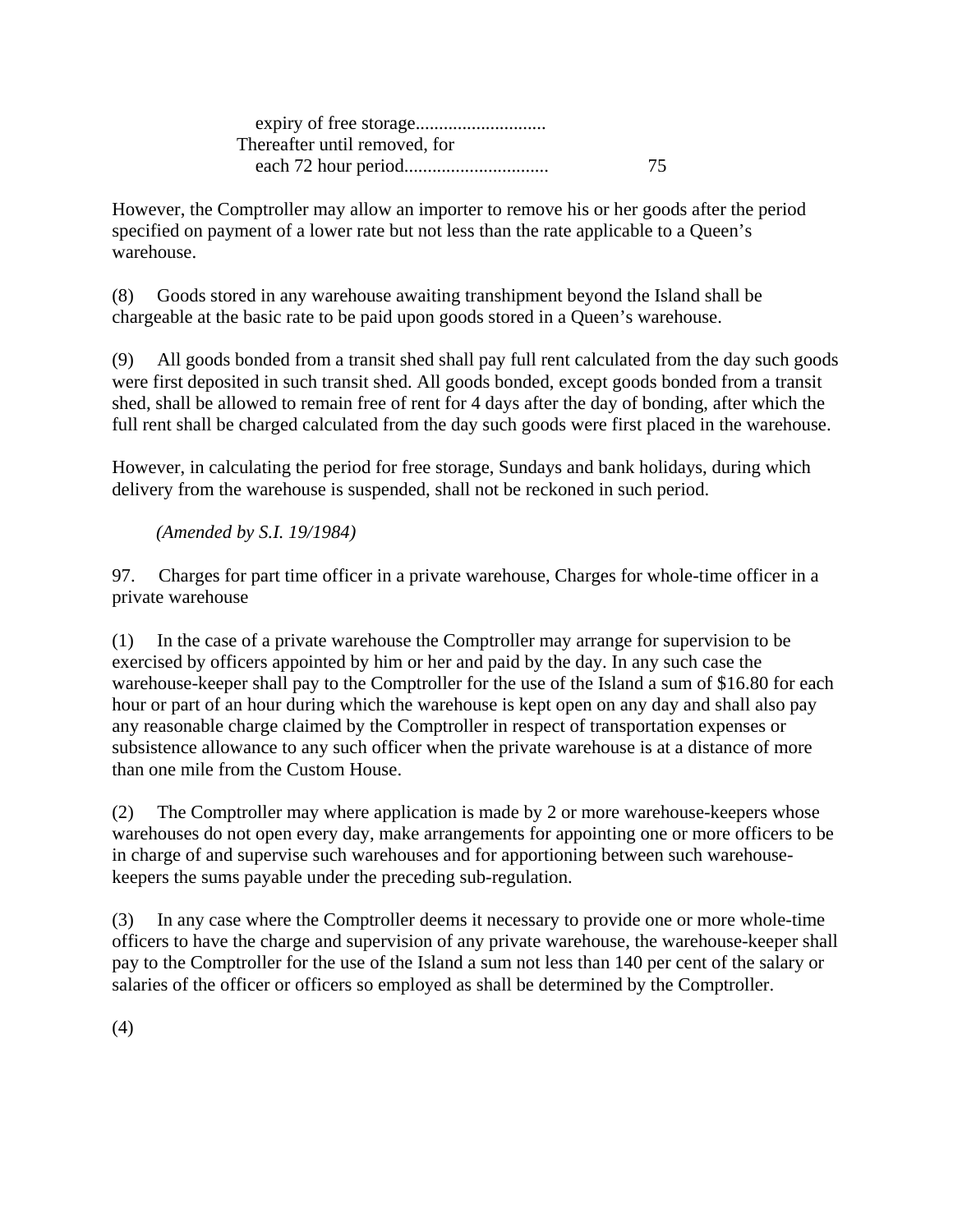(a) Every warehouse-keeper shall hold a licence for each warehouse which shall be issued to him or her by the Comptroller on payment of annual fee of \$500 plus a fee calculated at the rate of \$0.10 per square foot in respect of each warehouse.

However, if the licence is issued after 1 July in a calendar year, the fee for that licence shall be reduced to 50% of the annual fee;

(b) A licence issued under this regulation shall expire on 31 December of the year, in which it is issued.

(5) The warehouse-keeper shall also pay any reasonable charge claimed by the Comptroller in respect of transportation expenses or subsistence allowance or both of such officer or officers when the private warehouse is at a distance of more than one mile from the Custom House.

*(Amended by S.I.51/1992)*

98. Warehouse to be locked by 2 locks

(1) Where the Comptroller deems it necessary, the principal entrance to every private warehouse shall be secured by 2 good and sufficient locks one of which shall be furnished by the warehouse-keeper and the other by the Comptroller and the keys of which shall be kept by the warehouse-keeper and the Comptroller respectively.

(2) The warehouse-keeper shall also supply to the Comptroller duplicate keys of each lock so that in the event of any emergency, the Comptroller may have immediate access to the building.

99. Warehouse-keeper to provide facilities

The warehouse-keeper shall provide and maintain therein in good order and repair such office, sanitary and lavatory accommodation, and weights, scales, measures and other facilities for examining and taking an account of goods and for securing the same as the Comptroller shall require.

100. Warehouse to be kept clean

The warehouse-keeper shall keep the same free from any accumulation of dirt or rubbish and any goods deposited therein which may from deterioration or other cause have become a source of annoyance, or of probable injury to any other goods shall, upon the demand of the Comptroller, be at once cleared from bond or destroyed by the importer.

101. Contents of private warehouse to be checked

The contents of every private warehouse shall be checked by the Comptroller and compared with the account thereof in the warehouse ledger and every warehouse-keeper shall whenever so required afford the Comptroller all reasonable assistance in so doing.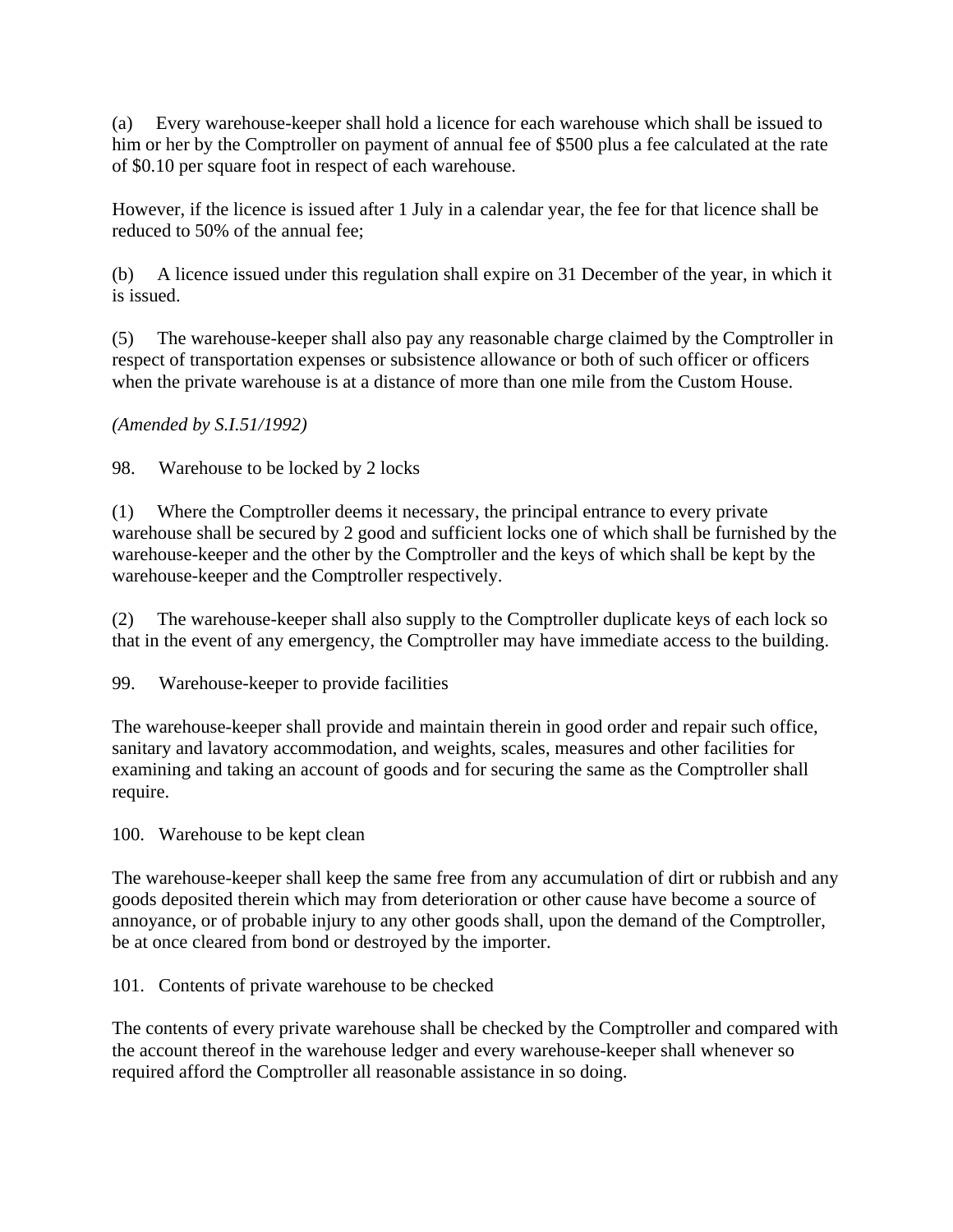102. Goods other than warehoused goods not to be deposited in warehouse

No goods other than those entered to be warehoused shall be deposited in any private warehouse.

# 103. Goods which may not be warehoused

If any goods entered to be warehoused are found by the officer examining the same to be insecurely packed, or to consist of goods required to be duty paid on first importation or to be goods which in his or her opinion may be injurious to other goods in the warehouse, he or she may refuse to permit such goods to be warehoused, whereupon the warehousing entry shall be deemed void, and the goods shall be deemed to be un-entered and, if they have been removed from the customs area, they shall be returned thereto without delay by or at the expense of the owner, unless the Comptroller shall allow them to be entered for use within the Island.

# 104. Warehoused goods to be properly packaged

The owner of any warehoused goods shall maintain the packages in which they are contained in a proper state of repair. The Comptroller may, in the event of any package becoming unserviceable, transfer the goods contained in such package to another package, and the owner of such goods shall pay to the Comptroller all expenses in connection therewith.

105. Removal of goods for warehousing, Examination of goods on receipt into warehouse

(1) Goods entered to be warehoused shall be removed by the person entering them by the most direct route or otherwise as the proper officer shall direct and without delay from the customs area in which they shall have been deposited on importation to the warehouse for which they are entered and there delivered into the custody of the officer in charge of the warehouse.

(2) Goods warehoused shall be examined immediately upon receipt into warehouse. When the goods are examined on the day of warehousing no charge shall be made. Where the importer fails to attend or to cause his or her duly authorised agent or clerk to attend and prepare the goods for examination and close the packages immediately thereafter on the day of warehousing, or as soon thereafter as the officer in charge of the warehouse shall require, he or she shall pay to the Comptroller the sum of \$0.06 in respect of each package warehoused for each day after the goods are warehoused (including the day of warehousing) up to but exclusive of the day when he or she attends or causes his or her duly authorised agent or clerk to attend as aforesaid.

106. Hours of receipt of goods in warehouse

No goods shall be removed from any customs area to a warehouse or from one warehouse to another warehouse or to a customs area at any later time than shall permit the same to be received at the warehouse or customs area to which they are to be removed before 4:00 p.m. in the afternoon of any week day other than a Saturday and before noon on a Saturday unless the Comptroller shall in any special circumstances otherwise allow. *(Amended by S.I. 36/1969)*

107. How goods for warehouse may be conveyed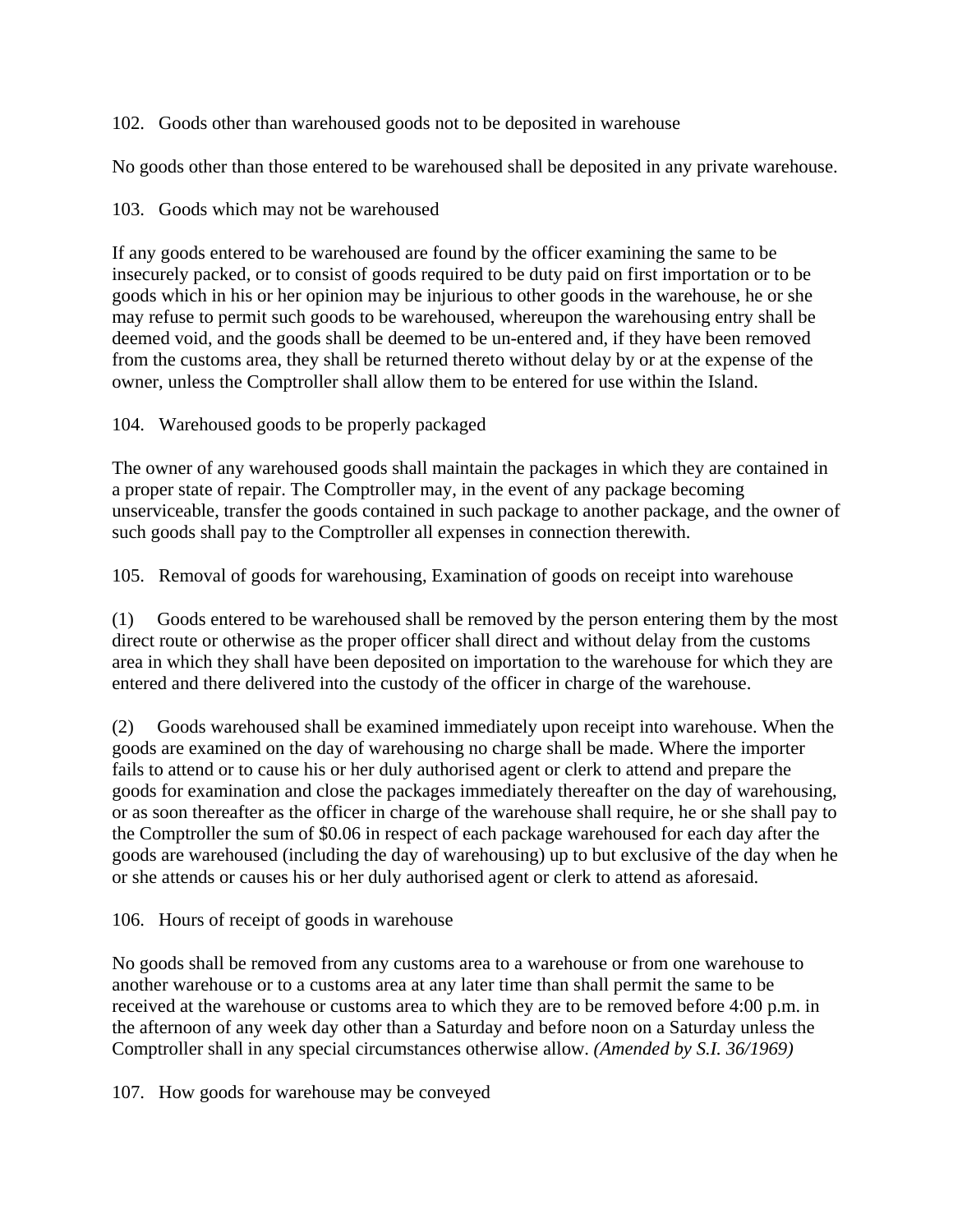Goods removed under the foregoing regulations shall be conveyed under such conditions, supervision and in such vehicles or by such means only as shall be permitted by the proper officer.

108. payment of duty on imported liquids used for blending with local spirits

Goods consisting of liquids which the importer desires to convey to an excise warehouse for blending with locally made spirits may upon being entered for warehousing and subject to the directions of the proper officer be conveyed for blending direct to the excise warehouse.

However, immediately on the account of such goods being taken by the proper officer in the excise warehouse, the importer shall, in the case of liquids containing spirits, enter and pay duty upon such liquids according to the excess of the amount of duty payable as duties of customs over the amount of the duties leviable under the excise laws on the like quantity of spirits produced in the Island, and in the case of goods not containing spirits, enter and pay the full duties payable thereon as duties of customs.

109. Transfer of warehoused goods

Where the owner of any goods deposited in a warehouse desires to transfer the same to another person, he or she and the person to whom it is desired to transfer the goods shall each complete and sign in the appropriate places a form of transfer in Form 39.

110. Entry ex-warehouse

Before any goods may be delivered from a warehouse for use within the Island, the importer shall complete and submit to the proper officer an entry ex-warehouse in Form 40.

111. Goods entered for export

A person shall not enter for consumption within the Island any goods which have been entered for exportation unless he or she shall first have applied to and received from the Comptroller permission so to enter such goods.

112. Forms required in removal of warehoused goods

Before any goods may be removed from a warehouse for re-warehousing, the owner shall complete and submit a request note and bond to the proper officer in the appropriate form namely—

41—Request for and advice of removal of warehoused goods;

55—Bond for removal of warehoused goods;

56—General Bond for removal of warehoused goods.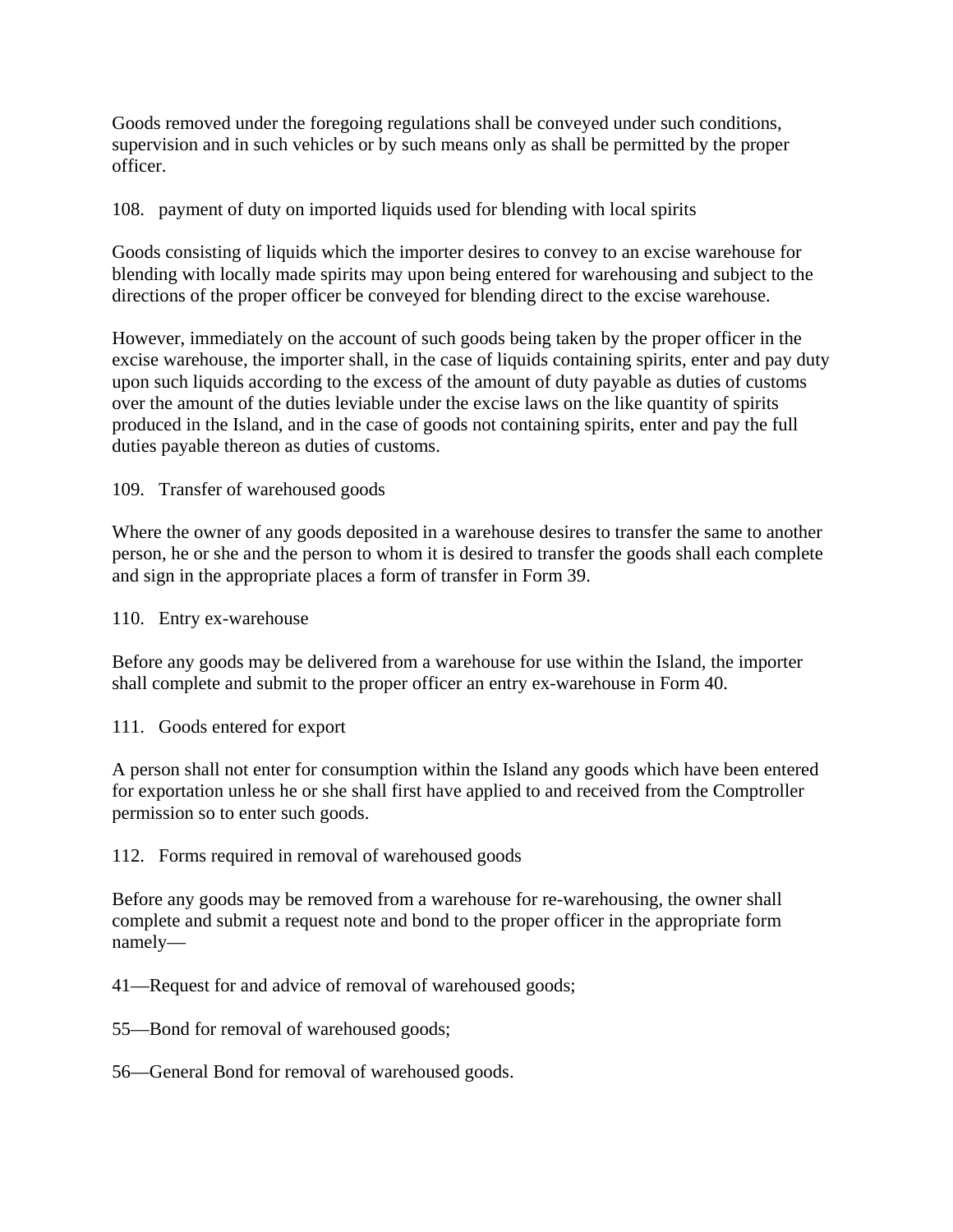#### 113. Conditions of removal

Goods delivered for removal from one warehouse to another warehouse or from a warehouse to a customs area shall be removed by the owner or his or her agent by such means, at such times, and subject to such conditions as the proper officer shall direct and without delay from such warehouse to the place to which the same are to be removed and there delivered into the custody of the proper officer.

#### 114. Bond for exportation of warehoused goods

Before any goods are delivered from a warehouse for exportation the owner shall enter into a bond in one of Forms 49 to 52.

115. Bonds to guarantee payment of rent etc

The Comptroller may in his or her discretion permit any approved person to enter into a bond for payment of warehouse rent in cases where he or she is satisfied that the time occupied in the process of payment of rent prior to the delivery of any goods from a warehouse to be put on board a ship or aircraft for use as stores would seriously incommode any such person. Such bond shall be in Form 57.

116. Bond to secure duty on goods warehoused in a private warehouse or customs area

The bond for securing duty on goods warehoused in a private warehouse or customs area shall be in Form 58.

117. Repacking of warehoused goods

Before any warehoused goods are repacked the owner shall submit to the proper officer in duplicate a request to repack in Form 38 containing particulars required and signed by the owner.

118. Comptroller may refuse or impose conditions for warehouse operations

The Comptroller may refuse to grant any application to repack warehoused goods or may permit repacking, including bottling, blending and mixing of goods, subject to such conditions as he or she shall specify.

119. Conditions for repacking

Permission to repack warehoused goods shall be granted conditionally upon the owner of such goods observing all the requirements of the proper officer, including any requirements in regard to opening, removing, marking, stacking, sorting, weighing, measuring and closing the packages in which the goods to be repacked are or are to be contained, and as to the disposal and clearance on payment of duty on any part of such goods.

120. Rent, etc. to be paid before repacking is permitted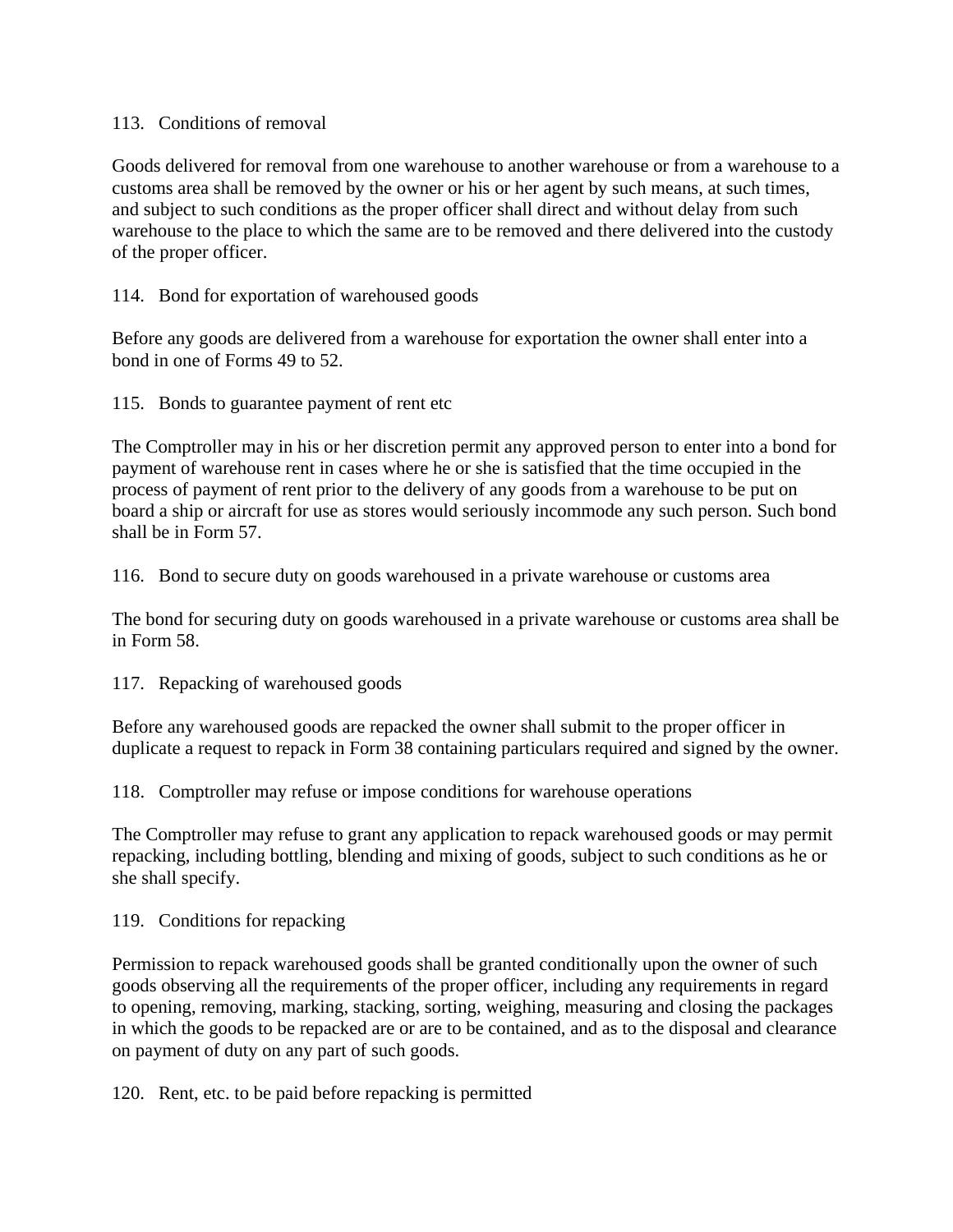Upon the receipt of the original request to repack containing the cashier's or other proper officer's receipt for the rent and charges due, the officer in charge of the warehouse shall make arrangements for the supervision of the repacking operation.

121. Account of goods on repacking, Breakage and shortage allowance

(1) An account of the goods as found on completion of any repacking operation shall be certified upon the request of the owner by the officer in charge of the warehouse in such form as shall be most convenient, and a copy thereof given to the owner.

(2) *In lieu* of repacking, importers of bottled liquors and oil in lots of not less than 5 cases may at the time of the first entry in respect of the goods in any one consignment and before examination thereof elect to claim a combined shortage and breakage allowance in respect of the actual quantity found short or broken. In the case of cider, wines, spirits and oil, such shortage and breakage allowance shall be 2% and in the case of beer, ale, porter and stout 5%.

Part 10

Auction Sales

122. Auctioneer's bond

When under the customs laws any goods are sold by auction, the auctioneer shall enter into a bond in Form 59 in a sum sufficient to cover the value of the goods to be sold.

However, if the auctioneer is an officer a bond shall not be required.

123. Conditions of sales by auction

At a sale the auctioneer shall announce—

- (a) the amount of duty, rent and charges due to the Government on each lot;
- (b) that the bids taken will be inclusive of such duty, rent and charges;

(c) that any goods sold but not cleared within 14 days from the day of sale are liable to forfeiture; and

(d) any other special conditions that the Comptroller may attach to the sale of any lot.

124. Auctioneer to certify sale record

On the conclusion of any sale as aforesaid and before leaving the place where the sale takes place the auctioneer shall give a certificate of correctness in the auction sales record of the particulars of the sale recorded therein, or in the case of dispute, shall record full particulars of the matter in dispute in the auction sales record.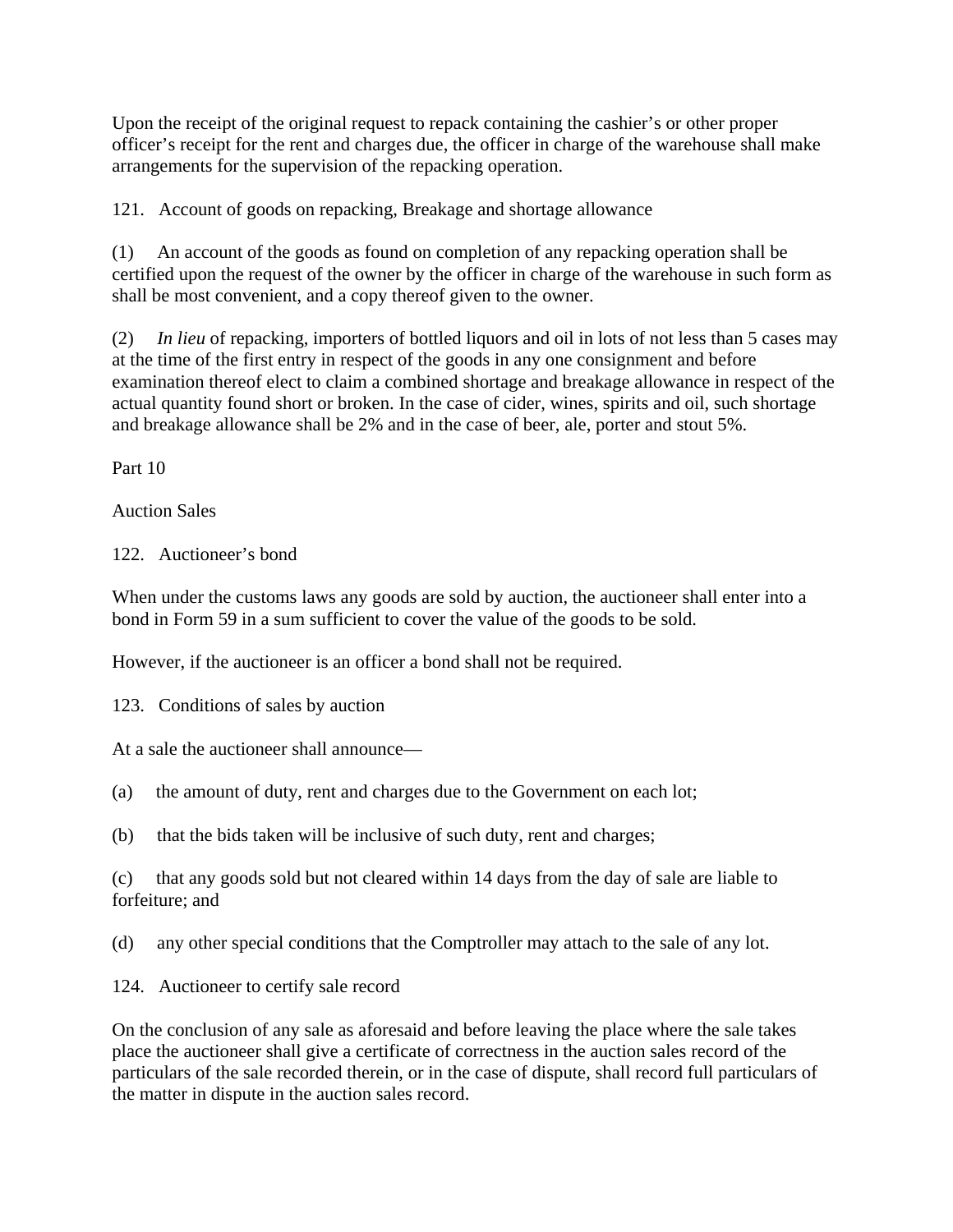125. Delivery of goods sold at auction

When the auctioneer receives the amount of the purchase price he or she shall make and sign an order to the officer in charge of the warehouse to deliver the goods. The purchaser of the goods shall present the order to the officer in charge of the warehouse and on surrender thereof, if in order, and on giving a receipt for the goods in the auction sales record to the officer in charge of the warehouse the purchaser may take delivery.

126. Auctioneer's account

A licensed auctioneer shall deliver to the proper officer a full account of the goods sold and the prices realised within 7 days of the date of sale together with the amount received by him or her for the goods after deduction of such expenses of the sale as may be approved by the Comptroller and of a commission of  $7^{1}/_{2}\%$  of the proceeds.

127. Owner may receive net proceeds of sale

Any person entitled to receive any balance of the proceeds of a sale by auction shall apply to the Comptroller in Form 42 and shall produce therewith proof to the satisfaction of the Comptroller of his or her title to such balance.

Part 11

Drawback

### General Conditions Governing Payment of Drawback

128. Refund according to actual quantities

Drawback shall be payable according to the actual quantity of goods exported or put on board for use as stores or otherwise used as the case may be.

129. Goods to be produced for examination

Drawback shall not be paid on any goods entered for exportation or use as stores unless they are duly produced for examination before being put on board and also, if the proper officer requires, on board the exporting ship or aircraft.

130. Goods to be identical

Drawback shall not be paid in any case where the proper officer certifies that he or she is not satisfied that any container or goods in respect of which drawback is claimed is identical with the particulars thereof contained in all entries, invoices or other documents relating to such goods, or in the case of imported goods, that the container containing the goods has not (except as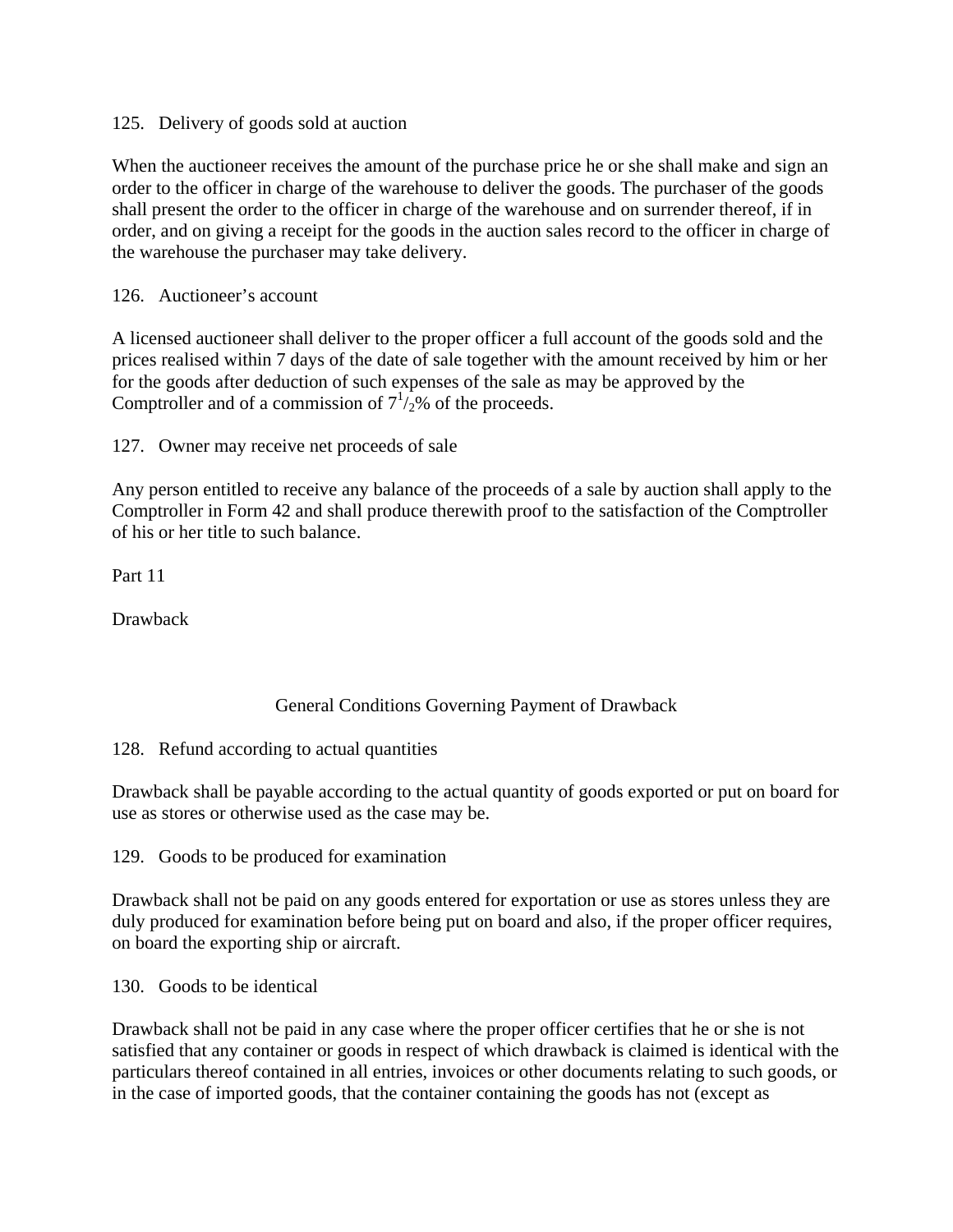permitted by law) been opened, or that the container or the goods have not been tampered with while within the Island.

131. Goods to be conveyed direct

Drawback shall not be paid on any goods entered for exportation or use as stores unless the same are conveyed direct and without delay from the place of examination on to the exporting ship or aircraft unless in any particular case the proper officer shall permit the same to be kept in official custody at the expense of the exporter.

132. No drawback payable on goods of which value has depreciated

Drawback shall not be paid in respect of any goods the value of which, in the opinion of the Comptroller, on account of deterioration or any other cause whatsoever has depreciated so as to render the goods unsaleable at a reasonable profit in the Island unless the Comptroller in his or her discretion shall in any special circumstances otherwise direct.

133. Samples for testing

Drawback shall not be paid on any goods entered for exportation or use as stores unless the person presenting the same for examination shall furnish the proper officer with such samples as he or she shall require for purposes of test or otherwise and shall duly assist such officer in examining and taking an account of the same.

134. Goods to be borne on content of exporting aircraft or ship

The Comptroller shall refuse to grant drawback on any goods exported or put on board any ship or aircraft as stores except the same are entered in the content of the exporting ship or aircraft unless the omission is explained to his or her satisfaction.

135. General conditions and exceptions

(1) Save and except as hereinafter provided, a drawback at the rate of duty paid on the importation of any goods shall be granted on their re-exportation or use as stores subject to the following conditions and exceptions—

 (a) that the goods are not by any law or regulation prohibited to be exported or expected from the allowance of drawback;

(b) that the goods at the time of importation are completely enclosed in containers to the satisfaction of the proper officer or, if not so enclosed, consist of identifiable single units or, if in bulk, are capable of measurement or identification and are measured or identified with the particulars shown on the import entry and on the invoices relating thereto;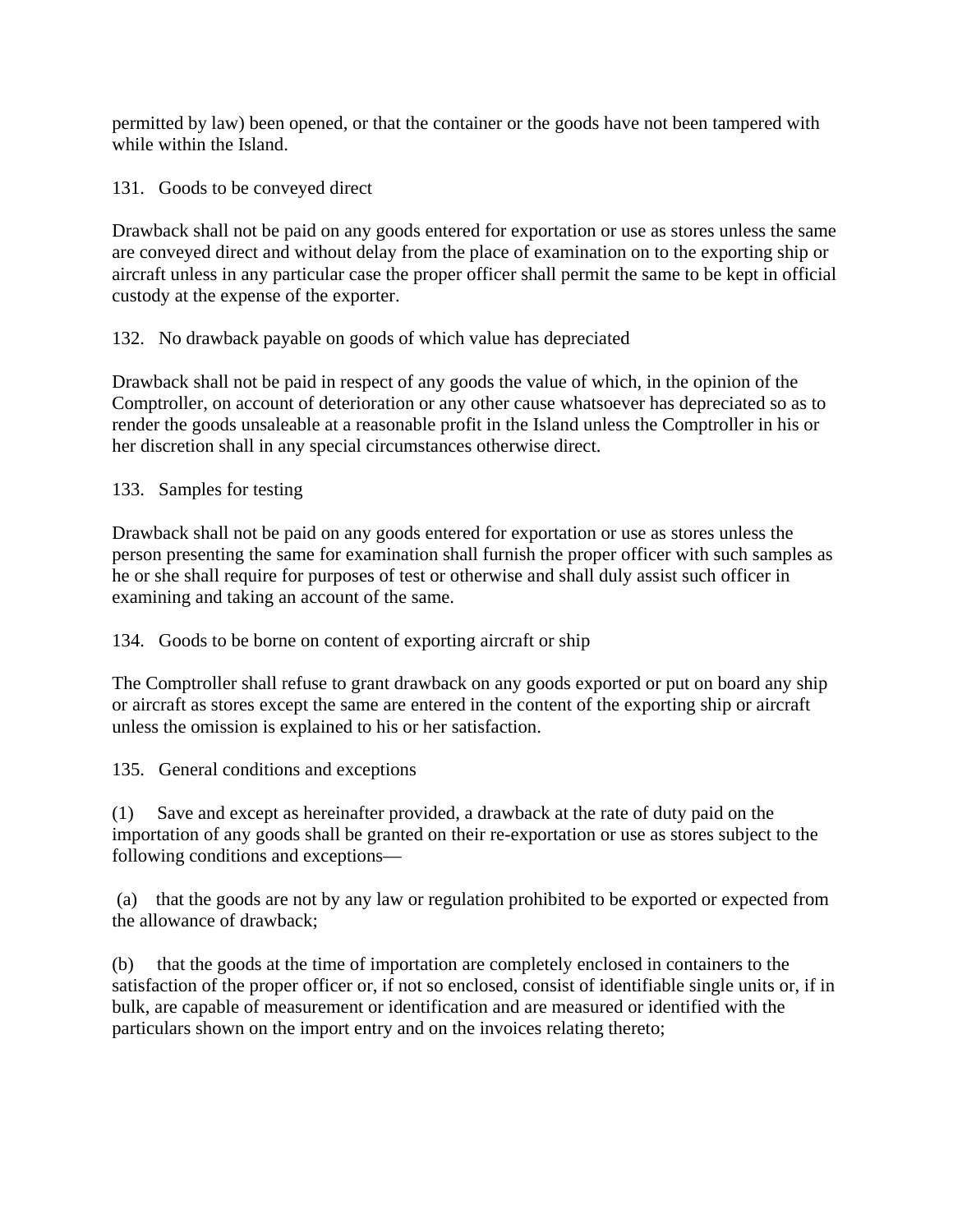(c) that all goods imported in containers are re-exported in the same unbroken containers in which they were imported unless such containers are opened and the contents dealt with in such manner as the Comptroller directs or approves in any particular case, or generally;

 (d) that if in regard to any particular description of goods or any particular consignment the Comptroller shall so direct, each container or until shall on importation be marked or secured prior to the delivery thereof to the importer in such manner as the Comptroller requires, and shall be kept so marked and secured until re-exported or put on board for use as stores;

 (e) that the goods were entered on importation and the relative invoices deposited with the proper officer;

 (f) that all expenses of giving effect to these Regulations are borne by the persons availing themselves of them;

 (g) that drawback shall be calculated at the preferential tariff rate of duty in any case where the proper officer is not satisfied that on the importation of the goods the duty paid was at the central tariff rate.

 (2) Despite the provisions of subregulation (1), if in any case the rate of import duty payable on the like kind of goods on the date when any goods are exported or put on board for use as stores or used in a prescribed manner shall be less than the rate of import duty actually paid thereon then in such case drawback shall be calculated according to the lower rate of duty.

Part 12

Working Days and Hours

136. Working days and hours

(1) The working days of the Department of Customs and Excise are all days, except Saturdays, Sundays and bank holidays;

(2) The normal hours of general attendance are as follows—

(a) at the customs house, Castries and Vieux-Fort

(i) for the receipt of revenue

8.30am–12 noon and

### 1.00pm–3.00pm daily

(ii) for other business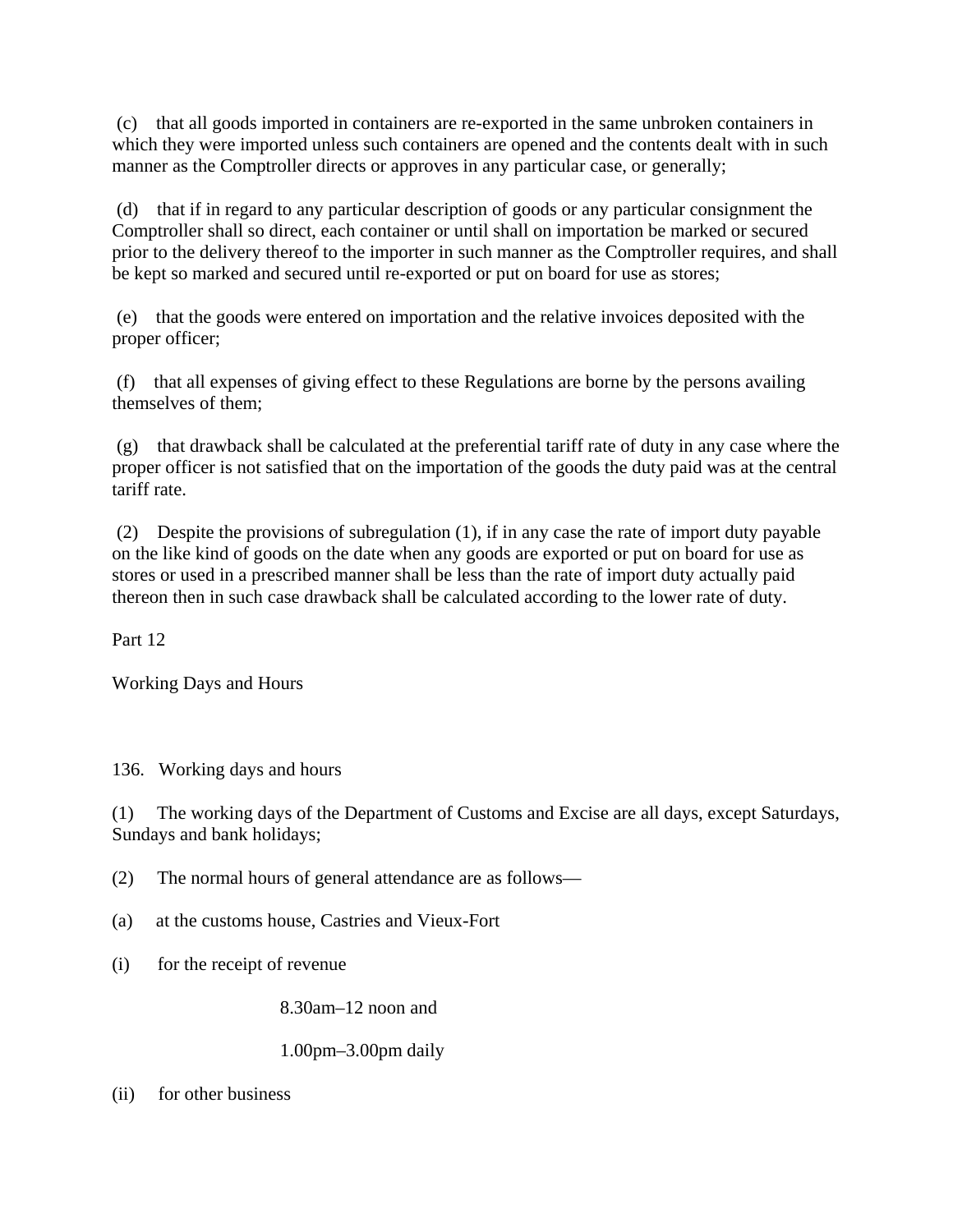#### 8.00am–12 noon and

#### 1.00pm–4.30pm daily

- (b) at the air cargo transit sheds, Castries and Vieux-Fort
- (i) for the examination of cargo

8:30am–11:30am and

1:30pm–4:00pm daily

(ii) for other business

8:00am–12 noon and

1:00pm–4:30pm daily

- c) at the cargo unit, Castries and Vieux-Fort
- (i) for the examination of cargo and release of containers

8:30am–11:30am and

1:30pm–4:00pm daily

#### (ii) for other business

8:00am–12 noon and

1:00pm–4:30pm daily

- d) at the warehouses sections, Castries and Vieux-Fort
- (i) for warehouse attendance purposes

8:30am–11:30am and

1:30pm–4:00pm daily

(ii) for other business

8:00am–12 noon and

1:00pm–4:30pm daily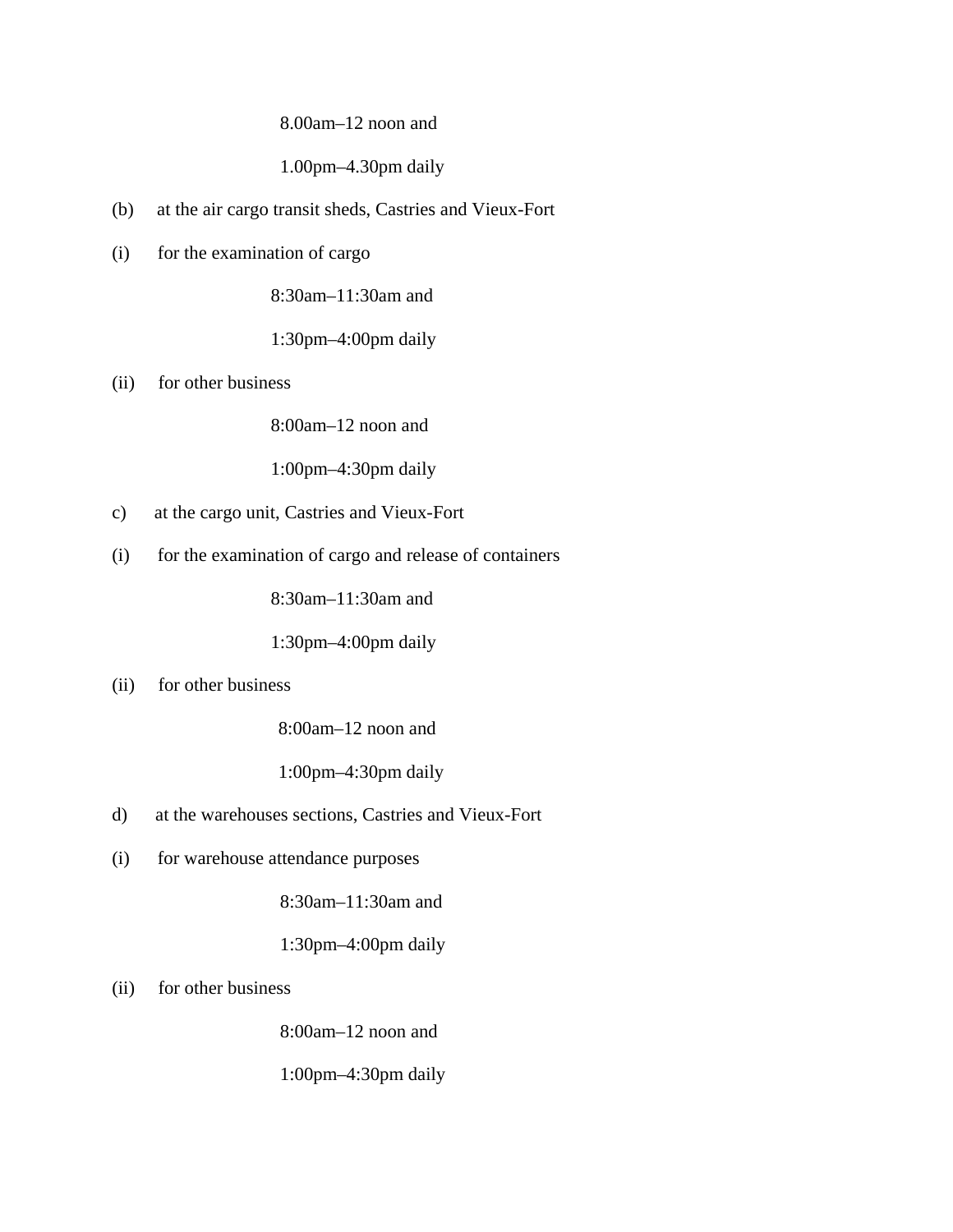- e) at the General Post Office, Castries
- (i) for the examination parcels and postal packets

8:30am–11:30am and

1:30pm–4:00pm daily

(ii) for other business

8:00am–12 noon and

1:00pm–4:30pm daily

- f) at the Post Office, Vieux-Fort
- (i) for the examination parcels and postal packets and other business

10:00am–12 noon daily

g) at the airport baggage halls for the examination of passengers accompanied baggage and the supervision of the loading and unloading of aircraft

(a) at George F. L. Charles Airport in 3 shifts

6:00am – 12 midnight daily

(b) at Hewanorra International Airport in 2 shifts

7:00am – 7:00pm daily

- h) at the boarding stations
- (a) Castries and Vieux-Fort
- (A) for the boarding and clearance of vessels

8:00am – 12 noon and

1:00pm – 4:00pm daily

(B) for other business

8:00am – 12 noon and

1:00pm – 4:30pm daily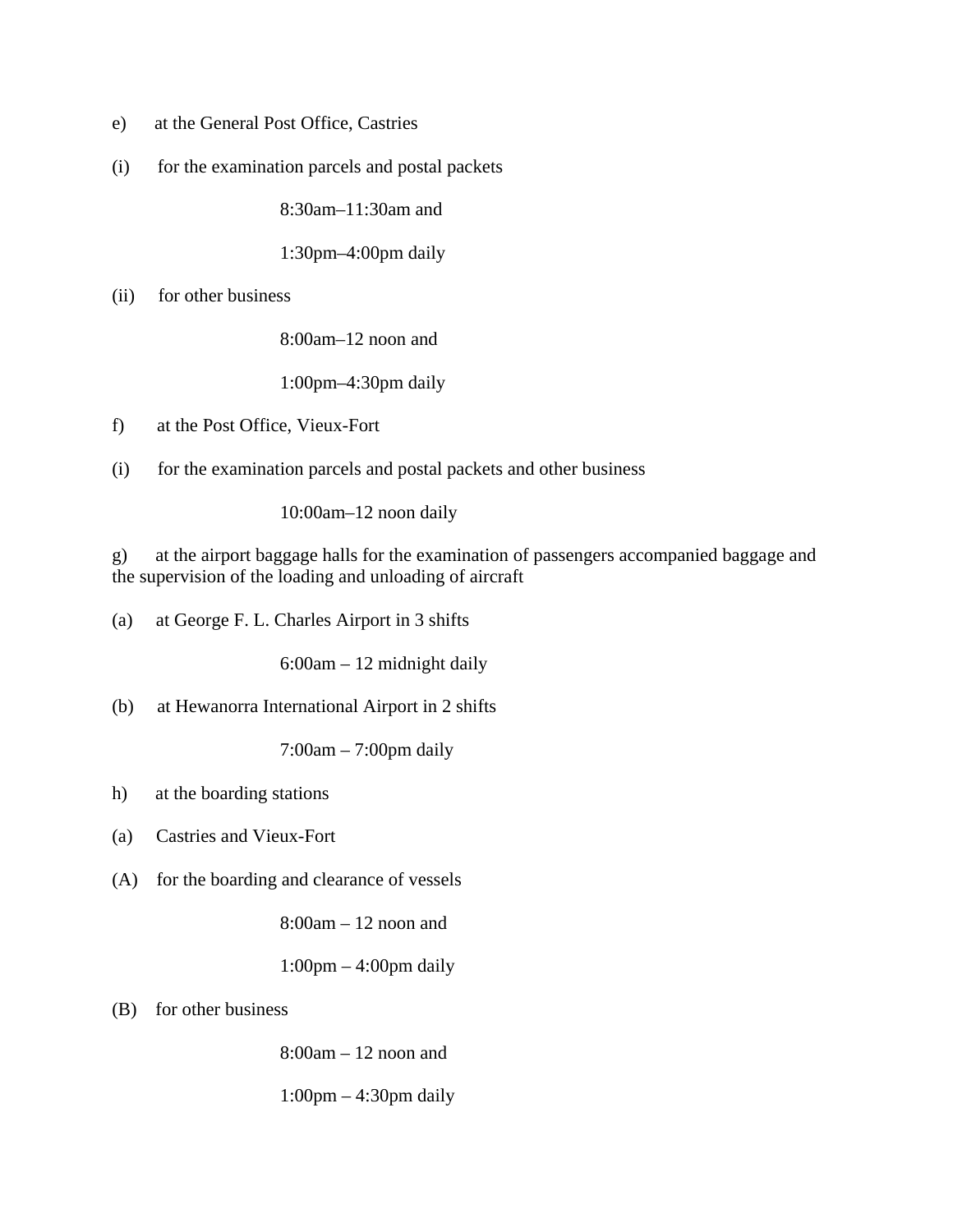- (ii) Rodney Bay Marina
- (A) for the boarding and clearance of vessels

8:00am – 12 noon and

1:00pm – 4:30pm daily

(B) for other business

8:00am – 12 noon and

1:00pm – 4:30pm daily

(iii) Marigot Bay Marina

(A) for the boarding and clearance of vessels

8:00am – 12 noon and

1:30pm – 4:00pm daily

(B) for other business

8:00am – 12 noon and

1:00pm – 4:30pm daily

(*Substituted by S.I. 241/2000*)

137. Rates of overtime fees

(1) There shall be paid to revenue officers by the Accountant General for any duties approved by the Comptroller and performed by revenue officers before or after the normal hours of general attendance, for each hour or part thereof, the following rates of overtime fees—

(a) on ordinary weekdays from 6:00 a.m. to 8:00 a.m. and from 4:30 p.m. to 12:00 midnight and on Saturdays from 6:00 a.m. to midnight, time and a half of the officer's normal hourly rate;

(b) on ordinary weekdays and Saturdays from 12 midnight to 6:00 a.m. and on Sundays and Bank Holidays from 6:00 a.m. to 12:00 midnight, double the officer's normal hourly rate;

(c) on Sundays and Bank Holidays, from 12:00 midnight to 6:00 a.m., triple the officer's normal hourly rate.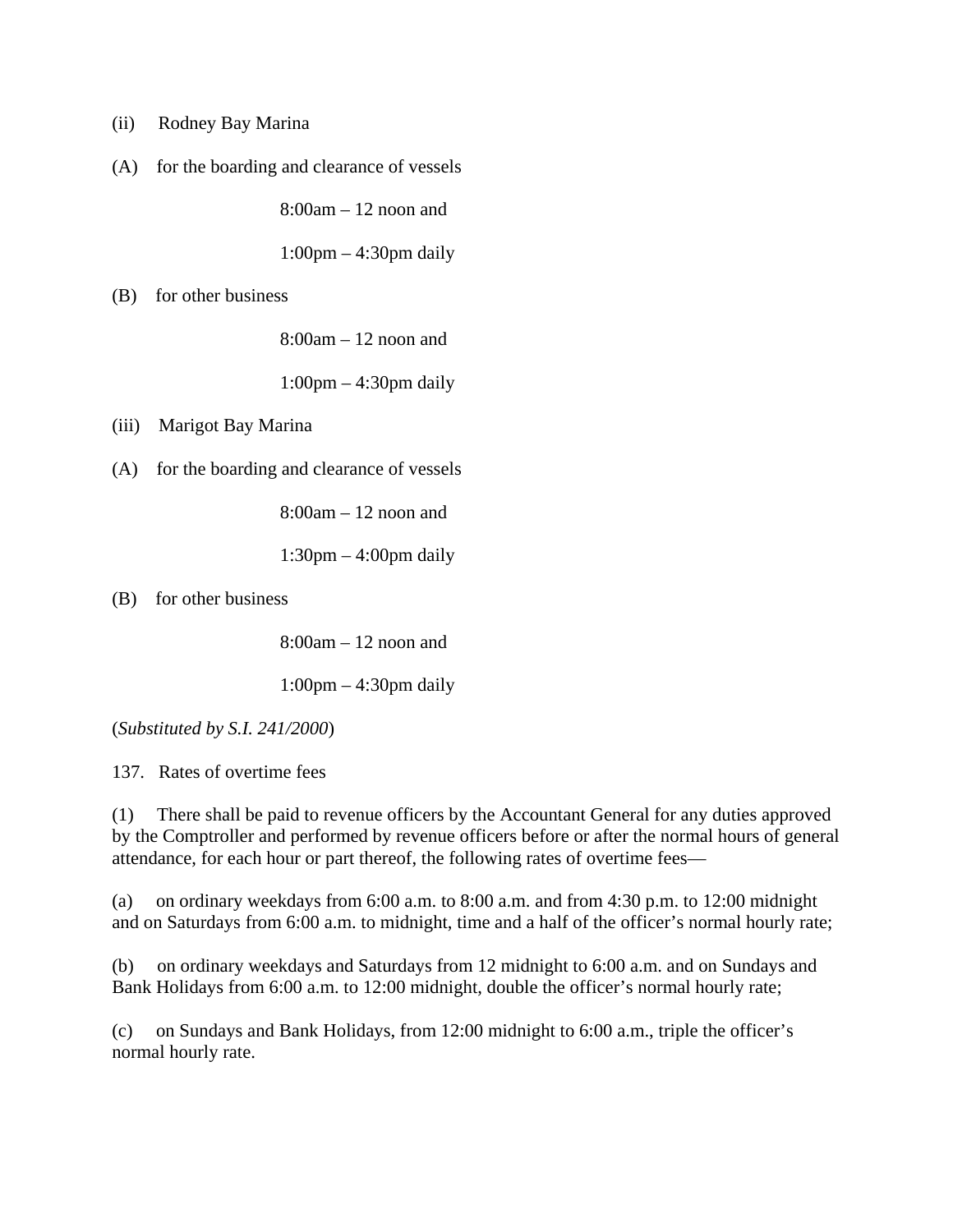(2) On Saturdays, Sundays, Bank Holidays and on other days between 4:30 p.m. and 8:00 a.m. (except at George F. L. Charles Airport where the hours shall be between 6:00 a.m. and 12:00 midnight and Hewanorra International Airport where the hours shall be between 7:00 p.m. and 7:00 a.m. on ordinary weekdays and Saturdays in respect of officers on shift duty) one hour in excess of the actual time spent in performing the services required shall be paid to each officer employed so as to cover the time spent in travelling to and from the place where his or her services are required.

 (3) An officer who works overtime shall be paid a minimum of 2 hours overtime and an officer who has been summoned for overtime and for whose service no demand is ultimately made, shall be paid for his or her attendance which, in any event, shall not be less than a minimum of 2 hours overtime.

 (4) There shall be paid by the master of any ship or his or her agent to the Accountant General for the duties specified in paragraphs (a), (b), (c) and (d) of this subregulation when performed by revenue officers, with the approval of the Comptroller, the following rates of overtime fees—

(a) on ordinary weekdays and Saturdays: for each service of entering or clearing any ship before and after normal hours of general attendance – \$100;

(b) on Sundays and Bank Holidays: for each service of entering or clearing any ship – \$100.

However, where 2 or more applications are made at the same time by the same person for entering or clearing, the fees shall be at the rate of the above for each additional service of entering or clearing after the first.

(c) for granting an application to load ships' stores  $-$  \$50

(d) for granting an application requiring the employment of any officer  $-$  \$50.

(5) The fees specified in subregulation  $(2)(a)$ ,  $(2)(b)$ ,  $(2)(c)$  and  $(2)(d)$  after having been paid to the Accountant General, shall be paid to the officers who perform the approved duties.

However, such fees shall be *in lieu* of the fees specified in subregulation (1).

In addition, for any time spent working after the time requested as per application, the fees stipulated in subregulation (1) shall be paid to the Accountant General for the officer.

 (6) There shall be paid by the master of any ship or his or her agent to the Accountant General for the services specified in paragraphs (a) and (b) of this subregulation when performed by revenue officers with the approval of the Comptroller, double the rates specified in subregulation  $(1)$ —

(a) on ordinary weekdays: for services performed between meal hours of 7:00 p.m. – 8:00 p.m.;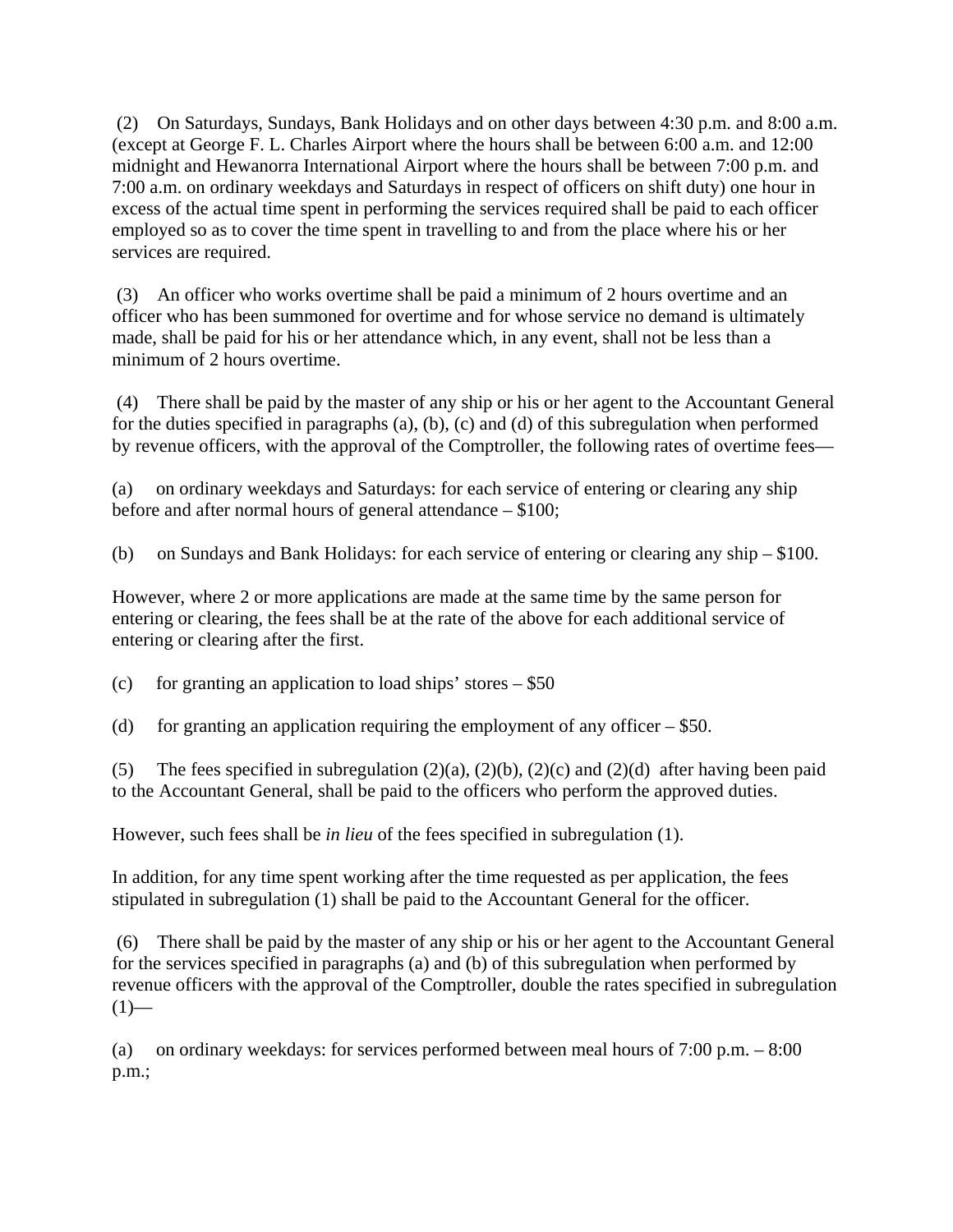(b) on Saturdays, Sundays and public holidays: for services performed between the meal hours of 12:00 noon – 1:00 p.m., 7:00 p.m. – 8:00 p.m.

However, the above rates shall not apply to revenue officers who may perform these services at the airports.

 (7) There shall be paid by the Commander of any aircraft or by his or her agent to the Accountant General for customs services at the airports the following fees—

| (a) |      | for aircraft of a seating capacity of up to 4 passengers and<br>not exceeding 6000 lbs. in weight- |                                                        |  |  |  |
|-----|------|----------------------------------------------------------------------------------------------------|--------------------------------------------------------|--|--|--|
|     | (i)  | before or after the normal hours of general attendance<br>on weekdays and Saturdays—               |                                                        |  |  |  |
|     |      | for scheduled flights \$20 per landing<br>for non-scheduled flights \$25 per landing               |                                                        |  |  |  |
|     | (ii) | on Sundays and bank holidays—                                                                      |                                                        |  |  |  |
|     |      | for scheduled flights \$25 per landing<br>for non-scheduled flights \$35 per landing               |                                                        |  |  |  |
| (b) |      | for aircraft of a seating capacity of more than 4 passengers<br>and exceeding 6000 lbs. in weight- |                                                        |  |  |  |
|     | (i)  | on weekdays and Saturdays—                                                                         | before or after the normal hours of general attendance |  |  |  |
|     |      | for scheduled flights<br>for non-scheduled<br>flights                                              | \$50 per landing<br>\$75 per landing                   |  |  |  |
|     |      | (ii) on Sundays and bank holidays—                                                                 |                                                        |  |  |  |
|     |      | for scheduled flights<br>for non-scheduled                                                         | \$75 per landing<br>\$100 per landing.                 |  |  |  |

(*Substituted by S.I. 29/1998*)

flights

138. Part charging

When 2 or more persons require services (other than the entering or clearing of ships or the loading of ships' stores) to be performed after the normal hours of general attendance, and in the opinion of the proper officer, it is convenient to arrange for the same officer to perform all such services the charges shall be divided between the persons requiring the services in such proportion as the proper officer may consider equitable.

139. Application for overtime services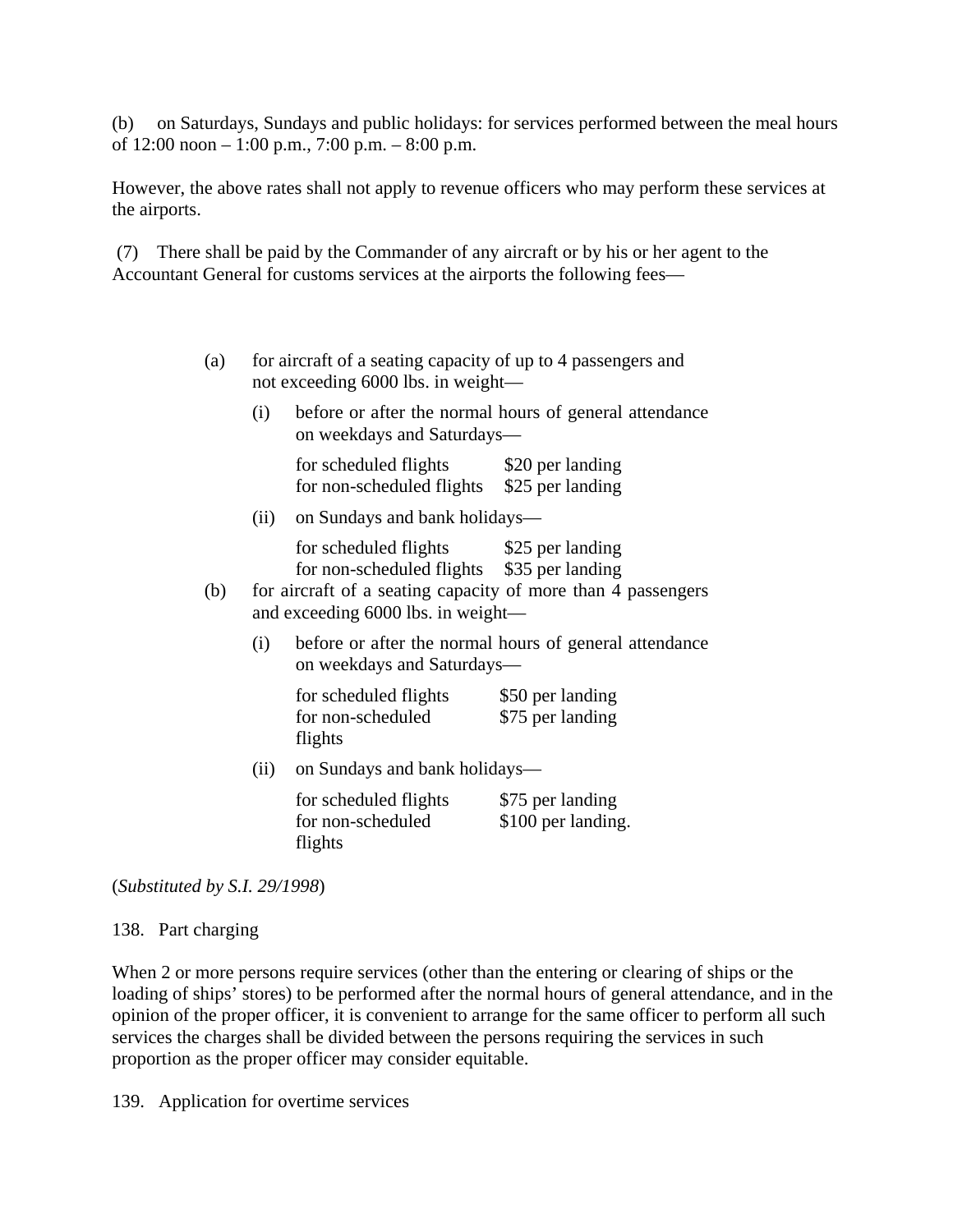An application in Form 43 for the services of an officer before or after the normal hours of general attendance shall be made in writing to the Comptroller not later than 2 hours before the services are required, and the applicant shall give a guarantee for the payment of the fees chargeable.

140. Charges for special services outside the customs area

(1) Where the services of an officer are required at a place outside the customs area suitable transportation and where necessary suitable accommodation shall be provided by the applicant at his or her own expense for the officer.

(2) If the services of an officer are required at a place outside the customs area at a distance of more than one mile, the applicant shall pay any reasonable charge which may be made by the Comptroller in respect of subsistence allowance for the officer or shall provide suitable board, as the Comptroller considers fit.

(3) Where an application is made for examination of goods at any private premises during or after working hours, the Comptroller may appoint officers to supervise the examination and the applicant shall pay to the Comptroller—

| (a) in the case of a container not | $$125$ ; and |
|------------------------------------|--------------|
| (b) in the case of a container     | \$225.       |

(*Amended by S.I. 29/1998*)

Part 13

Importation and exportation by post

141. Meaning of certain words

In this Part the expression—

"**officer of the Post Office**" includes the Postmaster General and any person employed in the business of the Post Office, whether employed by the Postmaster General, or by any person under him or her or on behalf of the Post Office;

"**postal packet**" means a letter, post card, reply post card, newspaper, (printed packet), pattern or sample packet, or parcel, and every packet or article transmissible by post;

"**proper**" in relation to an officer means appointed or duly authorised by the Comptroller or the Postmaster General to perform any duty in relation to a postal packet.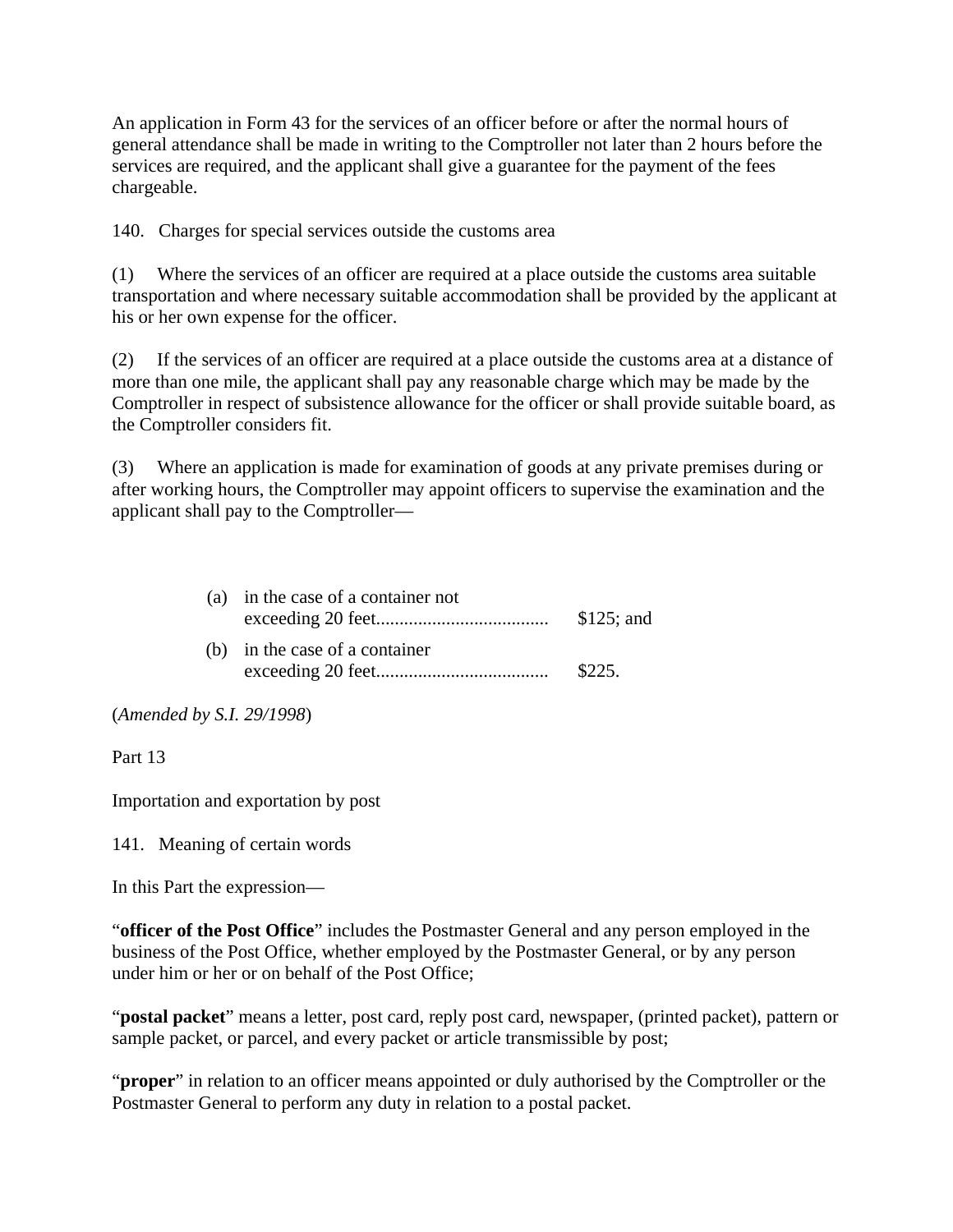#### 142. Authorised postal packets

Dutiable goods shall not be brought by post into the Island from a place situated outside the Island except in a postal packet and subject to the conditions set out in the Postal Regulations.

#### 143. Declaration of contents

(1) Every postal packet, posted in the Island for transmission to any place outside it or brought by post into the Island shall have affixed to it or be accompanied by a customs declaration fully and correctly stating the nature, quantity and value of the goods which it contains, or of which it consists, and such other particulars as the Comptroller or the Postmaster General may require.

(2) Every small packet and every letter packet, posted in the Island to any place outside it, and every packet brought by post into the Island, otherwise than by way of trade, being a printed packet containing or consisting of, dutiable goods, or being a small packet or a letter packet, shall either—

(a) bear on the outside a green label in the prescribed form, in which the declaration to the description, quantity (net weight) and value of the contents shall be fully and correctly completed; or

(b) bear on the outside either a green label in the prescribed form or the top portion of such a green label and in addition, shall have attached to or enclosed in it a full and correct customs declaration in the prescribed form.

(3) The requirements of subregulation (2)(b) shall be complied with in respect of every packet brought by post into the Island by way of trade, being a printed packet containing or consisting of dutiable goods or being a small packet or letter packet.

144. Postal packets to be produced to Customs officer for examination

In such cases as the Comptroller may require, the proper officer of the Post Office shall produce to the proper officer of the Customs and Excise all postal packets arriving in the Island or about to be despatched therefrom, and, if the officer of Customs and Excise so requires, shall open for customs examination any packet so produced.

145. Officer of the Post Office deemed to be the agent of the importer or exporter

The proper officer of the post office is hereby authorised to perform in relation to any postal packet or the goods which it contains, such of the duties required by virtue of the Customs (Control and Management) Act to be performed by the importer or exporter of the goods as the Comptroller may require.

146. Modification of provisions governing entry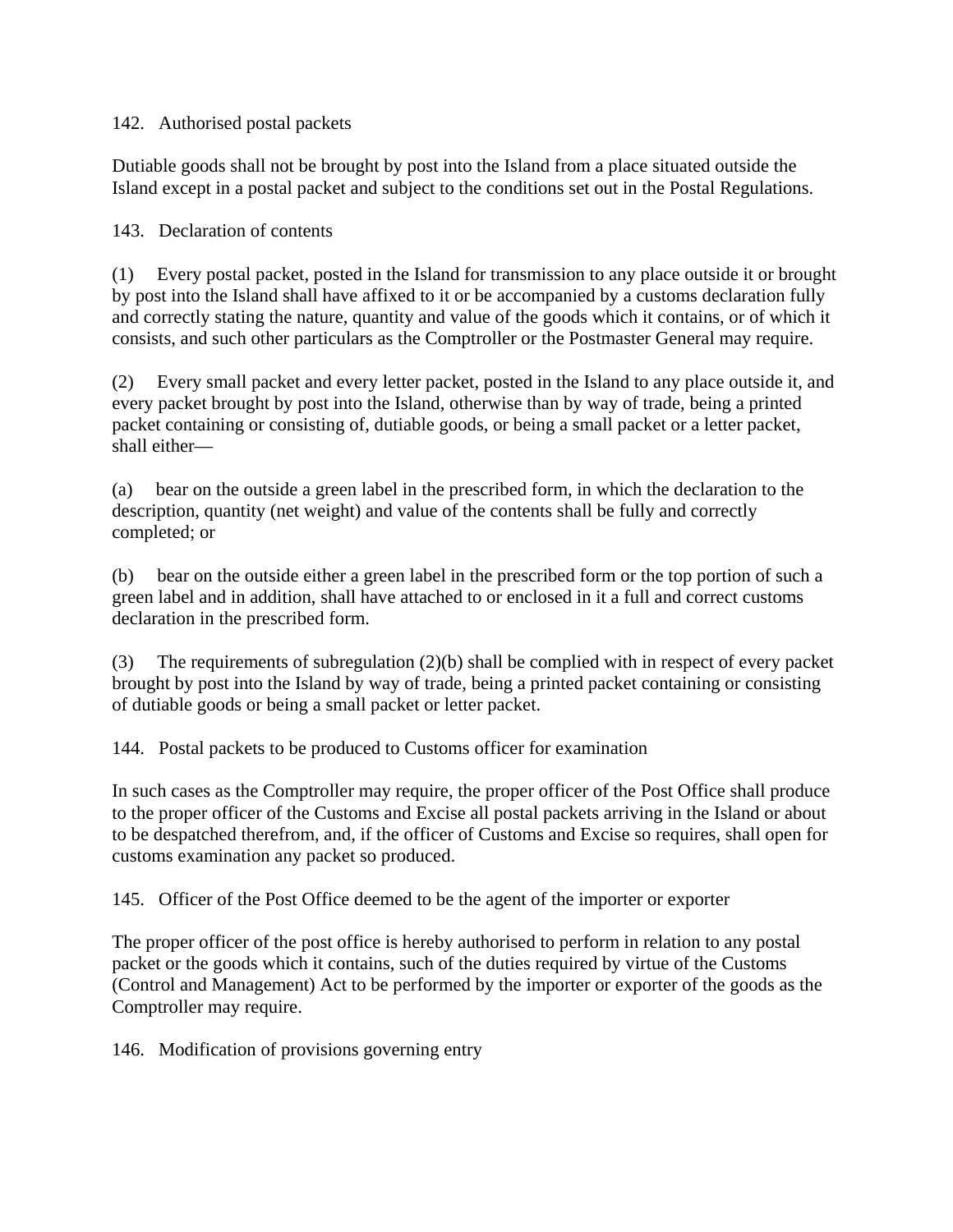(1) The addressee of all postal packets which in the opinion of the proper officer are imported for commercial or trade purposes shall be required to make entry of such postal packets at the custom house as if such packets had been reported inwards by a ship or aircraft. Subject to directions from the Comptroller, an entry will not be required for private importations for personal use or for gifts.

(2) The duties of customs and other fiscal charges payable on any postal packet for which entry is not required shall be paid to the Postmaster General at the time of delivery of the postal packet and such duties and fiscal charges shall be paid over by the Postmaster General to the Comptroller at such times and in such manner as shall be agreed.

(3) The proper officer of the Post Office shall not deliver any postal packet to the addressee on which there is any customs duty or fiscal charge due until such duty or charge has been paid.

147. When postal packets deemed to be dealt with contrary to the customs laws

In any case where any postal packet or any of its contents is found on examination to be conveyed by post otherwise than in conformity with the provisions of these Regulations or of any law governing the conveyance by post of such packets, or not to agree with any declaration or green label which accompanies or is affixed to such postal packets or with any declaration, invoice or other document purporting to relate to its contents and which may be either transmitted or produced by the addressee, or is found to consist of goods prohibited or restricted to be conveyed by post or to be imported or exported as the case may be, such postal packet and all its contents are considered to be goods dealt with contrary to the customs laws and shall be handed over to the Comptroller to be dealt with as provided in such laws.

148. Undelivered postal packets

If the addressee of a postal packet addressed to any place in the Island neglects to claim such postal packet and if such postal packet is not delivered to an alternative addressee or returned to the sender within such time as may be laid down in any law governing the conveyance of postal packets by post or if the addressee as refuses or neglects to pay any duty payable under the customs laws in respect of the goods contained in such postal packet, the Postmaster General shall send the postal packet to the Comptroller for deposit in the Queen's warehouse where it may be sold or otherwise dealt with and any proceeds applied as if it were goods which might be sold or otherwise dealt with under the provisions of sections 138 and 142 of the Act.

Part 14

Miscellaneous

# 149. Definition

For the purposes of this Part "spirits" includes all liquors mixed with spirits and all mixtures, compounds or preparations made with spirits, but not including methylated spirits or angostura bitters.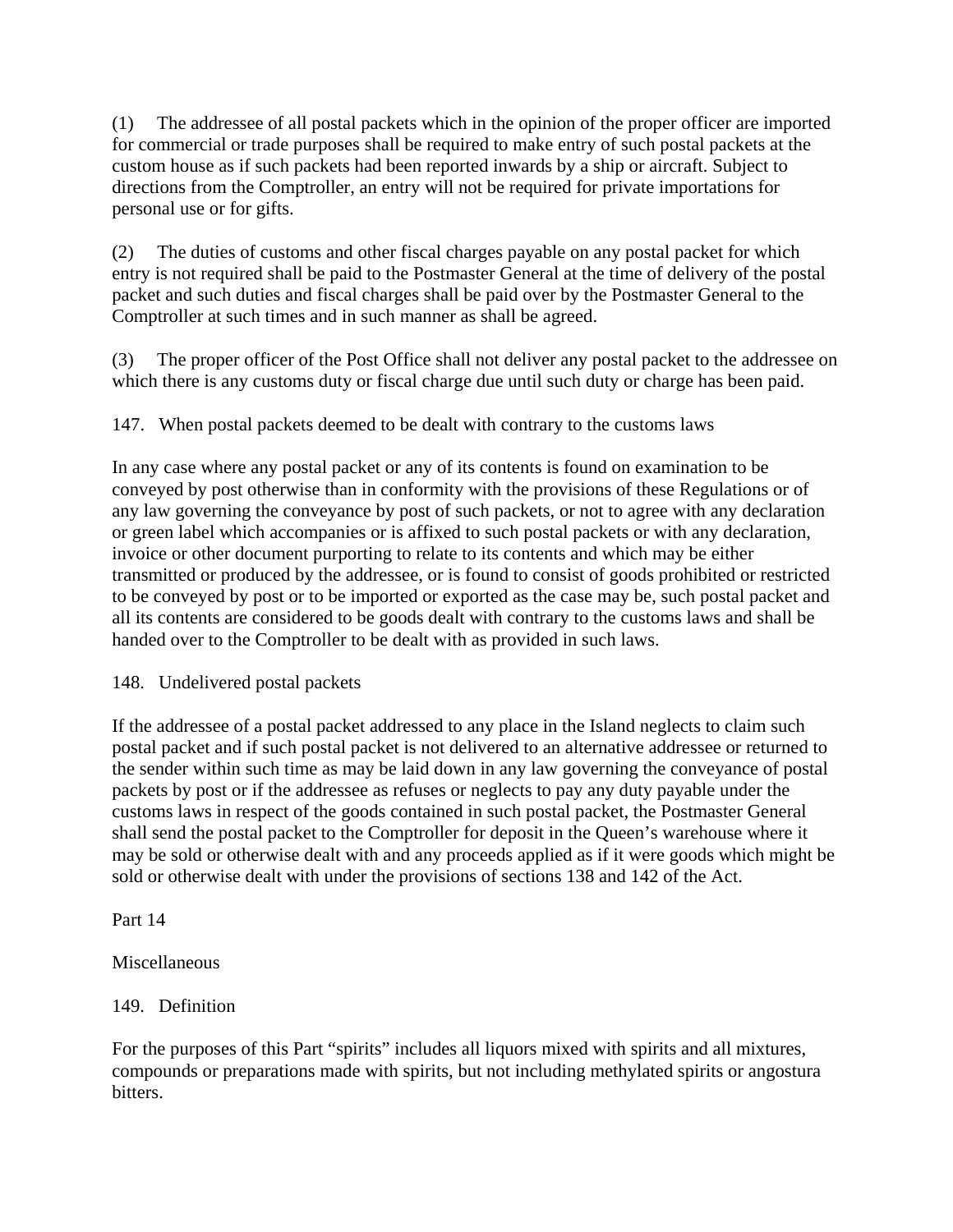#### 150. Fees for equipment

The following charges shall be paid for the hire of the undermentioned mechanical units—

| <b>Fork Lift Trucks</b>     |                             |          |
|-----------------------------|-----------------------------|----------|
|                             | Per hour or<br>part thereof | Per lift |
| No. 1—Capacity 2,000 lbs—   | \$6.00                      | \$1.50   |
| No. 2—Capacity $6,000$ lbs— | \$8.00                      | \$2.00   |

(*Inserted by S.I. 22/1969*)

151. Possession of unlawful spirits

A person, firm, company or other organisation shall not buy, have in his or her or its possession or sell any spirits which have been imported, bulked or stored contrary to these Regulations.

*(Substituted by S.I. 77/1999)*

#### PART 15

Miscellaneous

152. Bonds to be recorded on custom documents

Whenever a person who has entered into a general bond desires to use the bond for any transaction, he or she shall write on the relevant customs form "I/We request permission to ship (or remove as the case may be) the specified goods under General Bond No. dated ,"and subscribe his or her signature to it.

153. Fire hazards

A person shall not light any match, lamp or fire or smoke in any building in a customs area or warehouse without the express permission of the Comptroller.

154. Hours for receiving money at Customs House

Unless the Comptroller in any special circumstances directs, money due to be collected by him or her under customs laws, shall be paid to the cashier at the Customs House between the hours of 8:30 and 12:00 noon and between the hours of 1:00pm and 2:30 pm on all days except Saturdays, Sundays and bank holidays.

155. Applications to be addressed to Comptroller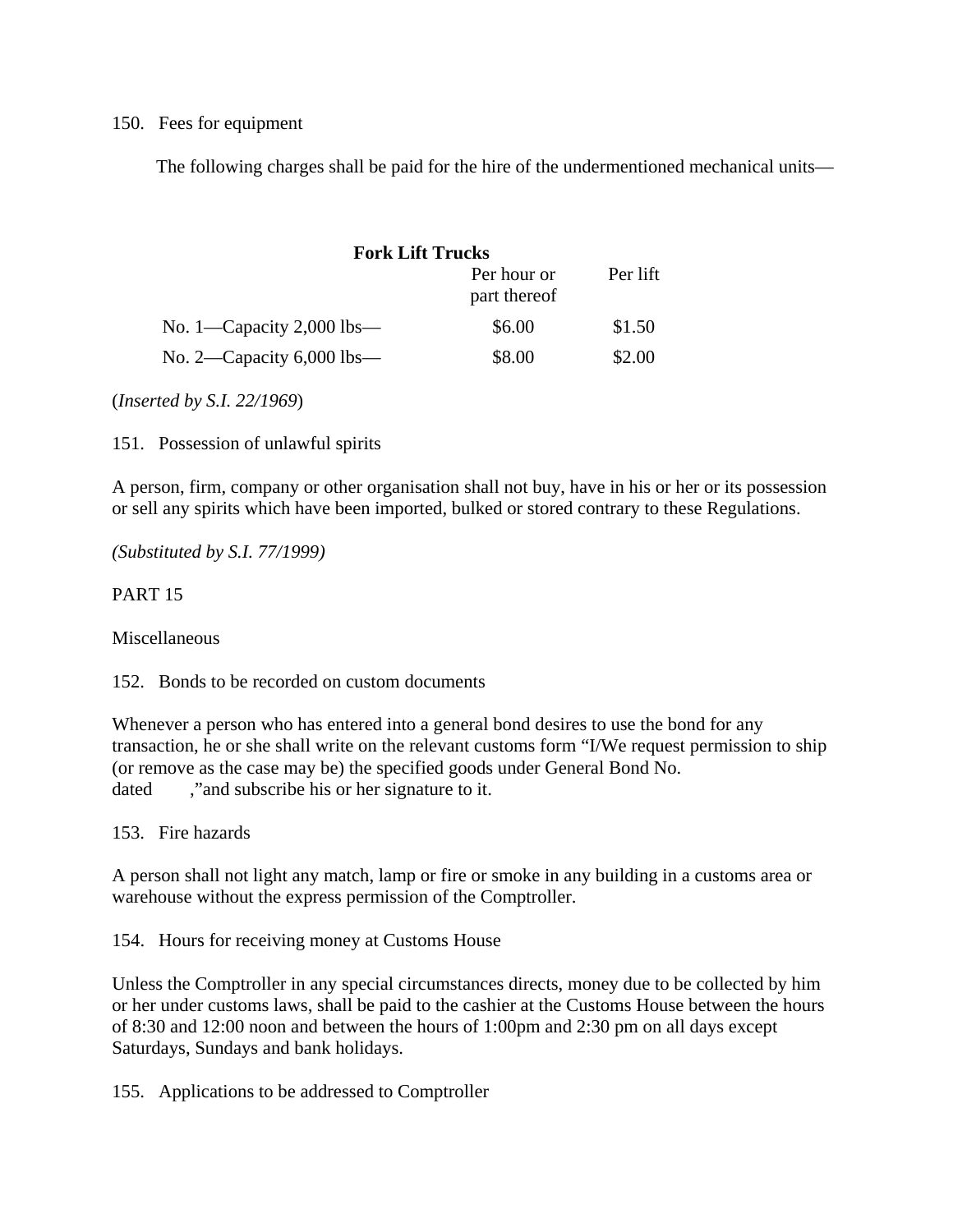All applications shall be addressed to the Comptroller unless in any prescribed form, provision is otherwise made.

156. Discretionary powers of Comptroller

To meet the exigencies of any case to which customs laws or these Regulations may not be conveniently applicable or which is not provided for, the Comptroller may permit action to be taken in such form and manner as he or she may direct.

157. Suspension of operation of Regulations

The Minister may by notice in the Gazette suspend the operation of any of these Regulations.

#### SCHEDULE 1

Customs Procedure Codes

Customs Procedure Codes (CPC's) identify the customs regimes to which goods are being entered and from which they have been removed (when this applies). The lists of Customs Procedure Codes have been compiled from lists supplied by national administrations and represents procedures applicable throughout the OECS region.

Effort has been given to produce a comprehensive list, but it is expected that revision may be necessary in the light of experience. Users are advised to check with the Customs Entry Processing Unit for assistance in cases of uncertainty.

The Structure of the Codes

The code consists of 2 parts. The first identifies the regime e.g. Imports, Exports, Warehousing for which the goods are entered and the second part further identifies how the goods are to be processed within the regime.

The complete codes are known as Customs Procedure Codes because as the name implies they identify the procedure that Customs should apply to the declared goods.

The codes used are made up from an alphabetic character and 3 numeric characters. The alphabetic characters are C, E and S and represent:

| $\mathcal{C}$ | =        | Goods for consumption (Import) |
|---------------|----------|--------------------------------|
| E             | $\equiv$ | Goods for Export               |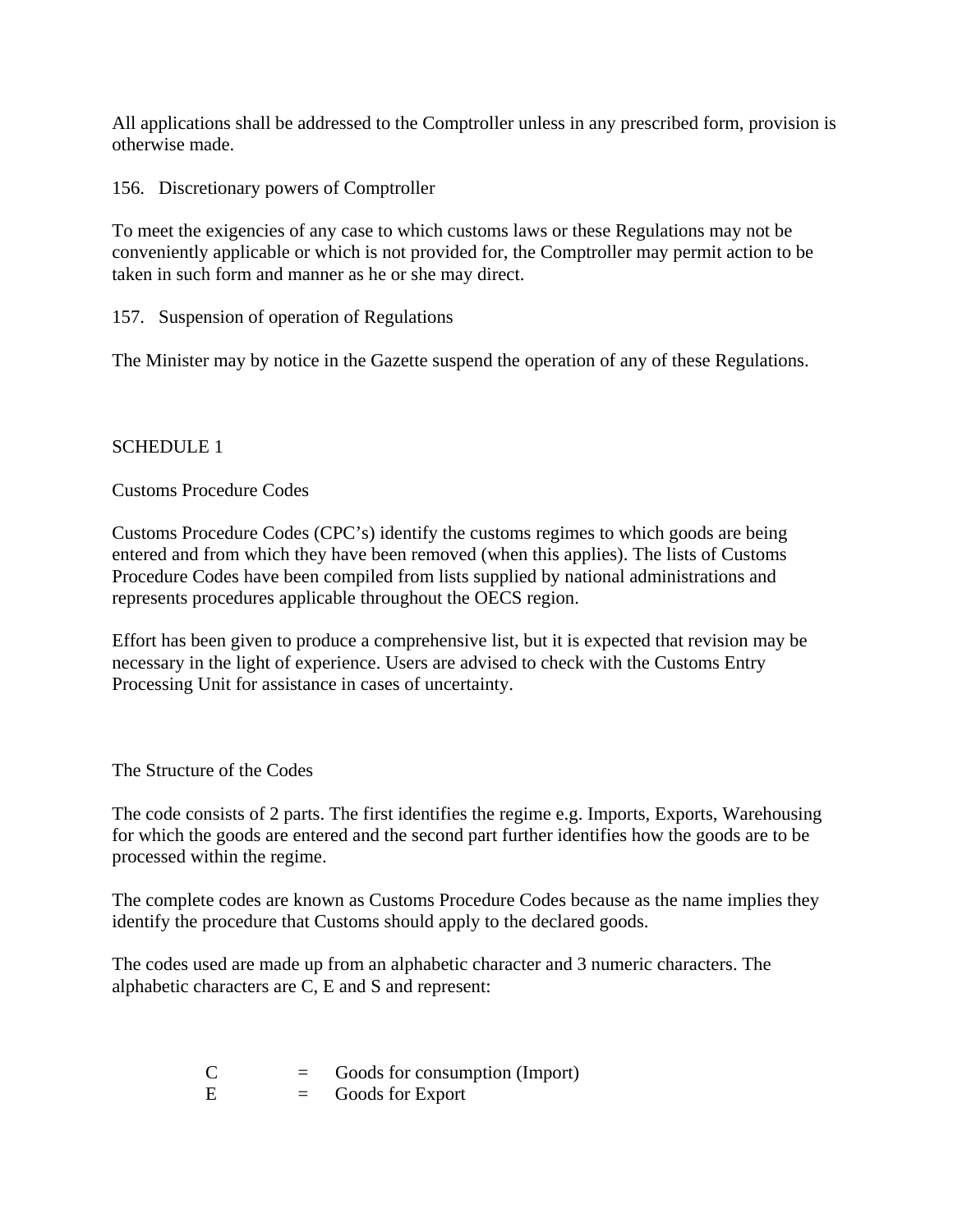S = Goods entering a duty/tax suspense regime.

The first of the numeric characters comes from the list:

| Outright exportation  |                          |
|-----------------------|--------------------------|
| Temporary exportation |                          |
| Re-exportation        | 3                        |
| Home Use              |                          |
| Temporary importation | $\overline{\phantom{1}}$ |
| Re-importation        |                          |
| Customs warehousing   |                          |
| Transit               |                          |
| Other procedures      |                          |

Use of the alphabetic character and the first number identifies the Regime i.e. C4 — import to Home Use,  $E1$  — export.

The next 2 numbers represent the procedure under a particular regime. As far as possible these numbers reflect the logic applied to the initial coding for the regimes but in some instances the logic has to be varied because of the numbers of procedures involved.

|    | <b>EXPORTS</b>         | <b>CUSTOMS PROCEDURE</b>                                                                                                                                                                                                                                                                                                                                                                                                                                                                       | CODE                                                         |
|----|------------------------|------------------------------------------------------------------------------------------------------------------------------------------------------------------------------------------------------------------------------------------------------------------------------------------------------------------------------------------------------------------------------------------------------------------------------------------------------------------------------------------------|--------------------------------------------------------------|
| 1. | A<br>B                 | <b>Outright Exportation</b><br>Goods for exportation liable to duties and/or taxes<br>Goods for exportation relieved of duties and/or taxes                                                                                                                                                                                                                                                                                                                                                    | E1<br>E100<br>E101                                           |
| 2. |                        | <b>Temporary Exportation</b><br>Goods for temporary exportation                                                                                                                                                                                                                                                                                                                                                                                                                                | E2<br>E200                                                   |
| 3. |                        | <b>Re-exportation</b>                                                                                                                                                                                                                                                                                                                                                                                                                                                                          | E3                                                           |
|    | A<br>B<br>$\mathsf{C}$ | Re-exportation after clearance for Home Use<br>Drawback of duty claimed<br>(i)<br>Drawback of duty not claimed<br>(ii)<br>Re-exportation after temporary importation<br>In unaltered state<br>(i)<br>After repair<br>(ii)<br>After inward processing<br>(iii)<br>After manufacturing<br>(iv)<br>Re-exportation after warehousing or<br>from other<br>premises under Customs fiscal control<br>Re-exportation from Government warehouse<br>(i)<br>Re-exportation from Private warehouse<br>(ii) | E341<br>E342<br>E350<br>E351<br>E352<br>E353<br>E371<br>E372 |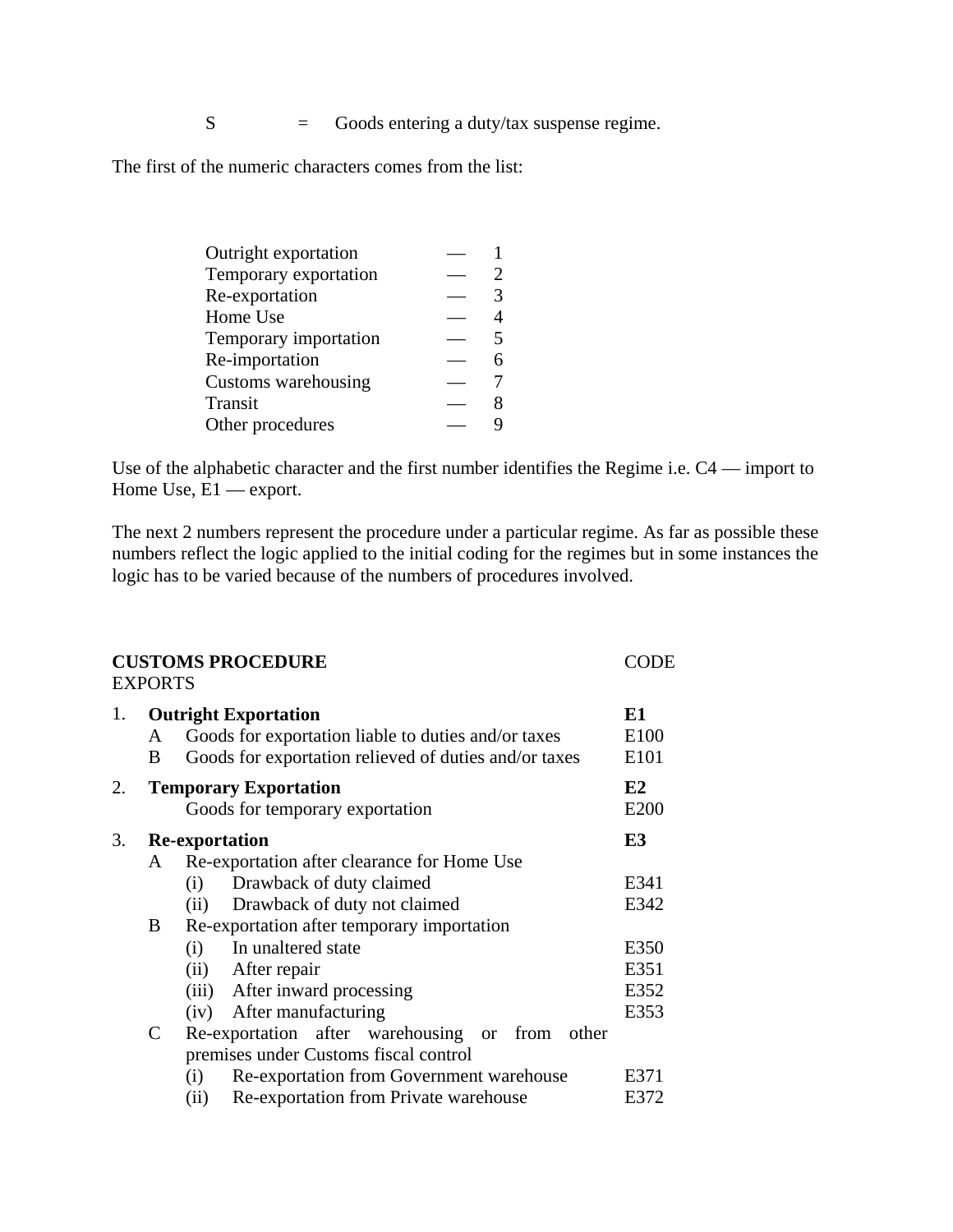|                    |              | (iii)           | Re-exportation from Duty Free Shop                           | E373                          |
|--------------------|--------------|-----------------|--------------------------------------------------------------|-------------------------------|
|                    |              | (iv)            | Re-exportation from other premises                           | E374                          |
|                    | D            |                 | Re-exportation from transit                                  | E380                          |
|                    | E            |                 | Re-exportation from other procedures                         | E390                          |
| <b>CONSUMPTION</b> |              |                 | $\mathsf{C}$                                                 |                               |
| $\overline{4}$ .   |              | <b>Home Use</b> |                                                              | C <sub>4</sub>                |
|                    | A            |                 | Direct entry for Home Use ex Ship or Aircraft                | C400                          |
|                    | B            |                 | Goods Relieved of duties and/or Taxes                        |                               |
|                    |              | (i)             | <b>CARICOM</b> relief                                        | C <sub>401</sub>              |
|                    |              | (ii)            | Conditional Duty and/or tax exemptions                       |                               |
|                    |              |                 | For industry<br>(a)                                          | C <sub>4</sub> 0 <sub>2</sub> |
|                    |              |                 | For purposes concerned with Tourism<br>(b)                   | C <sub>403</sub>              |
|                    |              |                 | For Shipping<br>(c)                                          | C404                          |
|                    |              |                 | For Aircraft<br>(d)                                          | C <sub>405</sub>              |
|                    |              |                 | For Educational and Cultural Purposes<br>(e)                 | C <sub>406</sub>              |
|                    |              |                 | (f)<br>For Health                                            | C407                          |
|                    |              |                 | (g)<br>For Government and Government Purposes                | C <sub>408</sub>              |
|                    |              |                 | For Military Forces<br>(h)                                   | C <sub>409</sub>              |
|                    |              |                 | For Diplomatic Missions, International<br>(i)                |                               |
|                    |              |                 | Organizations and Personnel                                  |                               |
|                    |              |                 |                                                              | C410                          |
|                    |              |                 | For the movement of Persons<br>(j)                           | C411                          |
|                    |              |                 | For Fisheries<br>(k)                                         | C412                          |
|                    |              |                 | (1)<br>For Agriculture and Forestry                          | C413                          |
|                    |              |                 | For Mining and Quarrying<br>(m)                              | C414                          |
|                    |              |                 | For Statutory Bodies<br>(n)                                  | C415                          |
|                    |              |                 | For Other approved purposes<br>$\circ$                       | C416                          |
|                    |              | (iii)           | Specified Duty and/or tax exemptions                         |                               |
|                    |              |                 | Under Fiscal Incentive legislation<br>(a)                    | C420                          |
|                    |              |                 | Under<br>special Cabinet or Ministerial<br>(b)<br>concession |                               |
|                    |              |                 |                                                              | C421                          |
|                    |              |                 | Under Government Agreement or other<br>(c)                   |                               |
|                    |              |                 | legislation                                                  |                               |
|                    |              |                 |                                                              | C422                          |
|                    |              |                 | Under fiscal incentive legislation<br>(d)<br>and             |                               |
|                    |              |                 | <b>Cabinet Conclusion</b>                                    |                               |
|                    |              |                 |                                                              | C423                          |
|                    |              |                 | entered for home use liable to special<br>(e)                |                               |
|                    |              |                 | <b>CARICOM</b> rate                                          |                               |
|                    |              |                 |                                                              | C424                          |
|                    | $\mathsf{C}$ |                 | Entered for Home Use after Temporary Admission               | C <sub>450</sub>              |
|                    | D            |                 | Entered for Home Use after Warehousing or from other         |                               |
|                    |              |                 | premises under Customs fiscal control                        |                               |
|                    |              | (i)             | From Government wharehouse                                   | C471                          |
|                    |              | (ii)            | From Private warehouse                                       | C472                          |
|                    |              |                 |                                                              |                               |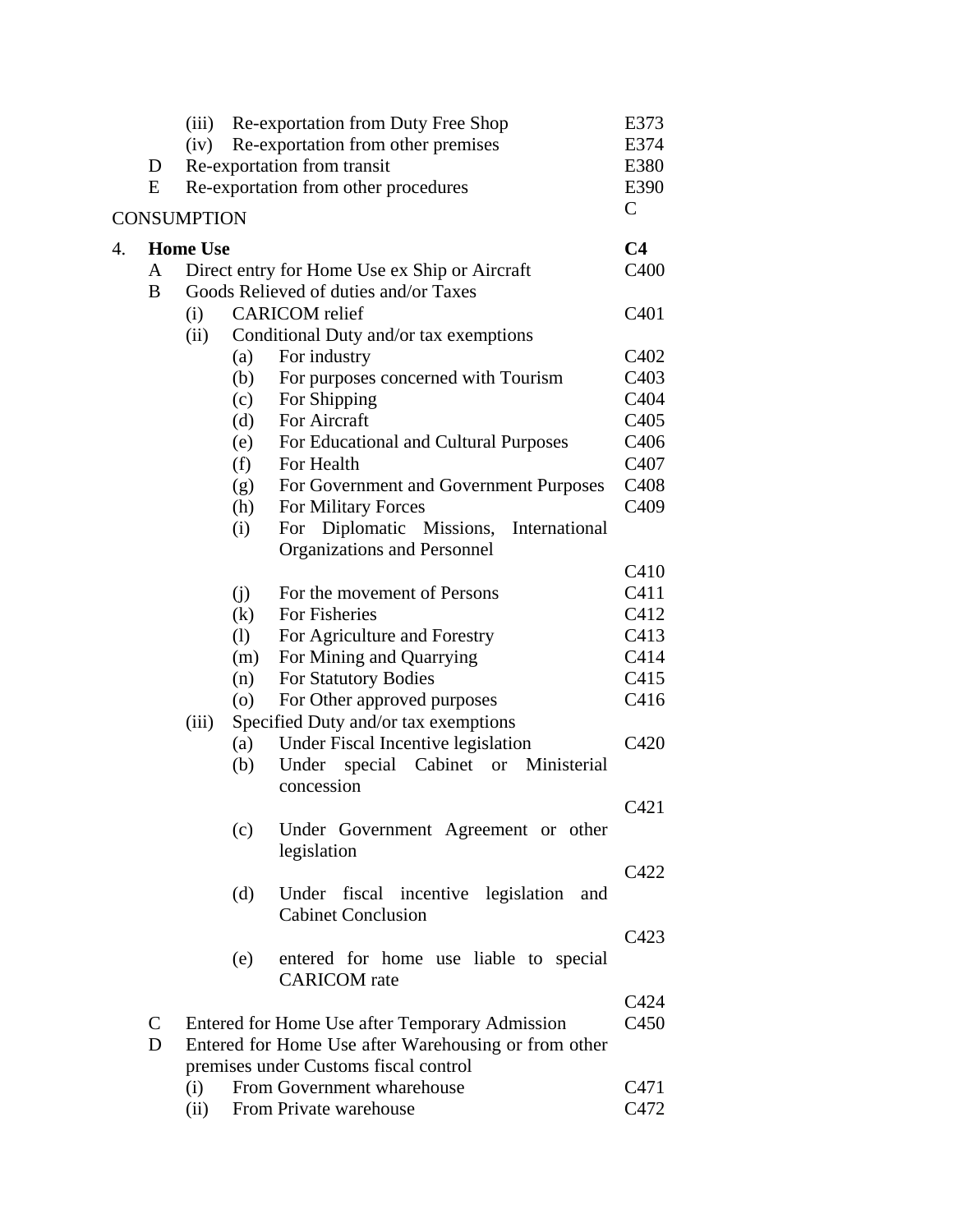|    |              | (ii)<br>(iii) | For return after repairs<br>For return after inward processing                                      | C <sub>501</sub><br>C502         |
|----|--------------|---------------|-----------------------------------------------------------------------------------------------------|----------------------------------|
|    |              | (i)           | For return in unaltered state                                                                       | C <sub>500</sub>                 |
| 5. |              |               | <b>Temporary Importation</b>                                                                        | C <sub>5</sub>                   |
|    |              | (iii)<br>(iv) | packed<br>Goods previously declared on deposit entry<br>Other                                       | C492<br>C <sub>493</sub><br>C494 |
|    |              | (ii)          | Goods previously declared, duty and tax paid, but<br>certified short shipped, short landed or short |                                  |
|    | H            | (i)           | Entered for Home Use from other procedures<br>Goods sold in auction                                 | C <sub>491</sub>                 |
|    |              |               | or Transhipment                                                                                     | C480                             |
|    | G            |               | Entered for Home Use following diversion from Transit                                               |                                  |
|    |              | (r)           | Under other Government agreement or legislation                                                     | C449                             |
|    |              | (q)           | Under special Cabinet or Ministerial concession                                                     | C448                             |
|    |              | (p)           | Under Fiscal Incentive Legislation                                                                  | C447                             |
|    |              | (0)           | For Other Approved Purposes                                                                         | C446                             |
|    |              | (n)           | <b>For Statutory Bodies</b>                                                                         | C445                             |
|    |              | (m)           | For Mining and Quarrying                                                                            | C444                             |
|    |              | (1)           | For Agriculture and Forestry                                                                        | C443                             |
|    |              | (k)           | For Fisheries                                                                                       | C442                             |
|    |              | (i)           | For the Movement of Persons                                                                         | C441                             |
|    |              |               | Organisations and Personnel                                                                         | C440                             |
|    |              | (i)           | diplomatic<br>Missions,<br>For<br>International                                                     |                                  |
|    |              | (h)           | For Military Forces                                                                                 | C <sub>439</sub>                 |
|    |              | (g)           | For Government and Government purposes                                                              | C438                             |
|    |              | (f)           | For Health                                                                                          | C437                             |
|    |              | (e)           | For Educational and Cultural purposes                                                               | C436                             |
|    |              | (d)           | For aircraft                                                                                        | C435                             |
|    |              | (c)           | For shipping                                                                                        | C <sub>4</sub> 34                |
|    |              | (b)           | For purposes concerned with Tourism                                                                 | C433                             |
|    |              | (a)           | For industry                                                                                        | C432                             |
|    |              |               | duty and/or tax exemptions                                                                          |                                  |
|    |              |               | fiscal control entered under conditional or specified                                               |                                  |
|    | $\mathbf{F}$ |               | Goods ex warehouse or other premises under Customs                                                  |                                  |
|    |              | (iv)          | From other premises                                                                                 | C478                             |
|    |              | (iii)         | From Duty Free Shop                                                                                 | C477                             |
|    |              | (ii)          | From Private Warehouse                                                                              | C476                             |
|    |              | (i)           | From Government warehouse                                                                           | C475                             |
|    |              |               | fiscal control                                                                                      |                                  |
|    |              |               | warehousing or from other premises under Customs                                                    |                                  |
|    | E            | (iv)          | From other premises<br>CARICOM goods entered for Home Use after                                     |                                  |
|    |              |               |                                                                                                     | C474                             |
|    |              | (iii)         | From Duty Free Shop                                                                                 | C473                             |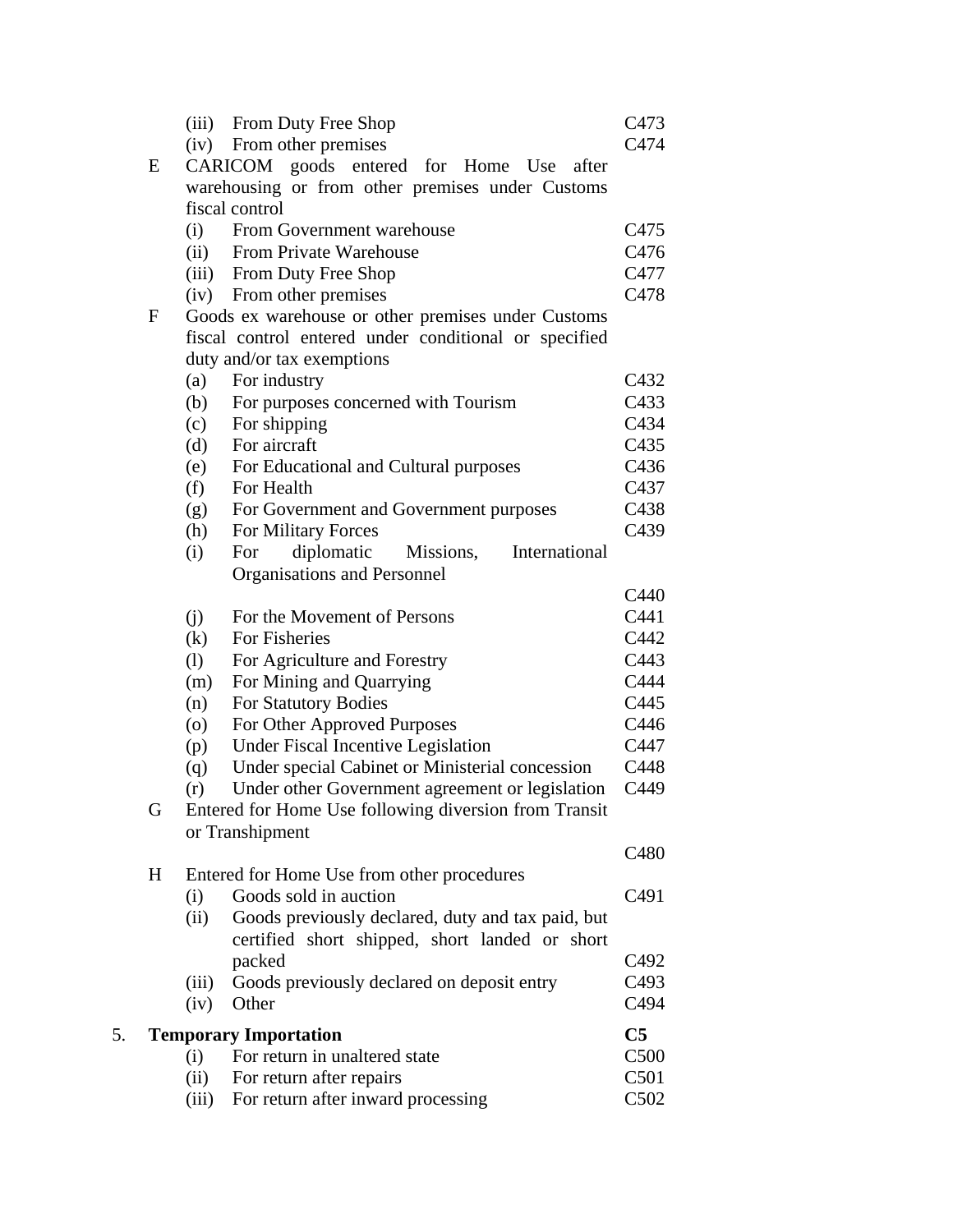|    |                          |                                              | (iv) For return after manufacturing                                                                                                                                 | C503                         |
|----|--------------------------|----------------------------------------------|---------------------------------------------------------------------------------------------------------------------------------------------------------------------|------------------------------|
| 6. | A                        |                                              | <b>Re-Importation</b><br>After outright exportation                                                                                                                 | C6<br>C <sub>600</sub>       |
|    | B                        | (i)<br>(ii)<br>(ii)<br>(iv)                  | After temporary exportation<br>Returned in unaltered state<br>Returned after repairs<br>Returned after processing<br>Returned after manufacturing                   | C621<br>C622<br>C623<br>C624 |
|    | $\mathcal{C}$            | <b>State</b><br>(i)<br>(ii)<br>(iii)<br>(iv) | After temporary exportation to CARICOM Member<br>Returned in unaltered state<br>Returned after repairs<br>Returned after processing<br>Returned after manufacturing | C625<br>C626<br>C627<br>C628 |
|    | <b>SUSPENSES</b>         |                                              |                                                                                                                                                                     |                              |
| 7. | A                        | Warehousing                                  | Entry to warehouse or other premises under customs<br>fiscal control                                                                                                | S <sub>7</sub>               |
|    |                          | (i)<br>(ii)<br>(iii)<br>(iv)                 | In Government warehouse<br>In Private warehouse<br>In Duty Free Shop<br>Other                                                                                       | S701<br>S702<br>S703<br>S704 |
|    | B                        | (i)<br>(ii)<br>(iii)<br>(iv)                 | Warehouse transfers for re-warehousing<br>in government warehouse<br>in private warehouse<br>in duty free shops<br>other                                            | S771<br>S772<br>S773<br>S774 |
| 8. | <b>Transit</b><br>A<br>B |                                              | Through transit (from office of entry to office of exit)<br>Transhipment (within port or airport)                                                                   | <b>S8</b><br>S801<br>S802    |
| 9  | <b>Other</b>             |                                              |                                                                                                                                                                     | S9                           |
|    | A                        | (i)<br>(ii)                                  | Supplies for ships and aircraft stores<br>Direct supply<br>After warehousing                                                                                        | S900                         |
|    |                          |                                              | From Government warehouse<br>(a)<br>(b)<br>From Private warehouse<br>(c)<br>From Duty Free Shop<br>(d)<br>Other                                                     | S971<br>S972<br>S973<br>S974 |
|    | B                        | (i)<br>(ii)                                  | Destruction of goods<br><b>Before Customs clearance</b><br>After warehousing                                                                                        | S920                         |
|    |                          |                                              | After warehousing<br>(a)<br>In Private warehouse<br>(b)<br>In Duty Free Shop<br>(c)                                                                                 | S921<br>S922<br>S923         |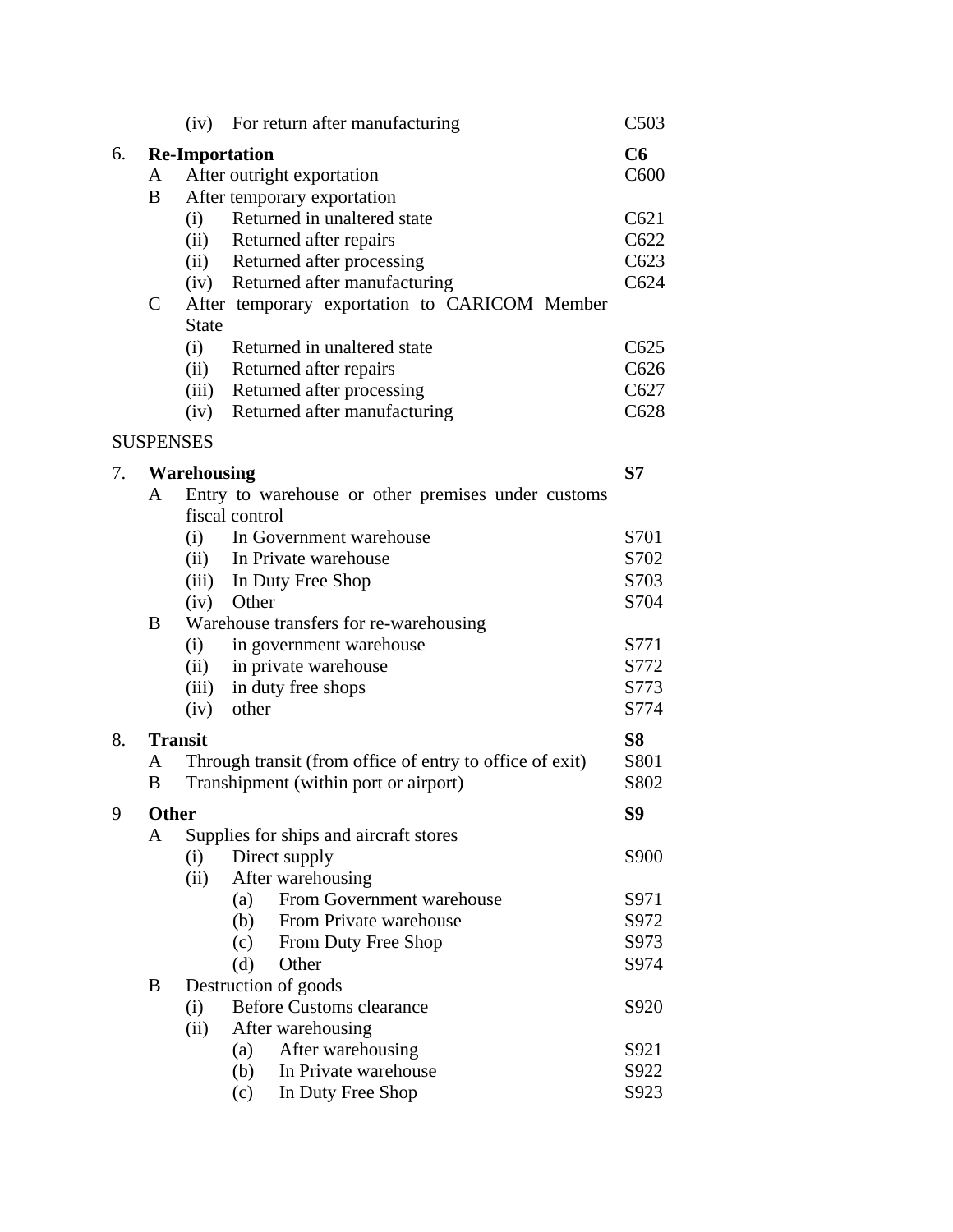(d) Other S924

(*Amended by S.I. 98/2000*)

#### COUNTRY AND CURRENCY CODES

This section contains names of countries in alphabetic order and codes representing country and the currency used. The country codes are 2 alphabetic letters and the currency codes 3 alphabetic letters.

| Name                | Country<br>Code | Currency Code |
|---------------------|-----------------|---------------|
| Afghanistan         | AF              | <b>AFA</b>    |
| Albania             | AL              | <b>ALL</b>    |
| Algeria             | <b>DZ</b>       | <b>DZD</b>    |
| American Samoa      | <b>AS</b>       | <b>USD</b>    |
| Andorra             | AD              | <b>ESP</b>    |
|                     |                 | <b>FRF</b>    |
| Angola              | AO              | <b>AOK</b>    |
| Anguilla            | AL              | <b>XCD</b>    |
| Antarctica          | <b>AQ</b>       |               |
| Antigua and Barbuda | AG              | <b>XCD</b>    |
| Argentina           | <b>AR</b>       | <b>ARA</b>    |
| Aruba               | <b>AW</b>       | <b>AWG</b>    |
| Ascension           | <b>SH</b>       | <b>SHP</b>    |
| Australia           | AU              | <b>AUD</b>    |
| Austria             | AT              | <b>ATS</b>    |
| <b>Azores</b>       | PT              | <b>PTE</b>    |
| <b>Bahamas</b>      | <b>BS</b>       | <b>BSD</b>    |
| <b>Bahrain</b>      | <b>BH</b>       | <b>BHD</b>    |
| Bangladesh          | <b>BD</b>       | <b>BDT</b>    |
| <b>Barbados</b>     | <b>BB</b>       | <b>BBD</b>    |
| Belgium             | <b>BE</b>       | <b>BEF</b>    |
| <b>Belize</b>       | <b>BZ</b>       | <b>BZD</b>    |
| Benin               | <b>BJ</b>       | <b>XOF</b>    |
| Bermuda             | <b>BM</b>       | <b>BMD</b>    |
| <b>Bhutan</b>       | <b>BT</b>       | <b>INR</b>    |
|                     |                 | <b>BTN</b>    |
| Bolivia             | <b>BO</b>       | <b>BOB</b>    |
| <b>Bonaire</b>      | AN              | <b>ANG</b>    |
| <b>Botswana</b>     | <b>BW</b>       | <b>BWP</b>    |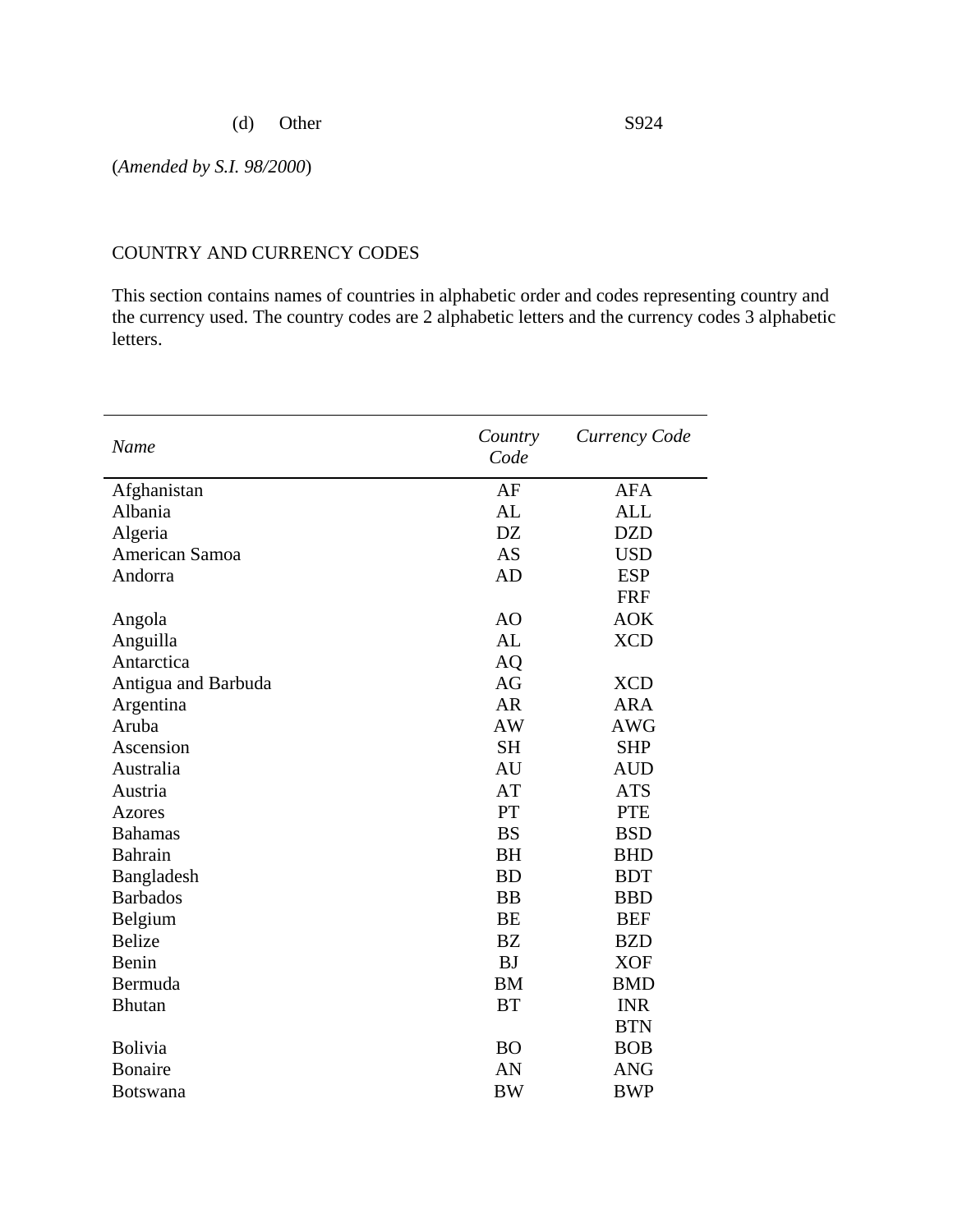| <b>Bouvet Island</b>                  | BV        | NOK        |
|---------------------------------------|-----------|------------|
| <b>Brazil</b>                         | <b>BR</b> | <b>BRN</b> |
| <b>British Indian Ocean Territory</b> | IO        | USD        |
| <b>British Virgin Islands</b>         | VG        | <b>USD</b> |
| Brunei Darussalam                     | <b>BN</b> | <b>BND</b> |
| <b>Bulgaria</b>                       | BG        | <b>BGL</b> |
| <b>Burkina Faso</b>                   | BF        | <b>XOF</b> |
| <b>Burma</b>                          | BU        | <b>BUK</b> |
| Berundi                               | BI        | BIF        |
| <b>Byelorussian SSR</b>               | BY        | <b>SUR</b> |
| Cameroon                              | <b>CM</b> | XAF        |
| Canada                                | CA        | CAD        |
| Canary Islands                        | IC        | <b>ESP</b> |
| Cape Verde                            | <b>CV</b> | <b>CVE</b> |
| Cayman Islands                        | KY        | <b>KYD</b> |
| Central African Republic              | <b>CF</b> | XAF        |
| Chad                                  | TD        | <b>XAF</b> |
| Chile                                 | CL        | <b>CLP</b> |
| China                                 | CN        | <b>CNY</b> |
| Christmas Island                      | <b>CX</b> | AUD        |
| Cocos (Keeling) Islands               | CC        | AUD        |
| Colombia                              | CO        | <b>COP</b> |
| Comoros                               | KM        | <b>KMF</b> |
| Congo                                 | CG        | <b>XAF</b> |
| Cook Islands                          | <b>CK</b> | <b>NZD</b> |
| Costa Rica                            | <b>CR</b> | <b>CRC</b> |
| Cote D'Ivoire                         | <b>CI</b> | XOF        |
| Cuba                                  | <b>CU</b> | <b>CUP</b> |
| Curacao                               | QM        | ANG        |
| Cyprus                                | <b>CY</b> | <b>CYP</b> |
| Czechoslovakia                        | CS        | <b>CSK</b> |
| Denmark                               | DK        | DKK        |
| Djibouti                              | DJ        | <b>DJF</b> |
| Dominica                              | DM        | <b>XCD</b> |
| Dominican Republic                    | DO        | <b>DOP</b> |
| <b>East Timor</b>                     | TP        | TPE        |
| Ecuador                               | EC        | <b>ECS</b> |
| Egypt                                 | EG        | EGP        |
| El Salvador                           | SV        | <b>SVC</b> |
| <b>Equatorial Guinea</b>              | GQ        | <b>XAF</b> |
| Ethiopia                              | ET        | <b>ETB</b> |
| Faeroe Islands                        | <b>FO</b> | <b>DKK</b> |
| Falkland Islands (Malvinas)           | FK        | <b>FKP</b> |
| Fiji                                  | FJ        | <b>FJD</b> |
| Finland                               | FI        | <b>FIM</b> |
| France                                | <b>FR</b> | FRF        |
|                                       |           |            |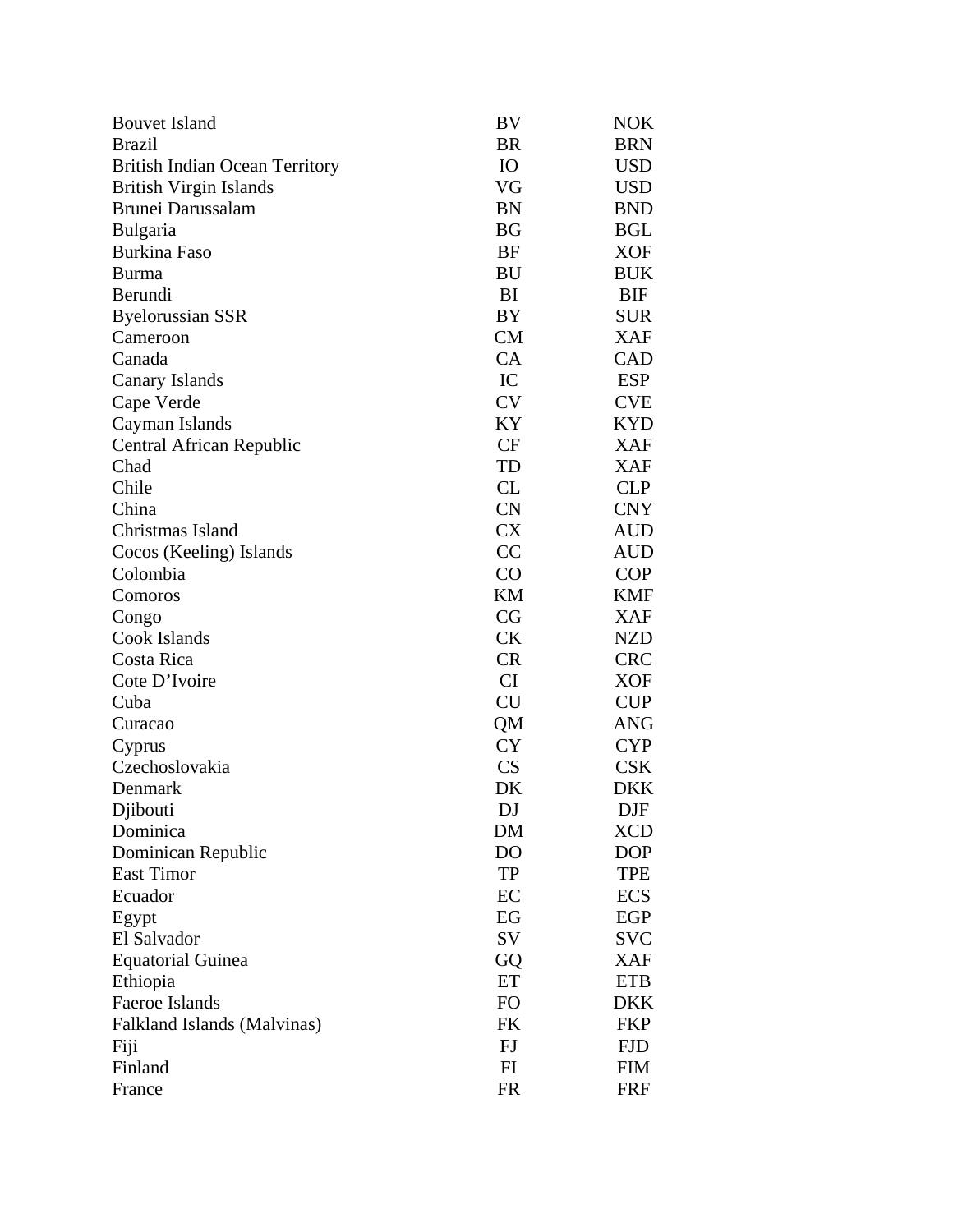| French Guiana                                          | GF        |                          |
|--------------------------------------------------------|-----------|--------------------------|
|                                                        | PF        | <b>FRF</b><br><b>XPF</b> |
| French Polynesia<br><b>French Southern Territories</b> | TF        | <b>FRF</b>               |
| Gabon                                                  | GA        | <b>XAF</b>               |
| Gambia                                                 | GM        | <b>GMD</b>               |
|                                                        | DE        | <b>DEM</b>               |
| Germany, Federal Republic                              |           |                          |
| Ghana                                                  | <b>GH</b> | <b>GHC</b>               |
| Gibraltar                                              | GI        | <b>GIP</b>               |
| Greece                                                 | <b>GR</b> | GRD                      |
| Greenland                                              | GL        | <b>DKK</b>               |
| Grenada                                                | GD        | <b>XCD</b>               |
| Guadeloupe                                             | <b>GP</b> | <b>FRF</b>               |
| Guam                                                   | GU        | <b>USD</b>               |
| Guatemala                                              | <b>GT</b> | <b>GTQ</b>               |
| Guinea                                                 | <b>GN</b> | <b>GNF</b>               |
| Guineau Bissau                                         | GW        | <b>GWP</b>               |
| Guyana                                                 | GY        | <b>GYD</b>               |
| Haiti                                                  | HT        | <b>HTG</b>               |
|                                                        |           | <b>USD</b>               |
| <b>Heard and McDonald Islands</b>                      | <b>HM</b> | <b>AUD</b>               |
| Honduras                                               | HN        | <b>HNL</b>               |
| Hong Kong                                              | HK        | <b>HKD</b>               |
| Hungary                                                | HU        | <b>HUK</b>               |
| Iceland                                                | <b>IS</b> | <b>ISK</b>               |
| India                                                  | IN        | <b>INR</b>               |
| Indonesia                                              | ID        | <b>IDR</b>               |
| Iran (Islamic Republic Of)                             | IR        | <b>IRR</b>               |
| Iraq                                                   | IQ        | IQD                      |
| Ireland                                                | IE        | <b>IEP</b>               |
| Israel                                                 | IL        | <b>ILS</b>               |
| Italy                                                  | IT        | <b>ITL</b>               |
| Jamaica                                                | JM        | JMD                      |
| Japan                                                  | $\rm{JP}$ | <b>JPY</b>               |
| Jordan                                                 | <b>JO</b> | <b>JOD</b>               |
| Kampuchea, Democratic                                  | KH        | <b>KHR</b>               |
| Kenya                                                  | KE        | <b>KES</b>               |
| Kirbati                                                | KI        | <b>AUD</b>               |
| Korea, Dem. People's Rep. Of                           | <b>KP</b> | <b>KPW</b>               |
| Korea, Republic of                                     | <b>KR</b> | <b>KRW</b>               |
| Kuwait                                                 | <b>KW</b> | <b>KWD</b>               |
| Lao People's Democratic Republic                       | $\rm LA$  | LAK                      |
| Lebanon                                                | LB        | <b>LBP</b>               |
| Lesotho                                                | LS        | ZAR/ZAL/LSL              |
|                                                        |           |                          |
| Liberia                                                | LR        | <b>LRD</b>               |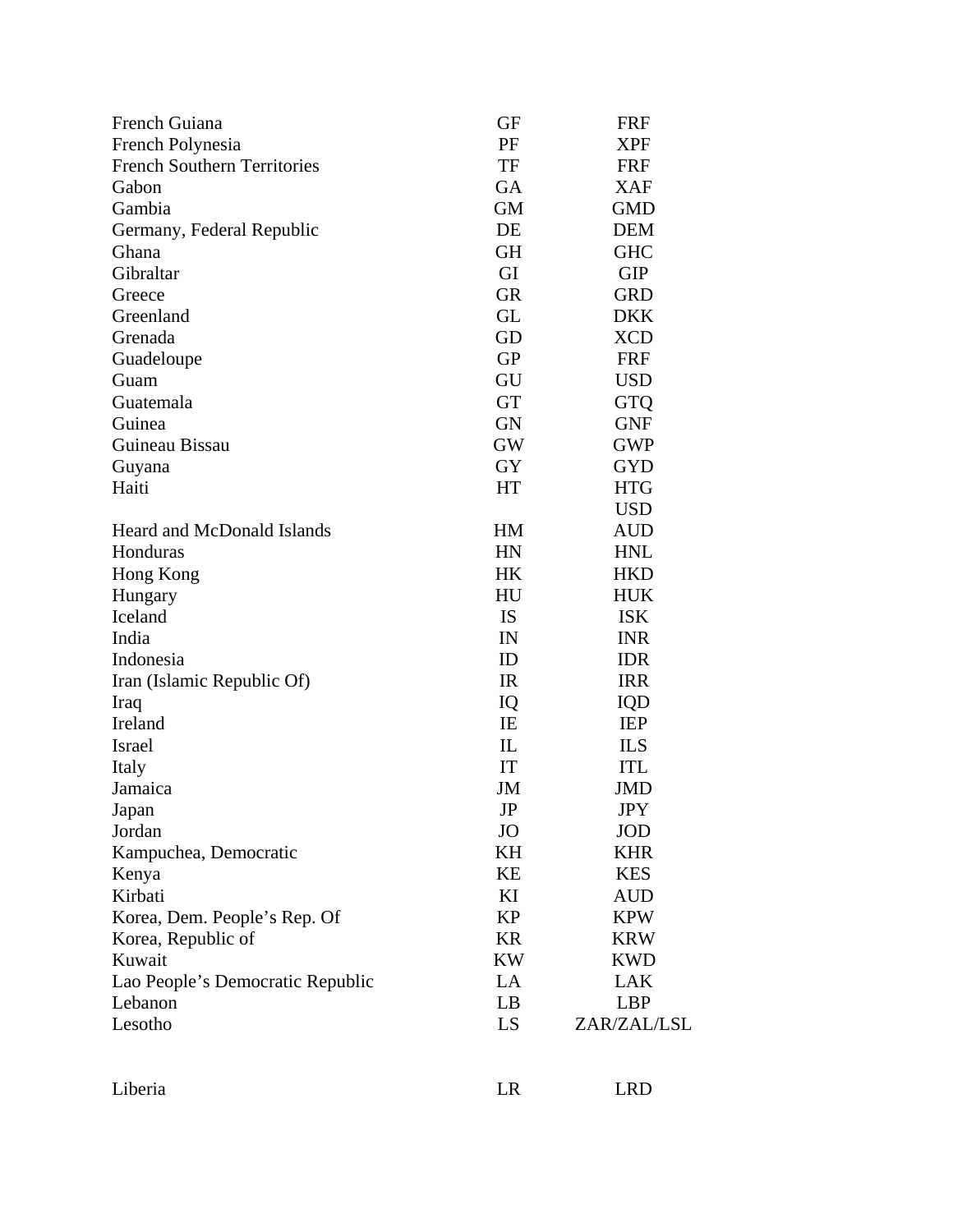| Libyan Arab Jamahiriya   | LY              | <b>LYD</b>               |
|--------------------------|-----------------|--------------------------|
| Liechtenstein            | LI              | <b>CHF</b>               |
| Luxembourg               | LU              | LUF                      |
| Macau                    | M <sub>O</sub>  | <b>MOP</b>               |
| Madagascar               | MG              | <b>MGF</b>               |
| Malawi                   | MW              | <b>MWK</b>               |
| Malaysia                 | MY              | <b>MYR</b>               |
| Maldives                 | <b>MV</b>       | <b>MVR</b>               |
| Mali                     | ML              | <b>XOF</b>               |
| Malta                    | MT              | <b>MTL</b>               |
| Marshall Islands         | MH              | <b>USD</b>               |
| Martinique               | MQ              | <b>FRF</b>               |
| Mauritania               | <b>MR</b>       | <b>MRO</b>               |
| Mauritius                | MU              | <b>MUR</b>               |
| Mexico                   | MX              | <b>MXP</b>               |
| Micronesia               | <b>FM</b>       | <b>USD</b>               |
| Monaco                   | MC              | <b>FRF</b>               |
| Mongolia                 | <b>MN</b>       | <b>MNT</b>               |
| Montserrat               | MS              | <b>XCD</b>               |
| Morocco                  | MA              | <b>MAD</b>               |
| Mozambique               | MZ              | <b>MZM</b>               |
| Namibia                  | <b>NA</b>       | <b>ZAR</b>               |
| Nauru                    | <b>NR</b>       | AUD                      |
| Nepal                    | NP              | <b>NPR</b>               |
| Netherlands              | NL              | <b>NLG</b>               |
| <b>Neutral Zone</b>      | NT              | SAR/KWD/IQD              |
| New Caledonia            | NC              |                          |
| New Zealand              | NZ              | <b>XPF</b>               |
|                          | NI              | <b>NZD</b>               |
| Nicaragua                | <b>NE</b>       | <b>NIC</b><br><b>XOF</b> |
| Niger                    |                 |                          |
| Nigeria<br>Niue          | NG<br>NU        | <b>NGN</b><br><b>NZD</b> |
| Norfork Island           | NF              | <b>AUD</b>               |
| Northern Mariana Islands | MP              | <b>USD</b>               |
| Norway                   | NO              | <b>NOK</b>               |
| Oman                     | OM              | <b>OMR</b>               |
| Pakistan                 | PK              | <b>PKR</b>               |
| Palau                    | PW              | <b>USD</b>               |
| Panama                   | PA              | PAB/USD                  |
|                          |                 |                          |
| Papua New Guinea         | PG              | <b>PGK</b>               |
| Paraguay                 | PY              | <b>PYG</b>               |
|                          |                 |                          |
| Peru<br>Philippines      | PE<br><b>PH</b> | PEI<br><b>PHP</b>        |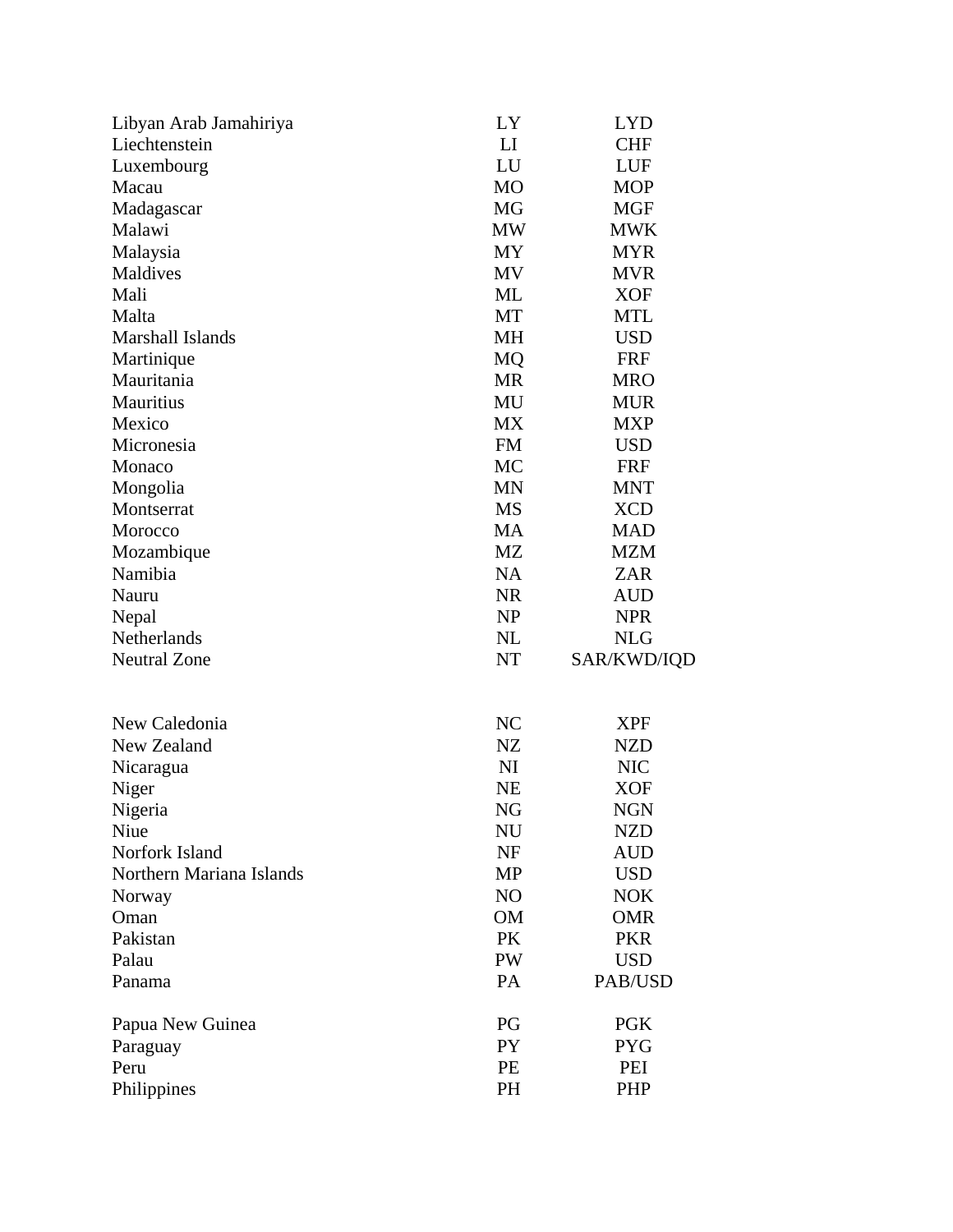| Pitcairn                       | PN              | <b>NZD</b> |
|--------------------------------|-----------------|------------|
| Poland                         | PL              | <b>PLZ</b> |
| Portugal                       | PT              | <b>PTE</b> |
| Puerto Rico                    | <b>PR</b>       | <b>USD</b> |
| Qatar                          | QA              | QAR        |
| Reunion                        | <b>RE</b>       | <b>FRF</b> |
| Romania                        | <b>RO</b>       | <b>ROL</b> |
| Rwanda                         | <b>RW</b>       | <b>RWF</b> |
| Saba                           | AN              | <b>ANG</b> |
| St. Bathelemy                  | <b>GP</b>       | <b>FRF</b> |
| <b>St.</b> Eustatius           | AN              | <b>ANG</b> |
| St. Helena                     | <b>SH</b>       | <b>SHP</b> |
| <b>St. Kitts and Nevis</b>     | KN              | <b>XCD</b> |
| Saint Lucia                    | LC              | <b>XCD</b> |
| St. Maartin (Dutch)            | QN              | ANG        |
| St. Martin (French)            | QN              | <b>FRF</b> |
| St. Pierre and Miquelon        | <b>PM</b>       | <b>FRF</b> |
| St. Vincent and the Grenadines | <b>VC</b>       | <b>XCD</b> |
| Samoa                          | WS              | WST        |
| San Marino                     | <b>SM</b>       | <b>ITL</b> |
| Sao Tome and Principe          | <b>ST</b>       | <b>STD</b> |
| Saudi Arabia                   | <b>SA</b>       | <b>SAR</b> |
| Senegal                        | SN              | XOF        |
| Seychelles                     | <b>SC</b>       | <b>SCR</b> |
| Sierra Leone                   | <b>SL</b>       | SLL        |
| Singapore                      | SG              | SGD        |
| Solomon Islands                | <b>SB</b>       | <b>SBD</b> |
| Somalia                        | SO <sub>1</sub> | SOS        |
| South Africa                   | ZA              | ZAR        |
| Spain                          | ES              | <b>ESP</b> |
| Sri Lanka                      | LK              | <b>LKR</b> |
| Sudan                          | SD              | SDP        |
| Suriname                       | <b>SR</b>       | <b>SRG</b> |
| Svalbard and Jan Mayen Islands | SJ              | <b>NOK</b> |
| Swaziland                      | SZ              | SZL        |
| Sweden                         | <b>SE</b>       | <b>SEK</b> |
| Switzerland                    | <b>CH</b>       | <b>CHF</b> |
| Syrian Arab Republic           | SY              | <b>SYP</b> |
| Taiwan                         | TW              | TWD        |
| Tanzania                       | TZ              | <b>TZS</b> |
| Thailand                       | TH              | <b>THB</b> |
| Togo                           | TG              | <b>XOF</b> |
| Tokeleau                       | TK              | <b>NZD</b> |
| Tonga                          | TO              | <b>TOP</b> |
| Trinidad and Tobago            | <b>TT</b>       | <b>TTD</b> |
| Tunisai                        | TN              | <b>TND</b> |
|                                |                 |            |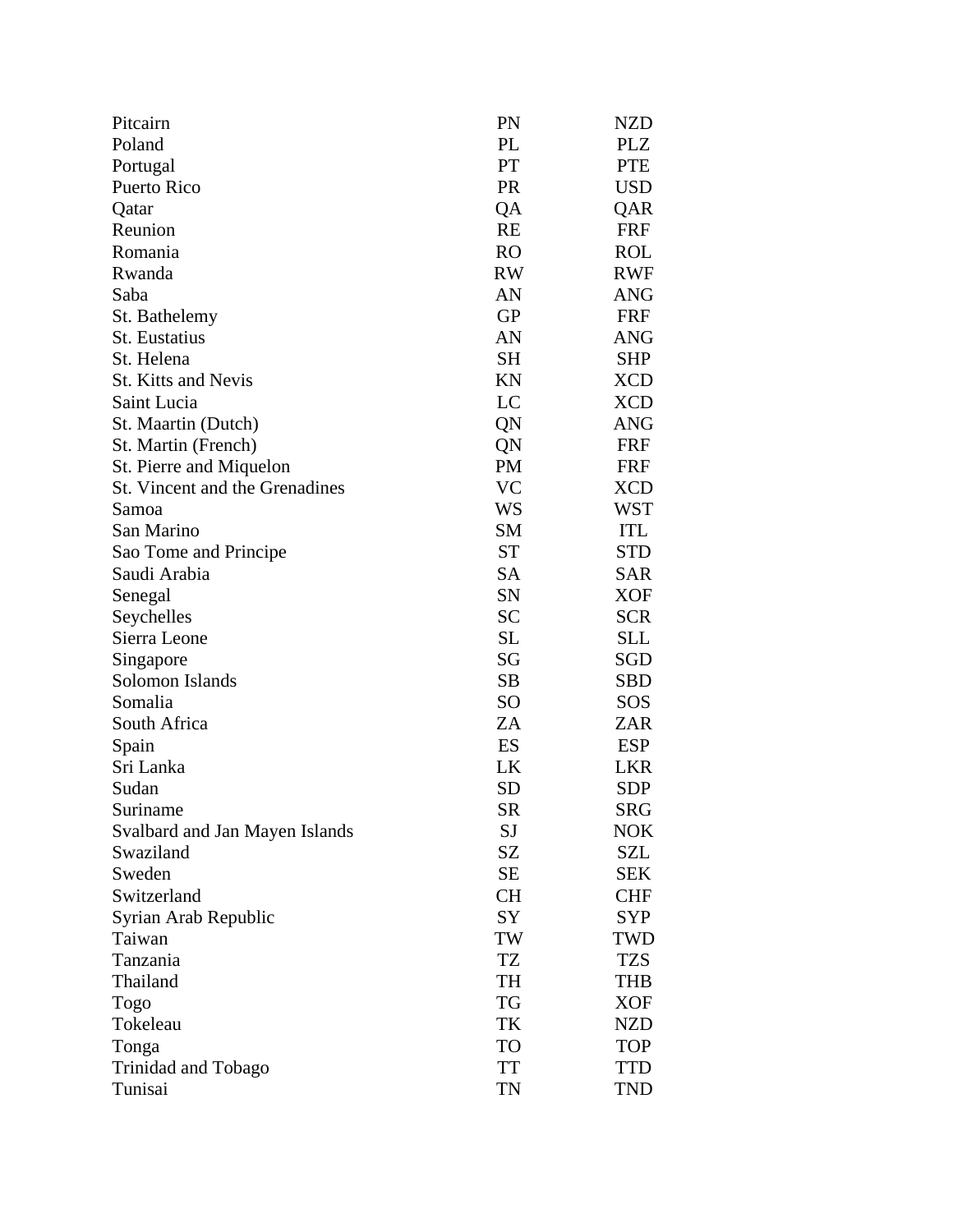| Turkey                                | TR        | TRL        |
|---------------------------------------|-----------|------------|
| Turks and Caicos Islands              | <b>TC</b> | <b>USD</b> |
| Tuvalu                                | TV        | <b>AUD</b> |
| Uganda                                | <b>UG</b> | <b>UGS</b> |
| <b>Ukrainian SSR</b>                  | <b>UA</b> | <b>SUR</b> |
| Union of Soviet Socialist Rep. (USSR) | SU        | <b>SUR</b> |
| <b>United Aarab Emirates</b>          | AE        | AED        |
| United Kingdom                        | <b>GB</b> | <b>GBP</b> |
| <b>United States</b>                  | <b>US</b> | <b>USD</b> |
| United States Minor Outlying Isl.     | <b>UM</b> | <b>USD</b> |
| Uruguay                               | <b>UY</b> | <b>UYP</b> |
| Vanuatu                               | VU        | <b>VUV</b> |
| Vatican City State (Holy See)         | <b>VA</b> | <b>ITL</b> |
| Venezuela                             | <b>VE</b> | <b>VEB</b> |
| Vietnam                               | <b>VN</b> | <b>VND</b> |
| Virgin Islands, U.S.                  | VI        | <b>USD</b> |
| <b>Wallis and Futuna Islands</b>      | WF        | <b>XPF</b> |
| Western Sahara                        | EH        | ESP/MAD    |
| Yemen                                 | YE        | YER        |
| Yugoslavia                            | YU        | <b>YUD</b> |
| Zaire                                 | ZR        | <b>ZRZ</b> |
| Zambia                                | ZM        | <b>ZMK</b> |
| Zimbabwe                              | ZW        | ZWD        |

#### CODES TO IDENTIFY METHODS OF TRANSPORT

The method of transport used to carry goods arriving or departing is identified by means of a code. This is an international list and some descriptions indicated by "will only be used occasionally in this region".

| <b>Method</b>          | Code |
|------------------------|------|
| Sea                    | 1    |
| Rail                   | $2*$ |
| Road                   | $3*$ |
| Air                    | 4    |
| Mail                   | 5    |
| Multimodal             | 6*   |
| Fixed                  | $7*$ |
| <b>Inland Waterway</b> | $8*$ |
| Unknown                | 9    |

To provide more information some countries may require the following to be used in place of the code for Sea above. Users are advised to check with the Customs Entry Processing Unit (EPU).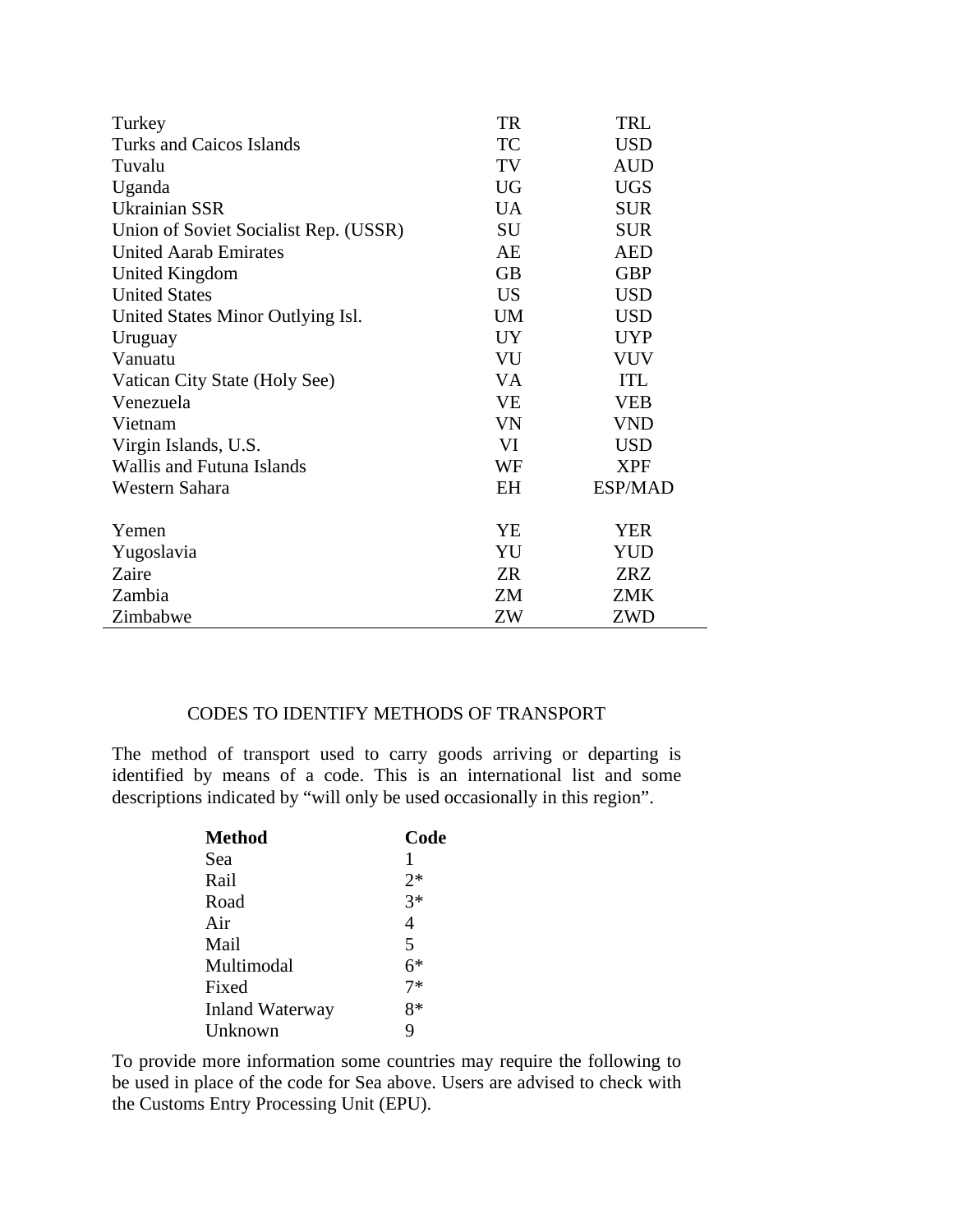| Goods whether or not containerised loaded          |    |
|----------------------------------------------------|----|
| directly on a ship, but not carried in any kind of |    |
| vehicle                                            | 10 |
| Goods loaded on a powered road vehicle which is    | 13 |
| carried on a sea-going vessel                      |    |
| Goods loaded on an unaccompanied trailer or semi-  | 17 |
| trailer which is carried on a sea-going vessel     |    |

(*Inserted by S.I 25/1993*)

## 1. CUSTOMS OFFICE CODES

| Office Name                     | Office Code |
|---------------------------------|-------------|
| <b>Castries Headquarters</b>    | 00CA        |
| Vigie Airport                   | 00VG        |
| Rodney Bay                      | 00RB        |
| <b>Marigot Bay</b>              | 00MB        |
| <b>Soufriere Port</b>           | 00SP        |
| Container Unit                  | 00CU        |
| Berth 6 Office                  | 00BO        |
| Vieux-Fort Main Office          | 00VF        |
| Hewanorra International Airport | 00HA        |
| <b>General Post Office</b>      | <b>MGP</b>  |

## 2. DUTY AND TAX CODES

| Duty/Tax Type                   | Abbreviation | Code |
|---------------------------------|--------------|------|
| <b>Import Duty</b>              | I. Duty      | 01   |
| <b>Export Duty</b>              | Export       | 02   |
| <b>Excise Equalisation duty</b> | Excise       | 03   |
| <b>Consumption Tax-Imports</b>  | C. Tax       | 05   |
| <b>Customs Service Charge</b>   | Ser Chg      | 06   |
| <b>Consumption Tax-Domestic</b> | Ctax-Dom     | 07   |
| Liquor Licence                  | Liq Lic      | 08   |
| <b>Warehouse Rent</b>           | Wh Rent      | 09   |

### 3. DUTY-TAX BASE

| Duty-Tax Base | Abbreviation | Code |
|---------------|--------------|------|
| Kilogram      | kg           | 02   |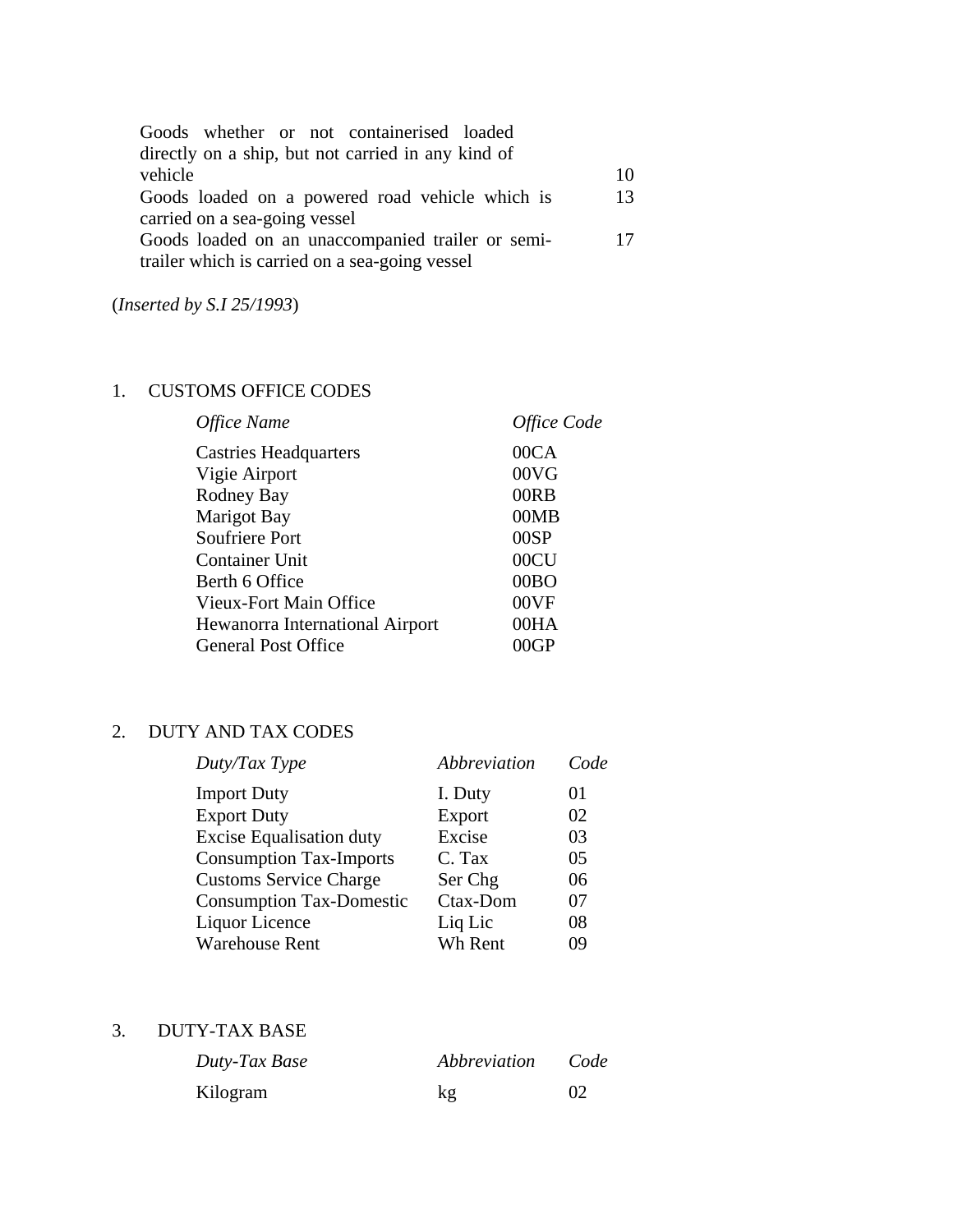| Number                   | no              | 21 |
|--------------------------|-----------------|----|
| Litre                    | lit             | 11 |
| Litre of Pure Alcohol    | <b>LPA</b>      | 12 |
| <b>Cubic Metre</b>       | m <sub>3</sub>  | 10 |
| Kilowatt                 | kw              | 16 |
| <b>Hundred Container</b> | Hrd Con         | 18 |
| <b>Thousand Matches</b>  | Th Mts          | 19 |
| Metre                    | m               | 08 |
| Pair                     | pr              | 20 |
| <b>Thousand Shingles</b> | Th <sub>S</sub> | 17 |
| <b>Square Metre</b>      | m2              | 09 |
| <b>Metric Carat</b>      | <b>MC</b>       | 15 |
| <b>FOB Value</b>         | <b>FOB</b>      | 40 |
| <b>Export Value</b>      | Exp Val         | 41 |
| <b>CIF</b> Value         | CIF             | 42 |
| $CIF + Import$ Duty      | $CIF + ID$      | 43 |

### 4. TRANSIT SHED CODES

| Transit Shed                       | Code               |
|------------------------------------|--------------------|
| Air Cargo Transit Shed (Vigie)     | <b>VGAC</b>        |
| Baggage Hall (Vigie)               | <b>VGBH</b>        |
| <b>Baggage Hall (Castries)</b>     | <b>CABH</b>        |
| Open Storage (Castries)            | CAOS               |
| <b>Container Park (Castries)</b>   | <b>CACP</b>        |
| Shed 2                             | CAS <sub>2</sub>   |
| Shed 3                             | CAS <sub>3</sub>   |
| Shed 4                             | CAS <sub>4</sub>   |
| Shed 5                             | CAS <sub>5</sub>   |
| Shed6A                             | CAS <sub>6</sub> A |
| Shed6B                             | CAS <sub>6</sub> B |
| Baggage Hall (Hewanorra            | <b>HABH</b>        |
| International)                     |                    |
| Open Storage (Vieux-Fort)          | <b>VFOS</b>        |
| <b>Container Park (Vieux-Fort)</b> | <b>VFCP</b>        |
| Air Cargo Transit Shed (Hewanorra  | <b>HAAC</b>        |
| Int'                               |                    |
| Shed 1 (Vieux-Fort)                | <b>VFSI</b>        |
| Spirits Warehouse                  | SPWH               |

# 5. CARGO AND PACKAGE TYPE/UNIT OF QUANTITY CODES

*Cargo/Package/Unit of Measure Abbreviation Code*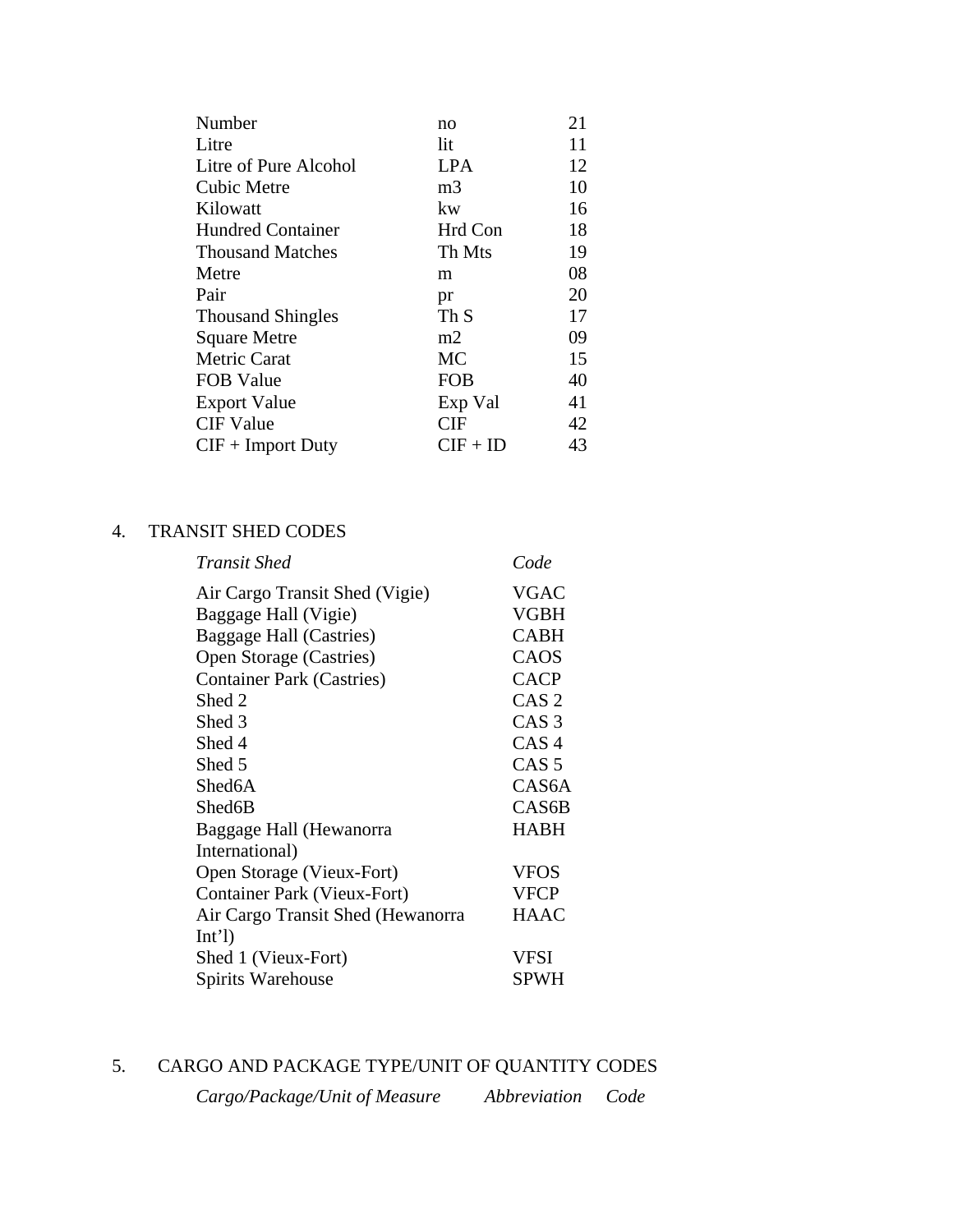| Bag           | Bag         | 01 |
|---------------|-------------|----|
| Bale          | Bale        | 02 |
| <b>Barrel</b> | <b>Brl</b>  | 03 |
| <b>Box</b>    | <b>Bx</b>   | 04 |
| <b>Bucket</b> | <b>Bkt</b>  | 05 |
| <b>Bulk</b>   | <b>Bulk</b> | 06 |
| <b>Bundle</b> | <b>Bdl</b>  | 07 |
| Carton        | Ctn         | 08 |
| Case          | $C$ /se     | 09 |
| Cask          | Cask        | 10 |
| Container     | Cont        | 11 |
| Crate         | Crte        | 12 |
| Cylinder      | Cyl         | 13 |
| Drum          | Drum        | 14 |
| Flat Bed      | F/Bed       | 15 |
| Keg           | Keg         | 16 |
| Pack          | Pack        | 17 |
| Pail          | Pail        | 18 |
| Pallet        | Plt         | 19 |
| Pair          | Pr          | 20 |
| Parcel        | Pcl         | 21 |
| Piece         | Pc          | 22 |
| Roll          | Roll        | 23 |
| Sack          | Sack        | 24 |
| Sheet         | Sh          | 25 |
| Skid          | Skid        | 26 |
| Sling         | Sling       | 27 |
| <b>Stem</b>   | <b>Stem</b> | 28 |
| Suitcase      | S/case      | 29 |
| Trailer       | Trl         | 30 |
| Trunk         | Trunk       | 31 |
| Unit          | Unit        | 32 |
| Vat           | Vat         | 33 |
| Head          | Head        | 34 |
| Tub           | Tub         | 35 |
| Jar           | Jar         | 36 |

### SCHEDULE 2

| <b>INDEX OF FORMS</b> |      | (Regulation 8) |
|-----------------------|------|----------------|
| No.                   | Form | Regulation     |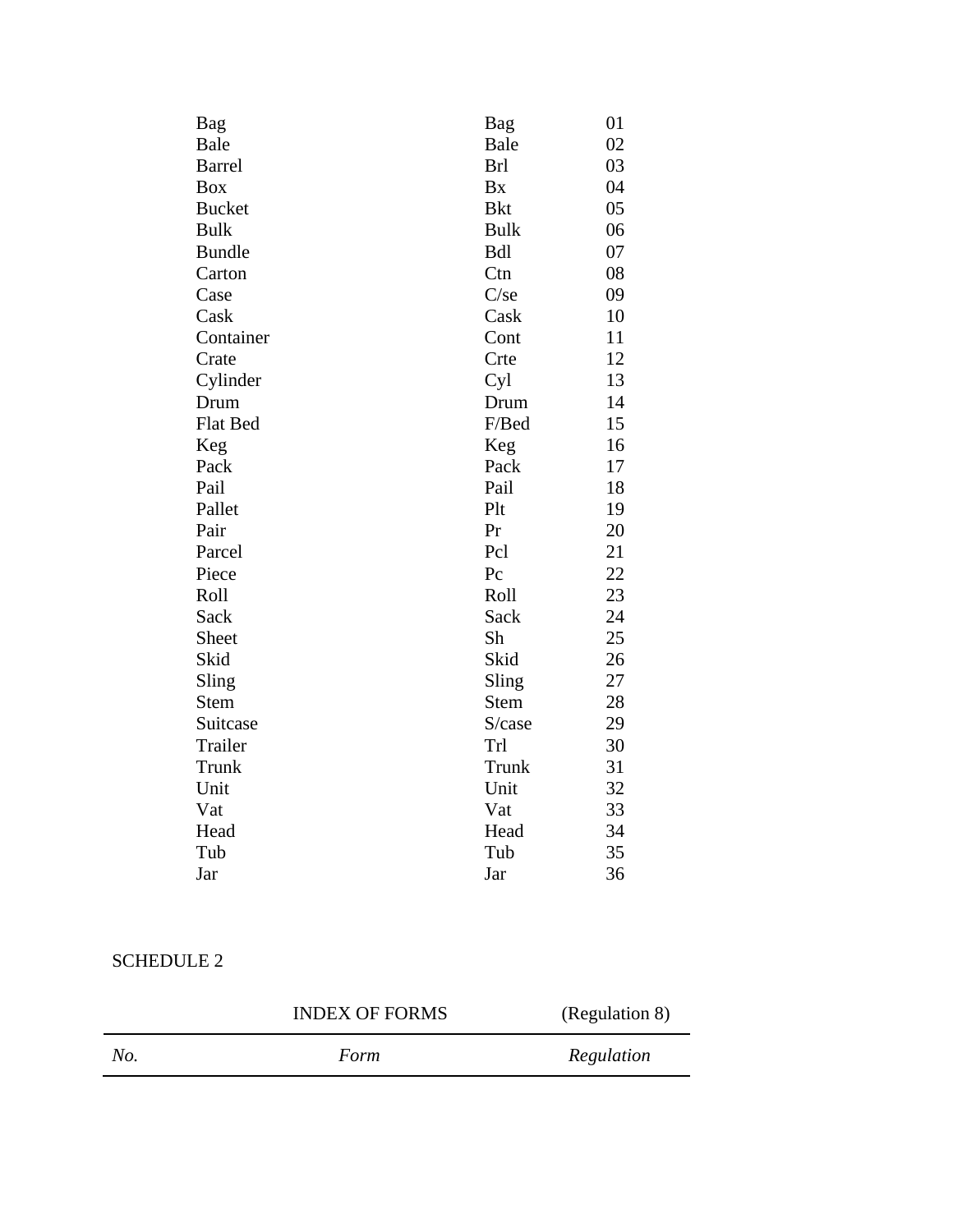## ARRIVAL OF SHIP

| 1.<br>2.<br>$2A$ .<br>2B. | Ship's Stores Declaration<br>Crew's Effects Declaration<br><b>Crew List</b><br>Passenger List | 9<br>9<br>9<br>9 |
|---------------------------|-----------------------------------------------------------------------------------------------|------------------|
| 3.                        | List of unmanifested cargo                                                                    | 9                |
| 4.<br>4A.                 | General Declaration for Ship's Reg.                                                           | 14(2), 102       |
| 5.                        | Cargo Declaration<br>General declaration for aircraft                                         | 14(2)<br>15,89   |
| 6.                        | Ship's or Aircraft's Bad Order List                                                           | 48               |
| 7.                        | Application to amend by addition                                                              | 24               |
| 8.                        | Application to amend by deduction                                                             | 24               |
|                           | RUMMAGE AND ENTRY OUTWARDS                                                                    |                  |
| 9.                        | Entry outwards                                                                                | 86               |
| 10.                       | Certificate of rummage                                                                        | 86               |
|                           | <b>LOADING OF CARGO — COASTWISE OPERATIONS</b>                                                |                  |
| 11.                       | Account of goods loaded by small craft                                                        | 52               |
| 12.                       | Permit to discharge coastwise                                                                 | 26, 30           |
| 13.                       | Permit to discharge into small craft for loading<br>coastwise                                 |                  |
|                           |                                                                                               | 54               |
| 14.                       | Loading licence                                                                               | 25, 87           |
|                           | <b>BAGGAGE</b>                                                                                |                  |
| 15.                       | <b>Customs Declaration</b>                                                                    | 74               |
|                           | <b>CONTENT AND CLEARANCE</b>                                                                  |                  |
| 16.                       | (Deleted by S.I. 26/1981)                                                                     |                  |
| 17.                       | Clearance of ship other than steamship                                                        | 92               |

## 18. Clearance for steamship 92

## BILLS OF ENTRY

| 19. | Carisad                                             | 35     |
|-----|-----------------------------------------------------|--------|
|     | 19A. Customs Declarations (Inwards/Outwards)        |        |
|     | 20. Entry ex-ship/aircraft for goods liable to duty | 35     |
|     | 21. Bill of Sight                                   | 35, 43 |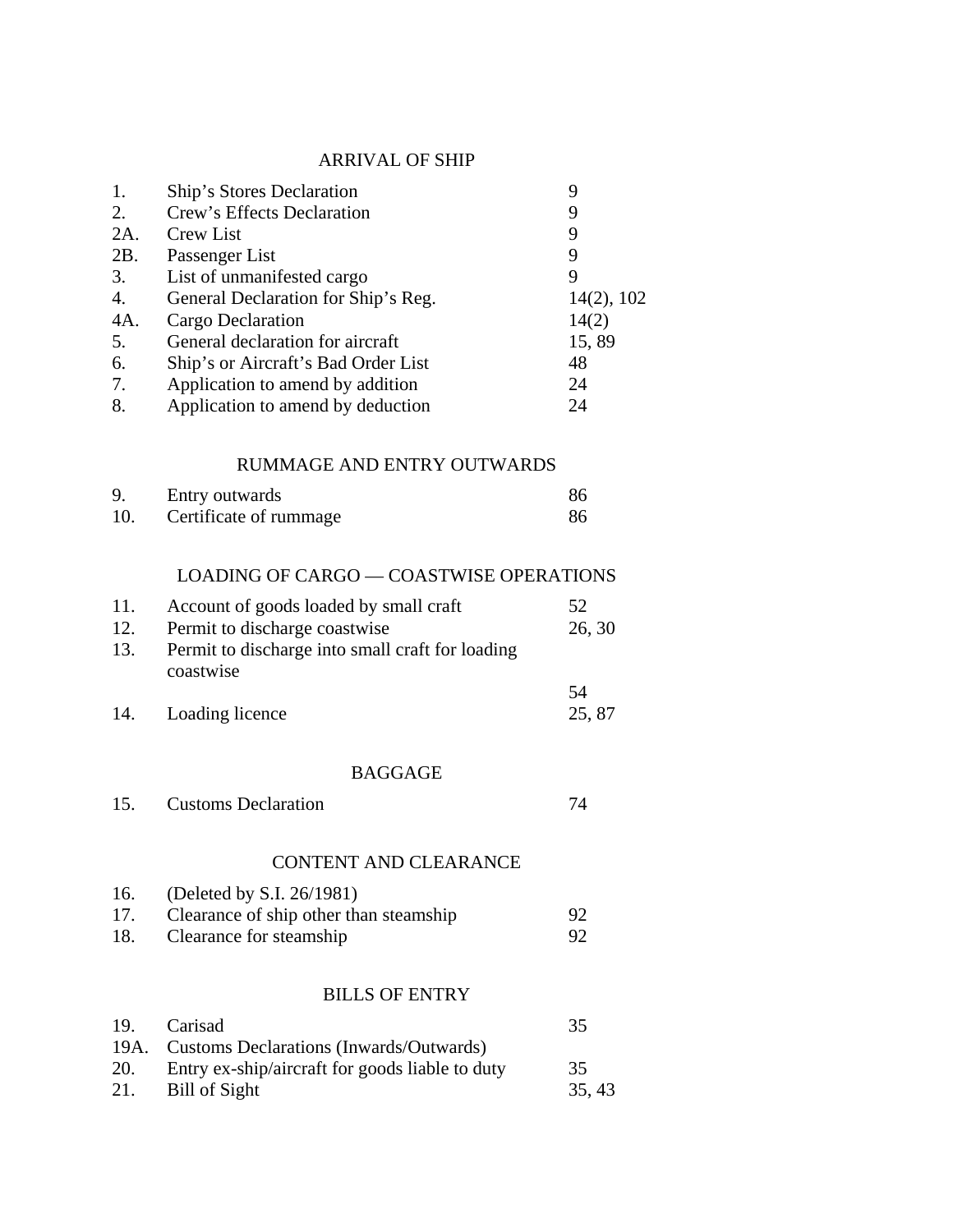| 22. | Entry for warehousing      | 35 |
|-----|----------------------------|----|
| 23. | Deposit entry              |    |
| 24. | Transhipment shipping bill | 42 |

### REMOVAL PRIOR TO ENTRY

| 25. | Permit to remove goods prior to entry | 46 |
|-----|---------------------------------------|----|
|-----|---------------------------------------|----|

#### REFUNDS

| 26. | Damage Certificate             | 65  |
|-----|--------------------------------|-----|
| 27. | Application for refund of duty | 67. |

### SHIPPING AMD RELANDING OF CARGO

| 28. | Permit to ship stores                                            | 84  |
|-----|------------------------------------------------------------------|-----|
| 29. | Drawback and debenture application                               | 93  |
| 30. | Drawback shipping bill and debenture                             | 93  |
| 31. | Shipping bill ex warehouse                                       | 93  |
| 32. | Locker's order (Customs)                                         | 93  |
| 33. | Shipping bill for local produce not liable to export<br>duty     |     |
| 34. | Shipping bill for local produce liable to export<br>duty         | 93  |
| 35. | Shipping bill for goods re-exported not liable to<br>export duty | 93  |
| 36. | Shipping bill for goods re-exported liable to export<br>duty     | 93  |
|     |                                                                  | 93  |
| 37. | Permit to reland goods shipped for export                        | 96  |
|     | WAREHOUSING                                                      |     |
| 38. | Request to repack warehoused goods                               | 119 |
| 39  | Transfer of warehoused goods                                     | 111 |

| 39. | Transfer of warehoused goods                    | 111 |
|-----|-------------------------------------------------|-----|
| 40. | Entry ex warehouse                              | 112 |
| 41. | Request for and advice of removal of warehoused |     |
|     | goods                                           |     |
|     |                                                 |     |

### AUCTION SALE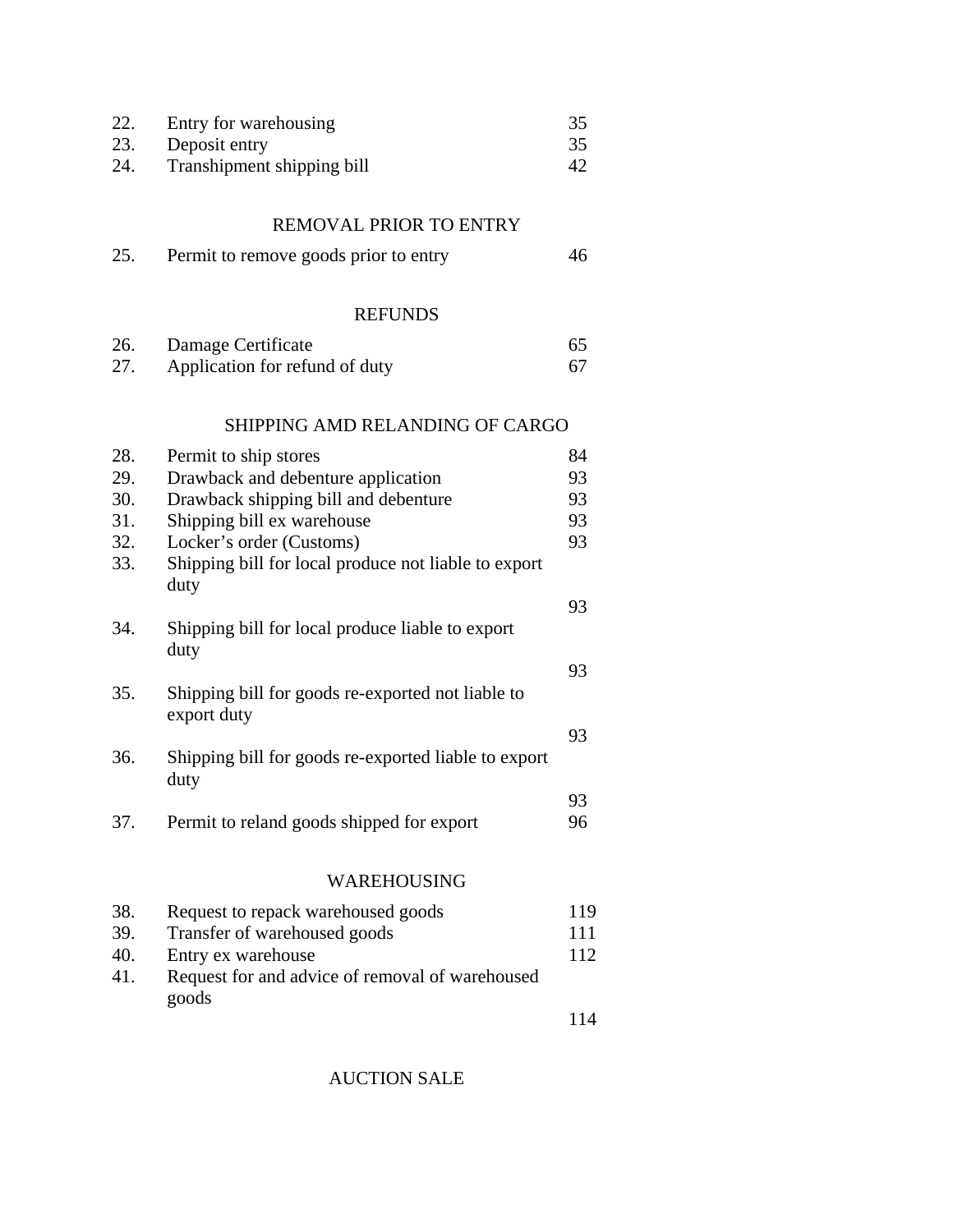42. Refund of part proceeds of sale of goods warehoused

129

#### OVERTIME

| 43. | Application for overtime services | 156 |
|-----|-----------------------------------|-----|
|-----|-----------------------------------|-----|

### LANDING CERTIFICATE

44. Landing certificate 65

### BONDS

| 45. | Bond for re-exportation of imported goods         |         |
|-----|---------------------------------------------------|---------|
|     | delivered without payment of duty                 | 45, 68  |
| 46. | General bond for delivery of goods prior to       |         |
|     | payment of duty                                   | 45      |
| 47. | Bond for the removal of goods landed at one port  |         |
|     | or place for entry at another port or place       | 45, 46  |
| 48. | Bond to guarantee payment of the difference       |         |
|     | between the duty due under the Preferential       |         |
|     | and General Tariffs                               | 45      |
| 49. | Bond for exportation                              | 93, 116 |
| 50. | General bond for exportation                      | 93, 116 |
| 51. | Bond for shipment of stores                       | 93, 116 |
| 52. | General bond for shipment of stores               | 93, 116 |
| 53. | <b>Transhipment</b> bond                          | 42      |
| 54. | General Transhipment bond                         | 42      |
| 55. | Bond for removal of warehoused goods              | 114     |
| 56. | General bond for removal of warehoused goods      | 114     |
| 57. | General bond to guarantee payment of rent etc.    | 117     |
| 58. | General bond for securing duty on goods           |         |
|     | warehoused in a private warehouse or customs area |         |
|     |                                                   | 118     |
| 59. | Auctioneer's bond                                 | 124     |
|     |                                                   |         |
|     |                                                   |         |

# COASTING TRADE

| 60. | Coasting cargo book                                   | 28 |
|-----|-------------------------------------------------------|----|
| 61. | <b>Declaration of Particulars Relating to Customs</b> |    |
|     | <b>Value Transaction Value Method</b>                 | 36 |
| 62. | <b>Declaration of Particulars Relating to Customs</b> |    |
|     | Value Methods other than Transaction Value            | 36 |
|     |                                                       |    |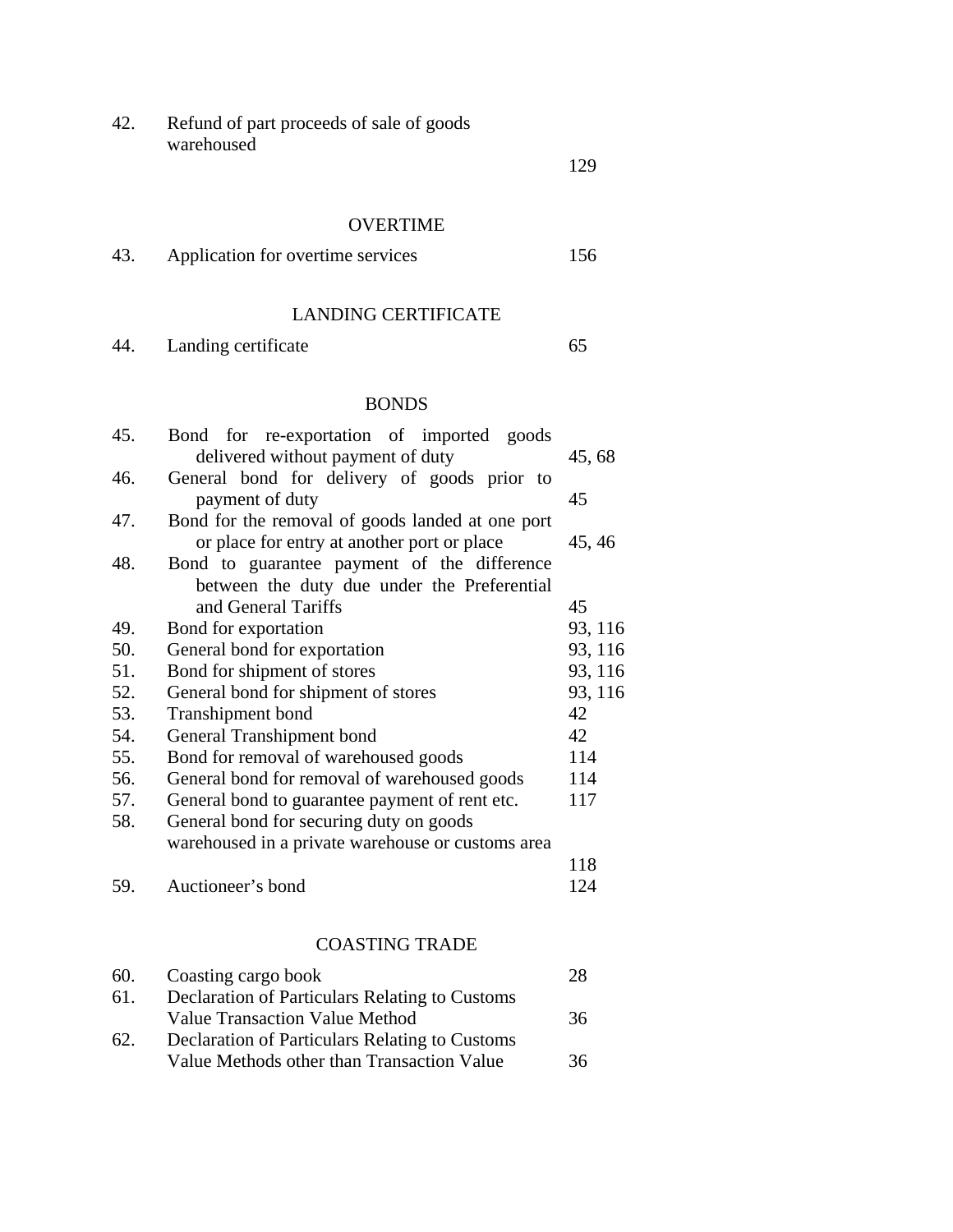#### **GENERAL NOTE** (Regulation 3)

The forms, other than those mentioned hereunder, set out in the Schedule to these Regulations are to be printed in black ink on paper and to be of a size of 13½ inches by 8½ inches.

The forms set out hereunder are to be printed in black ink on paper of the undermentioned colours and to be of a size of 13½ inches by 8½ inches.

| <b>FORMS</b>                        | NO | <b>COLOUR</b> |
|-------------------------------------|----|---------------|
|                                     | 4  | White         |
|                                     | 16 | Green         |
|                                     | 19 | White         |
| Entry Ex-Ship/Aircraft For Goods    | 20 | Green         |
|                                     | 21 | White         |
|                                     | 22 | Blue          |
|                                     | 23 | White         |
|                                     | 24 | <b>Buff</b>   |
|                                     | 31 | Yellow        |
| Shipping Bill for Local Produce     | 33 | Blue          |
| Shipping Bill for Local Produce     | 34 | Pink          |
| Shipping Bill for Goods Re-exported | 35 | Green         |
|                                     | 40 | Orange        |

FORM 1 Reg. 9

#### **SHIP'S STORES DECLARATION**

| (Name of Shipping Line, Agent, Etc.) |                     |  | $\Box$ Arrival |                               | Departure $\Box$                      | Page No.             |  |
|--------------------------------------|---------------------|--|----------------|-------------------------------|---------------------------------------|----------------------|--|
| Name of Ship                         |                     |  |                | Port of Arrival/<br>Departure | Date of Arrival/<br>Departure         |                      |  |
| -4.                                  | Nationality of Ship |  |                | .5.                           | Port arrived from/Port of destination |                      |  |
| 6.                                   | No. of Persons      |  | Period         | 8.                            | Place of storage                      | 11. For Official Use |  |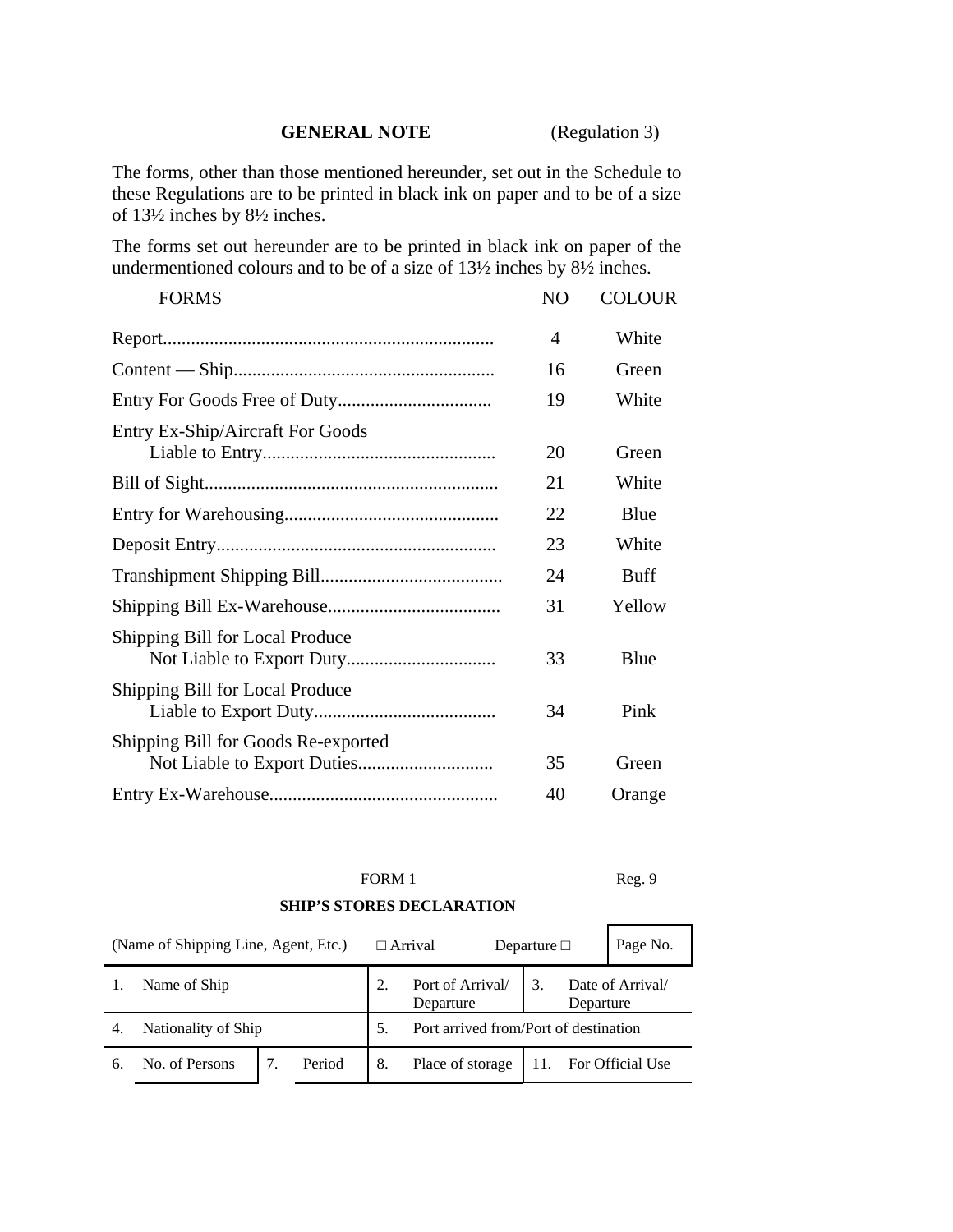| on Board              | of stay         |                             | Under<br>Seal | Out for<br>Use |
|-----------------------|-----------------|-----------------------------|---------------|----------------|
| Name of Article<br>9. | 10.<br>Quantity | 13.<br><b>Issues</b><br>14. | Receipts      |                |
| Tobacco               | Lbs.            |                             |               |                |
| Cigarette             | No.             |                             |               |                |
| Spirits               | Gals.           |                             |               |                |
| Cigars                | No.             |                             |               |                |
| Perfumed Spirits      | Gals.           |                             |               |                |
| Firearms              | No.             |                             |               |                |
| Ammunitions           | No.             |                             |               |                |
| Narcotics             |                 |                             |               |                |
| Animals               | No.             |                             |               |                |
| Miscellaneous         |                 |                             |               |                |

12. I declare that the above particulars to be true

......................... ......................................................................... Date *Master, Authorised Agent or Officer.*

(*Substituted by S.I. 26/1981*)

## FORM 2 Reg.

9

No.

#### **CREW'S EFFECTS DECLARATION**

(Name of Shipping Line, Agent, etc.) Page

| Name of<br>Ship               | Effects which are dutiable or subject to<br>prohibitions or restrictions | 8.  | Date of<br>Arrival |
|-------------------------------|--------------------------------------------------------------------------|-----|--------------------|
| <b>Nationality</b><br>of Ship |                                                                          | 10. | Whence<br>arrived  |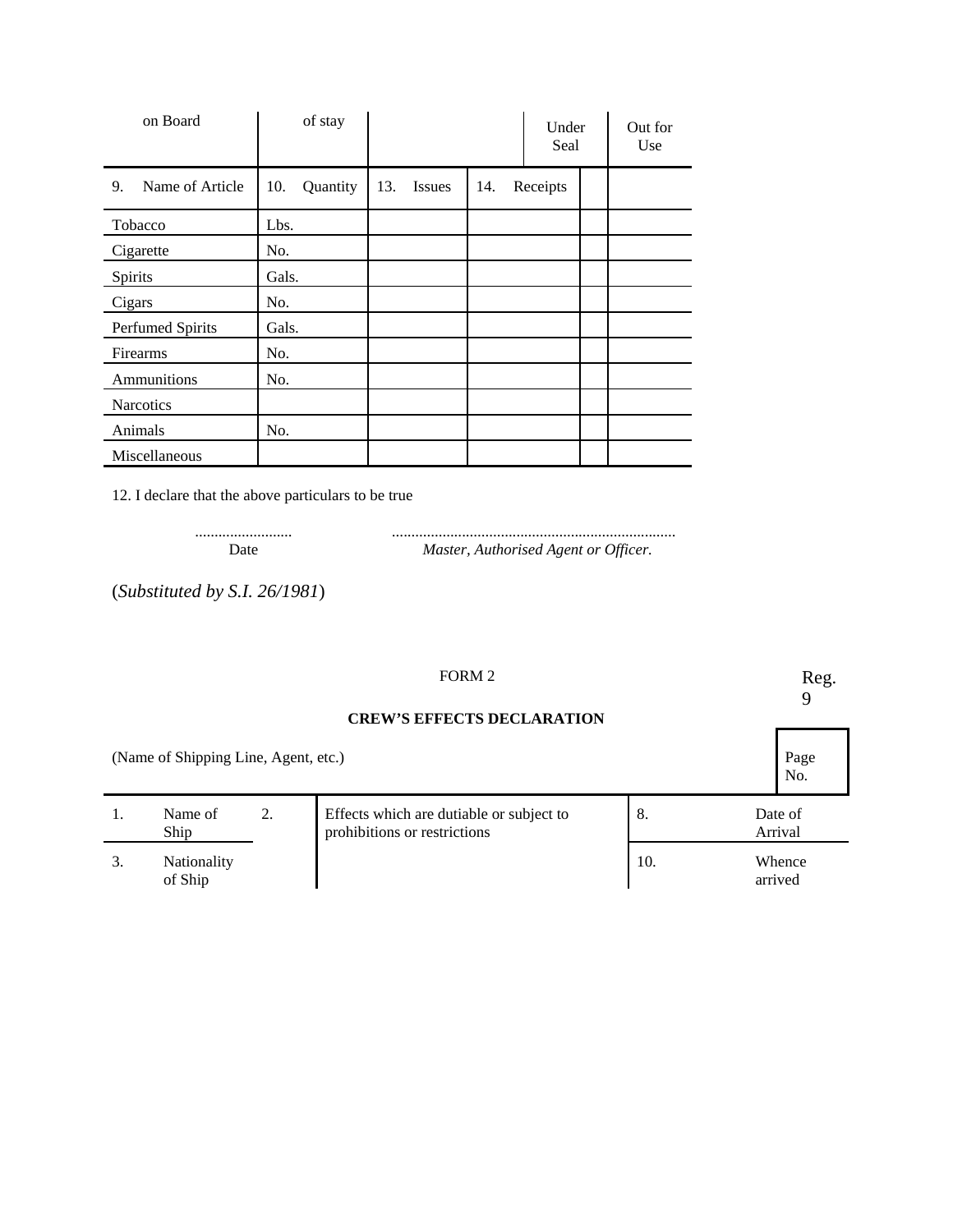| $\,1$<br>1.                          | We,<br>undersigned<br>Master, Officers<br>and Members of<br>the<br>crew<br>the<br>from                                                                                                                                                                                                                                                                                                                                           | the<br>of<br>declare that                                                                                                                 |             |                |                        |                    |                                                                             |                  |               |                        | 7.<br>Signa-<br>ture | 8.<br><b>Of</b><br>$fi-$<br>ci<br>al<br>Us<br>${\rm e}$ |
|--------------------------------------|----------------------------------------------------------------------------------------------------------------------------------------------------------------------------------------------------------------------------------------------------------------------------------------------------------------------------------------------------------------------------------------------------------------------------------|-------------------------------------------------------------------------------------------------------------------------------------------|-------------|----------------|------------------------|--------------------|-----------------------------------------------------------------------------|------------------|---------------|------------------------|----------------------|---------------------------------------------------------|
|                                      | we have in our<br>possession,<br>respectively as<br>$_{\rm our}$<br>property<br>quantity<br>goods and no<br>more, which we<br>have<br>respectively<br>placed opposite<br>our signatures,<br>and<br>severally<br>undertake<br>$% \left( \left( \mathcal{A},\mathcal{A}\right) \right) =\left( \mathcal{A},\mathcal{A}\right)$ of<br>none<br>goods shall be<br>landed without<br>authority of the<br>proper Officer<br>of Customs. | private<br>the<br>$% \left( \left( \mathcal{A},\mathcal{A}\right) \right) =\left( \mathcal{A},\mathcal{A}\right)$ of<br>we<br>that<br>the | Tob<br>acco | Cigar<br>ettes | Ci<br>gar<br>${\bf S}$ | Sp<br>irit<br>S    | Perf<br>ume<br>$\mathrm{d}% \left\  \mathbf{G}\right\  ^{2}$<br>Spiri<br>ts | Fire<br>arm<br>S | Narc<br>otics | M<br>ic<br>${\bf S}$ . |                      |                                                         |
|                                      |                                                                                                                                                                                                                                                                                                                                                                                                                                  |                                                                                                                                           | Ib.         | $\rm No$       | $\rm No$               | gal<br>${\bf S}$ . | gals                                                                        |                  |               |                        |                      |                                                         |
| 4.<br>Fami<br>ly<br>Nam<br>${\bf e}$ | 5.<br>Give<br>$\mathbf n$<br>Nam<br>${\bf e}$                                                                                                                                                                                                                                                                                                                                                                                    | 6.<br>Ran<br>${\bf k}$ or<br>Rati<br>ng                                                                                                   |             |                |                        |                    |                                                                             |                  |               |                        |                      |                                                         |
| Date                                 |                                                                                                                                                                                                                                                                                                                                                                                                                                  |                                                                                                                                           |             |                |                        |                    |                                                                             |                  |               |                        |                      |                                                         |

*Master, Authorised Agent or Officer*

*See notice overleaf*

### NOTICE TO MASTERS AND CREW MEMBERS OF VESSELS ARRIVING FROM ABROAD REGARDING GOODS BROUGHT IN AS THEIR PRIVATE PROPERTY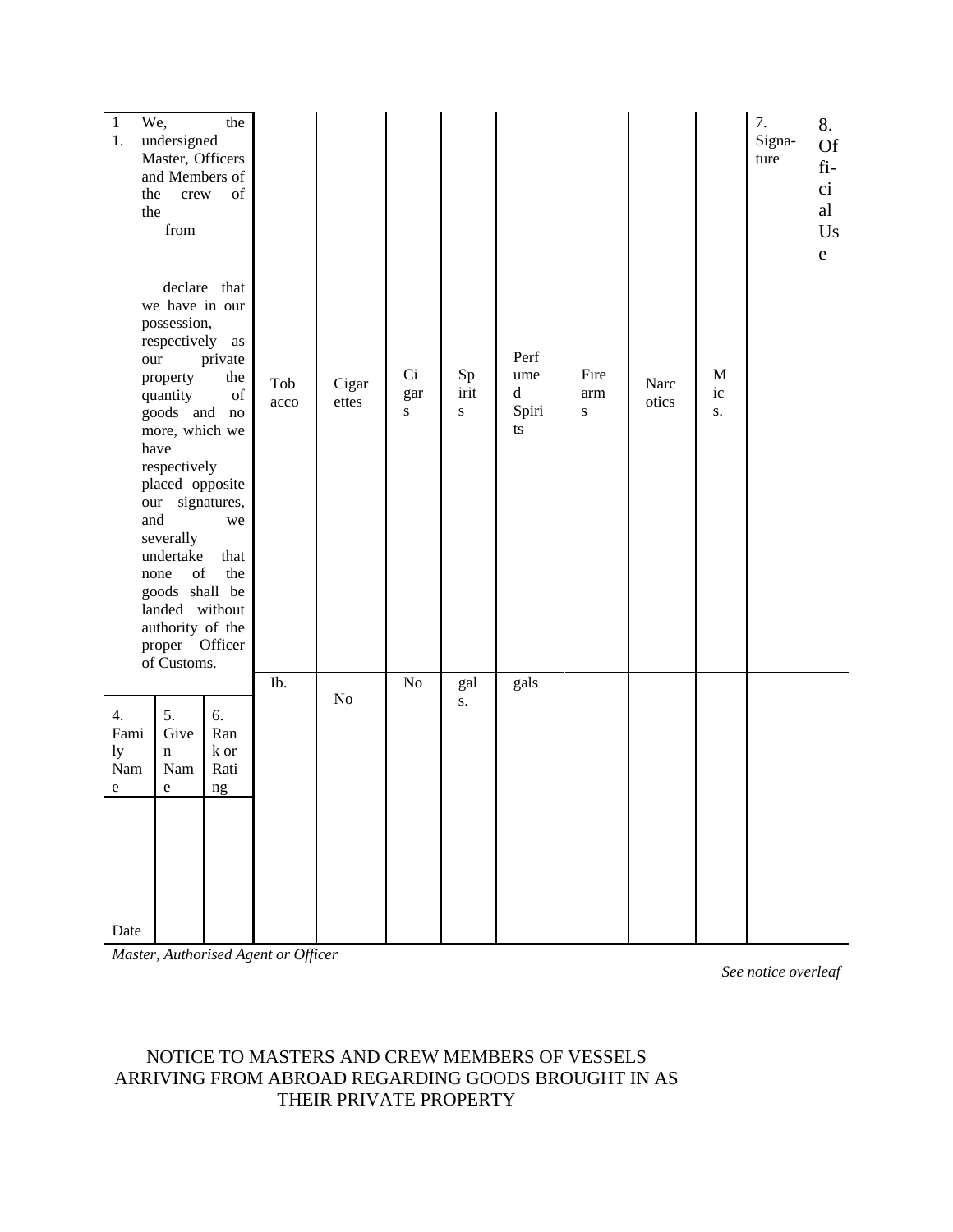1. This form must be completed in readiness to be handed to the Customs Boarding Officer who first visits the vessel. It must be signed by each crew member (including the master and officers), who must state opposite his or her signature the quantity of dutiable articles in his or her possession. If he or she has nothing he or she must state "Nil".

2. All articles acquired a broad or during the voyage must be declared.

3. With few exceptions, and usually only under certain circumstances, ALL ARTICLES ARE DUTIABLE when imported into the Island or the waters thereof. All articles which have not been taken into consumption or use should therefore, be declared, and penalties avoided.

4. Any dutiable, prohibited, or restricted articles which are the property of any crew member, found in the vessel and not declared will be liable to forfeiture and the owner thereof will be liable to prosecution.

5. Crew members who remain on a vessel during her stay in port may after declaration be allowed under certain conditions to retain in the possession for their own use on board reasonable quantities of tobacco, spirits and other dutiable goods. Such goods MUST NOT BE LANDED, nor may any other articles whatever be brought ashore without the written authority of the proper officer. However, on going ashore for short periods crew members may have in their possession in good faith for their own immediate use no more than ONE OUNCE of tobacco, but no spirits.

6. Crew members of whatever rank FINALLY leaving the vessel with their effects are allowed to take ashore, free of duty, for THEIR OWN PERSONAL CONSUMPTION, the following quantities of the undermentioned goods, when they form the whole of the unconsumed stores—

Tobacco in any form ........................................................... 8oz. in all;

Spirits....................................... one quart in all.

Any quantity in excess of the above amounts renders the whole quantity of tobacco or spirits as the case may be, liable to duty.

7. Surplus stores of the ships, cats, dogs and other feline and canine animals and livestock must be produced to the Customs Boarding Officer first visiting the vessel and must be included in the Ship's Stores declaration (Form 1) and borne on the general declaration (Form 4) (Ship).

*(Substituted by S.I. 26/1981)*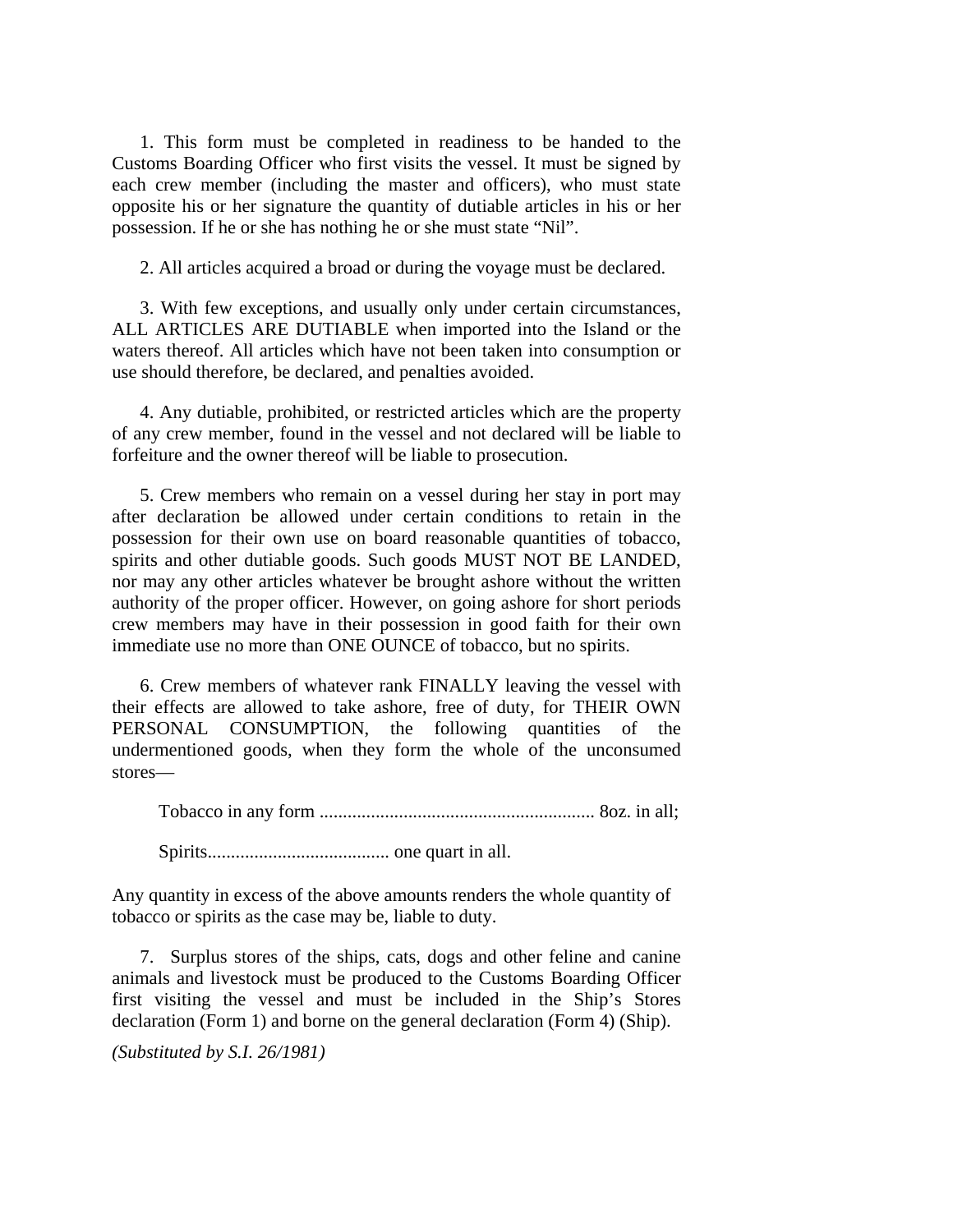### FORM 2A **CREW LIST**

|                 | Page No.<br>(Name of Shipping Line, Agent, etc.) □ Arrival □ Departure |                                    |                                  |                                          |  |                                                           |  |
|-----------------|------------------------------------------------------------------------|------------------------------------|----------------------------------|------------------------------------------|--|-----------------------------------------------------------|--|
| 1. Name of Ship |                                                                        |                                    | 2. Port of arrival/<br>departure |                                          |  | 3. Date of<br>Arrival/<br>Departure                       |  |
|                 | 4. Nationality of Ship                                                 |                                    | 5. Port arrived from             |                                          |  | 6. Nature and                                             |  |
| 7. No.          | 8. Family<br>Name,<br>Given<br><b>Names</b>                            | 9. Rating<br><sub>or</sub><br>Rank | 10.<br><b>Nationality</b>        | 11. Date $&$<br>Place of<br><b>Birth</b> |  | No. of<br>Identity<br>Documents<br>(Seaman's<br>passport) |  |

12. I declare the above particulars to be true.<br>Date  $\ldots$ Date ......................................................

*Master or Officer*

(*Substituted by S.I.26/1981*)

# FORM 2B Reg.9

 $\mathsf{r}$ 

Ē,

### **PASSENGER LIST**

| (Name of Shipping Line, Agent, etc.) □Arrival □Departure   Page No |                                  |           |                     |
|--------------------------------------------------------------------|----------------------------------|-----------|---------------------|
| 1. Name of Ship                                                    | 2. Port of Arrival/<br>Departure | Departure | 3. Date of Arrival/ |
| 4. Nationality of Ship                                             |                                  |           |                     |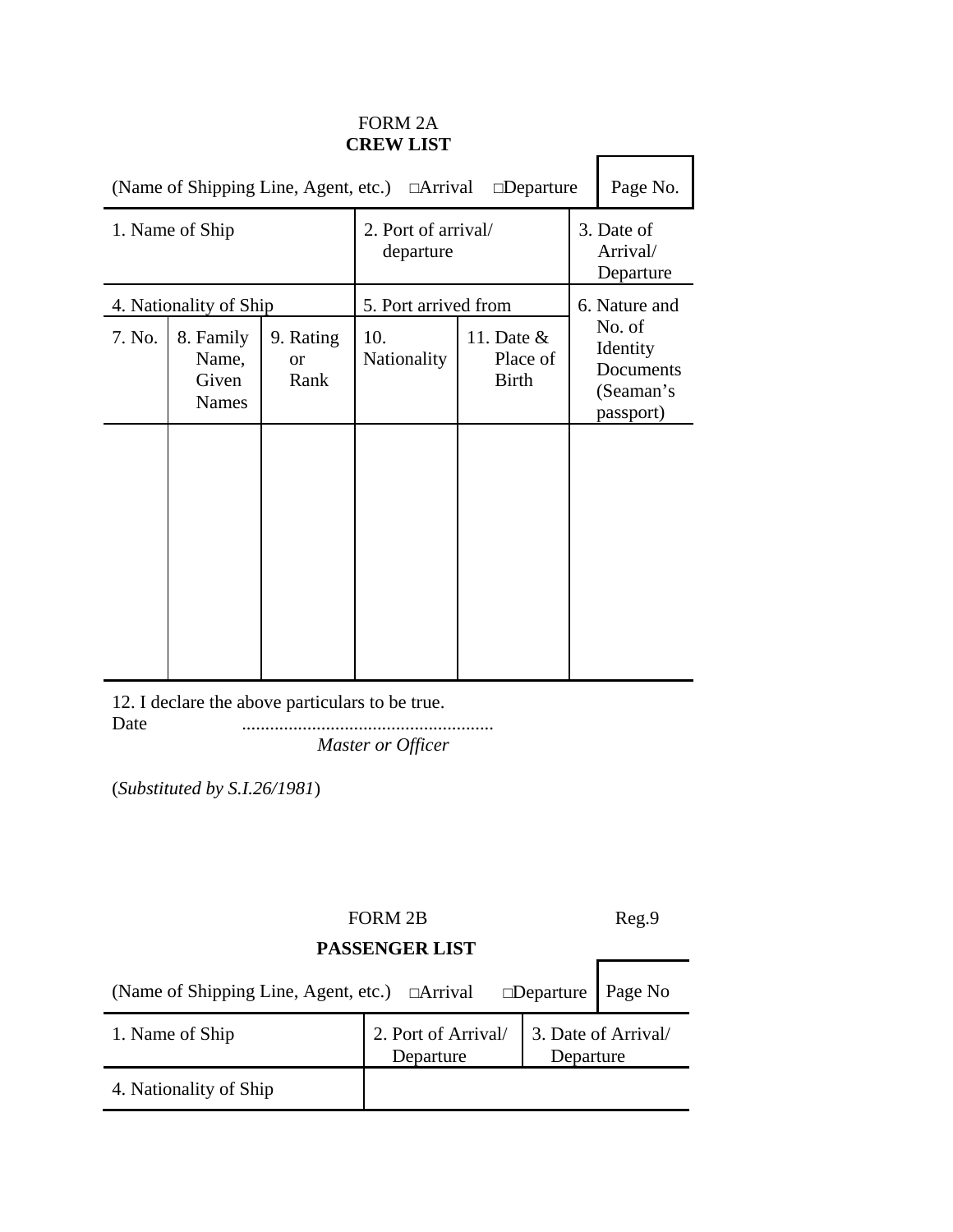| 5. Family<br>Name, Given<br><b>Names</b> | 6. Nationality | 7. Date and<br>place of<br><b>Birth</b> | 8. Port of<br>Embar-<br>kation | 9. Port of<br>Disem-<br>barkation |
|------------------------------------------|----------------|-----------------------------------------|--------------------------------|-----------------------------------|
|                                          |                |                                         |                                |                                   |
|                                          |                |                                         |                                |                                   |
|                                          |                |                                         |                                |                                   |
|                                          |                |                                         |                                |                                   |

10. I declare the above particulars to be true.

Date ............................................................................... *Master, Authorised Agent or Officer.*

(*Substituted by S.I. 26/1981*)

SAINT LUCIA Form 3 Reg. 9

### **LIST OF UNMANIFESTED CARGO**

#### LIST OF ALL PACKAGES OR PARCELS (OTHER THAN PASSENGER'S ACCOMPANIED BAGGAGE) IMPORTED AND FOR WHICH NO BILL OF LADING HAS BEEN ISSUED

**Note—** This form must be completed in readiness to be handed to the Customs Boarding Officer who first visits the vessel. A "Nil" return is to be given if no packages are to be reported.

| Mark or Address   Description   Consignee |  |  | How disposed of (This<br>column is to be filled in by<br>the Officer of Customs and<br>Excise) |  |  |
|-------------------------------------------|--|--|------------------------------------------------------------------------------------------------|--|--|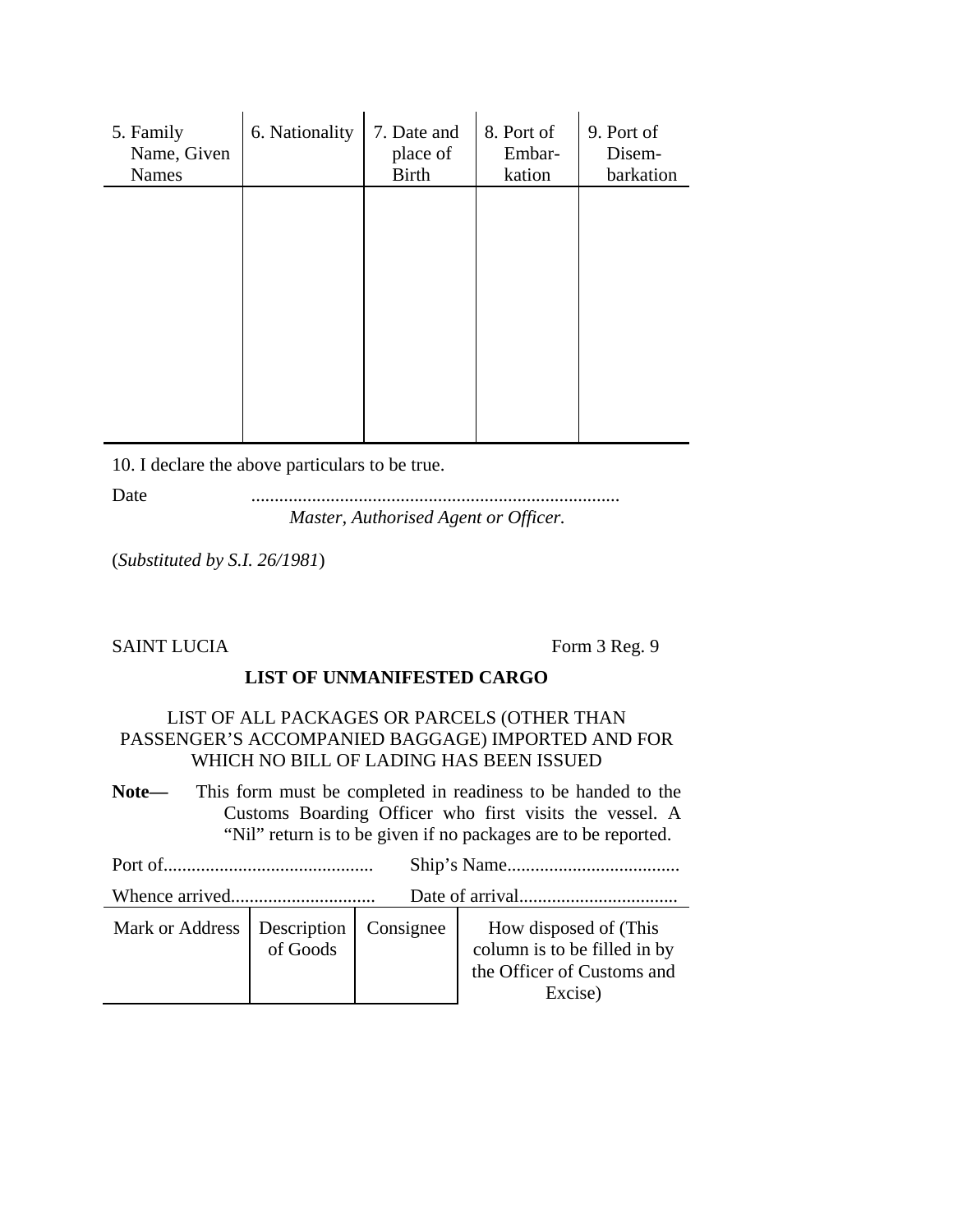| I certify that the above list contains details of all the small packages or |  |  |  |  |  |
|-----------------------------------------------------------------------------|--|--|--|--|--|

parcels (other than passengers' accompanied baggage) brought in the ship and for which no Bill of Lading has been issued

Delivered to me:

............................................................ *Customs Boarding Officer.*

Date.......................................................20..........

I certify having received the above mentioned goods in............................

................................................................... *Officer-in-Charge*

Date and hour of receipt of goods..........................................................

[*Insert page 1 of the Customs (Control and Management) Act Landscape Pages*]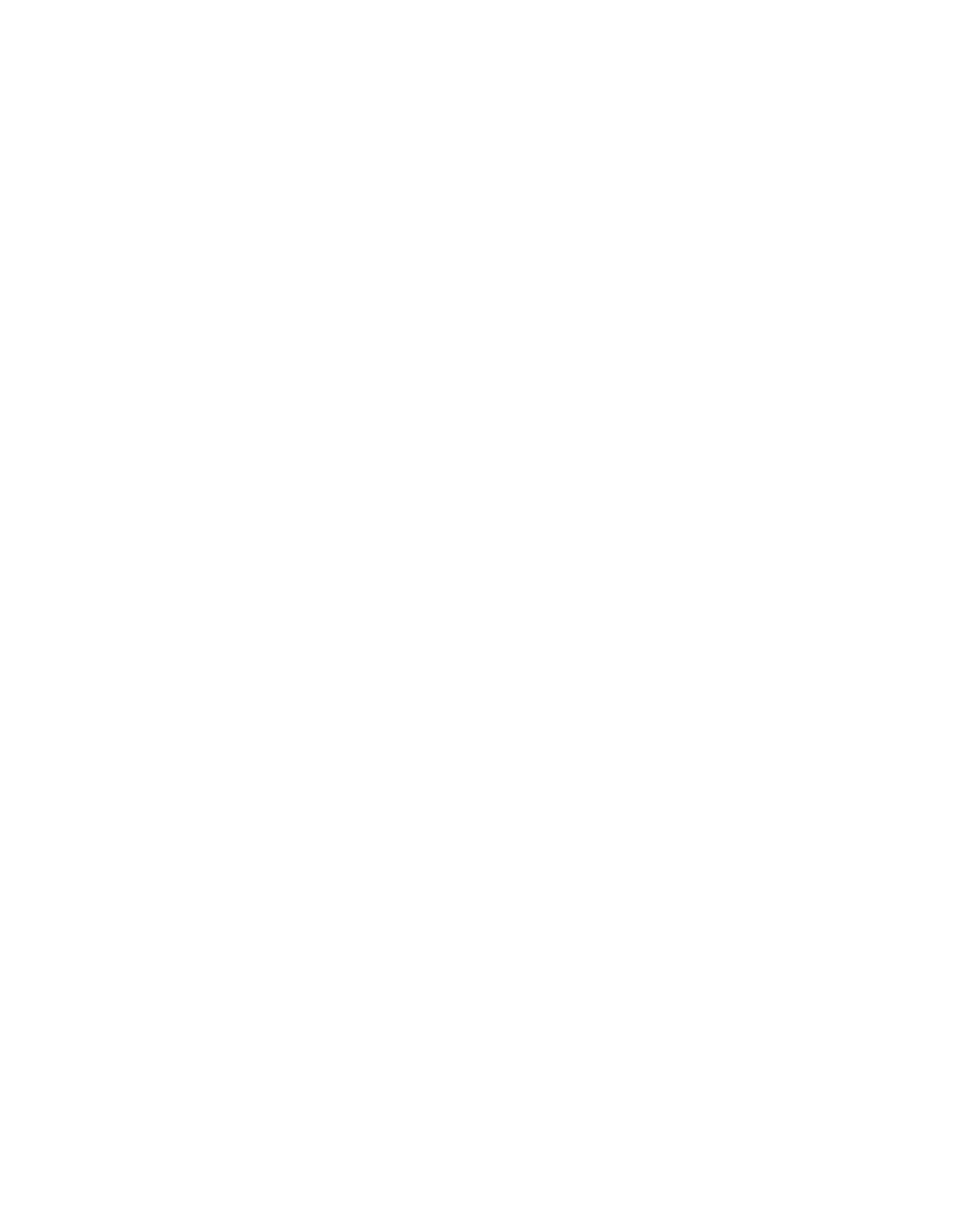[*Insert page 2 of the Customs (Control and Management) Act Landscape Pages*]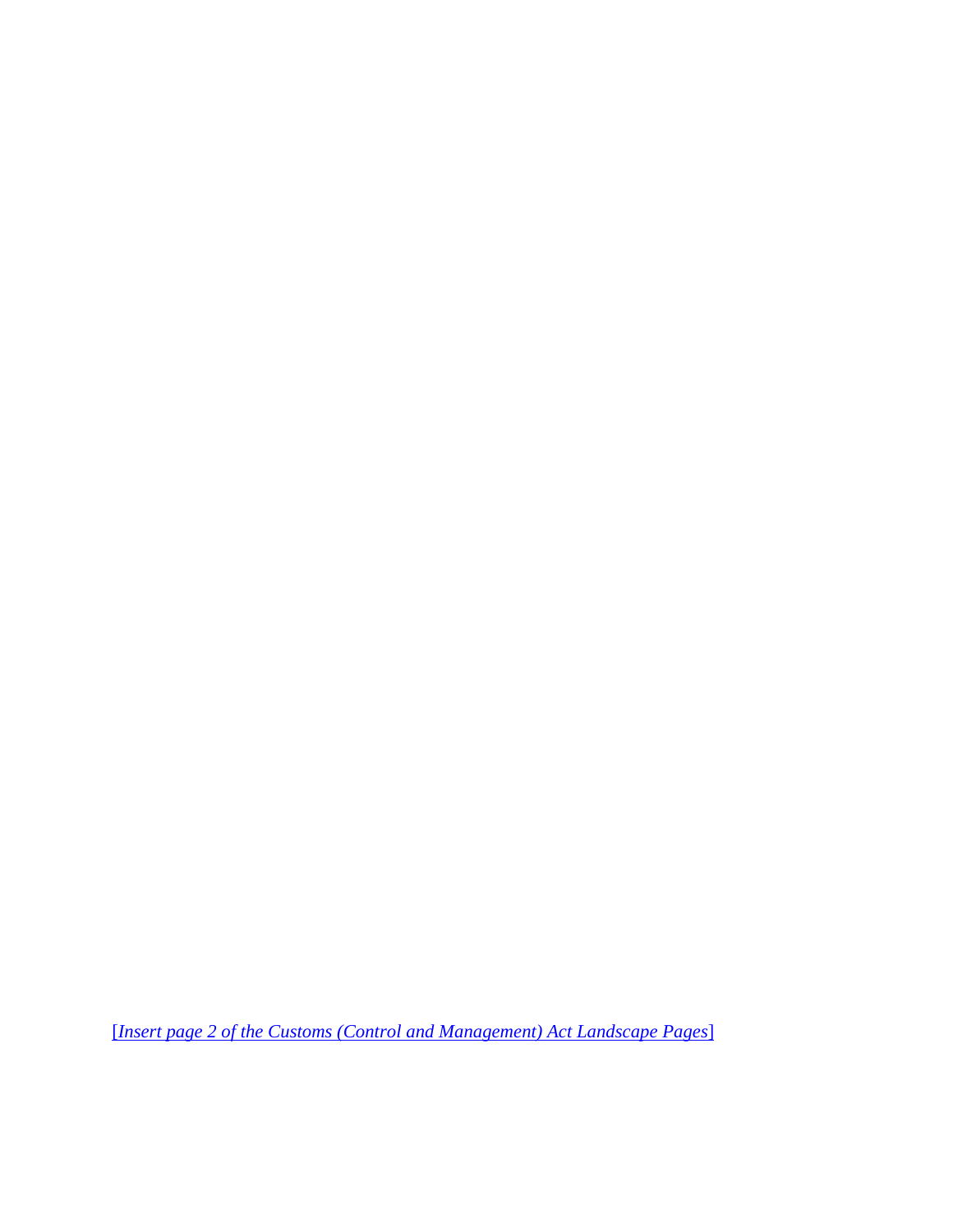[*Insert page 3 of the Customs (Control and Management) Act Landscape Pages*]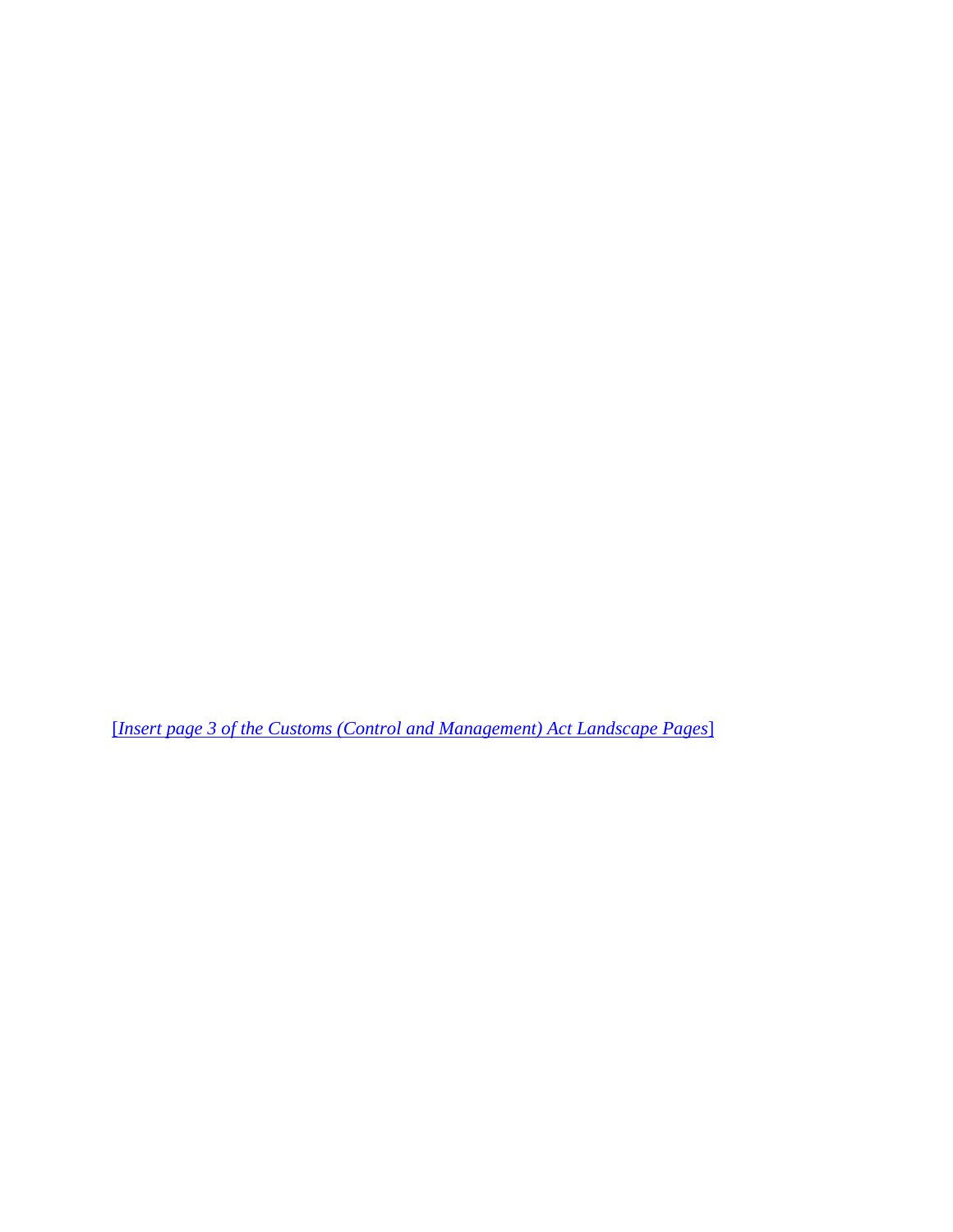[*Insert page 4 of the Customs (Control and Management) Act Landscape Pages*]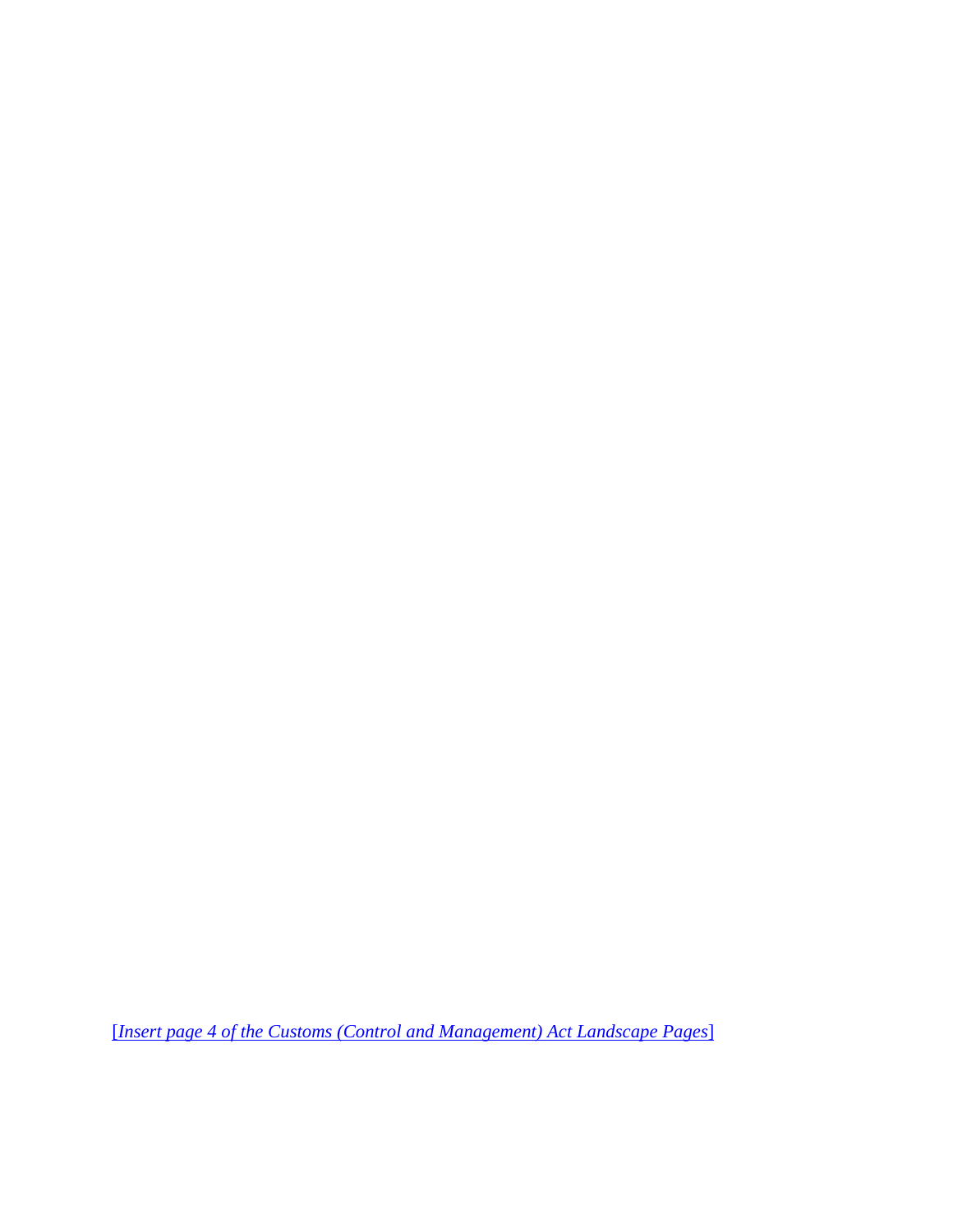### SAINT LUCIA Form 5 (Reg. 15 and 89)

### GENERAL DECLARATION FOR AIRCRAFT (OUTWARD/INWARD)

Owner or Operator .........................................................................................

Aircraft ........................................................... Flight No.......... Date............. (*Registration Marks & Nationality*) Point of clearance........................................ for entry at.................................

(*Place and Country*) (*Place and Country)*

### **Itinerary of Aircraft and Declaration of Health**

| Airport | Departure Date | Airport | Departure Date |
|---------|----------------|---------|----------------|
|         |                |         |                |
|         |                |         |                |

| Passenger                       |                               |                                                                 |  |                                                                                |  |  |
|---------------------------------|-------------------------------|-----------------------------------------------------------------|--|--------------------------------------------------------------------------------|--|--|
| No. of Manifests attached Cargo | For Official use              |                                                                 |  |                                                                                |  |  |
|                                 |                               | only                                                            |  |                                                                                |  |  |
|                                 |                               | Illness (other than airsickness) that has occurred aboard this  |  |                                                                                |  |  |
|                                 |                               |                                                                 |  |                                                                                |  |  |
|                                 |                               | Details of last disinsectisation or sanitary treatment (method, |  |                                                                                |  |  |
|                                 |                               |                                                                 |  |                                                                                |  |  |
|                                 |                               | Animals, birds, insects, bacterial cultures or viruses on       |  |                                                                                |  |  |
|                                 |                               |                                                                 |  |                                                                                |  |  |
|                                 |                               | Plants, unprocessed animal and plant products or fungus         |  | Time of                                                                        |  |  |
|                                 |                               | cultures (where required by State of arrival) on                |  | Departure                                                                      |  |  |
|                                 |                               |                                                                 |  |                                                                                |  |  |
|                                 |                               |                                                                 |  | Time of Arrival                                                                |  |  |
|                                 | <b>CREW MEMBER'S MANIFEST</b> |                                                                 |  |                                                                                |  |  |
|                                 |                               |                                                                 |  |                                                                                |  |  |
| Surname and                     | Duties on                     | Nationality                                                     |  | Serial No. and Country of<br>issuance of Licence or<br>Certificate or Passport |  |  |
| Initials                        | Board                         |                                                                 |  |                                                                                |  |  |
|                                 |                               |                                                                 |  |                                                                                |  |  |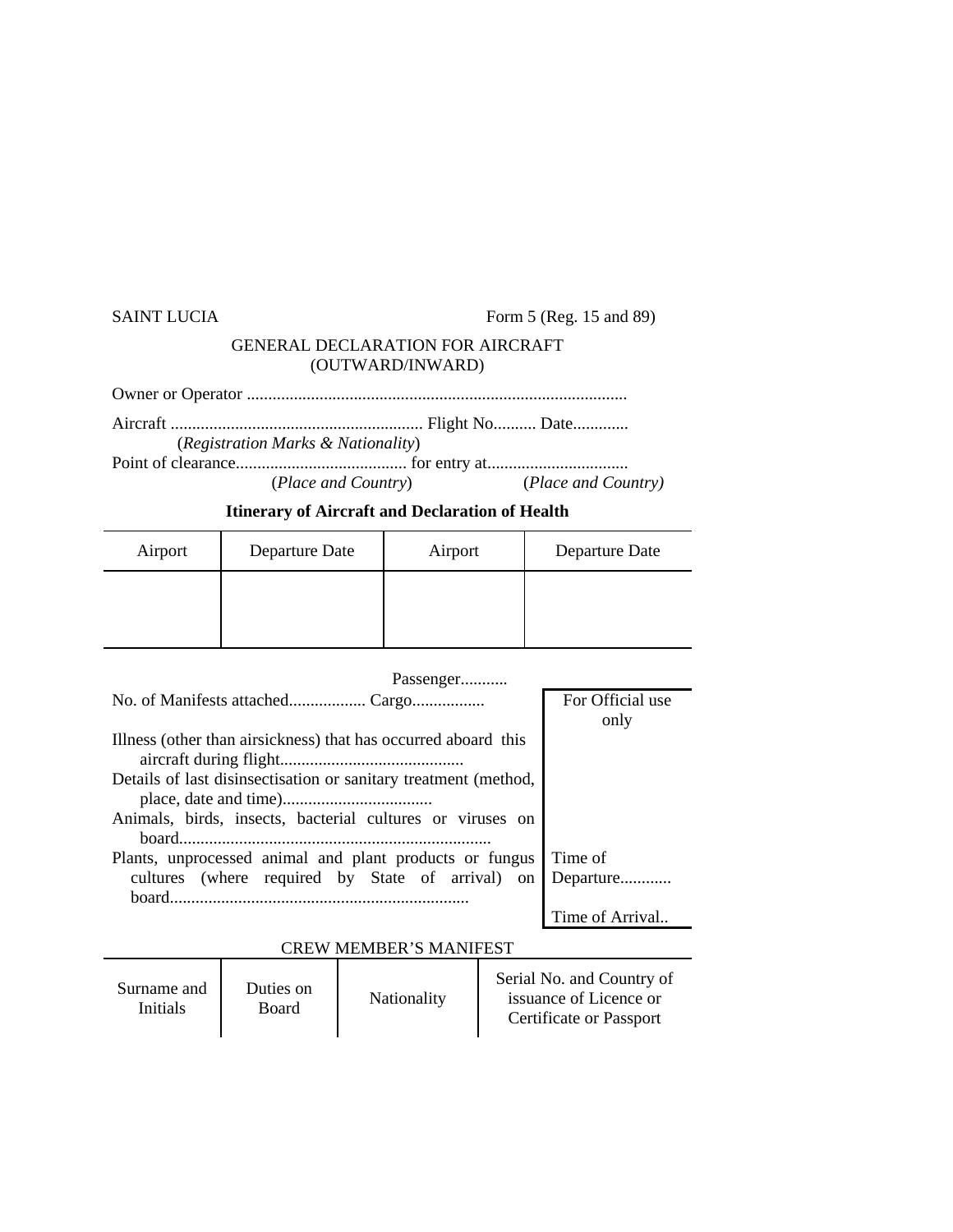Whenever separate Passenger or Cargo Manifests are not attached hereto, the information required below must be furnished. If no passengers or no cargo are being carried, insert the word "NONE" in the appropriate Manifest

### PASSENGER MANIFEST

| Surname and<br>Initials | From | To | For use by owner or operator<br>only | For official<br>use only |
|-------------------------|------|----|--------------------------------------|--------------------------|
|                         |      |    |                                      |                          |

# CARGO MANIFEST

| Marks and<br>numbers<br>on<br>packages | Number<br>and Type<br>of<br>Packages | Nature<br>of<br>Goods | From | To | Gross<br>Weight | For use<br>by owner<br><b>or</b><br>operator<br>only | For<br>offi-<br>cial<br>use<br>only |
|----------------------------------------|--------------------------------------|-----------------------|------|----|-----------------|------------------------------------------------------|-------------------------------------|
|                                        |                                      |                       |      |    |                 |                                                      |                                     |

I declare that this General Declaration, and all statements and particulars contained therein, and in any attached manifests or stores lists are complete and contain to the best of my knowledge and belief an exact and true account of all:

|                     | Embarked on*      |                    |
|---------------------|-------------------|--------------------|
|                     |                   |                    |
| $\int$ Crew members |                   |                    |
|                     | Disembarked from* |                    |
|                     |                   | The above aircraft |
|                     | Laden on*         |                    |
|                     | Unladen from*     |                    |
|                     |                   |                    |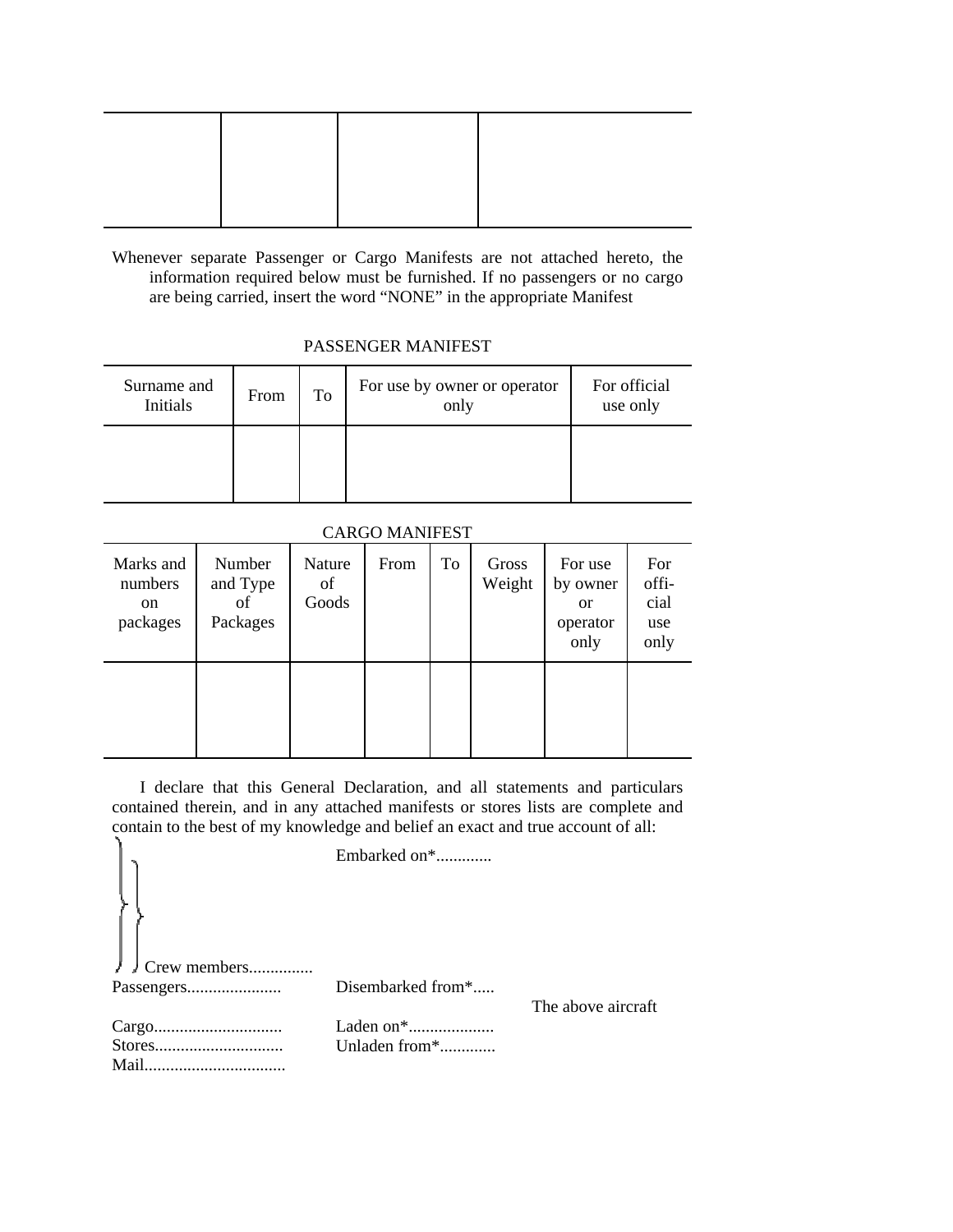................................................................................... *Commander of aircraft or Authorised Agent*

\*\* Delete if necessary.

| <b>SAINT LUCIA</b>            |                                                                                                                                                                                                                                                       |                 | Form 6 Reg. 48 |
|-------------------------------|-------------------------------------------------------------------------------------------------------------------------------------------------------------------------------------------------------------------------------------------------------|-----------------|----------------|
|                               | <b>SHIP'S OR AIRCRAFT'S BAD ORDER LIST</b>                                                                                                                                                                                                            |                 |                |
|                               |                                                                                                                                                                                                                                                       |                 |                |
|                               |                                                                                                                                                                                                                                                       |                 |                |
|                               |                                                                                                                                                                                                                                                       |                 |                |
|                               |                                                                                                                                                                                                                                                       |                 |                |
|                               |                                                                                                                                                                                                                                                       |                 |                |
| Marks and                     | I/We certify that the following packages have been discharged from<br>the above mentioned aircraft/ship* in bad order, and that such damage has<br>not been sustained since the arrival of the aircraft/ship* at this port.<br>Number and description | Contents        | Remarks        |
| <b>Numbers</b>                | of packages                                                                                                                                                                                                                                           |                 |                |
|                               |                                                                                                                                                                                                                                                       |                 |                |
|                               |                                                                                                                                                                                                                                                       |                 |                |
|                               |                                                                                                                                                                                                                                                       |                 |                |
|                               |                                                                                                                                                                                                                                                       |                 |                |
|                               |                                                                                                                                                                                                                                                       |                 |                |
| * Delete where not Applicable |                                                                                                                                                                                                                                                       | Master or Agent |                |

| <b>SAINT LUCIA</b>                     | Form 7 Reg. 24 |
|----------------------------------------|----------------|
| APPLICATION TO AMEND BY ADDITION       | Shed No. (     |
| PORT OF                                |                |
| DATE <b>DATE</b>                       |                |
| THE COMPTROLLER OF CUSTOMS AND EXCISE. |                |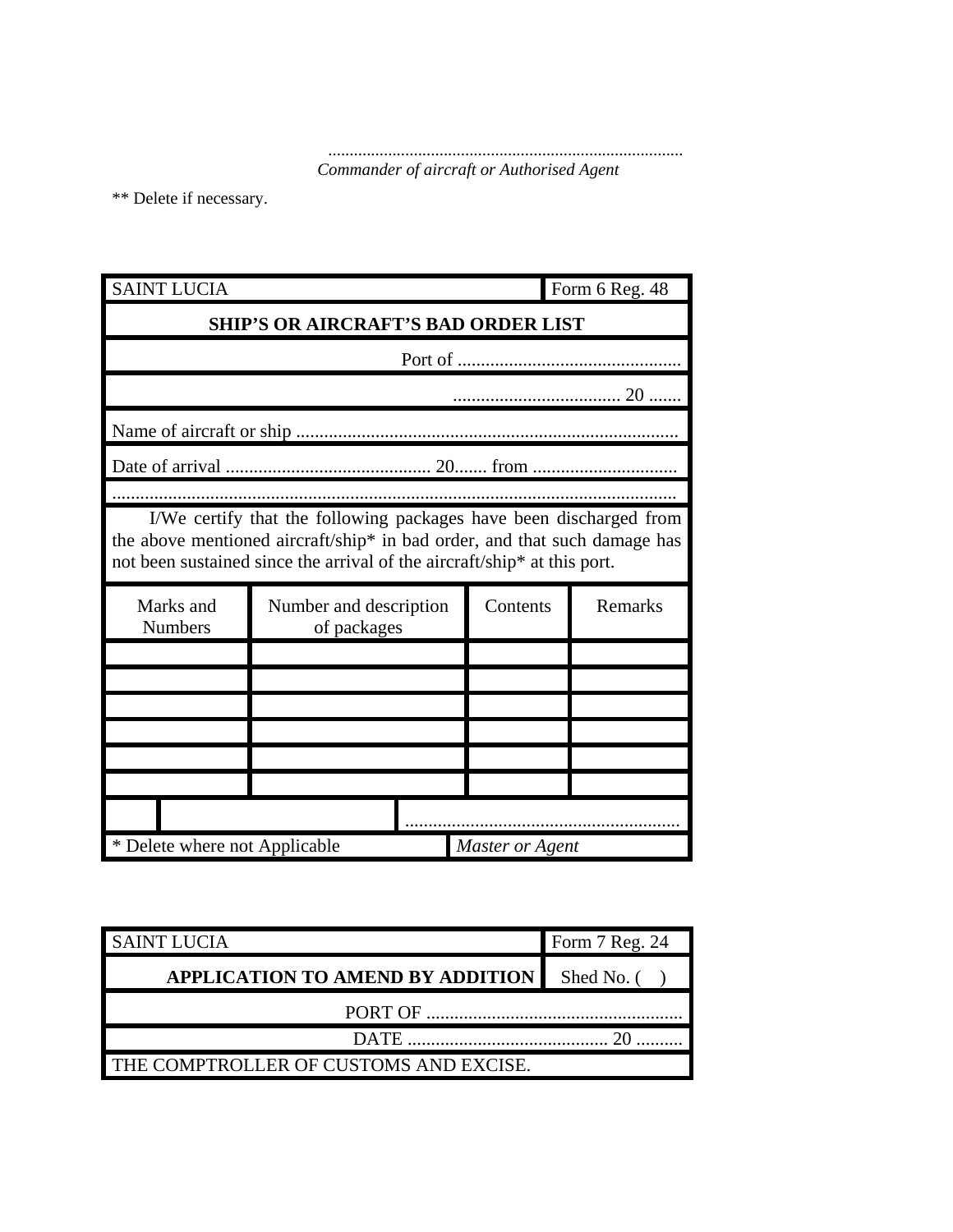| I/We request permission to amend the Inward Report/Landing<br>… of<br>by adding the undermentioned packages. |                               |                                                               |              |                 |          |  |
|--------------------------------------------------------------------------------------------------------------|-------------------------------|---------------------------------------------------------------|--------------|-----------------|----------|--|
| <b>Marks</b>                                                                                                 | Nos.                          | Packages                                                      | <b>Marks</b> | Nos.            | Packages |  |
|                                                                                                              |                               |                                                               |              |                 |          |  |
|                                                                                                              |                               |                                                               |              |                 |          |  |
|                                                                                                              |                               |                                                               |              |                 |          |  |
|                                                                                                              |                               |                                                               |              |                 |          |  |
|                                                                                                              |                               |                                                               |              |                 |          |  |
|                                                                                                              |                               | Which I/We declare were landed in/exported from* this Island. |              |                 |          |  |
|                                                                                                              |                               |                                                               |              |                 |          |  |
|                                                                                                              | * Delete where not applicable |                                                               |              | Master or Agent |          |  |

| <b>SAINT LUCIA</b>                                                                                              |            |                                       |              |      | Form 8 Reg. 24 |  |  |  |
|-----------------------------------------------------------------------------------------------------------------|------------|---------------------------------------|--------------|------|----------------|--|--|--|
| APPLICATION TO AMEND BY DEDUCTION                                                                               |            |                                       |              |      |                |  |  |  |
| Port of                                                                                                         |            |                                       |              |      |                |  |  |  |
|                                                                                                                 |            |                                       |              |      | 20             |  |  |  |
|                                                                                                                 |            | THE COMPTROLLER OF CUSTOMS AND EXCISE |              |      |                |  |  |  |
| I/We request permission to amend the Inward Report/Landing<br>20 ____ by deducting the undermentioned packages. |            |                                       |              |      |                |  |  |  |
| <b>Marks</b>                                                                                                    | <b>Nos</b> | Packages                              | <b>Marks</b> | Nos. | Packages       |  |  |  |
|                                                                                                                 |            |                                       |              |      |                |  |  |  |
|                                                                                                                 |            |                                       |              |      |                |  |  |  |
|                                                                                                                 |            |                                       |              |      |                |  |  |  |
|                                                                                                                 |            |                                       |              |      |                |  |  |  |
|                                                                                                                 |            |                                       |              |      |                |  |  |  |
|                                                                                                                 |            |                                       |              |      |                |  |  |  |
|                                                                                                                 |            |                                       |              |      |                |  |  |  |
|                                                                                                                 |            |                                       |              |      |                |  |  |  |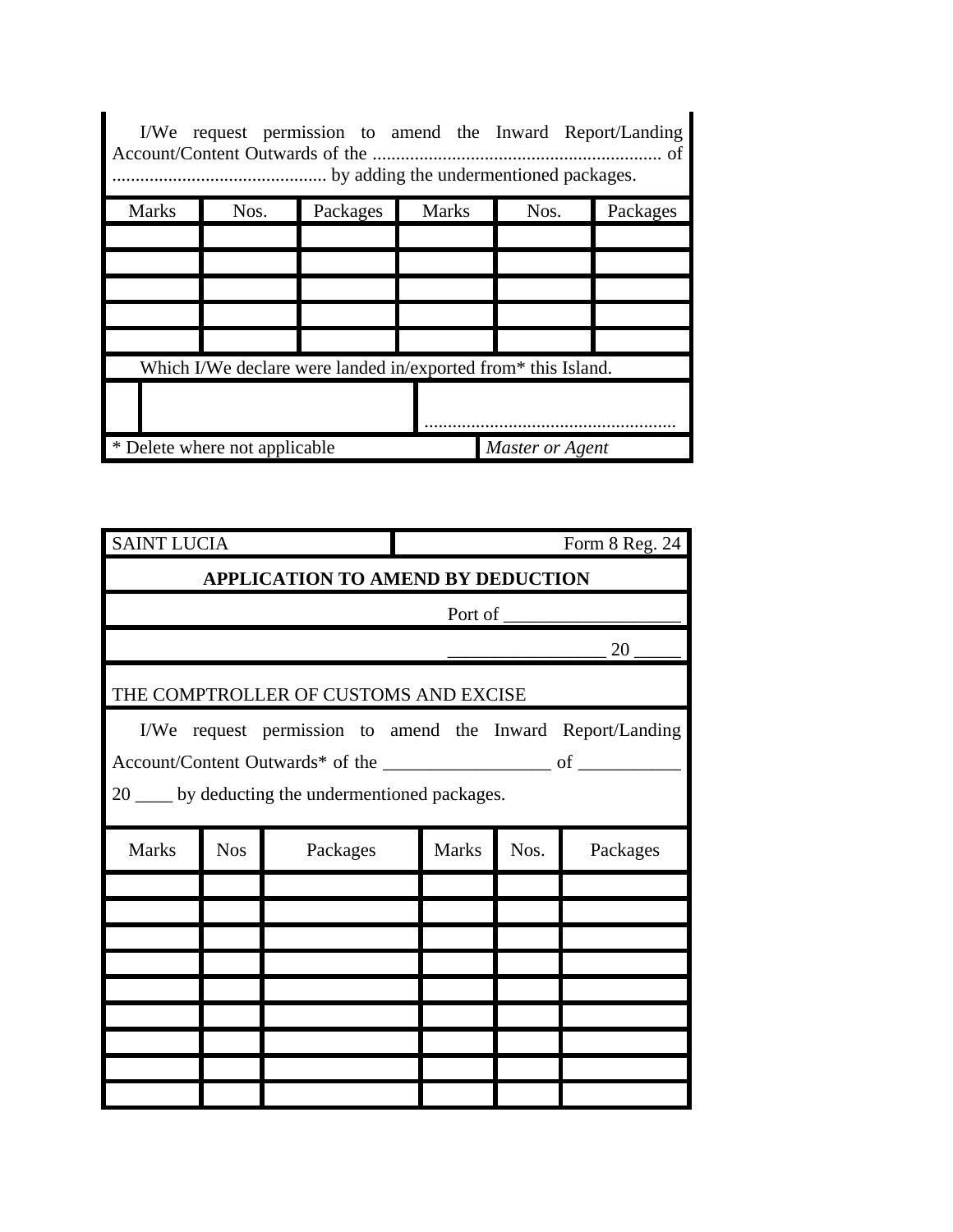|                              | Which I/We declare were not landed in/shipped from* this Island. |  |  |  |                 |  |
|------------------------------|------------------------------------------------------------------|--|--|--|-----------------|--|
|                              |                                                                  |  |  |  |                 |  |
|                              |                                                                  |  |  |  | Master or Agent |  |
| *Delete where not applicable |                                                                  |  |  |  |                 |  |

SAINT LUCIA Form 9—Reg. 86

PORT OF.................................................................................

# **ENTRY OUTWARDS**

| Ship's<br>name | If British,<br>Name of Port<br>of her<br>registry | If Foreign,<br>Name of<br>country to<br>which she<br>belongs | Tonnage | Master's<br>Name | Port of<br>Destination |
|----------------|---------------------------------------------------|--------------------------------------------------------------|---------|------------------|------------------------|
|                |                                                   |                                                              |         |                  |                        |

Lying at................................................... Reported....................20........ I,.........................................................................................Master of the ship .........................................................................................................................

do hereby declare that no imported goods are left at this date on board of the said ship other than the goods and stores whereof particulars are set out below.

Cargo remaining on board:

......................................................................................................................... ......................................................................................................................... ......................................................................................................................... .........................................................................................................................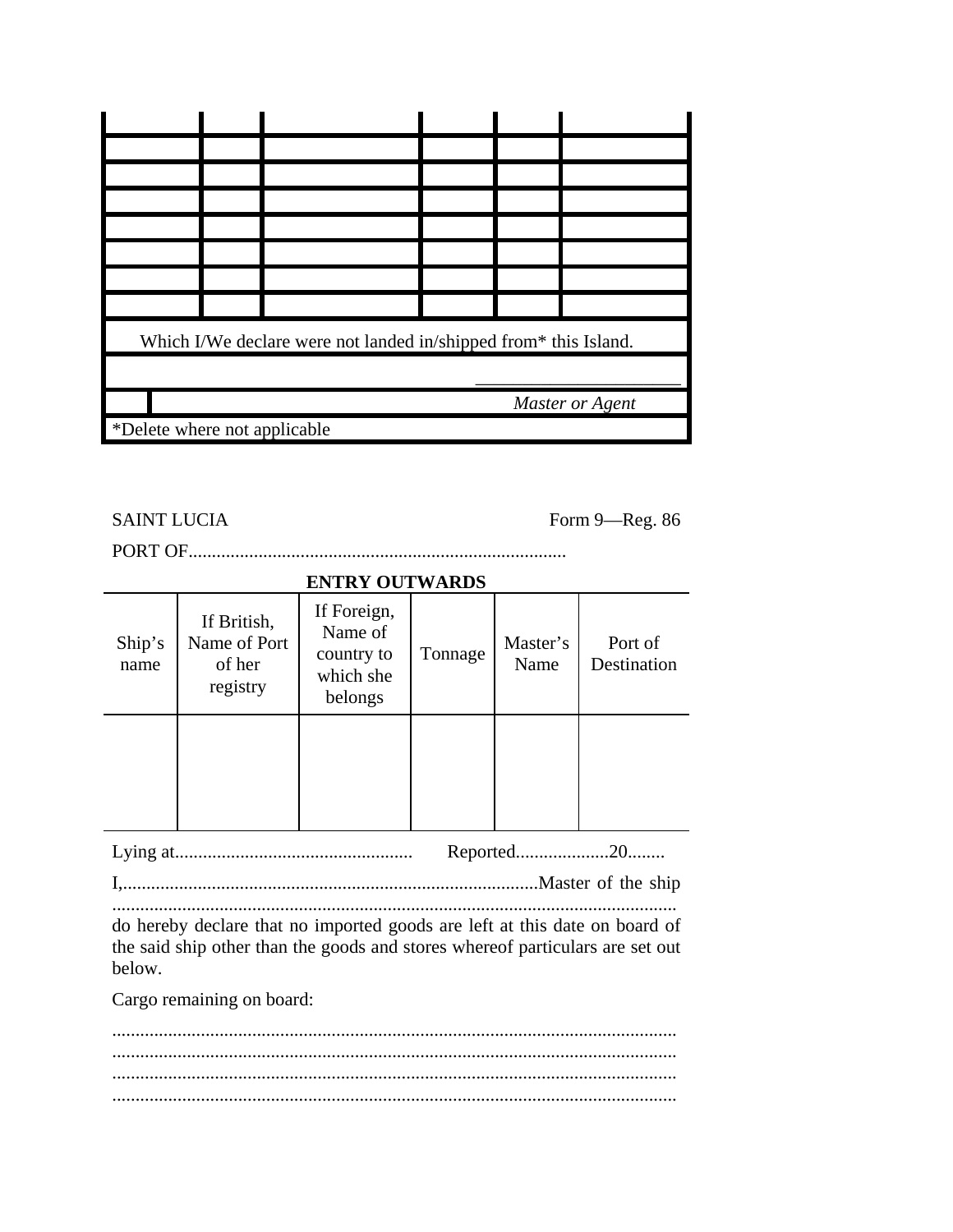|         | Stores remaining on board        |                                       |
|---------|----------------------------------|---------------------------------------|
|         |                                  |                                       |
|         |                                  |                                       |
| $(a)$ : |                                  |                                       |
|         |                                  |                                       |
|         |                                  |                                       |
|         |                                  |                                       |
|         |                                  |                                       |
|         | Certificate of rummage attached. |                                       |
|         |                                  |                                       |
|         |                                  |                                       |
|         |                                  | <b>Master</b>                         |
|         | No objection                     | Allowed                               |
|         | $.20$                            |                                       |
|         | Customs Officer                  | for Comptroller of Customs and Excise |

- (a) All high duty goods, firearms, ammunitions, animals, &c., must be detailed.
- (b) Required only in the case of ships other than steam ships.

| <b>SAINT LUCIA</b>                                                                                            | Form 10—Reg. 86 |
|---------------------------------------------------------------------------------------------------------------|-----------------|
| <b>CERTIFICATE OF RUMMAGE</b>                                                                                 |                 |
| and to the best of my knowledge no goods remain aboard except those<br>whereof particulars are set out below. |                 |
| Cargo remaining on board                                                                                      |                 |
|                                                                                                               |                 |
|                                                                                                               |                 |
|                                                                                                               |                 |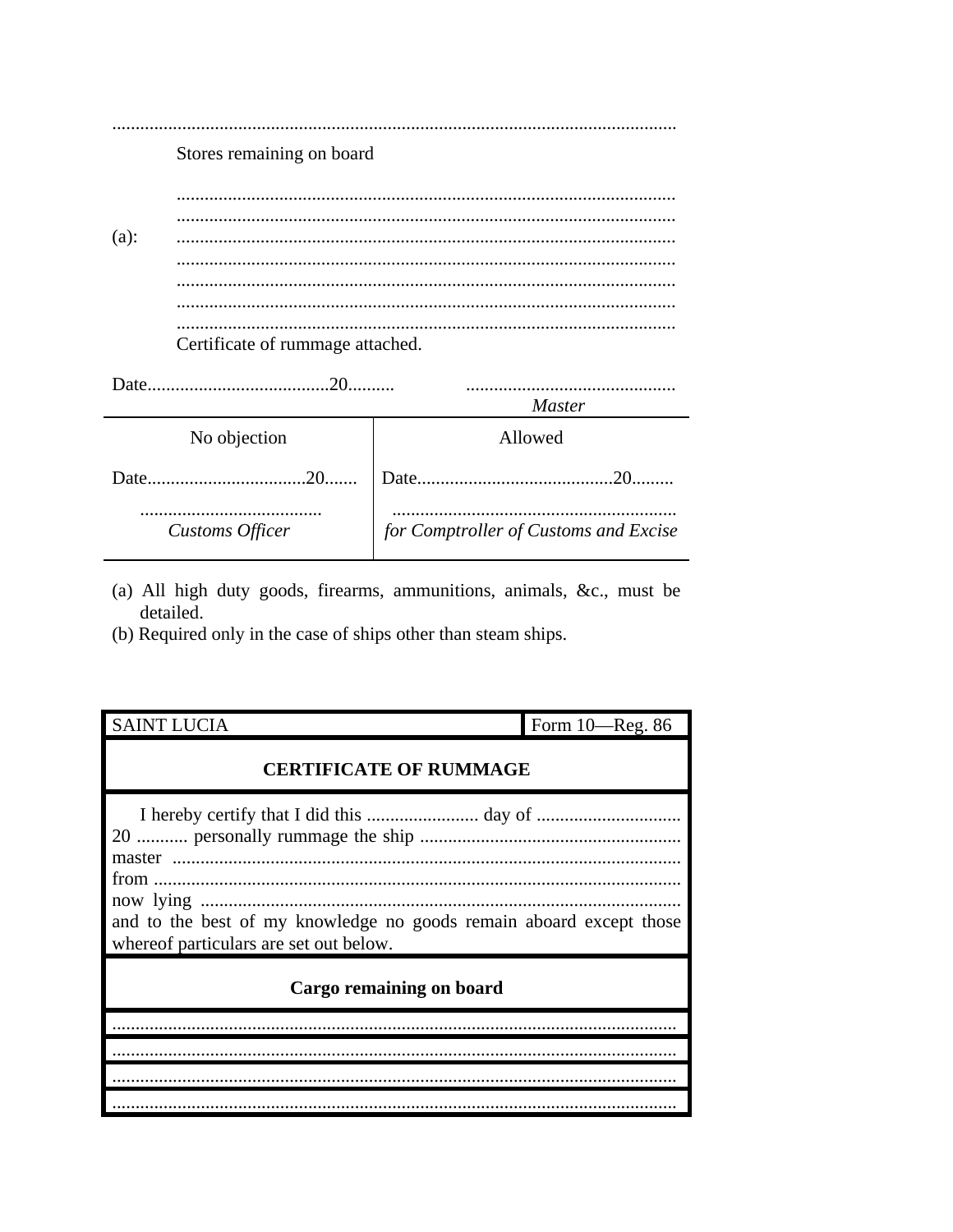|             | <b>Stores remaining on board</b> |
|-------------|----------------------------------|
| Out for use | <b>Under Seal</b>                |
|             |                                  |
|             |                                  |
|             |                                  |
|             |                                  |
|             |                                  |
|             |                                  |
|             | Customs Officer                  |

**SAINT LUCIA** 

Form 11-Reg. 52

### **ACCOUNT OF GOODS LOADED BY SMALL CRAFT**

Hatch No.......................Drogher No.................Name.............Time............

| <b>Marks</b> | Description | Tally | Total |
|--------------|-------------|-------|-------|
| .            |             |       |       |
|              |             |       |       |
|              |             |       |       |
|              |             |       |       |
|              |             |       |       |
|              |             |       |       |
|              |             |       |       |

I declare that the above is a true account of all the goods put into the above mentioned small craft  $ex$  the above mentioned ship between the time of its going alongside the said ship and the time of the delivery of this account to the proper officer of Customs and Excise.

Master or Agent.

**SAINT LUCIA** 

Form 12-Regs. 26 and 30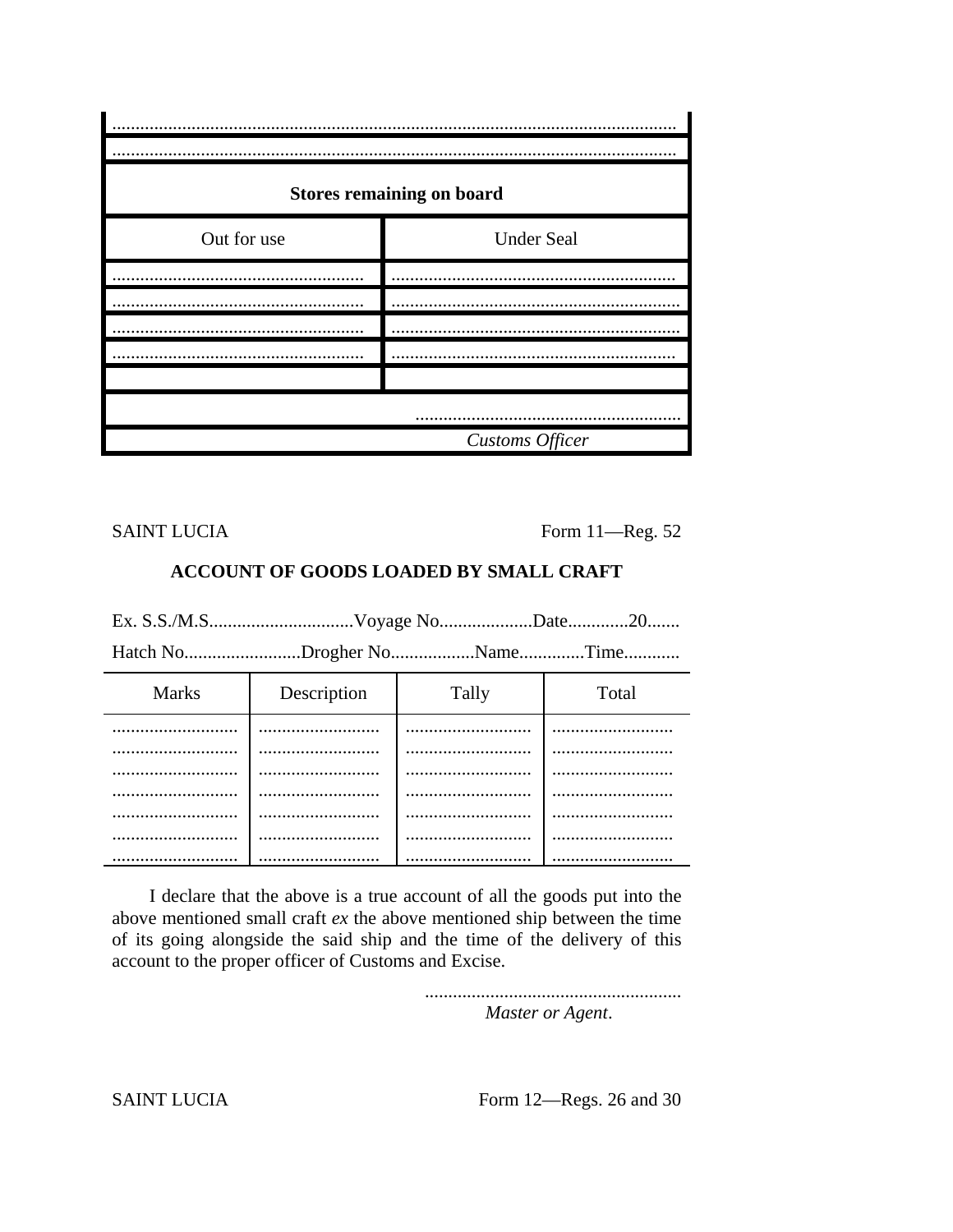# **PERMIT TO DISCHARGE COASTWISE**

## **Application and Permit for Aircraft or Ship to proceed to a Port or Place other than the Port of Report**

| the purpose of discharging cargo. |  |  |
|-----------------------------------|--|--|

Particulars of cargo intransit are endorsed hereon.

I undertake to pay all expenses incurred including expenses of tallying, escorting, watching and guarding the said aircraft/ship\*, its stores and cargo.

Date.....................................20....... *..*.......................................................... *Commander, Master or Agent*

The above application is granted subject to the observance of the following directions and conditions, namely—

......................................................................................................................... ......................................................................................................................... ......................................................................................................................... .........................................................................................................................

> ............................................................................ *for Comptroller of Customs and Excise*

.......................................................... *Customs Boarding Officer*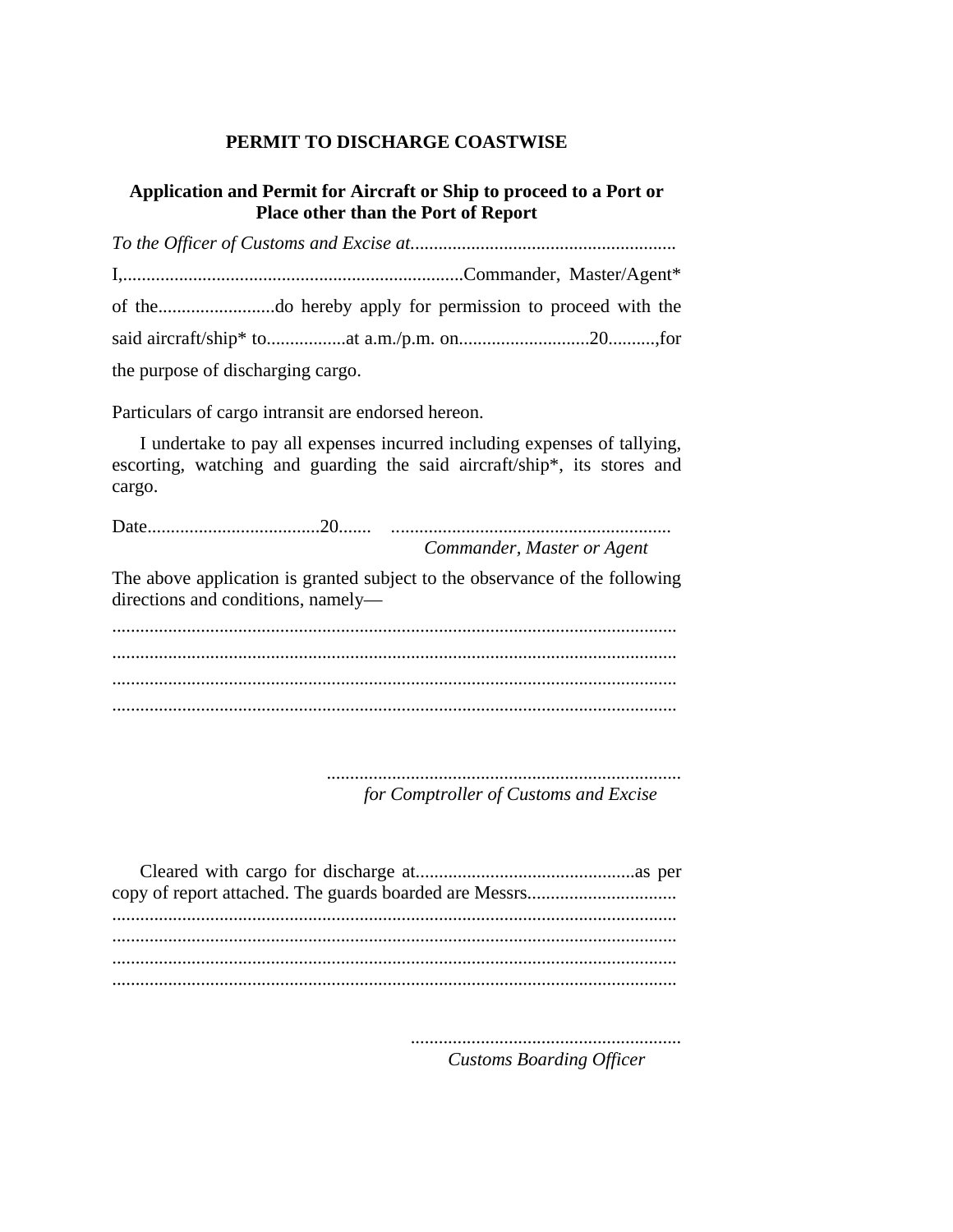# **Particulars of Cargo in Transit**

I declare the above particulars to be true. Commander, Master or Agent

\*Delete where not applicable

**SAINT LUCIA** 

Form 13-Reg.54

### PERMIT TO DISCHARGE INTO SMALL CRAFT FOR LANDING **COASTWISE**

# Application and Permit to Discharge Cargo Ex Ship into a Small Craft to be landed at a Port or Place other than the Port of Report.

do hereby apply for permission to discharge the undermentioned cargo from the said ship into the undermentioned small craft each of which will be furnished with required account of goods loaded by small craft (Form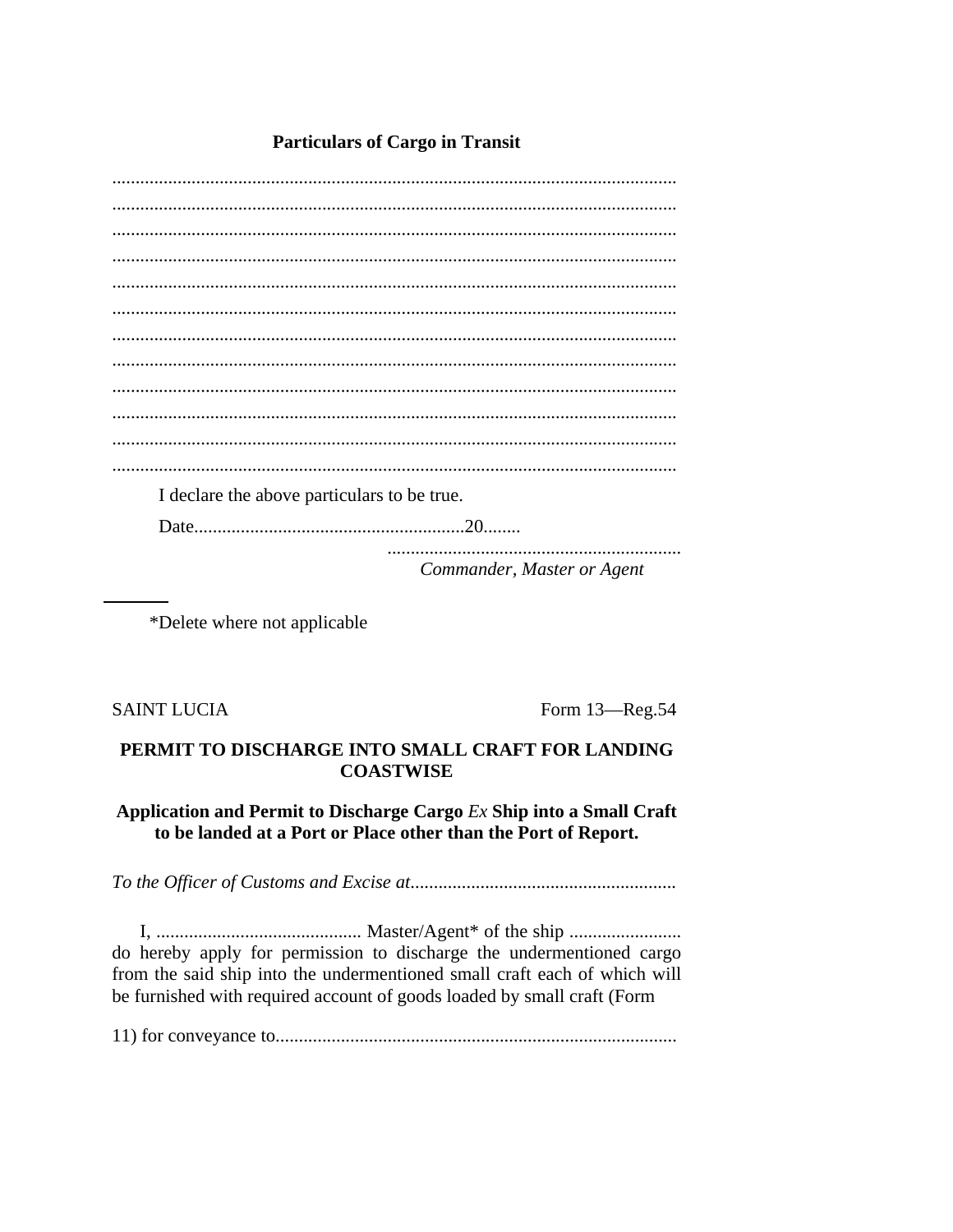I undertake to pay all expenses incurred, including expenses of tallying, escorting, watching and guarding the same.

> Master or agent

Particulars of Cargo-Small craft (names and numbers)— Permission granted. for Comptroller of Customs and Excise Cleared. Guards boarded are Messrs: **Customs Office** \*Delete when not applicable Original/Duplicate\* **SAINT LUCIA** Form 14—Reg. 25 and 87 **LOADING LICENCE**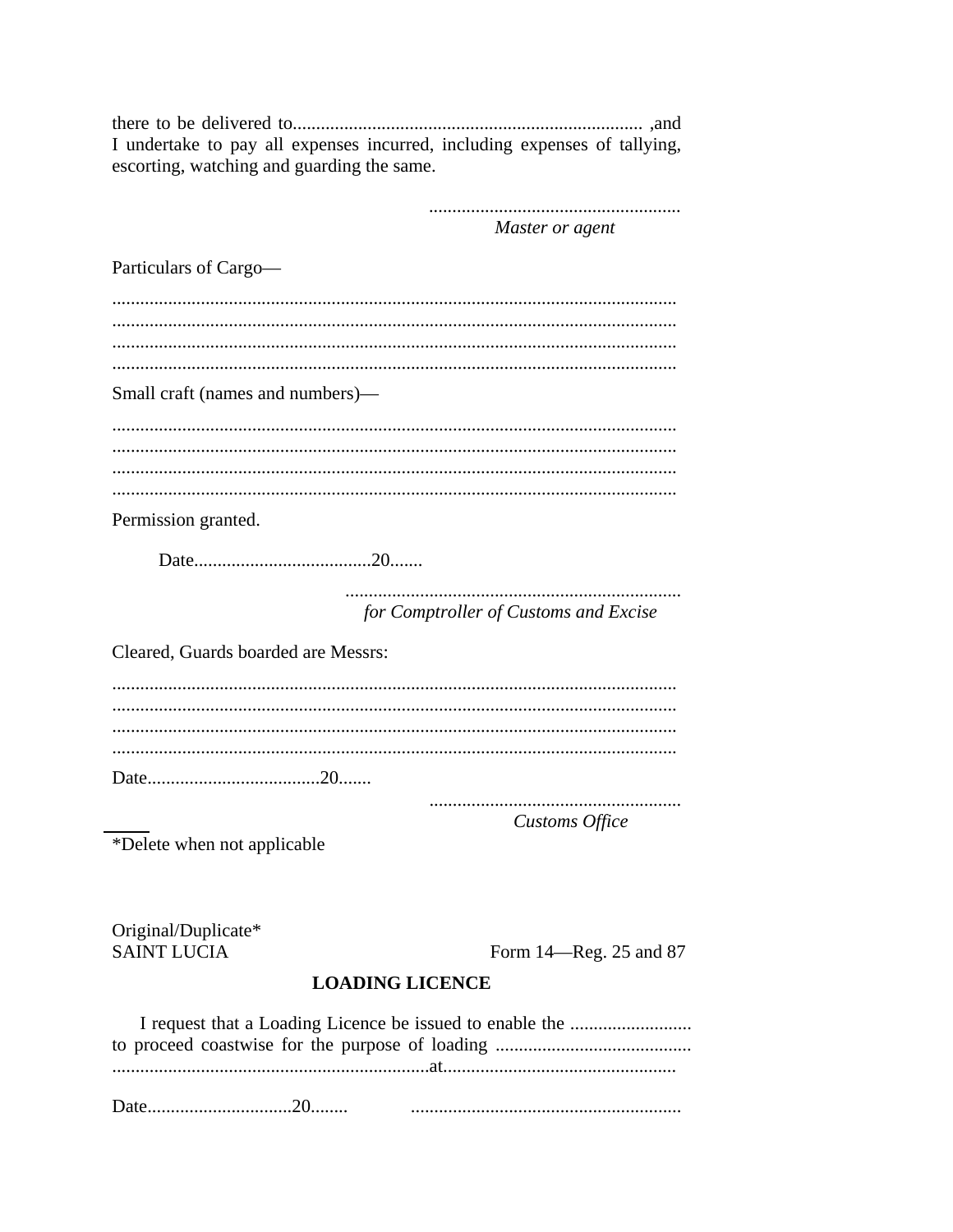# Master or Agent

| A Loading Licence is hereby granted to the master of the                                    |                 |
|---------------------------------------------------------------------------------------------|-----------------|
|                                                                                             |                 |
| This Licence is issued subject to the observance of the following<br>conditions—            |                 |
| The duplicate of this licence when completed by the master as to<br>(a)                     |                 |
| Cargo remaining on board from the inward voyage:                                            |                 |
|                                                                                             |                 |
| Cargo landed at this port.                                                                  |                 |
|                                                                                             |                 |
|                                                                                             | Customs Officer |
|                                                                                             |                 |
| pursuance of the within Loading Licence Original/Duplicate* the following<br>goods: namely- |                 |
| Cargo                                                                                       |                 |
|                                                                                             |                 |
|                                                                                             |                 |
| <b>Stores</b>                                                                               |                 |
|                                                                                             |                 |
|                                                                                             |                 |
|                                                                                             |                 |

Master or Agent

NOTE—The duplicate of this licence is to be surrendered after completion to the officer at the port of loading and the original is to be attached to the Content on Clearance by the master or agent.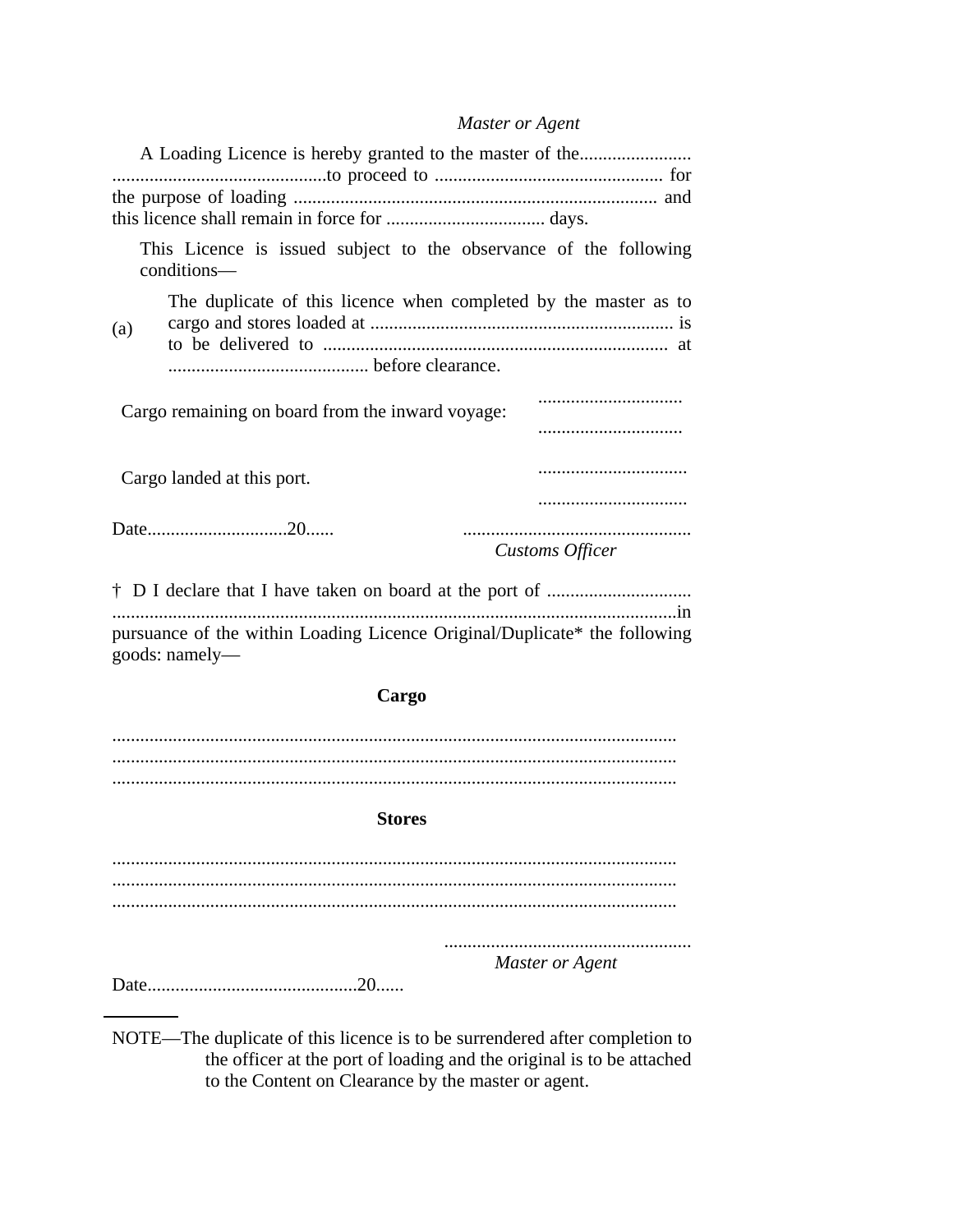(a) Applicable only in case of a loading licence issued for a port or place at which no customs officer is permanently stationed. †To be printed on reverse side \*Delete when not applicable

# FORM 15 — Reg. 74

# **SCHEDULE**

# **SAINT LUCIA**

## **CUSTOMS DECLARATION**

Each arriving Traveller or Head of a Family must write in the following information. PLEASE PRINT. READ NOTES AT THE BOTTOM.

| 1. Family Name                                                                                                                                                                   | <b>First Name</b> |                        | Middle Initial |                                            |
|----------------------------------------------------------------------------------------------------------------------------------------------------------------------------------|-------------------|------------------------|----------------|--------------------------------------------|
| 2. Port of Arrival                                                                                                                                                               |                   | 3. Port of Embarkation |                |                                            |
| 4. Reason for Entering Saint<br>Lucia                                                                                                                                            |                   |                        |                | 5. Residents only (date of last departure) |
| 6. Have you in your personal baggage or on your person or in your<br>possession anything apart from your own* personal effects?                                                  |                   |                        |                |                                            |
|                                                                                                                                                                                  |                   |                        | $Yes \Box$     | No <sub>1</sub>                            |
| 7. Are you or anyone in your party carrying any fruits, plants, vegetables,<br>soil, meats (uncooked), or live animals of any kind?                                              |                   |                        |                |                                            |
|                                                                                                                                                                                  |                   |                        | $Yes \Box$     | No <sub>1</sub>                            |
| 8. Are you or anyone in your party carrying any firearm, spirits, cigars,<br>cigarettes, tobacco, perfumes or jewellery in your baggage or on your<br>person?                    |                   |                        |                |                                            |
|                                                                                                                                                                                  |                   |                        | $Yes \Box$     | No <sub>1</sub>                            |
| 9 Are you or anyone in your party carrying any articles intended to be given<br>to any other person?                                                                             |                   |                        |                |                                            |
|                                                                                                                                                                                  |                   |                        | $Yes \Box$     | No <sub>1</sub>                            |
| 10. I certify that I have declared all items acquired abroad as required<br>herein and that all oral and written statements which I have made are<br>true, correct and complete. |                   |                        |                |                                            |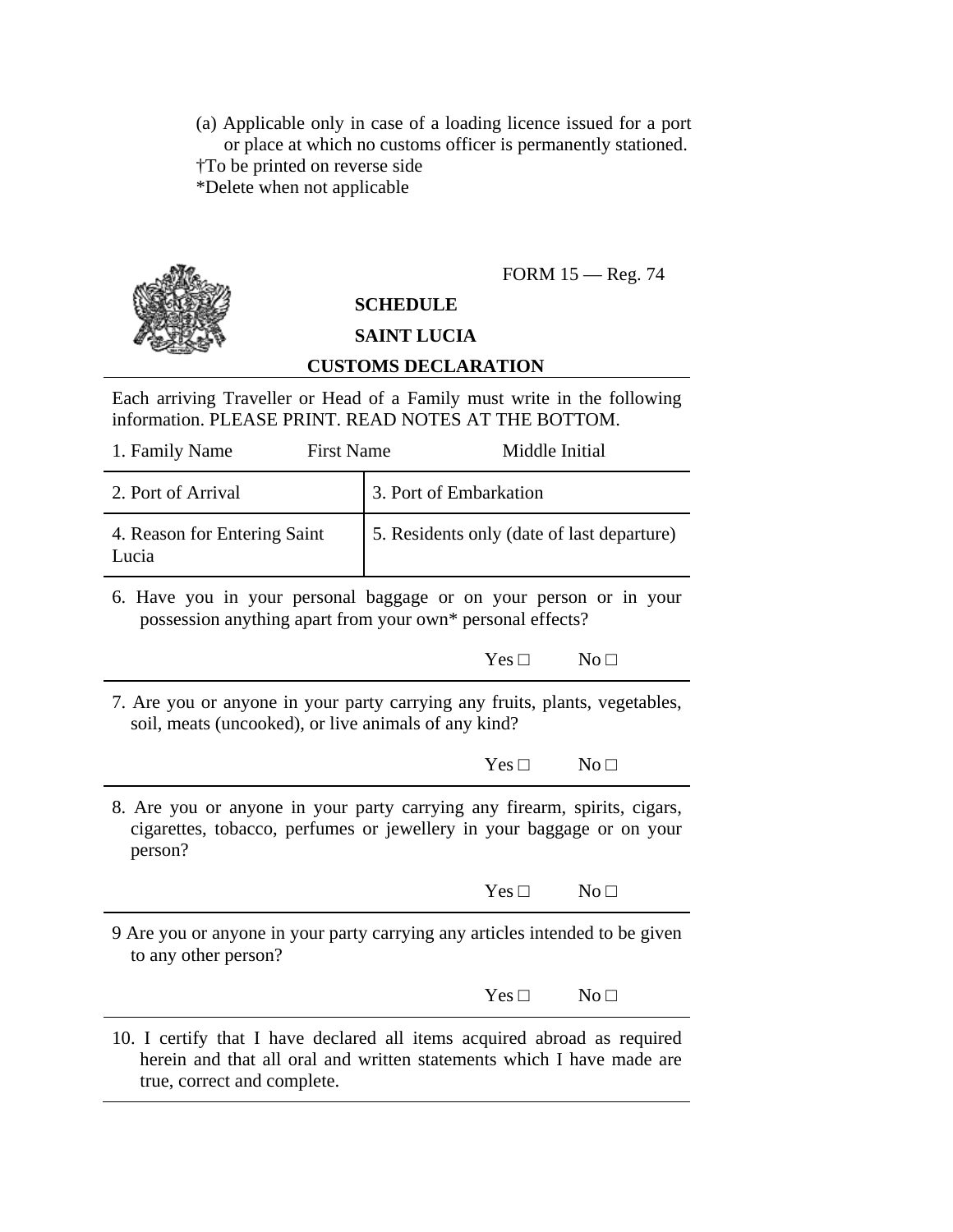| Signature<br>້ |  |
|----------------|--|

## IF YOU HAVE ANSWERED YES TO ANY OF THE ABOVE QUESTIONS GIVE PARTICULARS OF ITEMS OVERLEAF.

The law of Saint Lucia requires that you Declare all articles (whether worn or used, whether dutiable or not, and whether obtained by purchase, as a gift or otherwise) which are in your or your family's possession at the time of arrival.

\* Personal effects are wearing apparel, articles of personal adornment, toilet requisites, and any portable articles in a passengers baggage or on his or her person which he or she might reasonably be expected to carry with him or her for his or her own regular and private use, and which are so declared.

FALSE STATEMENTS MADE TO A CUSTOMS OFFICER ARE PUNISHABLE BY LAW.

| <b>Description of Articles</b>                                                       | Price          | Customs use only                                  |
|--------------------------------------------------------------------------------------|----------------|---------------------------------------------------|
|                                                                                      |                |                                                   |
|                                                                                      |                |                                                   |
|                                                                                      |                |                                                   |
|                                                                                      |                |                                                   |
|                                                                                      |                |                                                   |
|                                                                                      |                |                                                   |
|                                                                                      |                |                                                   |
|                                                                                      |                |                                                   |
|                                                                                      |                |                                                   |
|                                                                                      |                |                                                   |
|                                                                                      |                |                                                   |
|                                                                                      |                |                                                   |
|                                                                                      |                |                                                   |
| <b>ATTACH CONTINUATION</b><br>SHEETS IF NECESSARY                                    | Total<br>Price | This space is reserved for Customs<br>Validation. |
| State price ACTUALLY<br>PAID. If not purchased, state<br>fair price in country where |                |                                                   |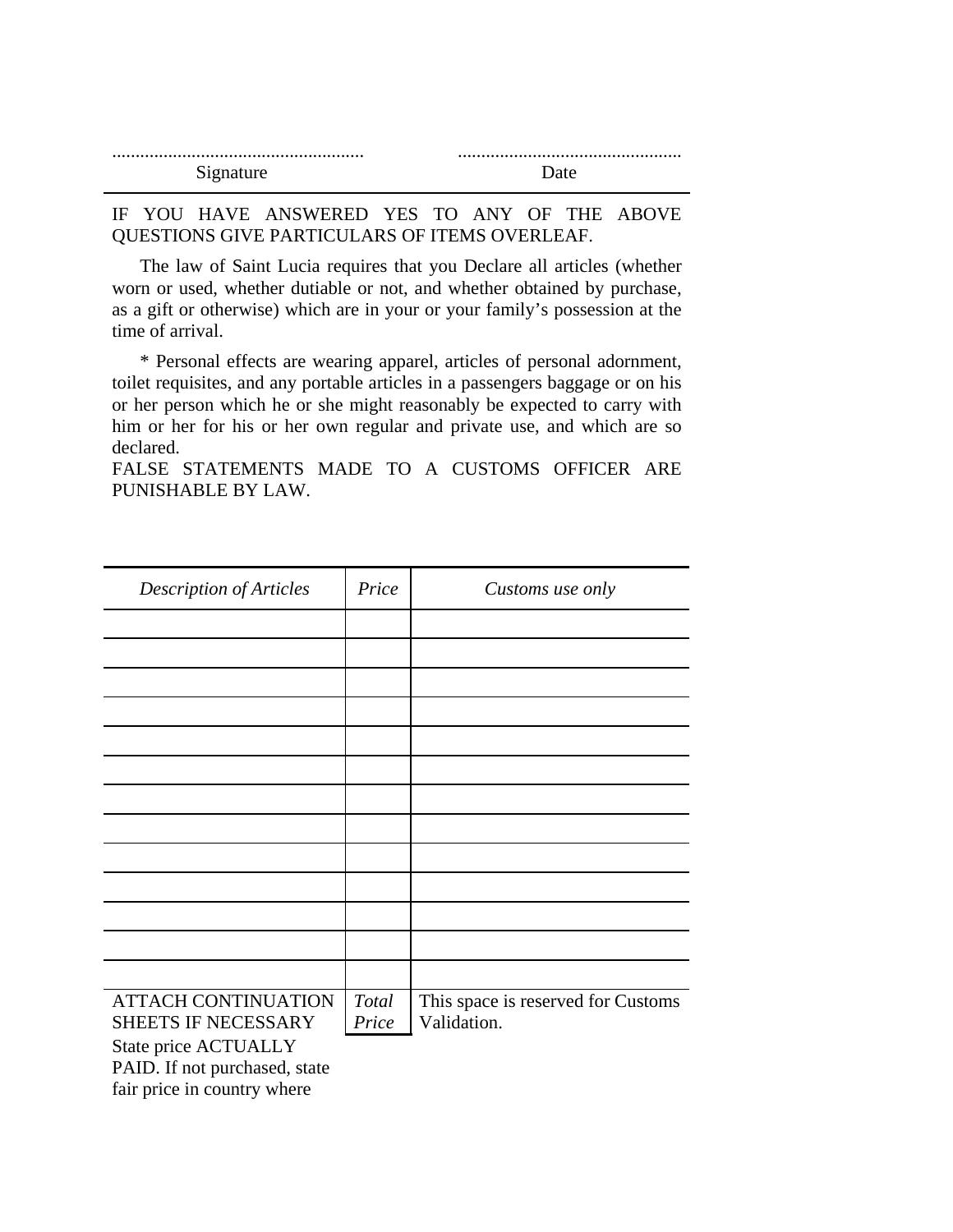obtained. You may combine articles costing less than US \$10 each and list as MISCELLANEOUS up to a total of US \$100 or the equivalent. List separately all other items regardless of cost. Prices should be quoted in the currency of the country where article was purchased.

 $(Substituted by S.I. 77/1983)$ 

| <b>SAINT LUCIA</b>                            | Form 17 - Reg. 92                                                                                                 |
|-----------------------------------------------|-------------------------------------------------------------------------------------------------------------------|
|                                               | <b>CLEARANCE OF SHIP OTHER THAN STEAMSHIP</b>                                                                     |
|                                               |                                                                                                                   |
|                                               |                                                                                                                   |
|                                               |                                                                                                                   |
|                                               |                                                                                                                   |
|                                               |                                                                                                                   |
| members and passengers as directed hereunder: | duly entered his or her vessel on the<br>20and has this day cleared according to law with the cargo, stores, crew |
|                                               | Cargo                                                                                                             |
| <b>Marks and Numbers</b>                      | Number and Description of Packages and Goods                                                                      |
|                                               |                                                                                                                   |
|                                               |                                                                                                                   |
|                                               |                                                                                                                   |
|                                               |                                                                                                                   |
|                                               |                                                                                                                   |
|                                               |                                                                                                                   |
|                                               |                                                                                                                   |
|                                               | <b>Stores</b>                                                                                                     |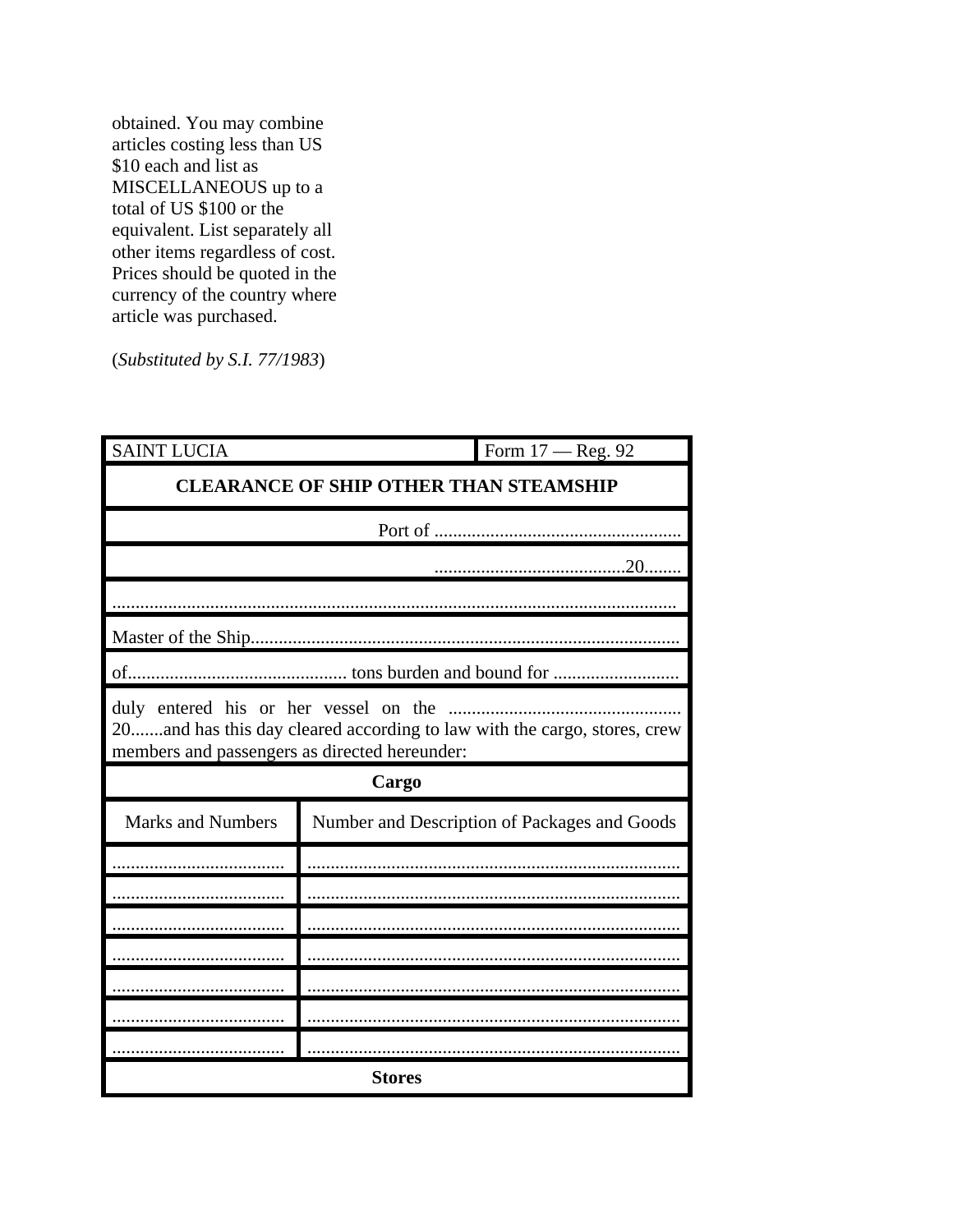|                                                                                                                             |      | (b) LOADED IN SAINT LUCIA   |      |
|-----------------------------------------------------------------------------------------------------------------------------|------|-----------------------------|------|
|                                                                                                                             |      |                             |      |
|                                                                                                                             |      |                             |      |
|                                                                                                                             |      |                             |      |
|                                                                                                                             |      |                             |      |
| -All drawback and/or warehoused goods are to be separately shown and the<br>total of each class written in words at length. |      |                             |      |
|                                                                                                                             |      | <b>Crew Members</b>         |      |
| <b>Names</b>                                                                                                                | Rank | Names                       | Rank |
|                                                                                                                             |      | 7.                          |      |
|                                                                                                                             |      | 8                           |      |
|                                                                                                                             |      |                             |      |
| 3                                                                                                                           |      | 9.                          |      |
|                                                                                                                             |      | 10                          |      |
|                                                                                                                             |      | 11                          |      |
|                                                                                                                             |      | 12                          |      |
| 5.<br>6.                                                                                                                    |      | <b>Passengers</b>           |      |
| Names                                                                                                                       |      | Names                       |      |
|                                                                                                                             |      | 8                           |      |
|                                                                                                                             |      | 9                           |      |
| 3                                                                                                                           |      | 10                          |      |
|                                                                                                                             |      |                             |      |
| 5.                                                                                                                          |      | $\mathcal{D}_{\mathcal{L}}$ |      |
| 6.                                                                                                                          |      | 13.<br>14                   |      |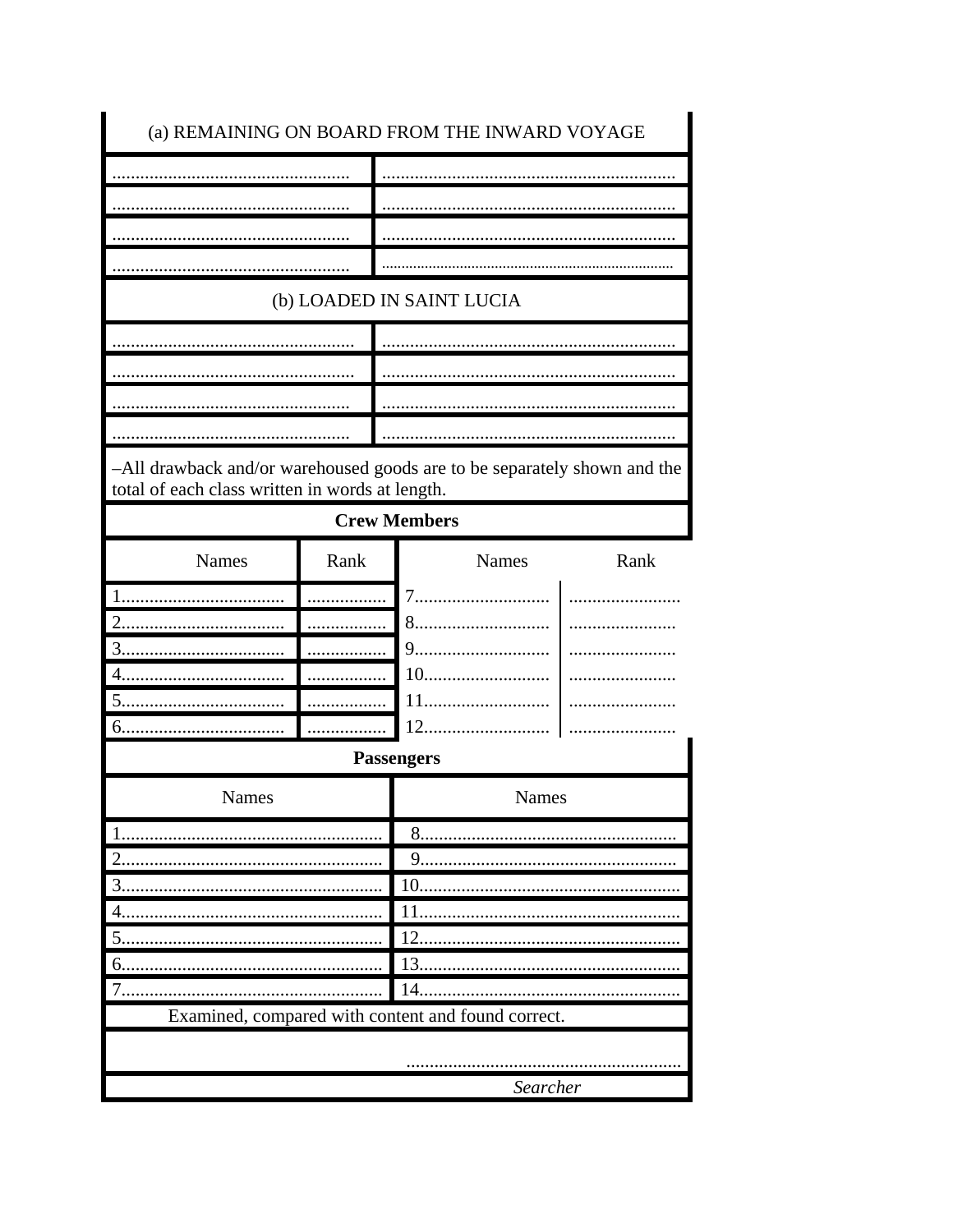| for Comptroller of Customs and Excise |
|---------------------------------------|

SAINT LUCIA Form 18—Reg. 92

# **CLEARANCE FOR STEAMSHIP**

| THESE ARE TO CERTIFY to all whom it doth concern that |
|-------------------------------------------------------|
|                                                       |
|                                                       |
|                                                       |
| Port of Registry                                      |
|                                                       |
|                                                       |
|                                                       |

......................................................................... *for Comptroller of Customs and Excise*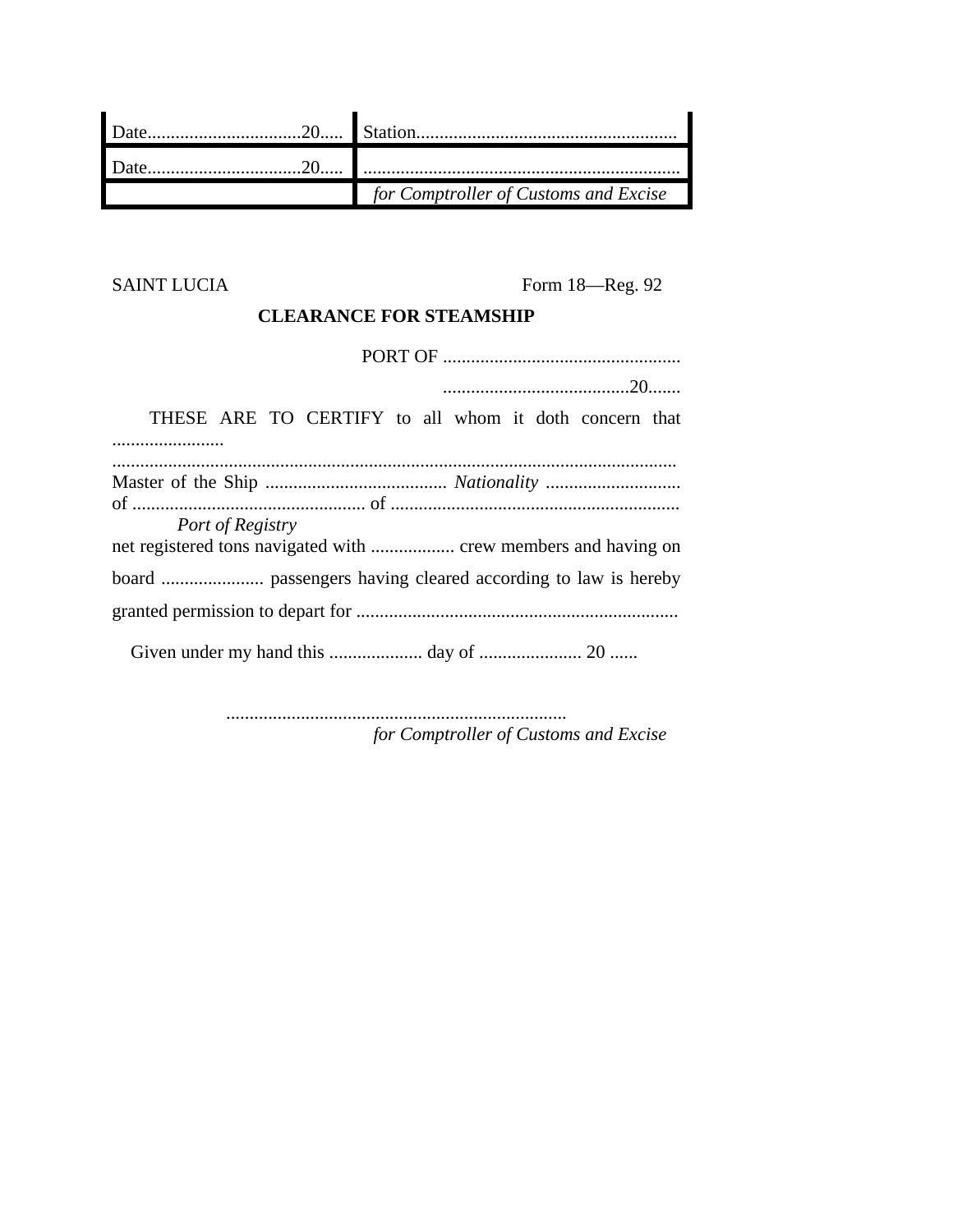[*Insert page 5 of the Customs (Control and Management) Act Landscape Pages*]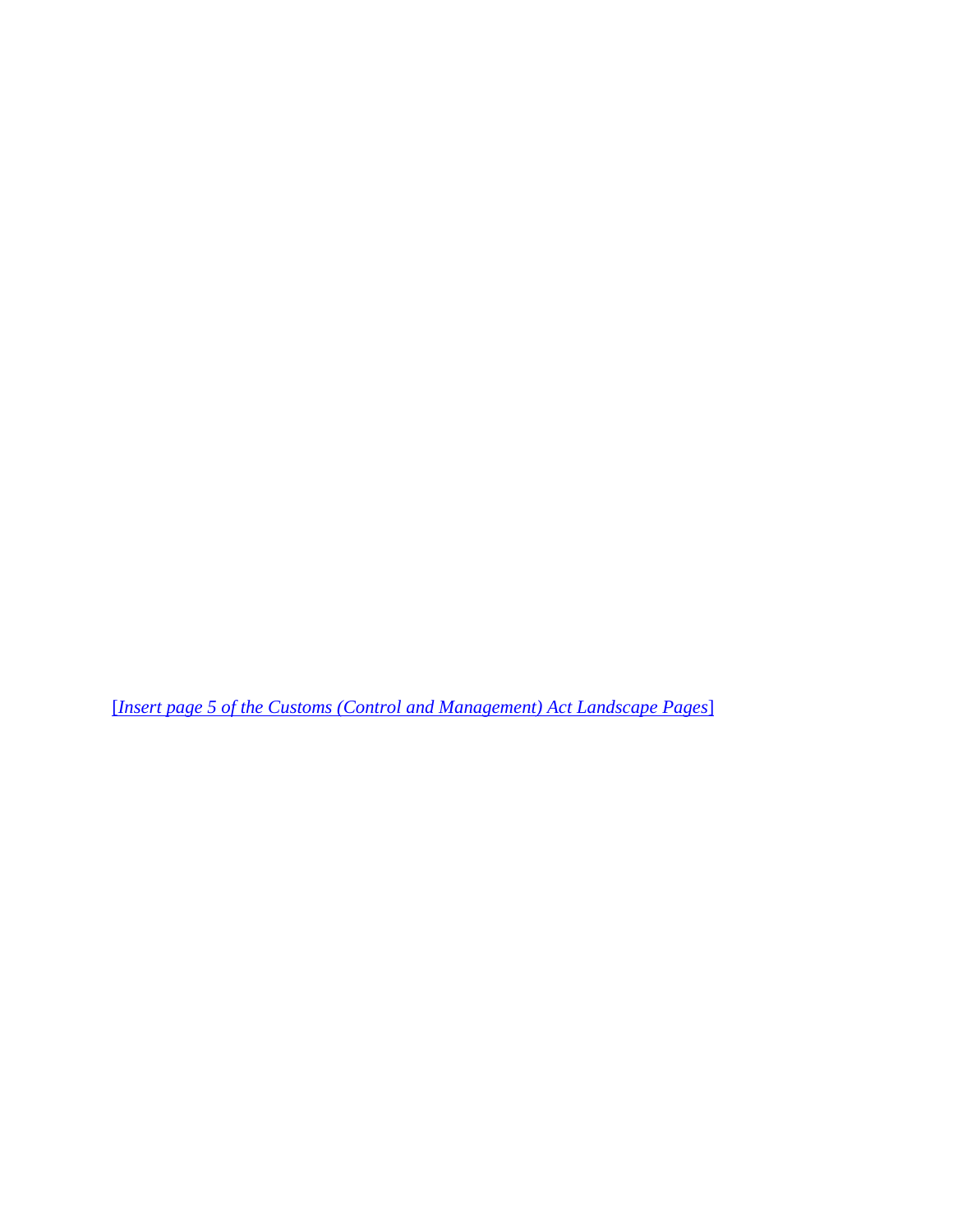[*Insert page 6 of the Customs (Control and Management) Act Landscape Pages*]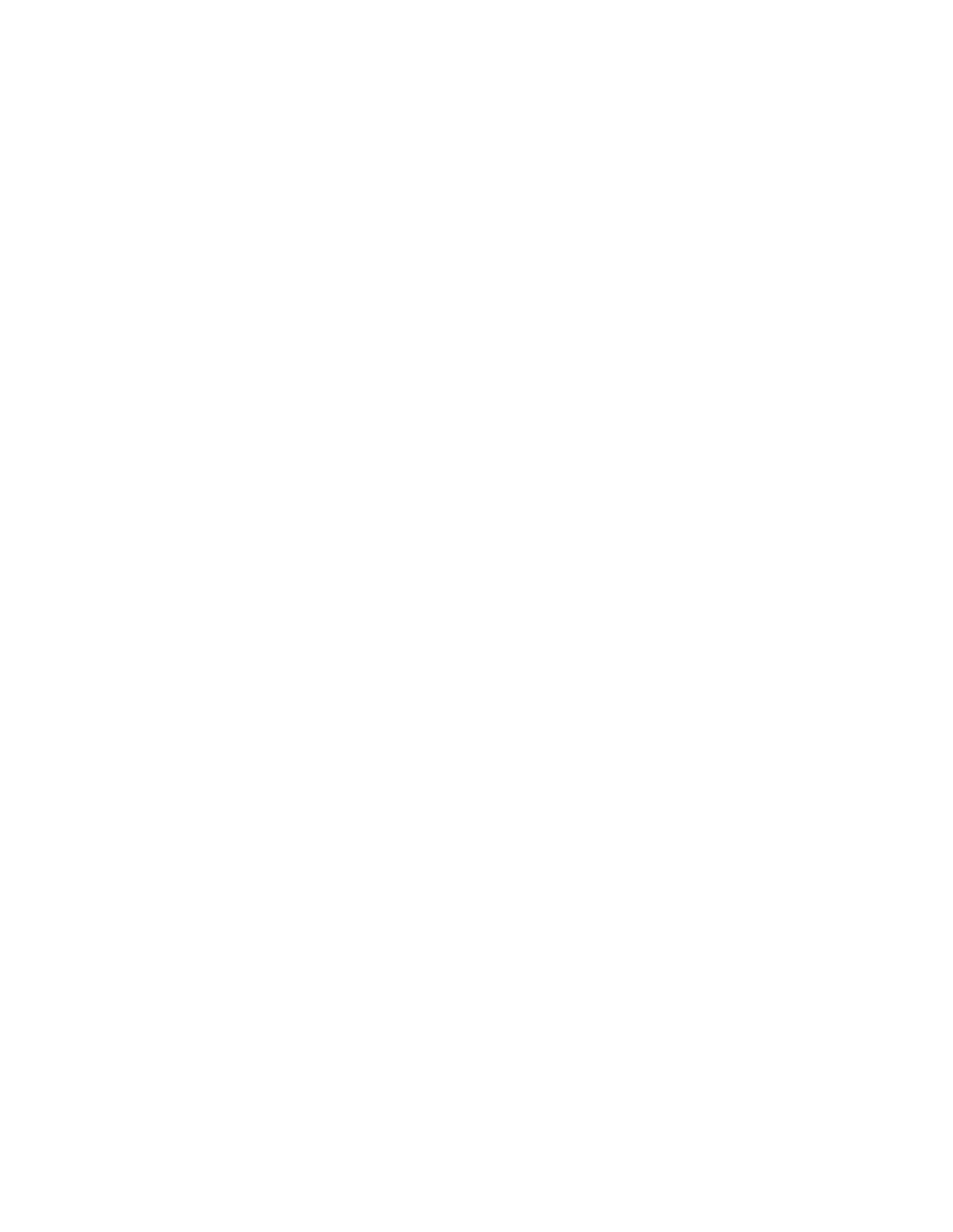[*Insert page 7 of the Customs (Control and Management) Act Landscape Pages*]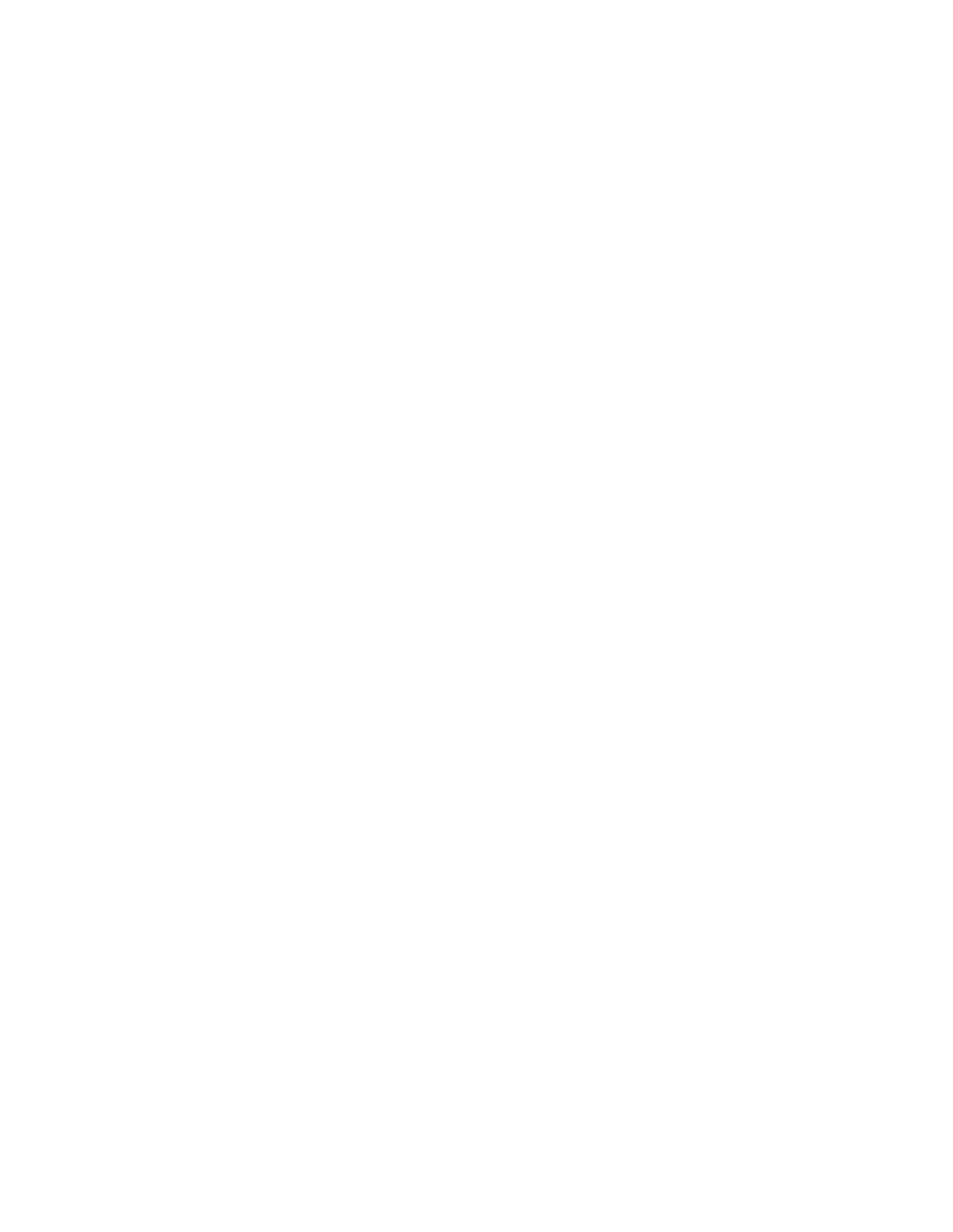[*Insert page 8 of the Customs (Control and Management) Act Landscape Pages*]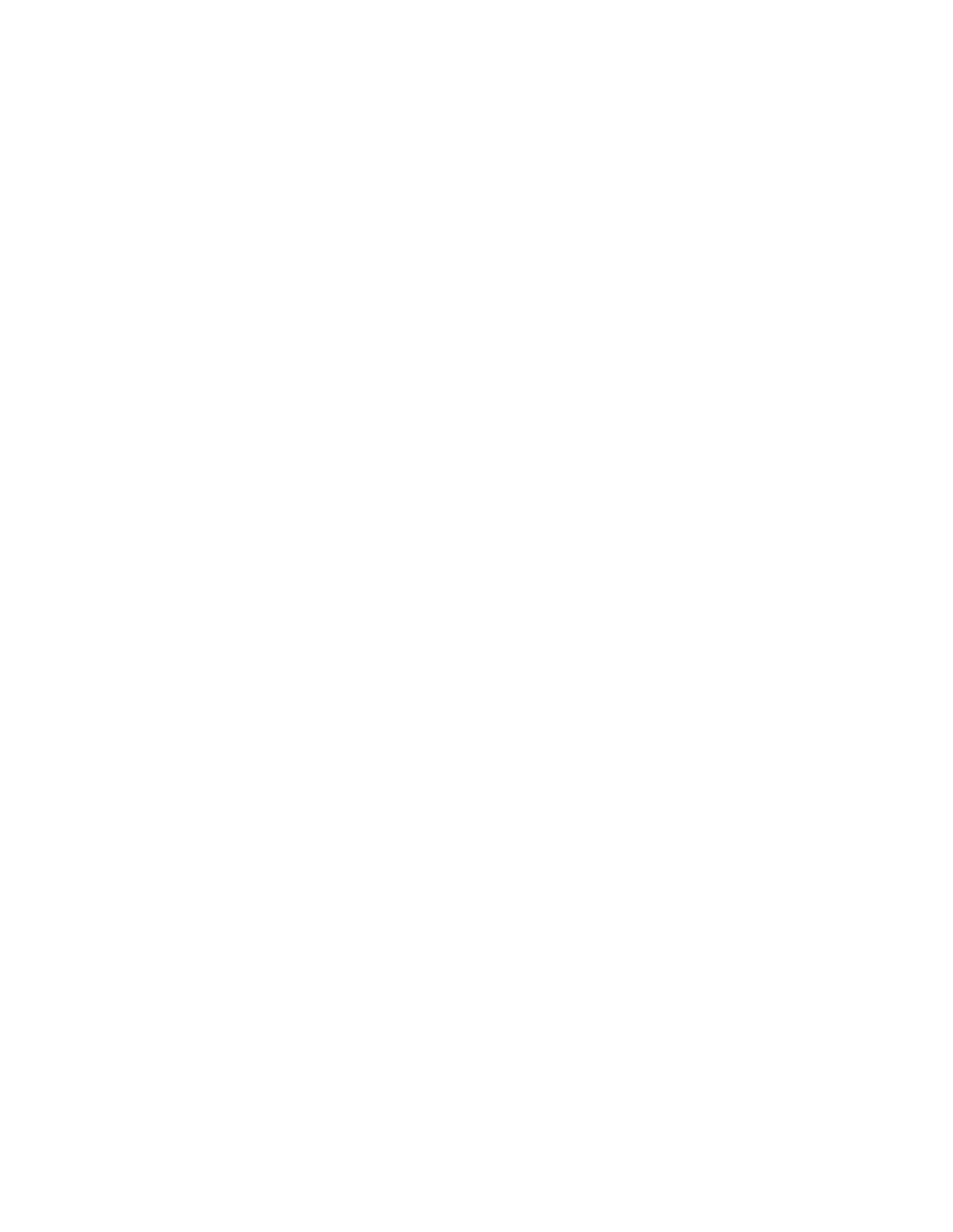[*Insert page 9 of the Customs (Control and Management) Act Landscape Pages*]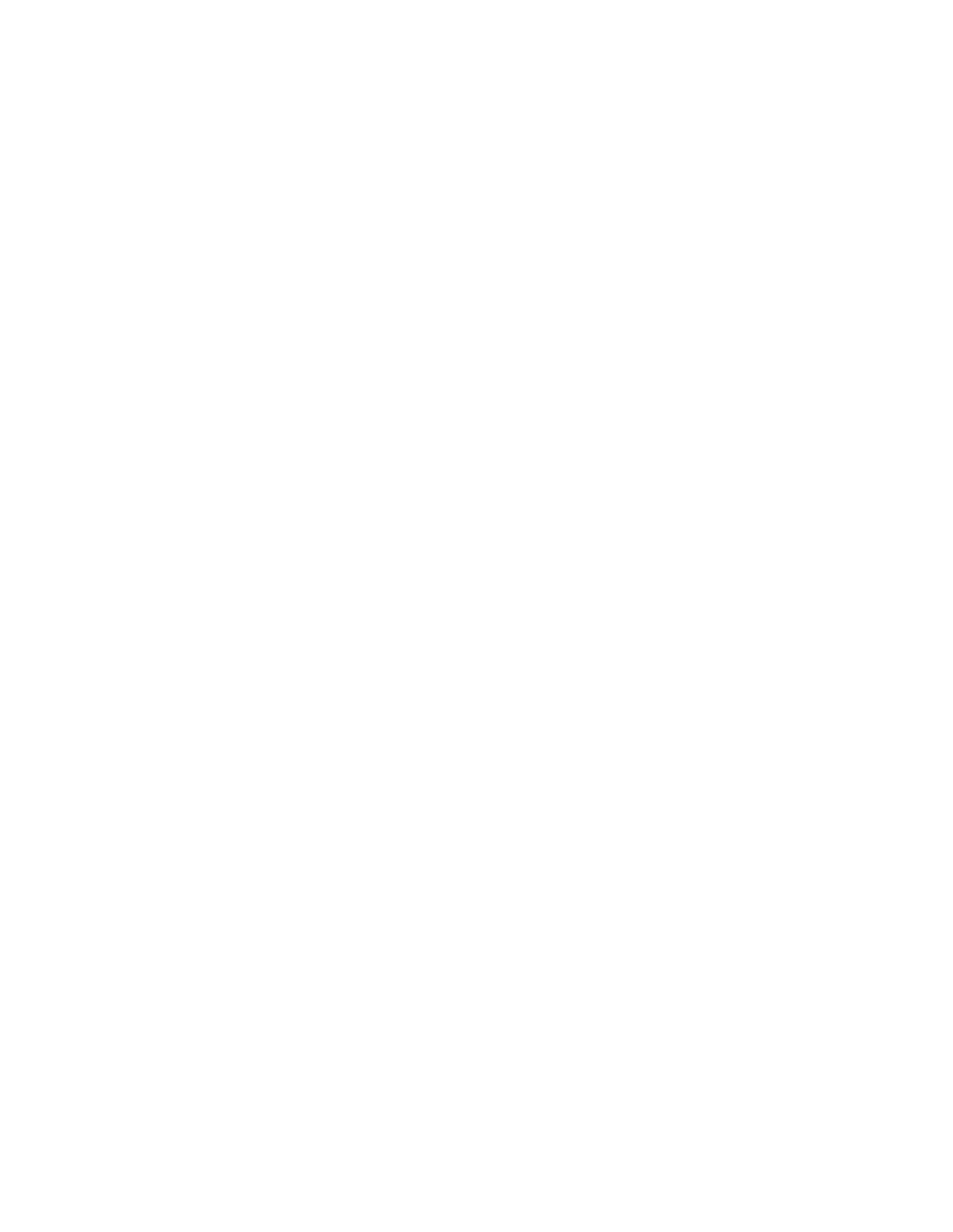[*Insert page 10 of the Customs (Control and Management) Act Landscape Pages*]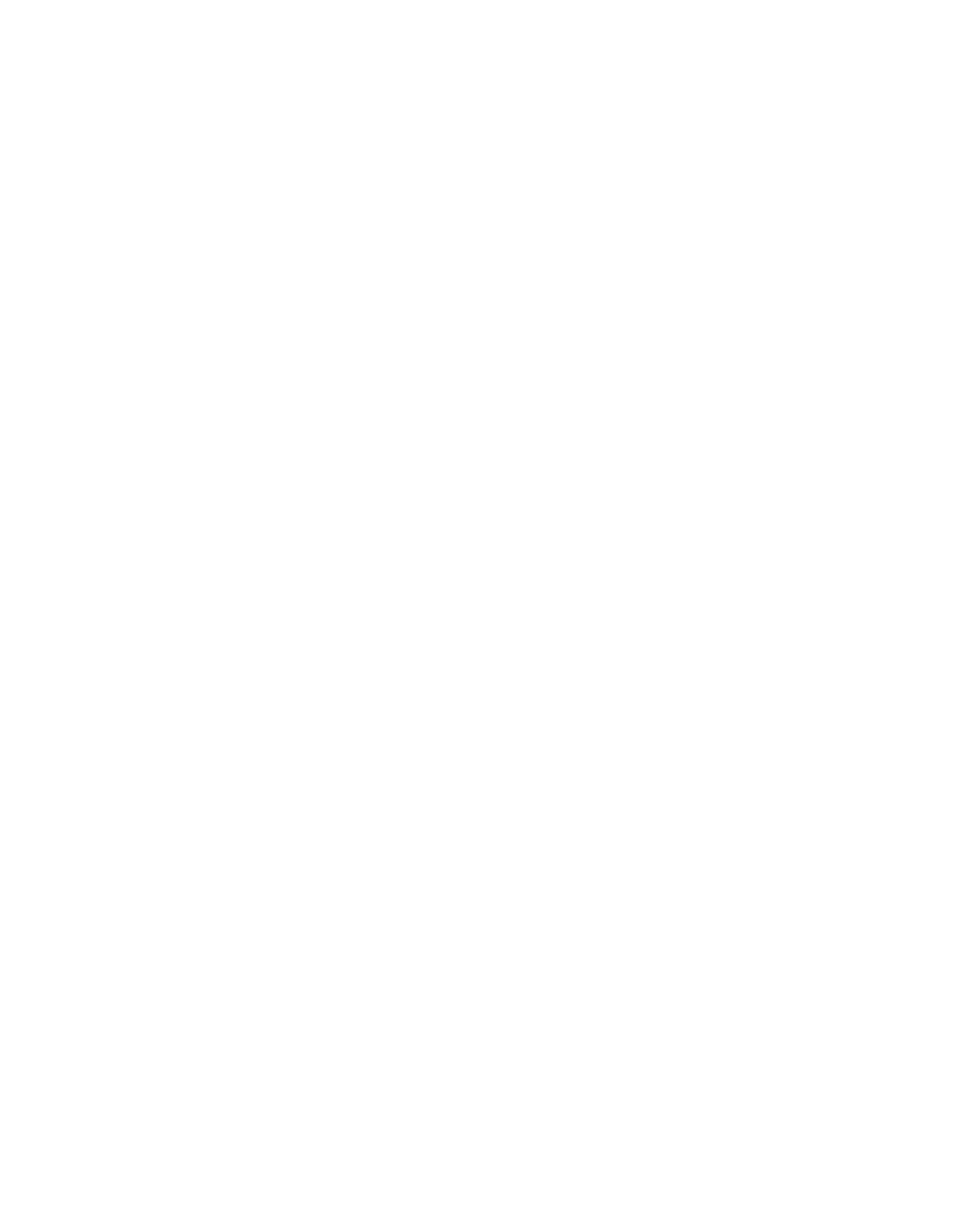[*Insert page 11 of the Customs (Control and Management) Act Landscape Pages*]

j.

| <b>SAINT LUCIA</b>             | Form 21–Reg. $35 & 43$ |
|--------------------------------|------------------------|
| <b>BILL OF SIGHT</b>           |                        |
| Declaration under Customs Act. |                        |

<u> 1980 - Johann Barbara, martxa alemaniar a</u>

 $\blacksquare$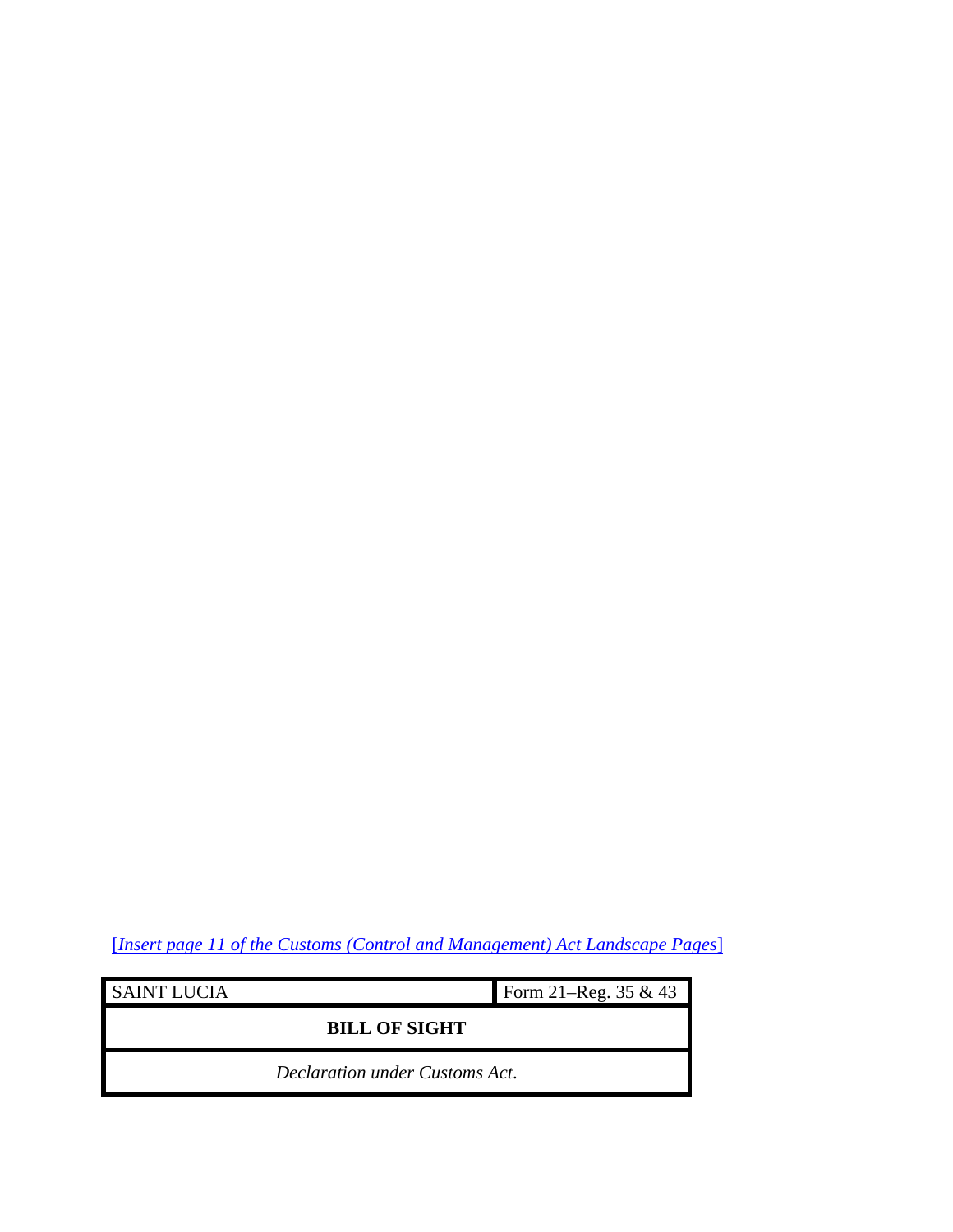| No. of Bill of Lading                                                                                                                                                                                                                                                                                               |                                                            |                                                                     |                                 |
|---------------------------------------------------------------------------------------------------------------------------------------------------------------------------------------------------------------------------------------------------------------------------------------------------------------------|------------------------------------------------------------|---------------------------------------------------------------------|---------------------------------|
|                                                                                                                                                                                                                                                                                                                     |                                                            |                                                                     |                                 |
|                                                                                                                                                                                                                                                                                                                     |                                                            |                                                                     |                                 |
| Name of<br>Aircraft or Ship                                                                                                                                                                                                                                                                                         | Commander's<br>Master's Name                               | Date of Report                                                      | Port or Place<br>whence arrived |
|                                                                                                                                                                                                                                                                                                                     |                                                            |                                                                     |                                 |
|                                                                                                                                                                                                                                                                                                                     |                                                            |                                                                     |                                 |
|                                                                                                                                                                                                                                                                                                                     |                                                            |                                                                     |                                 |
| Marks and<br><b>Numbers</b>                                                                                                                                                                                                                                                                                         | information as the Importer is able to give as to Quantity | Number and Description of Packages, with such<br>and Value of Goods |                                 |
|                                                                                                                                                                                                                                                                                                                     |                                                            |                                                                     |                                 |
|                                                                                                                                                                                                                                                                                                                     |                                                            |                                                                     |                                 |
|                                                                                                                                                                                                                                                                                                                     |                                                            |                                                                     |                                 |
|                                                                                                                                                                                                                                                                                                                     |                                                            |                                                                     |                                 |
|                                                                                                                                                                                                                                                                                                                     |                                                            |                                                                     |                                 |
|                                                                                                                                                                                                                                                                                                                     |                                                            |                                                                     |                                 |
|                                                                                                                                                                                                                                                                                                                     |                                                            |                                                                     |                                 |
|                                                                                                                                                                                                                                                                                                                     |                                                            |                                                                     | the importer, or                |
| agent of the importer,<br>of the goods above-mentioned, do hereby declare that I have not, and that to<br>the best of my knowledge he or she has not received sufficient invoice, bill<br>of lading, or other advice from which the quantity, quality or value of the<br>goods above-mentioned, can be ascertained. |                                                            |                                                                     |                                 |
| 20                                                                                                                                                                                                                                                                                                                  |                                                            |                                                                     |                                 |
|                                                                                                                                                                                                                                                                                                                     |                                                            |                                                                     |                                 |
| Witness                                                                                                                                                                                                                                                                                                             |                                                            |                                                                     | Importer or Agent (1)           |
|                                                                                                                                                                                                                                                                                                                     |                                                            |                                                                     | $20$                            |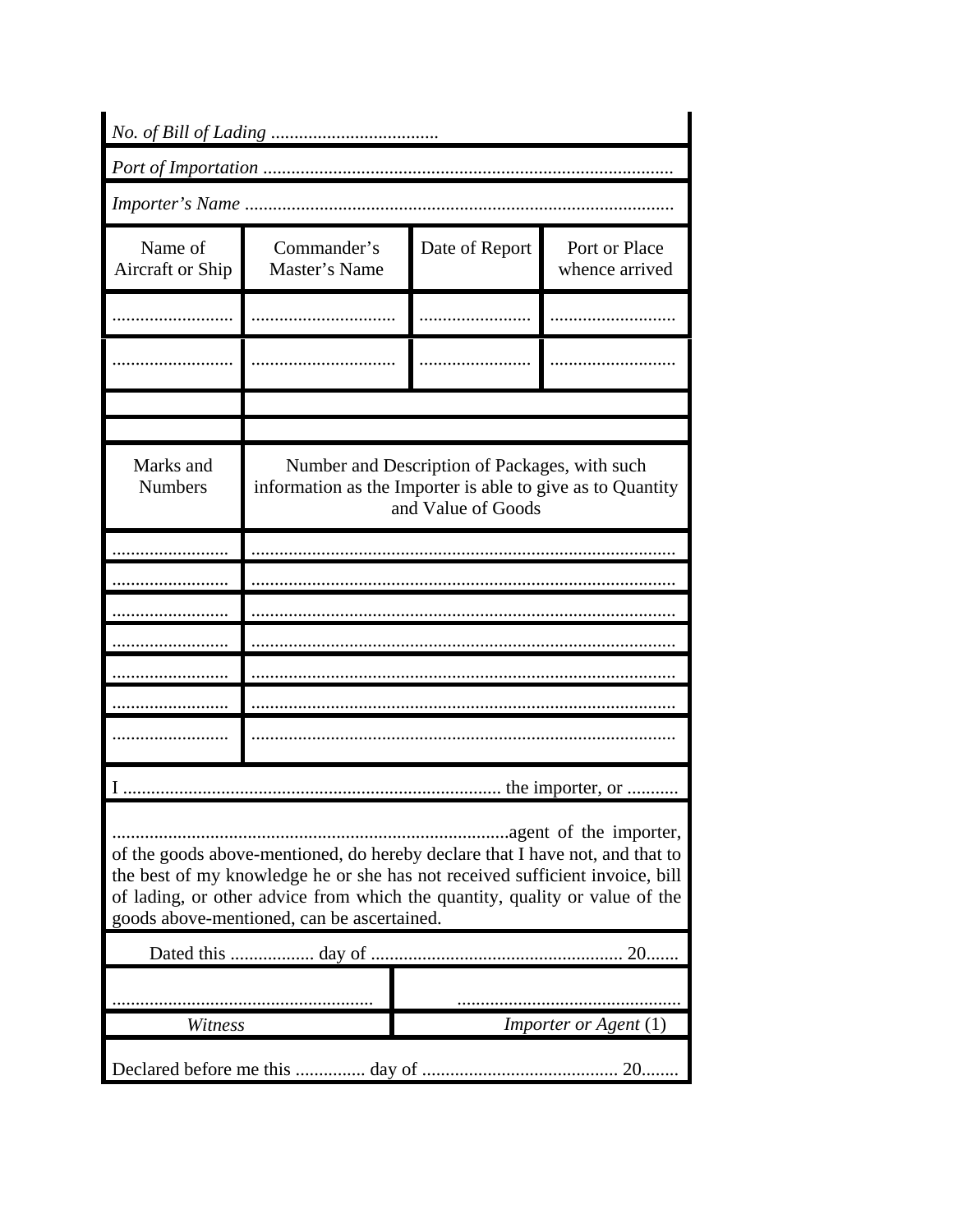|       | for Comptroller of Customs and Excise                                                                                                                                                                       |
|-------|-------------------------------------------------------------------------------------------------------------------------------------------------------------------------------------------------------------|
| NOTE. | (1) The importer or his or her agent may examine the above-<br>mentioned goods for the purposes of making entry<br>according to law.                                                                        |
|       | (2) The declaration and signature of the importer or his or her<br>agent must be attested by the proper officer, or by a witness<br>whose signature is known to, and who is approved by the<br>Comptroller. |
|       | (3) The importer must produce to the examining officer order,<br>indent, catalogue or any other document in his or her<br>possession which would assist with the valuation of the<br>goods.                 |

Form 22—(*Repealed by S.I. 25/1993*)

| <b>SAINT LUCIA</b>                |                                            |                   | Form 23 Reg. 35                 |  |
|-----------------------------------|--------------------------------------------|-------------------|---------------------------------|--|
| <b>DEPOSIT ENTRY</b>              |                                            |                   |                                 |  |
|                                   |                                            |                   |                                 |  |
|                                   |                                            |                   |                                 |  |
|                                   | Relative Entry (if any)  Number  Dated  20 |                   |                                 |  |
|                                   |                                            |                   |                                 |  |
| Name of Aircraft or<br>Ship       | Commander's<br>Master's Name               | Date of<br>Report | Port or Place<br>whence arrived |  |
|                                   |                                            |                   |                                 |  |
|                                   |                                            |                   |                                 |  |
|                                   |                                            |                   |                                 |  |
| \$<br>$C$ .                       |                                            |                   |                                 |  |
| (To be stated in words at length) |                                            |                   |                                 |  |
|                                   |                                            |                   |                                 |  |
|                                   |                                            |                   |                                 |  |
|                                   |                                            |                   |                                 |  |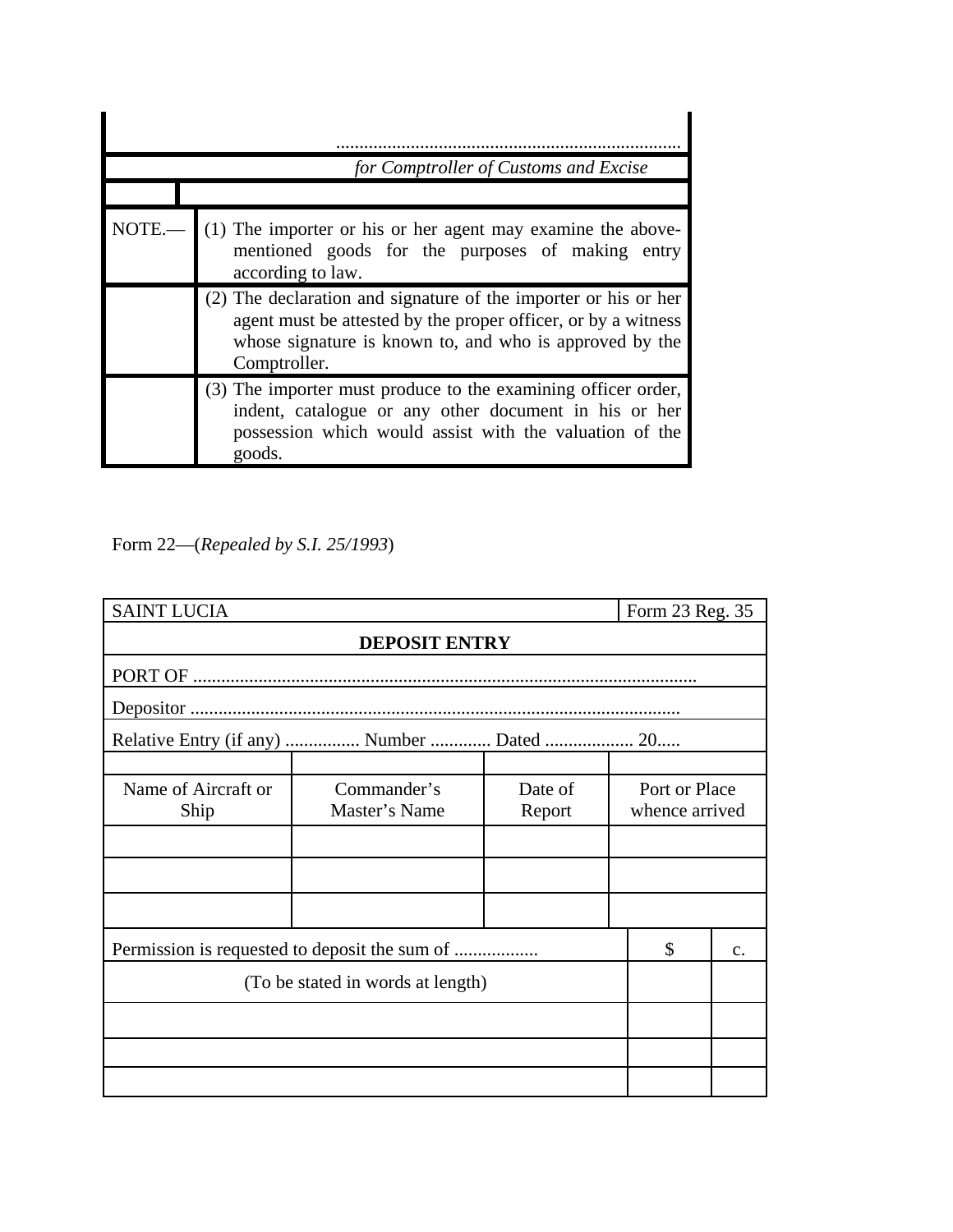| for the following reasons- |                  |                                                |    |  |  |
|----------------------------|------------------|------------------------------------------------|----|--|--|
|                            | (PARTICULARS)    |                                                |    |  |  |
|                            |                  |                                                |    |  |  |
|                            |                  |                                                |    |  |  |
|                            |                  |                                                |    |  |  |
|                            |                  |                                                |    |  |  |
|                            |                  |                                                |    |  |  |
|                            |                  |                                                |    |  |  |
|                            |                  |                                                |    |  |  |
|                            |                  |                                                | \$ |  |  |
|                            |                  | I/We declare the above particulars to be true. |    |  |  |
| \$                         | $\overline{c}$ . |                                                |    |  |  |
|                            |                  | Dated this  day of  20                         |    |  |  |
|                            |                  |                                                |    |  |  |
|                            |                  |                                                |    |  |  |
| Deposit received           |                  |                                                |    |  |  |
|                            |                  |                                                |    |  |  |

Form 24—(*Repealed by S.I. 25/1993*)

| <b>SAINT LUCIA</b> |
|--------------------|
|--------------------|

Form  $25$ –Reg. 46

# **PERMIT TO REMOVE GOODS PRIOR TO ENTRY.**

| <u>xxxel xelse is els media in in</u> |
|---------------------------------------|

|--|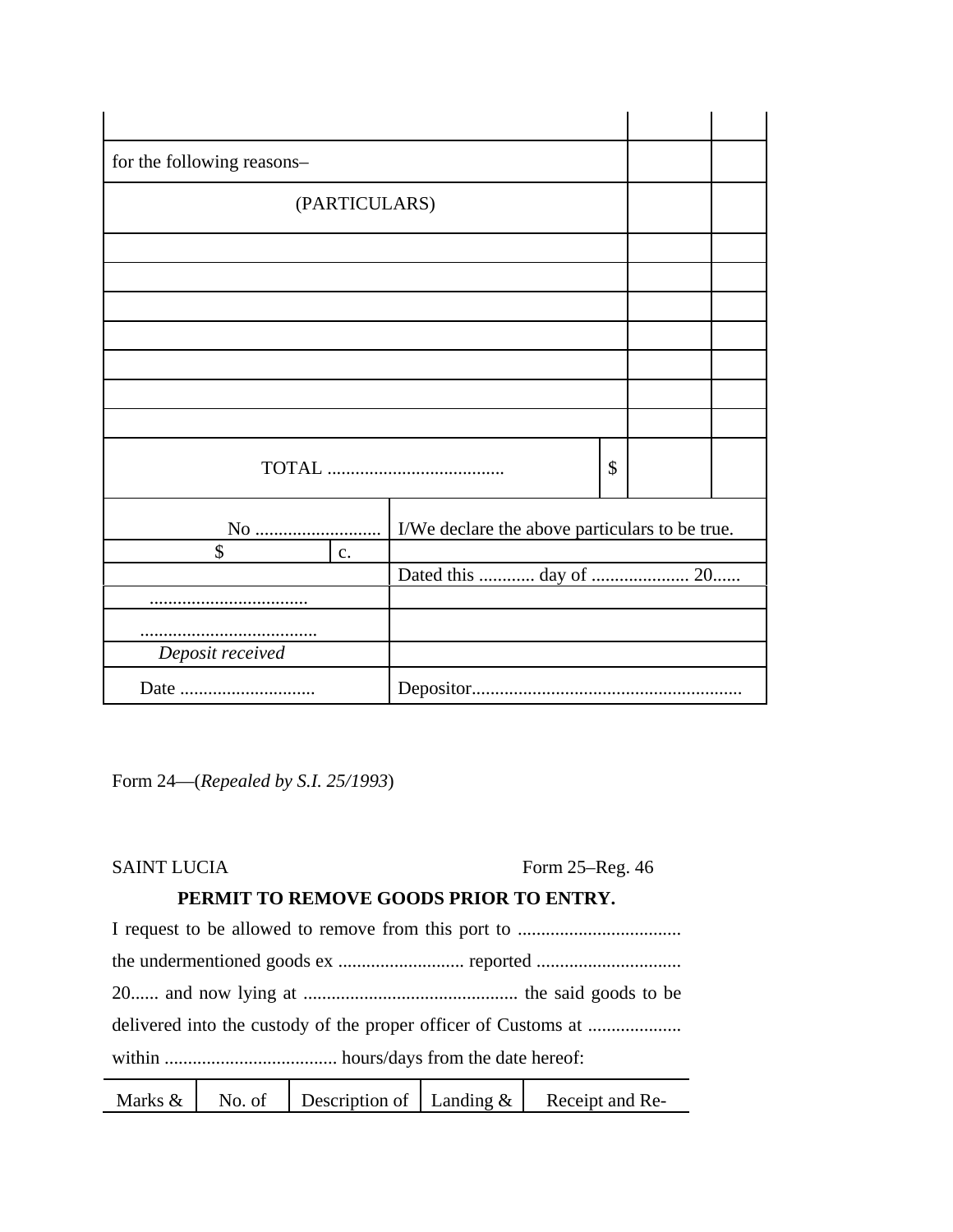| Nos.                   | Packages | Goods | Delivery | examination        |
|------------------------|----------|-------|----------|--------------------|
|                        |          |       | Account  | Account            |
|                        |          |       |          |                    |
|                        |          |       |          |                    |
|                        |          |       |          |                    |
|                        |          |       |          |                    |
|                        |          |       |          |                    |
|                        |          |       |          |                    |
|                        |          |       |          |                    |
|                        |          |       |          | Brought to account |
|                        |          |       |          |                    |
|                        |          |       | .        |                    |
|                        |          |       |          | Date               |
| <b>Customs Officer</b> |          |       |          |                    |
|                        |          |       |          |                    |

**Importer or Agent** 

| No objection, | Application granted<br>Bond in force.                                  |
|---------------|------------------------------------------------------------------------|
|               | Officer-in-charge Import Station for Comptroller of Customs and Excise |
|               |                                                                        |
|               |                                                                        |
|               |                                                                        |
|               | Customs Officer                                                        |

**SAINT LUCIA** 

Form  $26 - Reg. 65$ **O.E. No..** . . . . . . . . . .

# **DAMAGE CERTIFICATE**

## **APPLICATION**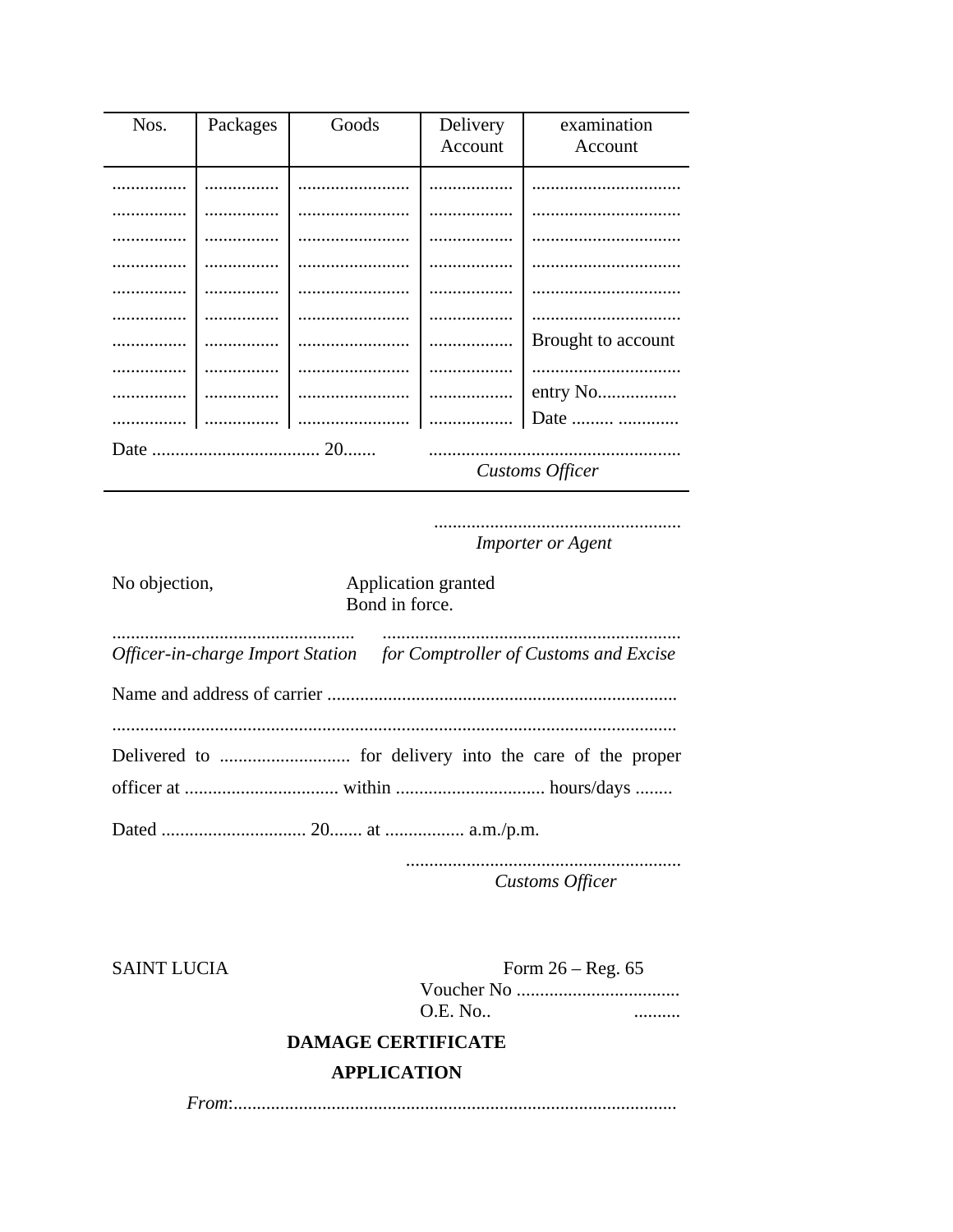*To*: The Comptroller of Customs and Excise.

Date...........................................20.......

I/We herewith apply for a refund to the extent of.......................per cent. of the duty paid in respect of the following goods, landed in a damaged state, and duty paid on Duty Entry

No................of....................................20.........ex *s.s*,...................................... of............................................................20........from...................................... ....................................................... ....................................................... ....................................................... ....................................................... ....................................................

*Importer*

## **INSURANCE CERTIFICATE**

I/We certify that the above goods are covered by insurance with the........................................................ Company, and that as a result of a survey a claim to the extent of....................................................................per cent, has been allowed in respect of the above-mentioned goods owing to damage.

..............................................................

*Insurance Agents*

Date.......................................20.......

## **Examination of Goods**

We certify that we have examined the above-mentioned goods and recommend an abatement of........................per cent, as fair and reasonable.

........................................................................ *Officer in charge of Importing Ship* Date...................................20..... .................................................................. *Executive Officer Outdoor*

### **Approval of Percentage of Abatement**

Abatement of.....................................per cent, approved

........................................................

*for Comptroller*

Date.................................20........

**Amount of Abatement**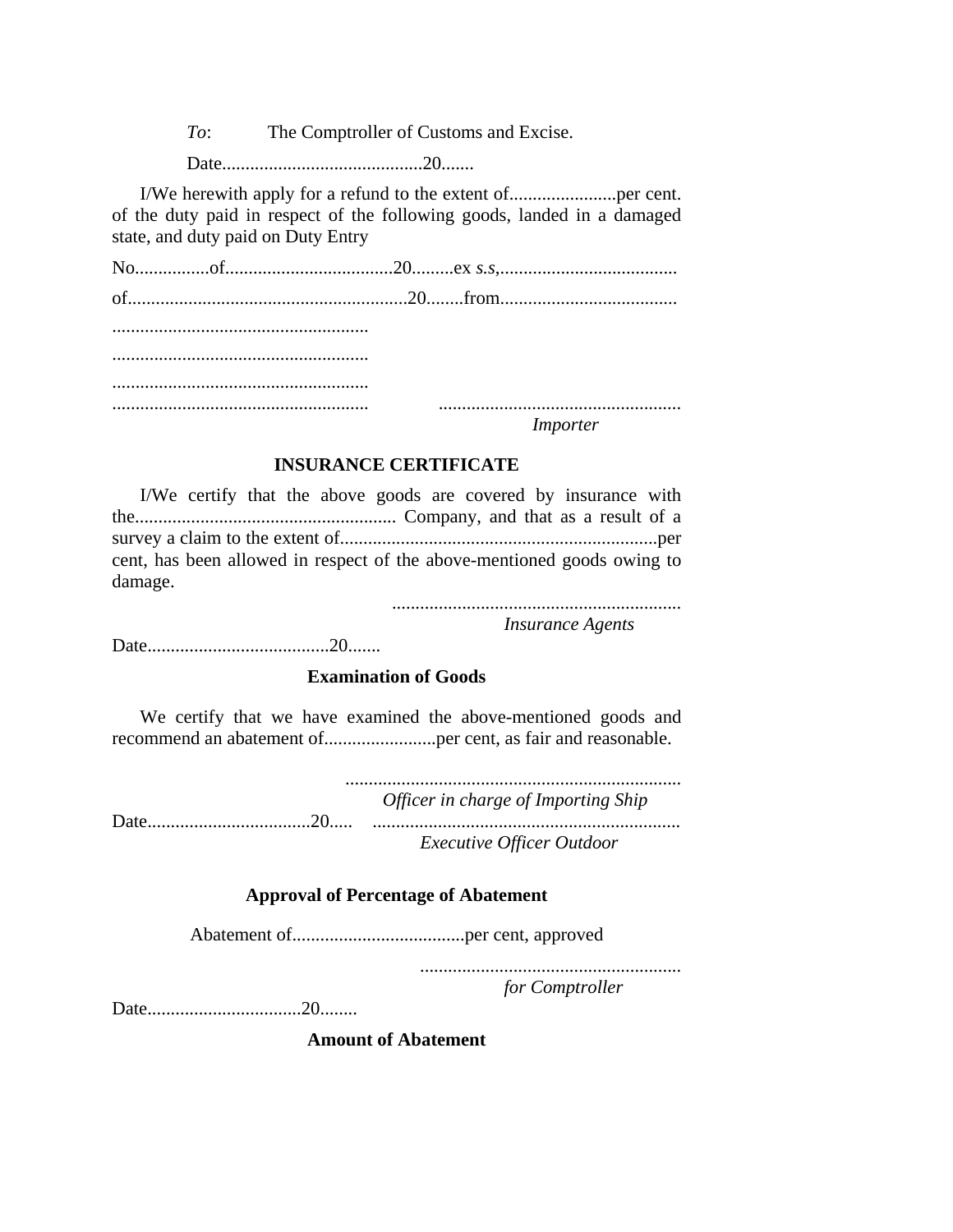I certify that at the approved rate of abatement a refund of \$......................... as shown on the statement recorded on Duty Entry No....................of......................................20........ex *s.s*.................................... is due the importer.

......................................................

*Officer*

Date...................................20.........

# **Certificate of Checking Officer Examined and found correct**

Date...................................20......... ...........................................................

*Accountant*

### **Certificate of Comptroller**

The duty to be repaid for abatement on account of damage as abovementioned, amounts to \$........................................... Expiry date ................................................ 20........ (*2 years from date of payment*)

Date.................................20....... ............................................................. *for Comptroller of Customs and Excise*

## **Treasury Department**

Passed for payment

Date................................20........ .............................................................. *for Accountant General*

### **Receipt for Duty Repaid**

Received from the Accountant General this ............. day of.............20 ........... the sum of \$...........................................in full of the above claim.

Witness of payment ......................................................... *Importer*

..................................................

SAINT LUCIA Form 27 – Reg. 67

# **APPLICATION FOR REFUND OF DUTY**

*From*:...............................................................................................................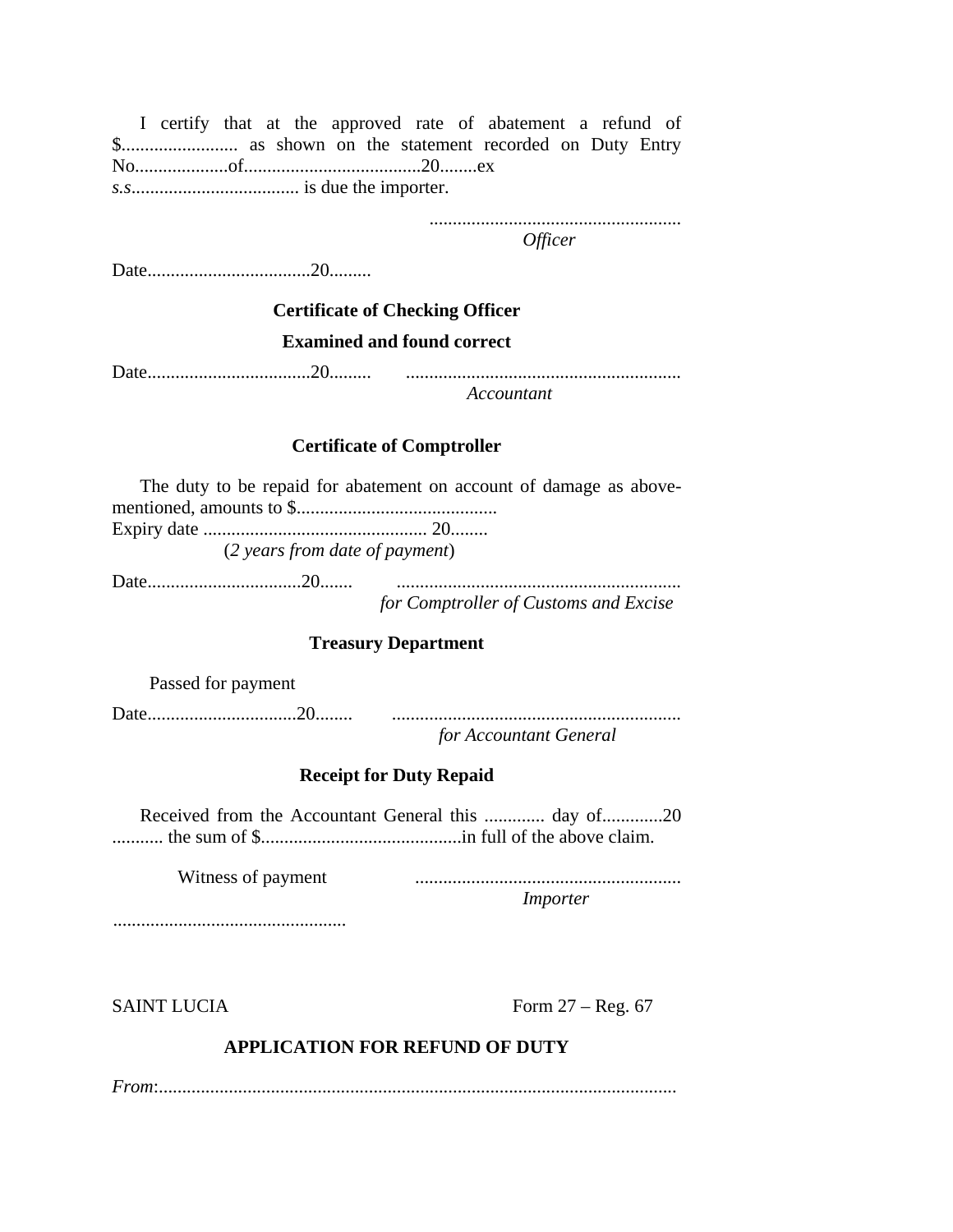*To* : The Comptroller of Customs and Excise.

Date..................................20.........

I/We declare that I/we have over-paid and do hereby apply for a refund

|  |  |  |  |  |  |  | Importer |  |  |  |  |
|--|--|--|--|--|--|--|----------|--|--|--|--|
|  |  |  |  |  |  |  |          |  |  |  |  |
|  |  |  |  |  |  |  |          |  |  |  |  |
|  |  |  |  |  |  |  |          |  |  |  |  |
|  |  |  |  |  |  |  |          |  |  |  |  |

(a) Insert particulars of the package, quantity and value of goods.

SAINT LUCIA Form 28 – Reg. 84

# **PERMIT TO SHIP STORES**

*From*: .............................................................................................................. *To* : The Comptroller of Customs and Excise. Date.......................................20........ I/We request permission to ship the undermentioned goods as stores on the aircraft/ship .................................. bound for .................................... tons ..................... men ................................. ; duration of voyage ............... days.

> ....................................................... *Master.*

I certify that the above stores (as amended\*) are not excessive.

...................................................... *Executive Officer Outdoor*.

Approved.

...................................................... *for Comptroller of Customs and Excise*.

 $-$  \*To be struck out if application is not amended.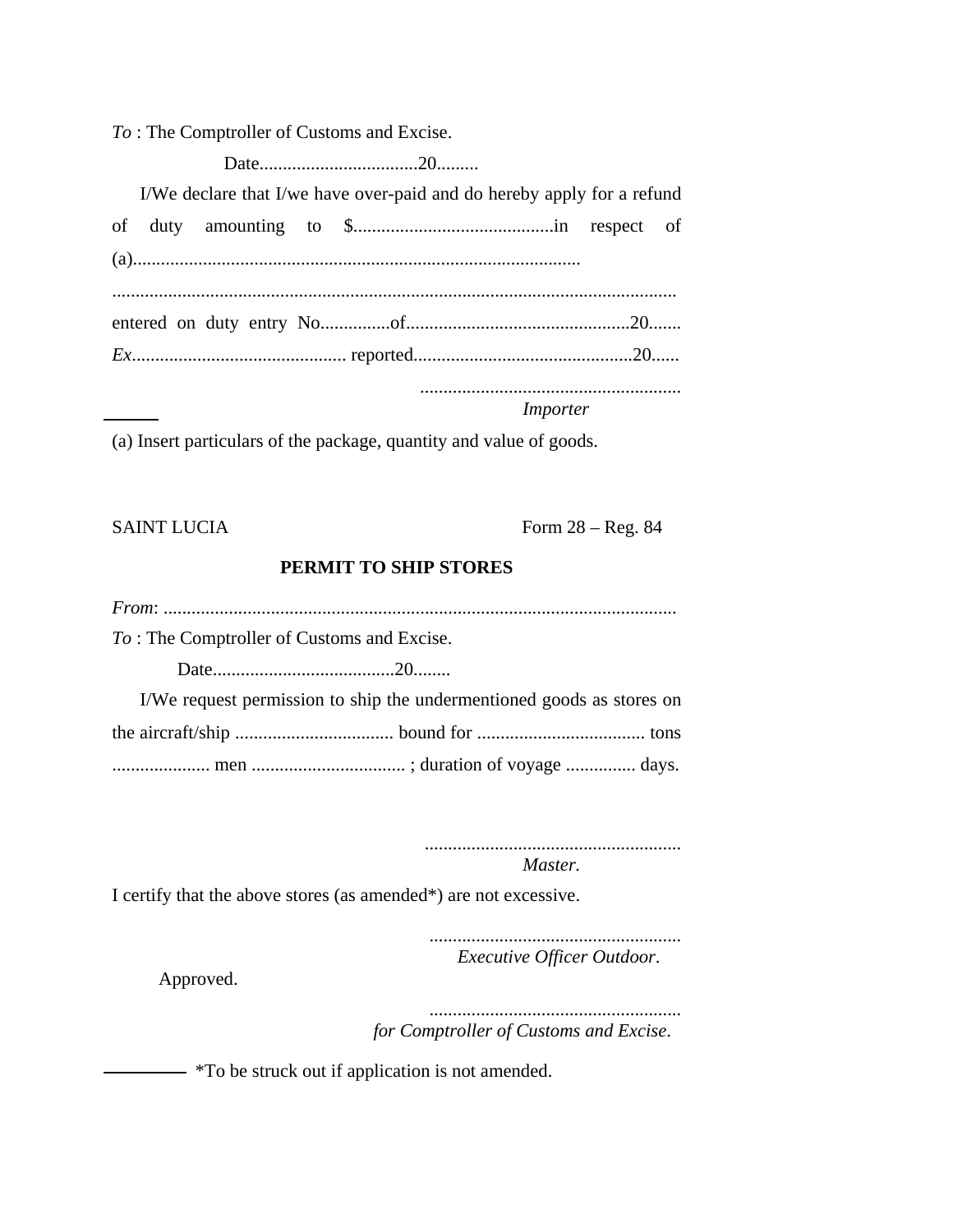SAINT LUCIA Form 29 – Reg. 93 Drawback No...................................... .............................................................

*Customs Officer*.

### **DRAWBACK AND DEBENTURE APPLICATION.**

|                                                                              |                        |  |  |  |  |  | having entered the undermentioned goods, for exportation in the |  |  |  |
|------------------------------------------------------------------------------|------------------------|--|--|--|--|--|-----------------------------------------------------------------|--|--|--|
|                                                                              |                        |  |  |  |  |  |                                                                 |  |  |  |
|                                                                              |                        |  |  |  |  |  |                                                                 |  |  |  |
| exportation/shipment as stores* of the said goods and upon fulfilment of the |                        |  |  |  |  |  |                                                                 |  |  |  |
|                                                                              | prescribed conditions. |  |  |  |  |  |                                                                 |  |  |  |

......................................................................................................................... ......................................................................................................................... .........................................................................................................................

I declare the above particulars to be true and that I am entitled to drawback as claimed.

> ...................................................... *Exporter, or his or her Agent*.

### **Certificate of Checking Officer**

I certify that the values against which I have placed my initials agree with the particulars on the import entry and that duty was paid thereon accordingly.

> .......................................................... *Customs Officer*.

Bond in force.

......................................................... *for Comptroller of Customs and Excise*.

### **Certificate of Shipment**

I certify that the above-mentioned goods have been put on board the...... ............... in my presence.

> ....................................................... *Customs Officer*.

Date.......................................20....... Station...............................................

I certify that I have seen/examined\* the above-mentioned goods on board the ......................... that to the best of my knowledge and belief they have been duly exported therein, and that the receipt on board has been acknowledged by the master on the appropriate shipping Bill.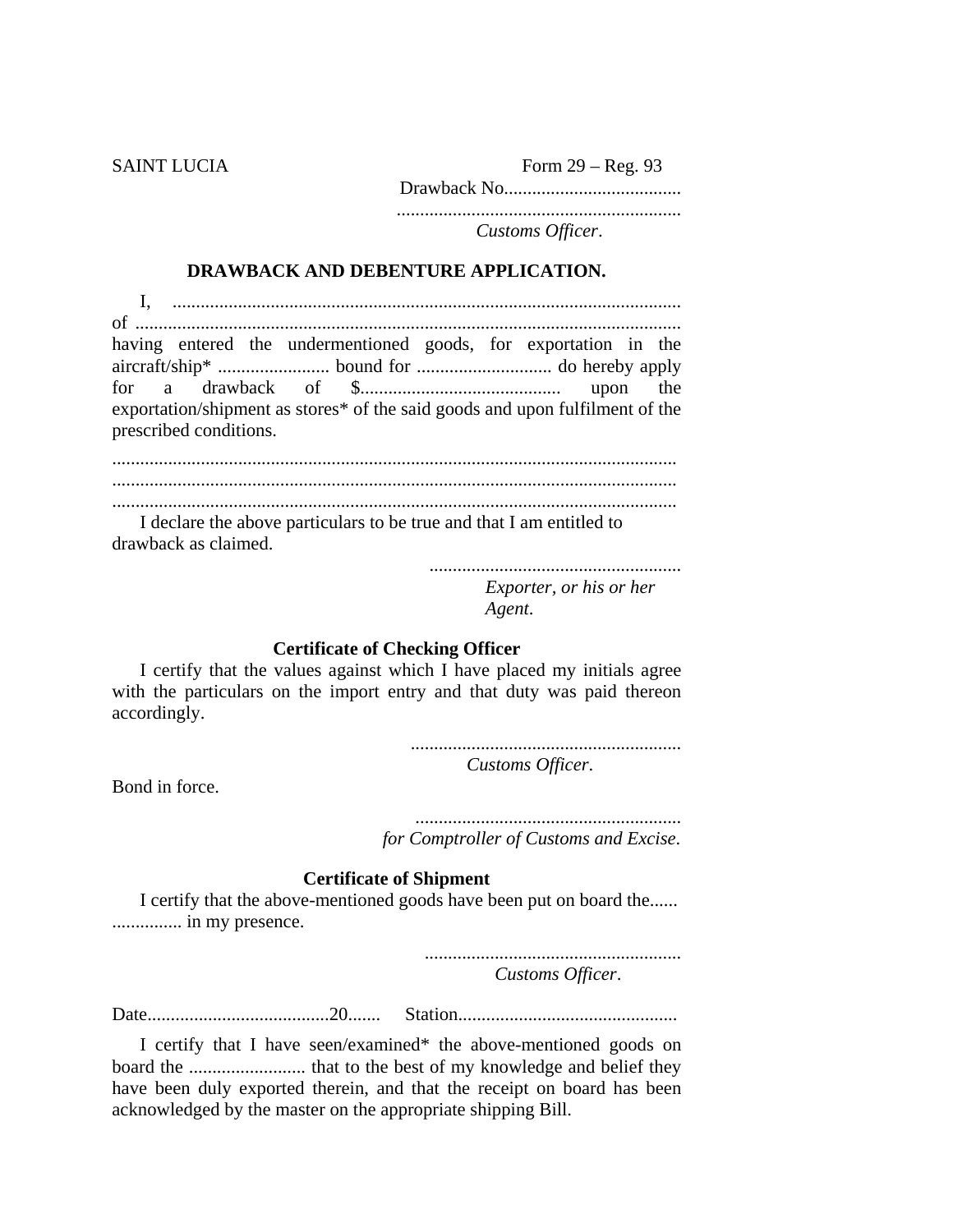| I certify that the goods are duly/not* entered on the content. | <b>Certificate of Content</b>                                    |
|----------------------------------------------------------------|------------------------------------------------------------------|
|                                                                | Searcher.                                                        |
| Examined and found correct.                                    | <b>Certificate of Checking Officer</b>                           |
|                                                                | Accountant.                                                      |
|                                                                | <b>Certificate of Comptroller</b>                                |
| \$                                                             | The drawback on the goods mentioned in this debenture amounts to |
|                                                                |                                                                  |
|                                                                | (1 year from exportation for Comptroller of Customs and Excise   |
| * Delete where not applicable.                                 |                                                                  |

#### **Treasury Department**

I declare that the conditions under which drawback is allowed have been fulfilled, that the goods mentioned in this debenture have been actually put on board the ............................. for use as stores/exported by the ............................. \* and have not been returned and are not intended to be returned to this Island, and that at the time of entry and shipping of the said goods I was, and still am, entitled to drawback thereon.

Date ................................... 20 ....... .......................................................... *Exporter*

#### **Passed for Payment**

| for Accountant General |
|------------------------|

#### **Receipt for Duty Repaid**

...........................................................

.............................................

Witness to payment. *Exporter*.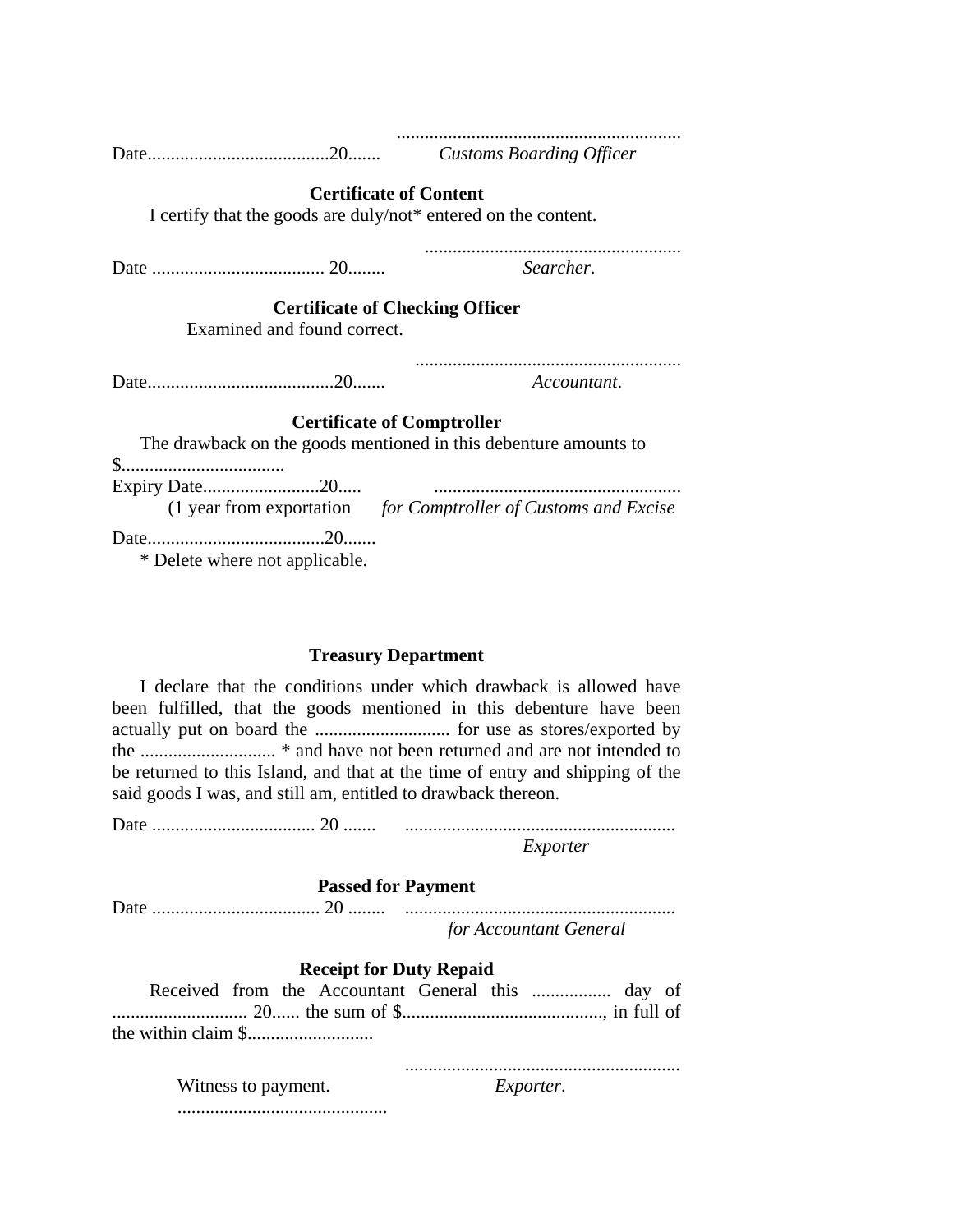\*Delete where not applicable

Form 30—(Repealed by S.I. 25/1993)

Form 30-36—(Repealed by S.I. 25/1993)

**SAINT LUCIA** 

Form 37-Reg. 96

## PERMIT TO RE-LAND GOODS SHIPPED FOR EXPORT

### **APPLICATION**

## THE COMPTROLLER OF CUSTOMS AND EXCISE

Permission is requested to re-land the following goods, namely:

waterborne to be shipped, or shipped for exportation and which it is desired to return ashore for

- (a) free delivery to me/us
- (b) delivery to me/us on payment of duty thereon, or
- (c) re-warehoused

## **Importer or Agents**

Allowed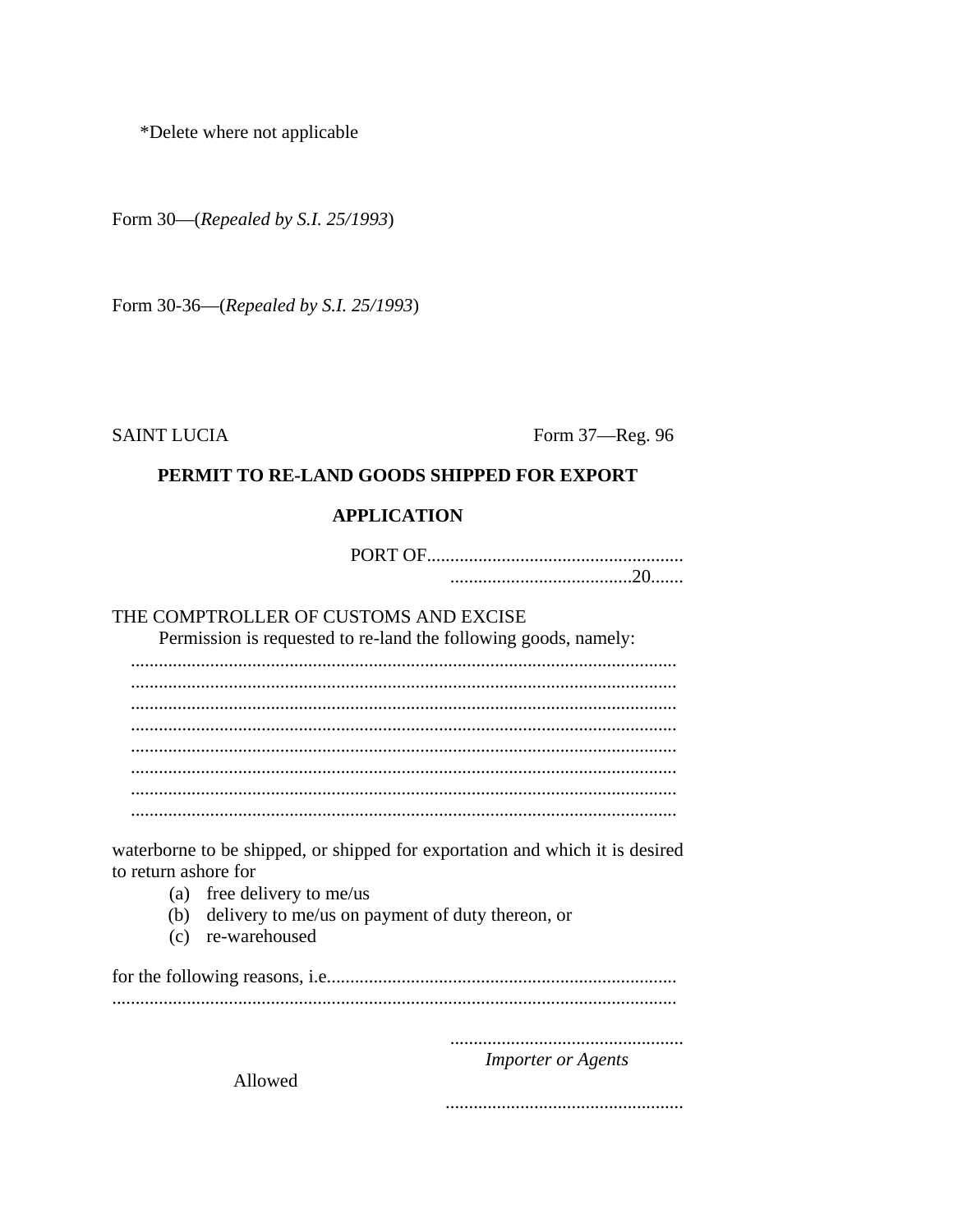#### Date......................................20.......

### **Certificate of Re-landing of Goods shipped for Export on board an Exporting Ship but not landed in parts beyond the seas**

NOTE— This form is not to be used for re-imported goods, i.e. goods which have left the territorial waters of Saint Lucia, and which (if liable to duty), must be duty paid before delivery, unless the Comptroller otherwise directs.

I, ............................................................................................................. of Customs and Excise at ............................................................................ do hereby certify that the goods enumerated in the application and declared to have been exported from ........................................ by the ........................ on the .................................................. day of ............................. 20........ have been ........ re-landed at ........................... this .......................... day of .................................. 20....... with the authority of the Comptroller of Customs and Excise, for :

- (a) Free delivery to the shipper.
- (b) Delivery to the shipper on payment of duty thereon, *Vide*, D.E. No ................... of ................................................... 20 ......,or
- (c) Re-warehousing in the ................................. *Vide* Warehousing Entry No ........................ of ............................................. 20......

.................................................... *Customs Officer.*

SAINT LUCIA Form. 38—Reg. 119

#### **REQUEST TO REPACK WAREHOUSED GOODS**

Port of ................................................ .....................................20.......

I request permission to repack the undermentioned goods as shown hereunder—

Ship...........................Rotation.......................Register..................Folio...........

Date warehoused .........................................

|              |                |                    | $\pm$ orm            |  |
|--------------|----------------|--------------------|----------------------|--|
| <b>Marks</b> | <b>Numbers</b> | No. of<br>Packages | Description of goods |  |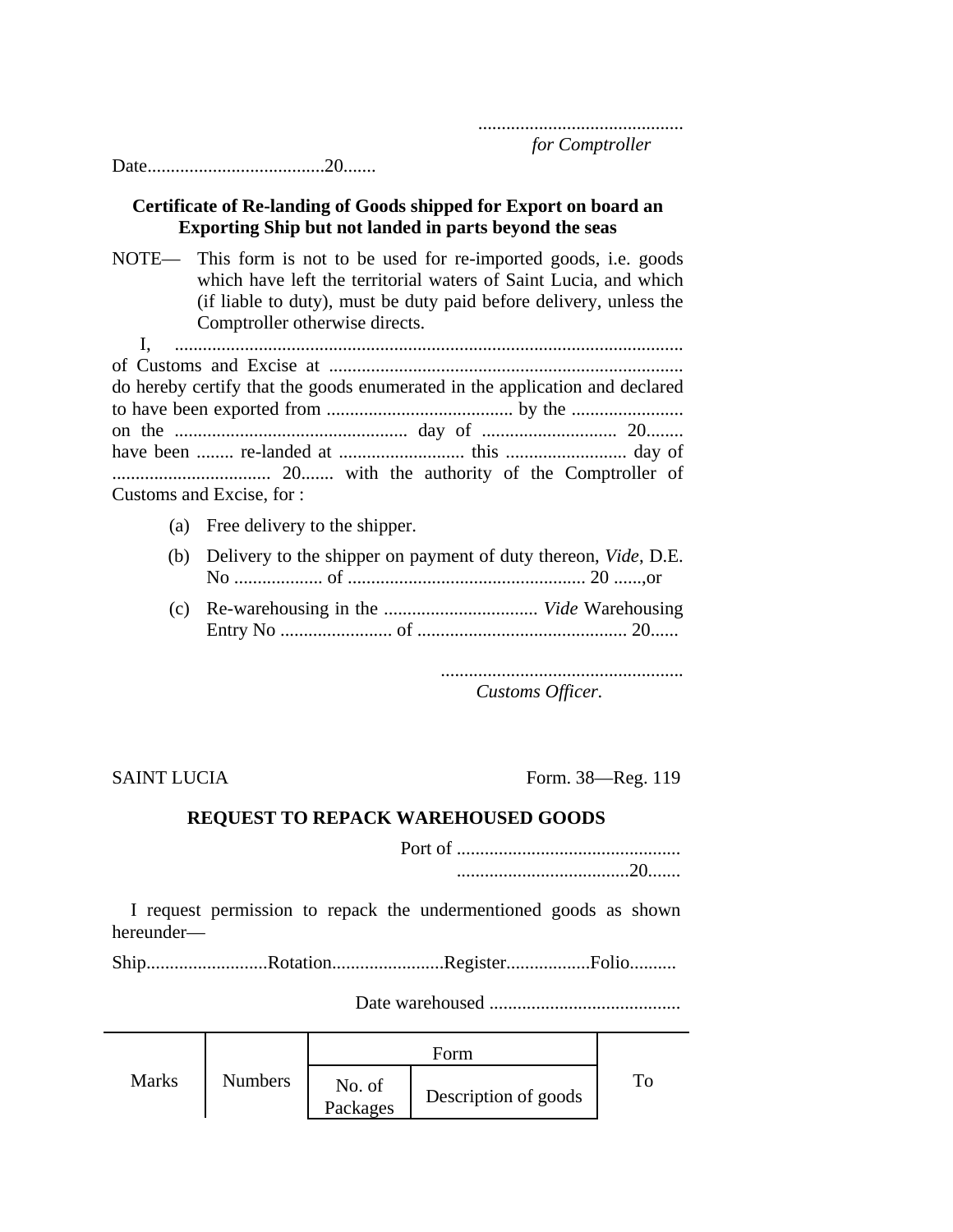|                             |  |                     | Owner. |                                       |
|-----------------------------|--|---------------------|--------|---------------------------------------|
| No                          |  |                     |        |                                       |
| Rent to20Received<br>$\$\,$ |  | Permission granted. |        |                                       |
|                             |  |                     |        |                                       |
| Cashier.                    |  |                     |        | for Comptroller of Customs and Excise |
| .20.                        |  |                     |        |                                       |

I certify having supervised the repacking of the undermentioned goods in the manner shown hereunder—

| <b>Marks</b> | <b>Numbers</b> | No. of<br>Packages | Description of Goods | How repacked |
|--------------|----------------|--------------------|----------------------|--------------|
|              |                |                    |                      |              |
|              |                |                    |                      |              |

Further that this transaction is recorded in the Operations Register at folio...................................

Also that the original account—Rotation .......................... Register ................ Folio .............................. has been closed, and a fresh account opened as Rotation ..................... Register .......... Folio..............

> .................................................. *Officer in Charge.*

Date.................................................20........... .............................................. *Warehouse.*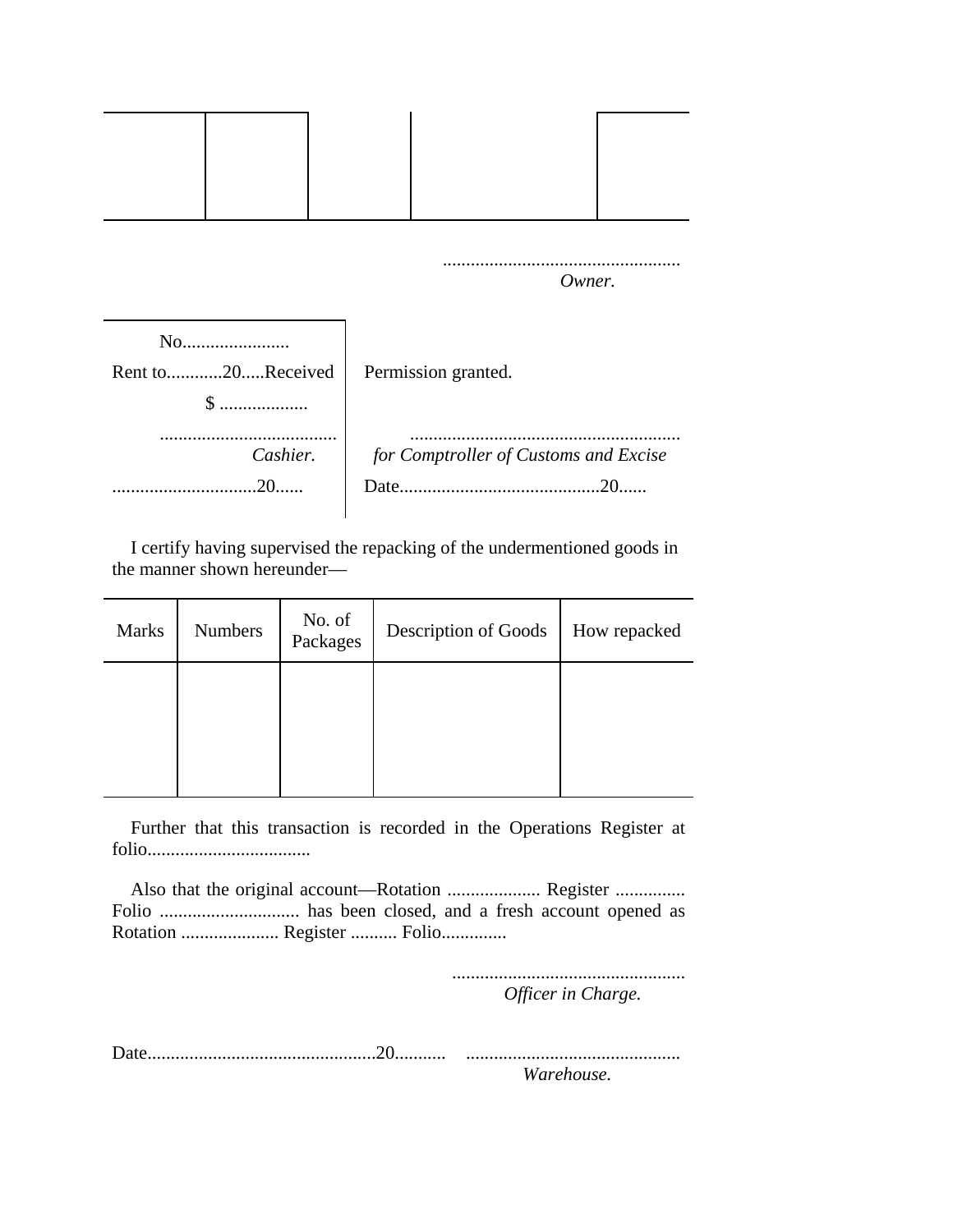|      | <b>SAINT LUCIA</b>                    |               |       |                         |                                                                 | Form 39-Reg.111                                 |                                 |
|------|---------------------------------------|---------------|-------|-------------------------|-----------------------------------------------------------------|-------------------------------------------------|---------------------------------|
|      |                                       |               |       |                         | <b>TRANSFER OF WAREHOUSED GOODS</b>                             |                                                 |                                 |
|      |                                       |               |       |                         |                                                                 |                                                 |                                 |
|      |                                       |               |       |                         |                                                                 |                                                 |                                 |
|      | THE COMPTROLLER OF CUSTOMS AND EXCISE |               |       |                         |                                                                 |                                                 |                                 |
|      |                                       |               |       |                         | Please note that I have this day transferred the undermentioned |                                                 |                                 |
|      |                                       |               |       |                         |                                                                 |                                                 |                                 |
|      |                                       |               |       |                         | Owner or Authorised Agent of Owner                              |                                                 |                                 |
| Ship | Rota-<br>tion                         | Regis-<br>ter | Folio | Date<br>Ware-<br>housed | By<br>whom<br>Ware-<br>housed                                   | Marks<br>and<br>Num-<br>ber of<br>Packa-<br>ges | Descri-<br>ption<br>of<br>Goods |
|      |                                       |               |       |                         |                                                                 |                                                 |                                 |
|      |                                       |               |       |                         |                                                                 |                                                 |                                 |
|      |                                       |               |       |                         |                                                                 |                                                 |                                 |
|      |                                       |               |       |                         |                                                                 |                                                 |                                 |
|      |                                       |               |       |                         |                                                                 |                                                 |                                 |
|      |                                       |               |       |                         |                                                                 |                                                 |                                 |
|      |                                       |               |       |                         |                                                                 |                                                 |                                 |
|      |                                       |               |       |                         |                                                                 |                                                 |                                 |
|      |                                       |               |       |                         | <b>CERTIFICATE OF ACCEPTANCE</b>                                |                                                 |                                 |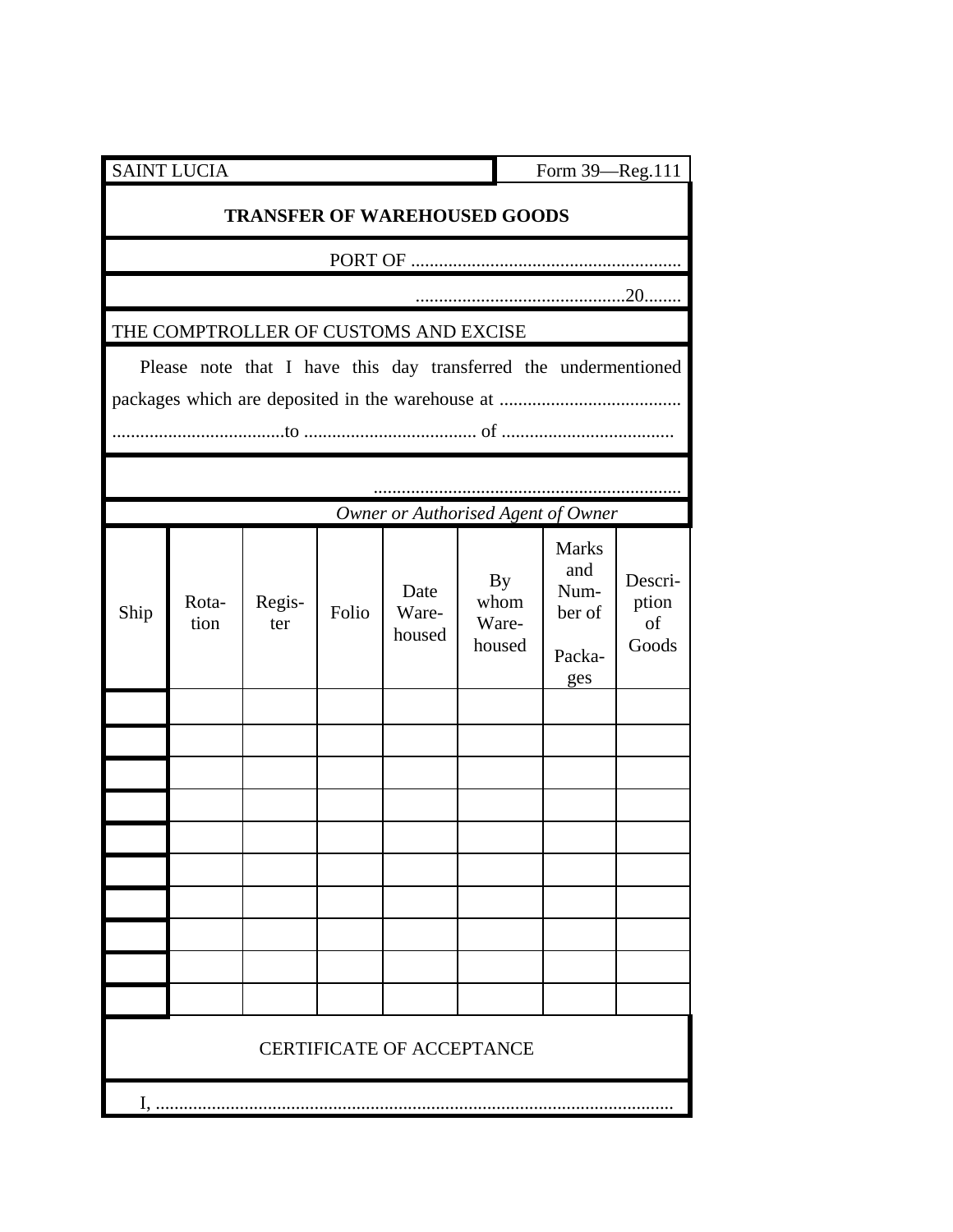| of<br>hereby certify that as from this date I am the owner of the aforementioned<br>goods and that I undertake to pay when called upon to do so all rent and<br>charges due and accruing thereon. |                                                                                      |  |  |
|---------------------------------------------------------------------------------------------------------------------------------------------------------------------------------------------------|--------------------------------------------------------------------------------------|--|--|
| Entered                                                                                                                                                                                           |                                                                                      |  |  |
| Warehouse Officer                                                                                                                                                                                 | Signature of the person to<br>whom transferred or of his or her<br>Authorised Agent. |  |  |
|                                                                                                                                                                                                   |                                                                                      |  |  |

Form 40—(*Repealed by S.I. 25/1993*)

|                                                                 | <b>SAINT LUCIA</b>          |                             |                                                                |                              | Form 41–Reg. 114                      |
|-----------------------------------------------------------------|-----------------------------|-----------------------------|----------------------------------------------------------------|------------------------------|---------------------------------------|
| REQUEST FOR AND ADVICE OF REMOVAL OF WAREHOUSED<br><b>GOODS</b> |                             |                             |                                                                |                              |                                       |
|                                                                 |                             |                             | <b>REQUEST</b>                                                 |                              |                                       |
|                                                                 |                             |                             |                                                                |                              |                                       |
|                                                                 |                             |                             | warehouse at this port by virtue of special/general bond dated |                              |                                       |
|                                                                 |                             |                             |                                                                |                              |                                       |
|                                                                 |                             |                             |                                                                |                              |                                       |
|                                                                 |                             |                             |                                                                |                              |                                       |
|                                                                 |                             |                             |                                                                |                              |                                       |
| Ship                                                            | Date of<br>Ware-<br>housing | Marks and<br><b>Numbers</b> | Number and<br>Description<br>of Packages                       | Descrip-<br>tion of<br>Goods | Record of<br>Officers'<br>Examination |
|                                                                 |                             |                             |                                                                |                              |                                       |
|                                                                 |                             |                             |                                                                |                              |                                       |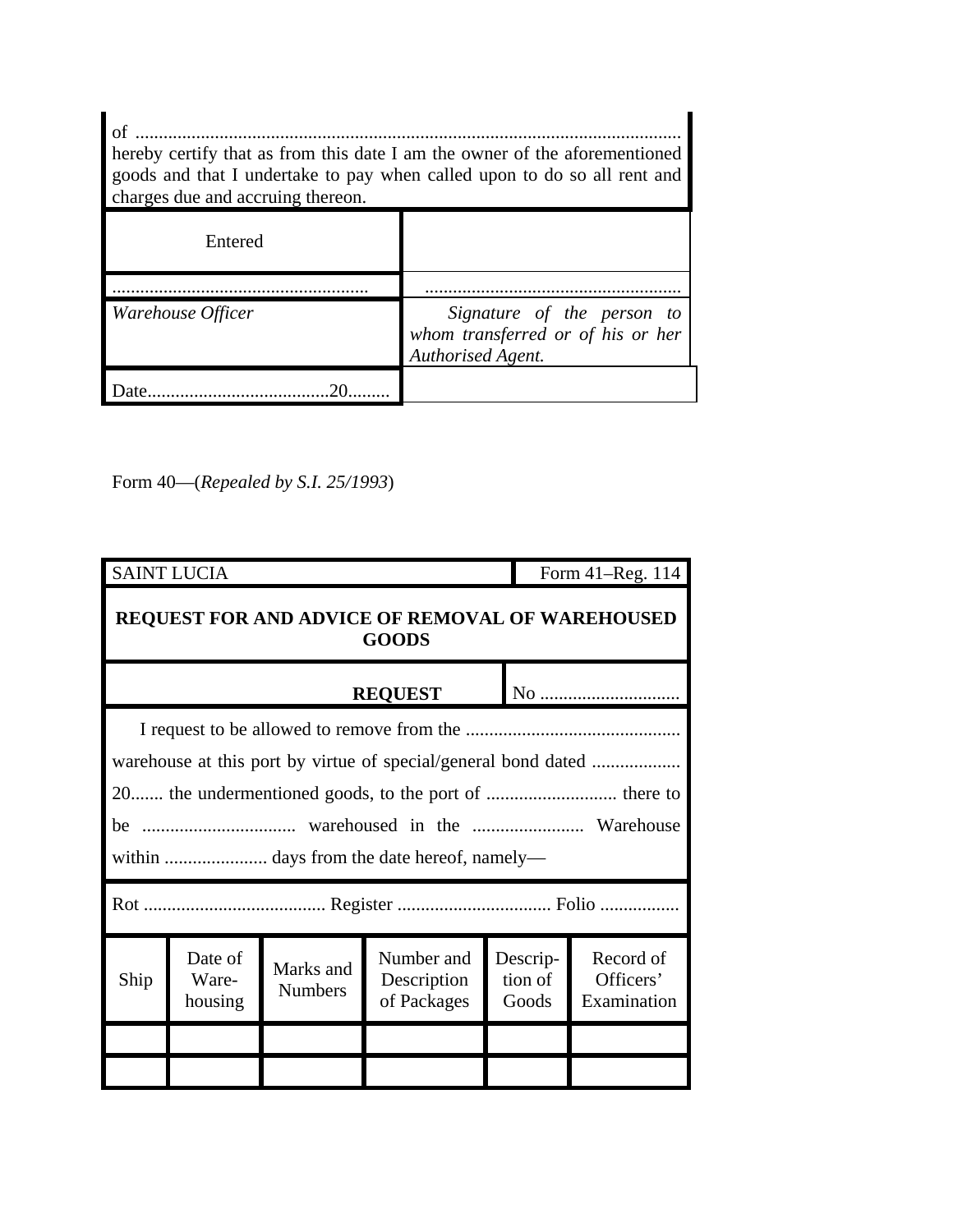|  |                        | Agent |                                       | Owner of goods or his or her |  |
|--|------------------------|-------|---------------------------------------|------------------------------|--|
|  | Allowed. Bond in force |       |                                       |                              |  |
|  |                        |       |                                       |                              |  |
|  |                        |       | for Comptroller of Customs and Excise |                              |  |
|  | Locker's Order No      |       |                                       |                              |  |
|  |                        |       |                                       | \$  c  received              |  |
|  |                        |       |                                       |                              |  |
|  |                        |       |                                       | Cashier                      |  |

## **ADVICE**

warehousing and at the time of delivery were in good condition and contained the goods as described and examined above.

> Officer-in-Charge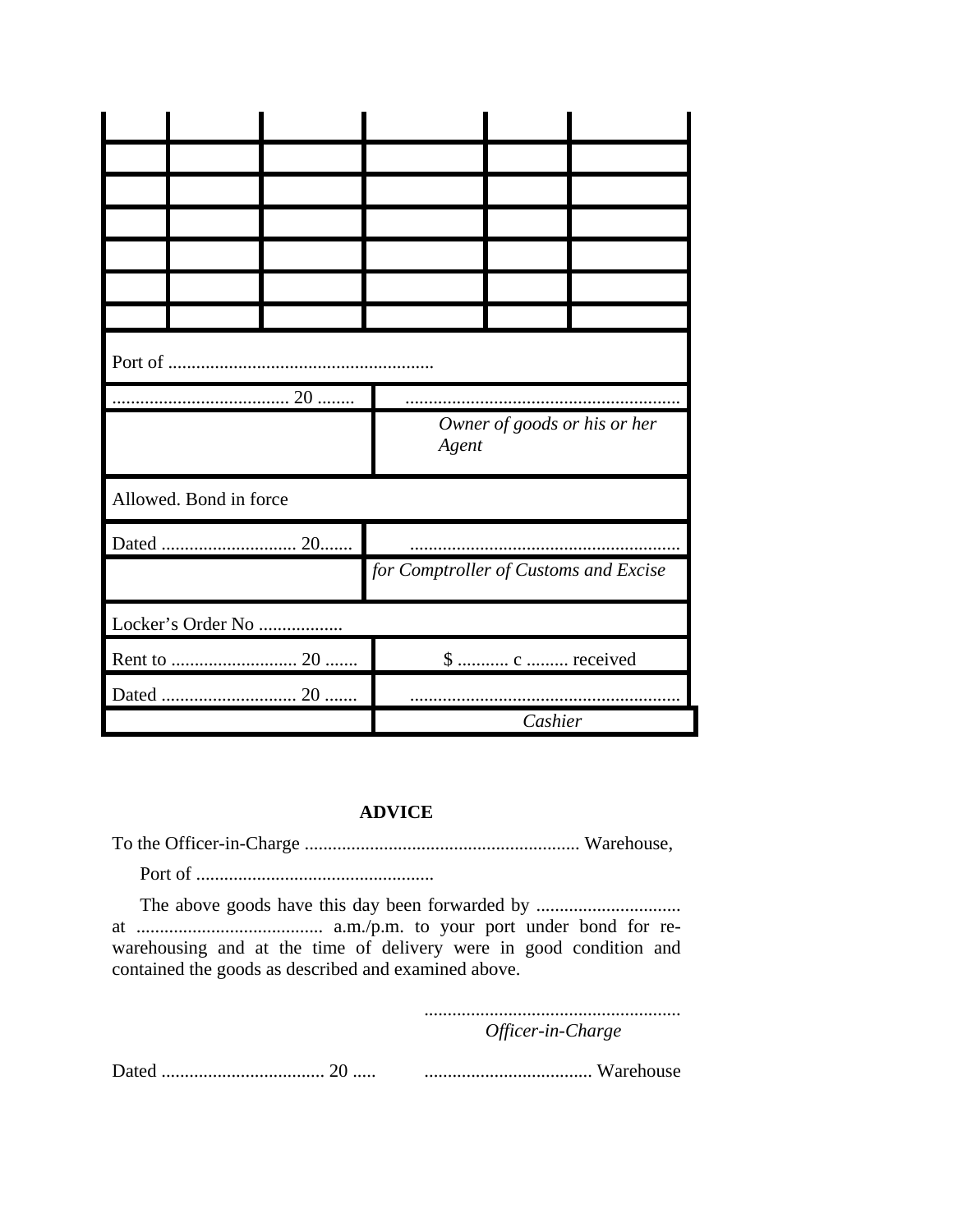### **Receipt and Re-Warehousing Certificate**

To the Officer-in-Charge, Queen's Warehouse Port of ................................................................................. I certify that the above packages have been received without loss or diminution and duly re-warehoused. Rotation ..................................... Register ............................. Folio .............. *Vide* Re-warehousing Entry No .........................................(*Copy attached*)

> .......................................................... *Officer-in-Charge*

| Port of |
|---------|

SAINT LUCIA Form 42–Reg. 129

## **REFUND OF PART PROCEEDS OF SALE OF GOODS WAREHOUSED**

### **Application by Owner**

#### THE COMPTROLLER OF CUSTOMS

| I/We hereby apply for the balance of the proceeds of sale of the |  |  |  |  |  |
|------------------------------------------------------------------|--|--|--|--|--|
|                                                                  |  |  |  |  |  |
|                                                                  |  |  |  |  |  |
|                                                                  |  |  |  |  |  |

I/We hereby declare that the goods sold were owned by me/us and that I am/we are entitled to the proceeds applied for.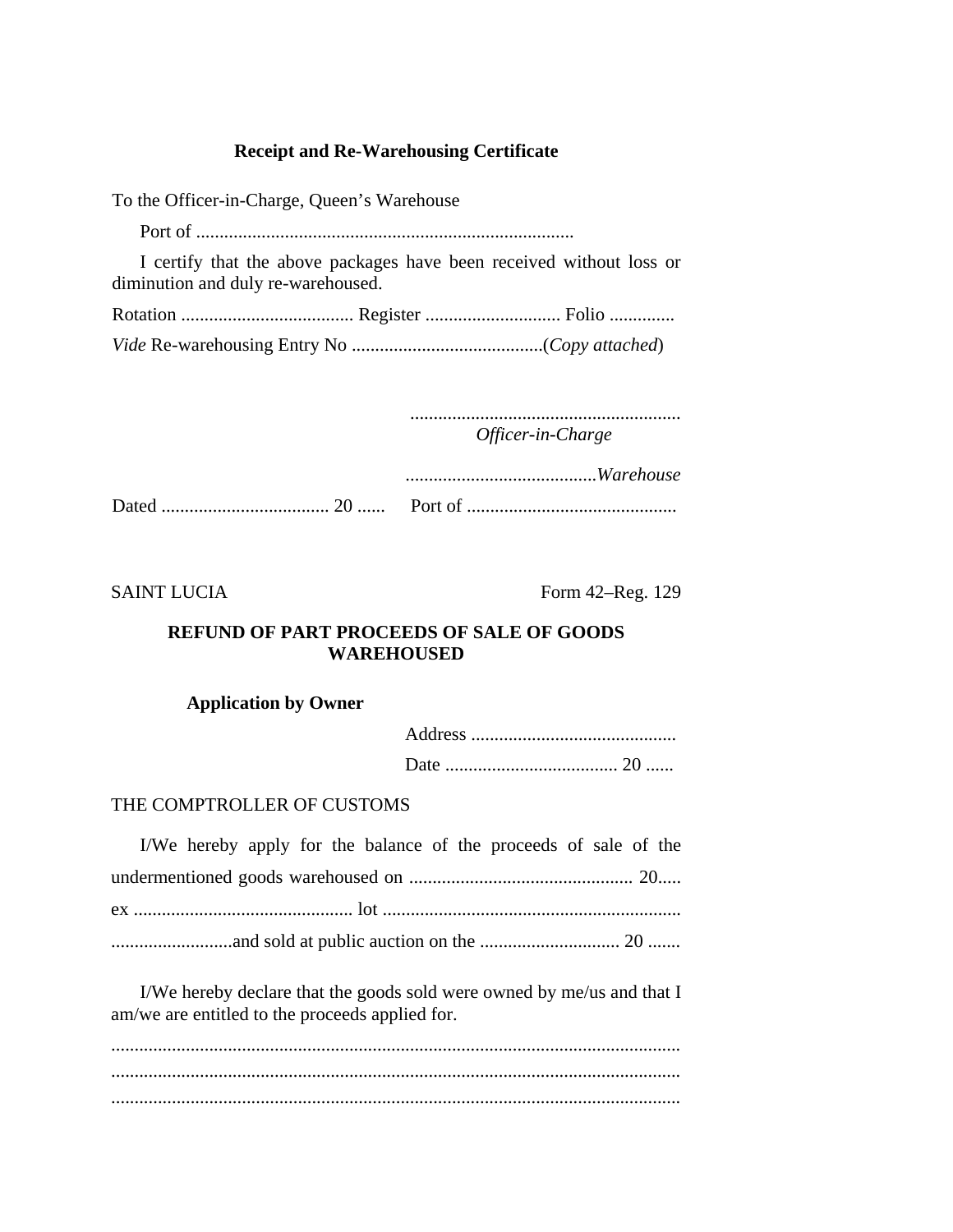|  |  | Officer-in-Charge Warehouse, |  |
|--|--|------------------------------|--|

Owner

Allowed

for Comptroller of Customs

**SAINT LUCIA** 

Form. 43-Reg. 156

# **APPLICATION FOR OVERTIME SERVICES**

THE COMPTROLLER OF CUSTOMS AND EXCISE.

Sir,

Permission is hereby required to-

| (Insert nature of work etc. to be. done and where) |        |
|----------------------------------------------------|--------|
|                                                    |        |
|                                                    |        |
| (Name of Vessel)                                   | (Date) |
| (Hour)                                             |        |

We guarantee all expenses incurred.

Yours faithfully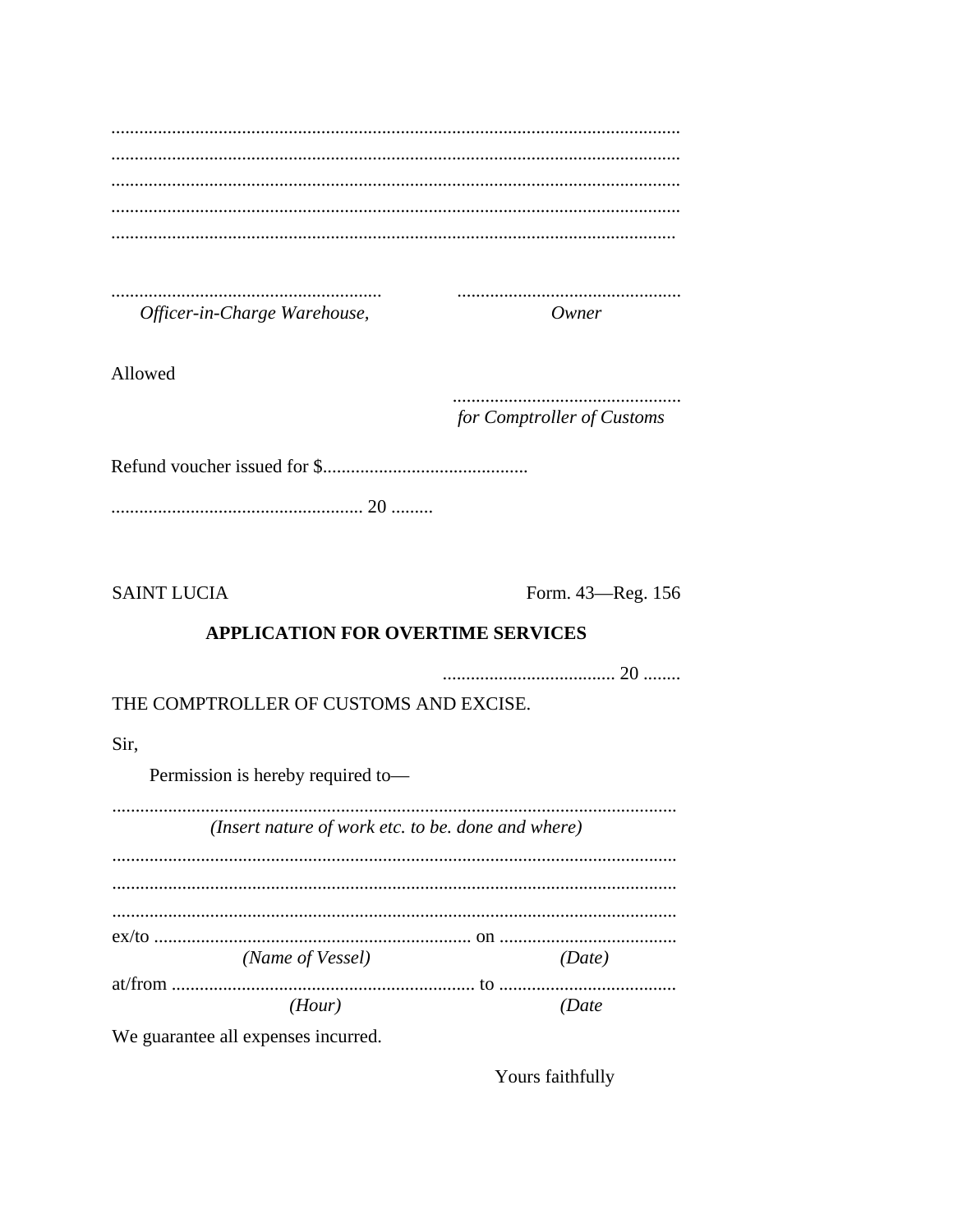Allowed by ............................................

Date .......................................................

# **CHARGES IN RESPECT OF APPLICATION OVERLEAF**

| Agent |                | Vessel |                    | Where |        |              |    |    |
|-------|----------------|--------|--------------------|-------|--------|--------------|----|----|
| Date  | Staff employed |        | Services performed |       | Time   | No.<br>Hours | \$ | c. |
|       |                |        |                    |       |        |              |    |    |
|       |                |        |                    |       | Total: |              |    |    |

Part charged to ............................

Index No ........................................................... *(For Departmental use only)*

| <b>SAINT LUCIA</b>                                               |  |                                    |                         |          | Form. 44—Reg. 56 |  |  |  |
|------------------------------------------------------------------|--|------------------------------------|-------------------------|----------|------------------|--|--|--|
| <b>LANDING CERTIFICATE</b>                                       |  |                                    |                         |          |                  |  |  |  |
| This is in certify that the undermentioned goods entered by<br>M |  |                                    |                         |          |                  |  |  |  |
| Ex                                                               |  |                                    |                         |          |                  |  |  |  |
|                                                                  |  |                                    |                         |          |                  |  |  |  |
| <b>Marks</b><br>and Nos.                                         |  | No. and description<br>of packages | Description<br>of goods | Quantity | Observations     |  |  |  |
|                                                                  |  |                                    |                         |          |                  |  |  |  |
|                                                                  |  |                                    |                         |          |                  |  |  |  |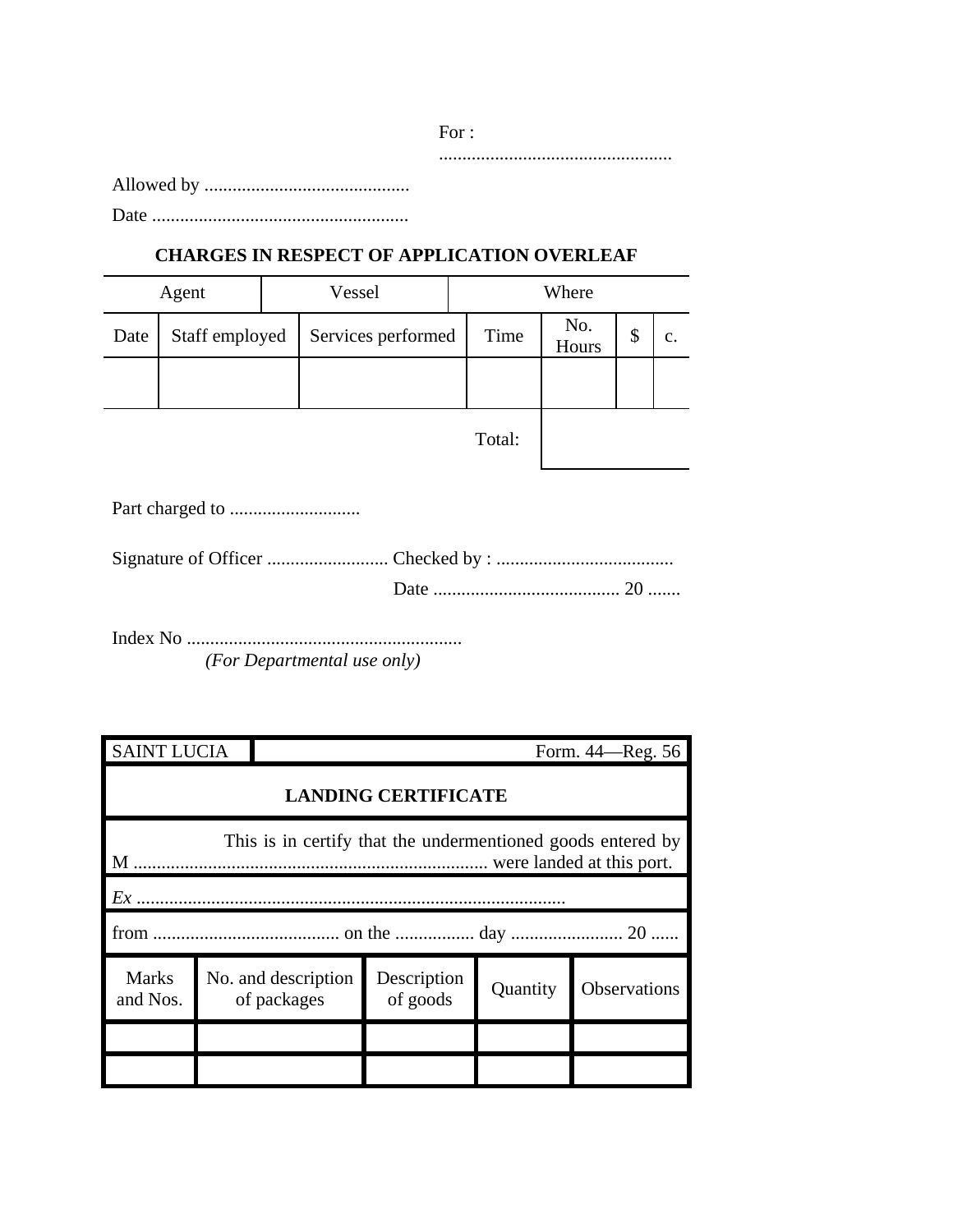|  |                 |  | Correct                               |  |  |  |  |  |  |  |
|--|-----------------|--|---------------------------------------|--|--|--|--|--|--|--|
|  |                 |  |                                       |  |  |  |  |  |  |  |
|  |                 |  |                                       |  |  |  |  |  |  |  |
|  |                 |  |                                       |  |  |  |  |  |  |  |
|  | Customs Officer |  |                                       |  |  |  |  |  |  |  |
|  |                 |  |                                       |  |  |  |  |  |  |  |
|  |                 |  | for Comptroller of Customs and Excise |  |  |  |  |  |  |  |

**SAINT LUCIA** 

Form 45-Reg. 45 and 68

# **BOND FOR THE RE-EXPORTATION OF IMPORTED GOODS** DELIVERED WITHOUT PAYMENT OF IMPORT DUTY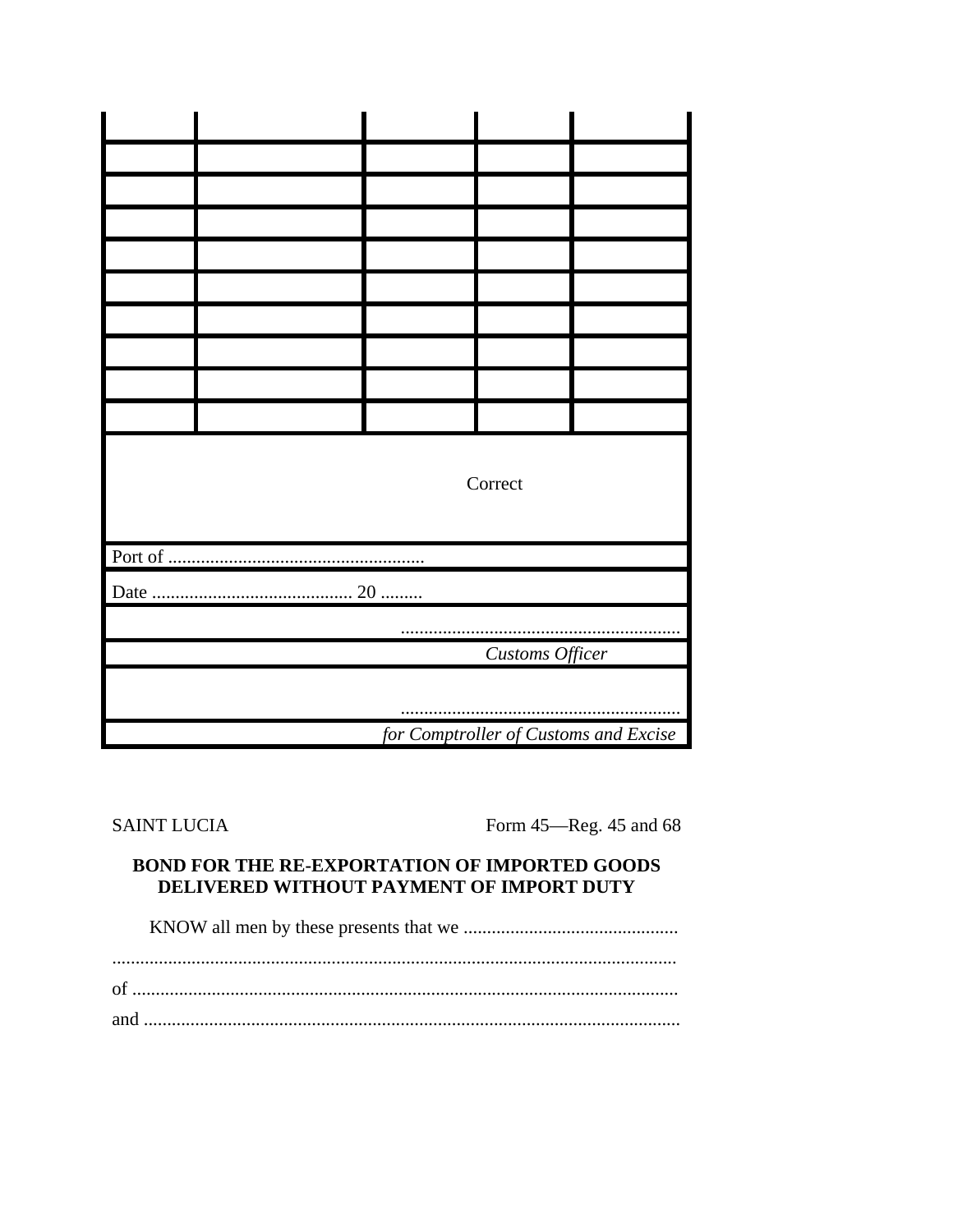of ........................................................................................ ....... are held and firmly bound unto Her Majesty the Queen in the sum of \$........................................... to be paid to Her Majesty the Queen her Heirs and Successors for which payment well and truly to be made we bind ourselves and every of us jointly and severally for and in the whole our heirs executors administrators and assigns and every of them firmly by these presents.

Dated this ................................... day of ............................. in the year of Our Lord 20 ........................................

WHEREAS the above bounden ................................................................... has imported into this territory by the ship ........................................... from ...................................... certain packages containing ..................................... ........................................................................................................................ (hereinafter called the said goods) and marked and/or numbered ................................................... whereon duties of customs have not been paid, and whereas the above bounden .......................................................... is required to export the said goods within 3 months of the date hereof or such further period is the Comptroller of Customs and Excise (hereinafter called the "Comptroller") shall allow and to produce proof if required to the satisfaction of the Comptroller of the landing of the said goods in parts beyond the seas, or otherwise to pay to the Comptroller the full duties of customs in respect of so much of the said goods as shall not have been reexported and so proved as aforesaid.

Now the condition of this obligation is such that if the above bounden .............................................. shall pay to the Comptroller the full duties of customs upon any of the said goods which shall not have been re-exported and so proved as aforesaid, and shall not sell or otherwise dispose of any or all of the said goods within the Island without the written permission of the Comptroller, then in such case this obligation is void, but otherwise is and remains in full force and virtue.



Signed and delivered by the above bounden ..................... in the presence of ......................................

of ...........................................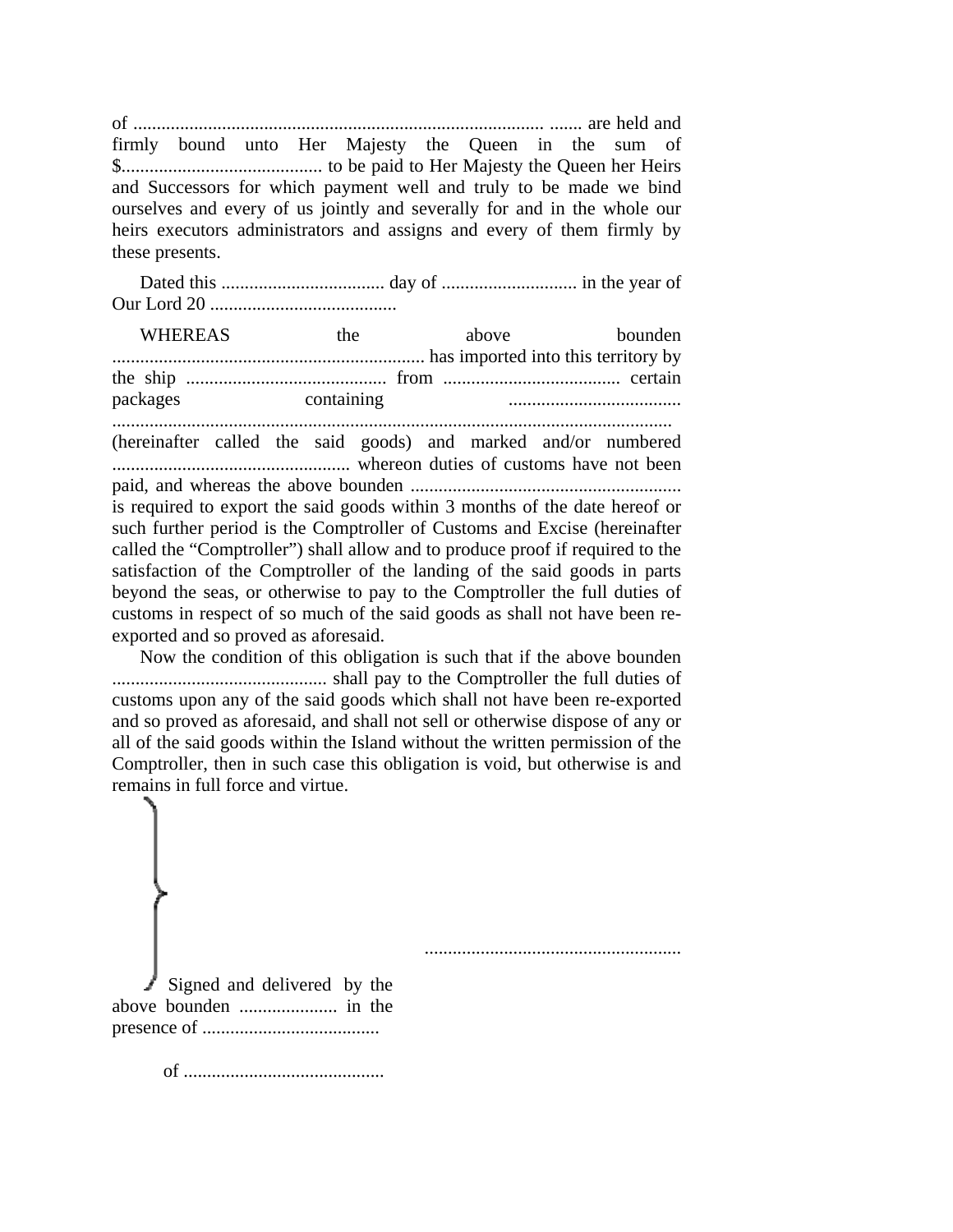|  | Signed and delivered by the |  |  |
|--|-----------------------------|--|--|
|  |                             |  |  |
|  |                             |  |  |

of .....................................

Approved :

......................................................... *for Comptroller of Customs and Excise*

SAINT LUCIA Form 46 Reg. 45.

## **GENERAL BOND FOR DELIVERY OF GOODS PRIOR TO PAYMENT OF DUTY**

KNOW all men by these presents that we ................................................ of ..................................................................................................................... and ...................................................................................................................

of ........................................................................................... are held and firmly bound unto Her Majesty the Queen in the sum of \$........................................... to be paid to Her Majesty the Queen, her Heirs and Successors for which payment well and truly to be made we bind ourselves and every one of us jointly and severally for and in the whole our heirs, executors, administrators and assigns and every one of them firmly by these presents.

| or |  |  |  |  |
|----|--|--|--|--|

WHEREAS the above bounden ...................................... intend from time to time to import goods into the Island of Saint Lucia.

AND WHEREAS it is desirable that the said goods be delivered to the said importer immediately on their being landed and before payment to the Comptroller of Customs (hereinafter called the Comptroller) of the duties and charges on such goods;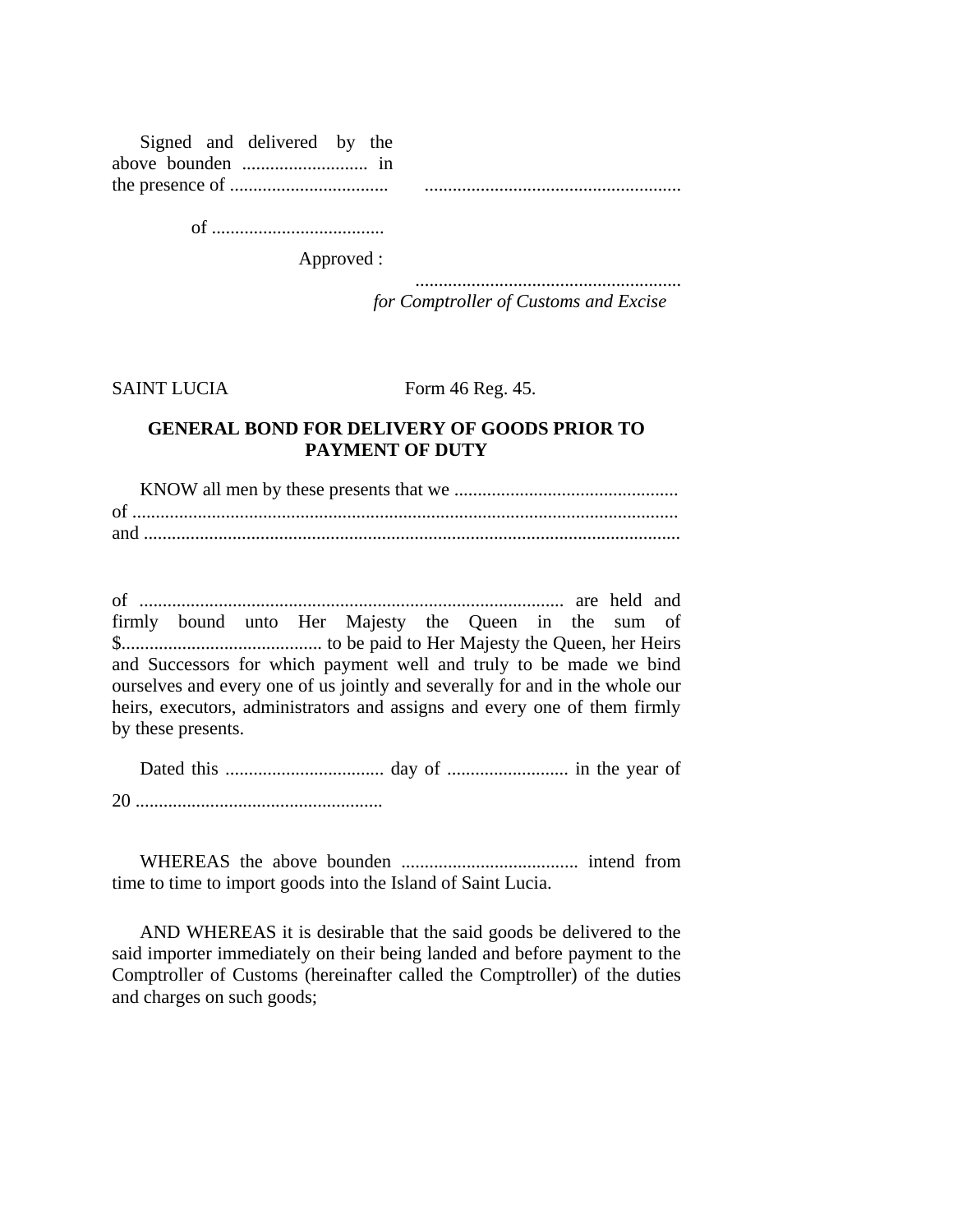NOW THE CONDITION of this obligation is such that if the above bounden ................................ delivers to the Comptroller within 72 hours of the taking of delivery of goods imported by them into this Island, proper customs entries of all such goods so delivered to the satisfaction of the Comptroller and shall pay to the Comptroller all duties and other charges due to him or her on such goods, then this obligation is void, but otherwise is and remains in full force and virtue.

| Signed and delivered by the |  |
|-----------------------------|--|
|                             |  |
|                             |  |

of ..........................................

Signed and delivered by the above bound ...................... in the presence of .....................................

of ..........................................

Approved :

..................................................

..................................................

*for Comptroller of Customs*.

SAINT LUCIA Form 47—Reg. 45 and 46

# **BOND FOR THE REMOVAL OF GOODS LANDED AT ONE PORT OR PLACE FOR ENTRY AT ANOTHER PORT OR PLACE**

KNOW all men by these presents that we.................................................

of .....................................................................................................................

and ..................................................................................................................

of .............................................................................................. are held and firmly bound unto Her Majesty the Queen in the sum of \$........................................... to be paid to Her Majesty the Queen her Heirs and Successors for which payment well and truly to be made we bind ourselves and every of us jointly and severally for and in the whole our heirs executors administrators and assigns and every of them firmly by these presents.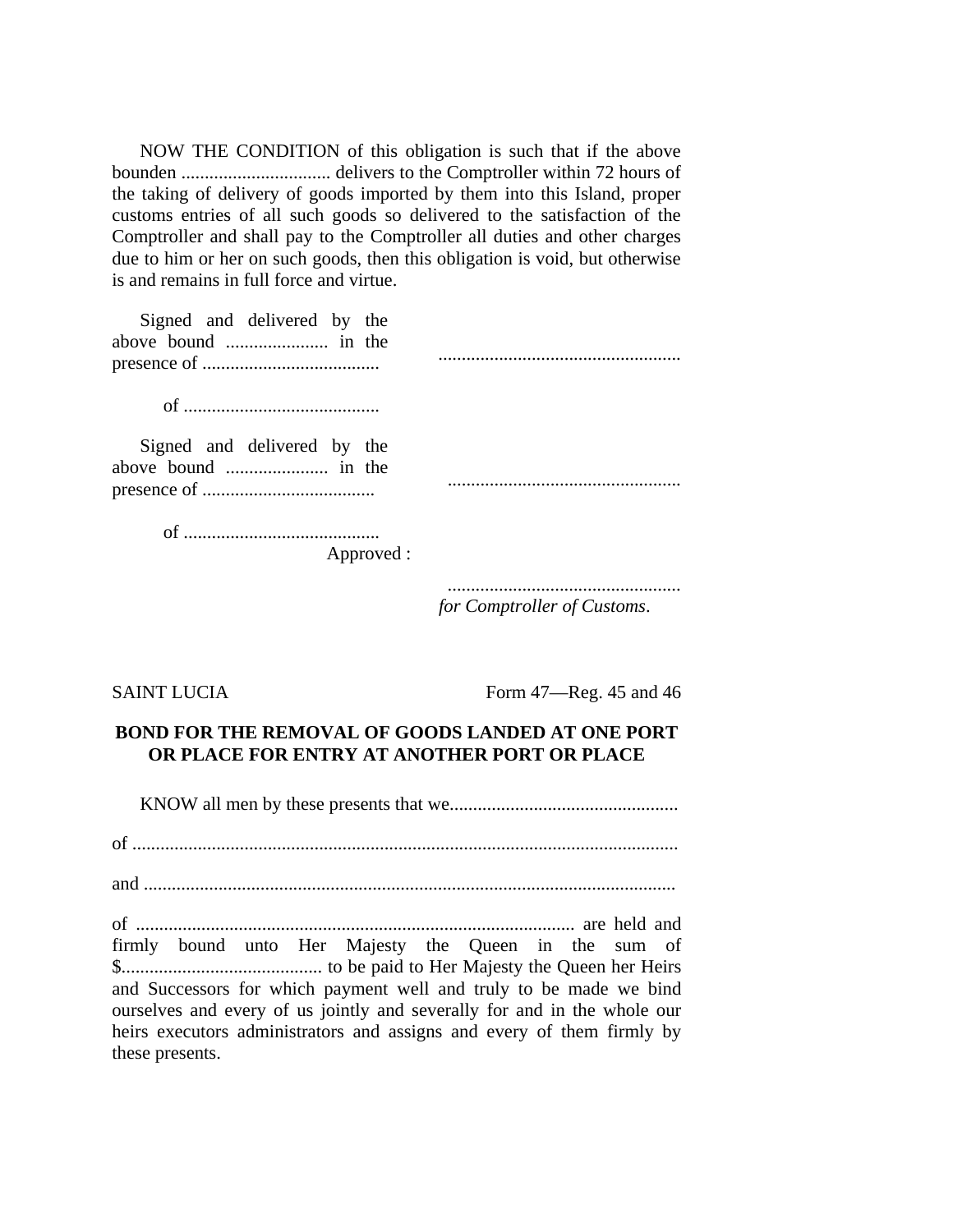Dated this ....................................... day of ........................... in the year of Our Lord 20 .....................................

WHEREAS the above bounden has given notice to the Comptroller of Customs and Excise (hereinafter called "the Comptroller") of his or her intention to remove to ................................... by ........................................................... the following goods, that is to say ..................................................................

Now the condition of this obligation is such that if the said goods and every part thereof shall be duly removed and delivered into the custody of the proper Officer of Customs and Excise at .................................................. within ........................ days/hours from the date hereof, and if no alteration or diminution in quantity or quality (except such as shall be accounted for to the satisfaction of the Comptroller) shall take place in the said goods, or in the packages in which the same shall have been delivered from the time of the delivery thereof to the said ................................................... under this obligation, until the delivery thereof into the custody of the proper Officer at .................................................................................... ................. as aforesaid, and if the above bound ......................................................... shall deliver to the proper officer proper customs entries of all such goods so delivered to the satisfaction of the Comptroller and in the case of goods not warehoused under an entry for warehousing shall pay to the Comptroller all duties and other charges due to him or her on such goods, then this obligation to be void, otherwise to be and remain in full force and virtue.

Signed and delivered by the above

| $in$ $\Box$ | the | presence                          | of |  |
|-------------|-----|-----------------------------------|----|--|
|             |     |                                   | of |  |
|             |     | Signed and delivered by the above |    |  |
|             |     |                                   |    |  |
|             |     |                                   |    |  |

Approved:

............................................................. *for Comptroller of Customs and Excise*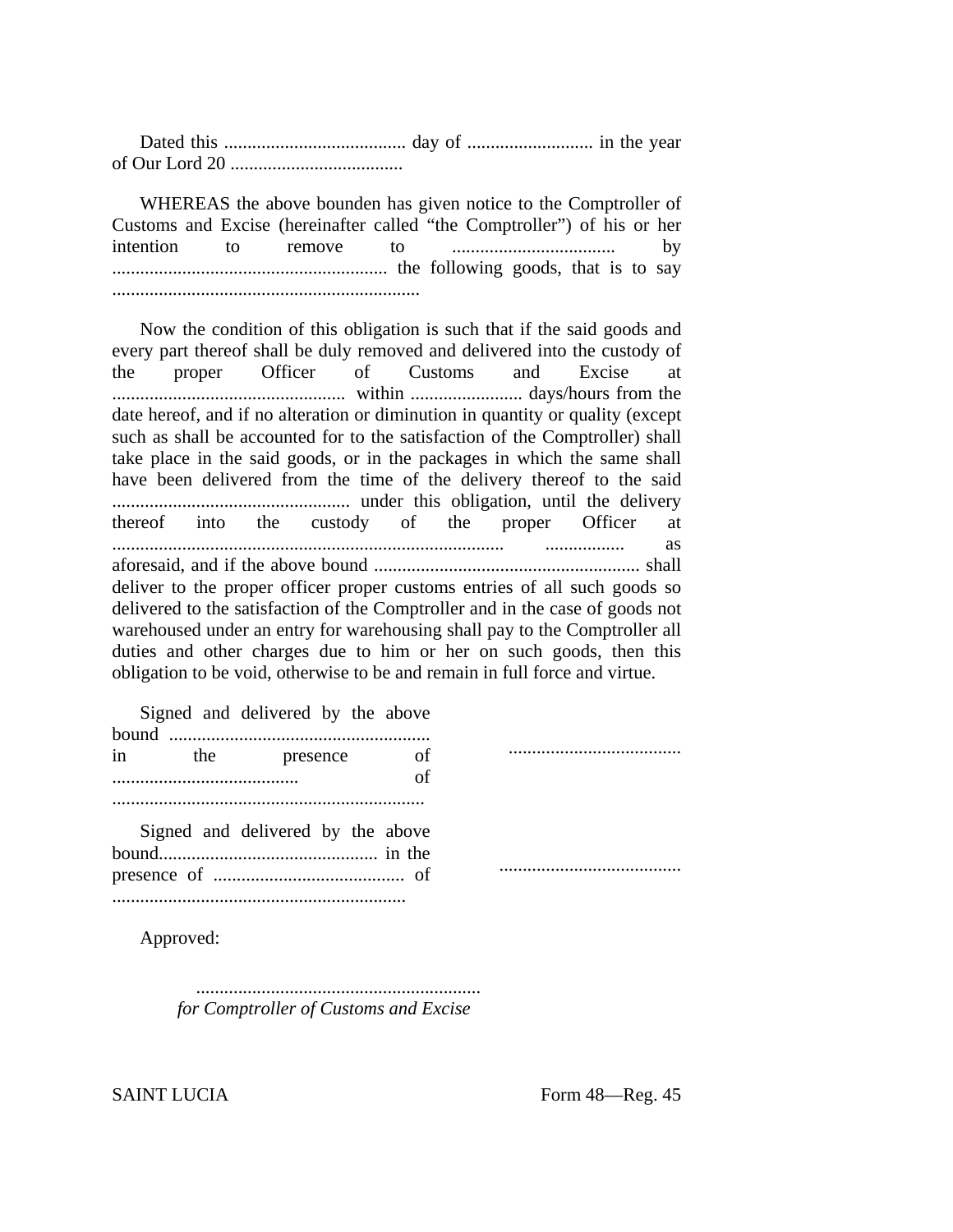## **BOND TO GUARANTEE PAYMENT OF THE DIFFERENCE BETWEEN THE DUTY DUE UNDER THE PREFERENTIAL AND GENERAL TARIFFS**

KNOW all men by these presents that we ............................................... of .................................................................................................................... and .................................................................................................................. of ................................................................................................................. are held and firmly bound unto Her Majesty the Queen in the sum of \$........................................... to be paid to Her Majesty the Queen Her Heirs and Successors for which payment well and truly to be made we bind ourselves and every of us jointly and severally for and in the whole our heirs executors administrators and assigns and every of them firmly by these presents.

Dated this ............................... day of ................................................ in the year of Our Lord 20 ..................................

Whereas the above bound ................................................................ has imported into the Territory of Saint Lucia certain goods contained in .............................................. packages, marked and numbered as follows—

.........................................................................................................................

......................................................................................................................... And whereas the amount of duty due thereon under the general tariff is \$............................................

And whereas the above bound has paid to the Comptroller of Customs and Excise (hereinafter called the Comptroller) the sum of \$........................................... as duty under the preferential tariff on the said goods.

[Over]

And whereas the difference between the said sum of \$..........................................., payable under the general tariff, and the said sum of \$..........................................., payable under the preferential tariff being \$........................................... is due to be paid to the Comptroller unless proof shall within 3 months of the date hereof be produced to his or her satisfaction that the said goods are entitled to admission under the British preferential tariff.

Now the condition of this obligation is such that if proof to the satisfaction of the Comptroller that the said goods are entitled to be admitted under the British preferential tariff shall be produced within 3 calendar months from the date hereof, then this obligation shall be void, but otherwise shall be and remain in full force and virtue.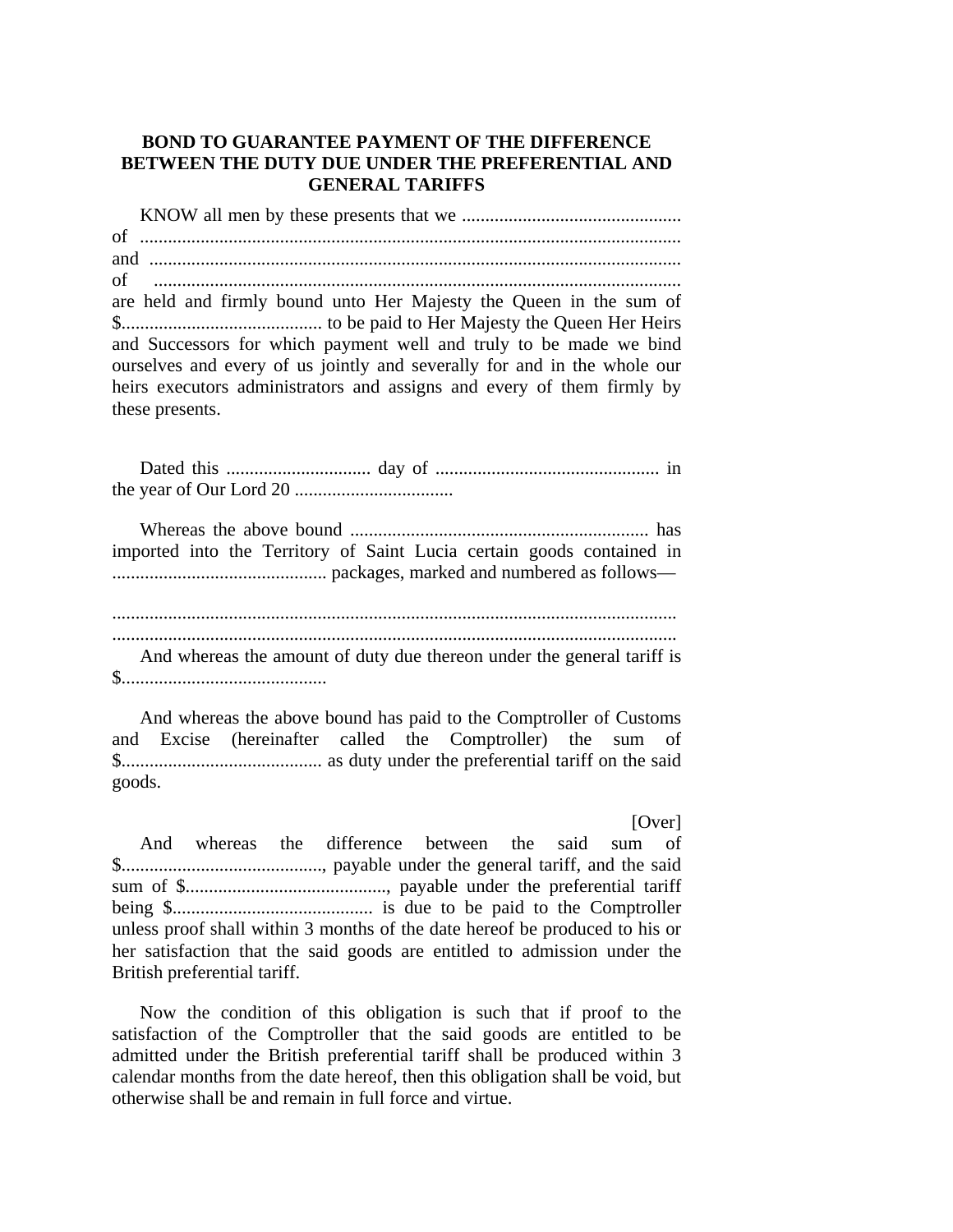Signed and delivered by the above bound ............................... in the presence of ....................... of......................................................

Signed and delivered by the above bound ............................... in the presence of ........................ of .........................................................

Approved

............................................ *for Comptroller of Customs and Excise*

...........................................

...........................................

SAINT LUCIA Form 49—Reg. 93 & 116

# **BOND FOR EXPORTATION**

KNOW all men by these presents that we ............................................. of ................................................................................................................ and ............................................................................................................... of ...................................................................... are held and firmly bound unto Her Majesty the Queen in the sum of \$...........................................to be paid to Her Majesty the Queen her Heirs and Successors for which payment well and truly to be made we bind ourselves and every of us jointly and severally for and in the whole our heirs executors administrators and assigns and every of them firmly by these presents.

Dated this ......................... day of ........................................... in the year of Our Lord 20 ..................................................

............................................................................................................. ............................................................................................................. .............................................................................................................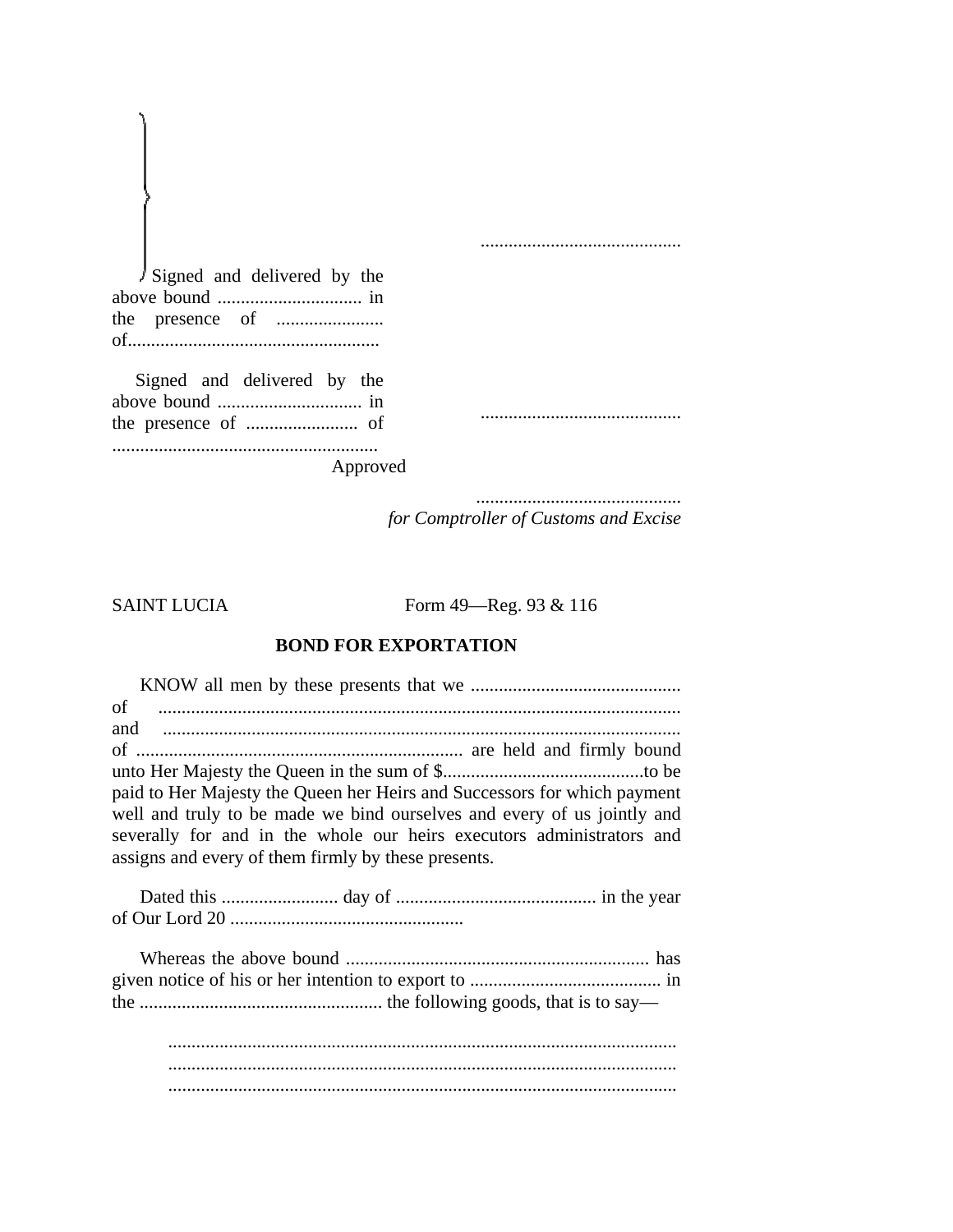.............................................................................................................

Now the condition of this obligation is such that if the said goods and every part of them is duly exported to, and shall be landed at ....................................................... within ............................................. from the date hereof and if no alteration or diminution in quantity or quality (except such as shall be accounted for to the satisfaction of the Comptroller of Customs and Excise (hereinafter called the Comptroller)) shall take place in the said goods, or in the casks, cases or packages in which the same is delivered, from the time of the delivery thereof to the said ............................................... under this obligation, until the landing thereof at the said place; and if the said .............................................. shall in every case in which the Comptroller requires it and within such time as in each case he or she shall allow, produce proof, to the satisfaction of the Comptroller of the due landing of the said goods, at the said place, then this obligation to be void, otherwise to be and remain in full force and virtue.

| Signed by the above bound |           |
|---------------------------|-----------|
|                           |           |
| in the presence of:       |           |
|                           |           |
|                           |           |
| Witness.                  |           |
| Signed by the above bound |           |
|                           |           |
| in the presence of:       |           |
|                           |           |
|                           |           |
| Witness.                  |           |
|                           | Approved. |
|                           |           |

*for Comptroller of Customs and Excise.*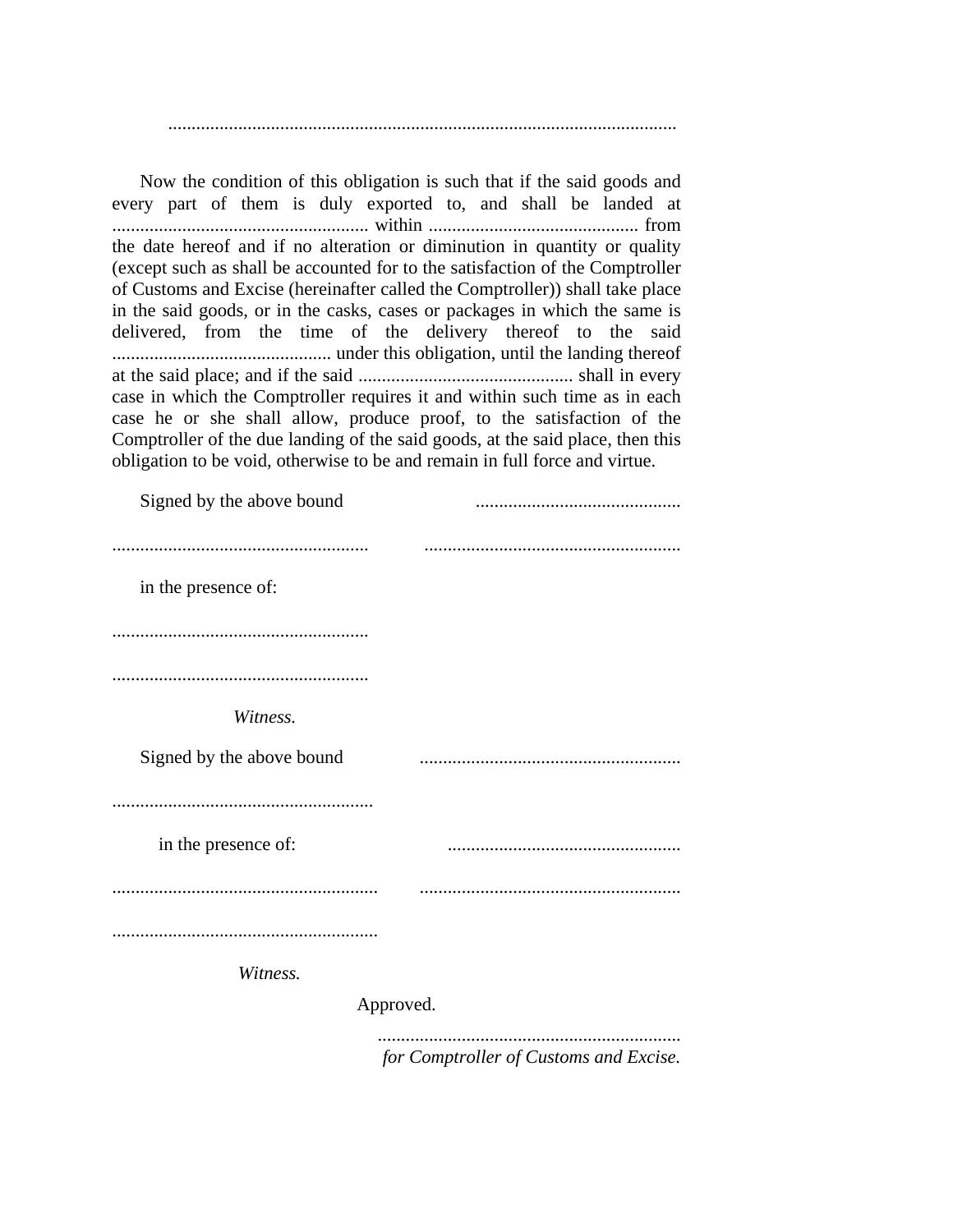## **GENERAL BOND FOR EXPORTATION**

**KNOW** all by these presents men of and of to be paid to Her Majesty the Queen, her Heirs and Successors for which payment well and truly to be made we bind ourselves and every of us jointly and severally for and in the whole our heirs, executors, administrators and assigns and every of them firmly by these presents. general bond for the due exportation of goods that he or she may have occasion to export from a port of this territory. Now the condition of this obligation is such that if all and every portion of the goods that is entered the above **bound** by due diligence and despatch duly loaded on board the aircraft or ship for which the same is entered, and is duly exported to and landed at the place or places to and for which they are entered to be exported. And if all goods exported under this obligation is exported to and landed at the place or places above within 2 months of the date when they are entered for exportation, or a further time that the Comptroller of Customs and Excise (hereinafter referred to as "the Comptroller") may allow, and are not landed at any other place or places, or re-landed in the Island and if no alteration or diminution in quantity or quality (except such as shall be accounted for to the satisfaction of the Comptroller) takes place in the goods, or in the packages in which they are

delivered. from the time  $\alpha$ f delivery above bound the  $\mathsf{to}$ the the place or places for which the same are entered, and if, in case of dispute as to the shipment or goods for exportation due landing of any  $SO<sub>2</sub>$ entered the above **bound** and within the time that in each case he or she allows, produce proof, to the satisfaction of the Comptroller of the due landing of the goods in respect of which the dispute arises, at the place or respective places for which the goods are entered to be exported.

servants do not remove load ship, or export or attempt to remove load ship or export, any goods under or by virtue of this obligation or the permission given or implied thereby after he or she receives notice from the Comptroller that further or additional security is required; and until such further or additional or larger amount of security is given to the satisfaction of the Comptroller then this obligation is void but otherwise is and remains in full force and virtue.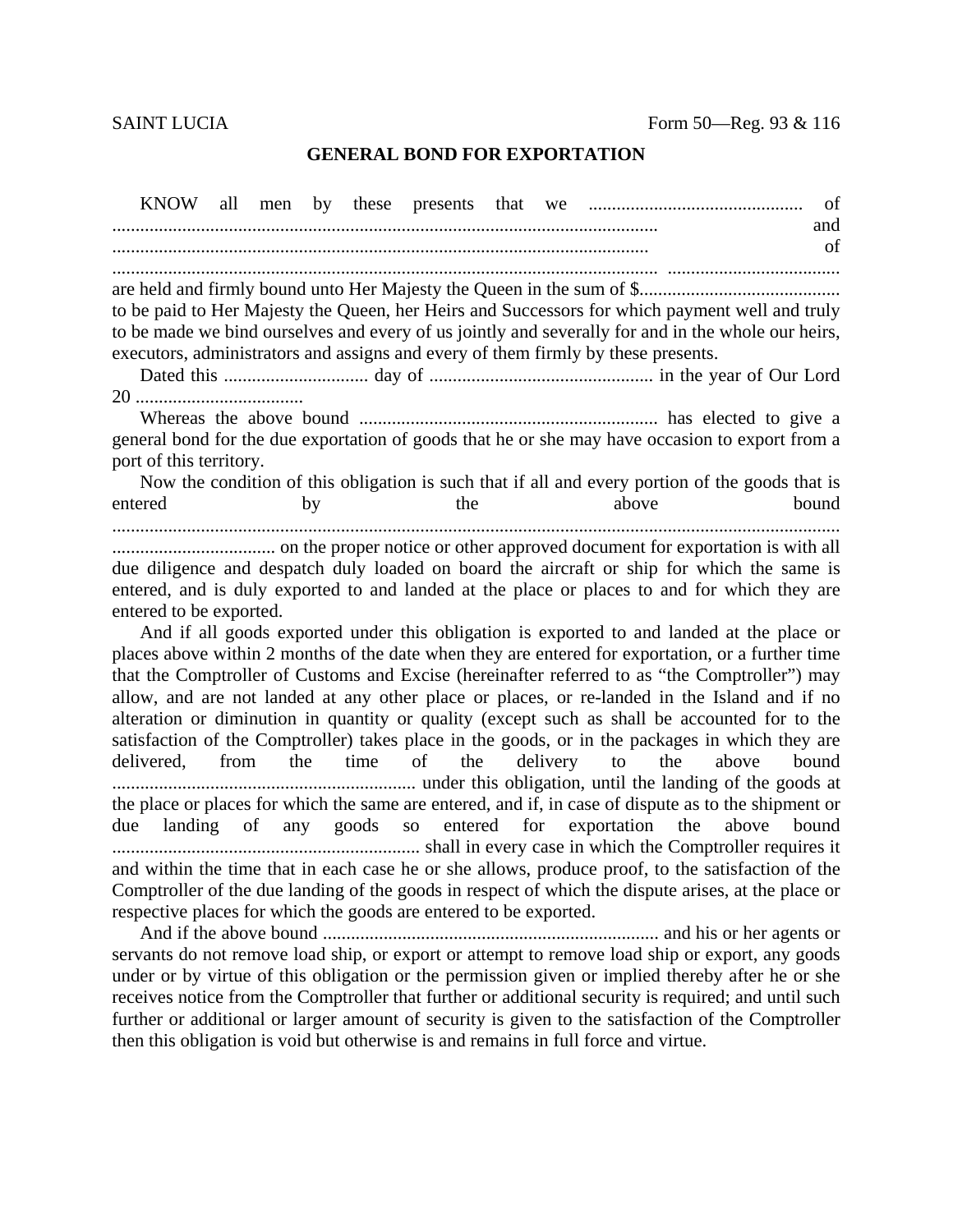| Signed by the above bound<br>J,      |           |  |
|--------------------------------------|-----------|--|
|                                      |           |  |
|                                      |           |  |
| In the presence of                   |           |  |
|                                      |           |  |
|                                      |           |  |
| .                                    |           |  |
| Witness<br>Signed by the above bound |           |  |
|                                      |           |  |
|                                      |           |  |
| in the presence of                   |           |  |
|                                      |           |  |
|                                      |           |  |
|                                      |           |  |
| Witness                              |           |  |
|                                      | Approved. |  |
|                                      |           |  |

for Comptroller of Customs and Excise.

**SAINT LUCIA** 

Form 51-Reg. 93 and 116

# **BOND FOR SHIPMENT OF STORES**

| <b>KNOW</b> | all | men by |  | these presents that we |  |     |
|-------------|-----|--------|--|------------------------|--|-----|
|             |     |        |  |                        |  | and |
|             |     |        |  |                        |  |     |
|             |     |        |  |                        |  |     |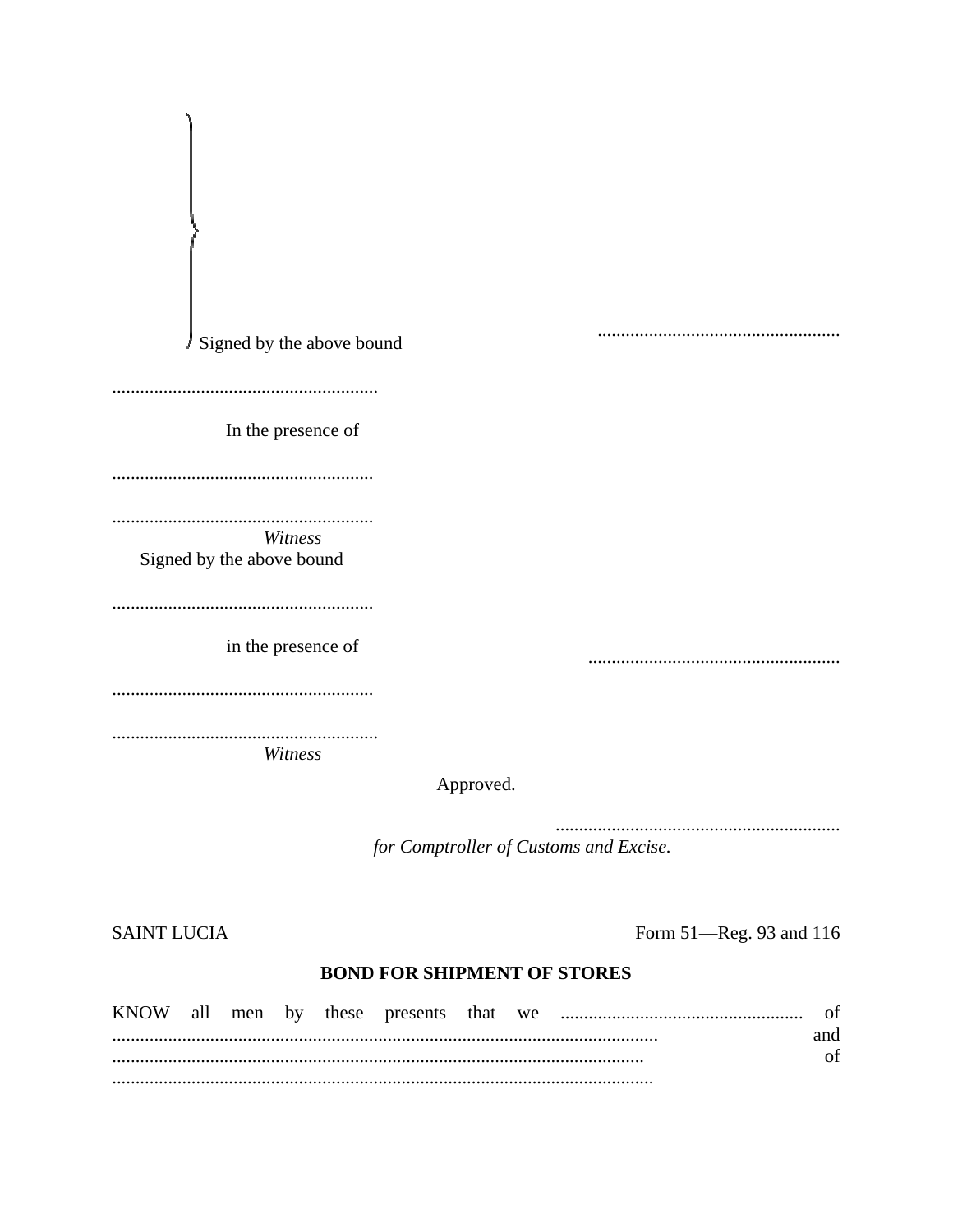............................................................................................................................................................ ............................................................................................................................... are held and firmly bound unto Her Majesty the Queen in the sum of \$...........................................to be paid to Her Majesty the Queen her Heirs and Successors for which payment well and truly to be made we bind ourselves and each of us jointly and severally for and in the whole our heirs executors administrators and assigns and every of them firmly by these presents.

Dated this ................................... day of ..................................... in the year of Our Lord 20 ..........................................

Whereas the above bounden .................................................... intends to load as stores on board the ............................................. the undermentioned goods, that is to say— .......................................................................................................

.......................................................................................................

NOW THE CONDITION OF THIS OBLIGATION is such, that if all the said goods shall be duly loaded on board the ........................................... and shall be enumerated in the content of the said ........................................ and shall be used as stores on board the said ............................................... or be otherwise accounted for to the satisfaction of the Comptroller of Customs and Excise; and if the packages containing the goods are not opened, nor any of the goods taken out or altered, until the said ........................ has left the place of final departure on her intended foreign journey, then this obligation is void, but otherwise is and remains in full force and virtue.

Signed by the above bound

...................................................

........................................................

in the presence of

........................................................

........................................Witness

Signed by the above bound

........................................................ ....................................................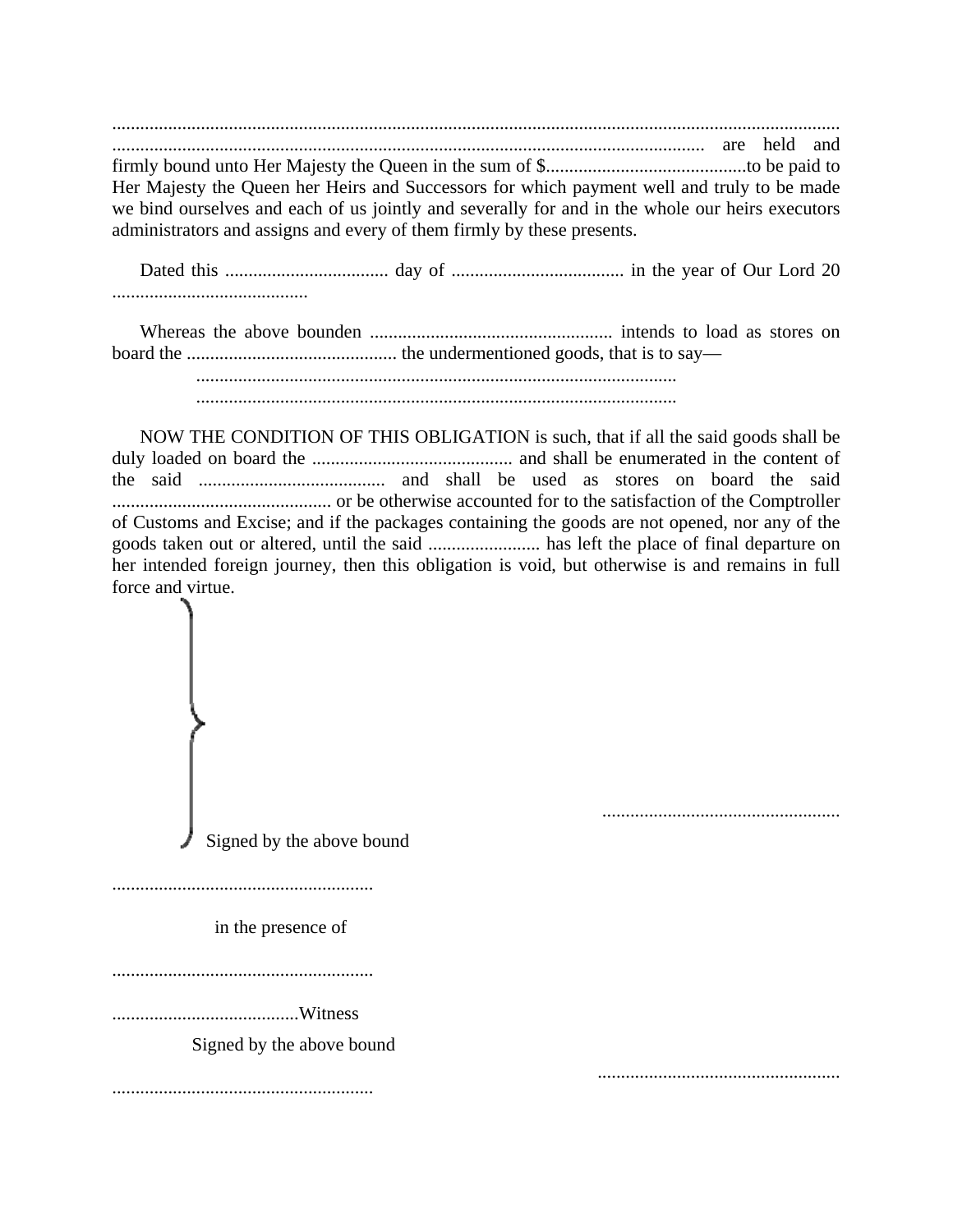in the presence of

.........................................................

.........................................................

Witness

Approved

*for Comptroller of Customs and Excise.*

SAINT LUCIA Form 52—Reg. 93 and 116

.....................................................

#### **GENERAL BOND FOR SHIPMENT OF STORES**

KNOW all men by these presents that we ................................................ of ..................................................................................................................... ......................................................................................................................... and ............................................................are held and firmly bound unto Her Majesty the Queen in the sum \$........................................... to be paid to Her Majesty the Queen, her Heirs and Successors for which payment well and truly to be made we bind ourselves and every of us jointly and severally for and in the whole our heirs, executors, administrators and assigns and every of them firmly by these presents.

Dated this ........................................ day of .................................... in the year of Our Lord 20 ..........................................

Whereas the above bounden intends to remove goods to be used as stores on board aircraft or ships bound for ports outside the Island and to load the same on board such aircraft or ships.

Now the condition of this obligation is such that if all the goods which is with such intention to be delivered from a warehouse or upon which any drawback is allowed on exportation is duly shipped and is used as stores on board the aircraft or ships specified on the shipping bills or other documents for such goods or be otherwise accounted for to the satisfaction of the Comptroller of Customs and Excise, and if the packages containing the goods are not opened nor any of the goods taken out or altered until the ship or ships have left the port of final departure on their intended foreign voyage then this obligation is void but otherwise is and remains in full force and virtue.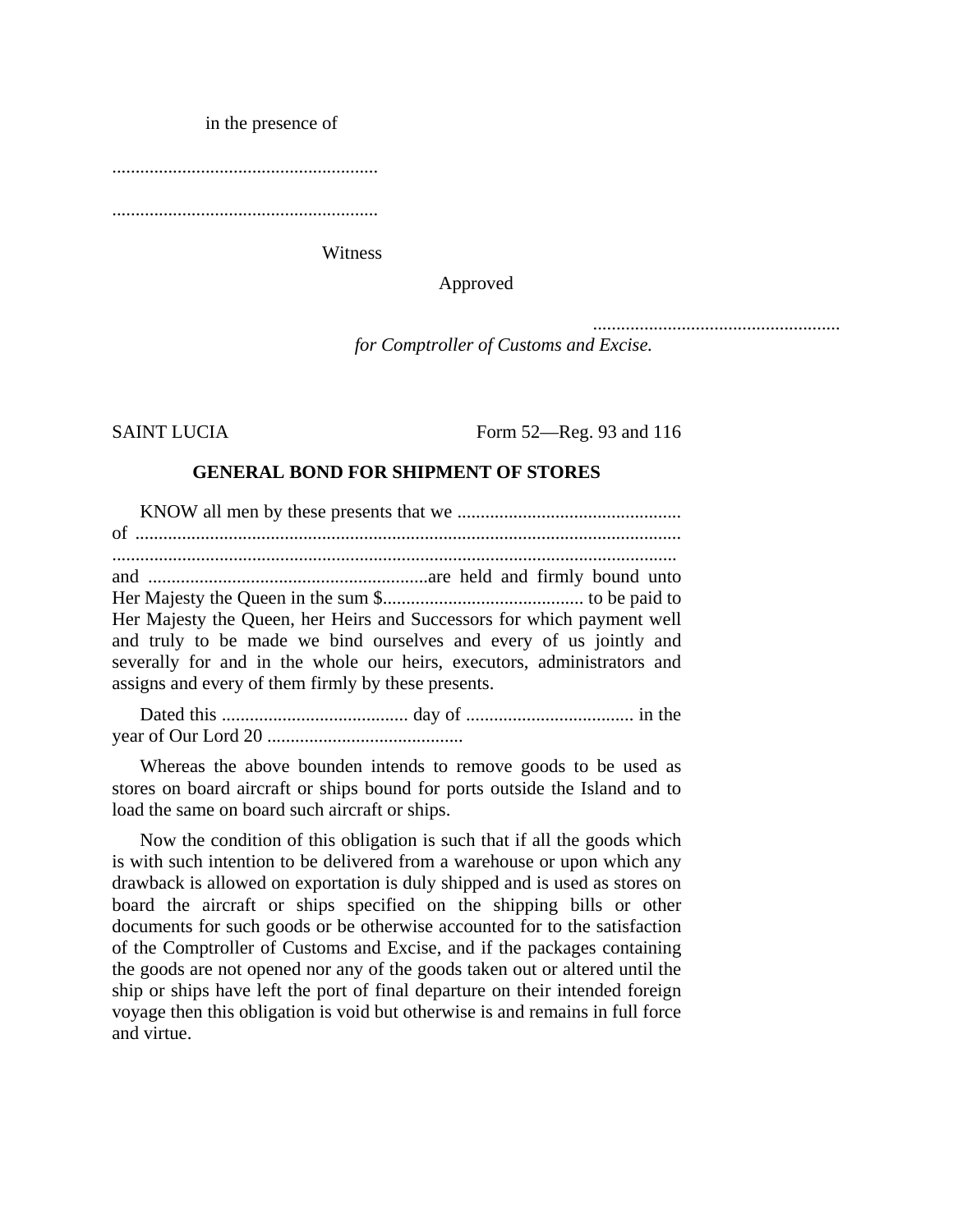| Signed by the above bound |                                       |
|---------------------------|---------------------------------------|
|                           |                                       |
| in the presence of        |                                       |
|                           |                                       |
|                           |                                       |
| Signed by the above bound |                                       |
|                           |                                       |
|                           |                                       |
| in the presence of        |                                       |
|                           |                                       |
|                           |                                       |
|                           | Approved                              |
|                           | for Comptroller of Customs and Excise |

**SAINT LUCIA** 

Form 53-Reg. 42

# **TRANSHIPMENT BOND**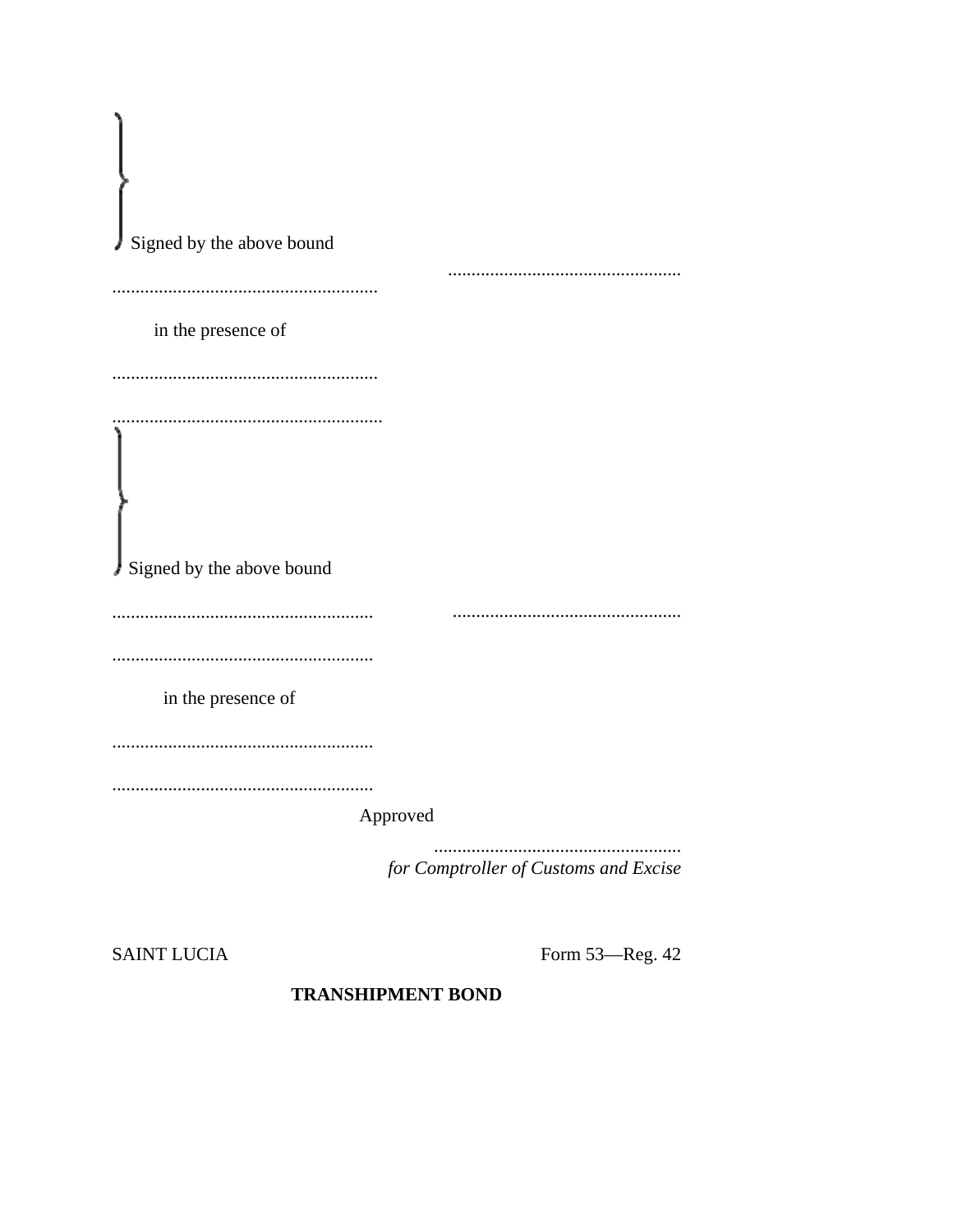are held and firmly bound unto Her Majesty the Queen in the sum and Successors for which payment well and truly to be made we bind ourselves and every of us jointly and severally for and in the whole our heirs executors administrators and assigns and every of them firmly by these presents.

the following goods, that is to say— 

Now the condition of this obligation is such that if the said goods and the from the date hereof; and if no alteration or diminution in quantity or quality (except such as shall be accounted for to the satisfaction of the Comptroller of Customs and Excise hereinafter called "the Comptroller") shall takes place in the said goods, or in the casks, cases or packages in which the same are delivered, obligation, until the landing thereof at the said place; and if the said shall in case the Comptroller requires it, and within the time that he or she allows, produce proof to the satisfaction of the Comptroller of the due landing of the said goods at the said place, then this obligation is void, but

otherwise is and remains in full force and virtue.

Signed and delivered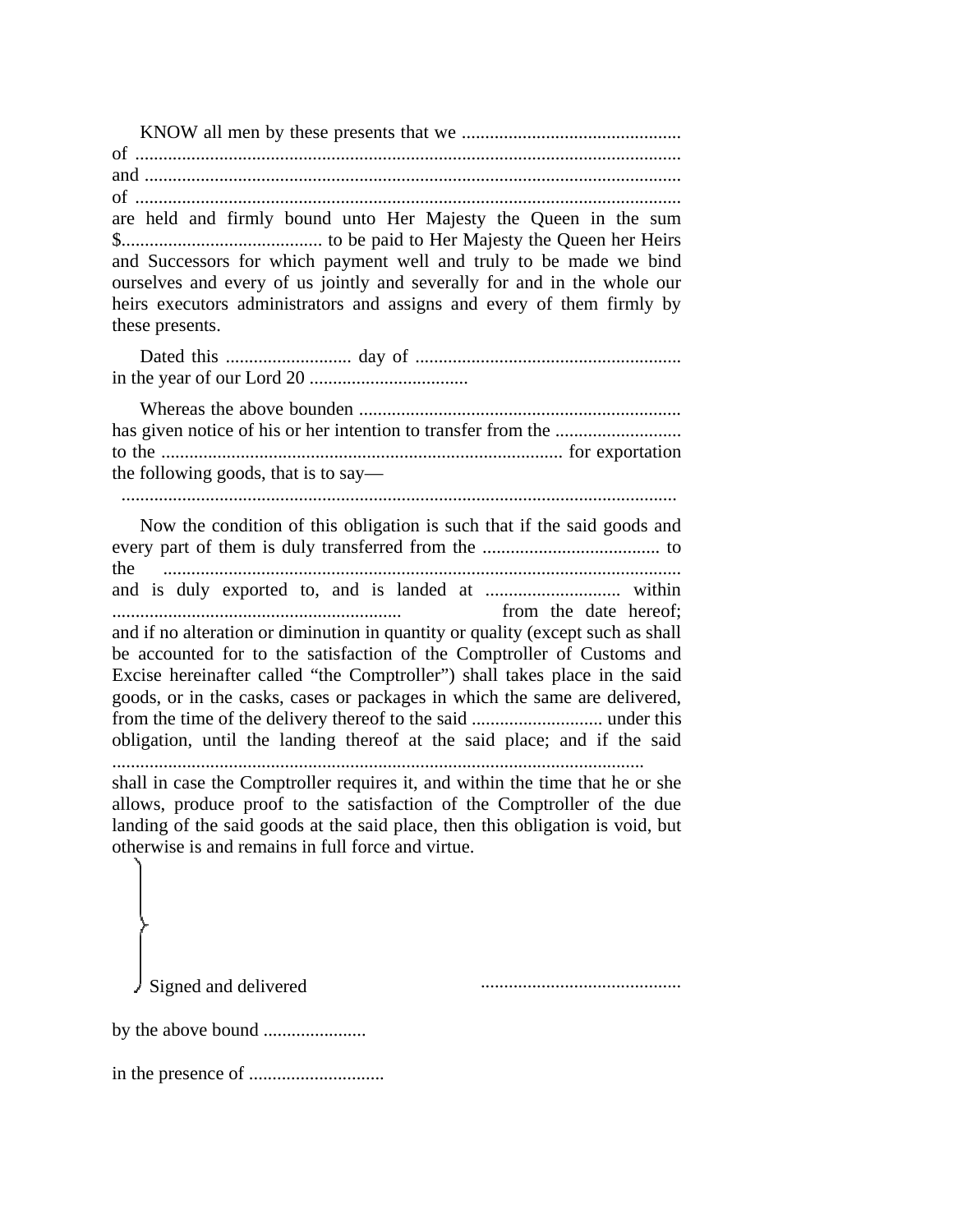of............................................... Signed and delivered by the above bounden ...................... in the presence of ............................. ............................................

of...........................................

Approved:

....................................................................... *for Comptroller of Customs and Excise*

SAINT LUCIA Form 54—Reg. 42

#### **GENERAL TRANSHIPMENT BOND**

KNOW all men by these presents that we ............................................... of ..................................................................................................................... and .................................................................................................................. of ..................................................................................................................... are held and firmly bound unto Her Majesty the Queen in the sum of \$........................................... to be paid to Her Majesty the Queen her Heirs and Successors for which payment well and truly to be made we bind ourselves and every of us jointly and severally for and in the whole our heirs executors administrators and assigns and every of them firmly by these presents.

Dated this .............................. day of .................................. in the year of Our Lord 20 ......................................................

Whereas the above bound ............................................................... has elected to give a general bond for the due transfer of such goods as he or she may have occasion to transfer from an importing aircraft or ship to an exporting aircraft or ship.

Now the condition of this obligation is such that if all and every portion of such goods as may be entered by the above bound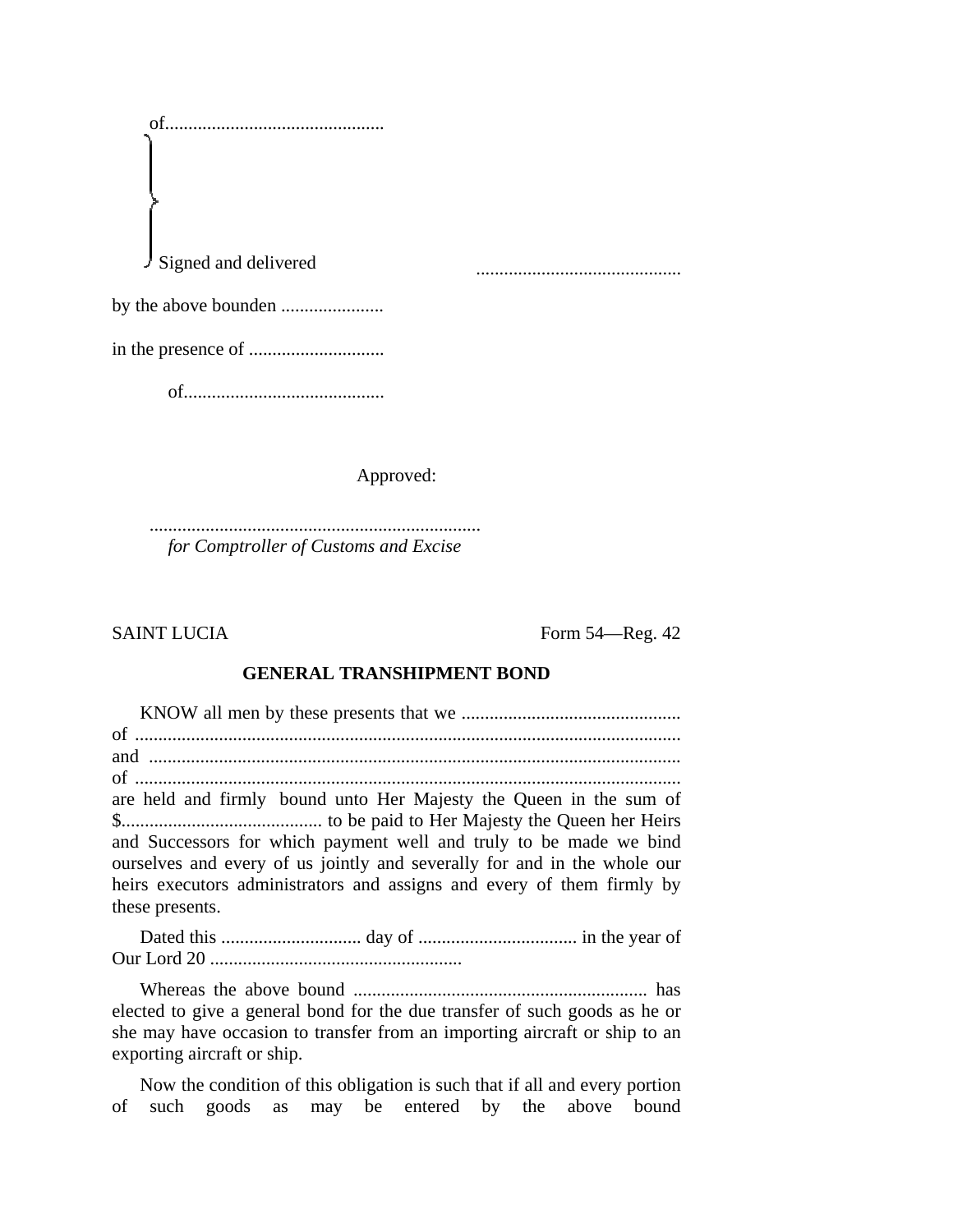..................................................................................... on the proper notice or other approved document for transfer as aforesaid shall with all due diligence and despatch be duly transferred from the aircraft or ship in which the same is imported to an aircraft or ship to and for which the same is entered to be exported and is duly exported to and landed at the place or places to and or which the same is entered to be exported.

And if all the goods transferred and exported under this obligation shall be exported to and landed at the place or places aforesaid within 2 months of the date when the same shall have been entered for exportation, or such further time as the Comptroller of Customs and Excise (hereinafter referred to as the "Comptroller") may allow, and shall not be landed at any other place or places, or re-landed in the Island and if no alteration or diminution in quantity or quality (except such as shall be accounted for to the satisfaction of the Comptroller) shall take place in any such goods, or in the packages in which the same shall have been delivered from the time of the delivery thereof to the above bounden ..................................................... under this obligation, until the landing thereof at the place or places to and for which the same shall have been entered to be exported, and if the above bounden ............................................ shall in every case in which the Comptroller shall require it and within such time as in each case he or she shall allow, produce proof, to the satisfaction of the Comptroller of the due landing of the said goods at the place or respective places to and for which the same shall have been entered to be exported;

And if the above bounden ............................................................. and his or her agents or servants shall not remove, load, ship, or export or attempt to remove, load, ship or export, any goods under or by virtue of this obligation or the permission given or implied thereby after he or she shall have received notice from the Comptroller that further or additional security is required; and until such further or additional or larger amount of security shall have been given to the satisfaction of the Comptroller, then this obligation shall be void, but otherwise shall be and remain in full force and virtue.

Signed and delivered

by the above bounden ...................... in the presence of .............................

of ...........................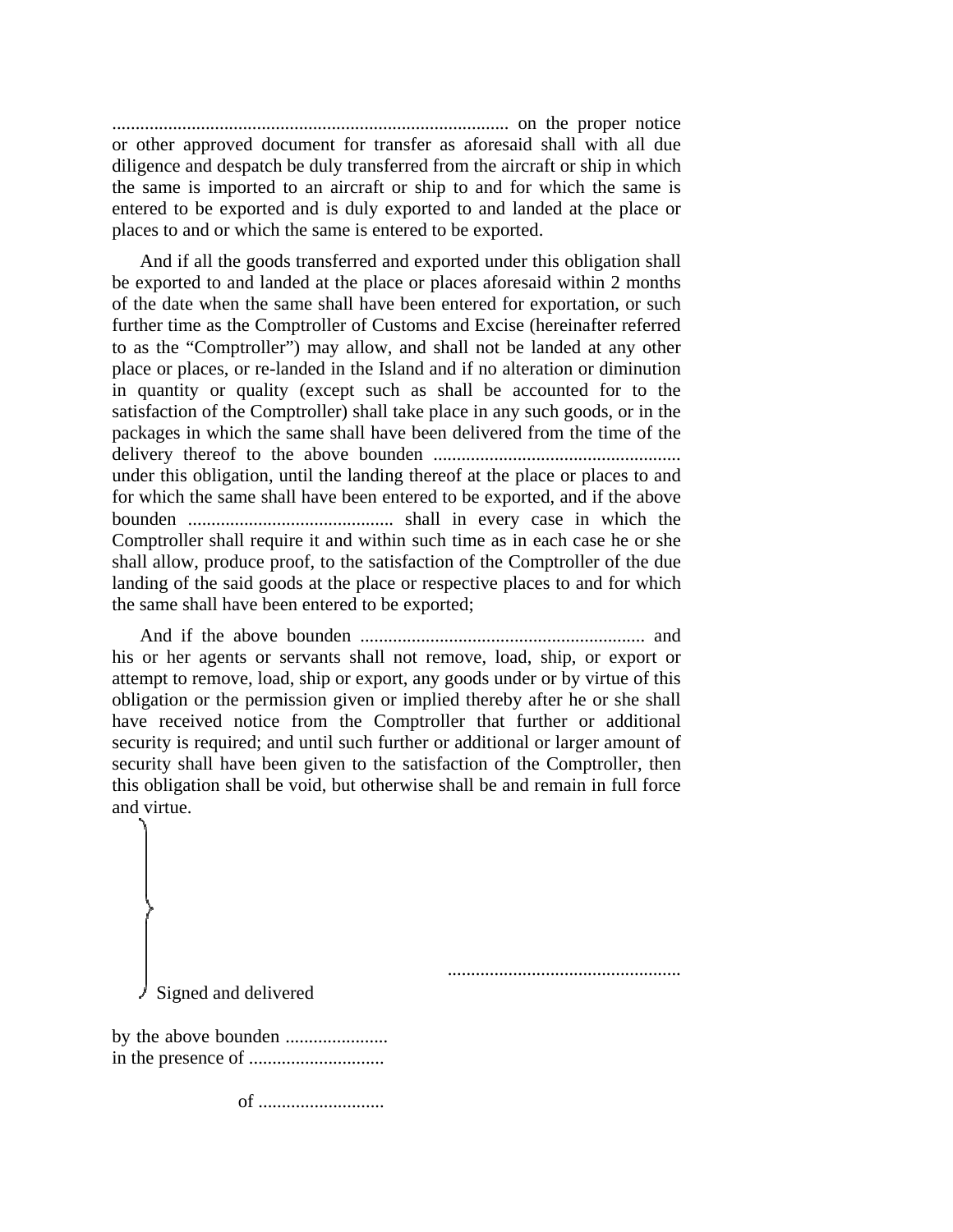#### Signed and delivered

by the above bounden ...................... in the presence of ............................. ..................................................

of ...........................

Approved:

*........................................................................ for Comptroller of Customs and Excise.*

SAINT LUCIA Form 55–Reg. 114.

#### **BOND FOR REMOVAL OF WAREHOUSED GOODS**

KNOW all men by these presents that we ................................................. ......................................................................................................................... ......................................................................................................................... of ..................................................................................................................... and ................................................................................................................. of ................................................................................................................. are held and firmly bound unto Her Majesty the Queen in the sum of \$........................................... to be paid to Her Majesty the Queen her Heirs and Successors for which payment well and truly to be made we bind ourselves and every of us jointly and severally for and in the whole our heirs executors administrators and assigns and every of them firmly by these presents. Dated this ........................... day of .................................................. in the year of Our Lord Two Thousand and ........................................... Whereas the above bounden ..................................................................... has given notice to the Comptroller of Customs and Excise (hereinafter referred to as "the Comptroller") of his or her intention to remove to ......................................................................................................................... by .................................................................................................................... the following goods, that is to say: ................................................................. ......................................................................................................................... ......................................................................................................................... .........................................................................................................................

Now the condition of this obligation is such that if the said goods and every part thereof shall be duly removed and delivered into the custody of the proper officer of Customs and Excise at .................................................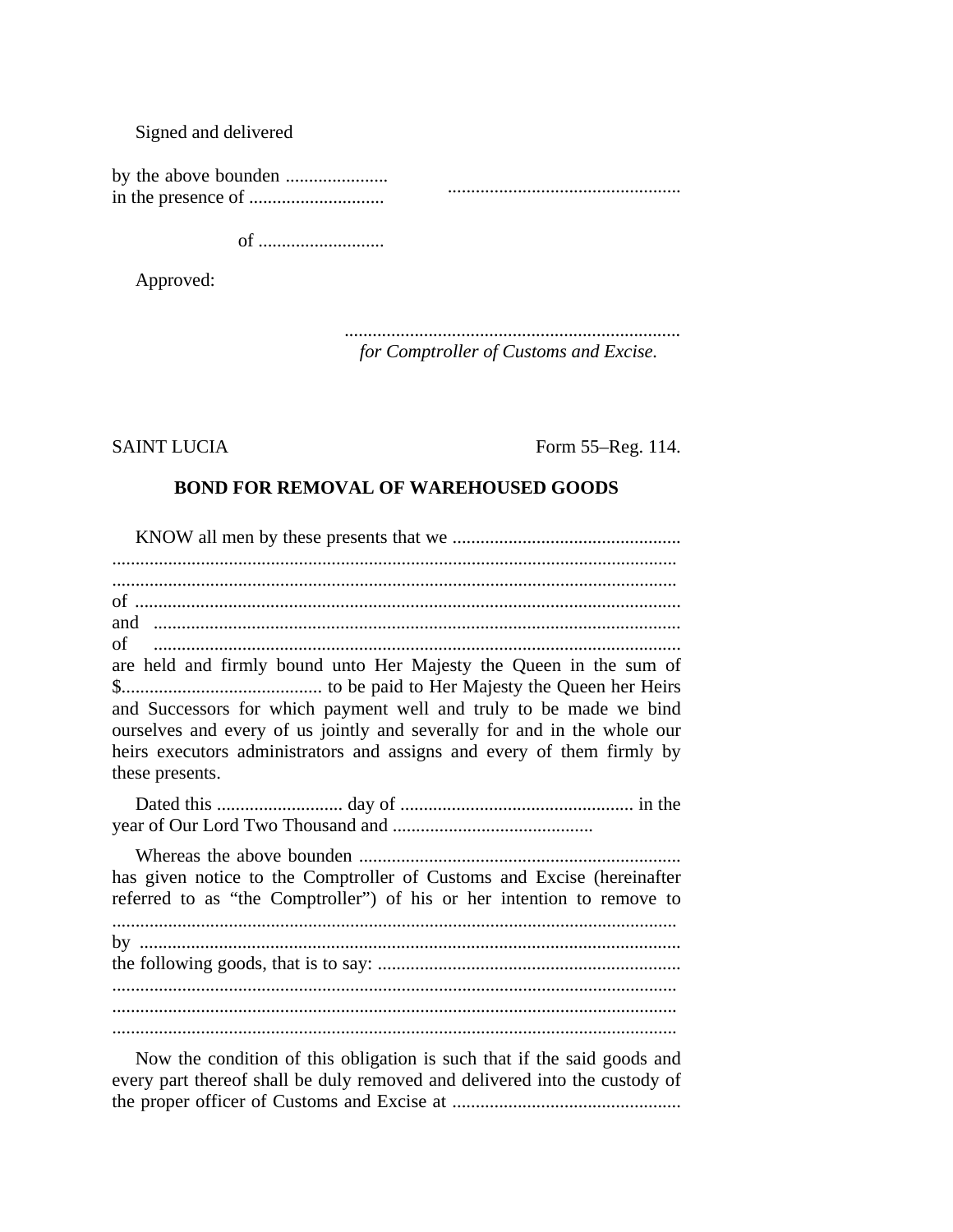within .......................................... hours/days from the date hereof, and if no alteration or diminution in quantity or quality (except such as shall be accounted for to the satisfaction of the Comptroller) shall take place in the said goods, or in the packages in which the same shall have been delivered from the time of the delivery thereof to the said .............................................

......................................................................................................................... under this obligation, until the delivery thereof into the custody of the proper officer at .............................................................................................. as aforesaid, then this obligation to be void, otherwise to be and remain in full force and virtue.

Signed and delivered

of ..................................

Signed and delivered

of ..................................

Approved:

*........................................................................ for Comptroller of Customs and Excise.*

SAINT LUCIA Form 55–Reg. 114.

# **GENERAL BOND FOR REMOVAL OF WAREHOUSED GOODS**

| are held and firmly bound unto Her Majesty the Queen in the sum of       |
|--------------------------------------------------------------------------|
|                                                                          |
| and Successors for which payment well and truly to be made we bind       |
| ourselves and every of us jointly and severally for and in the whole our |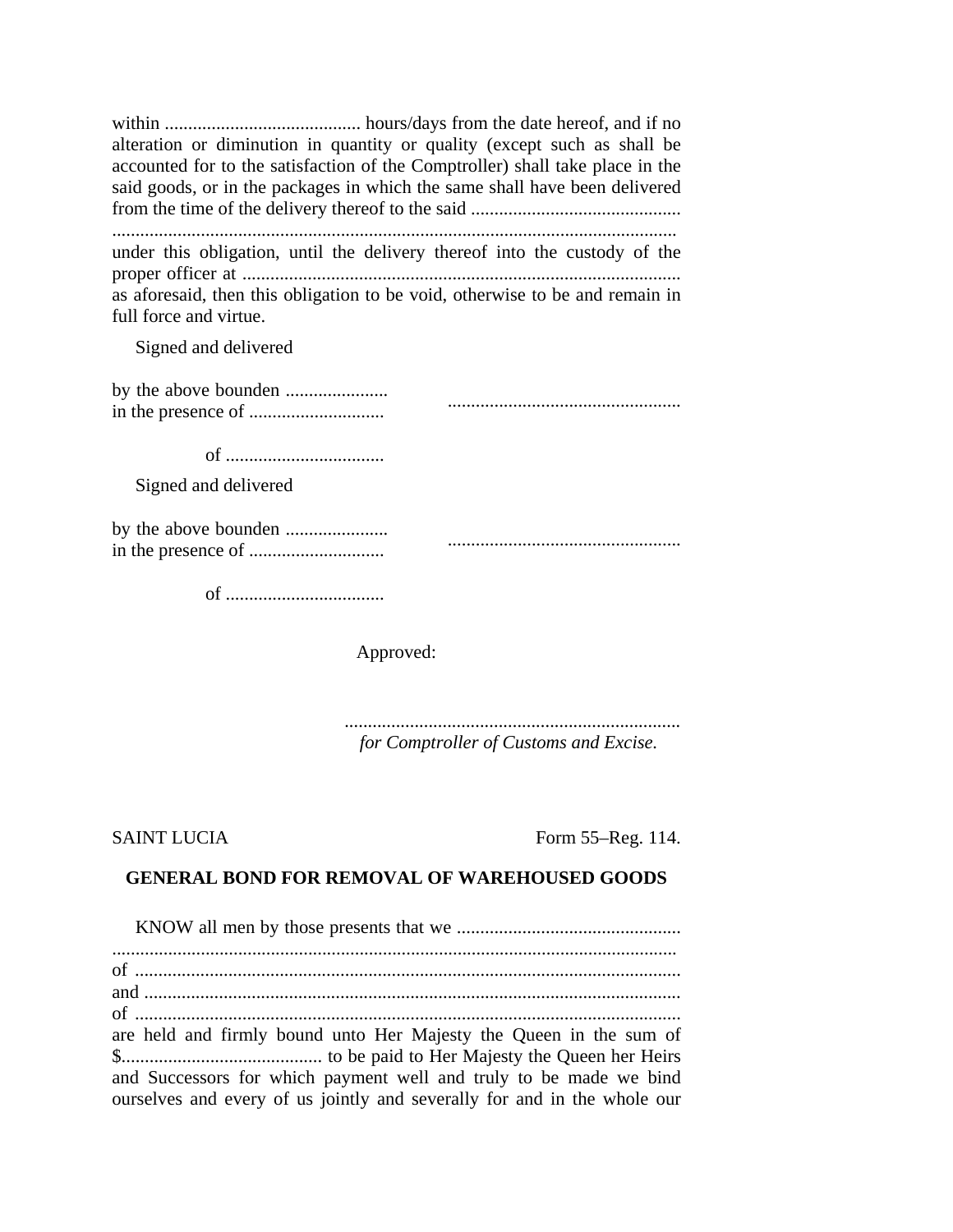heirs executors administrators and assigns and every of them firmly by these presents.

Dated this ........................... day of ................................................. in the year of Our Lord Two Thousand and ..........................................

Whereas the above bounden ........................... has elected to give a General Bond for the due removal from time to time of such goods as he or she may have occasion to remove from one place in the Island to another place in the Island.

Now the condition of this obligation is such that if all and every portion of such goods as may from time to time be entered by the above bounden .......................................................... on the proper notice or other approved document for removal as aforesaid shall with all due diligence and despatch be duly removed to and be delivered into the care of the proper officer of Customs and Excise at the place or places or and for which they shall have been entered to be removed.

And if all goods removed under this obligation shall be removed as aforesaid within such time or respective times as shall be specified on the proper documents relating thereto and be delivered into the care of the proper officer of Customs and Excise at the place or places to and for which they shall have been entered to be removed as aforesaid and if no alteration or diminution in quantity or quality (except such as shall be accounted for to the satisfaction of the Comptroller of Customs and Excise—hereinafter referred to as "the Comptroller") shall take place in any such goods or in the packages in which the same shall have been delivered, from the time of the delivery thereof to the above bounden ............................................................. under this obligation until the delivery thereof into the care of the proper officer of Customs and Excise at the place or places to and for which the same shall have been entered to be removed;

And if the above bounden .......................................................................... and his or her agents or servants shall not remove or attempt to remove any goods under or by virtue of this obligation or the permission given or implied thereby after he or she shall have received notice from the Comptroller that further or additional security is required; and until such further or additional or larger amount of security shall have been given by the above bounden ................................. to the satisfaction of the Comptroller, then this obligation shall be void but otherwise shall be and remain in full force and virtue.

Signed and delivered

by the above bounden ...................... in the presence of ............................. ..................................................

of ..................................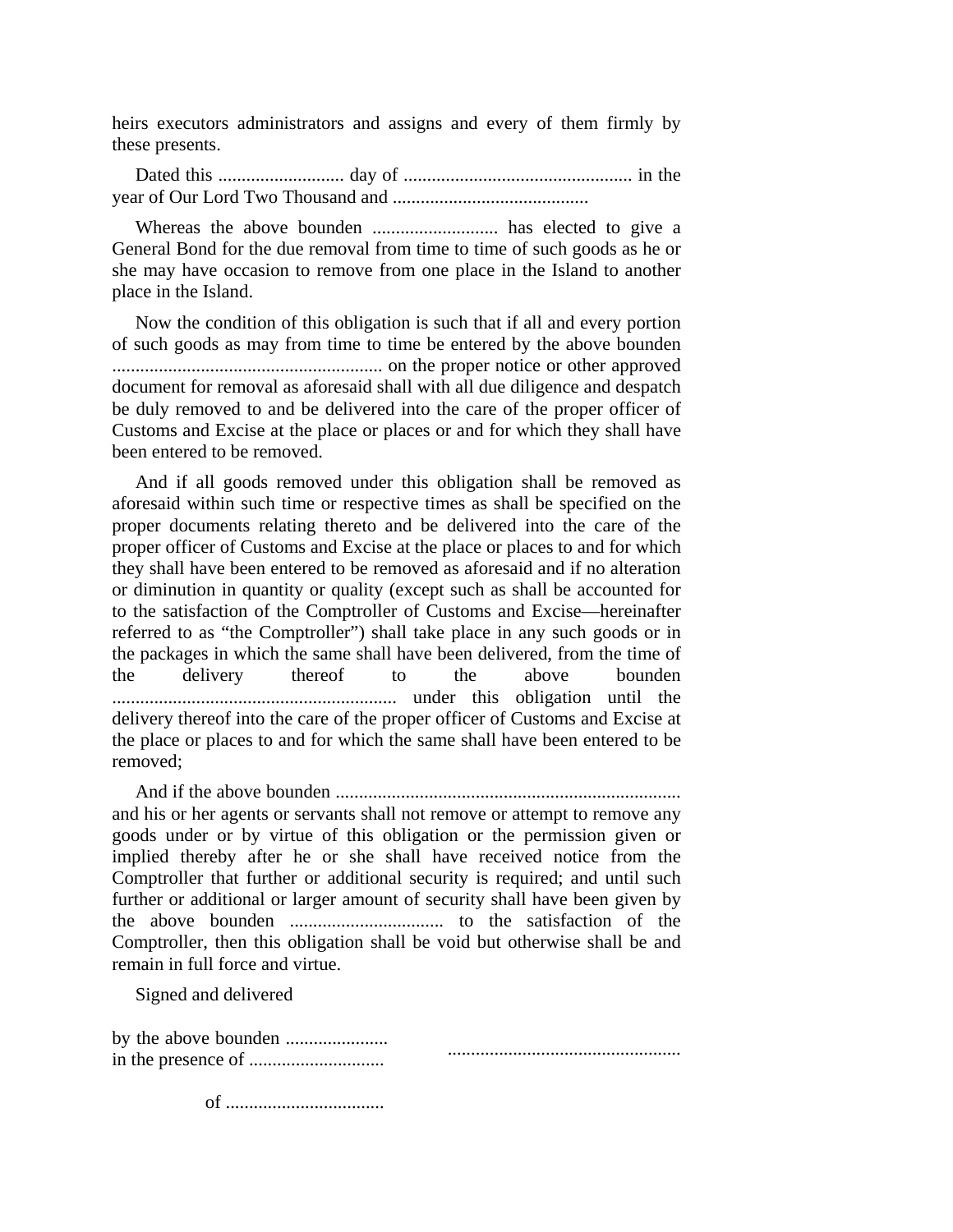### Signed and delivered

of ..................................

Approved:

*........................................................................ for Comptroller of Customs and Excise.*

SAINT LUCIA Form 57–Reg. 117.

# **GENERAL BOND TO GUARANTEE PAYMENT OF RENT ON GOODS DELIVERED FOR EXPORTATION OR SHIPMENT AS STORES.**

KNOW all men by these presents that we ............................................... of ..................................................................................................................... and ................................................................................................................... of .....................................................................................................................

are held and firmly bound unto Her Majesty the Queen in the sum of \$........................................... to be paid to Her Majesty the Queen her Heirs and Successors for which payment well and truly to be made we bind ourselves and every of us jointly and severally for and in the whole our heirs executors administrators and assigns and every of them firmly by these presents.

Dated this ........................... day of ........................................ in the year of Our Lord 20 ..................................................

WHEREAS the above bounden ................................................................. desires from time to time to remove for exportation goods from warehouse with all convenient speed.

And whereas the Comptroller of Customs has agreed to permit goods belonging to the above bounden .................................................................... to be delivered from warehouse for exportation without the rent having first been paid, on condition that such rent shall be paid not later than the day next following that on which any such goods are from time to time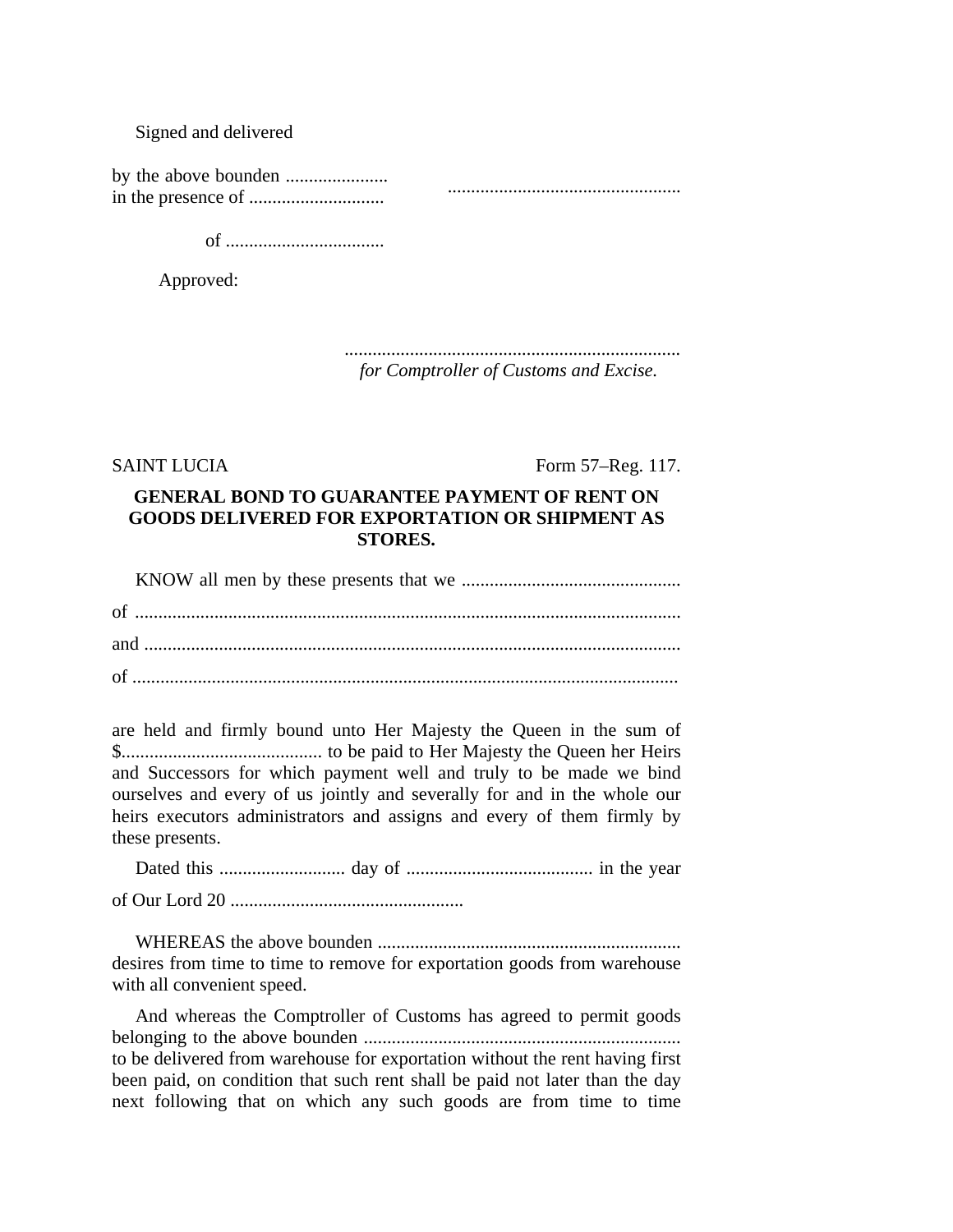delivered from warehouse for exportation as aforesaid.

NOW THE CONDITION of the above written bond or obligation is such that if the above bounden .................................................................... shall at any time take delivery of any goods from warehouse for exportation as aforesaid without having first paid the full rent due thereon, and shall thereafter pay to the Comptroller of Customs and Excise all such rent either on the day when the said goods are delivered as aforesaid, or at latest, on the next following day, then the above written bond or obligation shall be void, but otherwise shall be and remain in full force and virtue.

..................................................

Signed and delivered

by the above bounden ....................... in the presence of .............................

of ..................................

Signed and delivered

by the above bounden ......................

in the presence of .............................

..................................................

of ..................................

Approved:

*........................................................................ for Comptroller of Customs and Excise.*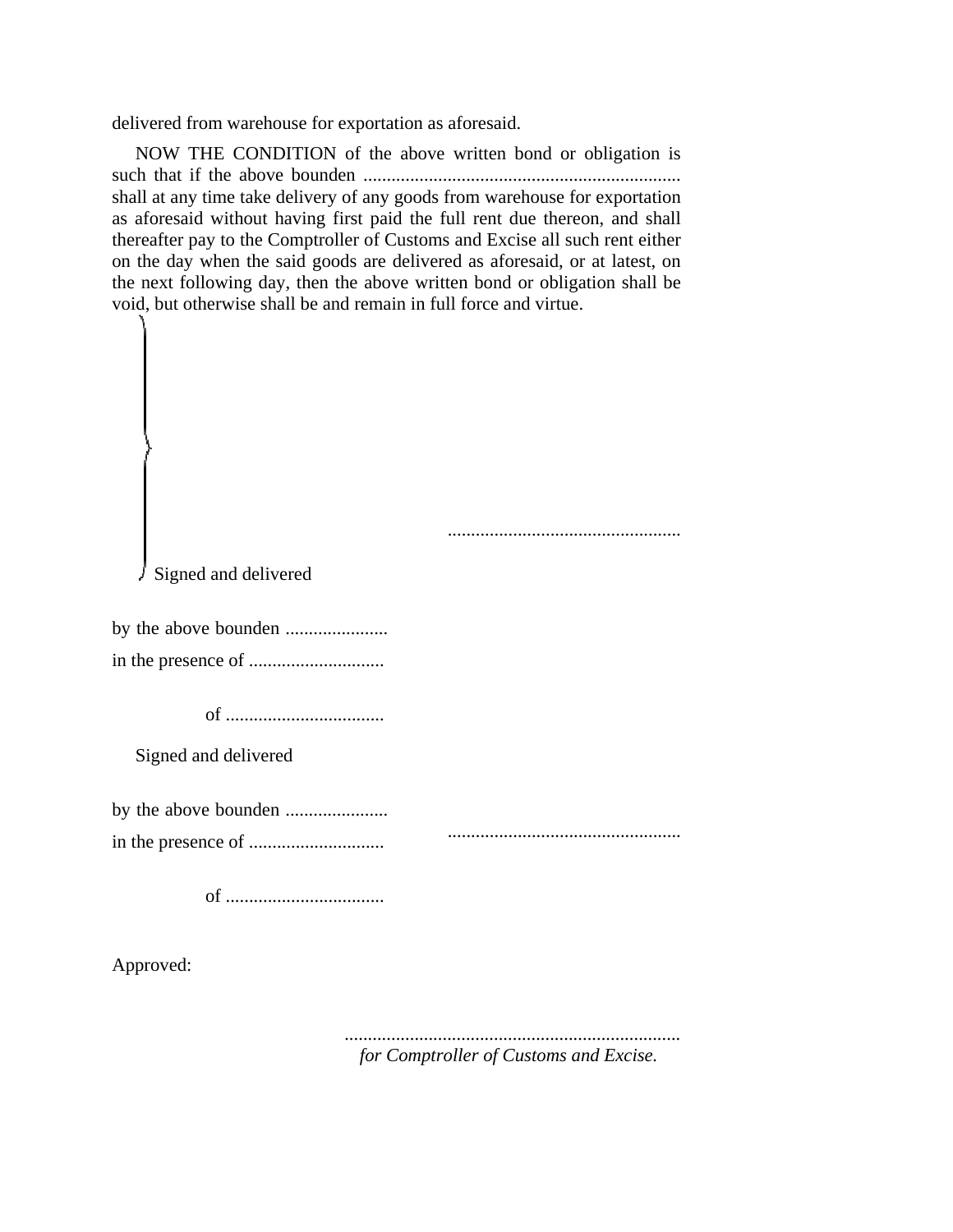**SAINT LUCIA.** 

Form 58–Reg. 118

## **GENERAL BOND FOR SECURING DUTY ON GOODS WAREHOUSED IN A PRIVATE WAREHOUSE OR CUSTOMS AREA**

and Successors for which payment well and truly to be made we bind ourselves and every one of us jointly and severally for and in the whole our heirs executors, administrators and assigns and every one of them firmly by these presents.

Whereas the Governor General of the Island of Saint Lucia by virtue of the authority vested in him or her by the Customs Act, has approved the Messuage  $in$ the the warehousing of goods without payment of duty on the first entry thereof surety  $\alpha$ f the said

Now the condition of this obligation is such that if the full duties on all such goods as shall at any time be warehoused in the above-mentioned warehouse shall from time to time be duly paid to the Comptroller of Customs and Excise or if all such goods shall be duly exported then the above written obligation shall be void, but otherwise shall be and remain in full force and virtue.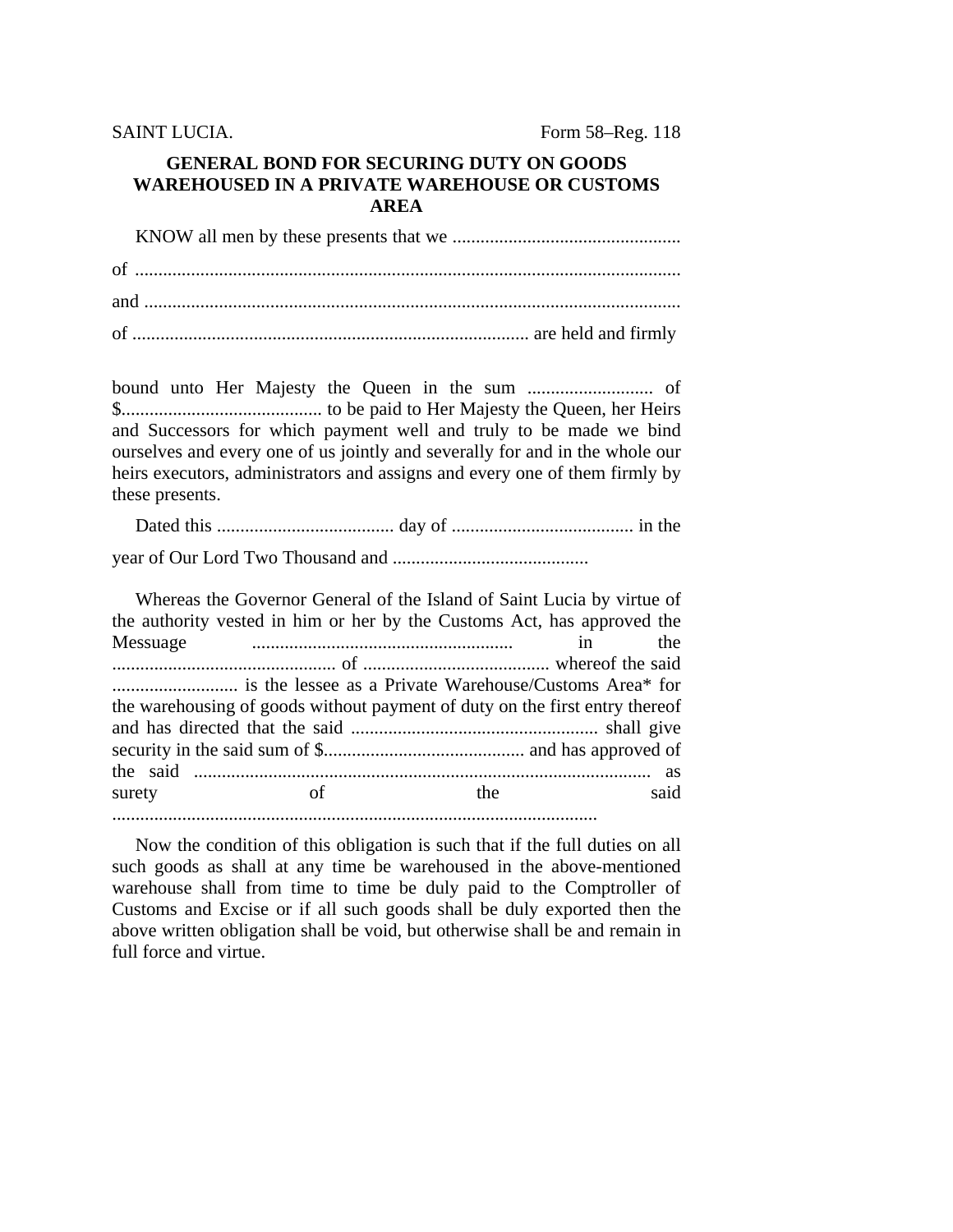| SAINT LUCIA | Form 59—Reg. 124,        |
|-------------|--------------------------|
|             | <b>AUCTIONEER'S BOND</b> |
|             |                          |
|             |                          |
|             |                          |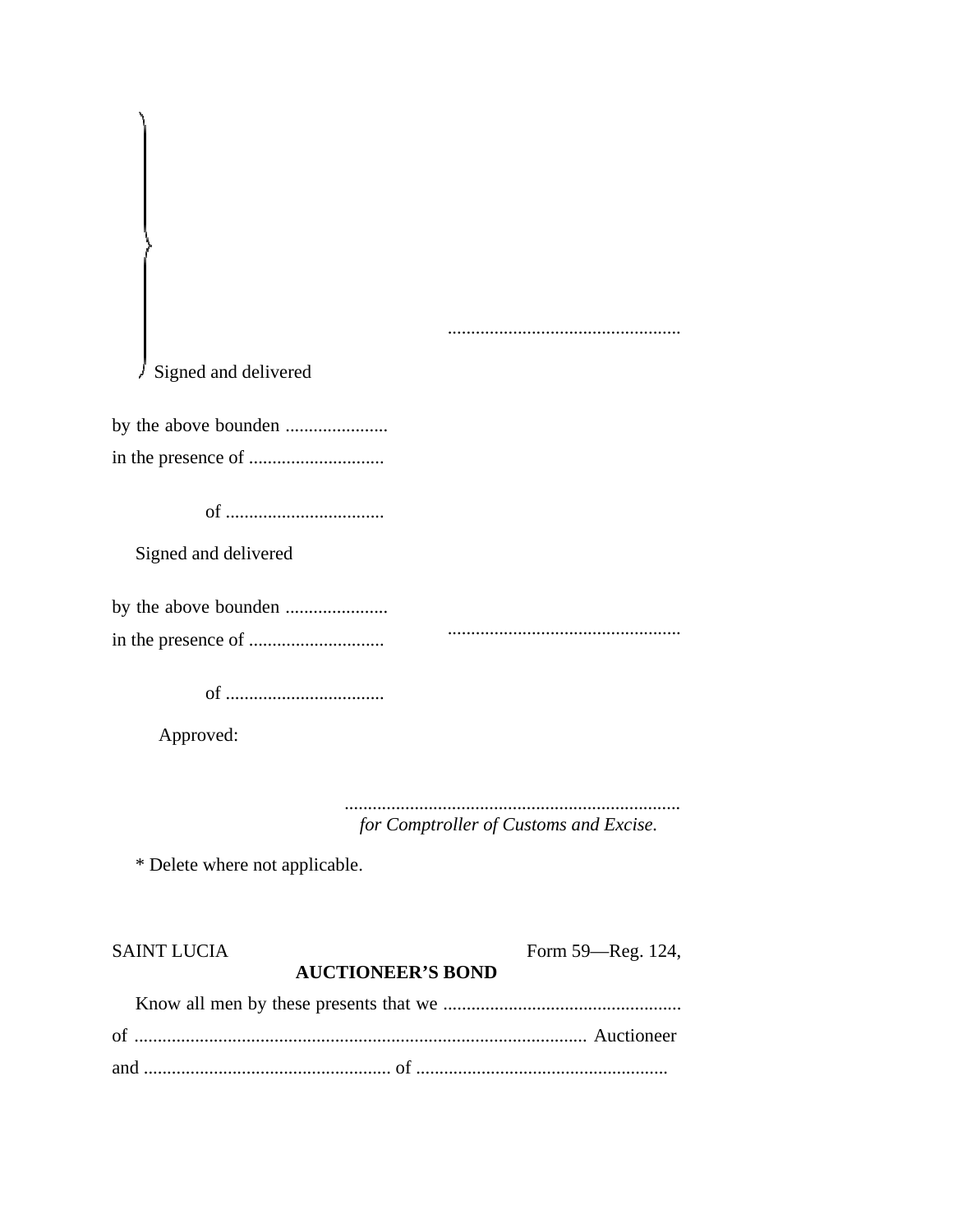are held and firmly bound unto Her Majesty the Queen in the sum \$........................................... to be paid to Her Majesty the Queen her Heirs and Successors for which payment well and truly to be made we bind ourselves and every of us jointly and severally for and in the whole our heirs executors administrators and assigns and every of them firmly by these presents.

Signed this .................................. day of .................................. in the year

of Our Lord Two Thousand and...................................................

Whereas the regulations made under the Customs Act provide that before an Auctioneer is entrusted with the sale of goods by auction under the Customs laws he or she shall first have entered into a bond in a sum to be fixed by the Comptroller of Customs and Excise (hereinafter called the "Comptroller".)

And whereas the said .............................................................................. having been employed by the Comptroller to sell or dispose from time to time by public auction of goods under the Customs laws and to account to the Comptroller for the proceeds of such sales has been directed to give such security by bond in the sum of \$............................................

Now the condition of the above bond is such that if the said ............................................. shall from time to time and at all times during his or her employment as auctioneer well and sufficiently perform and execute all and singular the duties required of him or her as such auctioneer as aforesaid in respect of the receipt and payment of money on behalf of the Comptroller and shall duly account for the same, this obligation shall be void or otherwise shall continue in full force.

In witness whereof the parties hereto have hereunto set their hands the day and year first above, written.

...........................................

Signed and delivered by the above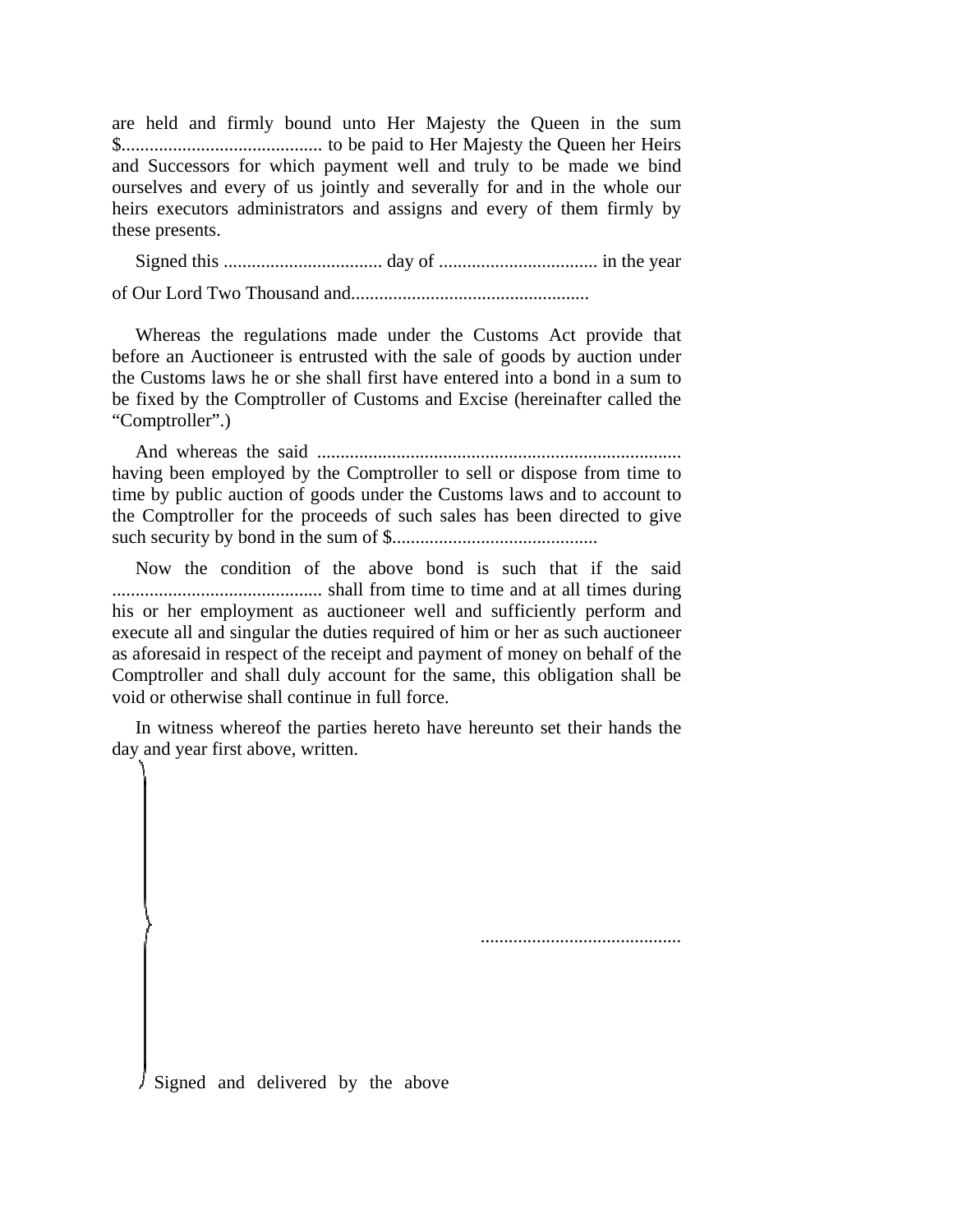|  | Signed and delivered by the above |  |  |
|--|-----------------------------------|--|--|
|  |                                   |  |  |
|  |                                   |  |  |
|  |                                   |  |  |

Approved:

for Comptroller of Customs and Excise.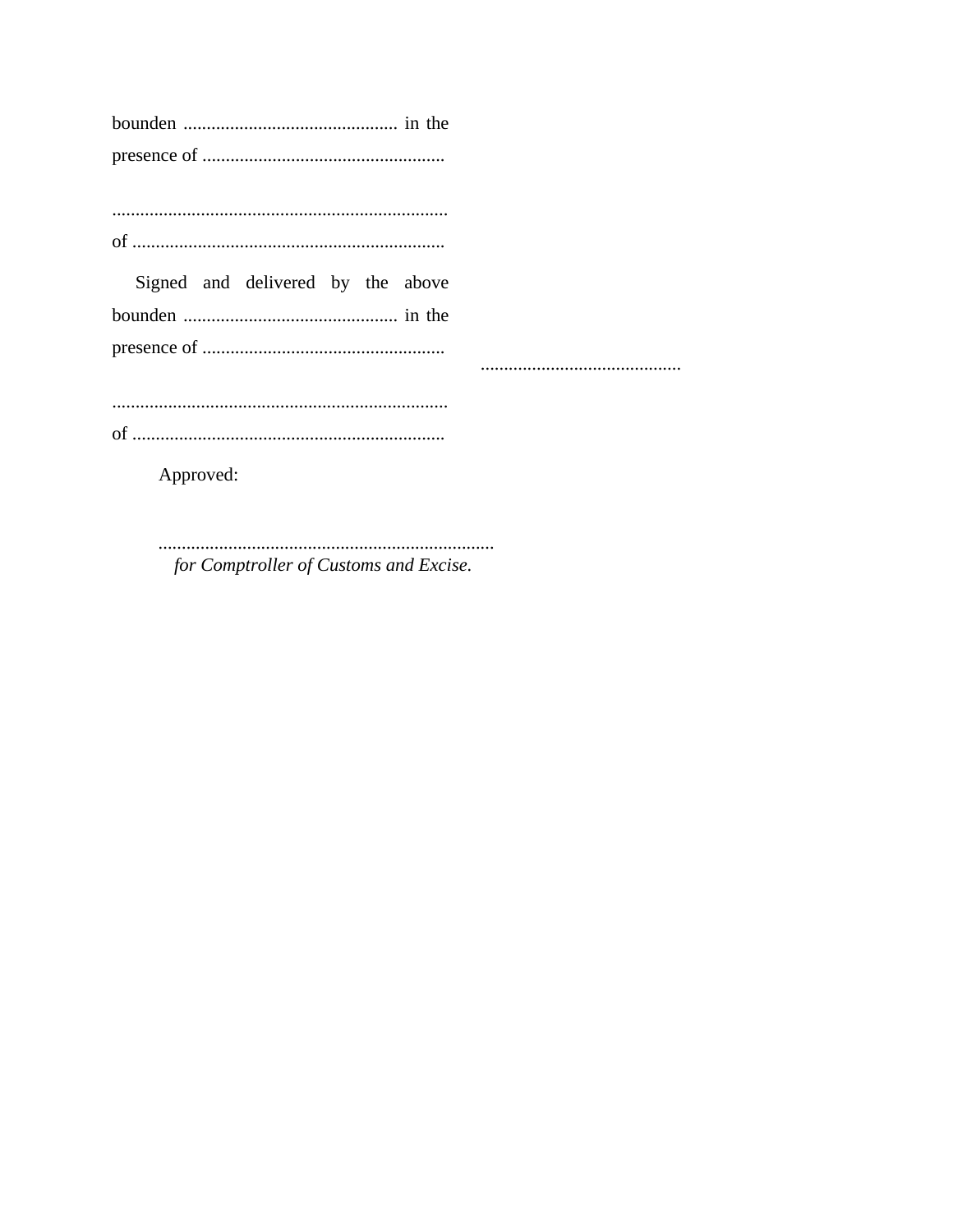[*Insert page 12 of the Customs (Control and Management) Act Landscape Pages*]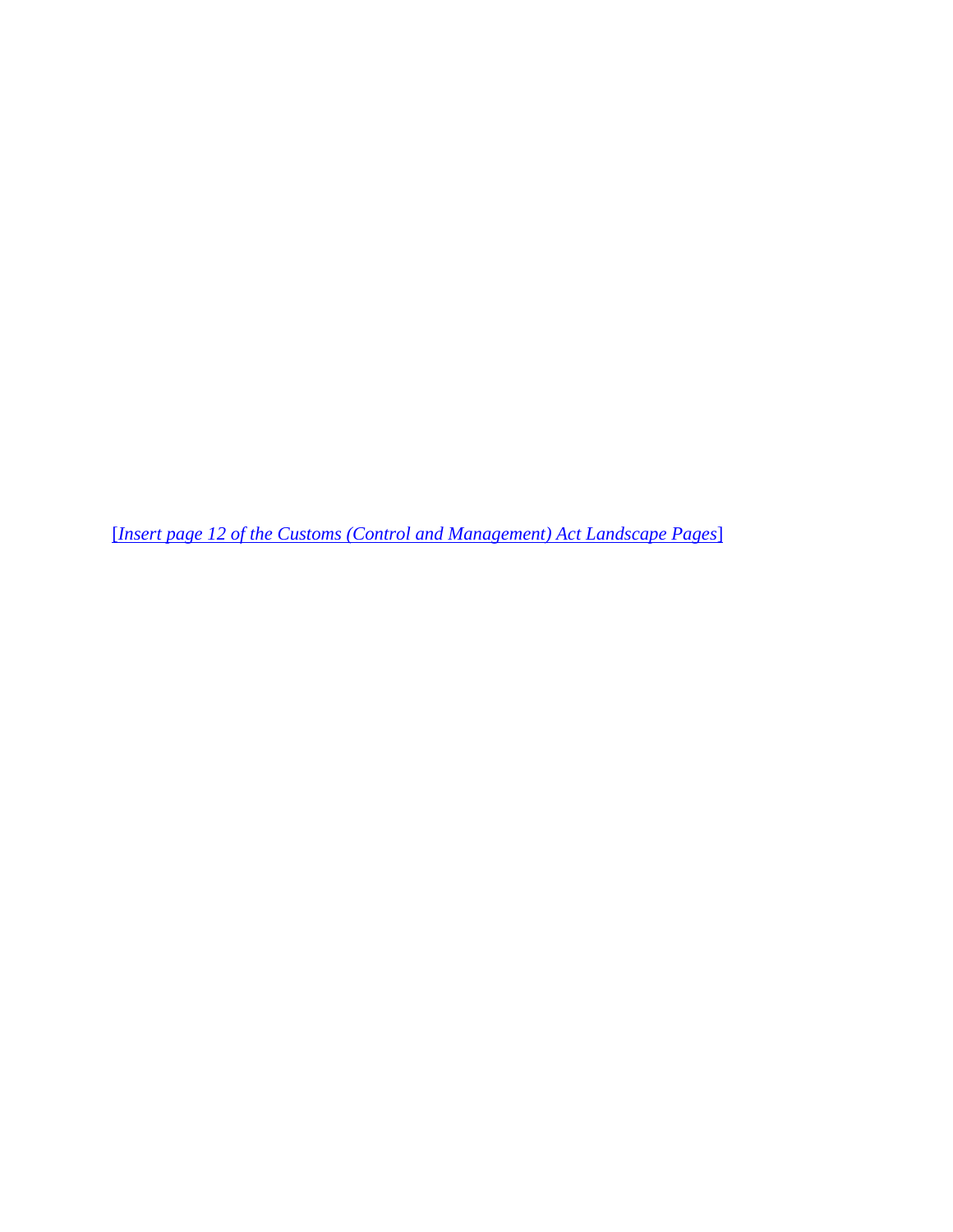[*Insert page 13 of the Customs (Control and Management) Act Landscape Pages*]

# **Form 61**

## DECLARATION OF PARTICULARS RELATING TO CUSTOMS VALUE TRANSACTION VALUE METHOD

|    |     | Name and address of seller (block<br>letters) | <b>FOR OFFICIAL USE</b> |
|----|-----|-----------------------------------------------|-------------------------|
| 2. | (a) | Name and address of buyer (block<br>letters)  |                         |
|    | (b) | Name and address of declarant                 |                         |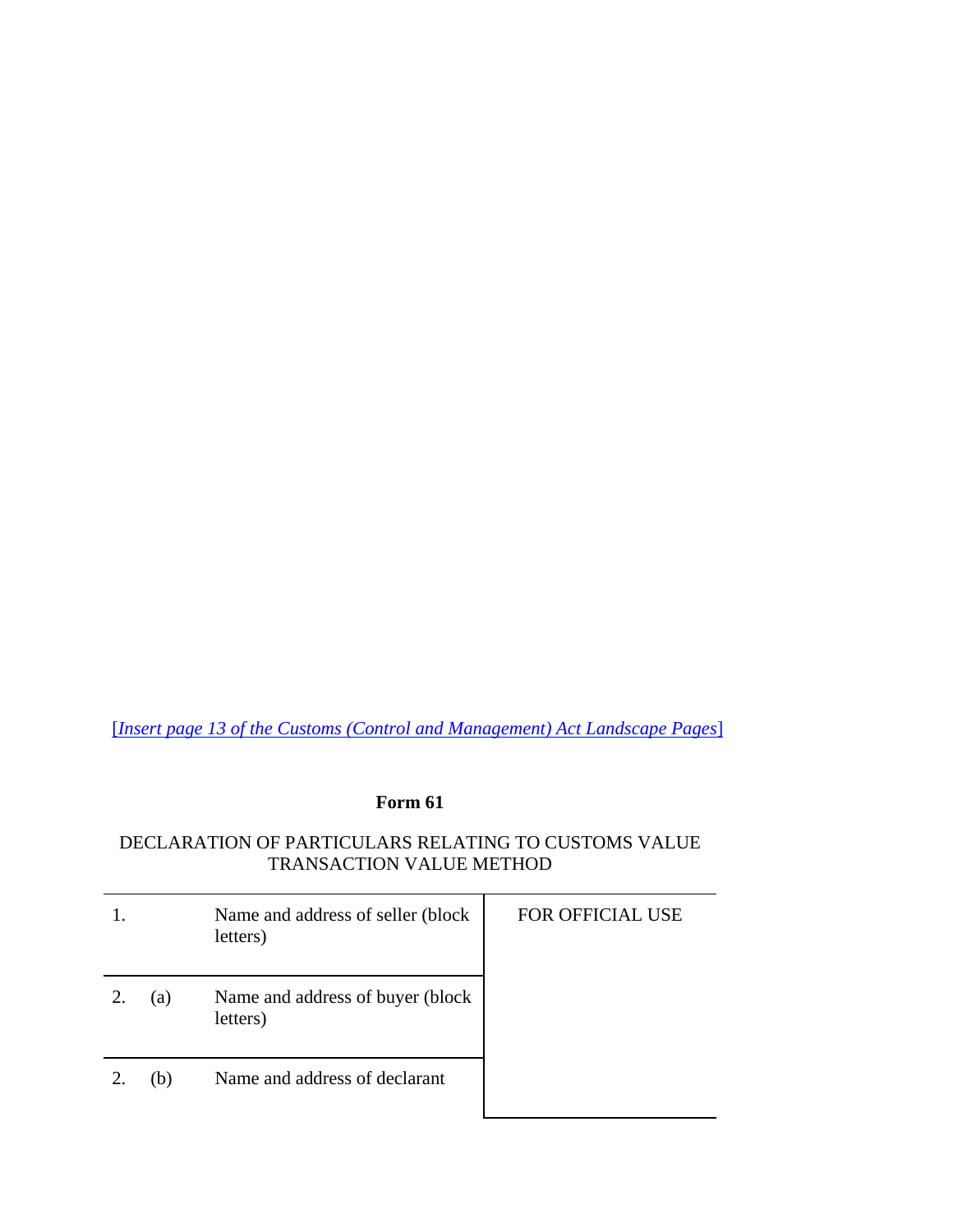|    |                | (block letters)                                                                                                                                                                                                           |                                      |                             |                |
|----|----------------|---------------------------------------------------------------------------------------------------------------------------------------------------------------------------------------------------------------------------|--------------------------------------|-----------------------------|----------------|
|    |                | <b>IMPORTANT NOTE</b>                                                                                                                                                                                                     | 3.                                   | Terms of Delivery           |                |
|    |                | By signing and lodging the declaration the<br>declarant accepts responsibility for the accuracy<br>and completeness of the particulars given on<br>this form and on any continuation sheet lodged                         | Number and date of<br>4.<br>invoice  |                             |                |
|    | responsibility | with it and the authenticity of any document<br>produced in support. The declarant also accepts<br>supply<br>additional<br>to<br>any<br>information or document necessary to establish<br>the customs value of the goods. | 5.<br>Number and date of<br>contract |                             |                |
| 6. |                | Number and date of any previous Customs decision<br>concerning boxes 7 to 9                                                                                                                                               |                                      |                             |                |
|    |                |                                                                                                                                                                                                                           |                                      | Enter X where<br>applicable |                |
| 7. | (a)            | Are the buyer and seller related in the sense<br>of paragraph $1(2)$ of Schedule $2$ ?*                                                                                                                                   |                                      | <b>YES</b>                  | N <sub>O</sub> |
|    |                | If "No", go to box 8                                                                                                                                                                                                      |                                      |                             |                |
|    |                | If "Yes", indicate as per note                                                                                                                                                                                            |                                      |                             |                |
|    | (b)            | (reply optional) Does the transaction value of<br>the imported goods closely approximate to a<br>mentioned<br>value<br>in paragraph<br>Schedule 2?*                                                                       | 3(1)<br>of                           | YES                         | NO             |
|    |                | If "Yes", give details                                                                                                                                                                                                    |                                      |                             |                |
|    | (c)            | Did the relationship Influence the price of the<br>imported goods?                                                                                                                                                        |                                      | <b>YES</b>                  | N <sub>O</sub> |
|    |                | If "Yes", give details.                                                                                                                                                                                                   |                                      |                             |                |
| 8  | (a)            | Are there any Restrictions as to the disposition or use of the<br>goods by the buyer, other than restrictions which:                                                                                                      |                                      |                             |                |
|    |                | — are imposed or required by law or by the<br>public authorities;                                                                                                                                                         |                                      | YES                         | N <sub>O</sub> |
|    |                | - limit the geographical area in which the<br>goods may be resold; or                                                                                                                                                     |                                      | <b>YES</b>                  | NO             |
|    |                | do not substantially affect the value of<br>$\hspace{0.05cm}$<br>the goods?                                                                                                                                               |                                      | YES                         | N <sub>O</sub> |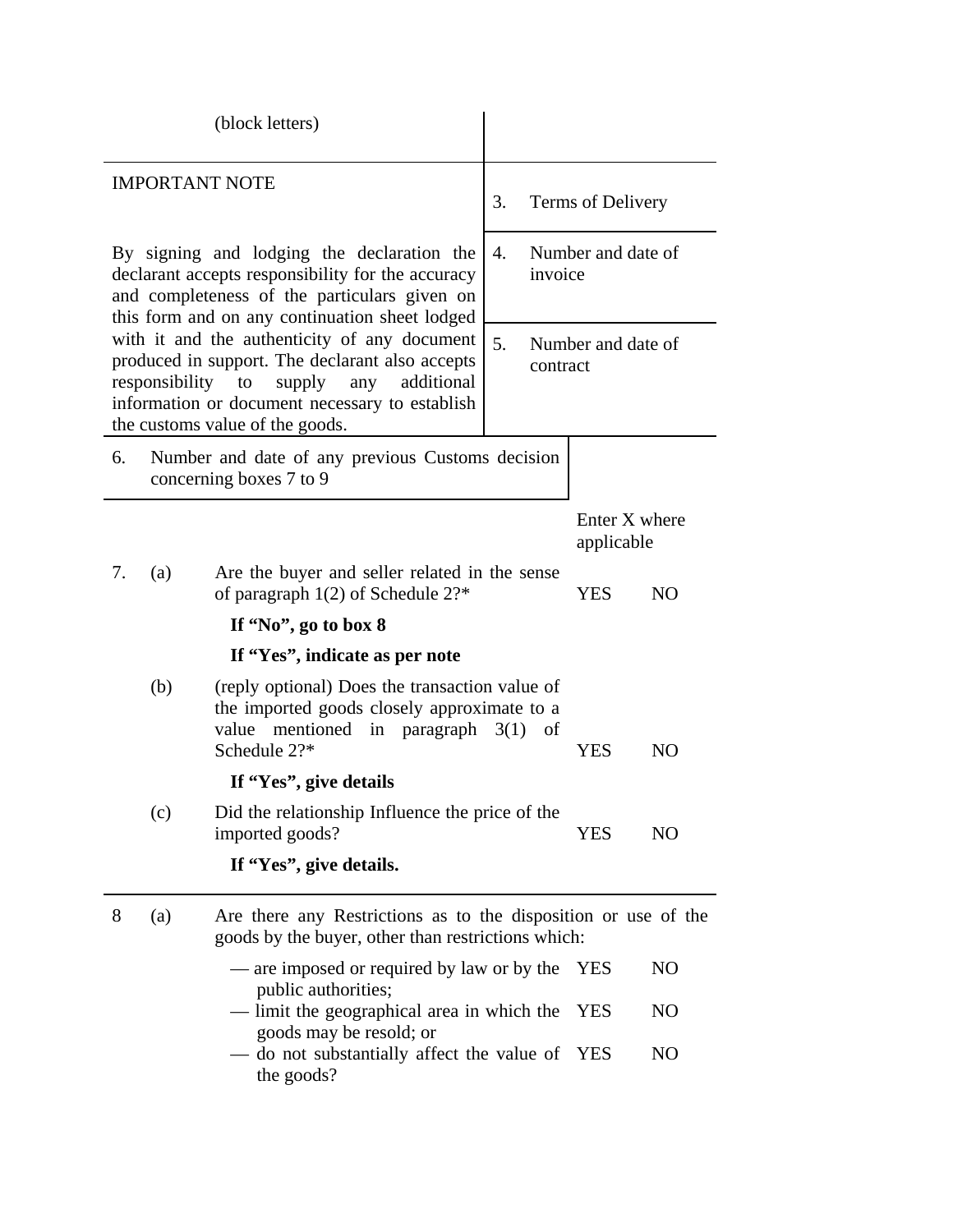(b) Is the sale or price subject to some Condition or Consideration for which a value cannot be determined with respect to the goods being valued?

> Specify the nature of the restrictions, conditions or considerations as appropriate.

> If the value of conditions or considerations can be determined, indicate the amount in box 11(b)

- 9. (a) Are any Royalties and Licence fees related to the imported goods payable either directly or indirectly by the buyer as a condition of the sale?
	- (b) Is the sale subject to an arrangement under which part of the proceeds of any subsequent Resale, Disposal or use accrues directly or indirectly to the seller?

 If "Yes" to either of these questions, specify conditions and, if possible, indicate the amounts in boxes 14 and 15

| Notes to box 7 | 10. | number              |  |
|----------------|-----|---------------------|--|
|                |     | continuation sheets |  |

1. Persons shall be deemed to be related only if:

 \* Customs (Control and Management) Act, 1990, No. 23

- (a) they are officers or directors of one another's businesses;
- (b) they are legally recognised partners in business;
- (c) they are employer and employee;
- (d) any person directly or indirectly owns, controls or holds 51 or more of the outstanding voting stock or shares of both of them;
- (e) one of them directly or indirectly controls the other;
- (f) both of them are directly or indirectly controlled by a third person;
- (g) together they directly or indirectly control a third person; or
- (h) they are members of the same family.
- 2. The fact that the buyer and the seller are related need not preclude the use of a transaction value.

ITEM ITEM ITEM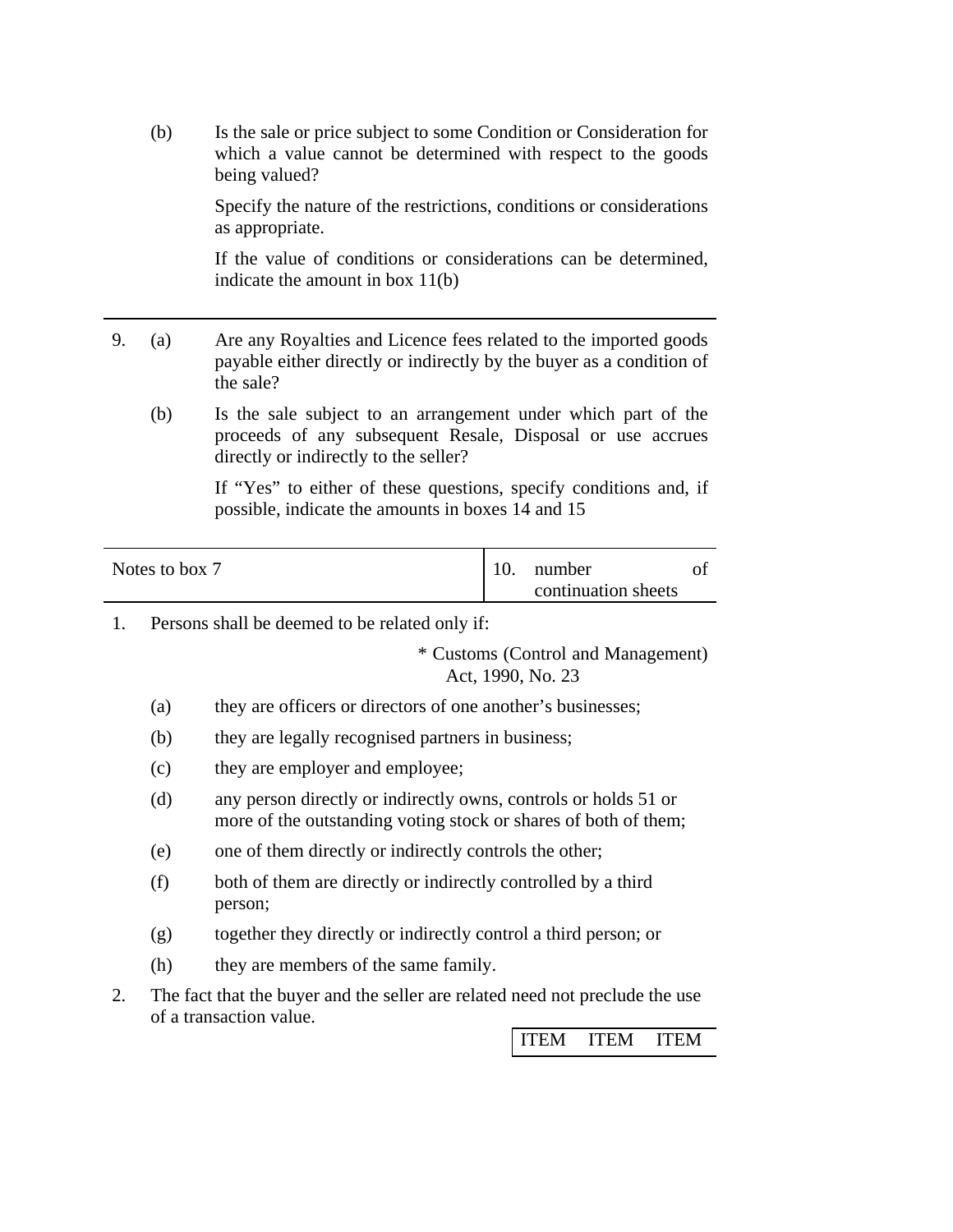| Basis of<br>А.<br>calculation<br>(x)                                             | 11. | (a)                                               | Net price in<br><b>CURRENCY OF</b><br><b>INVOICE</b> (Price<br>actually paid or price<br>payable for<br>settlement)                                                                                                                                                                                                                                                                                                                                                                                                                                                                            |  |
|----------------------------------------------------------------------------------|-----|---------------------------------------------------|------------------------------------------------------------------------------------------------------------------------------------------------------------------------------------------------------------------------------------------------------------------------------------------------------------------------------------------------------------------------------------------------------------------------------------------------------------------------------------------------------------------------------------------------------------------------------------------------|--|
|                                                                                  |     | (b)                                               | Indirect payments -<br>see box $8(b)$                                                                                                                                                                                                                                                                                                                                                                                                                                                                                                                                                          |  |
| ADDI-<br><b>B.</b><br><b>TIONS</b><br>Costs not<br>included in<br>A above<br>(x) | 12. | buyer:<br>(a)<br>(b)                              | Costs incurred by the<br>commissions, except<br>buying commissions                                                                                                                                                                                                                                                                                                                                                                                                                                                                                                                             |  |
|                                                                                  |     | (c)                                               | containers and<br>packing                                                                                                                                                                                                                                                                                                                                                                                                                                                                                                                                                                      |  |
|                                                                                  | 13. | Goods<br>goods:<br>an<br>(a)<br>(b)<br>(c)<br>(d) | and<br>services<br>supplied by the buyer free<br>of charge or at reduced cost<br>for use in connection with<br>the production and sale for<br>export of the imported<br>The value shown represent<br>apportionment where<br>appropriate.<br>materials,<br>components,<br>parts<br>and similar<br>items<br>incorporated in the<br>imported goods<br>tools, dies, moulds<br>and similar items<br>used in the<br>production of the<br>imported goods<br>materials consumed<br>in the production of<br>the imported goods<br>engineering,<br>development,<br>artwork, design work<br>and plans and |  |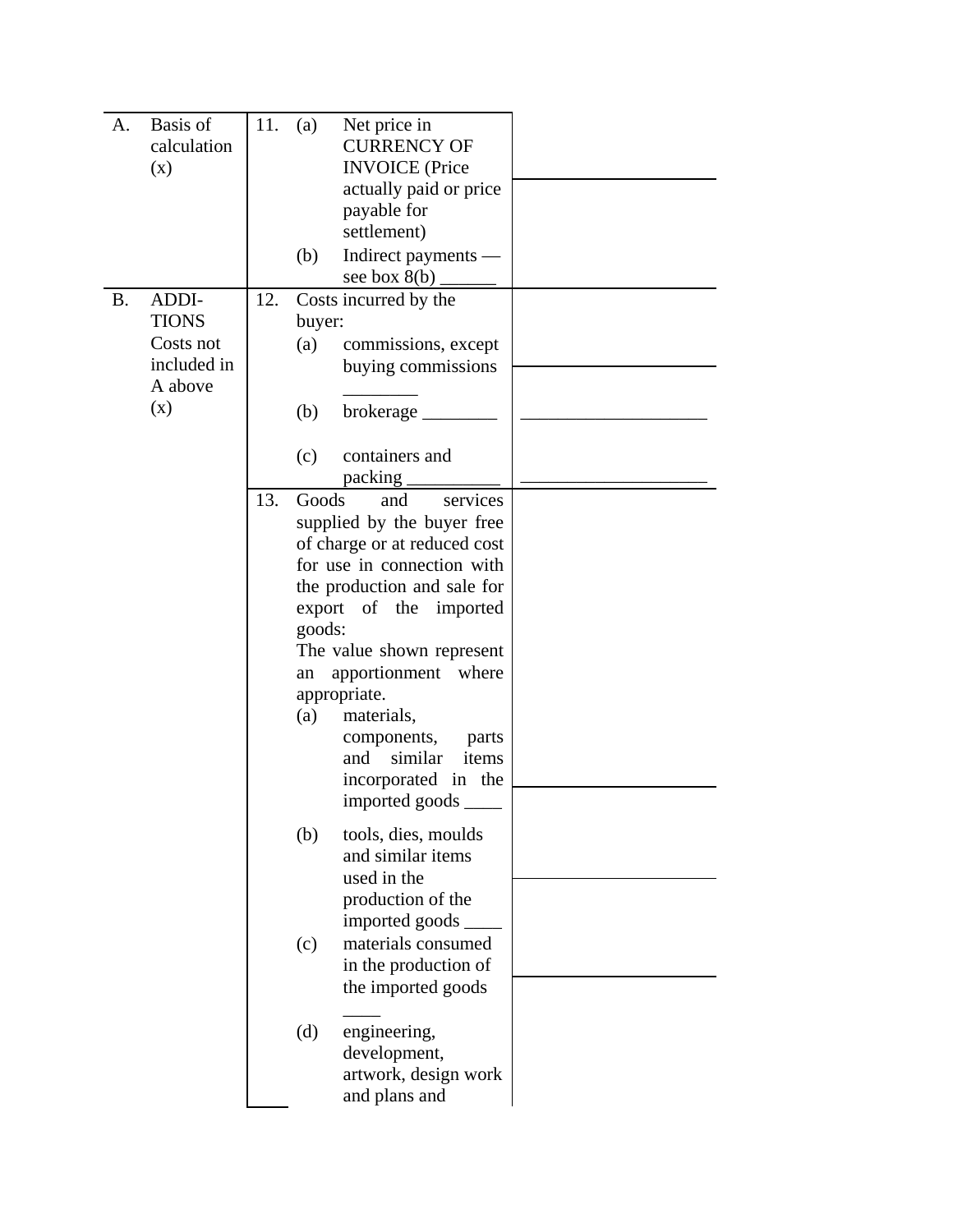|     |                                                                   | 14.        | fees—see box $9(a)$                                      | sketches undertaken<br>elsewhere than in<br>Saint Lucia and<br>necessary for the<br>production of the<br>imported goods<br>Royalties and licence |                                                                            |
|-----|-------------------------------------------------------------------|------------|----------------------------------------------------------|--------------------------------------------------------------------------------------------------------------------------------------------------|----------------------------------------------------------------------------|
|     |                                                                   | 15.        | box 9(b)                                                 | Proceeds of any subsequent<br>resale, disposal or use<br>accruing to the seller—see                                                              |                                                                            |
|     |                                                                   | 16.        | Lucia<br>(a)<br>(b)                                      | Costs of delivery to Saint<br>transport<br>loading and handling                                                                                  |                                                                            |
| C.  | DEDU-<br><b>CTIONS:</b><br>Costs<br>included in<br>A above<br>(x) | 17.<br>18. | (c)<br>importation<br>erection, assembly,<br>importation | insurance<br>Costs of transport after<br>Charges for construction,<br>maintenance or technical<br>assistance undertaken after                    |                                                                            |
|     |                                                                   | 19.<br>20. |                                                          | Other charges (specify) $\_\_$<br>Customs duties and taxes<br>payable in Saint Lucia by<br>reason of the importation                             |                                                                            |
| (x) | State the currency used in<br>every case                          |            | or sale of the goods                                     | 21.<br>are true and complete.                                                                                                                    | I, the undersigned, declare that all<br>particulars given in this document |
|     |                                                                   |            |                                                          |                                                                                                                                                  |                                                                            |
|     |                                                                   |            |                                                          | Date                                                                                                                                             | Name (BLOCK LETTERS)                                                       |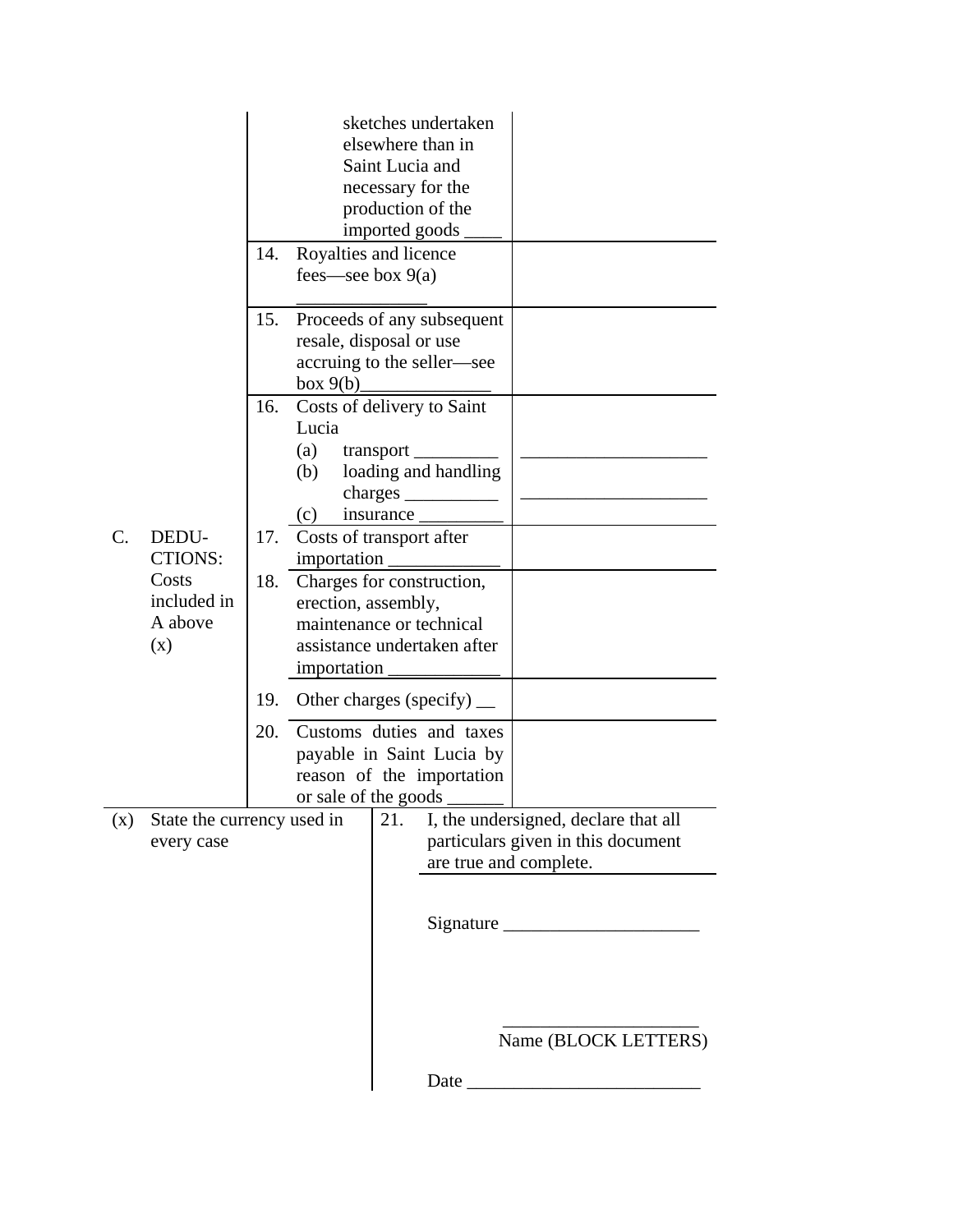Status of signatory \_\_\_\_\_\_\_\_\_\_\_\_\_\_

Director/Company Secretary/ Partner, etc.)"

*(Substituted by S.I. 75/1995)*

# **FORM 62**

## **DECLARATION OF PARTICULARS RELATING TO CUSTOMS**

# **VALUE METHODS OTHER THAN TRANSACTION VALUE**

| 1 NAME AND ADDRESS OF SELLER<br>(Block Letters)                                                                                                                                                                                        | FOR OFFICIAL USE                                                  |
|----------------------------------------------------------------------------------------------------------------------------------------------------------------------------------------------------------------------------------------|-------------------------------------------------------------------|
| 2 NAME AND ADDRESS OF BUYER<br>(Block Letters)                                                                                                                                                                                         |                                                                   |
| <b>3 NAME AND ADDRESS OF DECLARANT</b><br>(Block Letters)                                                                                                                                                                              |                                                                   |
| <b>IMPORTANT NOTE</b>                                                                                                                                                                                                                  | 4 Terms of Delivery                                               |
| By signing and lodging the declaration the<br>declaration accepts responsibility<br>for<br>the<br>accuracy and completeness of the particulars<br>given on this form and on any continuation sheet                                     | 5 Number and date of<br>invoice                                   |
| lodged with it and the authenticity of any<br>document produced in support. The declarant<br>also accepts responsibility to supply any<br>additional information or document necessary to<br>establish the customs value of the goods. | 6 Number and date of<br>contract                                  |
| 7 Date and number of any previous Customs<br>decision concerning the Method of Valuation<br>to be used                                                                                                                                 | Enter x where applicable<br>(ONLY ONE BOX TO<br><b>BE TICKED)</b> |
| 8 The appropriate Method of Valuation<br>applicable to the imported goods is:                                                                                                                                                          |                                                                   |
|                                                                                                                                                                                                                                        |                                                                   |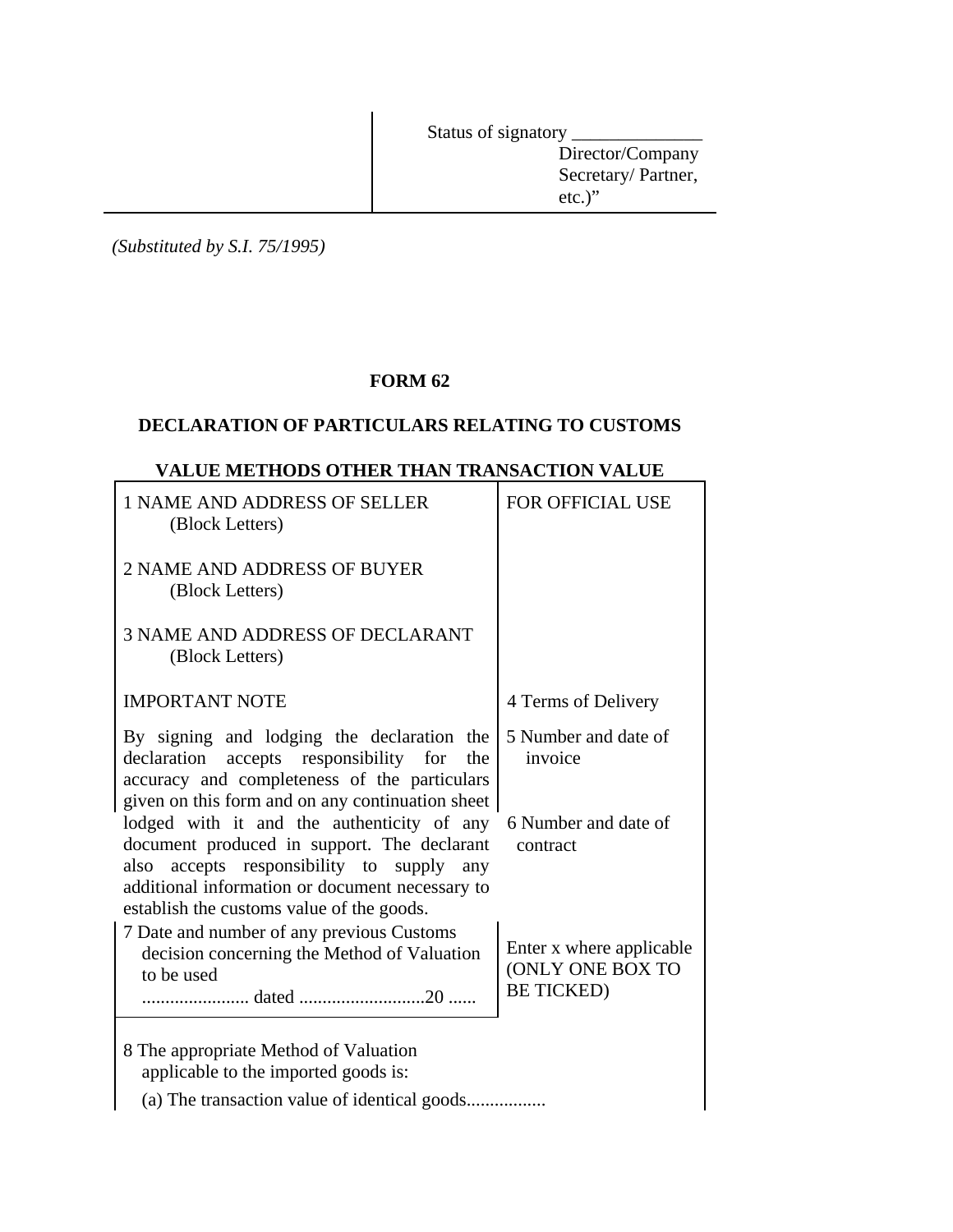| (c) Unit price at which the <sup>*</sup> imported goods/identical<br>goods/similar goods are sold in the greatest<br>aggregate quantity to unrelated persons at or about<br>the time of importation of the goods to be         |
|--------------------------------------------------------------------------------------------------------------------------------------------------------------------------------------------------------------------------------|
| (d) Unit price at which the <sup>*</sup> imported goods/identical<br>goods/similar goods are sold to unrelated persons<br>in the condition as imported at the earliest date<br>after the importation of the goods to be valued |
| (e) Unit price at which the imported goods, after<br>further processing, are sold in the greatest<br>aggregate quantity to unrelated persons in St                                                                             |
| (f) The computed                                                                                                                                                                                                               |
|                                                                                                                                                                                                                                |
| (g) The "fall back"                                                                                                                                                                                                            |
| 9 Give reasons why the value cannot be determined under the provisions of<br>any method preceding the one applied in Box 8 and why the method<br>indicated in Box 8 can be used.                                               |
| 10 Describe the evidence (attached) to substantiate the declared customs<br>value.                                                                                                                                             |
| 11 Give an estimate of the customs value which will be determined within<br>90 days of importation and describe the evidence which will be                                                                                     |

submitted to substantiate that value:

 \*Delete as necessary Item Item Item Method at 8a or 8b only A.Basis of calculations (x) 12 Transaction value of \*IDENTICAL/SIMILAR GOODS B. Deductions (x) 13 (a) Quantity adjustment ...................... (b) Commercial level adjustment ......... (c) Cost of transport to St Lucia .......... (d) Loading and handling charges ...... (e) Cost of insurance .................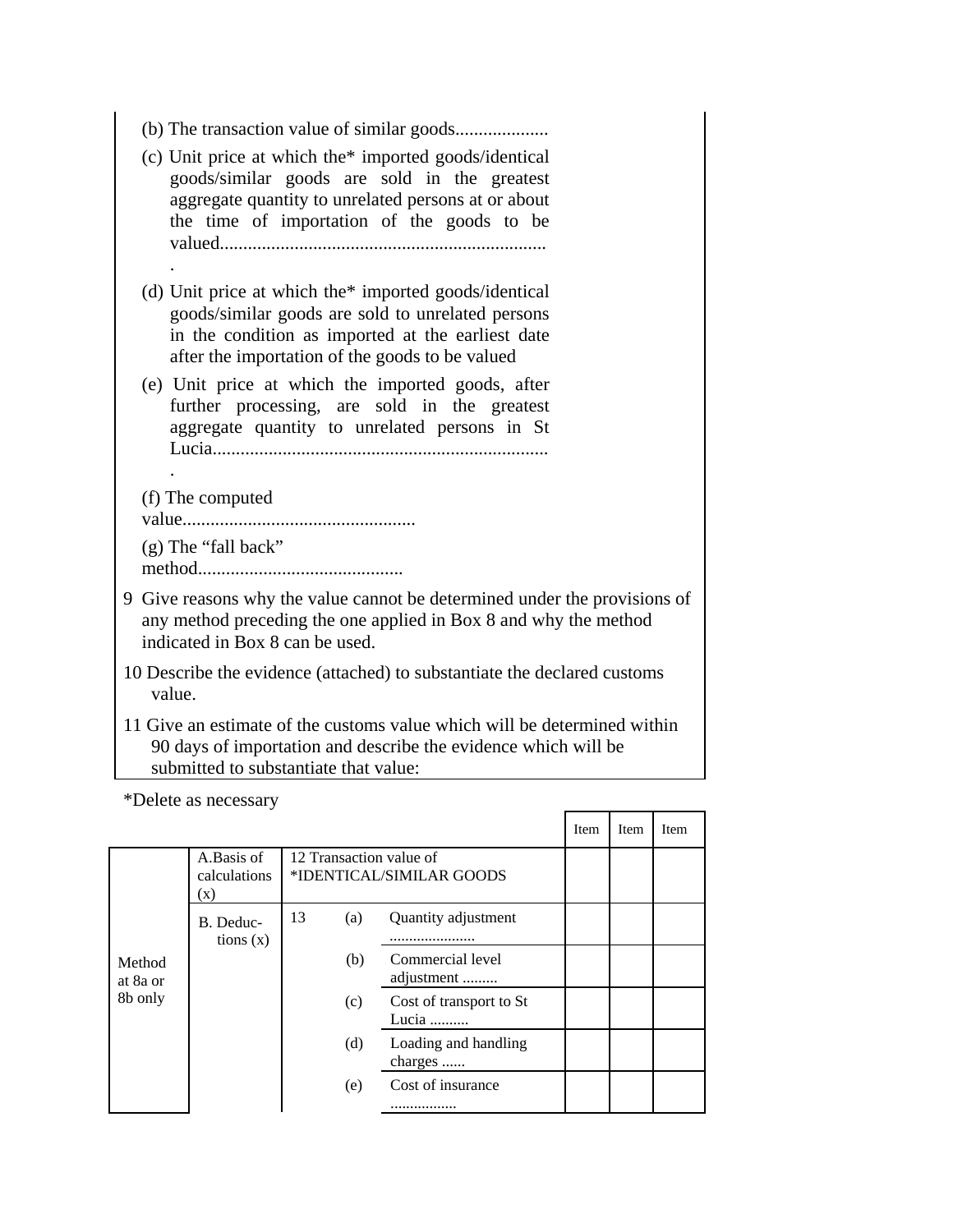|                                              | C.Additions                                 | 14                                     | (a)                                           | Quantity adjustment              |                                                                                                                                                                                                    |  |  |
|----------------------------------------------|---------------------------------------------|----------------------------------------|-----------------------------------------------|----------------------------------|----------------------------------------------------------------------------------------------------------------------------------------------------------------------------------------------------|--|--|
|                                              |                                             |                                        | (b)                                           | Commercial level<br>adjustment   |                                                                                                                                                                                                    |  |  |
|                                              |                                             |                                        | (c)                                           | Cost of transport to St<br>Lucia |                                                                                                                                                                                                    |  |  |
|                                              |                                             |                                        | (d)                                           | Loading and handling<br>charges  |                                                                                                                                                                                                    |  |  |
|                                              |                                             |                                        | (e)                                           | Cost of insurance                |                                                                                                                                                                                                    |  |  |
|                                              | D. Basis of<br>calculati<br>on $(x)$        | 15                                     | *imported                                     | of the goods being valued        | Unit price (s) at which the<br>goods/identical<br>goods/similar goods are sold to<br>persons unrelated to the seller in<br>the greatest aggregate quantity, at<br>or about the time of importation |  |  |
|                                              | E.Deduc-                                    | 16                                     | (a)                                           |                                  | Commissions paid or to be                                                                                                                                                                          |  |  |
| Method<br>at 8c, 8d<br>or 8e<br>only         | tions                                       |                                        | paid<br>Profit and general<br>(b)<br>expenses |                                  |                                                                                                                                                                                                    |  |  |
|                                              |                                             |                                        | (c)                                           | Cost of transport from           |                                                                                                                                                                                                    |  |  |
|                                              | Costs<br>included<br>in D.<br>above<br>(x)  |                                        | (d)                                           |                                  | Cost of insurance                                                                                                                                                                                  |  |  |
|                                              |                                             | Loading and handling<br>(e)<br>charges |                                               |                                  |                                                                                                                                                                                                    |  |  |
|                                              |                                             | (f)                                    |                                               | Other transport costs            |                                                                                                                                                                                                    |  |  |
|                                              |                                             |                                        | (g)                                           | Further processing costs         |                                                                                                                                                                                                    |  |  |
|                                              |                                             |                                        | (h)                                           |                                  | Duties and taxes                                                                                                                                                                                   |  |  |
|                                              | F. Basis of<br>calculati<br>on $(x)$        | imported goods                         |                                               | 17*COMPUTED VALUE/VALUE of       |                                                                                                                                                                                                    |  |  |
|                                              | G.<br>Addition<br>s Costs                   | 18                                     |                                               | (a)                              | Costs of<br>transport to<br>St Lucia                                                                                                                                                               |  |  |
| Method<br>at 8f only                         | not<br>included<br>in $F$ .<br>above<br>(x) |                                        |                                               | (b)                              | Loading<br>and<br>handling<br>charges                                                                                                                                                              |  |  |
|                                              |                                             |                                        |                                               | (c)                              | Cost of<br>insurance                                                                                                                                                                               |  |  |
| (x) State the currency<br>used in every case |                                             |                                        |                                               | document are true and complete   | 19 I, the undersigned, declare that all particulars given in this                                                                                                                                  |  |  |
|                                              |                                             |                                        |                                               |                                  |                                                                                                                                                                                                    |  |  |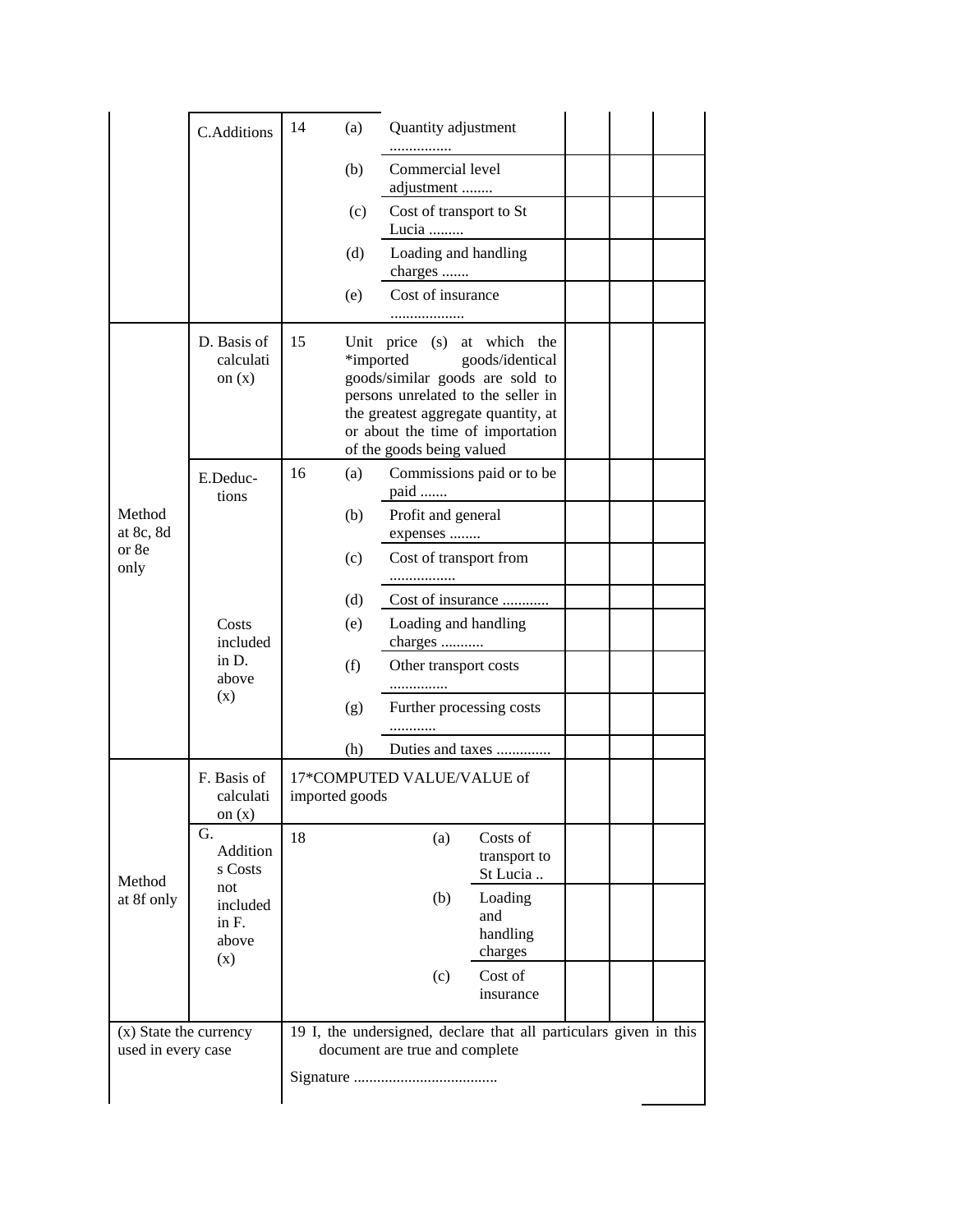| *Delete as necessary | Name (BLOCK LETTERS)                     |
|----------------------|------------------------------------------|
|                      | Date                                     |
|                      |                                          |
|                      |                                          |
|                      | (Director/Company Secretary/Partner etc) |

*(Substituted by S.I. 25/1993)*

[*Insert page 14 of the Customs (Control and Management) Act Landscape Pages*]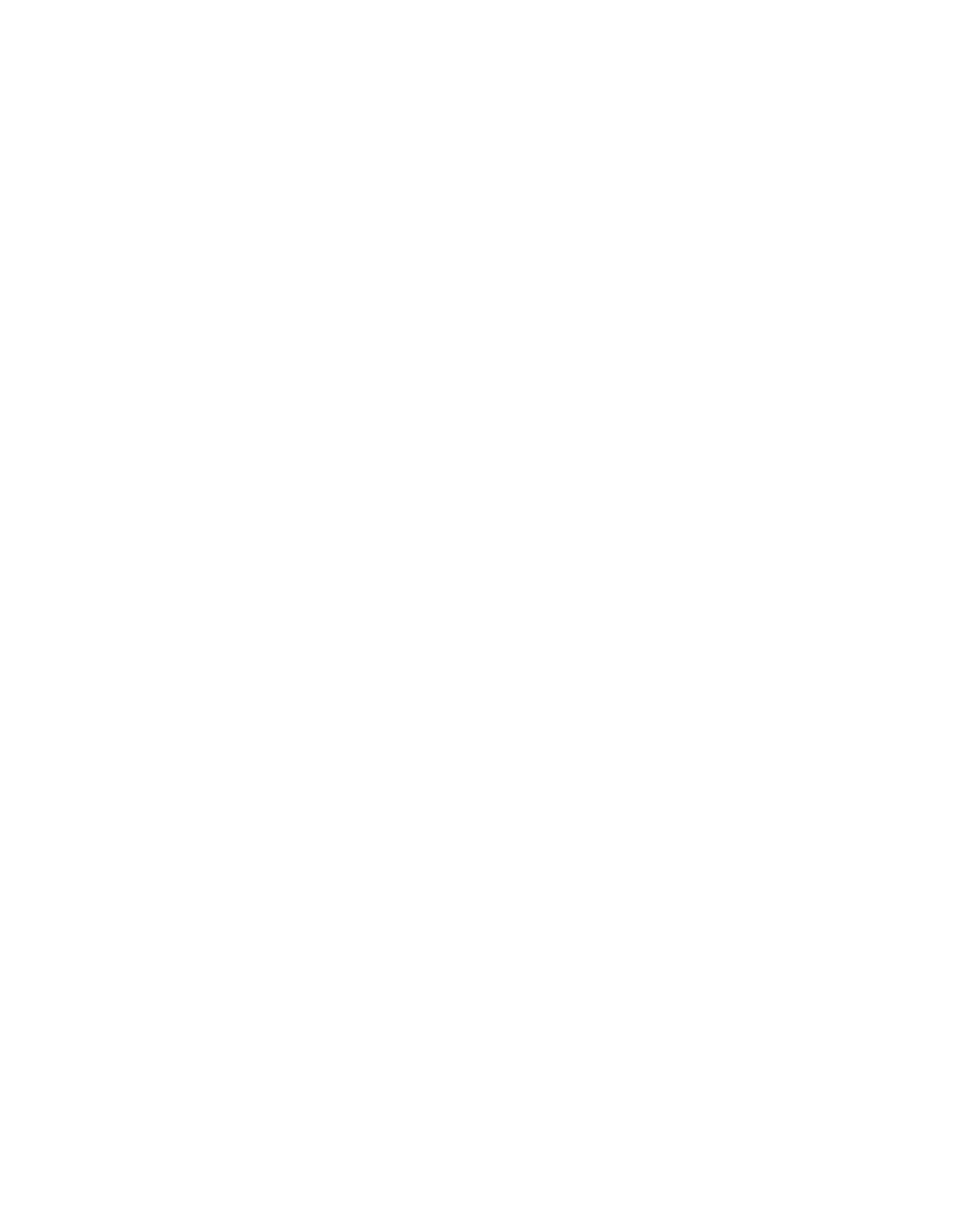[*Insert page 15 of the Customs (Control and Management) Act Landscape Pages*]

### NOTES FOR THE PREPARATION OF THIS FORM

### SELLER (NAME, FULL ADDRESS, COUNTRY) CONSIGNEE (NAME, FULL ADDRESS, COUNTRY)

Precise and detailed information should be provided.

PORT OF LADING

The port or place of loading of the goods in the country or export should be given.

COUNTRY OF FINAL DESTINATION

The country where the goods will enter into consumption should be stated here.

SHIP/AIRCRAFT/ETC.

Identification of the means of transport and the inclusion of the name of the vessel or air carrier are required.

OTHER TRANSPORT INFORMATION

Other relevant transport data including transhipment arrangements should be stated.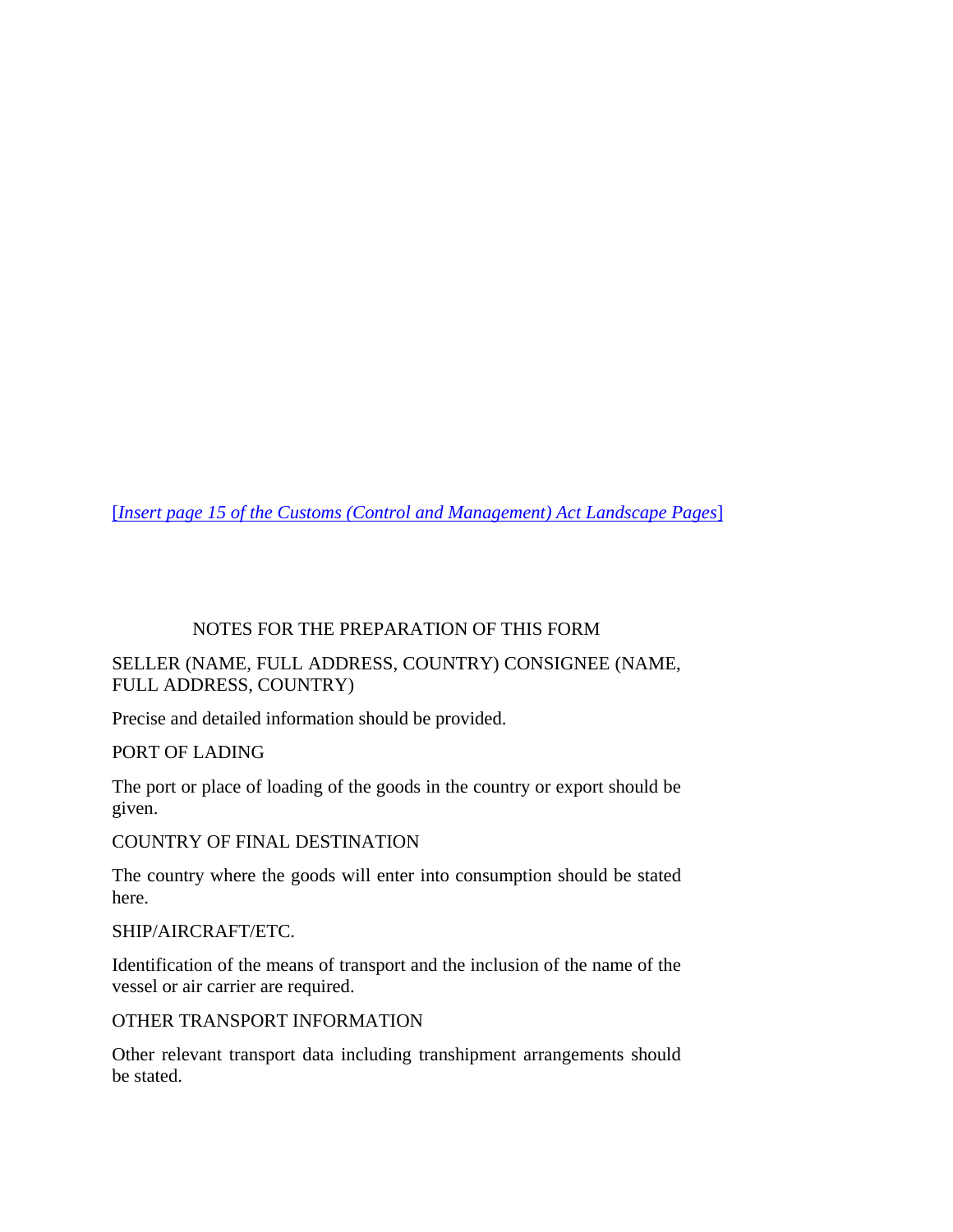### INVOICE DATE AND NUMBER

The exporter's reference number and the date of preparation of the invoice are required.

### CUSTOMER'S ORDER NUMBER

The reference number given by the buyer in his or her order should be stated here..

### OTHER REFERENCES

The information to be given here may include references to the pro-forma invoice and the confirmation of the order.

### BUYER (IF OTHER THAN CONSIGNEE)

The name and address of buyer where he or she is not also the consignee, as in the case where a buying agent is used, should be shown here.

### PRESENTING BANK

The name of the bank handling the transaction must be given.

### COUNTRY OF ORIGIN OF GOODS

The last country in which significant production or manufacture of the goods took place should be stated. The carrying out of minimal working on the goods in a country, for example changing the packing, sorting or grading, would not change the country of origin.

### TERMS AND CONDITIONS OF DELIVERY AND PAYMENT

An accurate description of the terms of payment and delivery should be given.

#### CURRENCY OF SALE

The currency used on the invoice should be stated here.

#### MARKS AND NUMBERS

The markings and numbers used on the outside of the package should be quoted

### DESCRIPTION OF GOODS

A general description of the contents of the package should be given.

### GROSS WEIGHT kg

The gross weight should be stated in kilograms.

#### CUBE m3

The cubic measurement of the outer packages should be stated in cubic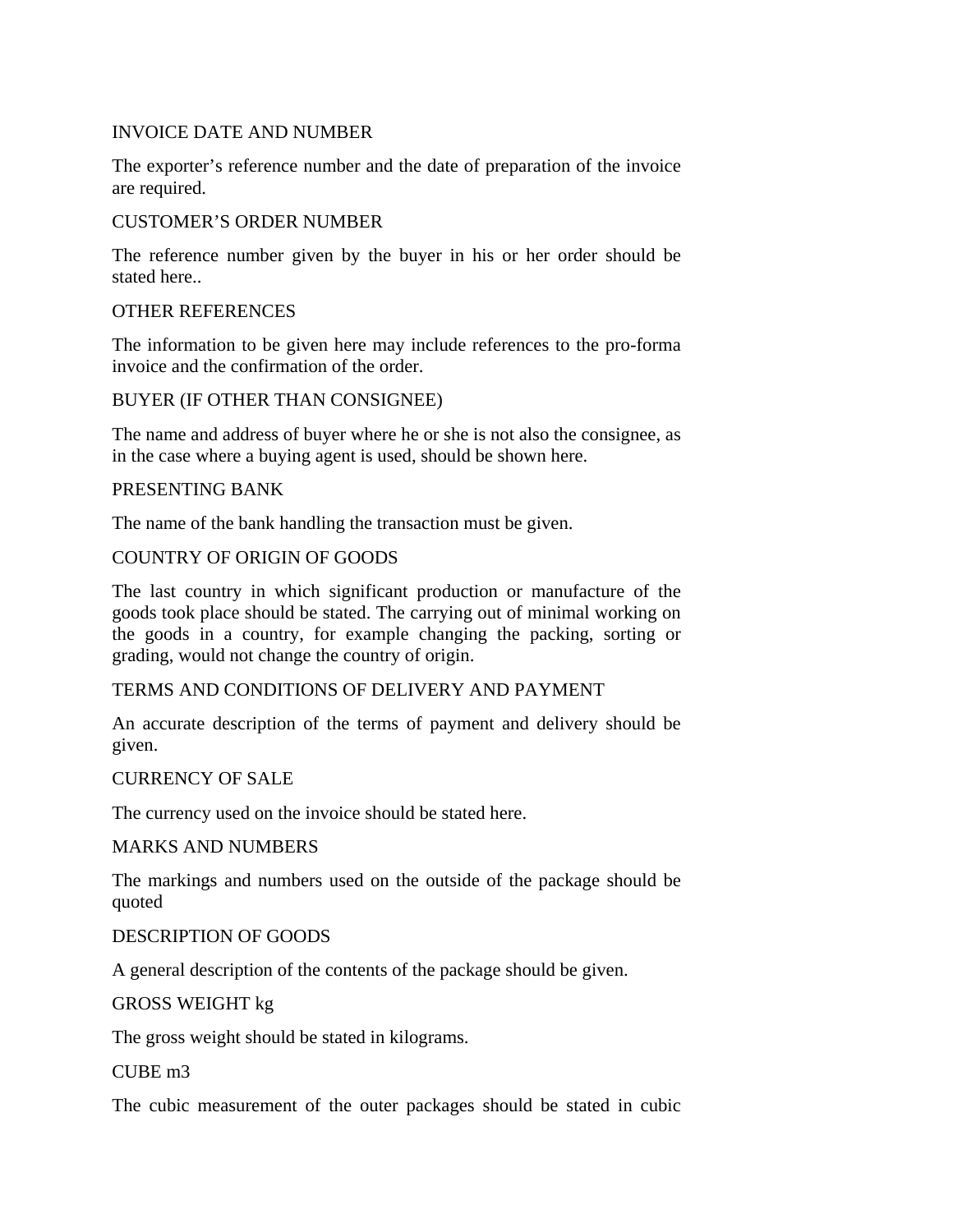metres.

### NUMBER AND KIND OF PACKAGES

The number of outer packages and their type should be given.

#### SPECIFICATION OF COMMODITIES (IN CODE AND/OR IN FULL)

Each item should be identified in sufficient detail to allow for its recognition and for its correct classification under the Customs Tariff.

### NET WEIGHT kg

The net weight of the contents of the packages should be shown in kilograms.

### QUANTITY

The quantity of each commodity should be given, preferably in the unit in which it is priced.

#### UNIT PRICE

The unit price of each commodity in the currency quoted in the column headed "Amount" should be shown.

#### AMOUNT

The gross value of each commodity should be quoted. Discounts granted should be shown in this column

### PACKING, FREIGHT, OTHER (SPECIFIC), INSURANCE

These charges should be shown in as detailed a manner as possible.

### TOTAL INVOICE AMOUNT

A grand total of the amount chargeable on the invoice should be included.

#### CERTIFICATION, SIGNATURE

The declaration should be signed by the seller or by someone in a position to attest to the accuracy of the information on the invoices.

Customs (Raw and Semi-Manufactured Goods Import) Regulations – Section 141

### ARRANGEMENT OF REGULATIONS

Regulation

| . . | short |
|-----|-------|
|     |       |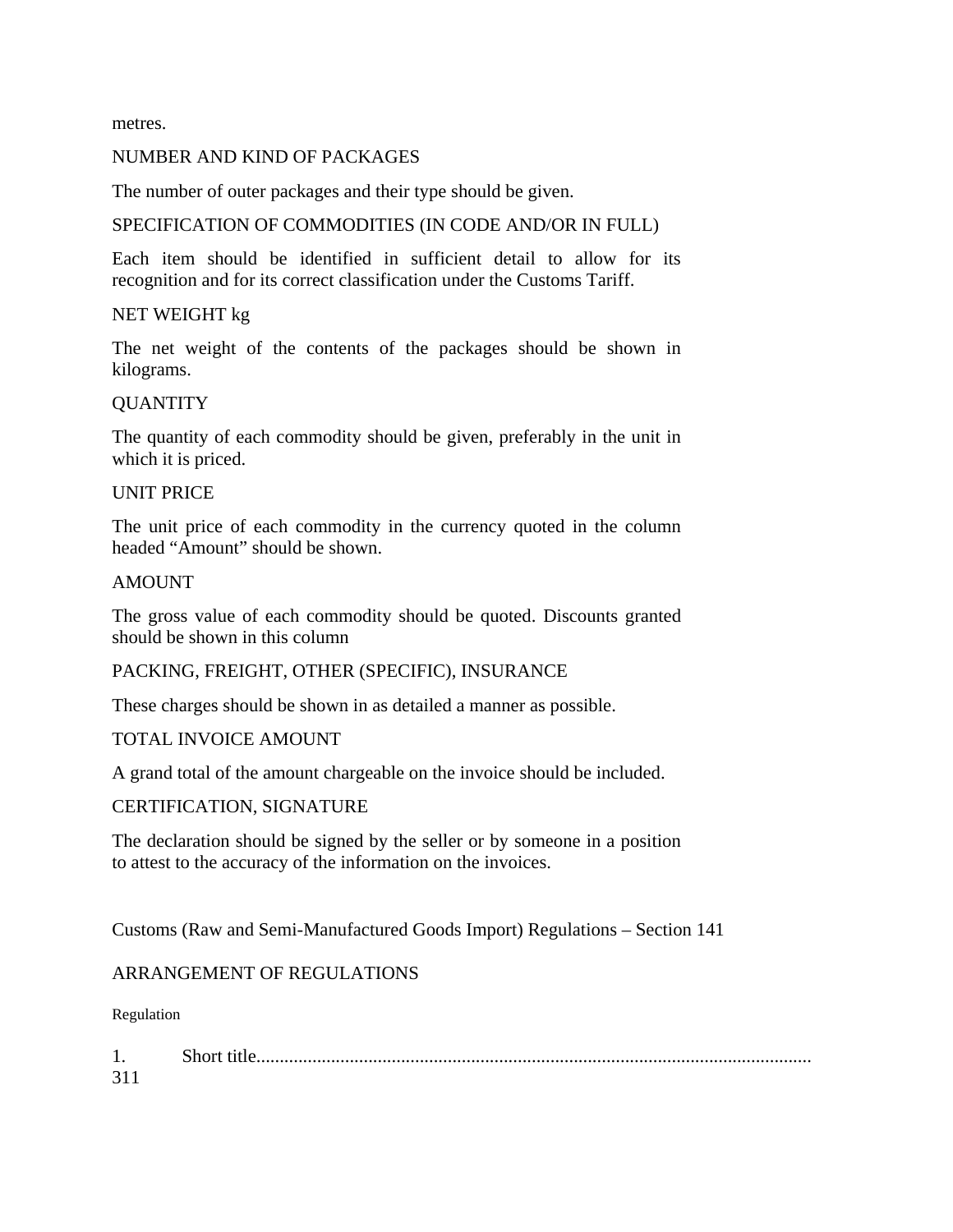| 2.              |     |
|-----------------|-----|
| 3.              |     |
| 4.<br>312       |     |
| 5.              |     |
| 6.              |     |
| 7.              |     |
| 8.<br>313       |     |
| 9.<br>314       |     |
| 10.             |     |
| 11.             |     |
| 12.             |     |
| 13.             |     |
| 14.             |     |
| 15.             |     |
| 16.             |     |
| 17.             | 316 |
| 18.             |     |
| 19.             |     |
| <b>SCHEDULE</b> | 317 |

# CUSTOMS (RAW AND SEMI-MANUFACTURED GOODS IMPORTATION)  $REGULATIONS - Section 141<sub>[2]</sub>$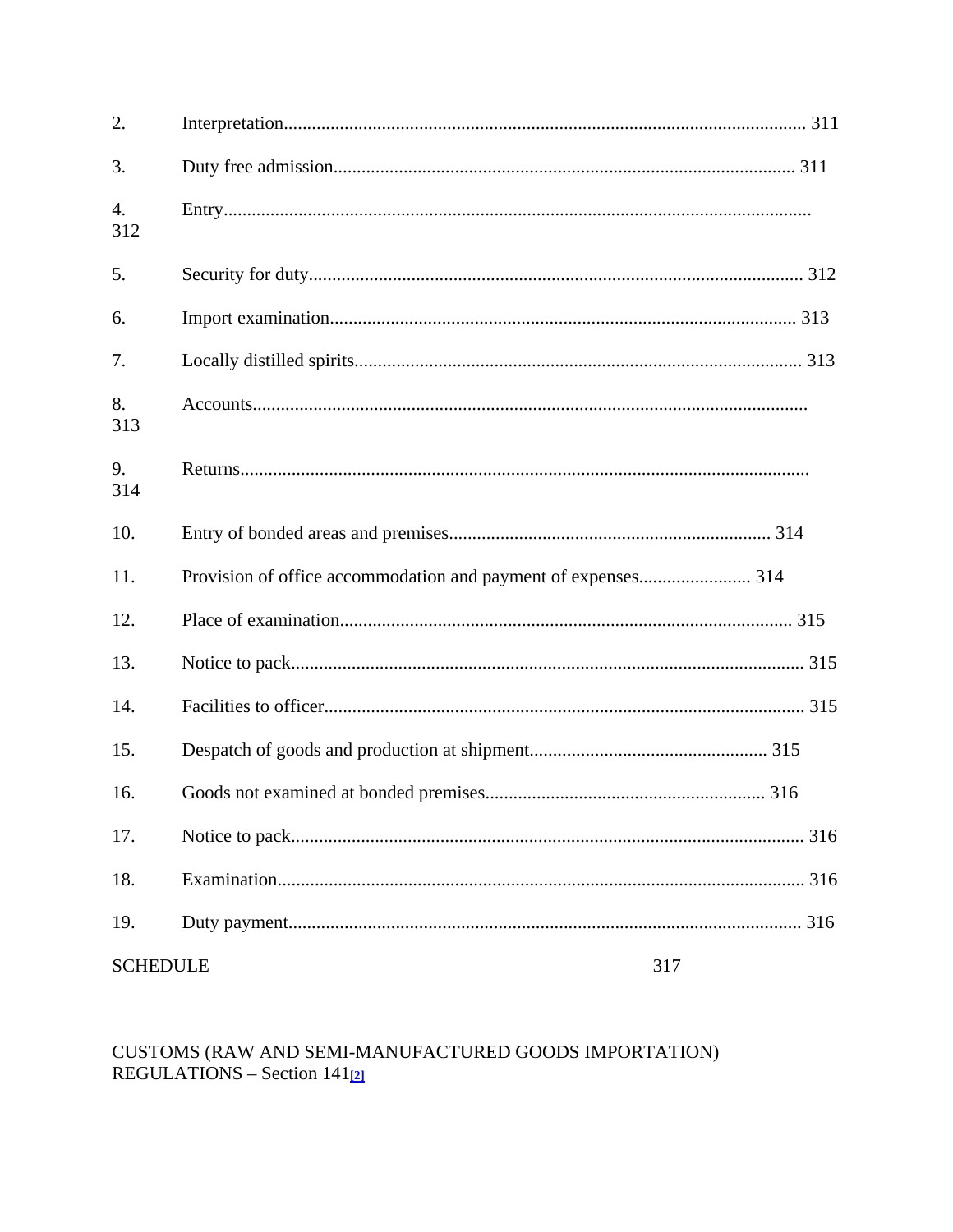(Statutory Instrument 26/1970)

Commencement [31 October 1970]

1. Short Title

These Regulations may be cited as the Customs (Raw and Semi-Manufactured Goods) (Importation) Regulations.

2. Interpretation

In these Regulations—

"**bonded area**" and "**bonded factory**" mean respectively, the area and factory in respect of which entry is or is required to be made in accordance with the provisions of regulation 10 and which have been approved by the Comptroller;

"**excise warehouse**" means a warehouse as defined for the purposes of the Excise Act;

"**manufacturer**" means any person who makes or produces or causes to be made or produced in a bonded area or bonded factory goods in the making or production of which raw or semimanufactured goods imported or delivered from an excise warehouse without payment of customs or excise duty as the case may be are used.

A. Importation

3. Duty Free Admission

Where it is shown to the satisfaction of the Comptroller that any goods are permitted to be imported or delivered from an excise warehouse without payment of duty for use in manufacturing or processing in a bonded area, or bonded factory in the Island the conditions hereinafter specified shall be observed.

4. Entry

(1) On importation the goods shall be entered in quadruplicate and entry shall be in the Form 19 in the Schedule to the Customs Regulations.

The importer shall declare on the entry—

- (a) the purpose for which it is intended that the goods will be used;
- (b) the name of the bonded factory or bonded area in which the goods will be used;
- (c) that the goods will be used solely for the manufacture or process specified;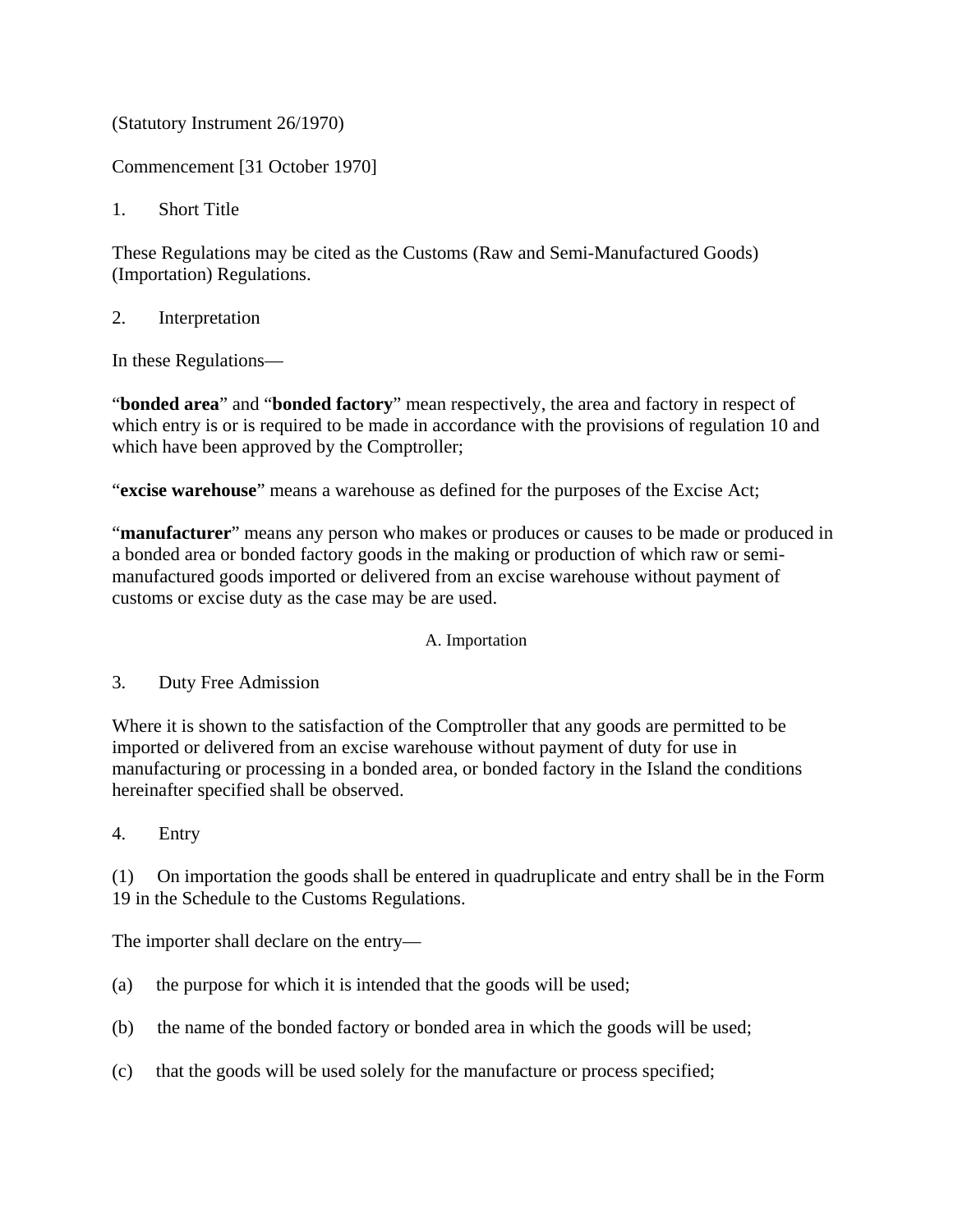(d) that on completion of manufacture or processing none of the completed product will be removed from the bonded factory or bonded area either for (1) exportation or (2) consumption in the Island until delivery has been authorised by the proper officer.

(2) Whenever goods liable to *ad valorem* duty are imported, satisfactory documentary evidence as to value shall be produced, and unless copies are available for official certification the original invoices or other documents shall be annexed to the entry.

5. Security for Duty

The manufacturer shall give such security, by bond or deposit, as the Comptroller may require—

(a) that goods, whether imported or delivered from an excise warehouse, for processing or manufacture in the Island shall be removed; stored and accounted for to his or her satisfaction; and

(b) for the payment of any duty prescribed by law on such products made from imported materials or materials delivered from an excise warehouse, when they are removed for consumption within the Island.

# 6. Import examination

(1) The examination of goods imported for manufacture or processing shall be carried out in the bonded area or bonded factory; but should the Comptroller in any special circumstances so allow, examination may be carried out at the place of importation. Any such goods imported by post shall be examined at a post office by the proper officer unless the Comptroller in special circumstances permits otherwise.

(2) Whenever goods are removed to a bonded area for examination the proper officer at the place of importation shall immediately send the triplicate copy of the Free Entry to the officer at the bonded area or bonded factory. The goods shall be removed directly from the place of importation to the bonded area and, if not sealed, shall be accompanied by a customs guard. Packages shall not be opened or otherwise dealt with except in the presence of, or by the authority of the proper officer.

(3) Whenever goods are examined at the place of importation or at a post office, a copy of the entry, duly endorsed and certified by the officer carrying out the examination, shall be sent by him or her immediately to the officer in charge of the bonded area to which they are to be removed.

(4) Where goods are of a kind, class or nature which cannot be readily identified, facilities shall be given by the importer for establishing their identity to the satisfaction of the officer by stamping, plombing, sampling or by such other means as he or she may require.

7. Locally distilled Spirits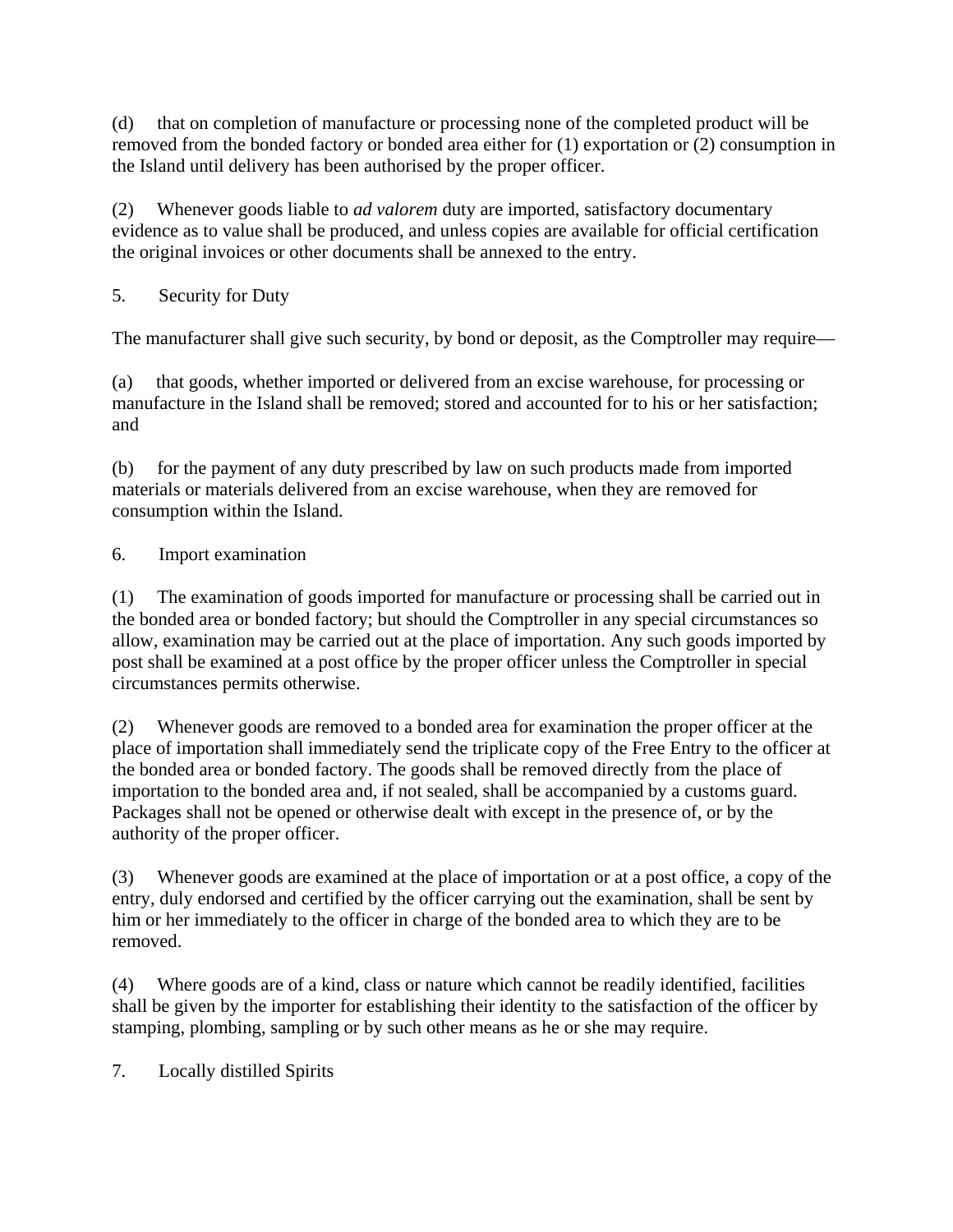Spirits distilled in the Island which are to be used in the manufacture or processing of products may be removed without the payment of excise duty from a warehouse to a bonded factory or bonded area subject to the provisions of the Excise Act relating to the removal of spirits.

# 8. Accounts

The manufacturer shall keep accounts in a Register in such form as the Comptroller may require showing the receipt and disposal of all goods imported or received from an Excise Warehouse for manufacture or processing. The accounts shall show the port of importation and ship by which the goods have been imported, the date and number of the entry and the quantity and description of the goods together with any marks by which the goods can be identified. In the case of locally distilled spirits received from an excise warehouse, the accounts shall show the place whence received, the date and number of the permit accompanying the spirits and the quantity and strength of the spirits. Whenever the normal records kept by the manufacturer for his or her own information can be satisfactorily used for this purpose, the Comptroller may in his or her discretion accept such form of accounts and dispense with the use of an official register in which to keep the required accounts. The accounts, together with all relative invoices, packing slips, permits or other documents relating to the goods shall be made available by the manufacturer for inspection by the proper officer as and when he or she may require.

# 9. Returns

A return of stocks of materials imported or received from an excise warehouse, without payment of duty and of articles produced therefrom shall be submitted by the manufacturer to the Comptroller at the end of each month and a return of total receipts and disposals shall be submitted by him or her at the end of each calendar year.

# 10. Entry of bonded areas and premises

Every manufacturer shall, before he or she begins his or her operations, make entry according to Form A in the Schedule of all premises, rooms, places and machinery intended to be used by him or her for his or her business specifying the purpose for which each room, place and piece of machinery is to be used and the mark by which it is distinguished. The manufacturer shall sign the entry and deliver it to the Comptroller.

# 11. Provision of Office accommodation and payment of expenses

The manufacturer shall provide proper office accommodation for the use of officers and all costs in connection with customs supervision shall be borne by the manufacturer. The manufacturer shall also furnish all apparatus, tools, or equipment necessary for the examination, weighing or testing of materials or goods used in manufacture or processing.

# B. **Exportation**

# 12. Place of Examination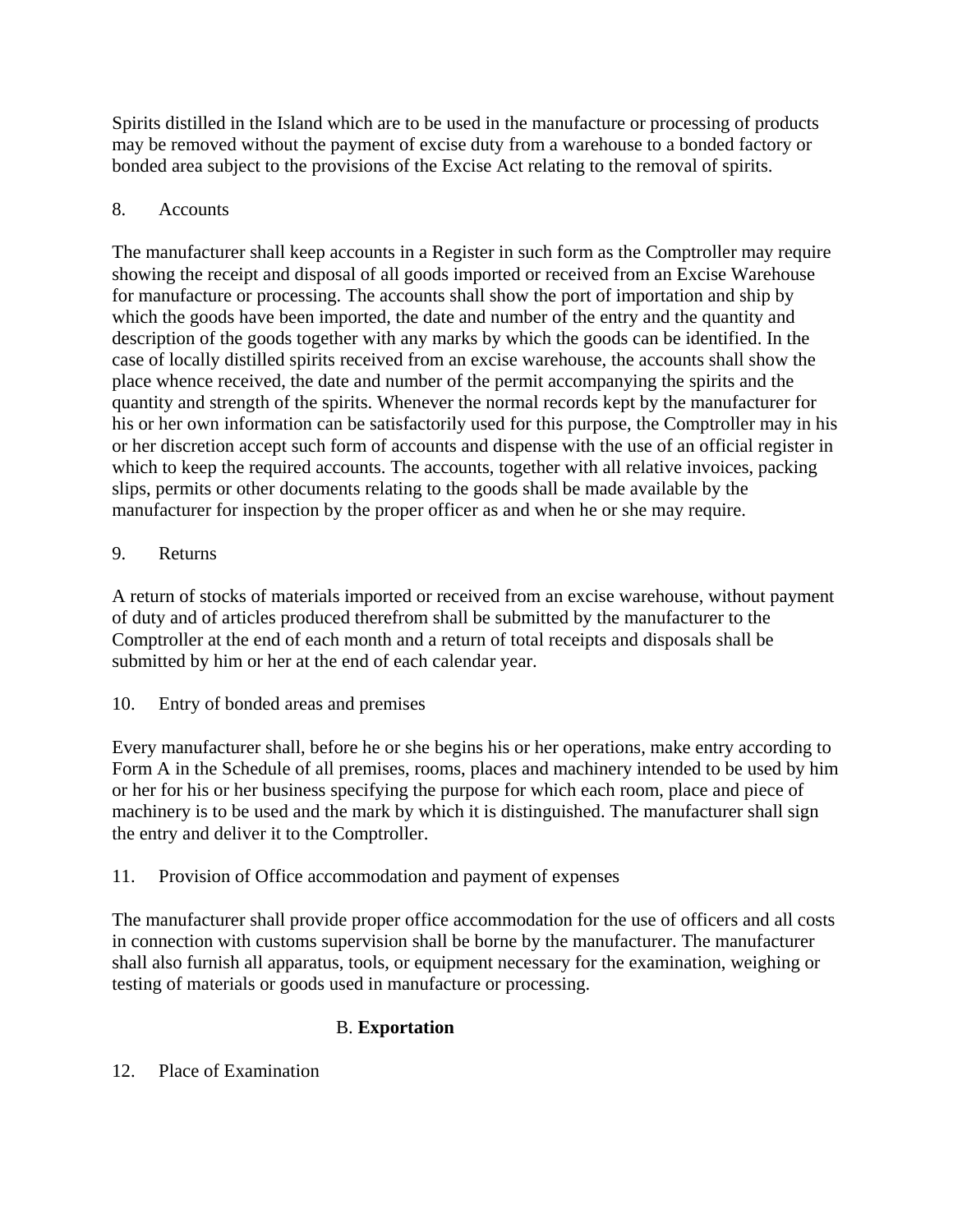Goods entered for exportation shall be examined in the bonded area from which they are to be removed for exportation but the Comptroller may permit examinations to be carried out in such places and under such conditions as he or she may in any special circumstances consider suitable and necessary.

### 13. Notice to pack

Where goods are to be examined at a bonded area, a notice to pack for export, in duplicate, according to Form B in the Schedule hereto, shall be forwarded in time to reach the proper officer at least 24 hours before the time of commencement of packing. After the packing the exporter shall produce shipping bills in duplicate and the original shipping bill shall be produced by the exporter to the proper officer at the time of shipment.

### 14. Facilities to Officer

Facilities shall be provided by the exporter for the officer to carry out the examination of the goods and for the inspection, if required, of the exporter's books and accounts together with any documents relating to the goods. When the goods are not of a class, nature or kind which can be readily identified, facilities shall be granted by the exporter for establishing their identity to the satisfaction of the Comptroller by stamping, plombing, sampling or by such means as he or she may require.

# 15. Despatch of goods and production at shipment

Before delivery from a bonded factory or bonded area all packages shall have affixed a card or stencil printed thereon in bold characters a notice as follows, "To be produced to the officer of Customs and Excise at (the place of shipment)". The goods shall be produced to the officer at the place of shipment and may be subject to such further examination as he or she may require.

### 16. Goods not examined at bonded premises. &c

When goods have not been examined prior to production at the ship's side or delivery to a post office the exporter shall hand to the shipping officer both original and duplicate shipping bills, completed and marked boldly "Ship's side Examination" and accompanied by a cancelled "notice to pack".

# C. **Home Consumption**

### 17. Notice to pack

Before delivery from a bonded area or bonded factory of any goods for consumption in the Island a notice in duplicate to pack for local delivery according to Form B in the Schedule shall be forwarded in time to reach the proper officer at least 24 hours before the time of commencement of packing. After the packing the manufacturer shall produce the relative customs or excise entries in triplicate together with all relevant invoices and other documents as required by the officer.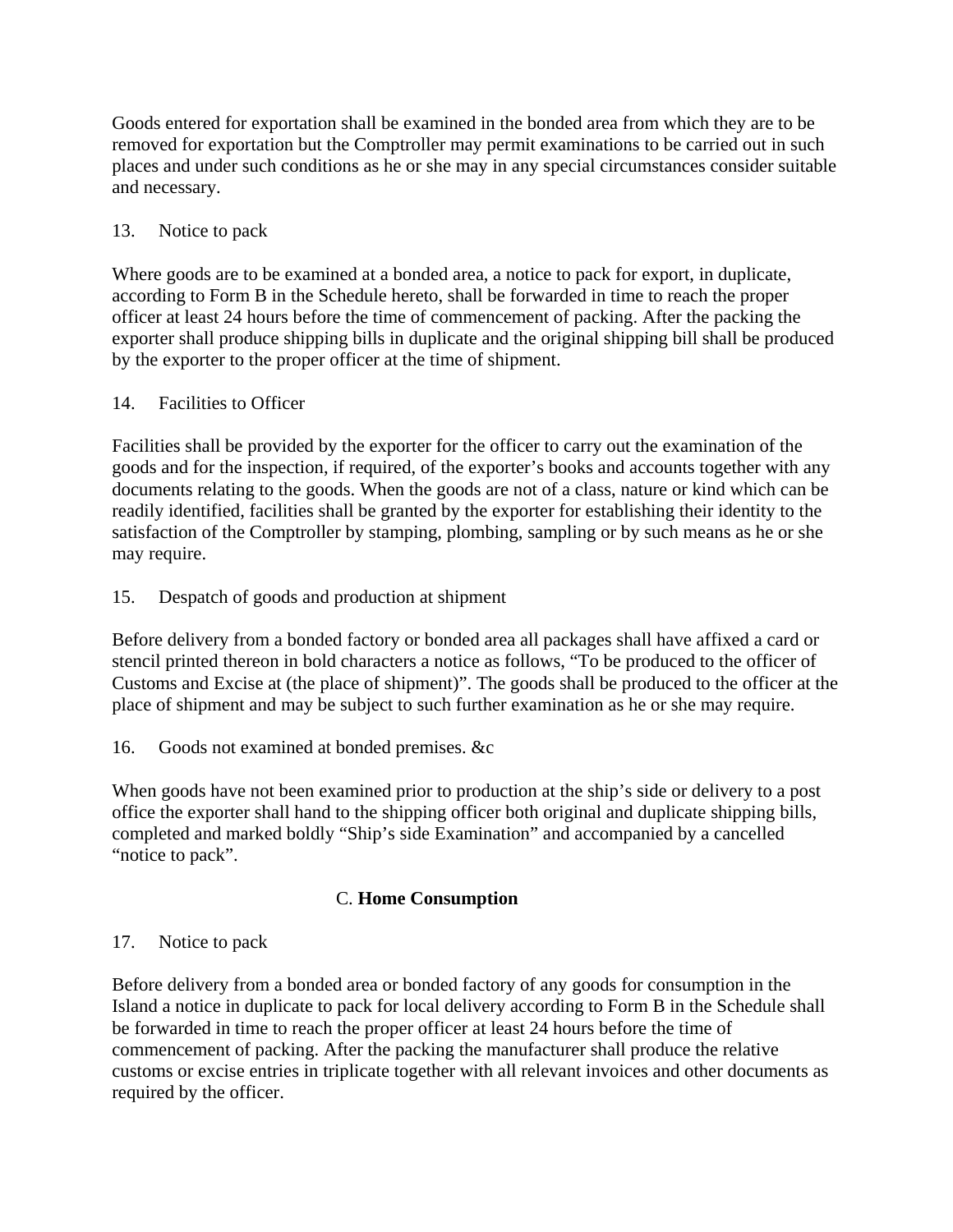18. Examination

All goods declared for consumption in the Island shall be examined at the manufacturer's premises prior to duty payment and delivery. The manufacturer shall provide all facilities for the plombing, weighing, sampling and testing of the goods or materials used in their manufacture.

### 19. Duty payment

(1) All entries for duty payment shall be lodged with the proper officer for checking and verification. Duty shall be collected at the rates fixed. An order according to Form C in the Schedule shall be issued for the delivery from the manufacturers' premises of any completed products on which duty has been paid.

(2) Where customs duty becomes payable on materials liable to duty *ad valorem* the highest value of the like materials imported by or for the use of the manufacturers during the preceding 6 months shall be taken for the purpose of assessing duty. However, the Comptroller may vary this basis where he or she is satisfied that such variation will not involve risk of loss of revenue.

### **SCHEDULE**

# **FORM A**

### **ENTRY OF PREMISES**

| do hereby make entry of the premises occupied by me/us namely—    |
|-------------------------------------------------------------------|
|                                                                   |
| for the purpose of carrying on therein the trade or business of a |
| and do hereby further make entry of the undermentioned            |
|                                                                   |

now in or upon the said premises to be used in connection with the said trade or business for the purpose hereinafter assigned thereto, respectively, that is to say—

- (1) Name of firm or individual at full length.
- (2) Street and number of premises (if any)
- (3) The description and situation of the premises to be stated with sufficient fullness to ensure identification.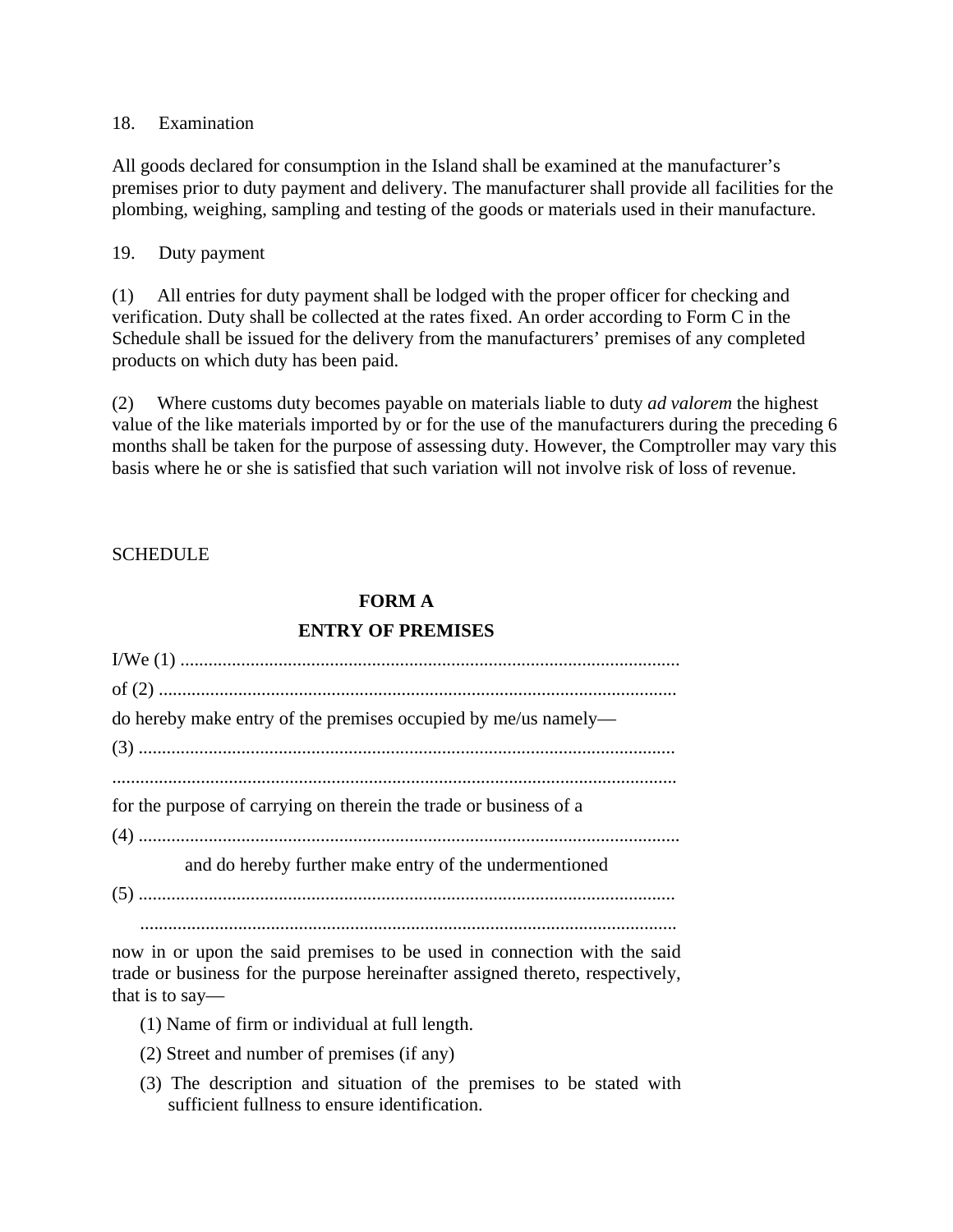- (4) Manufacturer of, &c. as the case may be.
- (5) Rooms, places, vessels, utensils, as the case may be.
- (6) Here describe the rooms, places, vessels or utensils intended to be used, the marks and numbers by which they are distinguished and the purpose for which used.

For example—

- No. 1 marked "1" the laboratory facing the road.
- No. 2 marked "2" the adjoining room for storing manufactured products.

No. 3 marked "3" the room to the left as you enter for the purpose of storing raw material.

| <b>FORM B</b>                                                                                                            |                                                      |                              |                  |                                                  |              |                     |
|--------------------------------------------------------------------------------------------------------------------------|------------------------------------------------------|------------------------------|------------------|--------------------------------------------------|--------------|---------------------|
| NOTICE TO PACK FOR HOME CONSUMPTION/MARKET                                                                               |                                                      |                              |                  |                                                  |              |                     |
| These goods must be produced to the Officer of Customs and Excise at time of delivery for Home<br>Consumption or Export. |                                                      |                              |                  |                                                  |              |                     |
|                                                                                                                          |                                                      |                              |                  |                                                  |              |                     |
|                                                                                                                          |                                                      |                              |                  |                                                  |              |                     |
| Notice to reach the Officer at<br>least 24 hours before the<br>packing is to commence                                    |                                                      |                              |                  |                                                  |              |                     |
|                                                                                                                          |                                                      |                              | <sub>on</sub>    | undermentioned goods for Home Consumption/Export |              |                     |
|                                                                                                                          |                                                      |                              |                  |                                                  |              |                     |
| Manufacturer.                                                                                                            |                                                      |                              |                  |                                                  |              |                     |
|                                                                                                                          |                                                      |                              |                  |                                                  |              |                     |
| <b>Marks</b><br>and<br>Numbe<br><b>rs</b>                                                                                | Number<br>and<br>descrip-<br>tion of<br>package<br>S | Descrip-<br>tion of<br>Goods | Quantity         | F.O.B. value.                                    |              | Date on which to be |
|                                                                                                                          |                                                      |                              | and/or<br>weight | \$                                               | $\mathbf{C}$ | delivered/exported  |
|                                                                                                                          |                                                      |                              |                  |                                                  |              |                     |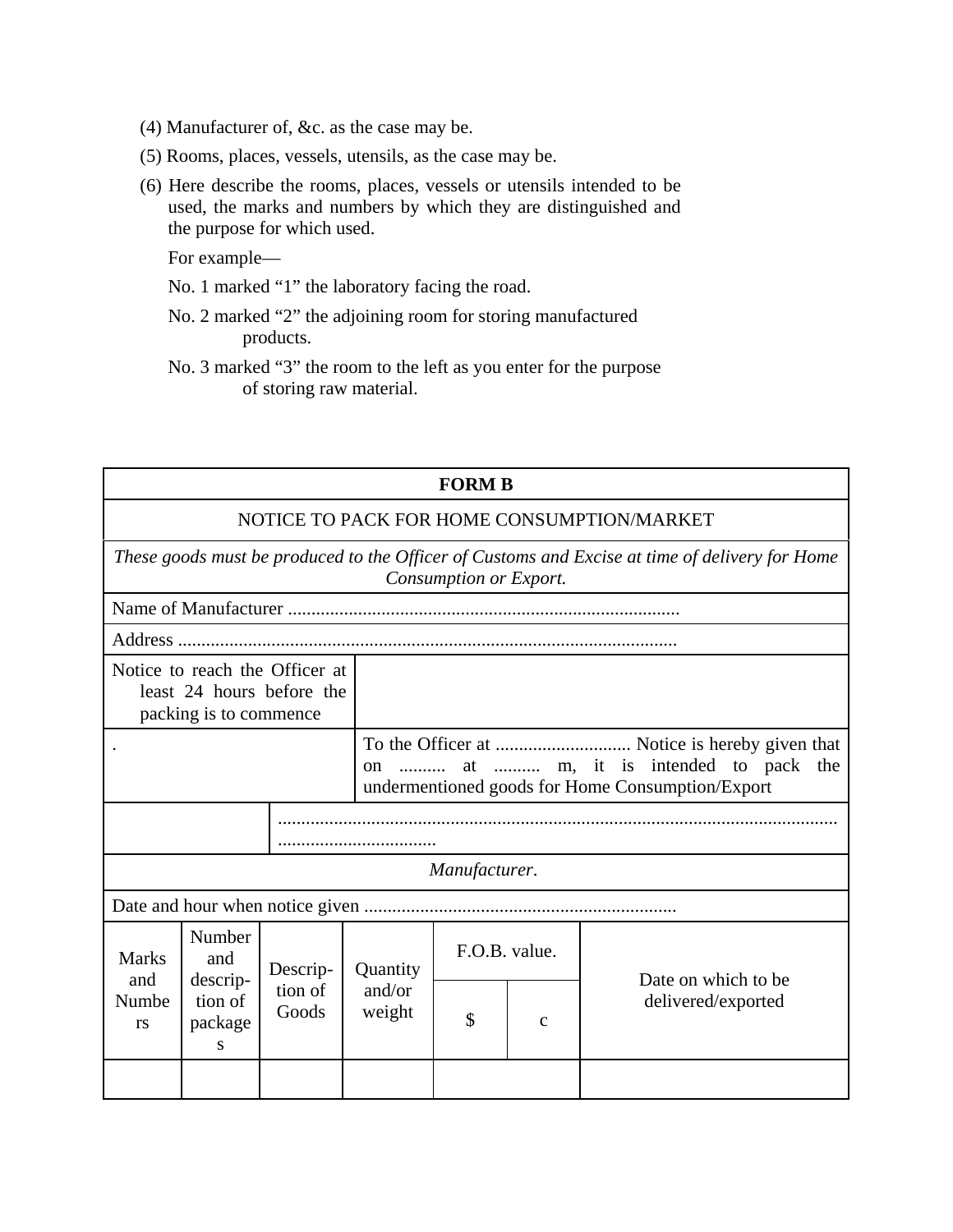|                             | )*at manufacturers' premises |  |  |  |  |  |
|-----------------------------|------------------------------|--|--|--|--|--|
|                             | Particulars of Examination ) |  |  |  |  |  |
|                             | ) at shipment                |  |  |  |  |  |
|                             |                              |  |  |  |  |  |
| *Not sampled                |                              |  |  |  |  |  |
| *(forwarded to Analyst      |                              |  |  |  |  |  |
| *Samples drawn from  and    |                              |  |  |  |  |  |
|                             |                              |  |  |  |  |  |
| Correct. Bond in force      |                              |  |  |  |  |  |
|                             |                              |  |  |  |  |  |
| Customs and Excise Officer. |                              |  |  |  |  |  |
|                             |                              |  |  |  |  |  |
| Date.                       |                              |  |  |  |  |  |
| *Delete as necessary.       |                              |  |  |  |  |  |

| <b>FORM C</b>                                                  |                                                                                                                                          |  |  |  |  |
|----------------------------------------------------------------|------------------------------------------------------------------------------------------------------------------------------------------|--|--|--|--|
| <b>DELIVERY ORDER</b>                                          |                                                                                                                                          |  |  |  |  |
|                                                                |                                                                                                                                          |  |  |  |  |
|                                                                |                                                                                                                                          |  |  |  |  |
| Delivery may be taken of the undermentioned goods duty paid on |                                                                                                                                          |  |  |  |  |
| Marks and<br><b>Numbers</b>                                    | Number<br>To be<br>Quantity<br>Invoice<br>Description<br>and/or<br>delivered<br>of<br>of Goods<br>value \$ c<br>weight<br>packages<br>to |  |  |  |  |
|                                                                |                                                                                                                                          |  |  |  |  |
|                                                                |                                                                                                                                          |  |  |  |  |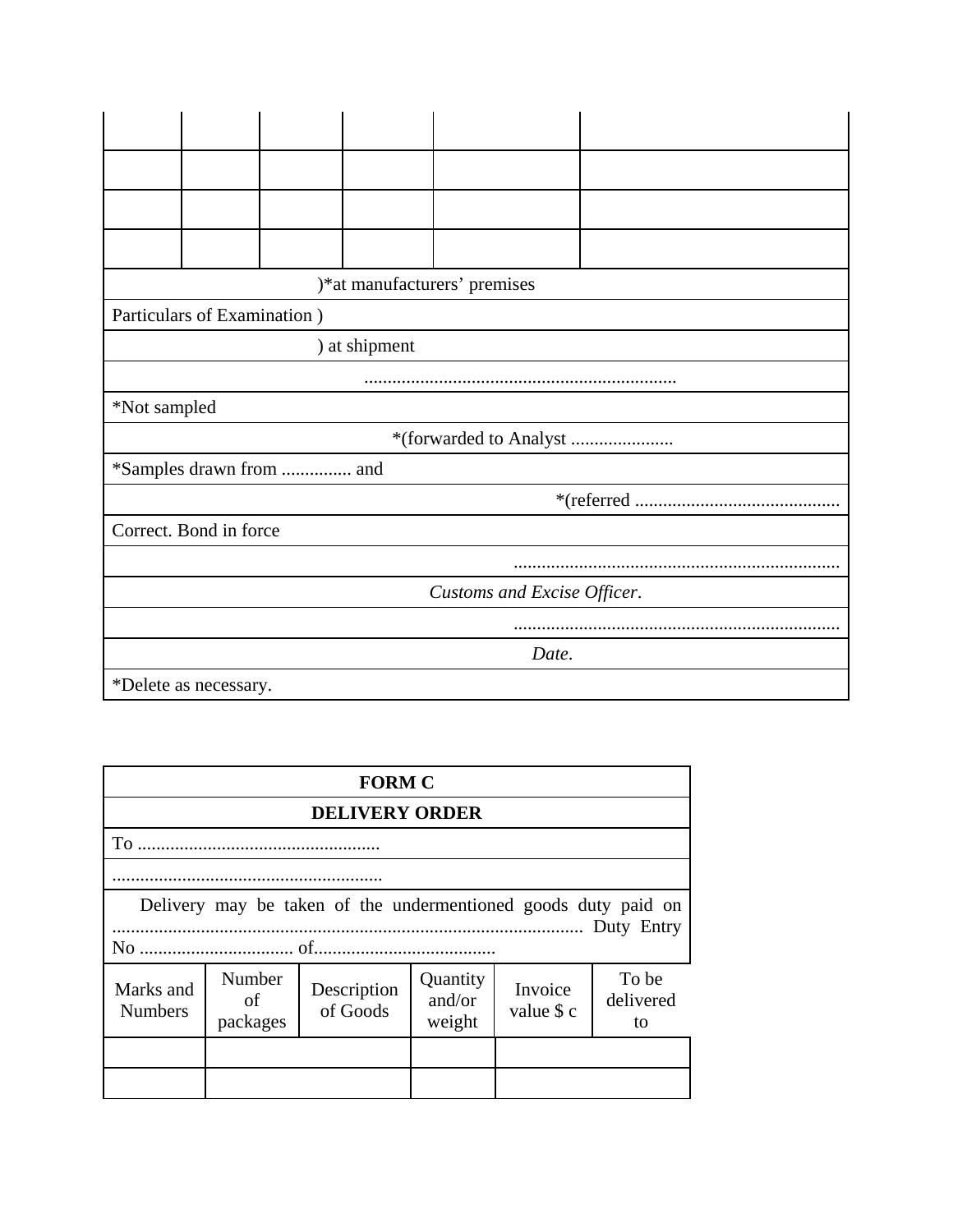| $\cdots$                    |  |      |  |  |
|-----------------------------|--|------|--|--|
| Customs and Excise Officer. |  |      |  |  |
|                             |  | Date |  |  |

Customs Airport (Bonded Shops) Regulations

# ARRANGEMENT OF REGULATIONS

Regulation

| 1.<br>323 |  |
|-----------|--|
| 2.        |  |
| 3.        |  |
| 4.        |  |
| 5.        |  |
| 6.        |  |
| 7.        |  |
| 8.        |  |
| 9.        |  |
| 10.       |  |
| 11.       |  |
| 12.       |  |
| 13.       |  |
| 14.       |  |
| 15.       |  |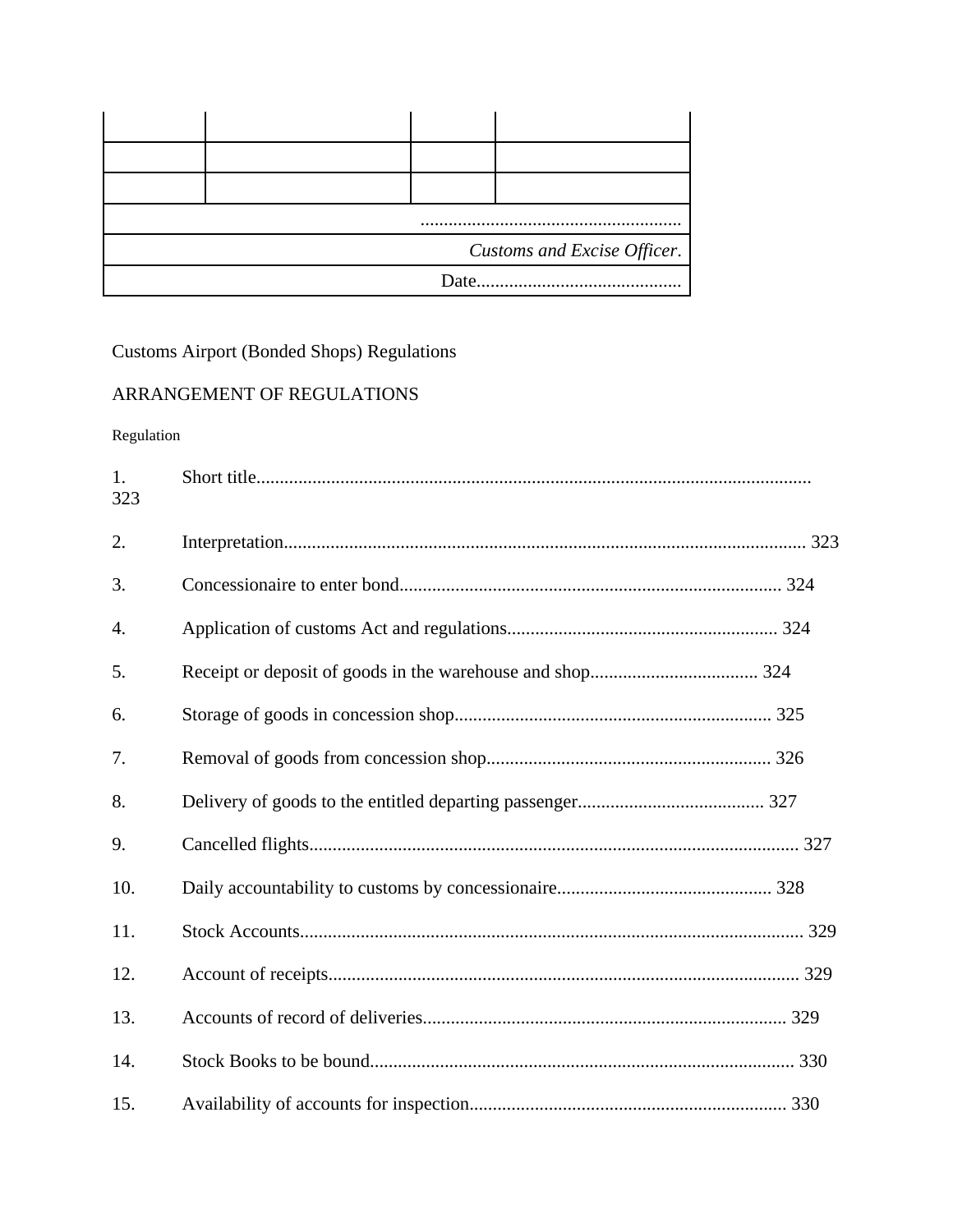| 16.        |  |
|------------|--|
| 17.        |  |
| 18.<br>331 |  |
| 19.        |  |
| 20.        |  |
| 21.        |  |
| 22.        |  |
| 23.        |  |

# CUSTOMS AIRPORT (BONDED SHOPS) REGULATIONS – Section 141**[3]**

(Statutory Instruments 2/1976, 55/1981 and 37/1993)

Commencement [24 January 1976]

1. Short Title

These Regulations may be cited as the Customs Airport (Bonded Shops) Regulations.

2. Interpretation

In these Regulations—

"**Comptroller**" means the Comptroller of Customs and Excise;

"**Concessionaire**" means a warehouse keeper;

"**departing passengers**" mean passengers travelling in an aircraft to a destination outside Saint Lucia including crew members and supernumerary crew.

"**proper officer**" means an officer of Customs and Excise by virtue of which whose right or duty it may be to enact the performance of or to perform any act by or under the Customs Act, 1967;

"**warehouse keeper**" means the person who owns a concession to conduct a duty free shop at George Charles or Hewanorra Airports, and where this concession is owned by a registered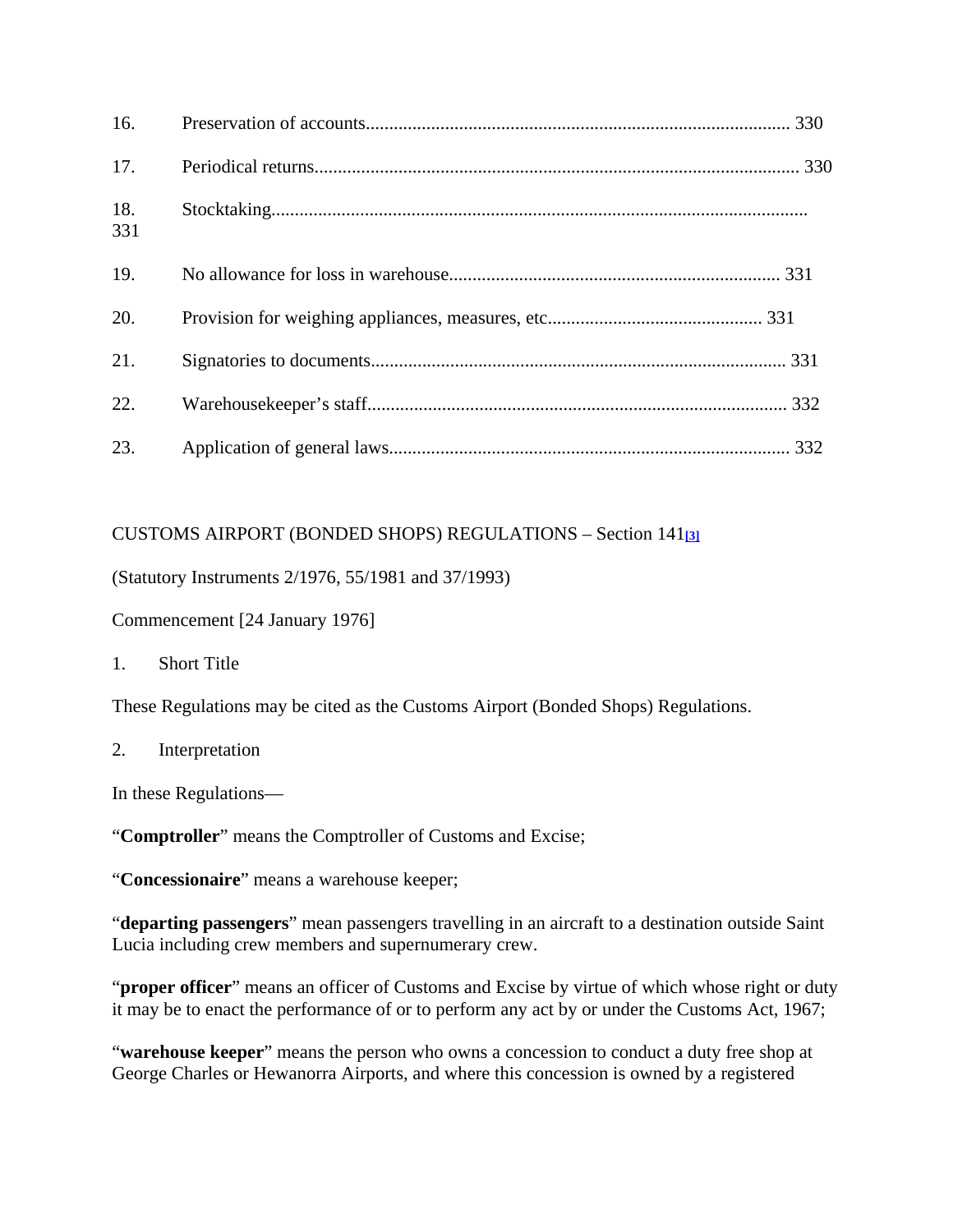company any director, manager, secretary or other similar officer of the company or any other person purporting to act in any such capacity.

(*Amended by S.I. 37/1993 and 55/1981*)

3. Concessionaire to enter Bond

(1) The Concessionaire must enter into a bond of such amount as determined by the Comptroller to cover the provisions provided for in the next paragraph. Such a bond shall be entered with a sufficient number of sureties approved by the Comptroller.

(2) The amount of the Bond shall be sufficient to cover—

- (a) the duty on the quantity of goods received into the warehouse;
- (b) the duty on the quantity of the goods exported from the concession shop; and

(c) due observance of all the conditions attached by the Minister to the approval of the warehouse in accordance with sections 18, 134 and 160 of the Customs Act, 1967.

4. Application of Customs Act and Regulations

The owner of every warehouse supplying goods from that warehouse to a warehouse under these Regulations shall comply with all the provisions of the Customs Act, 1967 and the regulations made thereunder applicable in respect of the removal from a warehouse from which the goods are being supplied and the conveyance and delivery of such goods to the warehouse of concessionaire.

- 5. Receipt or deposit of goods in the warehouse and Shop
	- (1) (a) A concessionaire shall not receive or store in or cause to be received or stored in the warehouse goods other than those for which the Comptroller has specifically approved the warehouse.

(b) Goods must be deposited in the warehouse packaged ready for sale in standard units of sale.

(c) Except with the prior consent of the Comptroller the full revenue account of all goods deposited in the warehouse shall be taken by the proper officer before the goods are being further dealt with under these Regulations.

(d) Goods shall remain intact after they are deposited in the warehouse and shall not be removed for placement into the shop until they are examined by the proper officer.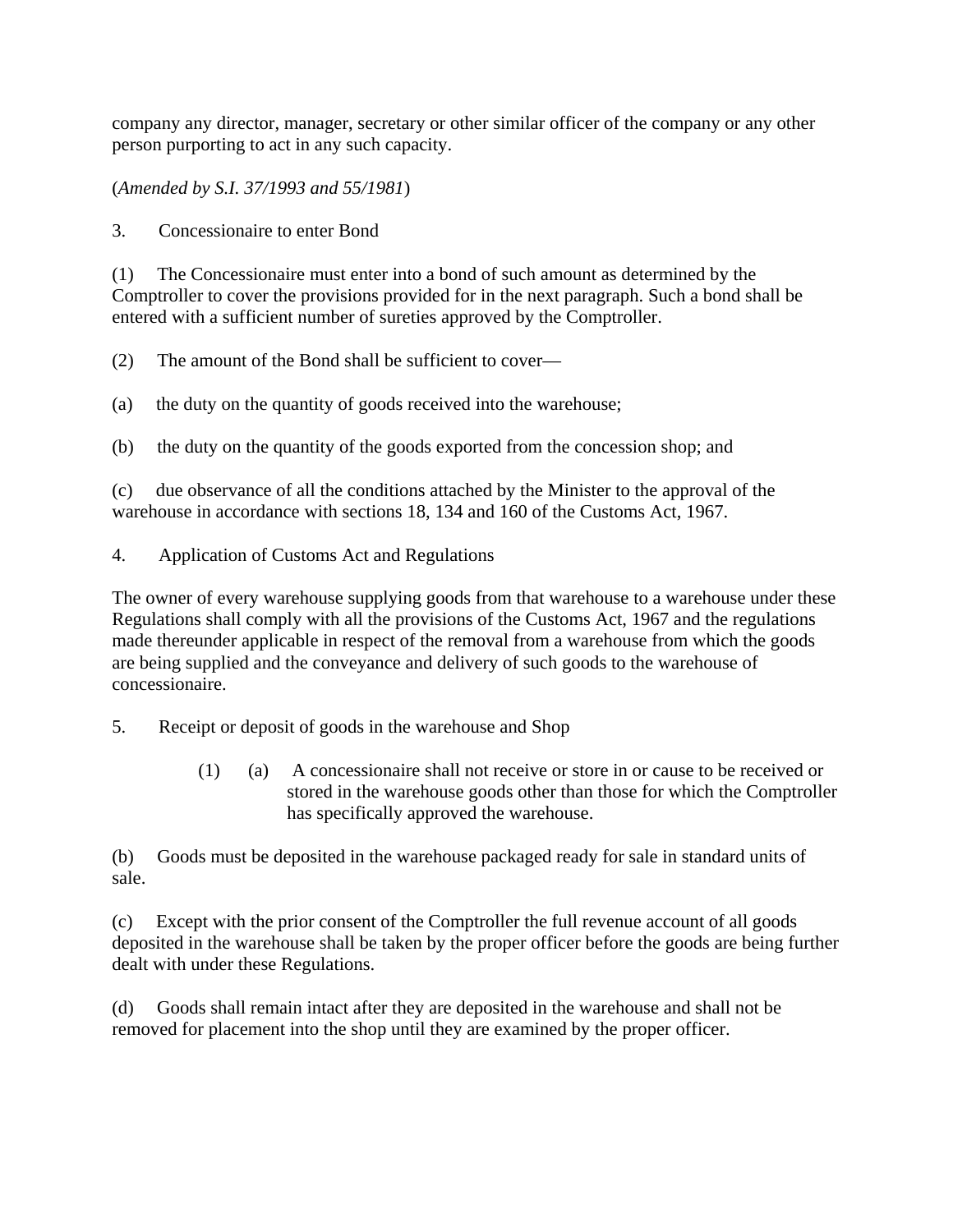(2) Each package of spirits received in the warehouse must be securely sealed and each bottle of spirits shall bear a designated rubber stamp which will identify it as a bottle of spirit intended for supply duty free under these Regulations to a departing passenger.

(3) (a) Each carton of cigarettes received into the warehouse must be enclosed in secured wrapper by the manufacturer and packets therein shall bear the words "Airport (Duty Free) Shop Saint Lucia".

(b) When stocks are not available marked as hereinbefore the Comptroller may on the application of a concessionaire make arrangements with the concessionaire permitting unmarked stocks to be deposited at the warehouse and for the marking in such manner of unmarked stocks as the Comptroller may direct.

(4) Each package or container to tobacco or cigar shall be enclosed in a secure wrapper package or container by the manufacturer, adequately sealed and bearing at least one label or stamp as designated in paragraph 3(1) of this regulation.

(5) A sample package of each line of cigarette, tobacco and cigars deposited in the warehouse offered for sale under these Regulations shall be submitted to the proper officer for approval of the method of packaging and labelling before being so offered for sale.

(6) Where these goods cannot be identified by serial numbers then suitable security labels must be employed and be subject to the approval of the officer.

6. Storage of Goods in Concession Shop

The concessionaire shall cause spirits, tobacco, cigarettes and cigars to be stored in the shop together according to the tariff brand and description whilst other goods shall be stored in a manner approved by the proper officer so as to permit inspection or taking an account thereof to be rendered easily by him or her.

7. Removal of Goods from Concession Shop

(1) The concessionaire shall not remove or cause to be removed goods from the warehouse except for the purpose of direct shipment of the goods to the aircraft concerned in execution of orders made by a departing passenger.

(2) The contents of cases, packages and container shall remain in the condition in which the goods are sold i.e. a standard unit and must be shipped in the case, package or container in which they are sold.

(3) The concessionaire shall take or cause to be taken orders for standard units from departing passengers only. Before taking such orders the concessionaire or his or her servants shall inspect the passengers' airline tickets, boarding pass or other similar document and request the passenger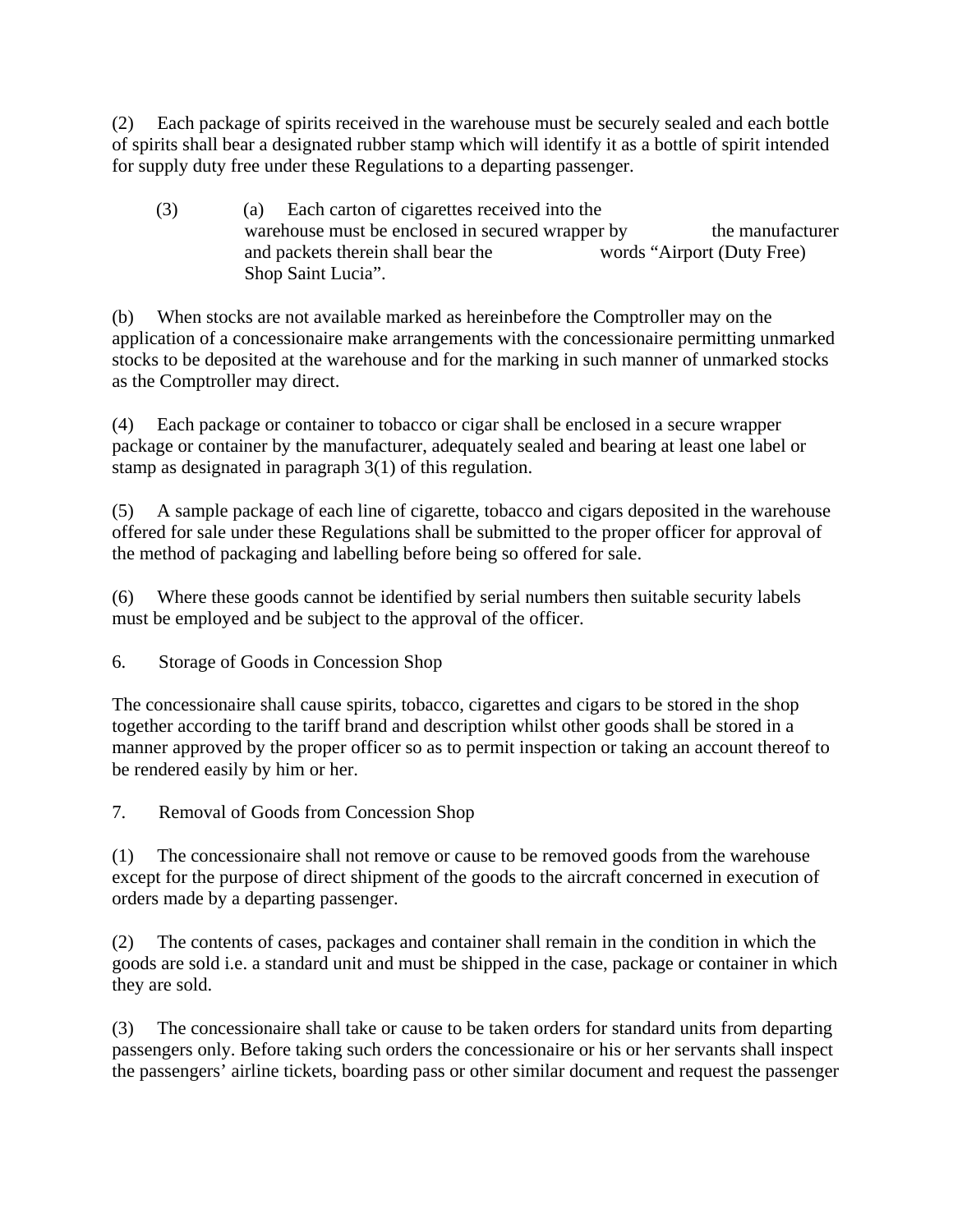to complete an order form giving his or her full name, destination, the date and number of his or her flight and the details of goods ordered.

(4) If the order is accepted the passenger shall sign the order form in the space provided below the undertaking in the following terms—

"I the undermentioned person undertake to export in tact from Saint Lucia the above goods for which I acknowledge receipt."

(5) The concessionaire shall give or cause to be given to the passenger entitled a receipt, and stamp the airline ticket, boarding pass or other similar document with the serial number of the receipt. Receipts shall be serially numbered and shall be in such form as approved by the Comptroller.

(6) The concessionaire shall pack or cause to be packed in a paper or plastic bag on at least one side on which must be printed in a permanent colour suitably worded to identify it as a container of good purchased from the relevant shop and on both sides of which shall be printed the words "Duty-Free Purchase for Departing Passenger Only".

(7) The concessionaire shall close or cause to be closed the bag by folding the same over at its mouth and stapling the same at the mouth so that the contents will remain secure therein. The receipt mentioned in paragraph 5 shall be stapled to the bag at the same time.

(8) The Comptroller, in his or her own discretion may allow the order form referred to in paragraph (3) to be also used as the receipt required under paragraph (5) if, all the information required for the order form and receipt and any other information which the Comptroller may so require is contained therein; such document shall be considered an invoice of sale.

(9) The invoice of sale shall be prepared in triplicate and distributed as follows—

(a) the original to the entitled passenger;

(b) the duplicate to the proper officer daily as required under regulation  $10(5)$ ;

(c) the triplicate to be retained by the warehouse keeper on the premises for a period of 2 years from the date of the last entry on any such invoice and to be made available for inspection on request by the proper officer at any time during that period.

(*Amended by S.I. 55/1981*)

8. Delivery of goods to the entitled departing Passenger

The concessionaire shall deliver or cause to be delivered to the entitled departing passenger the goods at the delivery counter provided in the final departure lounge of the airport and shall not deliver the goods, unless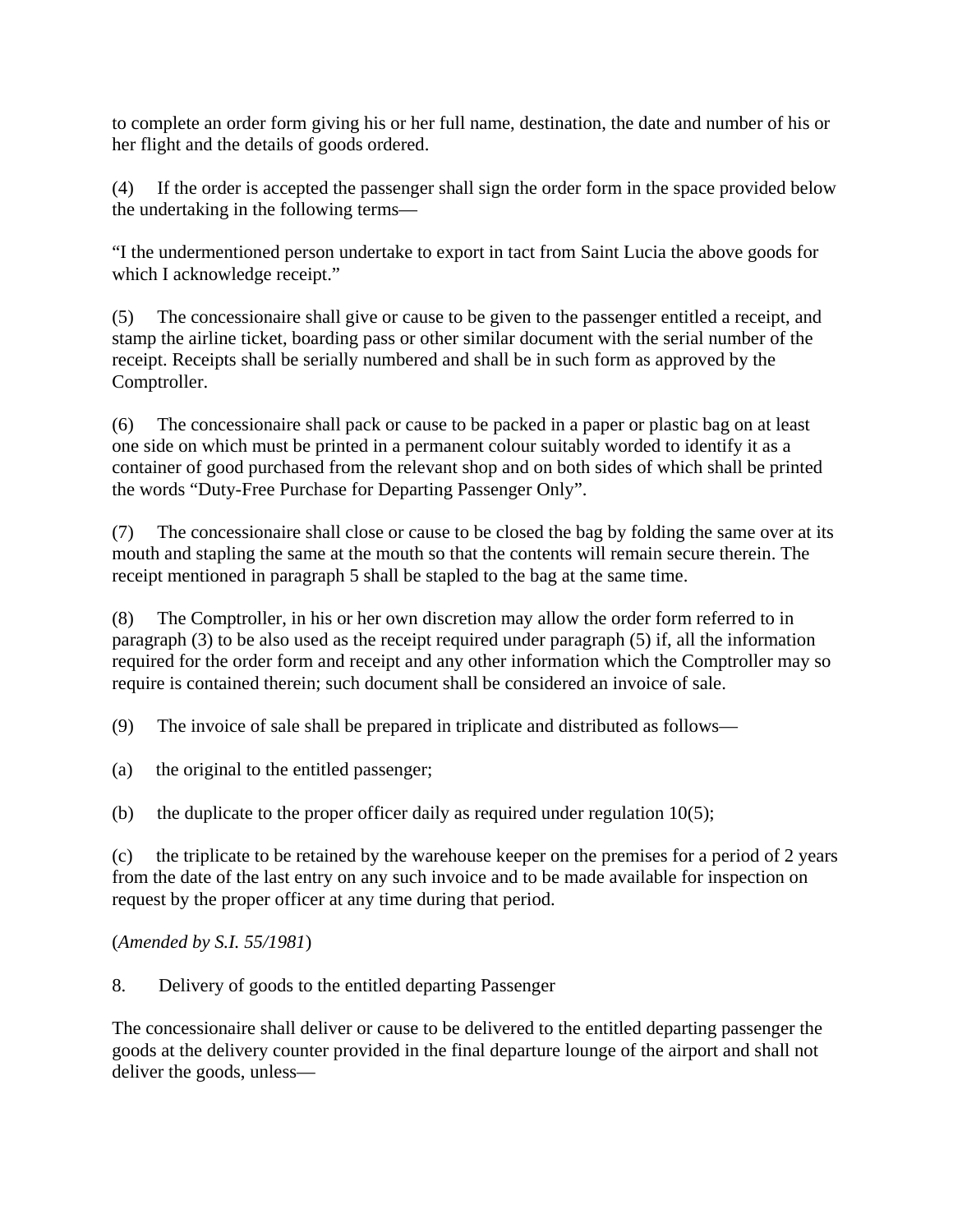(a) he or she has been given a receipt for the goods and an undertaking on the order form;

(b) the goods have been placed in the bag labelled as specified and secured in the manner, as provided in the preceding paragraphs;

(c) he or she is leaving the airport departure lounge finally to join the aircraft.

9. Cancelled Flights

(1) If for any reason the flight is cancelled the concessionaire shall ensure or cause to be ensured that all purchases by passengers concerned are returned to the delivery counter.

(2) The concessionaire shall take back or cause to be taken back such goods into stock and cancel or cause to be cancelled the relevant records. Suitable arrangements shall be made for the refund of the purchase price of goods in respect of which the flight has been cancelled before the departing passenger leaves the departure lounge.

10. Daily accountability to Customs by Concessionaire

(1) The concessionaire shall prepare or cause to be prepared a summary of daily deliveries in duplicate in respect of the goods shipped on each flight. The summary of daily deliveries shall show clearly the flight number, the date and destination and indicate separately in respect of each departing passenger in respect of the goods delivered for shipment—

(a) the passengers' full name;

(b) the number of standard units purchased and delivered for shipment.

(2) Totals of the number of Standard Units of tobacco goods and the number of bottles of liquor delivered for shipment during a day must be shown separately on the Summary of Daily Deliveries.

(3) The Manager or person in charge of a shop at the end of each flight shall endorse on or cause to be endorsed on the last copy of invoice of sales issued in respect of that flight the words as follows—

"Last Issue For Flight No.........".

(4) The Summary of daily deliveries shall also be accompanied by a statement prepared in duplicate showing the total quantities of goods delivered for the day under each tariff description and brand.

(5) The warehouse keeper shall deliver or cause to be delivered at the end of the day to the proper officer or where this is not possible not later than 9:00 a.m. the following day a copy of the summary prepared under paragraph (1)(a) of this regulation, a copy of the Statement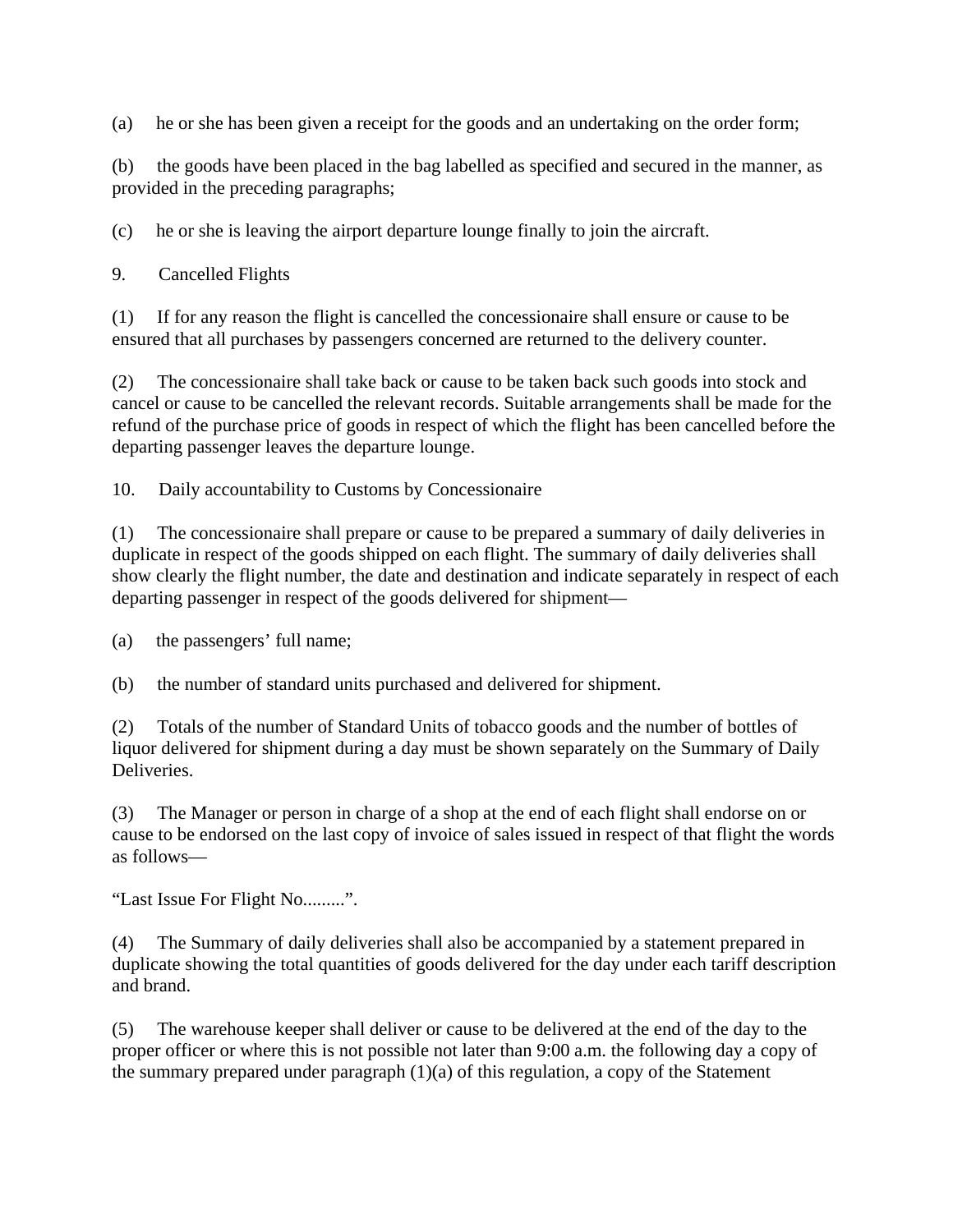prepared under paragraph  $(1)(b)$  of this regulation with all invoices of sales attached to the copy of the summary delivered under paragraph (1)(a) of this regulation.

(6) The summary and statement delivered shall be certified by the Manager or person in charge of a duty free shop in the following terms—

> "I/We enter the goods shown on this summary and statement for removal under our bond from the ............................ warehouse for ........... shipment on the aircraft specified.

> > .........................................................

Signature."

11. Stock Accounts

The concessionaire shall keep or cause to be kept accounts of all goods received into and delivered from the shop in such form as to show clearly at any time, in respect of goods of each tariff description and trade brand, the particulars of goods on hand and of goods delivered. Such accounts are to be kept in the respective standard units in which the goods are delivered from the shop without regard to the consignment in which they are received.

12. Account of receipts

The concessionaire shall keep or cause to be kept on the day goods are received into the warehouse an account of the goods received showing the following particulars—

(a) the date of receipt into the warehouse;

(b) the identifying marks and numbers of the packages in which the goods are received;

(c) the total number of "standard units" comprised in the packages so received into the warehouse.

13. Accounts of record of deliveries

The concessionaire shall record or cause to be recorded at the close of the day an account of the goods delivered showing the following particulars—

- (a) the date of delivery;
- (b) the quantity in "standard units" delivered on that date.

14. Stock Books to be bound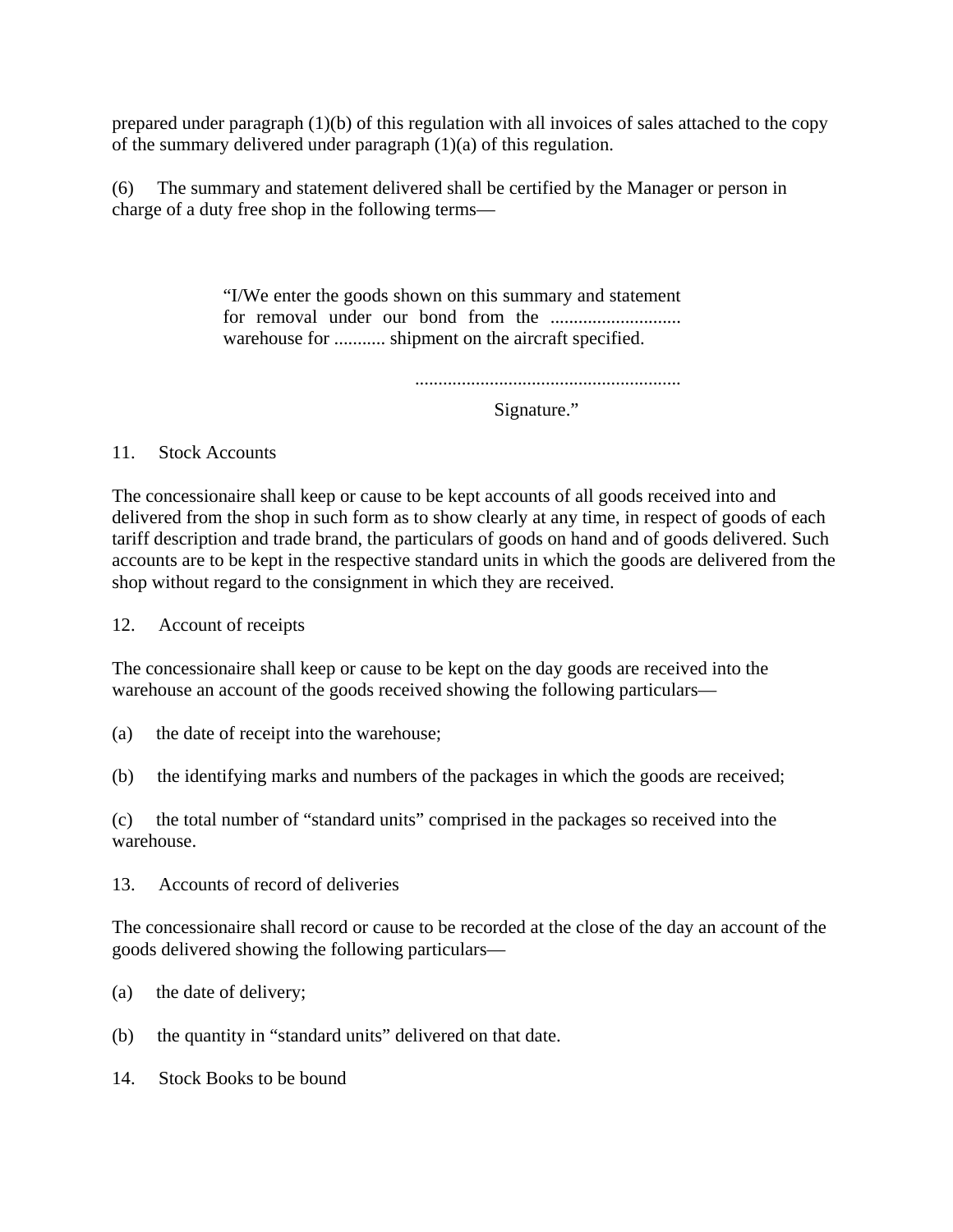The concessionaire shall cause all books in which accounts of Stock are kept under these Regulations to be bound and such books shall be used exclusively for goods deposited in a warehouse and dealt with under these Regulations.

15. Availability of accounts for inspection

(1) The concessionaire shall cause all accounts relating to stock invoices, delivery notes, other documents, or any subsidiary accounts relating to the goods deposited in a warehouse to be retained at the shop and available for inspection by the proper officer at any time.

(2) The concessionaire or his or her servant shall allow the proper officer to make copies and take extracts and to make such entries in such accounts, documents or subsidiary accounts as the necessity of the occasion should require and to sign or initial any such records.

### 16. Preservation of accounts

The concessionaire shall keep all accounts in respect of stock and all related documents and preserve the same in good condition for a period of 5 years from the date of the last entry on any such account or document.

### 17. Periodical Returns

(1) On the first working day of each month, the concessionaire shall deliver or cause to be delivered to the proper officer a schedule showing, for each tariff description and trade brand, the total quantity of goods in standard units delivered for shipment during the preceding month.

(2) On 1 January, 1sApril, 1 July and 1 October in each year or at such other quarterly intervals as the Comptroller may allow the concessionaire shall deliver to the proper officer a balance return of stock in such form as the Comptroller may require, showing for the preceding quarter, in respect of each tariff description and trade brand of goods particulars in standard units so as to reflect the following—

- (a) the balance of goods remaining in the warehouse from the previous quarter;
- (b) goods received in the warehouse during the quarter;
- (c) goods delivered from the warehouse during the quarter;
- (d) stock remaining in the warehouse at the end of the quarter.

### 18. Stocktaking

(1) At least once a month, at varying times the concessionaire shall take or cause to be taken stock of all the goods in the shop. The concessionaire shall give or cause to be given to the proper officer prior notice of the intention to take stock.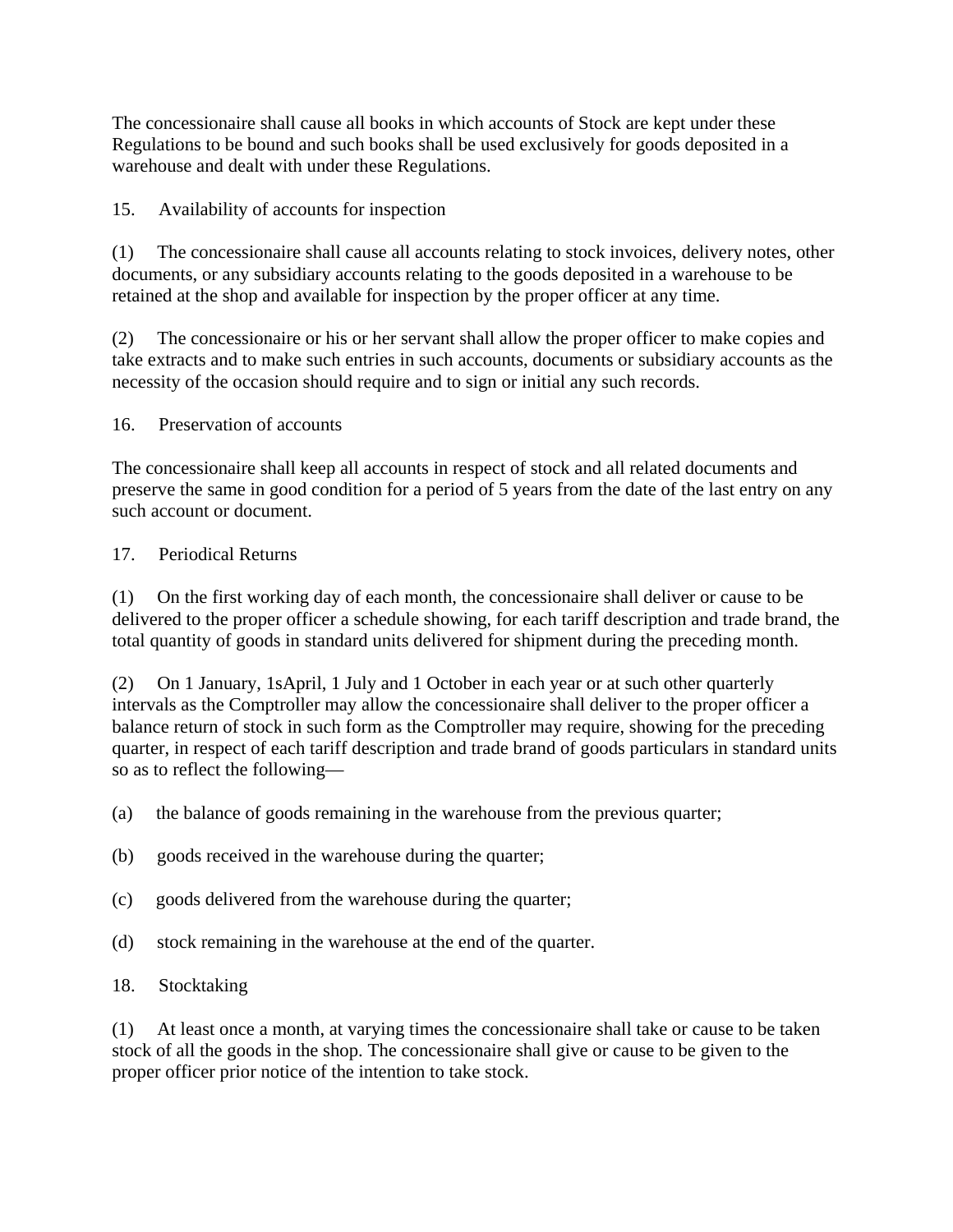(2) On completion of stocktaking the concessionaire shall deliver or cause to be delivered to the proper officer a copy of the stocktaking account showing for each tariff description and trade brand, the stock of goods in standard units of delivery in the warehouse on the day on which the stock was taken.

(3) A certificate as to the accuracy of the stock is to be given at the foot of each stocktaking account by the concessionaire or his or her authorised representative.

19. No Allowance for Loss in Warehouse

No allowance shall be made for any loss of goods deposited in the warehouse and the concessionaire shall pay duty on any deficiency found at any time in the warehouse stock.

20. Provision for Weighing Appliances, Measures, etc

If required the concessionaire must provide any measuring appliances and standard weights and measures and shall render or cause to be rendered all necessary assistance in taking any account of the goods in the warehouse.

21. Signatories to documents

All summaries, schedules and returns must be signed by the concessionaire or his or her duly authorised representative. Authorisations shall be in writing and shall have endorsed thereon a specimen signature of the authorised person and shall be delivered to the proper officer. The concessionaire shall give immediate notice to the proper officer of the termination of any authorisation.

22. Warehousekeeper's Staff

The concessionaire shall satisfy himself or herself as to the honesty and integrity of his or her staff employed in the warehouse and associated shop by obtaining fidelity bonds covering such employment, or by such other means of selection as may be acceptable to the Comptroller.

23. Application of General Laws

(1) Except as provided in these Regulations a concessionaire shall observe the standing regulations such as are in force or any regulations replacing the same, as are applicable relating to the control of aircraft and to the warehousing of goods and all enactments otherwise governing the obtaining, possession and sale of goods deposited exposed or to be exposed for sale or sold under these Regulations.

(2) A concessionaire shall comply with any conditions or directions made or given which the Comptroller may deem necessary for the better carrying out of these Regulations.

(3) A concessionaire who fails or refuses—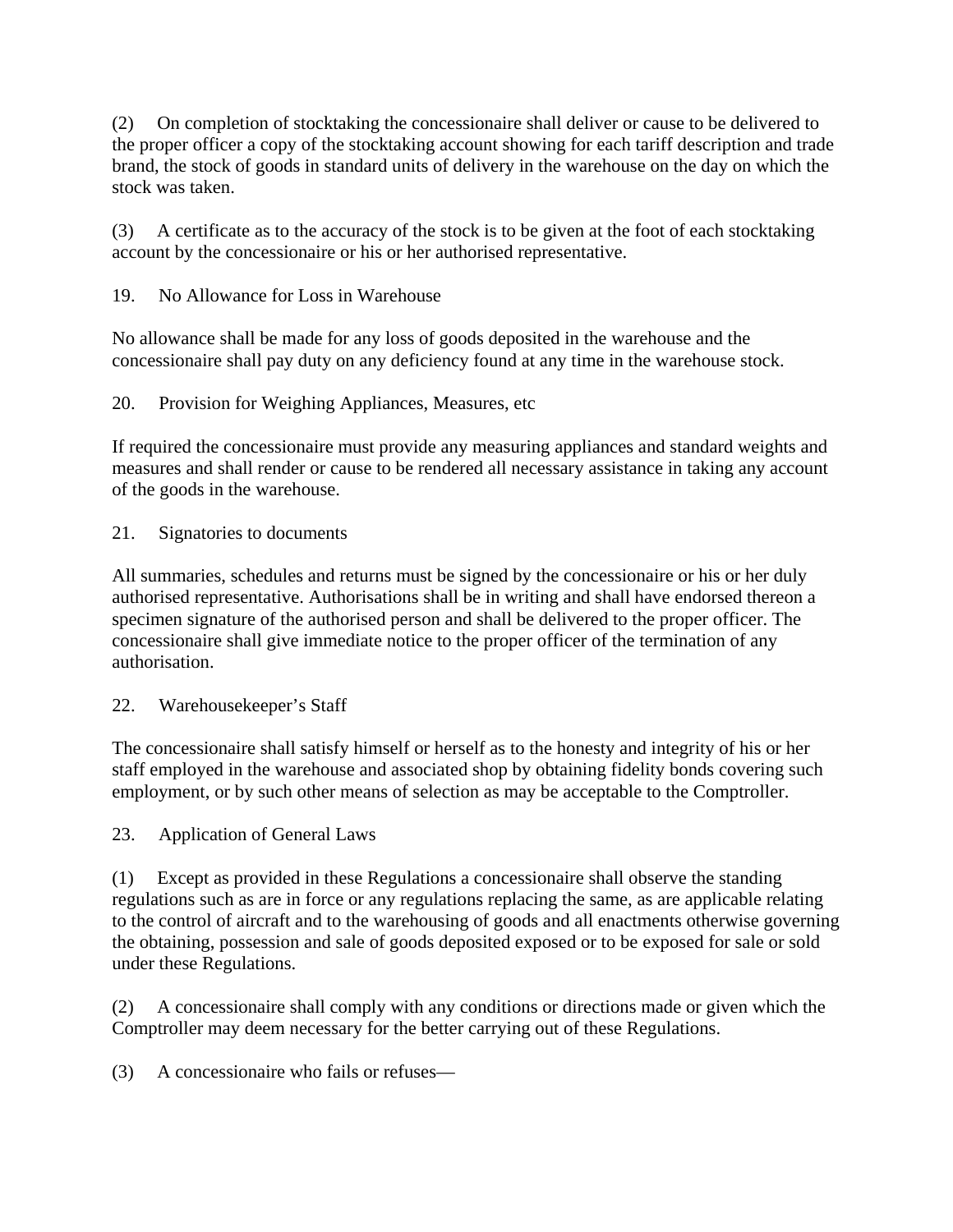(a) to carry out any provision of these Regulations; or

(b) to comply with any conditions or directions made or given under regulation 23(2) by the Comptroller,

commits an offence and on summary conviction is liable to a fine of \$250.

CUSTOMS (MOoRINGs OF YACHTS) REGULATIONS – Section 141

(Statutory Instruments 17/1985 and 78/1985)

Commencement [6 April 1985]

1. Short Title

These Regulations may be cited as the Customs (Moorings of Yachts) Regulation.

2. Interpretation

In these Regulations—

"**Act**" means the Customs Act, 1967;[4]

"**Comptroller**" means the Comptroller of Customs and Excise appointed under section 3 of the Act;

"**master**" in relation to a yacht means the person having charge for the time being of the yacht;

"**owner**" means the registered owner of the yacht;

"**permit**" means the permit issued by the Comptroller under regulation 3;

"**port of entry**" means the port appointed under section 13(1)(a) of the Act.

3. Mooring of a Yacht

Any yacht, on arrival in Saint Lucia or prior to its departure from Saint Lucia may be allowed to moor at a place other than a port of entry after obtaining in writing a permit from the Comptroller in the form prescribed in the Schedule. (*Amended by S.I. 78/1985*).

4. Fees

There shall be paid by the master or owner of a yacht to the Accountant General a fee of \$25 for the issue of a permit under regulation 3.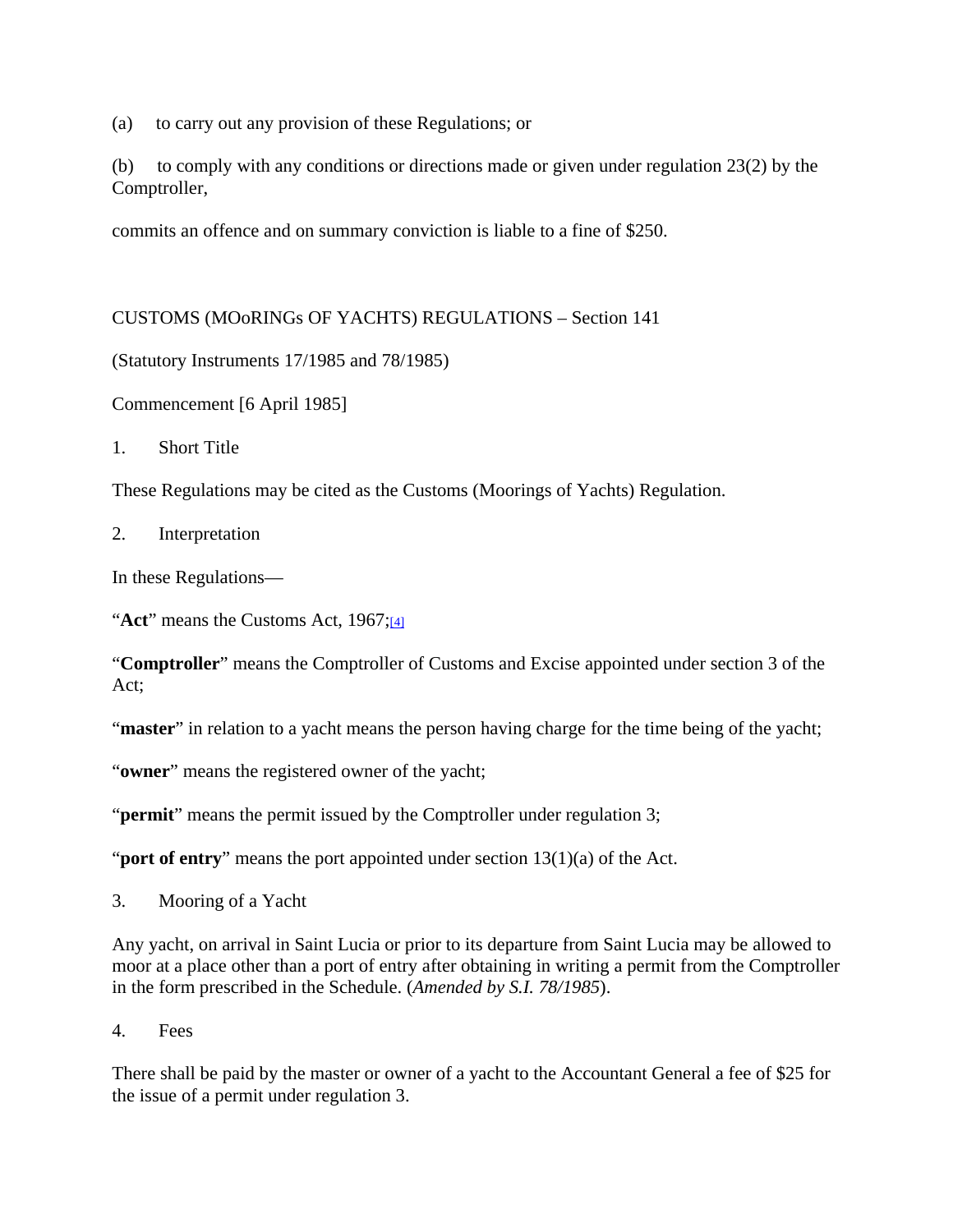### 5. Conditions of Mooring

Subject to the payment of the fee under regulation 4, a yacht shall be moored at the place and for the period stipulated in the permit.

6. Permission for passengers to proceed ashore

When a yacht is allowed to moor at a place by the Comptroller, the passengers and crew of the yacht may proceed ashore subject to the conditions specified in the permit.

7. Landing of goods

When a yacht is moored at a place approved by the Comptroller, no goods whatsoever (whether passengers' baggage, crew's effects, livestock, stores or cargo) shall be landed ashore.

8. Presentation of permit

The permit issued by the Comptroller shall be retained on board the vessel and presented on demand to any customs officer or any officer of the Royal Saint Lucia Police Force.

9. Surrender of permit

The permit shall be surrendered to an officer authorised by the Comptroller at the first port of entry in Saint Lucia.

#### 10. Offences

The master or owner who contravenes any of the provisions of regulations 3 to 9 commits an offence and shall be deemed to have violated the Customs laws and is liable to the penalties contained therein.

### **SCHEDULE**

PERMIT TO MOOR AT A PLACE OTHER THAN A PORT OF ENTRY

|       | Name of Master |
|-------|----------------|
|       |                |
|       | Name of Yacht  |
|       |                |
| Place |                |